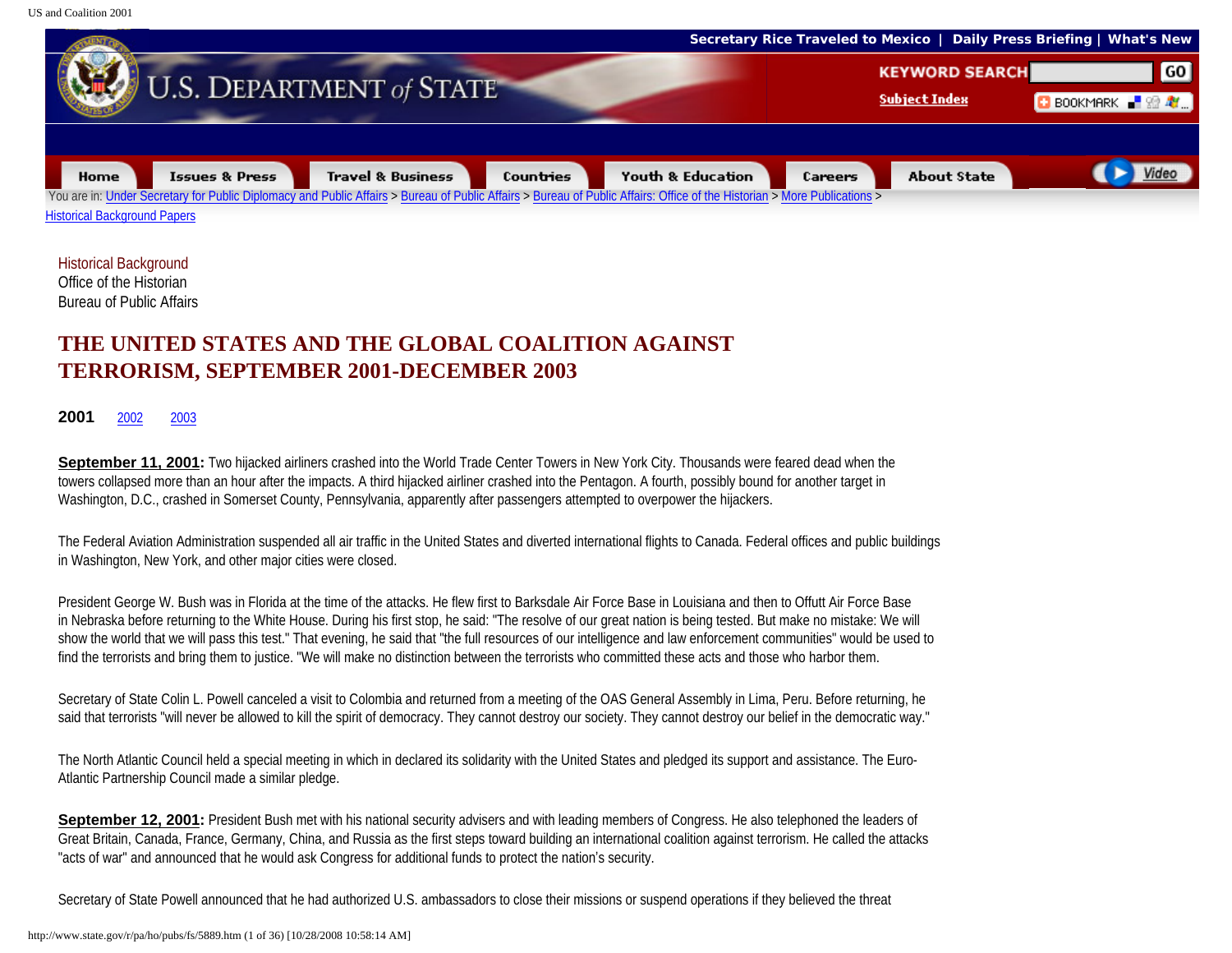level justified it. Twenty-five percent had done so. He had also telephoned the Secretaries-General of the United Nations and NATO and the President of the European Union. He also expected to have active support from "friendly Muslim states" in the fight against terrorism and had spoken to officials in Saudi Arabia and to the Chairman of the Arab League.

The North Atlantic Council invoked Article 5 of the North Atlantic Treaty, thereby considering the terrorist attacks on the United States to be an attack on all member states, and pledged any necessary assistance.

Department of State Spokesman Richard Boucher said during a briefing that the United States would make careful preparations before responding to terrorist attacks. He said that Secretary of State Powell had also called the Foreign Ministers of Israel and the United Kingdom.

The U.S. Congress met to approve a joint resolution pledging support to President Bush in his efforts to find and punish the terrorists.

Both the UN General Assembly and Security Council approved by acclamation resolutions condemning the terrorist attacks on New York and Washington and calling on member states to cooperate to bring the "perpetrators, organizers, and sponsors of the outrages" to justice.

Finance Ministers of the G-7 countries pledged their financial resources to ensure that the terrorist attacks on the United States did not destabilize the world economic community.

President Pervez Musharraf of Pakistan pledged his country's "unstinted cooperation in the fight against terrorism."

**September 13, 2001:** President Bush proclaimed September 14 to be a National Day of Prayer and Remembrance and announced plans to visit New York that day. He called on Congress to approve a \$20 billion supplemental appropriations bill to provide assistance to victims and their families, relief and recovery efforts, investigations, and precautions against further attacks. During a White House daily briefing, Press Secretary Ari Fleischer said that President Bush would seek a resolution from Congress authorizing the use of military force in retaliation for the attacks on New York and Washington. Fleischer said that Bush had called various foreign leaders, including the Prime Ministers of Japan and Italy, the Secretary-General of NATO, and Crown Prince Abdullah of Saudi Arabia. President Bush later said that he had also talked with the Presidents of Russia and China, and Secretary of State Powell added that the President had spoken to Egyptian President Mubarak and King Abdallah II of Jordan.

President Bush and Attorney-General John Ashcroft urged the American people not to hold Arab-Americans and Muslims responsible for the terrorist attacks and pledged a swift response to violence against them.

Secretary of State Powell told the Public Broadcasting System that the United States was creating an anti-terrorism coalition that sought to include the UN, NATO, the European Union, the OAS, and the Organization of Islamic States. He said that Osama bin Laden was a prime suspect in the terrorist attacks, and noted that Saudi Arabian Ambassador Prince Bandar had said that his government had revoked bin Laden's citizenship. His contacts with Islamic states included the President of Pakistan and officials in Saudi Arabia and Qatar. Powell said that the U.S. Consul General in Jerusalem had been swamped with calls from Palestinians who were expressing their sympathy and condolences, and disavowing any association with those who had rejoiced at the terrorist attacks.

During a special briefing at the State Department, Powell expressed his sympathy to other nations who had lost citizens in the destruction of the World Trade Center and declared that "terrorism is a crime against all civilization." He said that the United States had provided Pakistan with a list of areas for cooperation, and he intended to discuss that list with President Musharraf. Deputy Secretary of State Richard L. Armitage had already spoken with Pakistani representatives. Powell had also spoken with the Prime Minister and Foreign Minister of Israel, and with Chairman Yasir Arafat in an effort to promote a ceasefire between Israel and the Palestinians.

Deputy Secretary of Defense Paul Wolfowitz said that a response to the terrorist attacks would be a sustained military campaign, "with the full resources of the U. S. Government."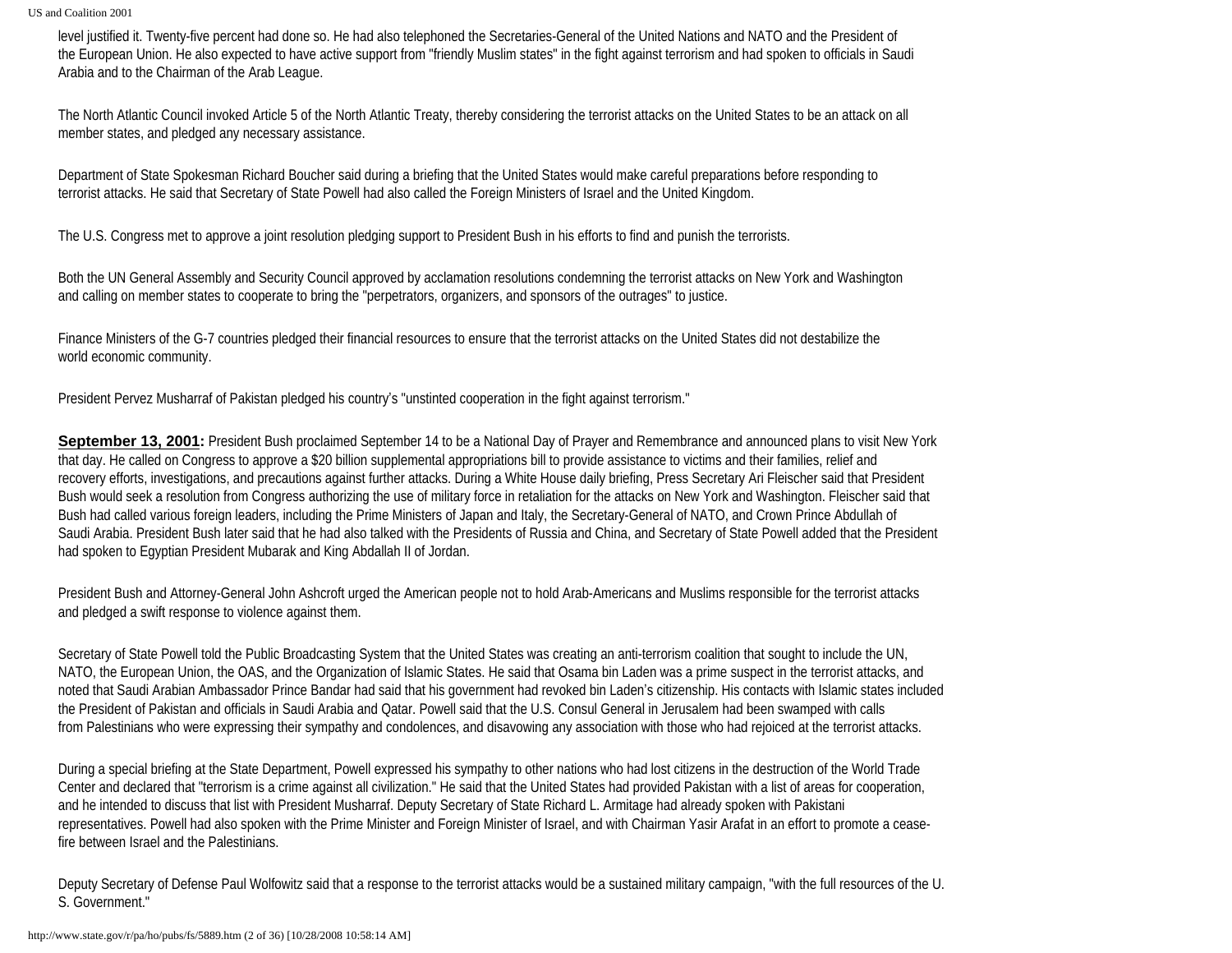The State Department announced that Deputy Secretary of State Armitage, Assistant Secretary for European and Eurasian Affairs Elizabeth Jones, Assistant Secretary of State for South Asian Affairs Christina Rocca, and Counterterrorism Coordinator Francis Taylor would visit Moscow and Brussels on September 19-20 to discuss cooperation against terrorism. The meeting in Moscow would include a meeting of a bilateral Afghan Working Group.

Secretary of the Treasury Paul O'Neill said that disruptions to the U.S. economy resulting from terrorist attacks would be short-term, and prospects for a recovery remained good. The New York Stock Exchange was to re-open on September 17.

Secretary of Transportation Norman Mineta announced that U.S. airspace would be reopened to commercial air traffic. Airports would re-open on a case-bycase basis under more intense security. The only major airport that remained closed was Reagan National, in view of its proximity to downtown Washington.

The NATO-Russia Permanent Joint Council announced intensified cooperation to defeat terrorism.

**September 14, 2001:** After attending a memorial service at the Washington National Cathedral, President Bush visited the ruins of the World Trade Center in New York.

President Bush ordered the mobilization of up to 50,000 National Guard and Reserve personnel for port operations, medical and engineer support, and home defense. The Defense Department planned to mobilize 35,000 from all services.

Congress authorized President Bush to use all necessary military force against the perpetrators of the September 11 attacks, their sponsors, and those who protected them. The Senate approved the resolution by a vote of 98-0; the House of Representatives' vote was 420 to 1. The House and Senate also unanimously approved a supplemental spending bill authorizing up to \$40 billion for disaster relief, Counterterrorism, and military operations.

Secretary of State Powell enumerated his conversations with his counterparts in North Africa, the Middle East, and South Asia during a press briefing. These included the Foreign Ministers of India, Portugal, Saudi Arabia, Morocco, Tunisia, and Japan. He expected to hear from Israel's Defense Minister and Syria's Foreign Minister shortly. He also instructed U.S. ambassadors to talk to their foreign colleagues to convey the seriousness with which their government viewed the crisis. The Assistant Secretaries of State for Near Eastern Affairs, European and Eurasian Affairs, and Western Hemisphere Affairs invited foreign ambassadors to the State Department for further discussions. President Assad of Syria had sent President Bush a letter of support. He warned Afghanistan's Taliban government that continued support for bin Laden would have consequences, and also warned that lack of support for the struggle against terrorism could effect U.S. relations with certain countries.

During a visit to Washington to commemorate the 50<sup>th</sup> anniversary of the ANZUS Treaty, Australian Prime Minister John Howard said that the collective security provision of Article IV applied to the terrorist attacks on the United States.

Parliamentary leaders of the 19 NATO countries endorsed a statement supporting the North Atlantic Council's pledge of solidarity with the United States.

U.S. Trade Representative Robert Zoellick announced that the World Trade Organization meeting in Qatar would be held in November as scheduled.

**September 15, 2001:** President Bush met with his national security advisors at Camp David, Maryland. He told reporters: "This act will not stand; we will find those who did it; we will smoke them out of their holes; we will get them running and we'll bring them to justice." He also confirmed that Osama bin Laden was a "prime suspect." Secretary of State Powell praised Pakistan's willingness to cooperate and expressed gratification at worldwide expressions of support. "Dozens of countries lost lives [at the World Trade Center] and they realize that this was an attack against them, as well."

The House of Representatives approved a Concurent Resolution urging that, in the struggle against terrorism, the rights of Arab-Americans and American Muslins, and Americans from South Asia be protected and that acts of violence or discrimination against them would be condemned.

http://www.state.gov/r/pa/ho/pubs/fs/5889.htm (3 of 36) [10/28/2008 10:58:14 AM]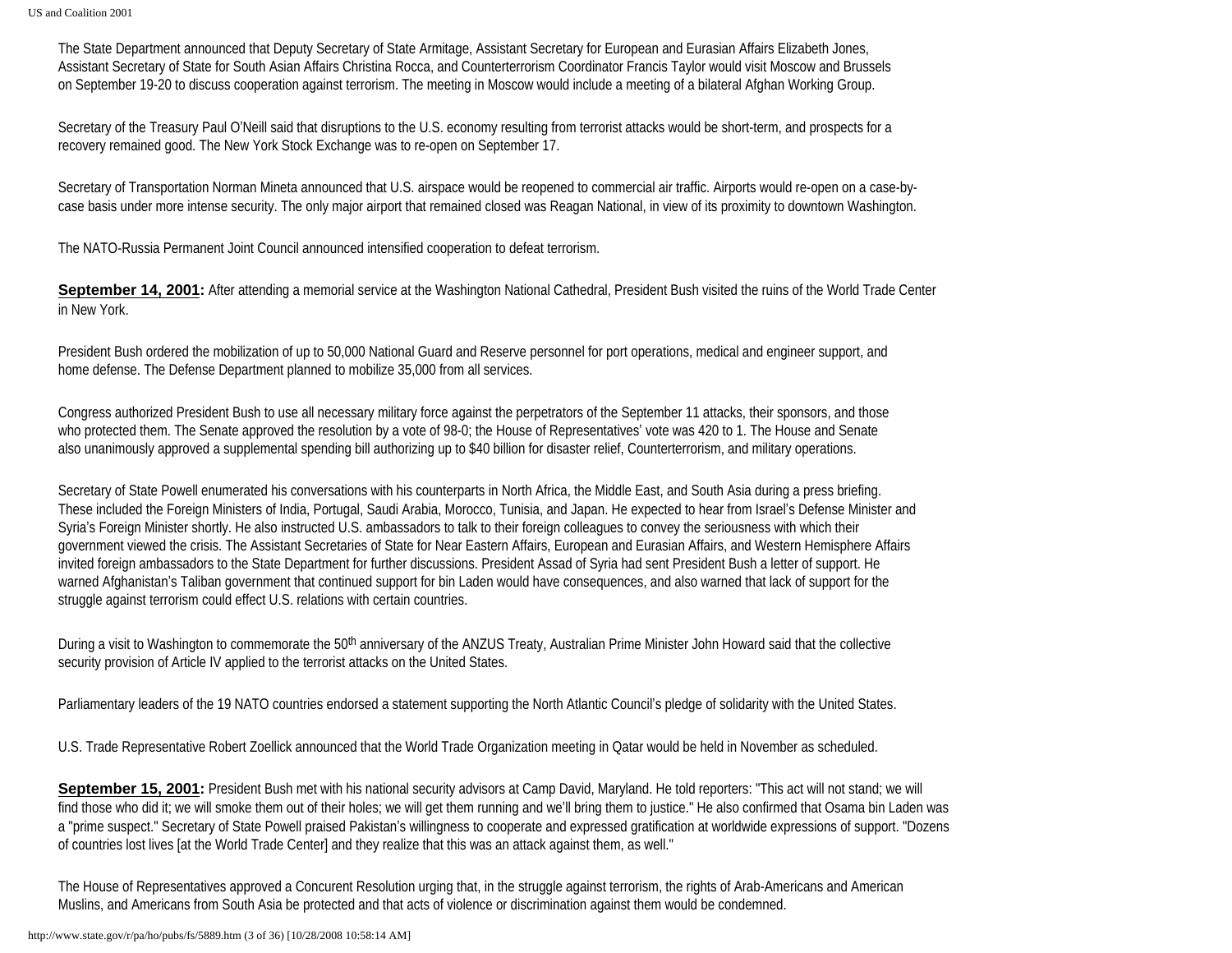**September 16, 2001:** After returning to the White House from Camp David, President Bush expressed satisfaction at positive responses from the leaders of Pakistan, India, and Saudi Arabia He warned the American public that "this war on terrorism is going to take a while," and that they must be patient.

Vice President Richard B. Cheney told "Meet the Press" that nations that harbored terrorist groups would "face the full wrath of the United States." He said that no evidence had been found linking Iraq to Osama bin Laden and his *al-Qaida* organization, and it was not known whether bin Laden was still in Afghanistan. Terrorist attacks would not change U.S. relations with Israel or force a withdrawal from the Middle East.

Secretary of State Powell told "Face the Nation" that Pakistan's President Musharraf had agreed to support the U.S. anti-terrorist campaign. Syria and even Iran had made fairly positive statements. Nothing had been heard from Iraq, but no links had been found between Iraq and bin Laden. Existing sanctions against Iraq would remain in place. Powell later told CNN's Late Edition that the United States would insist that Afghanistan's Taliban government must cooperate with the United States against bin Laden or face the consequences. Saudi Arabia and the Gulf states had been "supportive" and "ready to cooperate."

Secretary of Defense Donald H. Rumsfeld told reporters that the campaign against terrorism would be a years-long international effort. He hinted that countries that harbored terrorism could face a U.S. military response.

**September 17, 2001:** President Bush addressed Pentagon employees and discussed the employment of mobilized Reserves and National Guards. When he pledged to find "those evil-doers," he reminded his audience of the posters in the Old West that said: "Wanted, dead or alive." In the afternoon, he addressed Muslim community leaders at the Washington Islamic Center and told them: "The face of terror is not the true faith of Islam. . . . Islam is peace. These terrorists don't represent peace. They represent evil and war." He urged Americans to treat their Muslim neighbors with respect.

Secretary of State Powell expressed satisfaction with U.S. progress toward assembling an anti-terrorist coalition. His most recent conversations had been with President Salih of Yemen and Foreign Minister George Papandreou of Greece. Powell urged the people of Afghanistan not to "put their society at risk" by harboring bin Laden and the *al-Qaida* organization.

The State Department issued a travel warning for Pakistan and authorized the departure of non-essential diplomatic and consular personnel and their families.

The World Bank and the International Monetary Fund announced the cancellation of their annual meetings scheduled for September 29-30 in Washington.

The White House announced that French President Jacques Chirac would make a working visit on September 18, and that British Prime Minister Tony Blair would do so on September 20. The Amir of Qatar would make a working visit on October 4. Both visits were part of the U.S. effort to build an international coalition against terrorism. President Bush's most recent conversation had been with the President of the United Arab Emirates.

The Treasury Department announced that it would form an interagency Foreign Terrorist Asset Tracking Center to identify foreign terrorist groups and their sources of finance.

**September 18, 2001:** The White House announced that President Bush had conversed with the Secretary-General of the United Nations, the President of Brazil, and the Prime Minister of Canada. Later in the day, Bush met with French President Jacques Chirac, who expressed "total solidarity" with the United States although expressing doubt as to the appropriateness of the term "war." Bush also signed into law the Congressional resolution authorizing the use of force to respond to terrorist attacks and the \$40 billion emergency appropriation bill.

Secretary of State Powell met with South Korean Foreign Minister Han Seung-Soo and expressed thanks for his country's support. Powell said that the death toll at the World Trade Center included citizens of 62 nations. He later attended the swearing-in of John D. Negroponte as U.S. Permanent Representative to the United Nations. Negroponte presented his credentials to Secretary-General Kofi Annan the next day.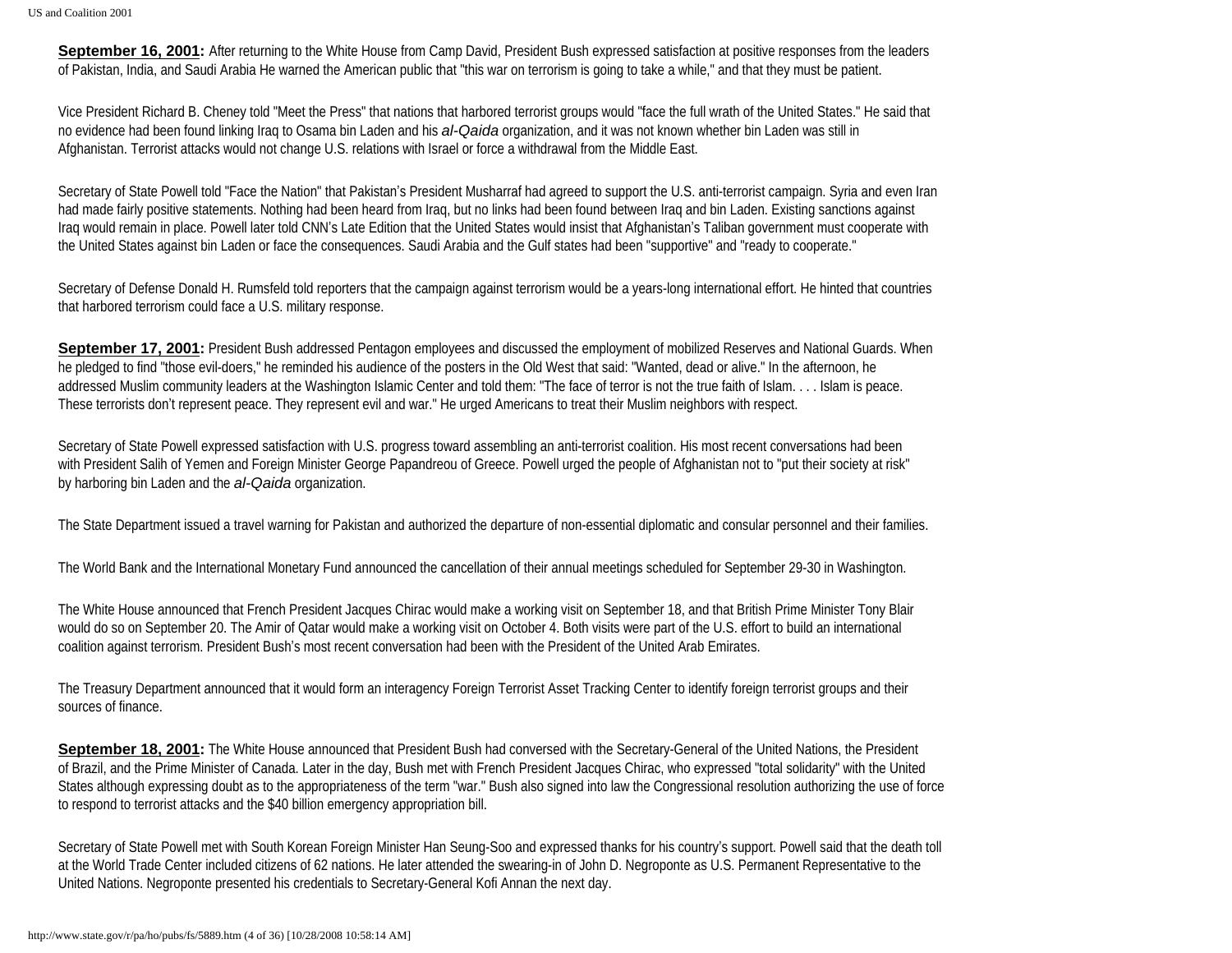Deputy Secretary of State Armitage, Assistant Secretary of State Jones, and Coordinator for Counterterrorism Francis Taylor met with Russian officials in Moscow to discuss measures to be taken against terrorists based in Afghanistan.

Secretary of Defense Rumsfeld said that the United States was "moving in a measured manner" in "a very new type of conflict." The *al-Qaida* network might have connections in 50 to 60 countries, which made a "very broadly based campaign" necessary.

At the United Nations, Ambassador A. G. Ravan Farhadi said that the Islamic State of Afghanistan, which opposed the Taliban's government, was willing to cooperate against the United States in the hunt for Osama bin Laden. The Security Council, meanwhile, issued a statement demanding that the Taliban comply with an existing Security Council Resolution (UNSCR 1333 of December 19, 2000) and surrender bin Laden to appropriate authorities and close terrorist training camps. The UN also announced that it was indefinitely postponing the ceremonial opening of the General Assembly.

In Afghanistan, Taliban leader Mohammad Omar refused a Pakistani demand to surrender Osama bin Laden, and called a meeting of Muslim clerics to decide his fate. As Taliban leaders urged their countrymen to prepare for a holy war with the United States, thousands fled Afghan cities and Pakistan attempted to close its border to stem the flood of refugees.

**September 19, 2001:** President Bush and Secretary of State Powell met with Indonesian President Megawati Sukarnoputri, Russian Foreign Minister Igor Ivanov, and German Foreign Minister Joschka Fischer. Ivanov said that Russia would not object to U.S. efforts to enlist former Soviet republics in Central Asia for the campaign against bin Laden. President Bush planned to address a joint meeting of Congress on September 20 to outline his plans for diplomatic and military action.

U.S. military preparations for "Operation Infinite Justice" (the Defense Department quietly shelved this name as potentially offensive to Muslims) began as the Air Force began deploying fighters and bombers to Saudi Arabia, Oman, Kuwait, and Diego Garcia Island. Some would operate from the former Soviet Republics of Tajikistan and Uzbekistan. A fourteen-ship Navy task force led by the aircraft carrier U.S.S. *Theodore Roosevelt* left Norfolk, Virginia for the Persian Gulf. A Marine Amphibious Ready Group was to leave Camp Lejeune, North Carolina, for the Mediterranean on September 20.

In Pakistan, President Musharraf told his people that his country faced "very grave consequences" if it did not cooperate with the United States in the campaign against terrorism.

Prime Minister Junichiro Koizumi said that Japan's Self-Defense Forces would assist U.S. armed forces by collecting intelligence and providing logistical support.

The Organization of American States agreed to activate the 1947 Inter-American Treaty of Reciprocal Assistance (Rio Treaty). It also scheduled a meeting of foreign ministers of member states for September 21 to discuss possible measurers against terrorism.

**September 20, 2001:** President Bush addressed a joint session of Congress, proclaimed that "freedom and fear are at war," and warned the Taliban to hand over bin Laden and all other *al-Qaida* leaders, free its prisoners, and close its terrorist training camps or face the consequences. He talked of a long campaign against terrorism and warned all countries that they would be regarded as hostile regimes if they continued to support terrorism. Bush announced the establishment of a Cabinet-level Office of Homeland Security, and nominated Governor Tom Ridge of Pennsylvania as Director.

British Prime Minister Tony Blair met with President Bush and pledged to stand "shoulder to shoulder" in the conflict against terrorism. Saudi Foreign Minister Prince Saud promised support, while hoping that the Taliban would hand over bin Laden and that military actions would not create "an unbridgeable gap" between Islam and the West. Chinese Foreign Minister Tang Jiaxuan met with Vice President Cheney. Secretary of State Powell met with EU President Louis Michel.

Secretary of State Powell told Fox News that citizens of 80 nations were among the victims at the World Trade Center, and that "the world is coming together." He did not rule out the possibility of cooperation with Syria or Iran, pointing out that there were many ways to participate in the coalition.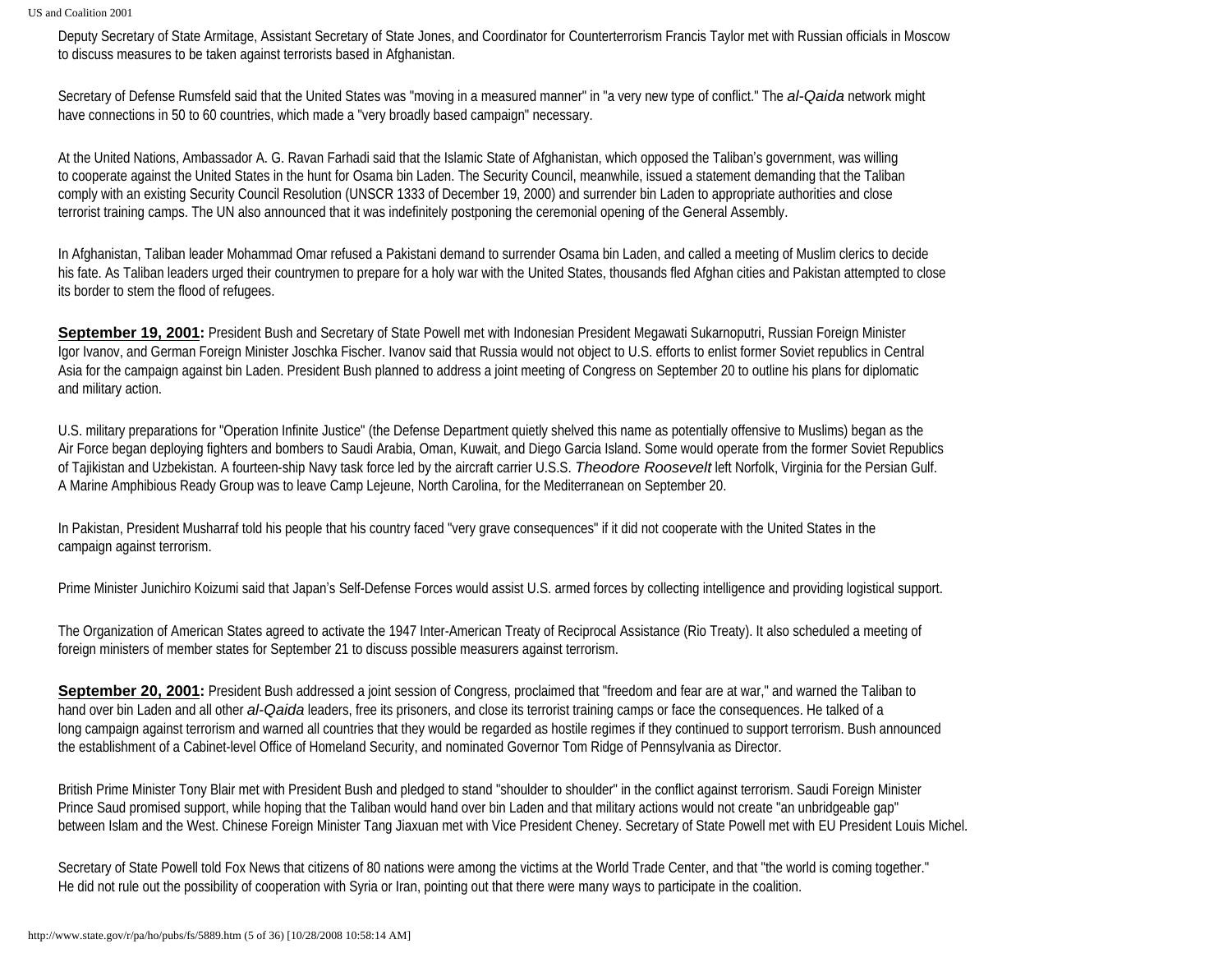The United Nations announced that the General Assembly would hold a special session on terrorism October 1. Secretary-General Annan hoped that the session would lead to a convention against terrorism.

The United States and the European Union issued a joint ministerial statement on combating terrorism.

After a two-day meeting, a council of Islamic religious leaders in Kabul urged bin Laden to leave Afghanistan. They set no deadline for his departure, and promised a *jihad* in reply to any U.S. military action. Secretary of State Powell said that the United States wanted action, not statements, concerning bin Laden.

**September 21, 2001:** In Pakistan, at least two persons died amid large-scale demonstrations against the government's support for the U.S. antiterrorism campaign. Abdul Salaam Zaeef, the Taliban's ambassador to Pakistan, said that bin Laden would not be given up without evidence linking him to the attacks. White House Spokesman Fleischer was unimpressed, stating that: "there will be no negotiations and no discussions. The war preparations continue."

President Bush telephoned the Presidents of Turkey and Nigeria and the Sultan of Oman before traveling to Camp David for the weekend.

Secretary of State Powell met with Chinese Foreign Minister Tang Jiaxuan, who promised non-military cooperation and the sharing of intelligence with the United States. Powell also met with Canadian Foreign Minister John Manley, who promised support, but warned of the adverse economic effects of tightening border controls. Manley said that his government had found no evidence that any of the hijackers had entered the United States by way of Canada.

**September 22, 2001:** While spending the weekend at Camp David, President Bush assured the public that the U.S. economy was "fundamentally strong." He also mentioned discussions that he had had with Russian President Vladimir Putin and announced that he was waiving sanctions that Congress had imposed on India and Pakistan after their 1998 nuclear tests.

The Defense Department announced the mobilization of over 5,000 additional Air National Guard and Air Force Reserve personnel, for a total of 10, 303. It declined to comment on Taliban reports that a remotely-piloted vehicle had been shot down over Afghanistan (it admitted that one had failed to return the next day).

In Afghanistan, fighting began between the Northern Alliance and the Taliban.

**September 23, 2001:** After the Taliban claimed that bin Laden had disappeared, Secretary of State Powell urged it to "come to its senses" and give him up. Powell said that the Bush Administration planned to publish evidence linking bin Laden to the terrorist attacks on Washington and New York, as well as to earlier attacks on the U.S. Embassies in Kenya and Tanzania and on the U.S.S. *Cole.* There would also be a secret report.

In Jiddah, the Foreign Ministers of the Gulf Cooperation Council states condemned the terrorist attacks on the United States and promised "total support and cooperation."

Russian President Putin contacted the leaders of five former Soviet Central Asian republics. Meanwhile there were unconfirmed reports of U.S. military transport planes landing at Tashkent, Uzbekistan.

National Security Adviser Condoleezza Rice said that the United States, not the UN, would be in charge of military actions against terrorists. The United States did not rule out the possibility of cooperating with Iran and Syria, both of which had been designated as states sponsoring terrorism.

Secretary of Defense Rumsfeld hinted that the United States was seeking the cooperation of opposition groups within Afghanistan, and even that of dissident factions among the Taliban.

The Federal Aviation Administration grounded all crop-dusting flights in the United States for a day in view of a report that one suspected hijacker had

http://www.state.gov/r/pa/ho/pubs/fs/5889.htm (6 of 36) [10/28/2008 10:58:14 AM]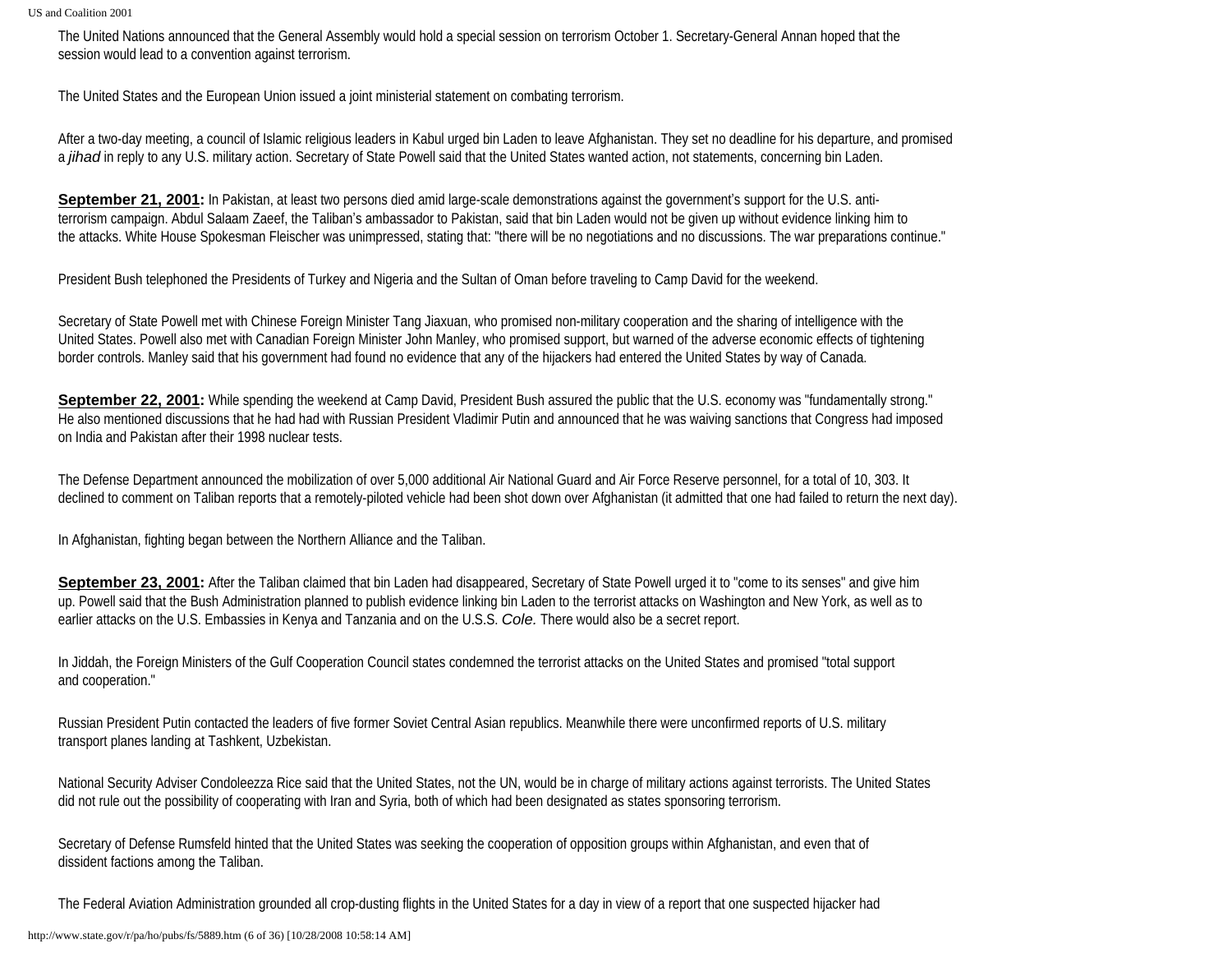asked questions about the performance of crop-dusting planes.

**September 24, 2001:** President Bush signed an Executive Order freezing tha assets of 27 organizations and persons known to be linked to *al-Qaida and* suspected of funding terrorism. He called on foreign banks to follow his example or have their U.S. assets frozen.

Bush also met with Canadian Prime Minister Jean Chretien and thanked him for sheltering diverted international flights.

Secretary of State Powell said that the United States had "an abundance of evidence" linking bin Laden to the terrorist attacks, but set no date for releasing unclassified information.

The House of Representatives approved U.S. payment of \$852 million in back UN dues by a voice vote. An amendment intended to protect U.S. military personnel from the International Criminal Court was deleted.

The Senate approved a trade agreement with Jordan by a voice vote.

President Putin announced the opening of Russian air space to humanitarian flights and more aid to Afghan groups opposing the Taliban. He did not rule out U. S. use of air bases in the former Soviet Central Asian republics, but also called for a broader role for the UN and other international organizations in the fight against terrorism.

Vatican spokesman Joaquin Navarro-Valls said that although non-violent solutions were preferred, and that military actions should be directed against terrorists rather than against Islam, Pope John Paul II recognized the right of the United States to use force in self-defense.

**September 25, 2001:** President Bush met with Japanese Prime Minister Junichiro Koizumi, who offered non-military support. Bush said that although one way to "rout terrorists" might be "to ask for the cooperation of citizens within Afghanistan who may be tired of having the Taliban in place." However, he denied any interest in "nation-building" and Press Secretary Fleischer denied that military actions were "designed to replace one regime with another."

The White House announced that President Bush would limit his first trip to Asia as President to attending the APEC summit meeting in Shanghai on October 20- 21. Visits to Beijing, Tokyo, and Seoul would be postponed.

Secretary of Defense Rumsfeld described the U.S. war on terrorism as an "unusual conflict that cannot be dealt with by some sort of massive attack or invasion." The campaign would be called "Operation Enduring Freedom," to suggest that it would take a long time to achieve its goals. It might involve "revolving coalitions" since international support for specific U.S. military actions against terrorists might be selective. He and Secretary of State Powell later gave a two-hour, top-secret briefing to members of Congress, including 90 Senators.

Secretary of State Powell met with Italian Foreign Minister Renato Ruggiero.

The Saudi Arabian Government broke diplomatic relations with the Taliban.

Russian Defense Minister Sergei Ivanov said that the United States could use bases in Tajikistan to attack targets in Afghanistan "if the need arises."

Pakistani Foreign Minister Abdus Sattar warned against supporting opponents of the Taliban in order to impose a government on Afghanistan.

During an interview on the French television network France 3, Egyptian President Hosni Mubarak said that bin Laden had threatened to assassinate President Bush during the G-8 Summit Meeting in Genoa.

http://www.state.gov/r/pa/ho/pubs/fs/5889.htm (7 of 36) [10/28/2008 10:58:14 AM]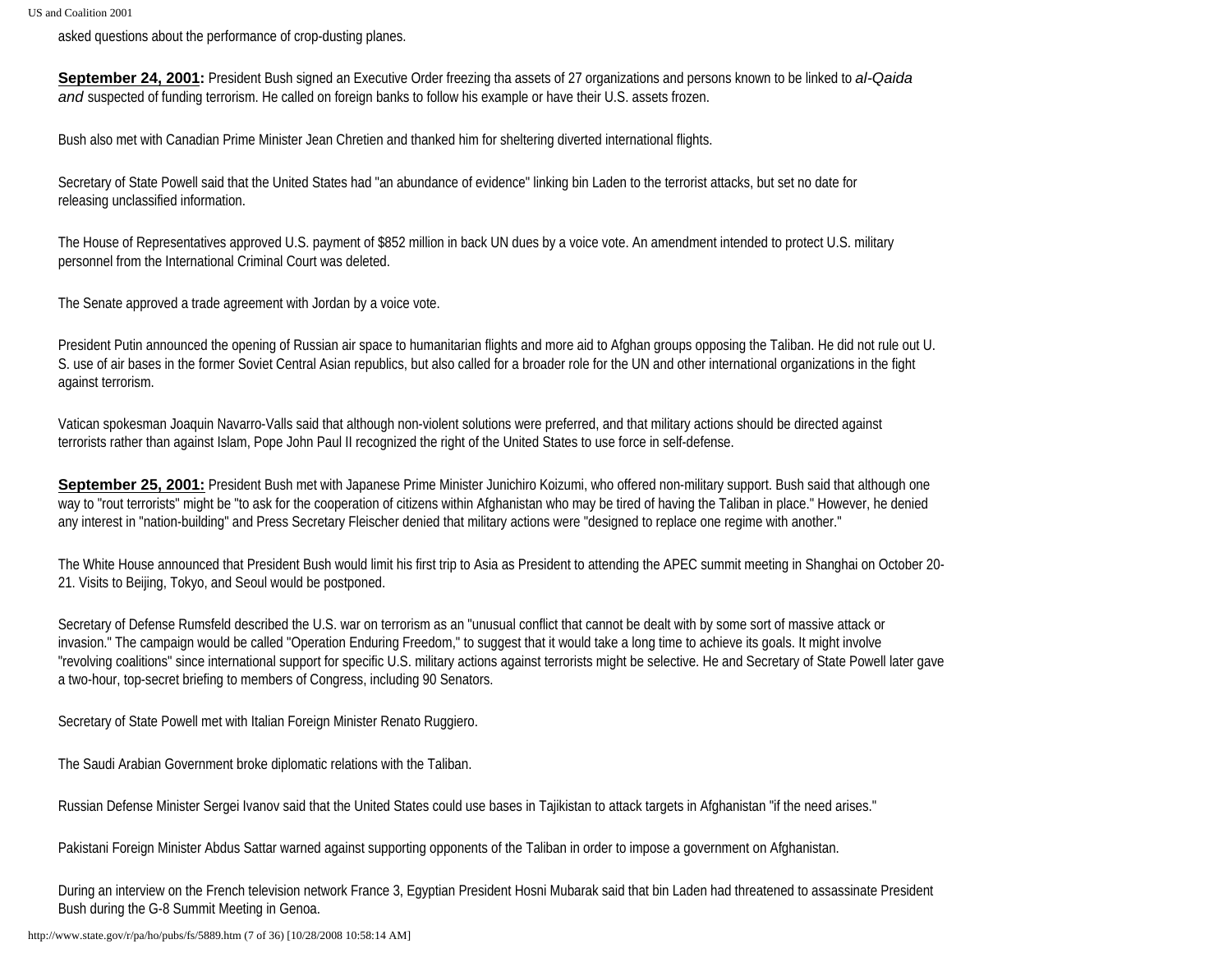**September 26, 2001:** During a meeting of NATO Defense Ministers in Brussels, Deputy Secretary of Defense Paul D. Wolfowitz said that no military actions against terrorists were likely until more information had been collected. At present, NATO allies could be most helpful by sharing intelligence information and helping to trace the financial assets of terrorist groups. NATO Secretary-General George Robertson said that evidence had been collected linking bin Laden and *al-Qaida* to the attacks on Washington and New York. Russian Defense Minister Ivanov also attended the meeting.

Egyptian Foreign Minister Ahmed Maher met with President Bush and Secretary of State Powell, and said that Egypt would require more proof of bin Laden's role in terrorist attacks before endorsing U.S. military actions. Powell also met with Irish Foreign Minister Brian Cowen.

Iran's spiritual leader Ayatollah Ali Khameini said that his country would not join the U.S. coalition against terrorism, stating that the United States was "not sincere enough" to lead such a campaign in view of its continued support for Israel.

In Kabul, a mob sacked the former U.S. Embassy compound, which had been abandoned in 1989. In Pakistan, the U.S. consulate in Lahore was closed for security reasons.

**September 27, 2001:** Turkish Foreign Minister Ismail Cem met with Secretary of State Powell and pledged his country's support to the war on terrorism.

U.S. and Pakistani military officers concluded a meeting about the situation in Afghanistan. A Pakistani spokesman said there had been a "complete unanimity of views," but without giving details.

Also in Pakistan, the Taliban's Ambassador said that a message had been delivered to bin Laden asking him to leave Afghanistan.

At the UN, Secretary-General Annan sought \$584 million in emergency aid for Afghanistan. The United States sought support for a Security Council draft resolution calling for freezing the assets of terrorist groups, and for closer international cooperation against terrorism.

After anti-American demonstrations in Jakarta, the State Department authorized the voluntary departure of family members and non-essential personnel from the Embassy in Indonesia.

**September 28, 2001:** King Abdullah II of Jordan met with President Bush, who signed a U.S.-Jordan free trade agreement, assured the King "that our war is against evil, not against Islam," praised Jordanian and Saudi cooperation, and pledged \$25 million in aid to Afghan refugees.

President Bush also spoke with the leaders of Australia and the Philippines. Spanish Foreign Minister Josep Pique met with Secretary of State Powell.

The UN Security Council unanimously adopted a U.S.-sponsored resolution calling on member states to end financial, political, and military connections with terrorist groups, and to freeze their assets. Member states would report every 90 days to a 15-member compliance council. The United States abstained as the rest of the Security Council voted to lift economic sanctions imposed on Sudan in 1996 following an assassination attempt against Egyptian President Mubarak. Deputy Representative James Cunningham cited Sudan's recent cooperation against terrorism.

In Afghanistan, the Talabin turned away a delegation of nine Pakistani religious leaders who sought bin Laden's extradition.

**September 29, 2001:** President Bush spent the weekend at Camp David, where he videoconferenced with the NSC. In his weekly radio address, he spoke of "a different kind of war," adding that the United States condemned the Taliban and welcomed the support of others in isolating it. He announced that retired Army General Wayne Downing would be called on to join the NSC as a special assistant on terrorism. Gen. Downing had criticized U.S. security lapses following the June 1996 bombing of the Khobar Towers barracks in Saudi Arabia.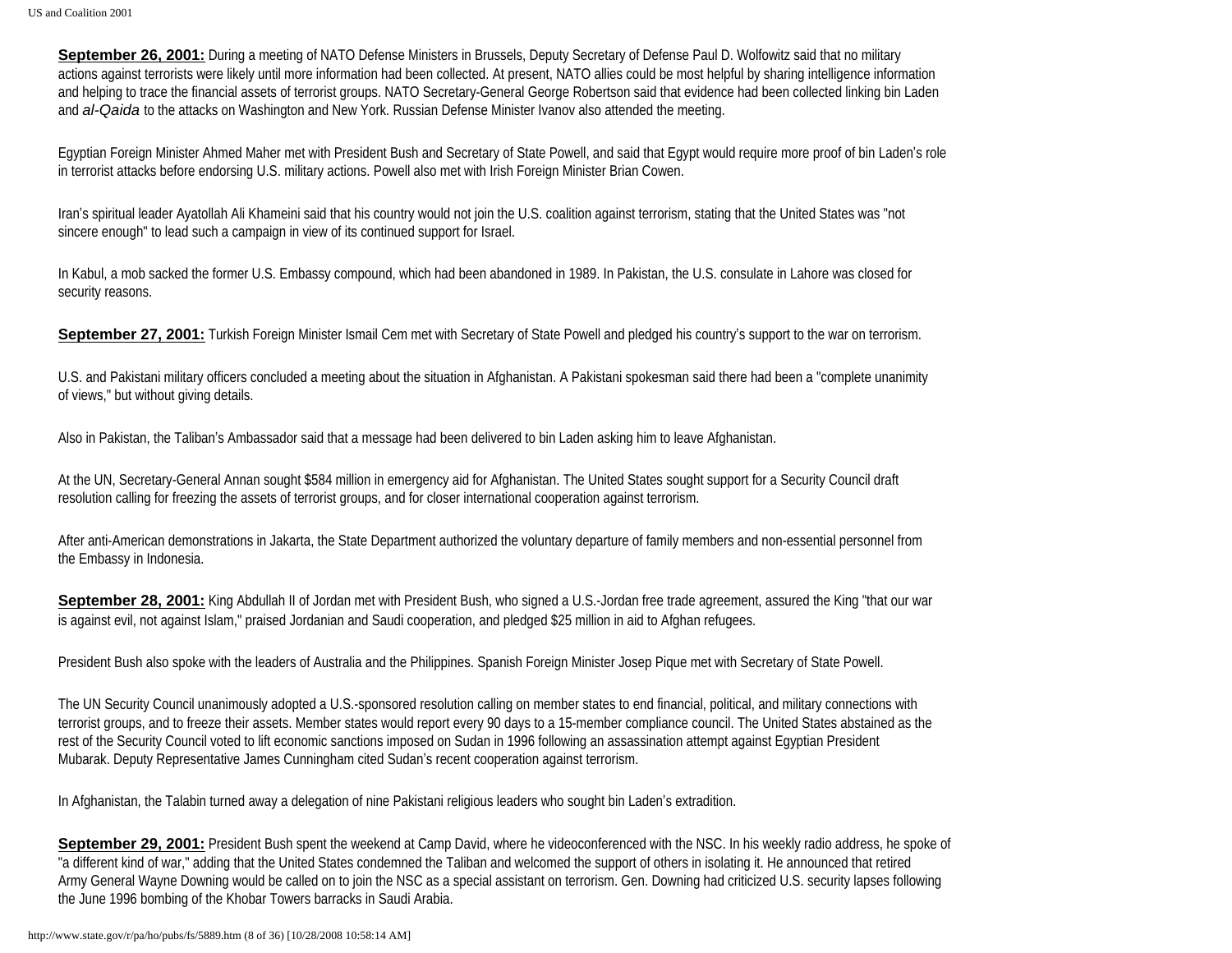The NSC and the State Department prepared an "Afghanistan Declaratory Policy" that called for an international effort to stabilize the country and to assist those who sought to make it peaceful, developed, and terrorist-free should the Taliban be removed from power.

Approximately 4,500 protesters marched through downtown Washington to protest future U.S. military actions. They had originally planned to protest the World Bank and IMF meetings. Eleven were arrested.

Under Secretary of State for Arms Control and International Security Affairs John R. Bolton discussed anti-terrorism with Russian Deputy Foreign minister Georgii Mamedov in Moscow. Bolton had previously visited Uzbekistan.

**September 30, 2001:** Administration officials announced that \$100 million had been authorized for the relief of Afghan refugees, and that a covert program of support for opposition groups in Afghanistan had been approved.

On various Sunday television news programs, Secretary of Defense Rumsfeld, Attorney General Ashcroft, and White House Chief of Staff Andrew H. Card, Jr. warned that terrorist groups eventually might attack the United States with chemical or biological weapons.

Mohammad Zahir Shah, former King of Afghanistan, met with leaders of the Northern Alliance and with an 11-member U.S. congressional delegation in Rome. The King had no interest in restoring the monarchy, but had proposed that he might convene a *loya jirgah*, or national assembly, to form a new government.

In London, Prime Minister Tony Blair said that he had seen "incontrovertible evidence" linking bin Laden to terrorist attacks on the United States. Chancellor of the Exchequer Gordon Brown announced that Great Britain had frozen \$88 million worth of Taliban assets in a London-based bank.

October 1, 2001: In an address to FEMA employees, President Bush said that: 27 countries had granted overflight and landing rights to U.S. forces, 29,000 military personnel had been deployed overseas, 19 countries had agreed to freeze terrorist assets, \$6 million in assets had been frozen in 50 bank accounts (including 20 foreign accounts), 241 threats had been analyzed by the Justice Department, and 150 persons in over 25 countries had been arrested or detained. He also announced the arrest of a Pakistani who had taken part in a 1986 hijacking in which two Americans had been killed.

New York Mayor Rudolph W. Giuliani addressed a special UN General Assembly meeting on terrorism and called on member states to decide whether they were "with civilization or with terrorism."

The Defense Department announced that the aircraft carrier U.S.S. *Kitty Hawk* would leave Yokosuka, Japan, for the Persian Gulf, where it might serve as a mobile base for ground troops. It also announced that 3,427 more National Guard and Reserve personnel had been activated, for a total of over 20,000.

In Pakistan, President Musharraf told the BBC that he expected that the United States would soon attack the Taliban, and predicted a quick end to the Taliban's rule.

In Rome, former King Mohammad Zahir Shah and Northern Alliance representatives agreed to convene a "Supreme Council" to which 120 Afghan political leaders would be invited. This would be a first step toward convening a "Grand Assembly" to form a new government for Afghanistan.

**October 2, 2001:** President Bush met with Congressional leaders, and warned that "there will be a consequence" if the Taliban did not surrender bin Laden and destroy his terrorism network. He also announced that Reagan National Airport would re-open the next day under stricter security procedures. Aircraft needed for resumption of service began arriving on the 3<sup>rd</sup>; flights began on the 4<sup>th</sup>.

Secretary of Defense Rumsfeld ordered the deployment of U.S. forces to Uzbekistan and Tajikistan. He then departed for the Middle East, where he planned to visit Egypt, Saudi Arabia, Oman, and Uzbekistan. Earlier in the day, he met with Indian Foreign and Defense Minister Jaswant Singh. The Defense Department later denied a report that 1,000 soldiers from the 10<sup>th</sup> Mountain Division had deployed to Tajikistan and Uzbekistan; the unit had only been placed on alert.

http://www.state.gov/r/pa/ho/pubs/fs/5889.htm (9 of 36) [10/28/2008 10:58:14 AM]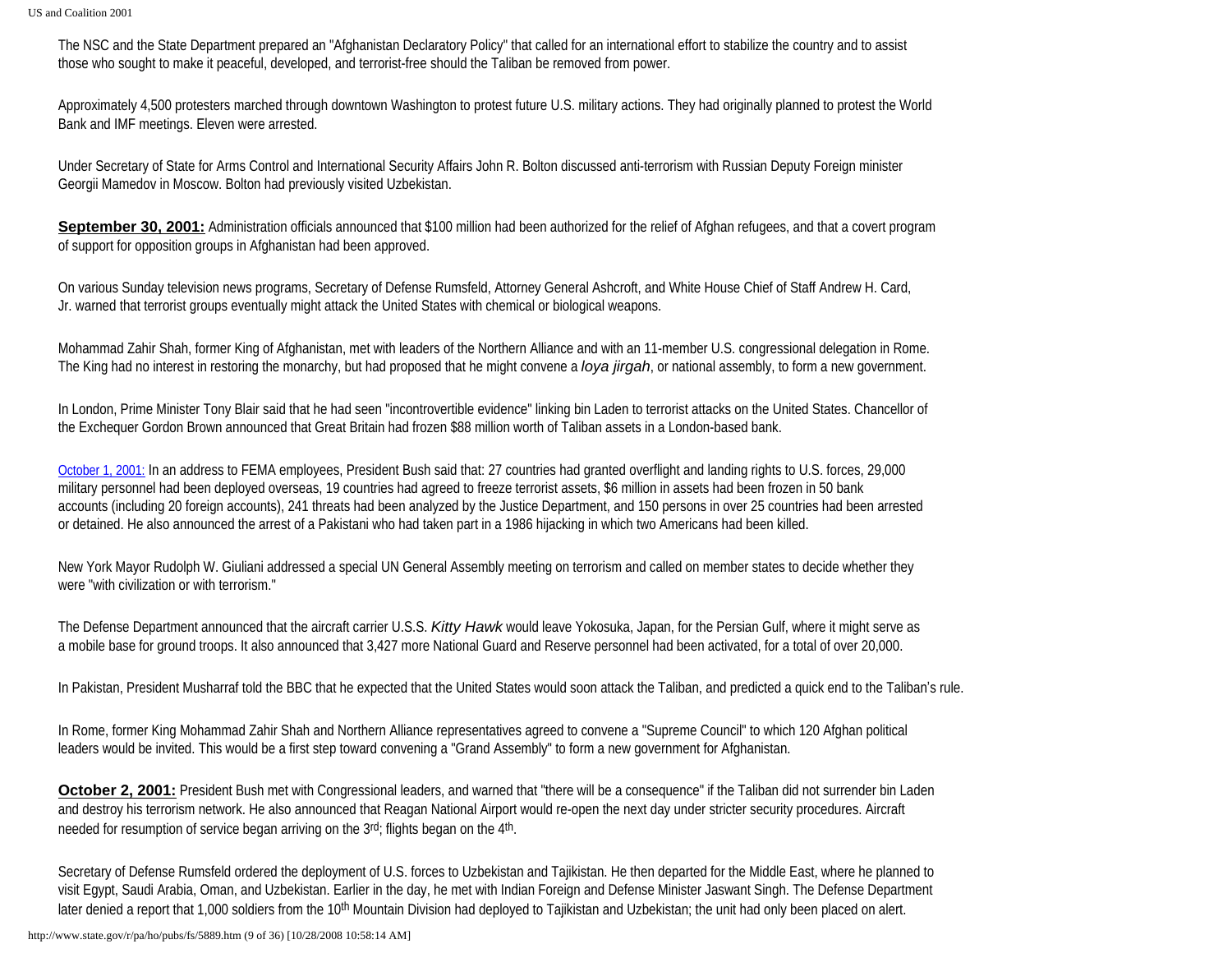Greek Foreign Minister George Papandreou met with National Security Adviser Rice.

British Prime Minister Blair warned the Taliban to "surrender the terrorists or surrender power" when he addressed a Labor Party conference in Brighton. He warned that British forces were within striking distance of Afghanistan as part of routine military exercises with Oman.

After a briefing by Coordinator for Counterterrorism Francis X. Taylor, NATO Secretary-General Robertson said that the United States had provided "clear and compelling" evidence of bin Laden's role in the terrorist attacks. As a result of the briefing, NATO concluded that the attacks were directed from abroad and will "therefore be regarded as an action covered by Article 5 of the Washington Treaty, which states that an armed attack on one or more of the allies in Europe or North America shall be considered an attack against them all." NATO was therefore prepared to provide unconditional support for U.S. military actions.

**October 3, 2001:** Secretary of Defense Rumsfeld visited Saudi Arabia, where he met with King Fahd, Crown Prince Abdullah, and Defense Minister Prince Sultan. He declined to comment on whether permission had been given for U.S. forces to use Saudi bases for anti-terrorist missions.

Secretary of State Powell lunched with members of the Senate Foreign Relations Committee and discussed humanitarian aid to Afghanistan (Senator Joseph R. Biden, Jr. called for a pledge of \$1 billion) and removal of remaining sanctions against Pakistan (Senator Sam Brownback had introduced a bill to that effect). Powell also met with the Emir of Qatar and the Foreign Minister of Portugal.

Assistant Secretary of State William J. Burns met with British and Libyan officials in London in the hope of inducing Libya to sever its terrorist connections.

U.S. officials briefed Pakistani officials on bin Laden's role in the terrorist attacks.

Russian President Putin visited Brussels, and said that his country would hold monthly meetings with EU officials about Counterterrorism. He claimed that bin Laden had been aiding Chechen rebels. He also said that Russia would reconsider its opposition to the expansion of NATO if it was consulted

Northern Alliance Foreign Minister Abdullah Abdullah said that Afghan opposition groups had met regularly with U.S. officials outside Afghanistan. He expressed willingness to meet with Rumsfeld in Uzbekistan.

**October 4, 2001:** In a speech at the State Department, President Bush announced an additional \$320 million in humanitarian aid to Afghanistan. He said the coalition against terrorism was strong since it was not a religious war but "a war between good and evil." Bush later visited the Labor Department, where he announced an extended program of unemployment benefits for those who had lost their jobs as a result of the terrorist attacks.

President Bush also met with Emir Sheik Hamad Bin Khalifa Thani of Qatar, who said that Arab governments would need more proof of bin Laden's role before supporting military actions against him. He also warned against attacks on targets that had no definite links to terrorism, or against groups engaged in resistance to Israel.

Bush also met with President Vicente Fox and discussed security concerns along the U.S.-Mexican border.

National Security Adviser Rice talked of an extensive U.S. contribution to "the reconstruction of Afghanistan" once the Taliban had been replaced by a more representative government.

Richard Haass, Director of Policy Planning, met with former King Mohammad Zahir Khan in Rome.

British Prime Minister Blair told Parliament about the U.S. case against bin Laden and his followers, stating that the evidence against them was "overwhelming."

http://www.state.gov/r/pa/ho/pubs/fs/5889.htm (10 of 36) [10/28/2008 10:58:14 AM]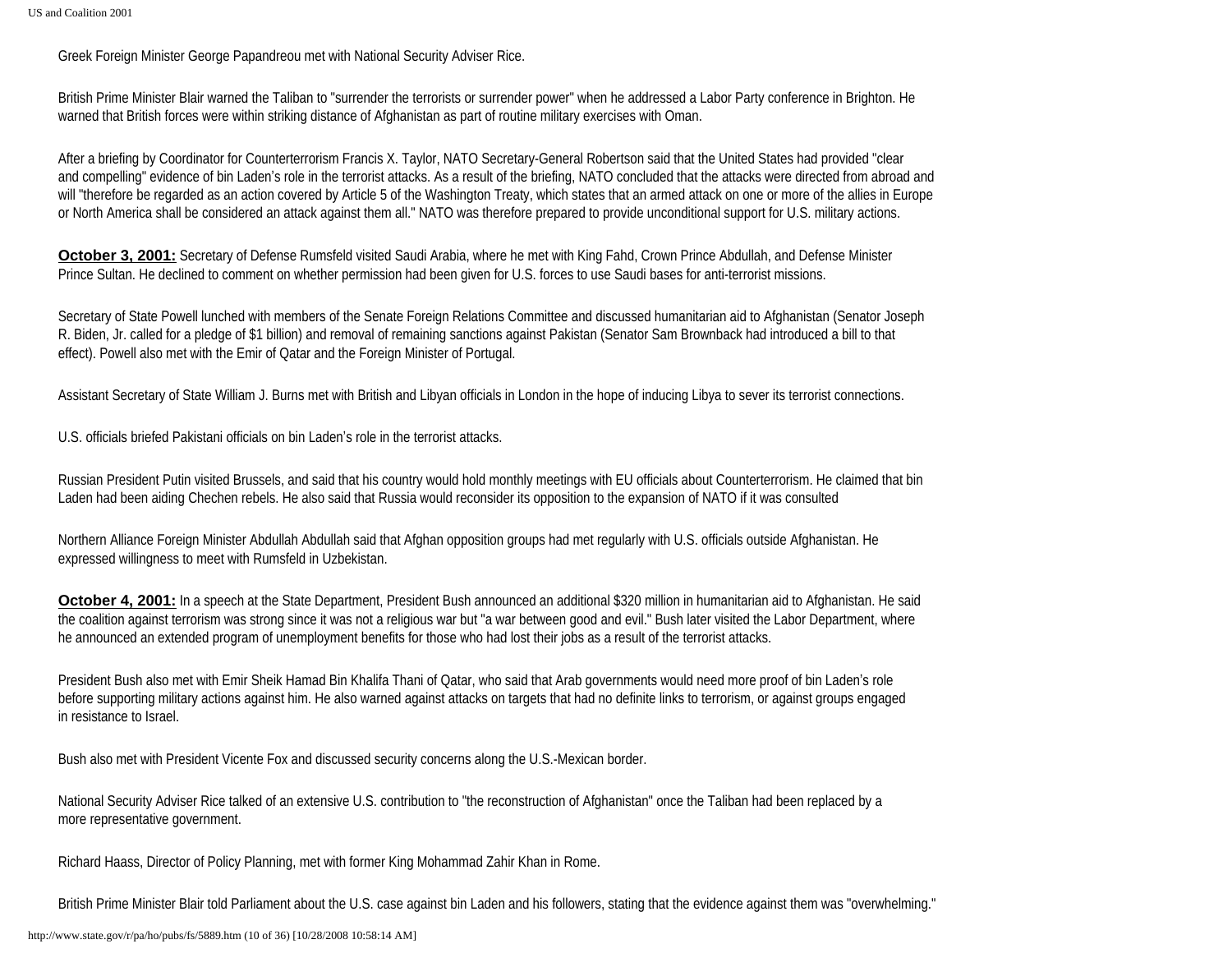The British Government released an 18-page summary of the evidence.

In Pakistan, Foreign ministry spokesman Riaz Muhammad Khan said that the evidence shown to his government "provided sufficient basis for indictment" of bin Laden.

After Secretary of Defense Rumsfeld visited Oman, the Defense Department announced that the United States would sell 12 F-16s with precision-guided weapons to Oman. Rumsfeld then went to Cairo to discuss Egypt's role in the anti-terrorist coalition. He said that relief supplies might be air-dropped into Afghanistan.

NATO announced that it would grant to U.S. forces unlimited access to member states' airspace, ports, air bases, and refueling facilities. Naval maneuvers were scheduled in the Eastern Mediterranean. Financial aid would be offered to states facing additional terrorist threats. NATO would also replace U. S. peacekeeping forces in the Balkans if necessary.

Japan announced that it would provide \$160 million in aid to Afghan refugees, and would use Self-Defense Force aircraft to transport relief supplies. Prime Minister Koizumi planned to visit South Korea and Japan to reassure them about his country's peaceful intentions.

**October 5, 2001:** After a visit by Secretary of Defense Rumsfeld, Uzbekistan offered to allow U.S. forces to conduct humanitarian and combat searchand-rescue missions from its bases. President Islam Karimov was not yet ready to allow attacks on Taliban forces to be launched from Uzbekistan. A reinforced battalion from the 10<sup>th</sup> Mountain Division arrived in Uzbekistan the next day.

While returning from Central Asia, Rumsfeld visited Ankara, where he met with Prime Minister Bulent Ecevit and senior Turkish officials, and thanked Turkey for its assitance to the anti-terrorist campaign.

The State Department issued its biennal list of groups designated by the Secretary of State as foreign terrorist organizations. Hamas, Hizbollah, al-Qaida, the Egyptian Islamic Jihad, and the Islamic Movement of Uzbekistan are among the 28 groups currently designated.

The Japanese Government introduced bills to allow its Self-Defense Forces to ferry ammunition and operate field hospitals overseas. Personnel could carry weapons for self-defense during operations outside the immediate area of Japan. These emergency measures would last for two years. Relief flights to Pakistan began the next day.

British Prime Minister Blair visited Pakistan. He and President Musharraf agreed that any post-Taliban government in Afghanistan must be "broad-based."

**October 6, 2001:** In his weekly radio address, President Bush warned the Taliban that "time was running out" unless they gave up terrorist suspects. White House spokesperson Claire Buchan dismissed a Taliban offer to free 8 jailed aid workers (two were Americans) in return for an agreement not to use force. Bush also urged Congress to make funds available for the postwar reconstruction of Afghanistan.

G-7 finance ministers and central bank presidents met in Washington to promote economic recovery and to devise means for tracking terrorist assets. They scheduled a meeting of the Financial Action Task Force for October 29-30.

In Geneva, the UN-sponsored Afghan Forum pledged \$608 million in humanitarian aid.

A bomb explosion in Khobar, Saudi Arabia killed two persons and wounded four. One of the dead was an American. There was no clear connection to bin Laden.

**October 7, 2001:** U.S. and British forces attacked Taliban military targets throughout Afghanistan with bombers and cruise missiles. The thirty targets

http://www.state.gov/r/pa/ho/pubs/fs/5889.htm (11 of 36) [10/28/2008 10:58:14 AM]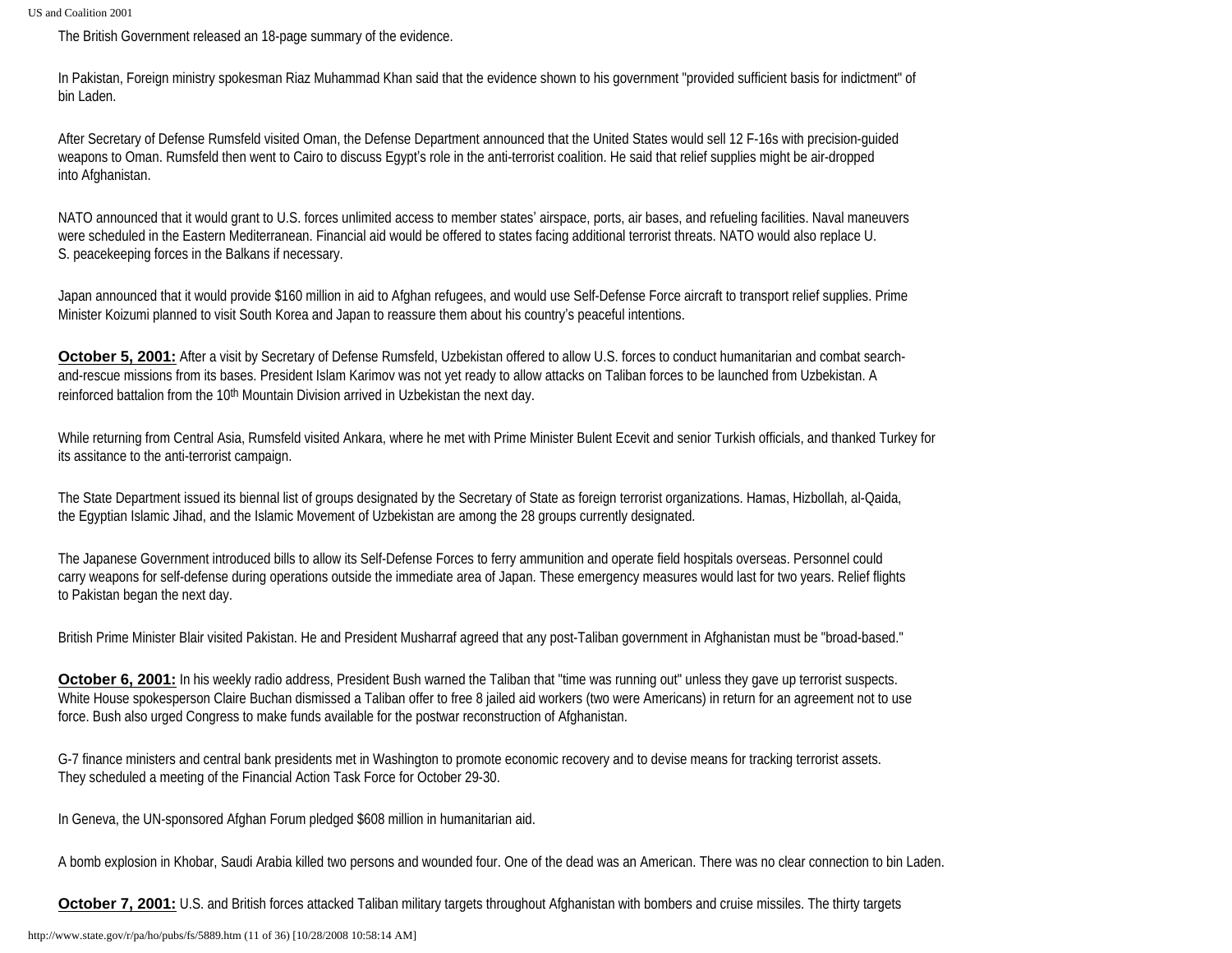included airfields, air defense systems, terrorist training camps, and troop concentrations facing Northern Alliance forces. President Bush announced the strikes from the White House Treaty Room at 1 p.m. Eastern Time, and said that he had consulted with Congressional leaders the day before. He said that over 40 countries had provided air transit or landing rights and that even more had shared information. Canada, Britain, Australia, France, and Germany had pledged military support.

Secretary of Defense Rumsfeld and Gen. Richard B. Myers, Chairman of the Joint Chiefs of Staff, added that relief supplies would be air-dropped into Afghanistan, and that there would be radio broadcasts and leaflet drops to encourage defections from the Taliban. Rumsfeld spoke of cooperation with the Northern Alliance, and Gen. Myers hinted that covert operations were in progress in Afghanistan.

Bin Laden, meanwhile, issued a taped broadcast in which he urged Muslims to join in a *jihad* against the United States and vowed that "neither America nor the people who live in it will dream of security before we live it in Palestine, and not before all the infidel armies leave the land of Muhammad."

The State Department announced a "worldwide caution," warning Americans overseas of possible retaliatory attacks. The U.S. Embassy in Saudi Arabia was closed.

**October 8, 2001:** U.S. forces continued their attacks on Taliban targets in Afghanistan, with some being conducted by day. Secretary of Defense Rumsfeld said progress had been made, but warned against the "mistaken understanding that some sort of cruise missile" could defeat terrorism. Military operations would continue until "the terrorist networks are destroyed" and the Taliban had been overthrown. An additional 1,000 soldiers from the 10<sup>th</sup> Mountain Division were scheduled to deploy to Uzbekistan.

The Government of Tajikistan opened its air space to U.S. forces and offered to make its airfields available for operations against terrorism.

President Bush warned of a "long war" in which "America is not immune to attack." He then signed an Executive Order establishing the Office of Homeland Security. Governor Tom Ridge was then sworn in as its Director. The President also phoned the Prime Minister of New Zealand and the Presidents of China and South Korea.

At the UN, Ambassador Negroponte presented a letter to the Security Council stating that the attacks in Afghanistan were acts of self-defense under Article 51 of the UN Charter. The letter added: "We may find that our self-defense requires further action with respect to other organizations and other states." British Foreign Secretary Jack Straw, however, suggested that the United States and Great Britain had agreed to limit military operations to Afghanistan.

The United States did not contest the UN General Assembly's election of Syria to a two-year term on the Security Council.

The UN's World Food Program announced that it would suspend food distributions in Afghanistan until the bombing campaign ended.

NATO announced that five of its AWACS aircraft would patrol the east coast of the United States. Canada announced that it would commit 2,000 military personnel, 6, warships, and 6 aircraft to the campaign. Australia offered 1,000 troops. France offered the use of its naval forces in the Indian Ocean, and said that French intelligence agents were in contact with the Northern Alliance.

In Pakistan, rioters burned UN and foreign relief offices, police stations, and movie theaters in Quetta to protest the attacks in Afghanistan. President Musharraf told reporters that he "was very positive the vast majority of Pakistanis are with me," but hoped that the campaign would be short and warned that his country had only limited ability to accept Afghan refugees.

The Palestinian Authority condemned the terrorist attacks on the United States. However, there was widespread rioting in the Gaza Strip, where at least two persons were killed as Palestinian security forces fired on demonstrators sympathetic to bin Laden. The Palestinian Authority then declared a state of emergency.

Japanese Prime Minister Koizumi met with Chinese President Jiang Zemin in Beijing. He found Zemin to be "understanding" of Japan's support for the U.S. http://www.state.gov/r/pa/ho/pubs/fs/5889.htm (12 of 36) [10/28/2008 10:58:14 AM]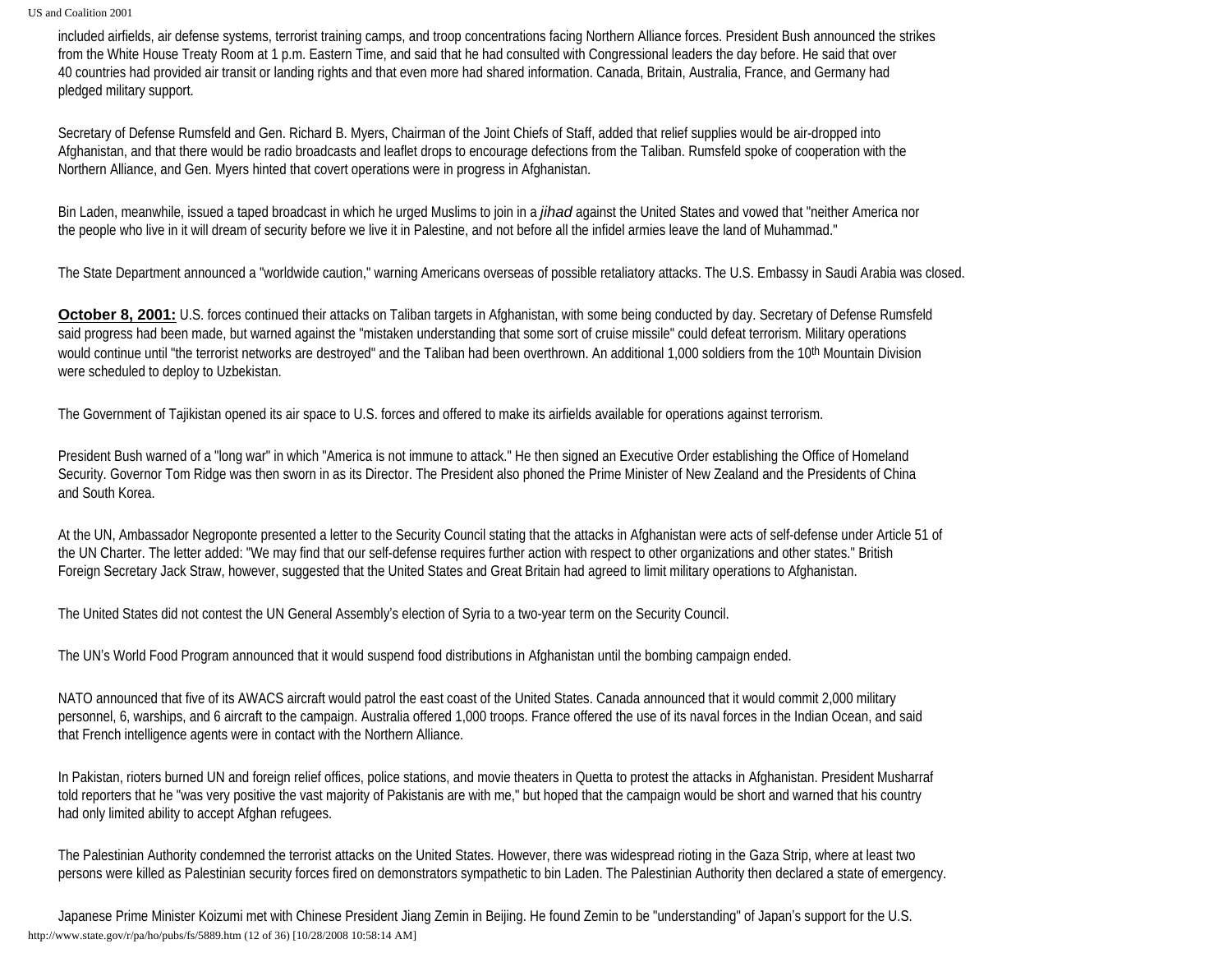anti-terrorism campaign and privately supportive of the campaign itself. Koizumi also visited a museum dedicated to Chinese resistance to Japan before and during World War II, where he delivered a "heartfelt apology" for his country's past aggression.

**October 9, 2001:** As the air campaign continued in Afghanistan, Secretary of Defense Rumsfeld hinted that direct air support might be provided to the Northern Alliance and other opponents of the Taliban. Gen. Myers reported that U.S. forces had achieved "air supremacy over Afghanistan."

President Bush met with German Chancellor Gerhard Schroeder, and urged the public to "feel comfortable going about their lives." He announced the appointments of Richard A. Clarke to be a special adviser for cyber-security, and of retired Gen. Wayne A. Downing as deputy national security adviser for combating terrorism.

At the UN, Ambassador Negroponte presented a letter to his Iraqi counterpart, Mohammed Douri, warning him that if Iraq aided the Taliban, used weapons of mass destruction, or cracked down on its opposition groups, "There will be a military strike against you and you will be defeated."

The UN Coordinator for Humanitarian Affairs in Afghanistan reported that four civilian guards working for a land mine removal group called Afghan Technical Consultants had been killed by a bomb or missile near Kabul.

Egyptian President Mubarak expressed his support for the U.S. campaign against terrorism, but urged the United States to avoid causing civilian casualties and to promote a Palestinian state.

Foreign Ministers of 22 Arab countries met at Doha, Qatar, on the eve of a meeting of the Organization of the Islamic Conference. They reportedly sought to minimize the chance that Arab states might become targets in the war against terrorism, and to exclude groups fighting for "national liberation" from any definition of terrorism.

Qatar's *Al-Jazeera* network broadcast a videotape in which bin Laden aide Suleiman Abou-Gheith threatened further hijackings and attacks by "thousands of young people who look forward to death like the Americans look forward to living."

**October 10, 2001:** President Bush held a press conference at the FBI's headquarters and released a list of 22 "Most Wanted Terrorists" who were linked to events as far back as the 1985 hijacking of TWA Flight 847. The list included Osama bin Laden and 12 members of *al-Qaida.* The State Department offered rewards of up to \$5 million for information leading to their capture.

President Bush also met with NATO Secretary General George Robertson and thanked him for NATO's cooperation in the campaign against terrorism. The deployment of five NATO AWACS aircraft was the first time that NATO had come to the defense of the United States.

The air campaign in Afghanistan concentrated on targets around Kabul and Kandahar. The Defense Department announced that Pakistan had allowed U.S. forces to operate from air bases at Pasni and Jacobabad. The first U.S. fatality occurred when member Air Force Master Sergeant Evander Earl Andrews was killed in a forklift accident in Qatar.

State Department Spokesman Richard A. Boucher said that terrorist suspects had been arrested or detained in 23 countries: 10 in Europe, 7 in the Middle East, 4 in Africa, and 1 each in Latin America and East Asia. Steps had been taken against terrorist financial assets in 112 countries. U.S. Embassies had been ordered to stockpile at least a three-day supply of ciprofloxacin in the event of an anthrax attack.

National Security Adviser Rice contacted the executives of 5 television networks and urged them not to broadcast taped messages by bin Laden and his colleagues. They agreed to review and edit such messages in advance. White House spokesman Fleischer said that the messages might contain coded messages to terrorists in the United States. Taliban leader Muhammad Omar, meanwhile, urged "every Muslim [to] resolutely act against the egotistic power."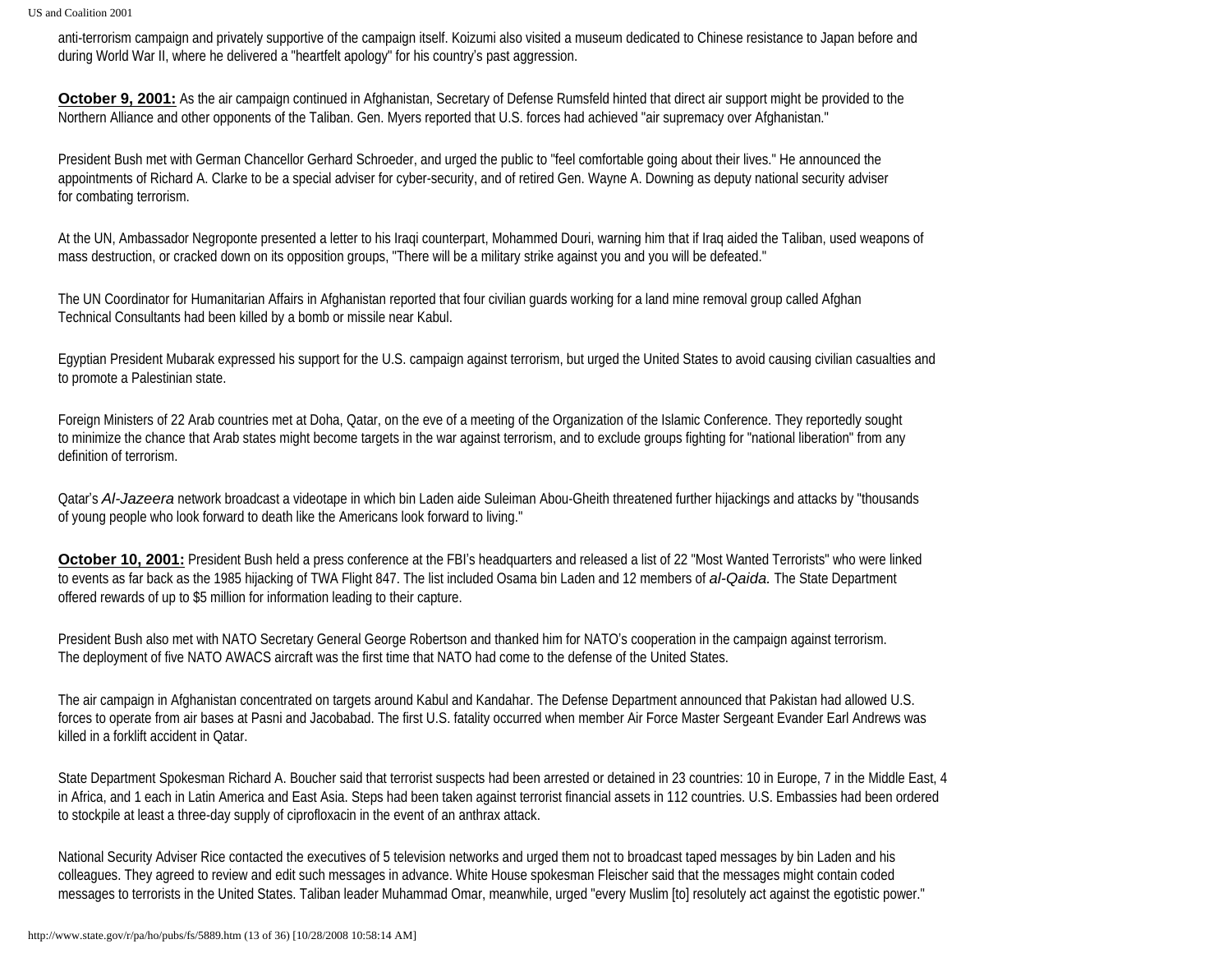The Northern Alliance agreed not to attack Taliban forces outside Kabul until an interim government had been established for Afghanistan.

In Doha, the Organization for the Islamic Conference expressed concern about "deaths of innocent civilians" in Afghanistan. It called the September 11 attacks "opposed to the tolerant and divine message of Islam," and opposed attacks on "Islamic or Arab state[s] under the pretext of fighting terrorism." It urged the United Nations to lead future anti-terrorist campaigns and that terrorism be defined so as to exclude Palestinian and Lebanese groups fighting Israel.

**October 11, 2001:** President Bush held his first prime-time news conference. He told the Taliban that they still had a second chance; if they gave up bin Laden and his followers, "we'll reconsider what we're doing to your country." He also said that the United States was prepared to help the UN establish a stable and representative Afghan government that would be involved in neither terrorism nor the drug trade. The United States would support a Palestinian state if it recognized Israel's right to exist and was prepared to live in peace with Israel. Bush was prepared to meet with Yasir Arafat if he believed that it would promote peace. Bush urged Saddam Hussein to allow UN inspectors to return to Iraq, and was conciliatory toward Syria. He also urged each American child to contribute one dollar for the relief of Afghan children.

The FBI said that terrorist attacks on the United States and/or U.S. interests were likely "over the next several days."

Secretary of Defense Rumsfeld said that the U.S. air campaign was now targeting cave complexes with laser-guided "bunker buster" bombs. In response to Taliban claims of up to 300 civilian deaths, he regretted any "unintended loss of life." Major General Henry P. Osman said that U.S. forces had refrained from directly coordinating air strikes with the Northern Alliance.

Deputy Secretary of State Armitage said that the United States was campaigning against all groups that threatened its interests or those of its allies. Consequences to states that supported terrorists might range from isolation to military action.

**October 12, 2001:** Vice President Cheney told PBS that "The U.S. homeland now is open to attack in ways that we've only speculated about before."

The Treasury Department ordered a freeze on the assets of 39 more people and organizations, most of them linked to bin Laden.

The air campaign over Afghanistan slackened in deference to the Friday Muslim Sabbath. In Pakistan, there was rioting in Karachi, but demonstrations elsewhere were smaller and more peaceful.

The United States and Uzbekistan issued a joint statement about consultation on security matters.

Canadian Transportation Secretary David Collenette announced that armed members of the Royal Canadian Mounted Police would travel aboard Air Canada flights to Reagan National Airport.

NATO AWACS aircraft began patrols off the East Coast of the United States.

Philippines Defense Secretary Angelo Reyes said that U.S. military advisers would assist his country's campaign against the *Abu Sayyaf* Muslim rebels in the southern islands. *Abu Sayyaf* was linked to *al-Qaida*, had executed one American and was holding two more as hostages.

**October 13, 2001:** As the air campaign resumed, President Bush held a video conference with the NSC at Camp David. In his weekly radio address, he said that the Taliban was "paying a price" for harboring bin Laden.

*Al-Qaida* spokesman Suleiman Abou-Gheith broadcast another vow of vengeance over *Al-Jazeera*, in which he warned Muslims in countries attacking Afghanistan to stay away from airplanes and tall buildings.

http://www.state.gov/r/pa/ho/pubs/fs/5889.htm (14 of 36) [10/28/2008 10:58:14 AM]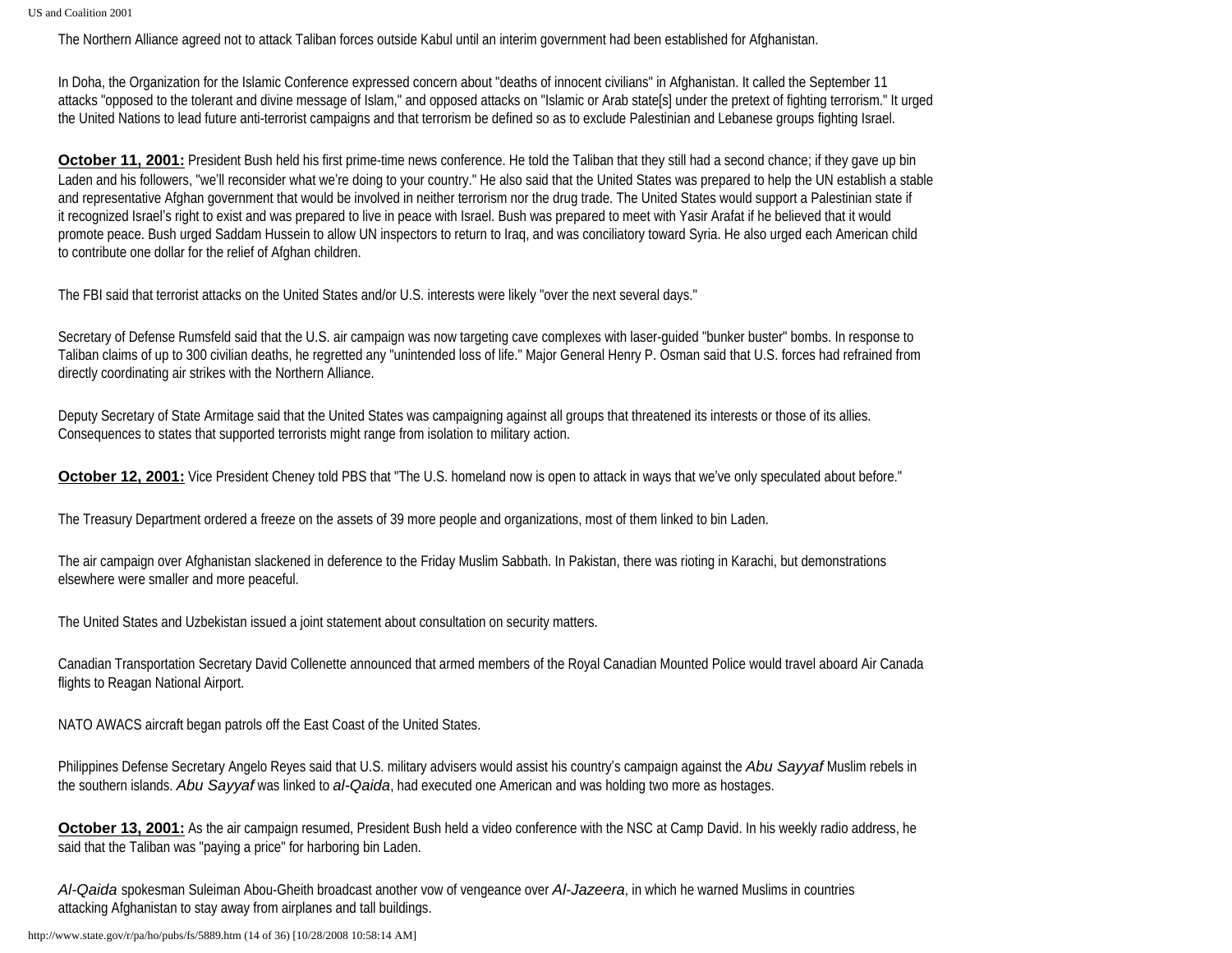The Defense Department admitted that a bomb aimed at the Kabul airport had hit a residential area by mistake. It could not confirm Taliban reports of civilian casualties.

The Gulf Cooperation Council states agreed to freeze the assets of persons and groups connected to bin Laden.

**October 14, 2001:** Afghan Deputy Prime Minister Haji Abdul Kabir offered to negotiate the transfer of bin Laden to a neutral third country if the United States stopped bombing Afghanistan. President Bush rejected the offer and insisted that bin Laden and his followers must be given up.

Demonstrations continued in Pakistan. One protester was killed by police in Jacobabad, where U.S. forces were using an airfield.

The Taliban brought foreign journalists to Karam, a village in eastern Afghanistan, where they claimed that a U.S. air strike had killed 200 civilians.

**October 15, 2001:** Secretary of State Powell visited Pakistan, where he praised the "bold and courageous" measures that President Musharraf had taken. He announced that Richard N. Haass, Director of Policy Planning, would serve as a special assistant for Afghanistan. Haass would meet soon with UN officials in New York. Powell also planned to urge both Pakistan and India to resolve the Kashmir dispute

The Defense Department announced that an Air Force AC-130 gunship had taken part in the air campaign when it attacked a Taliban stronghold near Kandahar. Secretary of Defense Rumsfeld announced that U.S. forces were dropping leaflets into Afghanistan along with food. Some urged the finders to tune into "Information Radio." Rumsfeld called Taliban charges of 300 civilian deaths "ridiculous," although he admitted that the United States had not made an effective presentation of its case in the Middle East and South Asia. Rumsfeld and Gen. Myers said that the attack on Karam had targeted a cave complex that apparently contained large amounts of ammunition.

Former King Mohammed Zahir Shah addressed a letter to members of the UN Security Council in which he urged them to establish a UN peacekeeping force for Afghanistan should the Taliban government collapse.

National Security Adviser Rice was interviewed on *Al-Jazeera.* She sought to assure her audience that the United States was not at war with Islam, expressed concern at Saddam Hussein's quest for weapons of mass destruction, and said that different means would be used with different countries in the fight against terrorism.

Italian Prime Minister Silvio Berlusconi met with President Bush at the White House.

**October 16, 2001:** At the Pentagon, Lt. Gen. Gregory Newbold said that U.S. air attacks had "eviscerated" the Taliban's armed forces. Northern Alliance forces claimed to be about to capture the city of Mazar-e Sharif.

Secretary of State Powell concluded his visit to Pakistan and continued to India. President Musharraf admitted that a majority of his people opposed the U.S. air campaign in Afghanistan, but said that Pakistan would stay in the coalition for as long as necessary. Powell and Musharraf agreed that there was a role for moderate elements of the Taliban in a postwar Afghan government and urged Afghan opposition groups to hasten their efforts to form one. In northern Afghanistan, Northern Alliance Foreign Minister Abdullah Abdullah rejected any Taliban role in a postwar government.

Raymond C. Offenheiser, president of Oxfam America, said that U.S. air attacks and increasing lawlessness inside Afghanistan were preventing the delivery of humanitarian aid. The Defense Department, meanwhile, admitted that a Navy plane had accidentally bombed a warehouse used by the International Committee of the Red Cross in Kabul. Taliban military forces were believed to be storing equipment in nearby buildings.

The House of Representatives approved by a voice vote a two-year waiver of U.S. restrictions on economic aid to Pakistan. Secretary of State Powell sent a letter http://www.state.gov/r/pa/ho/pubs/fs/5889.htm (15 of 36) [10/28/2008 10:58:14 AM]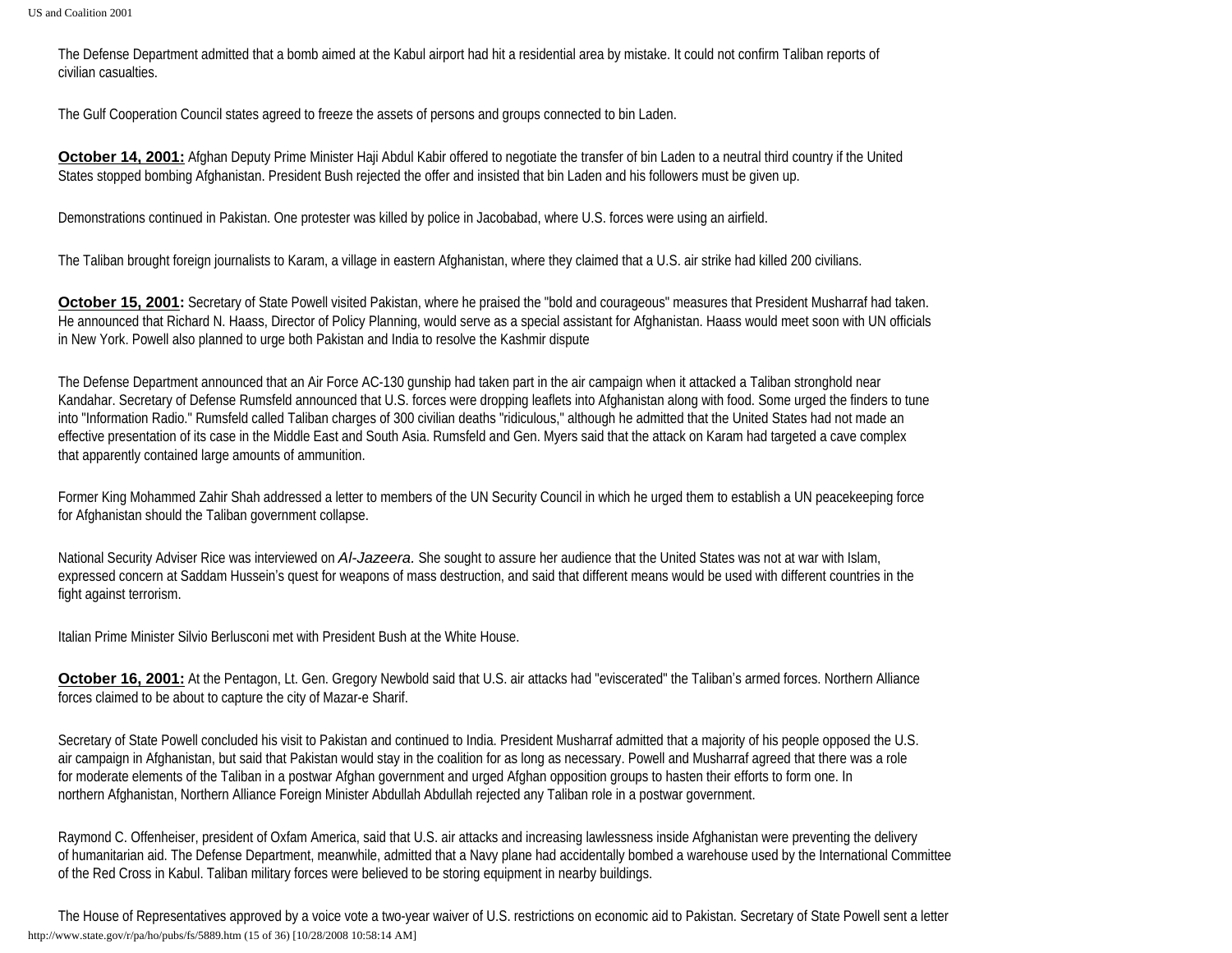to the Senate Foreign Relations Committee in which he recommended that restrictions on financial aid to Azerbaijan should be lifted in view of that country's assistance to the U.S. anti-terrorist campaign.

At the UN, special envoy Lakhdar Brahimi advised the Security Council against sending a peacekeeping force to Afghanistan without assuring political and financial support. He envisioned the UN's postwar role as humanitarian aid, helping the Afghans to form a broadly-based government, and reconstruction.

CNN announced that it planned to submit six questions to bin Laden through *Al-Jazeera*. They would include: Bin Laden and *al-Qaida's* role in the September 11 attacks and in later outbreaks of anthrax, whether *al-Qaida* had trained or financed the hijackers, whether other foreign governments had been involved, whether bin Laden had weapons of mass destruction and planned to use them, how he would respond to Islamic leaders who called his attacks on the United States unjustified, and "how can you and your followers advocate the killing of innocent people."

**October 17, 2001:** During a stop at Travis Air Force Base on his way to the APEC Summit in Shanghai, President Bush said "We're paving the way for friendly troops on the ground to slowly, but surely, tighten the net" around the Taliban. He admitted that the war on terrorism might take more than two years, and that there might be political consequences if the public got tired of it.

In New Delhi, Secretary of State Powell assured Indian officials that the United States stood "shoulder to shoulder" with them in the campaign against terrorism, including that directed against India. He reportedly carried a promise from President Musharraf that Pakistan would curb extremists in Kashmir.

While flying from New Delhi to Shanghai, Powell endorsed a strong UN role in the postwar political reconstruction of Afghanistan and did not rule out a peacekeeping force. Special envoy Brahimi, however, believed that a UN military force probably would be resisted, and said that the Secretary-General was not interested in involving the UN in either forming an interim government or reconstruction.

The Defense Department admitted to two new developments in the air campaign in Afghanistan: F-15E fighters based in Persian Gulf states were taking part, and armed unmanned drones (Predators equipped with Hellfire missiles) had been used for the first time. Rear Admiral John D. Stufflebeem denied that U.S. forces were making any special effort to coordinate their attacks with the Northern Alliance, but said that U.S. planes had begun patrolling designated "engagement zones" in search of mobile targets, and were "flex-targeting" adjacent areas if nothing appeared in a designated zone.

In Afghanistan, reinforced Taliban forces counterattacked Northern Alliance forces at Mazar-e Sharif. Taliban forces also seized World Food Program warehouses in Kabul and Kandahar, to the alarm of international relief organizations.

Iran announced that it would conduct search-and-rescue missions if U.S. pilots operating over Afghanistan should crash in its territory.

**October 18, 2001:** President Bush met with Chinese President Jiang Zemin at the APEC Summit Meeting in Shanghai and said that China had agreed to share intelligence and help with the financial campaign against terrorism.

The Defense Department admitted that U.S. Special Forces were operating in southern Afghanistan. Secretary of Defense Rumsfeld and Gen. Myers hinted that the war in Afghanistan would become more intense. Rumsfeld said that the United States was prepared to aid the Northern Alliance. "Commando Solo" EC-130 aircraft were broadcasting messages urging civilians to stay away from potential targets and not to interfere with U.S. forces.

Special representative Haass met with UN officials in New York to discuss a possible UN role in postwar Afghanistan.

The Government of Uzbekistan announced that it would allow relief supplies to be delivered to northern Afghanistan.

Japan's House of Representatives approved a bill allowing the Self-Defense Forces to provide logistical support for the anti-terrorist campaign. Related bills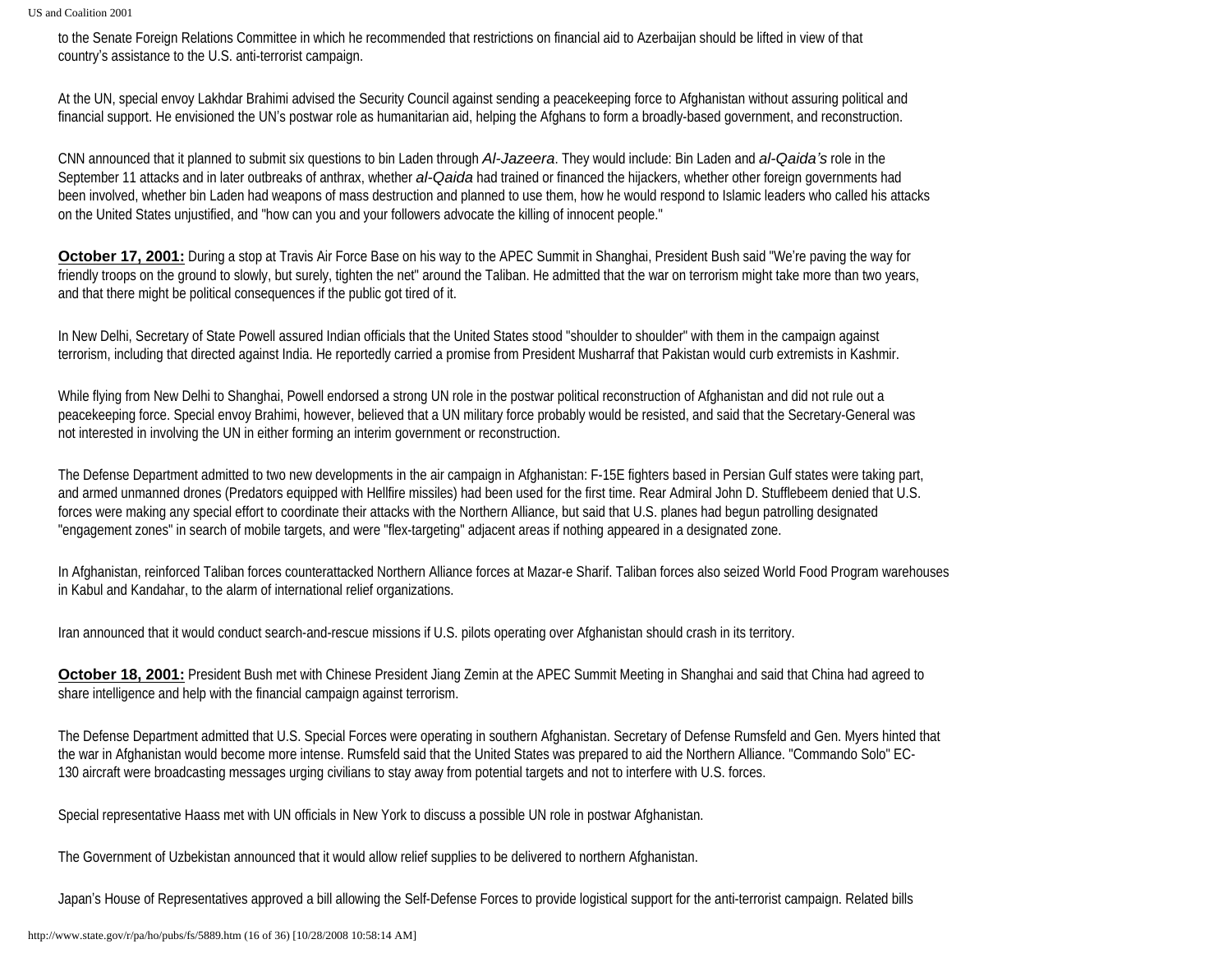allowed the Self-Defense Forces to protect U.S. bases in Japan and the Coast Guard to use force against suspicious ships in Japanese waters.

**October 19, 2001:** In the first acknowledged action by U.S. ground forces in Afghanistan, Army Rangers and Special Forces seized an airfield in the south and attacked Mullah Mohammed Omar's headquarters near Kandahar. One helicopter on a supporting mission crashed in southern Pakistan, killing 2 soldiers. The Defense Department denied Taliban claims that the helicopter had been damaged over Afghanistan and that the U.S. raiders had been quickly driven off. Gen. Myers later said that there were no U.S. casualties, resistance had been light, Taliban losses were unknown, no Taliban leaders were on the premises, but potentially useful information had been captured.

Secretary of Defense Rumsfeld admitted that the United States was supplying money and ammunition to Northern Alliance forces and that there was good "coordination" with them.

After meeting with President Zemin at the Shanghai APEC Summit, President Bush announced a new "constructive and cooperative relationship" with China. President Zemin urged the United States to minimize civilian casualties in Afghanistan and to seek a wider UN role in the conflict. Russian President Putin declared his "outright support" for the United States.

UN special envoy Brahimi came to Washington to discuss the UN's role in postwar Afghanistan with Vice President Cheney and Deputy Secretary Armitage.

EU heads of government met at Ghent and declared their support for the U.S. campaign in Afghanistan and pledged to help reconstruct the country once the Taliban had been replaced by a stable and representative government.

**October 20, 2001:** At the APEC Summit Meeting, President Bush called the September 11 attacks "an attack on all civilized countries." He met with Malaysian Prime Minister Mahathir Mohammed, who said that the two had agreed to disagree about the U.S. air campaign. The Presidents and Foreign Ministers of Russia and China expressed their hopes for a peaceful solution in which the UN Security Council could play a major role. President Bush also praised Japanese Prime Minister Koizumi's cooperation.

In Islamabad, a Foreign Ministry spokesman confirmed that Pakistani officials had met with Mullah Jalaluddin Haqqani, a Taliban leader from Khost Province, to discuss a possible role in a postwar Afghan government.

**October 21, 2001:** As U.S. planes attacked Taliban forces north of Kabul, Secretary of State Powell said that he expected Northern Alliance forces to "start moving on Kabul more aggressively" and eventually "invest" it. He declined to speculate about reports that President Bush had directed the CIA to destroy bin Laden and *al-Qaida* or about the origins of anthrax outbreaks in the United States. He hoped that the campaign in Afghanistan could be concluded before winter, and said that while "there is no place for the current Taliban leadership" in a postwar government, Taliban followers had to be included.

APEC leaders issued a statement condemning the September 11 attacks on the United States and agreeing on the need to deny terrorist access to money and arms and to expand cooperation between customs systems. Participants declined to comment about the U.S. air campaign in Afghanistan.

President Putin stopped in Tajikistan while returning from the APEC Summit Meeting. He met with Burhanuddin Rabbani of the Northern Alliance and pledged that Russia would supply it with arms. He later said that Russia recognized the Northern Alliance as the only legitimate government of Afghanistan.

**October 22, 2001:** As U.S. planes attacked Taliban positions near the Bagram air base and Mazar-e Sharif, Secretary of Defense Rumsfeld denied Taliban claims that U.S. helicopters had been shot down, prisoners had been taken, and that a hospital in He rat had been bombed. He also said that U.S. air attacks were now in direct support of Northern Alliance forces.

During an interview for CNN's "Larry King Live," President Musharraf warned of wider opposition in the Muslim world if the U.S. air campaign continued into Ramadan. In his news conference, however, Secretary Rumsfeld noted that there were many instances in which Muslim countries had fought each other

http://www.state.gov/r/pa/ho/pubs/fs/5889.htm (17 of 36) [10/28/2008 10:58:14 AM]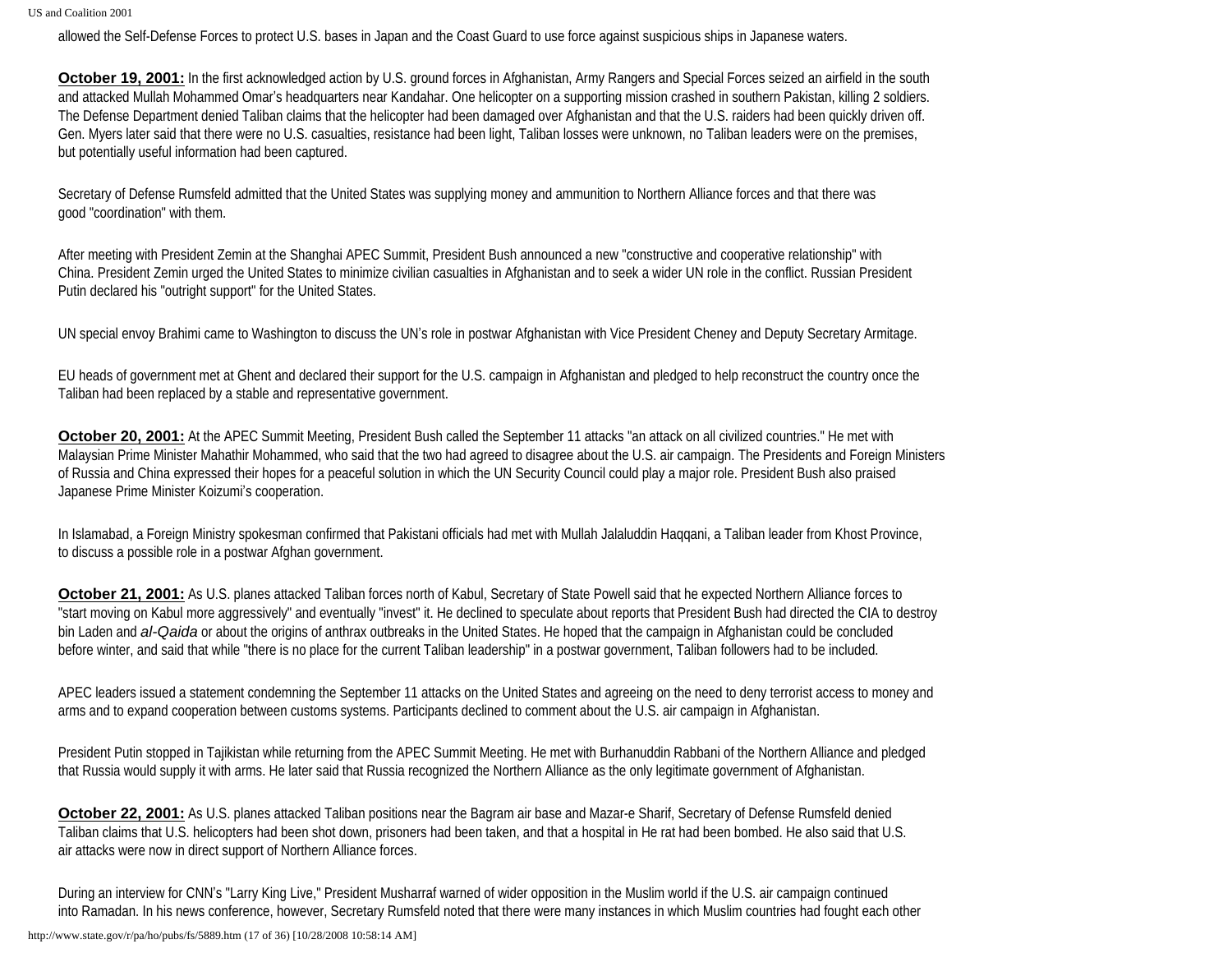or other countries during religious holidays.

Afghan opposition groups announced that they would meet in Istanbul as a first step toward forming a postwar government.

The United States signed an agreement with Uzbekistan to help it clean up a site where Soviet biological weapons were tested on an island in the Aral Sea.

Senator Joseph R. Biden, Jr., Chairman of the Senate Foreign Relations Committee, addressed the Council on Foreign Relations and feared that the air campaign in Afghanistan made the United States look like "a high-tech bully," and that the longer it lasted, the more vulnerable the United States would be to criticism in the Muslim world.

**October 23, 2001:** Defense Department spokesman Victoria Clarke admitted that U.S. planes had accidentally bombed a senior citizens' home near Herat and a residential district near Kabul, but declined to comment on Taliban claims that the first attack had killed 100 civilians.

After meeting with Security Council representatives, UN special envoy Brahimi announced that he planned to visit South Asia to meet with representatives of various Afghan political groups.

**October 24, 2001:** At the Pentagon, Adm. Stufflebeem said that the Taliban appeared ready for a long struggle. Stufflebeem also said that the Taliban might poison food supplied by international agencies and blame it on the United States and were using civilians as human shields in efforts to shelter personnel and equipment from U.S. air attacks.

British Foreign Secretary Jack Straw visited Washington and met with Secretary of State Powell, who said that military operations in Afghanistan would continue through Ramadan. Powell appeared before the House International Relations Committee in his first Congressional appearance since September 11 and discussed prospects for assembling a postwar government for Afghanistan. He said that the makeup of such a government was unclear, except that the Taliban would have no place in it. He expected the UN to play an important role. He also said that an airlift of food aid into Afghanistan might be necessary.

The Presidents of Uzbekistan and Turkmenistan agreed to open their borders to UN relief supplies bound for Afghanistan.

Over a thousand representatives of Afghan opposition groups met in Peshawar to discuss a possible postwar government. However, representatives of former King Mohammed Zahir Shah boycotted the meeting. Northern Alliance representatives were also conspicuously absent.

The Turkish Government offered to host a meeting of Afghan opposition groups at a time and place to be determined.

Pakistani officials said that a U.S. air raid on October 23 had killed 22 Pakistani guerrillas who were fighting alongside the Taliban near Kabul. The dead were members of the Harkat ul-Mujaheddin, which had also fought Indian forces in Kashmir; their group had been placed on the State Department's official list of terrorist organizations in 1995.

**October 25, 2001:** President Bush met with Crown Prince Sheikh Salman bin Hamad Khalifa of Bahrain, and designated Bahrain a "major non-NATO ally.' He also called Crown Prince Abdullah to thank him for Saudi Arabia's cooperation in the anti-terrorist campaign.

Secretary of Defense Rumsfeld took exception to a headline in *USA Today* that implied that the United States expected that bin Laden would escape. He said that the hunt would continue and would be eventually successful. During the daily Defense Department briefing, he said that U.S. air strikes were mainly against Taliban forces facing the Northern Alliance, and that a B-52 had carpet-bombed Taliban positions.

In London, Prime Minister Blair briefed Conservative Party leaders on plans to commit British ground troops to Afghanistan.

http://www.state.gov/r/pa/ho/pubs/fs/5889.htm (18 of 36) [10/28/2008 10:58:14 AM]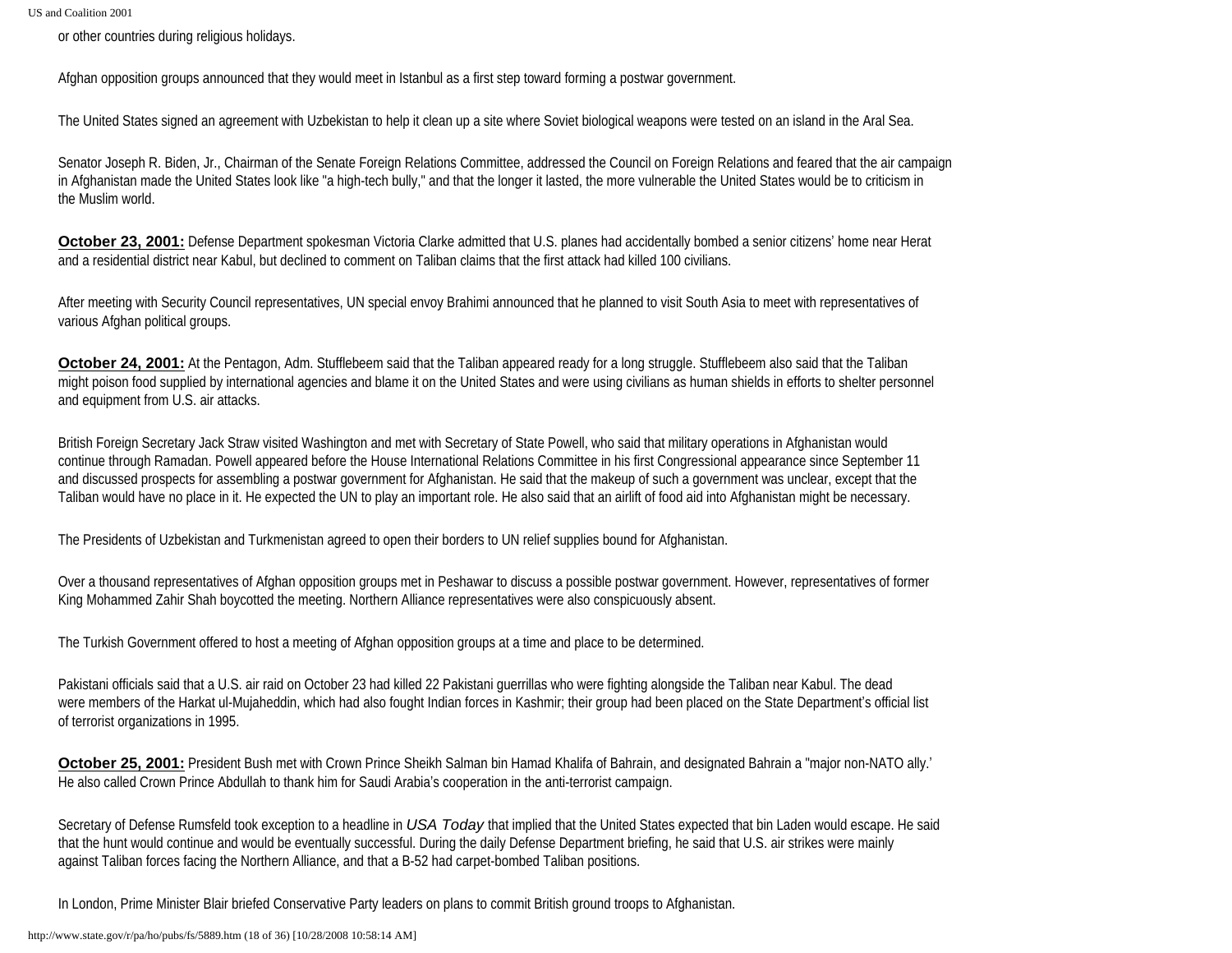The U.S. Government formed a 100-member team in New York, to track the financial assets of terrorists. Most of the team would be from the Customs Service and had prior experience in tracking funds from drug trafficking and related activities.

**October 26, 2001:** The Taliban claimed to have captured and executed Abdul Haq, a prominent opposition leader among Afghanistan's Pashtun community. Haq and two companions were apparently trying to persuade tribal leaders to defect. The Defense Department declined to comment on reports that Americans were with Haq before his capture, or that he had sought air support. State Department Spokesman Boucher called Haq's death "regrettable," but not a fatal setback to efforts to topple the Taliban regime.

In London, Armed Forces Minister Adam Ingram announced that 200 Royal Marine Commandos would be made available for service in Afghanistan, and that 400 more would be placed on alert. An 11-ship Royal Navy task force would join U.S. forces in the Indian Ocean after completing maneuvers near Oman.

In Pakistan, President Musharraf expressed concerns that "anarchy and atrocity" would follow the collapse of the Taliban unless the coalition devised a "political strategy."

The State Department issued its annual report on religious freedom in the world. The report criticized practices in Saudi Arabia, Tajikistan, and Uzbekistan although it did not place them among states of "particular concern" (Iran, China, Burma, Sudan, Iraq, and, most recently, North Korea). It mentioned Afghanistan's Taliban, even though the United States had not recognized the Taliban as a legitimate government.

**October 27, 2001:** The Taliban claimed to have captured and executed five leaders and ten soldiers of the Northern Alliance. Northern Alliance leader Rabbani confirmed the death of Abdul Haq.

The London *Sunday Telegraph* interviewed Iraq's Deputy Prime Minister Tariq Aziz, who said that he expected the United States and Great Britain to use the "war on terrorism" as an excuse to attack his country and overthrow Saddam Hussein. He predicted that such an attack would break up the coalition.

President Bush signed into law a bill allowing him to waive sanctions imposed on Pakistan after Gen. Musharraf's seizure of power in 1999.

The Government of Pakistan announced that it had turned a suspected *al-Qaida* member over to U.S. authorities. Jamil Qasin Saeed Mohammad of Yemen was suspected of involvement in the October 2000 attack on the U.S.S. *Cole* in Aden.

**October 28, 2001:** Secretary of Defense Rumsfeld told CNN's *"Late Edition"* that the United States had been assisting the Northern Alliance with air strikes, would support occupation of Kabul by the Northern Alliance, and planned to continue the air campaign through Ramadan. When asked about civilian casualties, Rumsfeld noted that the Taliban was using mosques, schools, and hospitals to shelter military equipment and supplies.

The "Army of Omar" claimed responsibility for the massacre of 16 Pakistani Christians worshipping in a Catholic church in Bahawalpur, Pakistan. President Musharraf condemned the attack.

UN High Commissioner for Refugees Ruud Lubbers announced that Pakistan would open its borders to the neediest Afghan refugees.

**October 29, 2001:** Attorney General John Ashcroft and FBI Director Robert S. Mueller III warned that more terrorist attacks could be expected against U. S. interests at home or overseas within the next week.

After a meeting with U.S. Army General Tommy R. Franks in Islamabad, President Musharraf called for a bombing pause during Ramadan. In Washington, Secretary of Defense Rumsfeld said that the terrorists "are unlikely to take [a] holiday" and observed that there were many historical examples of Muslim countries continuing to wage war during Ramadan. In London, however, British Secretary of Defense Geoff Hoon told reporters that a bombing

http://www.state.gov/r/pa/ho/pubs/fs/5889.htm (19 of 36) [10/28/2008 10:58:15 AM]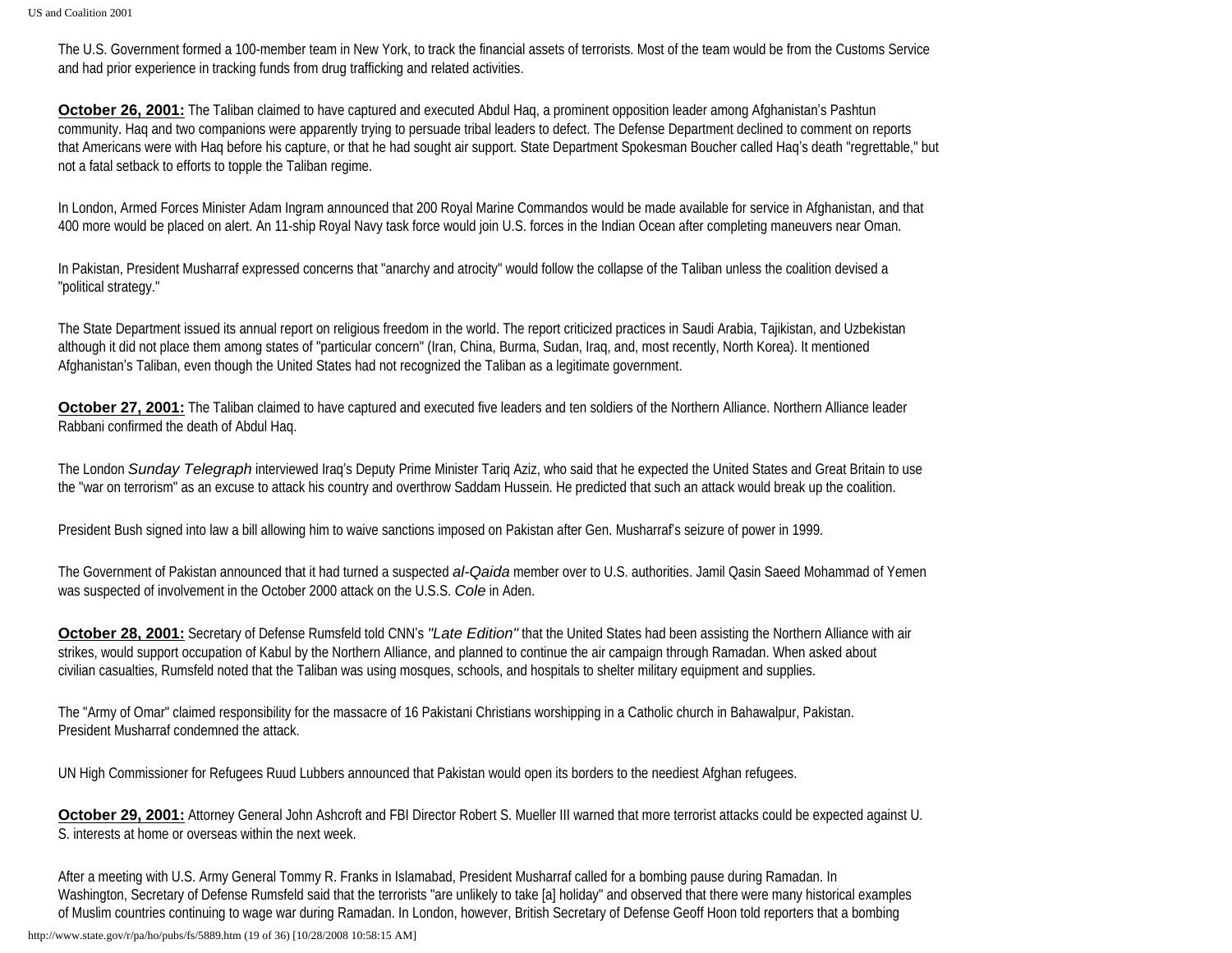pause would not be ruled out.

The White House announced that President Bush planned to meet with President Musharraf at the UN General Assembly on November 10. The State Department announced the over \$1 billion in economic aid would be offered to "strengthen" Pakistan.

During the Defense Department briefing, Rumsfeld said that U.S. planes were dropping ammunition to Northern Alliance forces. He did not rule out the possibility of establishing a forward base in Afghanistan. Gen. Myers said that "We are in the driver seat," and that U.S. forces were setting the pace for the campaign.

Rumsfeld also said that about 30 U.S. military personnel were serving as advisers to the Philippine Army against Abu Sayyaf Muslim rebels on the island of Basilan.

Japan's Diet approved legislation that would allow its Self-Defense Forces to provide logistical support for the U.S. campaign against terrorism.

**October 30, 2001:** Secretary of Defense Rumsfeld acknowledged that "a very modest number of " U.S. troops were in Afghanistan to coordinate air strikes and to provide logistical support for the Northern Alliance. He said that 80% of the day's attacks were on Taliban front-line units in northern Afghanistan. Senior officials said that deployment of air and ground units to Central Asia was being considered. Rumsfeld declined to comment about reports of possible defections or supply problems among Taliban forces. He also announced plans visit Russia and Central Asia.

Gen. Franks, chief of the U.S. Central Command, visited Uzbekistan and met with President Karimov and senior officials.

British Defense Secretary Hoon visited Washington and met with senior officials and members of Congress. He suggested that the United States should take Ramadan into account when conducting the air campaign.

In Britain, Prime Minister Blair addressed the Welsh National Assembly in Cardiff, called the anti-terrorism campaign "a principled conflict," and pledged to use all possible means. Admiral Sir Michael Boyce, Chief of the British Defense Staff, said that the conflict might last three or four years. Brigadier Roger Lane of the Royal Marines recommended that his forces not be sent to Afghanistan until they received additional training and intelligence.

In Pakistan, UN High Commissioner for Refugees Lubbers met with President Musharraf and Taliban Ambassador Zaeef in hopes of assuring the security of UN relief workers and supplies in Afghanistan. Lubbers urged the United States and Britain to show "self-restraint" to minimize civilian casualties.

At the UN, Secretary-General Kofi Annan also called for a bombing halt to facilitate the delivery of urgently-needed humanitarian aid.

**October 31, 2001:** Gen. Franks met with Northern Alliance Gen. Mohammed Fahim in Dushanbe, Tajikistan, to discuss further military cooperation. Meanwhile U.S. air attacks included a B-52 strike against Taliban positions near Bagram. Adm. Stufflebeem said the preferred term for such an attack was "long stick" rather than "carpet bombing."

The Defense Department announced that reserve call-ups would exceed 50,000. Secretary of Defense Rumsfeld would leave on November 2 to visit Moscow and various countries near Afghanistan.

AID announced that it would supply the UN and other humanitarian agencies with \$11.2 million to buy up to 30,000 tons of wheat from Central Asian countries for relief in Afghanistan. Administrator Andrew Natsios briefed President Bush on the impending food crisis in Afghanistan.

The European Union agreed to reinterpret its understanding of UN sanctions against Afghanistan so that arms could be supplied to opponents of the Taliban.

Saudi Arabia announced that it would freeze the assets of 66 persons and organizations on the U.S. list of sponsors of terrorism.

http://www.state.gov/r/pa/ho/pubs/fs/5889.htm (20 of 36) [10/28/2008 10:58:15 AM]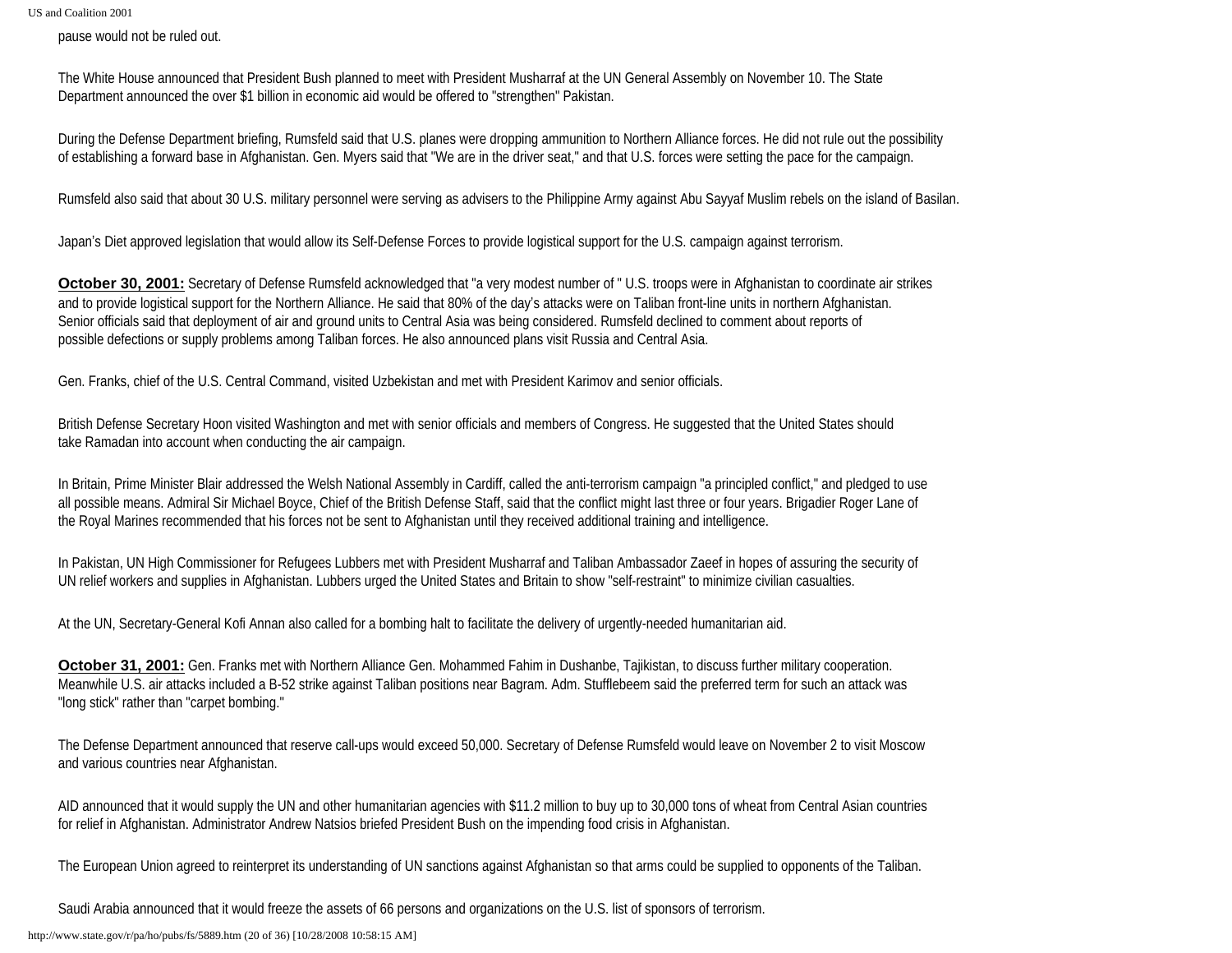The U.S. Mission at the UN rejected a French proposal to seek Security Council condemnation of the anthrax attacks in the United States on the grounds that there was no clear proof that the attacks were of foreign origin.

In Kabul, Taliban spokesman Amir Khan Muttaqi said that negotiations with the United States were possible if it provided proof of bin Laden's involvement in the September 11 attacks.

November 1, 2001:Secretary of Defense Rumsfeld said that he planned to increase the number of Special Forces troops operating with the Northern Alliance as soon as possible. U.S. forces were currently directing 80% of their sorties against targets in northern Afghanistan. The Defense Department also announced plans to deploy a JSTARS surveillance aircraft and an experimental Global Hawk drone to Afghanistan.

National Security Adviser Rice said that the air campaign would continue through Ramadan.

Azerbaijan and Armenia offered to extend overflight rights to U.S. aircraft during the campaign against terrorism. The Administration in turn urged a House-Senate conference committee to approve a Senate provision in the foreign aid appropriations bill that would allow President Bush to waive a ban on military aid to Azerbaijan.

Turkey announced that it would sent 90 of its special forces troops to train the Northern Alliance.

President Bush proposed a plan to enforce the 1972 Biological Weapons Convention by calling on signatories to enact laws against developing biological weapons, as well as a UN procedure to investigate reports of their use.

Bin Laden, meanwhile, sent a handwritten letter to *Al-Jazeera* in which he urged Pakistan's Muslims to resist the "Christian crusade."

**November 2, 2001:** After a meeting with Nigerian President Obasanjo, President Bush said that the United States was "slowly but surely tightening the net" around bin Laden.

Secretary of Defense Rumsfeld left for Russia and Central Asia. He admitted that a Navy air strike had been called in to successfully protect Hamid Karzai, a Pashtun opposition leader who was being pursued by Taliban forces.

The Defense Department admitted that an Army helicopter had crashed in northern Afghanistan during bad weather. Four injured crew members were rescued and an air strike destroyed the wreck. Adm. Stufflebeem admitted that freezing rain was hampering efforts to fly more Special Forces teams into Afghanistan.

The State Department announced the freezing of the financial assets of 22 foreign terrorist organizations, including Hamas, Hizbollah, Islamic Jihad, the Popular Front for the Liberation of Palestine, the Basque ETA, the Real IRA, and three Colombian groups.

In Kabul, Muslim clerics denounced Muslim states, particularly Turkey, that had failed to support the Taliban.

**November 3, 2001:** Secretary of Defense Rumsfeld visited Moscow to discuss missile defense, nuclear arms reductions, and cooperation against terrorism with Russian officials. He then proceeded to Tajikistan, which authorized U.S. military engineers to survey three former Soviet air bases for possible use in the air campaign in Afghanistan.

*Al-Jazeera* broadcast another taped message by bin Laden, in which called on Muslims to defend Afghanistan against the U.S. "crusade" and called Muslim leaders who relied on the UN "hypocrites." *Al-Jazeera* also broadcast a 15-minute rebuttal by former U.S. Ambassador Christopher W. S. Ross.

http://www.state.gov/r/pa/ho/pubs/fs/5889.htm (21 of 36) [10/28/2008 10:58:15 AM]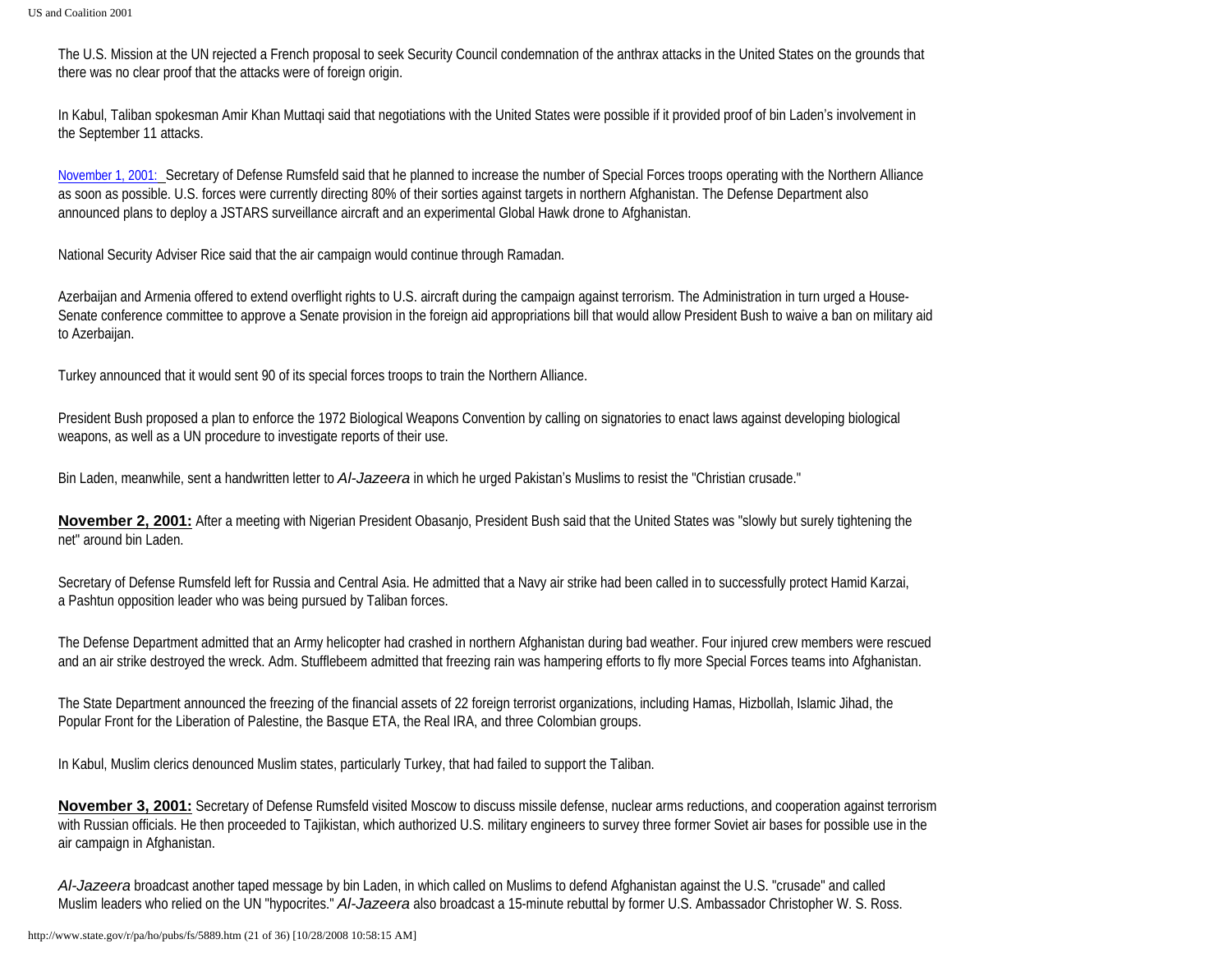**November 4, 2001:** Secretary of Defense Rumsfeld visited Uzbekistan and then continued to Pakistan. In Islamabad, President Musharraf cautioned him that bombings during Ramadan might offend the Muslim world. He privatedly offered to let the United States use three air bases in western Pakistan. Rumsfeld said that the Taliban had ceased to function as a government although "concentrations of power" still existed.

Gen. Franks appeared on ABC-TV's "This Week" and denied an article by Seymour Hersch in the *New Yorker* that claimed that 12 Delta Force soldiers had been wounded by enemy fire in an attack on a Taliban stronghold. Franks said that all injuries were minor and not the result of hostile action. On "Meet the Press," Gen. Myers said that more Special Forces teams had arrived in Afghanistan to direct air strikes, and that logistical support would make the Northern Alliance forces better-prepared for winter warfare than the Taliban. Both said that although the war would be a long one, it was proceeding on schedule.

The State Department had no comment on a Taliban report that an American citizen, identified as John Bolton, had been arrested on October 26 and had died while in captivity in Kandahar. ICRC officials later turned over documents to the U.S. Embassy in Islamabad.

As Arab League Foreign Ministers met in Damascus, Secretary-General Amr Moussa and Egyptian Foreign Minister Ahmad Maher denied that bin Laden spoke for all Arabs or Muslims.

**November 5, 2001:** President Abdelaziz Bouteflika of Algeria visited President Bush, endorsed the U.S. anti-terrorism campaign, but also called for action to improve the conditions that terrorists exploited.

Secretary of Defense Rumsfeld concluded his Central Asian tour with a visit to India. He praised Indian cooperation, called for closer political and military ties, and pledged support for India's campaign against terrorists in Kashmir.

The State Department announced the appointment of former Assistant Secretary of State James Dobbins as a special envoy to Afghan opposition groups.

**November 6, 2001:** Northern Alliance forces claimed to have captured villages south of Mazar-e Sharif. Secretary of Defense Rumsfeld said that more Special Forces units would be sent to locate targets, and that the air campaign would intensify. The Defense Department said that it had used two BLU-82 15,000-pound bombs on Taliban targets on November 4.

French President Chirac visited President Bush and reaffirmed his support for the U.S. anti-terrorist campaign. They also discussed humanitarian aid to Afghanistan and the need to continue the Middle East peace process.

President Bush addressed an anti-terrorism conference in Warsaw by satellite video. He compared militant Islamic terrorists to the totalitarian regimes of the 20<sup>th</sup> Century, said that their access to weapons of mass destruction would pose a "dark threat" to civilization, and that no nation could be neutral in the struggle.

Secretary of State Powell was interviewed by Egyptian television. When asked whether Iraq was a possible target in the campaign against terrorism, he said that "there are no plans at the moment to undertake any other military action." Links between the September 11 terrorists and Iraqi intelligence had not been proven.

Chancellor Gerhard Schroeder announced that Germany would provide up to 3,900 troops for support duties in the U.S. campaign in Afghanistan. These would include up to 100 from a "special unit." The deployment would require approval by the lower house of Parliament.

In Islamabad, Embassy spokesman Mark Wentworth said that there was no evidence that a supposed relief worker who had died in Kandahar was an American citizen.

**November 7, 2001:** The United States froze the assets of 62 organizations and persons with suspected terrorist connections. Most were offices or affiliates of Al-Barakaat and Al-Taqwa, which were informal financial exchange institutions linking the United States with the Middle East and Somalia. FBI and Customs http://www.state.gov/r/pa/ho/pubs/fs/5889.htm (22 of 36) [10/28/2008 10:58:15 AM]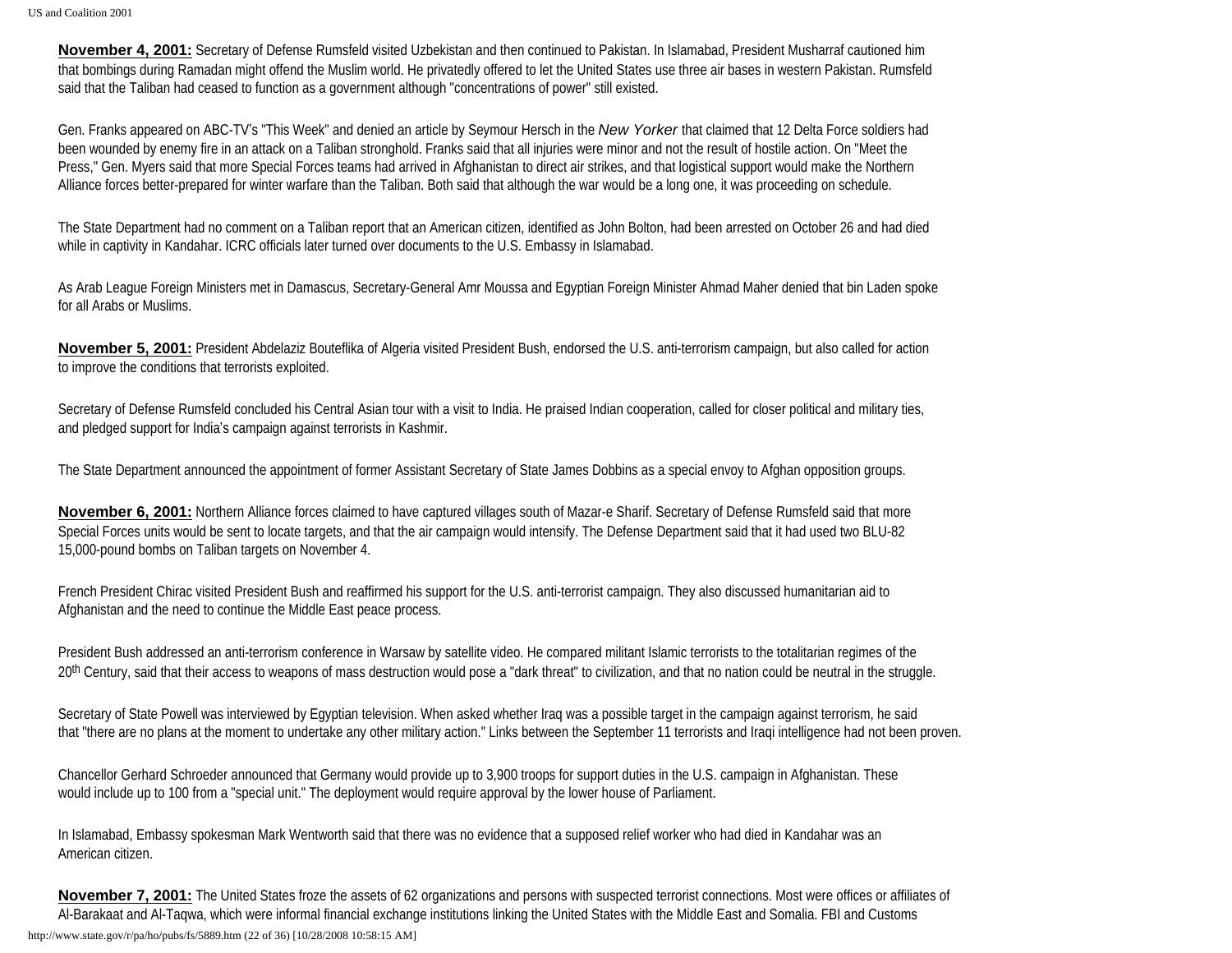agents raided the offices of Al-Barakaat in Alexandria, Falls Church, Minneapolis, Boston, Seattle, and Columbus. Similar raids took place in Liechtenstein, Austria, the Netherlands, Italy, and Switzerland. President Bush held a press conference at the Treasury Department's financial crimes center and told the world's financial institutions that failure to act against terrorism would prevent them from doing business with the United States.

President Bush also held a joint press conference with British Prime Minister Blair, in which the reaffirmed their commitment to the campaign against terrorism.

Secretary of State Powell replied to criticisms of Saudi Arabia's role in the anti-terrorism campaign when he told reporters at the State Department than Saudi Arabia had "excommunicated" bin Laden, severed relations with the Taliban, and responded positively to U.S. initiatives. Powell also met with Kuwait's Acting Prime Minister, who said that his country was and would remain "allied to the United States."

The Defense Department announced that the U.S.S. *John C. Stennis* and its escorts were being readied for duty in the Indian Ocean, which would bring the number of U.S. aircraft carriers in the region to four.

The House of Representatives voted, 405-2, to establish a Radio Free Afghanistan to broadcast news and entertainment to the country in local languages.

Pakistan asked Taliban diplomats to stop holding news conferences and restricted domestic broadcasts by Al-Jazeera in an effort to restrict the Taliban's propaganda campaign. President Musharraf called once more for the suspension of the U.S. air campaign during Ramadan during a stop in Istanbul on his way to a meeting of the UN General Assembly.

The UN and Pakistan reached an agreement to establish camps for Afghan refugees in Pakistan's North-West Frontier Province.

The Italian Parliament voted to commit a naval task force and up to 2,700 troops to the U.S. anti-terrorism campaign.

**November 8, 2001:** President Bush gave a speech in the George World Congress Center in Atlanta in which he stressed the public's responsibility for preventing terrorism. He proposed mobilizing members of the Senior Corps and AmeriCorps to assist police departments, health agencies, and areas hit by terrorists, and concluded, "My fellow Americans, let's roll."

National Security Adviser Rice said that President Bush would not met with Palestinian Authority Chairman Yasir Arafat during the UN General Assembly in view of Arafat's failure to prevent terrorism in Israel.

The Government of Lebanon rejected U.S. requests to freeze the assets of Hezbollah on the grounds that "resistance groups" were not terrorist organizations.

The Government of Pakistan forbade the Taliban's Ambassador to hold press conferences, and ordered the Afghan Consulate in Karachi to close.

Indian Prime Minister Atal Valpayee began his visit to the United States. He expressed concern about the slow progress of the war in Afghanistan and predicted that the United States would need to commit substantial numbers of ground troops.

Three Japanese Naval Self-Defense Force ships left Sasebo for the Indian Ocean.

**November 9, 2001:** Northern Alliance forces captured Mazar-e Sharif and claimed that Taliban forces in northern Afghanistan were in retreat. Secretary of State Powell said that he would prefer to see Kabul be declared an "open city" rather than having it occupied by the Northern Alliance.

President Bush met with Indian Prime Minister Valpayee and expressed satisfaction with Indian and Saudi cooperation in the campaign against terrorism. Saudi Foreign Minister Prince Saud, however, expressed frustration with Bush's failure to seek a new Middle East peace initiative.

http://www.state.gov/r/pa/ho/pubs/fs/5889.htm (23 of 36) [10/28/2008 10:58:15 AM]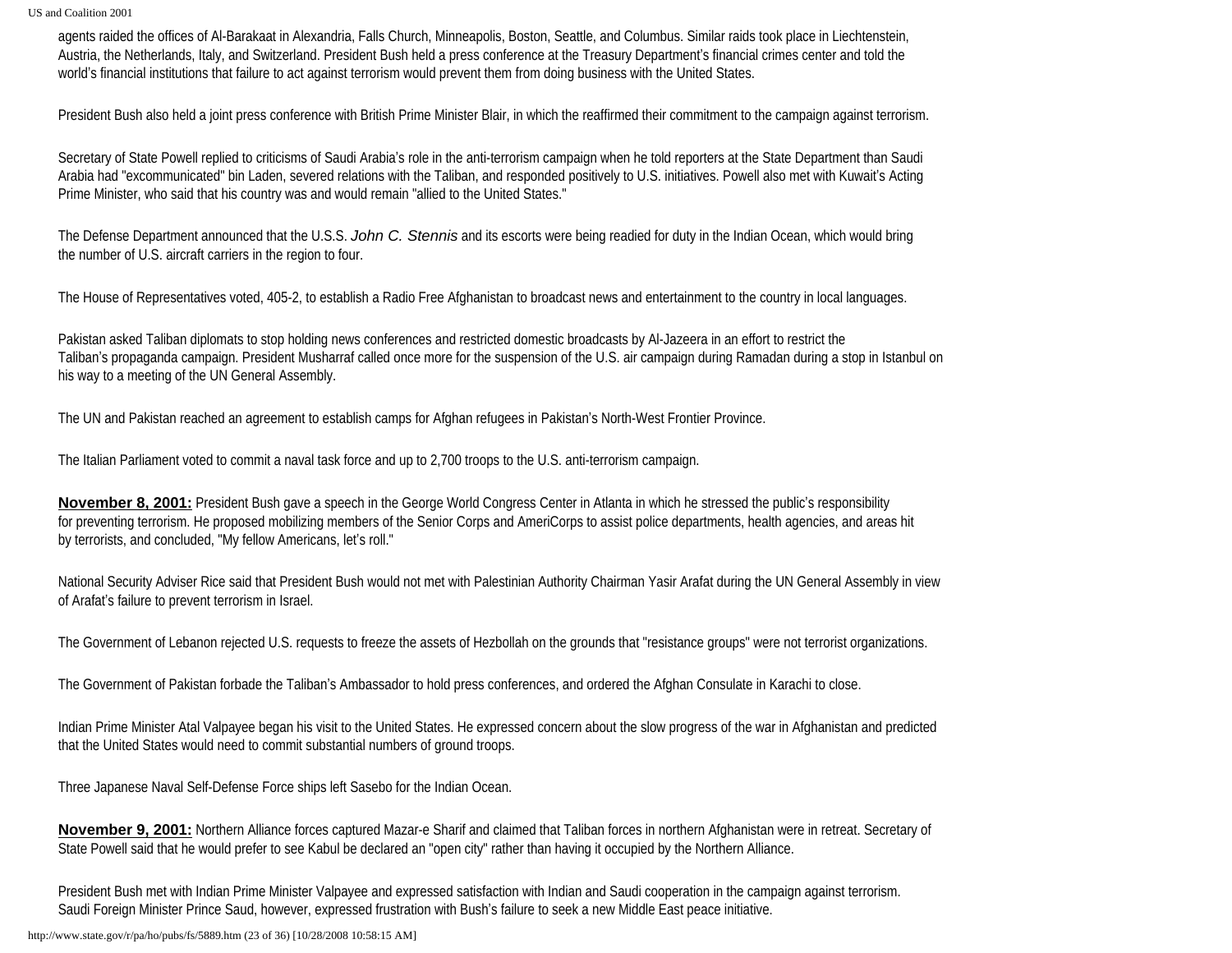At the UN General Assembly, Organization of the Islamic Conference members postponed action on an anti-terrorism treaty until November 19. They sought an exemption for "national liberation movements." U.S. Ambassador Negroponte attended an Iranian-sponsored "Dialogue Among Civilization," during which he urged Muslim states not to accept bin Laden's claim that the United States was at war with Islam.

Czech Foreign Minister Milos Zeman met with Secretary of State Powell on his way to the UN General Assembly. Zeman said that Mohamed Atta, mastermind of and participant in the September 11 attacks, had talked about attacking the headquarters of Radio Free Europe and Radio Liberty during a meeting with a suspected Iraqi intelligence agent in Prague. Zeman also said that there was no record that Atta discussed attacks on targets in the United States.

**November 10, 2001:** President Bush addressed the UN General Assembly and said that each nation would be expected to play its part in the war against terrorism and that the 'allies of terror" would be held accountable. He also said that his administration was working for the day that "two states--Israel and Palestine could live peacefully together within secure and recognized borders."

Bush also met with President Musharraf and said that he would seek an additional \$1 billion in aid for Pakistan. Bush said that he would encourage the Northern Alliance to move south, but not into Kabul. When Musharraf addressed the UN General Assembly, he said that Pakistan had taken measures to ensure the security of its nuclear weapons. Musharraf also met with Iranian President Mohammad Khatami to discuss their countries' policies in Afghanistan.

Two Pakistani newspapers published an interview by journalist Hamid Mir with bin Laden, in which bin Laden claimed to have chemical and nuclear weapons, which he would use if the coalition used weapons of mass destruction on his forces. Bin Laden claimed ignorance of anthrax outbreaks in the United States.

**November 11, 2001:** With Northern Alliance forces claiming to have liberated 6 northern provinces, the Taliban conceded the loss of three of them and claimed to be making a "strategic withdrawal." The Northern Alliance claimed a major victory over the Taliban at Taloqan. Foreign Minister Abdullah said that the Northern Alliance intended to fight "up to the gates of Kabul," but would only enter the capital to prevent a breakdown of law and order or the entry of Pakistani troops.

In New York, President Musharraf warned of anarchy and atrocities if the Northern Alliance captured Kabul and insisted that the Pashtuns must be involved in a postwar political settlement. He said that debt relief from the United States depended on a new agreement between Pakistan and the IMF. Secretary of State Powell said on "Meet the Press" that the United States had no plans to release F-16s that had been purchased by Pakistan and that had been impounded after Pakistan tested nuclear weapons.

Secretaries Powell and Rumsfeld and National Security Adviser Rice all expressed skepticism that bin Laden had nuclear weapons. Rumsfeld told "Face the Nation" that bin Laden probably had chemical and biological weapons, and that U.S. forces had bombed sites where they might have been kept. Rice said that the prospect of bin Laden getting nuclear weapons made his defeat all the more imperative.

President Bush and Secretary-General Annan attended a memorial service at "Ground Zero." Before returning to Washington, Bush met with the Presidents of South Africa, Colombia, and Argentina. Powell met with Arafat, and stayed in New York to meet with the Foreign Ministers of Syria and the Gulf Cooperation Council states.

The UN announced that its first shipment of humanitarian aid from Uzbekistan to Afghanistan was ready to be delivered.

Defense Secretary Geoff Hoon confirmed that British troops were operating in Afghanistan.

Johanne Sutton of *Radio France Internationale*, Pierre Billaud of RTL Radio, and Volker Handloik of the German magazine *Stern* became the first foreign journalists to die in the Afghan conflict when Taliban forces ambushed the Northern Alliance troops that they were accompanying.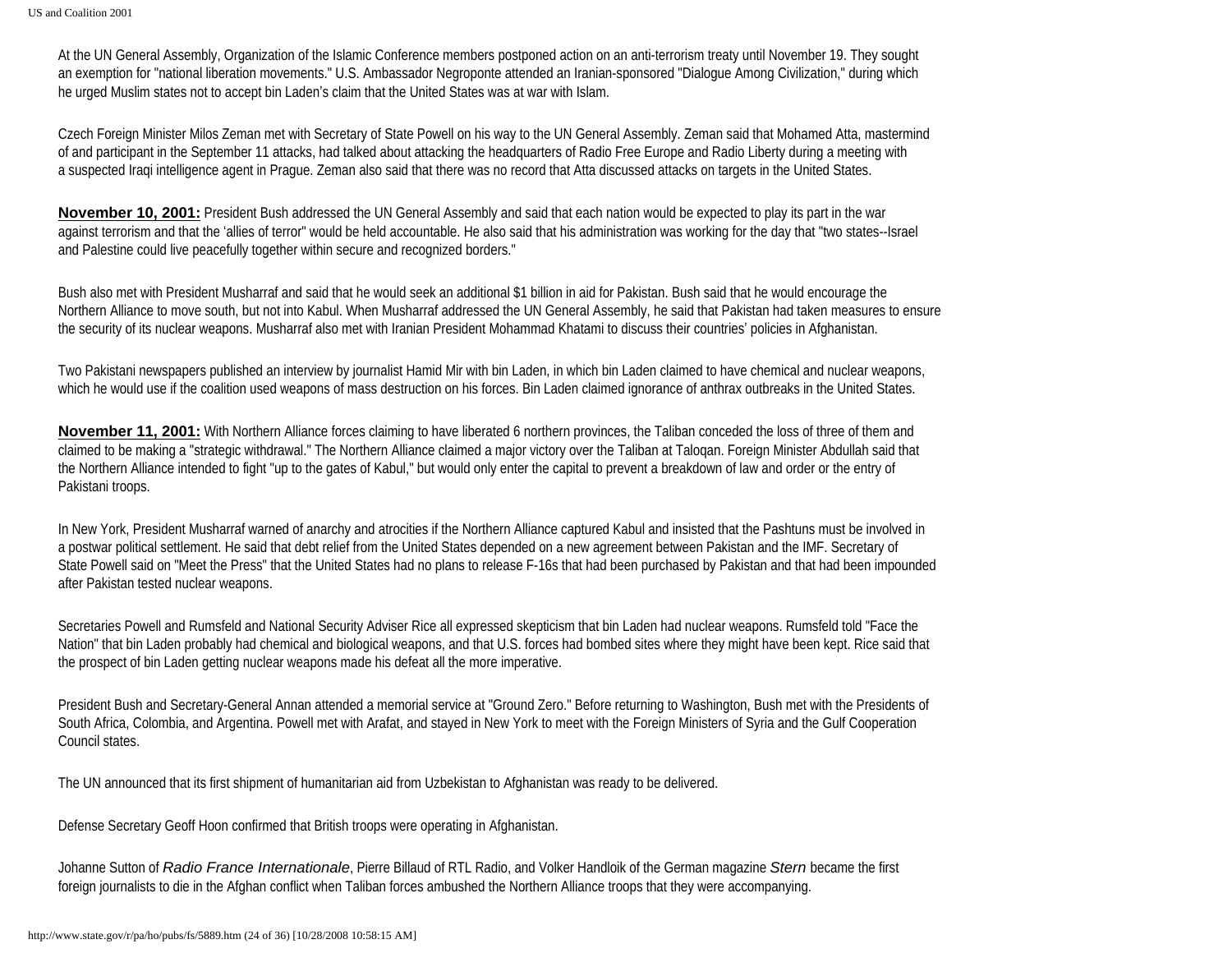**November 12, 2001:** The Northern Alliance announced the liberation of He rat. Its forces were said to be closing in on Kunduz, the last Taliban stronghold in the north, and to be approaching Kabul. Pakistani officials urged the United States and the UN to establish an interim government and to impose security on the Afghan capital.

At the UN, Secretary of State Powell attended a conference of Six-Plus- Two Group Foreign Ministers of states bordering Afghanistan. At the start of the meeting, he publicly shook hands with Iranian Foreign Minister Kamal Kharrazi. Powell urged his colleagues to quickly organize a peacekeeping force and a provisional administration for Kabul. He told the *New York Times* that Muslim countries like Turkey, Indonesia, and Bangladesh could have a role to play.

AID Administrator Natsios visited Tashkent, and said that the liberation of Mazar-e Sharif would simplify the delivery of humanitarian aid to Afghanistan

Defense Department officials said that the United States was considering the use of at least one air base in Tajikistan to support the air campaign in Afghanistan.

**November 13, 2001:** Taliban forces abandoned Kabul and Northern Alliance forces took control of the Afghan capital. Eight foreign aid workers, two of them American women accused of promoting Christianity, remained in captivity and were reportedly taken to Kandahar. Before the entry of Northern Alliance forces, mobs looted government offices and the Pakistani Embassy and killed any foreign Taliban supporters they could find. Foreign Minister Abdullah said that the Northern Alliance had sent its security forces into Kabul to prevent disorder, and that a Gen. Mohammed Fahim would lead a "military and security council." In Kandahar, Mohammad Omar urged the Taliban to "resist, put up resistance, and fight."

Secretary of Defense Rumsfeld said that U.S. Special Operations forces were operating in southern Afghanistan in pursuit of *al-Qaida* and Taliban leaders. Special Forces teams were currently in Kabul to observe the Northern Alliance. U.S. aircraft continued to harry fleeing Taliban forces. Rumsfeld urged other countries not to give sanctuary to fugitive terrorists and said that the struggle against terrorism was far from over.

*Al-Jazeera* reported that its Kabul office had been bombed before the Northern Alliance entered the city. A U.S. Central Command spokesman said that the building was thought to be used by *al-Qaida.*

President Bush issued a directive to authorize the establishment of military tribunals to try foreign terrorist suspects and their accomplices. The Secretary of Defense would appoint the tribunals and determine their rules and procedures.

Bush also held a joint press conference with Russian President Vladimir Putin at the White House, in which Putin hoped that the war on terrorism would make possible closer cooperation between the United States and Russia. Bush said, "We will continue to work with the Northern Alliance commanders to make sure they respect the human rights of the people that they are liberating."

As President Musharraf returned from the United States, he called for the immediate deployment to Kabul of a UN peacekeeping force from Muslim nations so that a hostile government would not establish itself on Pakistan's border. Pakistani spokesmen said that their government might contribute troops to a peacekeeping force.

At the UN, Brahimi proposed to the Security Council that a conference of Afghan representatives should be held under UN protection . This conference would establish a provisional council to select an interim government, which would in turn outline a program to draft a new constitution to be endorsed by a national council *(loya jirga).* Brahimi envisioned a two-year transition period between an interim and a permanent government. Secretary-General Annan instructed Brahimi to send UN political advisers to Kabul as soon as "security conditions permit."

U.S. special envoy James F. Dobbins met with former King Zahir Shah in Rome. Although Zahir Shah had been mentioned as the possible chairman of a provisional council, Northern Alliance leader Rabbani said that the king could only return to Afghanistan as a private citizen. In Kabul, Northern Alliance Foreign Minister Abdullah said that all factions except the Taliban would be welcome to help form a coalition government.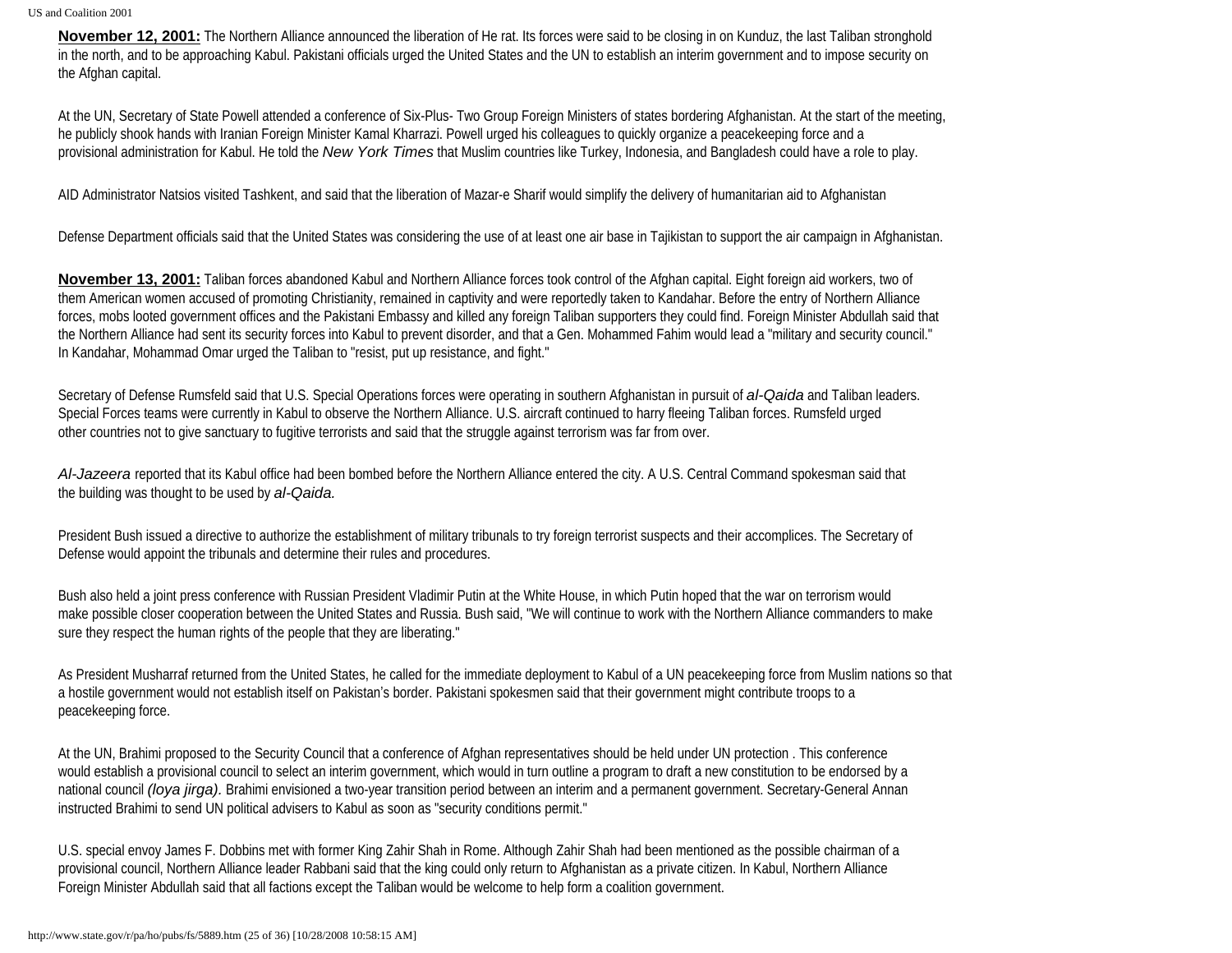The State Department announced that it would institute a stricter screening program for men from 25 Arab and Muslim countries who were seeking visas to enter the United States.

In Germany, Chancellor Schroeder called for a vote of confidence when the lower house of Parliament voted on his decision to contribute up to 3,000 troops to the anti-terrorism campaign.

**November 14, 2001:** Taliban forces continued to flee southward towards Kandahar. Some Pashtun tribes in southern Afghanistan reportedly had taken up arms against the Taliban. U.S. Special Forces teams were said to be setting up roadblocks in the search for followers of bin Laden, and Air Force planes were dropping leaflets offering a \$25 million reward for bin Laden's capture. A Taliban spokesman, however, said that bin Laden and Mohammad Omar were still alive and well in Afghanistan.

The Taliban abandoned eight foreign relief workers who had been under arrest in Afghanistan since August. The workers were freed by residents of the town of Ghazni, who contacted the International Committee of the Red Cross, which arranged for their evacuation to Pakistan by U.S. Special Forces helicopters.

The UN Security Council approved a resolution calling on all parties in Afghanistan to attend a conference to settle the country's future, urging member states to provide humanitarian aid, and calling for a central role for the UN in the reconstruction process. The UN also authorized member states to provide peacekeeping forces.

Great Britain offered to commit 5,000 troops to peacekeeping in Afghanistan. Prime Minister Blair told Parliament that bin Laden had admitted his guilt in a video recorded on October 20. Bin Laden boasted that *al-Qaida* had attacked the United States "in self-defense" and as "revenge for our people killed in Palestine and Iraq."

U.S. special envoy Dobbins arrived in Islamabad to discuss the political future of Afghanistan.

**November 15, 2001:** Presidents Bush and Putin agreed that the United States and Russia would cooperate against terrorism and in the political reconstruction of Afghanistan. After their summit meeting at Bush's ranch in Crawford, Texas, Putin visited "Ground Zero" in New York before returning to Moscow.

The United States announced plans for an international conference for the reconstruction of Afghanistan, to be held at the White House later in November. A larger conference, sponsored by the World Bank, the UN Development Program, and the Asian Development Bank, was scheduled for Islamabad on November 27-29. AID Administrator Natsios flew to northern Afghanistan to assess relief needs.

The first peacekeeping forces arrived in Afghanistan as 100 British Marines landed at the Bagram airfield. President Chirac notified Secretary-General Annan that France would send troops to secure the airport at Mazar e-Sharif. Canada and the Netherlands also expressed their willingness to send troops. Turkey was expected to supply peacekeeping forces for Kabul, but was awaiting Security Council authorization.

As fighting continued around Kandahar and Kunduz, Gen. Franks said: "We are tightening the noose. It's a matter of time." A Taliban envoy in Pakistan asked UN representatives for help in arranging the surrender of his forces in Kunduz; they were noncommittal. Bin Laden's whereabouts were unknown, but a defiant Mohammad Omar vowed to fight on until "the destruction of America."

In the Philippines, Muslim Abu Sayyaf rebels released seven of their ten hostages. A Filipina nurse and an American missionary couple remained in captivity.

**November 16, 2001:** The Taliban admitted that Osama bin Laden's deputy, Muhammad Atef, had been killed in an air raid near Kabul earlier in the week. Atef, a native of Egypt, was wanted in the United States for his involvement in the 1998 embassy bombings in Kenya and Tanzania.

The Defense Department announced that 300 Special Forces personnel were in Afghanistan: 200 in the north and the rest, along with allied personnel, in the http://www.state.gov/r/pa/ho/pubs/fs/5889.htm (26 of 36) [10/28/2008 10:58:15 AM]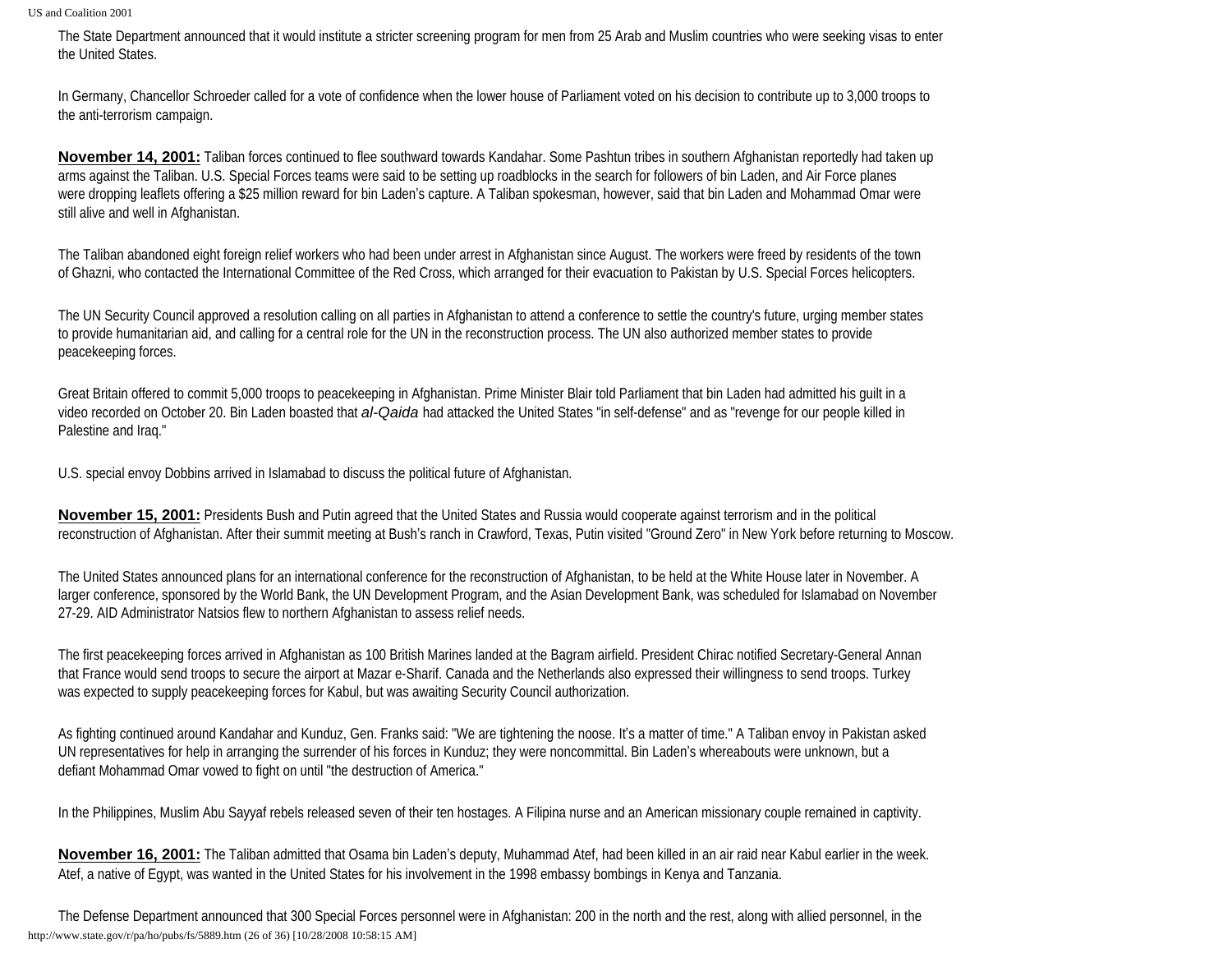south. Although Adm. Stufflebeem said that the Special Forces' chief task was "strategic reconnaissance," Secretary Rumsfeld admitted that they were taking part in ground combat as they hunted for information and fugitive members of the Taliban and *al-Qaida.* Forty U.S. soldiers arrived at Bagram to join British forces in repairing the airfield.

In Berlin, Chancellor Schroeder's Social Democratic/Green Party coalition survived a vote of confidence by two votes when it approved commitment of German troops to supporting the anti-terrorism campaign in Afghanistan.

In Afghanistan, a Taliban spokesman denied a report that Taliban leaders were trying to work out a deal for the evacuation of Kandahar. In Kabul, the Northern Alliance occupied Radio Kabul and government offices.

Secretary of State Powell discussed a possible humanitarian aid package for Uzbekistan with Foreign Minister Kamilov.

**November 17, 2001:** Former President Burhanuddin Rabbani made a triumphal return to Kabul. He invited all Afghan groups except the Taliban to meet in Kabul to form a new government. He told reporters that he welcomed the formation of a broad-based government and said that the Northern Alliance would respect the decision of a *loya jirga.* Two planeloads of UN officials, led by Deputy Special Representative Francisc Vendrell, arrived at Bagram to re-establish a UN presence in Afghanistan and to help arrange a conference among Afghan political groups.

Taliban Ambassador Zaeef said that bin Laden and his family had left Afghanistan for parts unknown. He later said that the bin Ladens had only left the Taliban-controlled part of the country.

First Lady Laura Bush delivered the weekly presidential address, in which she denounced the Taliban's oppression of Afghan women and children.

The French Defense Ministry announced that up to 10 French aircraft would be available for missions in Afghanistan in two weeks.

G-20 Finance Ministers met in Ottawa to discuss means of shutting down terrorist financial networks. They also discussed plans for the reconstruction of Afghanistan. Further discussions would be held during the IMF and World Bank meetings.

**November 18, 2001:** Northern Alliance Foreign Minister Abdullah met with U.S. special envoy Dobbins in Tashkent, and announced that the Northern Alliance would be willing to meet with other Afghan political groups in Europe to discuss a postwar government. No date or location had been set.

As fighting continued around Kunduz and Kandahar, Secretary of State Powell, National Security Adviser Rice, and Deputy Defense Secretary Wolfowitz told TV news programs that they believed that bin Laden's options were shrinking along with the Taliban-controlled portions of Afghanistan. They doubted that bin Laden had fled the country or that neighboring countries would agree to take him in. Powell suggested that if bin Laden did escape, the United States would try to "coordinate" his capture with local authorities.

AID Administrator Natsios concluded a visit to five Central Asisn republics. He was confident that AID would be able to avert famine in Afghanistan by arranging for the delivery of 55,000 tons of food per month from Iran, Turkmenistan, Uzbekistan, and Tajikistan. The United States was also considering a program to rebuild roads, wells, and irrigation systems.

Russia sent a 12-member delegation to Kabul to meet with the Northern Alliance.

**November 19, 2001:** Secretary of Defense Rumsfeld said that the United States was counting on Afghan opposition groups to help find bin Laden, and that a \$25 million reward for his capture might provide an incentive. There were as yet no plans to commit large numbers of U.S. troops to the search for bin Laden. Rumsfeld was also cool to the notion of a negotiated surrender of Taliban forces in Kunduz.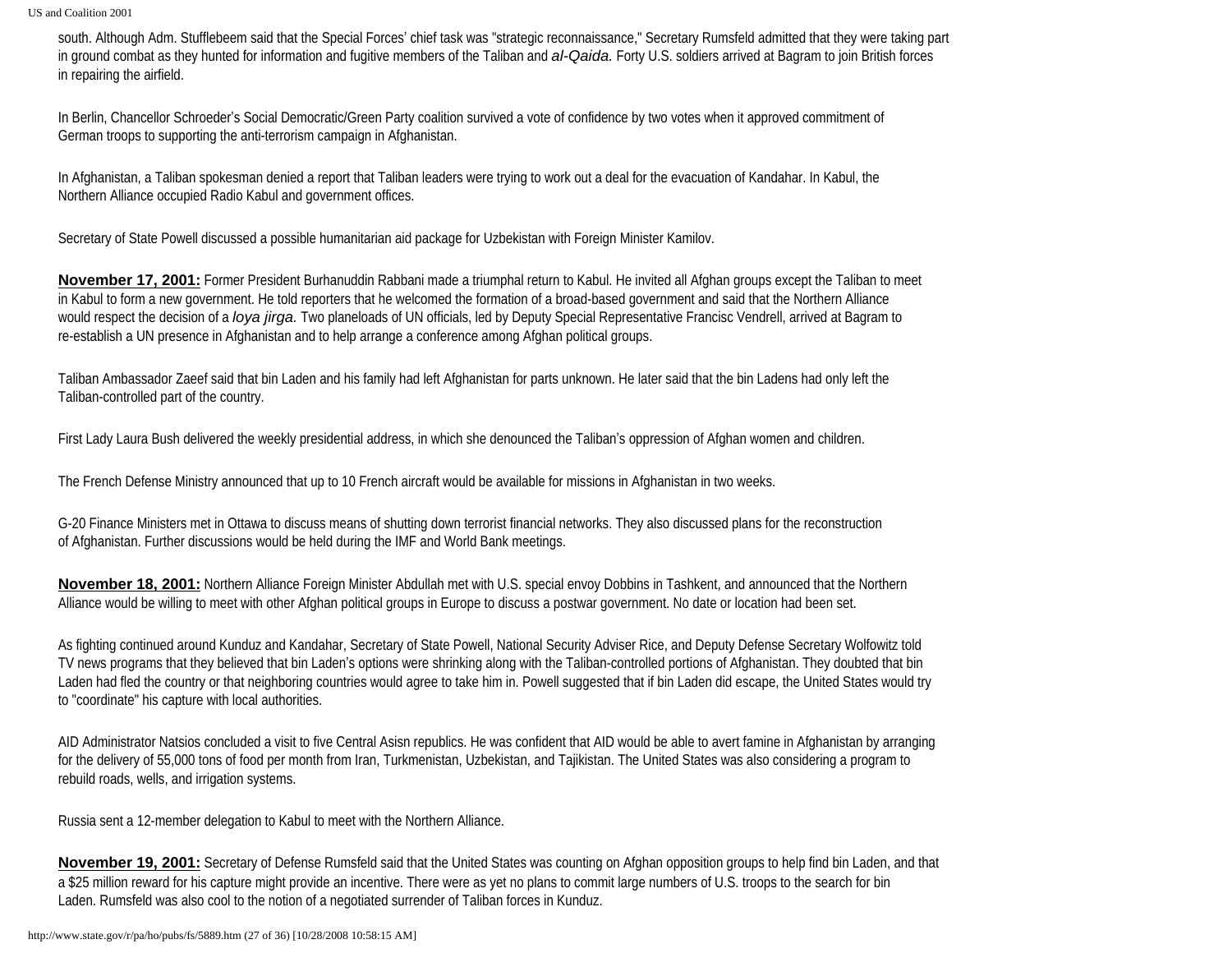The air campaign around Kunduz and Kandahar continued, with Taliban leaders in Kunduz seeking a way to arrange an orderly surrender to the Northern Alliance and safe passage to an undisclosed third country for the Taliban's foreign contingents.

Special envoy Dobbins met with Northern Alliance officials at Bagram, and said that they would be willing to attend an international conference on the future of Afghanistan. Germany had offered to host the conference. Northern Alliance spokesmen remained noncommittal, and UN officials had not said what other parties would be invited to attend. Pakistani Foreign Minister Abdul Sattar called the Northern Alliance's occupation of Kabul unacceptable and called for the deployment of an international force. The Northern Alliance complained that it had not been consulted about the dispatch of British troops to the Bagram airfield, and said that France would have to negotiate sending troops to the airport at Mazar-e Sharif. Britain and France postponed plans to send additional troops to Afghanistan

Six armed men ambushed a caravan of vehicles that was traveling between Jalalabad and Kabul. Four foreign journalists were kidnapped, stoned, and then killed. It was not known whether their assailants were Taliban members or ordinary bandits.

In Geneva, Under Secretary of State for Arms Control and International Security John R. Bolton said that Iraq was pursuing a biological weapons program, while North Korea, Libya, Syria, Iran, and Sudan were suspected of doing so. The United States still favored enactment of domestic bans on biological weapons activities, international investigations of suspicious outbreaks of diseases, and more cooperation with the World Health Organization instead of the draft protocol for enforcement of the Biological Weapons Convention.

President Bush signed into law a bill federalizing U.S. airport security personnel. In the evening he hosted a dinner at the White House for Muslim diplomats in honor of Ramadan.

Secretary of State Powell addressed representatives of women's advocacy groups and said that the United States was committed to ensuring that Afghan women would have their rightful place in any postwar government.

**November 20, 2001:** The United States hosted a conference at the State Department to discuss the postwar reconstruction of Afghanistan. Secretary of State Powell told the delegates that the United States expected to play a major role. U.S. and Japanese officials said that they had developed a long-term "action program."

President Gloria Macapagal-Arroyo met with President Bush and the Secretaries of State and Defense, who promised to supply the Philippines with \$92.3 million in military equipment. She also sought economic aid and the opening of U.S. markets to Filipino products. President Bush would consider adding the Communist New People's Army and various Muslim insurgent groups to the list of terrorist organizations whose assets would be frozen.

Northern Alliance Foreign Minister Abdullah met with UN special envoy Vendrell in Kabul. They announced that the Northern Alliance would attend a UNsponsored conference in Berlin about the political future of Afghanistan. Former president Rabbani said that the Berlin conference would be "mostly symbolic." Special envoy Brahimi said that all major Afghan political groups except the Taliban would attend. Abdullah still insisted that the Northern Alliance must approve further deployments of foreign peacekeeping troops.

The UN announced that it would provide air transportation between Islamabad and Bagram to journalists, diplomats, and aid workers. A one-way ticket would cost \$2,500.

The Defense Department announced that 4,400 Marines from the 15<sup>th</sup> and 26<sup>th</sup> Marine Expeditionary Units were available for deployment in Afghanistan. Adm. Stufflebeem said that the United States had no plans for a Thanksgiving bombing pause, but did not rule out a cease-fire during possible negotiations for the surrender of Taliban forces in Kunduz. The Northern Alliance, meanwhile, gave the Taliban forces three days in which to surrender or face the consequences. The most likely sticking point was the fate of foreign members of the Taliban.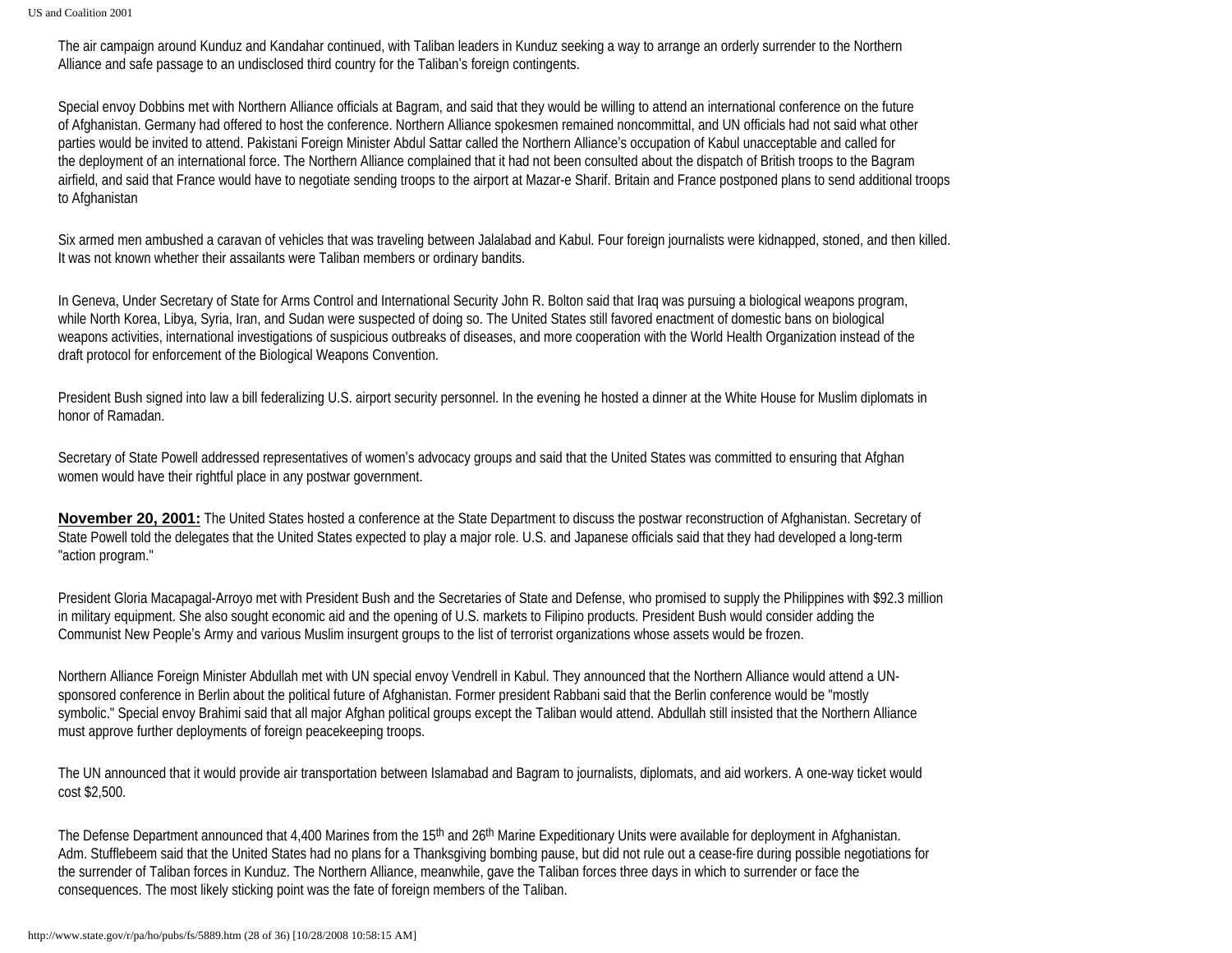Pakistan's Foreign Ministry announced that the Taliban's consulates in Quetta and Peshawar would be closed. The U.S. Embassy in Islamabad opened a Coalition Information Center. Kenton Keith served as the Center's director.

**November 22, 2001:** President Bush visited the 101st Airborne Division at Fort Campbell, Kentucky and spoke of a long and desperate struggle against terrorism in which "the most difficult steps in this mission still lie ahead."

At Spin Boldak, Taliban spokesman Tayab Agha told the United States to "forget the September 11 attacks," while vowing to fight on and refusing to take part in any postwar government. He denied any knowledge of bin Laden's whereabouts.

Taliban commander Mullah Faizal said that his forces in Kunduz were ready to surrender to the Northern Alliance, though details remained to be worked out.

Gen. Myers attended a meeting of senior NATO military leaders in Brussels, and said that even if bin Laden were killed or captured, the hunt for other *al-Qaida* leaders would continue. Secretary of Defense Rumsfeld said during a visit to Fort Bragg that his personal preference would be that bin Laden were killed rather than captured. Deputy Chairman of the Joint Chiefs of Staff Gen. Peter Pace said that Navy ships would be searching foreign ships off the coast of Pakistan for fugitive terrorists.

In London, international development secretary Clare Short claimed that differences with the United States had delayed the deployment of more British troops to Afghanistan. Prime Minister Blair denied it. Further deployments, even for humanitarian purposes, still awaited approval by the Northern Alliance.

Interior Minister Yunus Qanuni announced that he would lead the Northern Alliance delegation to the Berlin conference on the future of Afghanistan.

In Kuala Lumpur, Admiral Dennis Blair, chief of the U.S. Pacific Command, doubted that U.S. forces would in involved in combat against terrorist groups in Southeast Asia. The United States would assist area governments in identifying terrorists, shutting off their funds, and preventing their movement.

The Northern Alliance resumed the bombardment of Kunduz after surrender negotiations with the Taliban broke down. President Musharraf had contacted Prime Minister Blair, Secretary of State Powell, and UN Secretary-General Annan in an effort to ensure the safety of Pakistanis fighting with the Taliban. Pakistan also closed the Taliban's embassy.

**November 23, 2001:** Northern Alliance Foreign Minister Abdullah said that Kunduz would be attacked if no agreement was reached by November 24 for its surrender. The sticking point was still the fate of the 3-4,000 foreign Taliban members. British Foreign Secretary Straw visited Islamabad, and said after meeting with senior Pakistani officials, that a Taliban surrender should be accepted. UN Spokesman Eric Falt also called for a cease-fire.

UN spokesman Ahmad Fawzi said that the peace conference, now to be held in Bonn, would open November 27 to allow delegates some more travel time. The four major Afghan groups were the Northern Alliance, the Rome Group (followers of former King Zahir Shah), the Peshawar Group (Pashtuns with ties to Pakistan), and the Cyprus Group (non-Pashtuns with ties to Iran).

**November 24, 2001:** In his weekly radio address, President Bush warned of "difficult times ahead" and hinted at pre-emptive strikes against terrorists.

Although no general surrender agreement had been reached at Kunduz, more than a thousand Taliban members surrendered to Northern Alliance forces. Another large surrender took place at Maidan Shahr.

President Musharraf said that it was unlikely that bin Laden had escaped to Pakistan.

The Defense Department said that captured *al-Qaida* members might be held on Guam. Former UN war crimes prosecutor Richard Goldstone called U.S. plans

http://www.state.gov/r/pa/ho/pubs/fs/5889.htm (29 of 36) [10/28/2008 10:58:15 AM]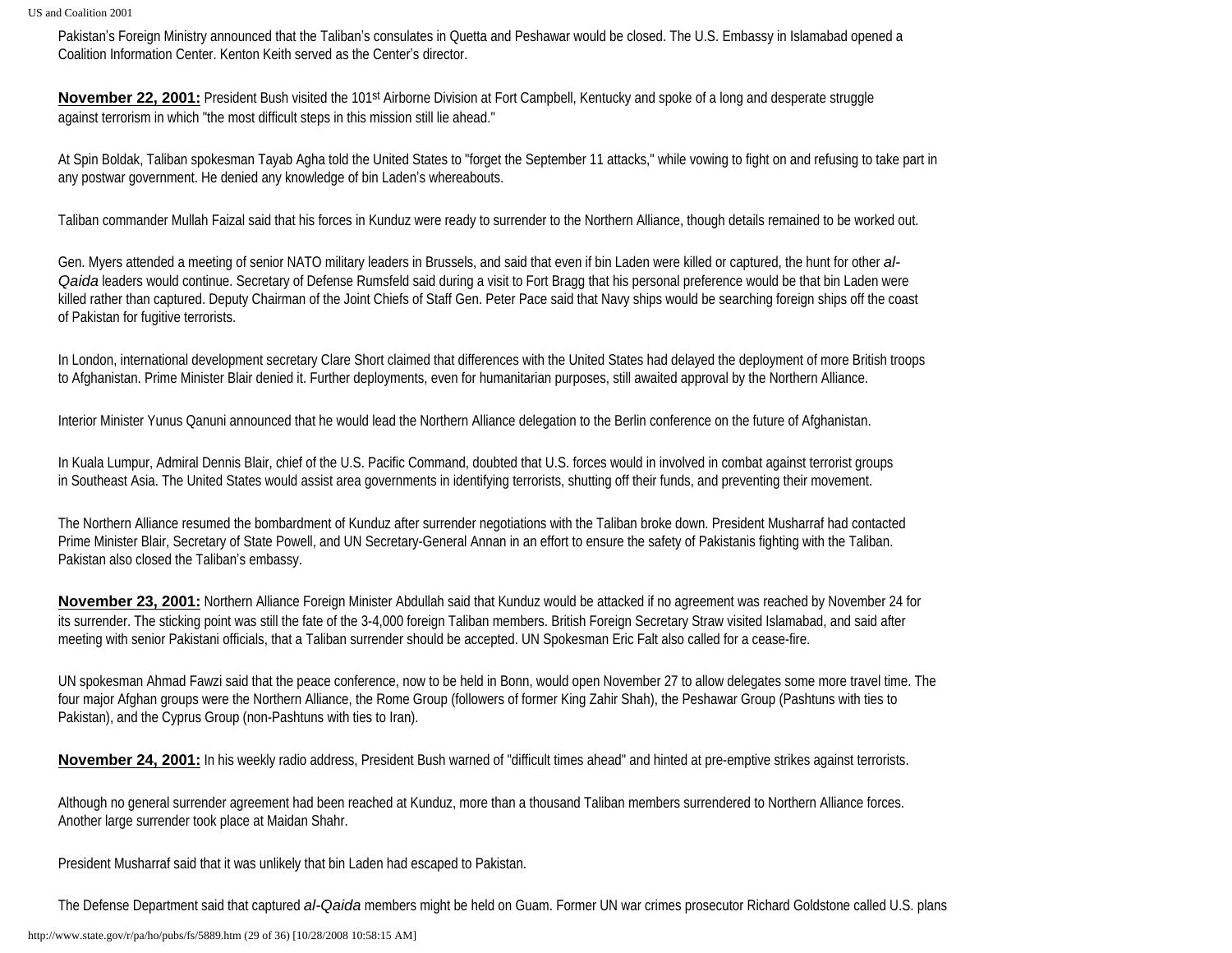to try foreign terrorist suspects before military tribunals " second or third-class justice.".

Former President Rabbani said that he would step down if the Bonn Conference agreed upon a leader for an Afghan provisional government. He also called for "a new friendship, based on mutual respect, non-interference, and territorial independence" with Pakistan. UN High Commissioner for Refugees Mary Robinson called for excluding Afghan leaders from the provisional government if their followers had committee atrocities.

**November 25, 2001:** About 1,200 U.S. Marines established a base near Kandahar after opponents of the Taliban seized an airfield. The Marines were expected to take part in the search for bin Laden and other leading terrorists.

Captured Taliban soldiers revolted at the Qala Jangi prison near Mazar-e Sharif. Hundreds were believed to have been killed in several hours of fighting that included U.S. air strikes that were directed by U.S. Special Forces and British Special Air Service troops. Most of the captives were believed to have been foreign members of the Taliban. The Defense Department first denied that any U.S. military personnel were casualties, but said that a CIA officer had been wounded. The CIA declined to comment. The Defense Department later admitted that five U.S. soldiers were wounded by a stray bomb. Fighting continued in the prison until November 28.

Meanwhile, Northern Alliance forces began occupying Kunduz.

**November 26, 2001:** Northern Alliance forces completed the occupation of Kunduz. President Musharraf expressed concern about the fate of Pakistani nationals who had been serving with the Taliban in view of reports that foreign members of the Taliban had been shot out of hand during the fall of Kunduz.

U.S. Marines continued to build a forward base near Kandahar. Navy fighters and Marine helicopter gunships attacked a Taliban armored column. Secretary of Defense Rumsfeld said that the new base would allow U.S. forces and their allies to interdict roads leading out of Kandahar, and that no more than 2,000 Marines would be deployed. The base had been one attacked by Army Rangers on October 19.

Former President Rabbani said that the Bonn conference would not be a summit council, and that major councils and meetings would take place within Afghanistan. He made these remarks in the United Arab Emirates. UN spokesman Eric Falt said that 32 delegates from four major groups were expected to attend. The Northern Alliance and the Rome Group planned to send eight negotiators and three advisers each. The Peshawar and Cyptus Groups would each send three delegates and two advisers.

British Defense Secretary Hoon announced that most of the 6,000 troops alerted for deployment to Afghanistan would be stood down. He admitted that four British soldiers had been injured while operating with U.S. forces, but gave no details.

Pakistani officials said that they had initiated a search for bin Laden and other *al-Qaida* leaders in Afghanistan.

Russia began flying officials, technicians, and relief supplies to Afghanistan. The Russian contingent made its camp near the Bulgarian Embassy in Kabul. A UN spokesman said that Russia had notified the UN of its plans. A Russian Defense Ministry spokesman said that Russia had no plans to take part in military actions in Afghanistan. The Russian contingent came from the Ministry of Emergency Situations.

President Bush said that other countries that tried to develop weapons of mass destruction would "be held accountable." Countries that harbored, funded, or sheltered terrorists would be counted as terrorists. He urged Saddam Hussein to re-admit UN inspectors to Iraq or face the consequences, and linked the establishment of relations with North Korea to the admission of weapons inspectors.

**November 27, 2001:** President Ali Abdullah Saleh of Yemen met with President Bush and senior U.S. officials. Yemen had agreed to freeze the assets of groups linked to *al-Qaida* and had postponed the trials of six suspects in the attack on the U.S.S. *Cole* to allow further time for investigations. Yemen sought up to \$400 million in economic and security assistance.

http://www.state.gov/r/pa/ho/pubs/fs/5889.htm (30 of 36) [10/28/2008 10:58:15 AM]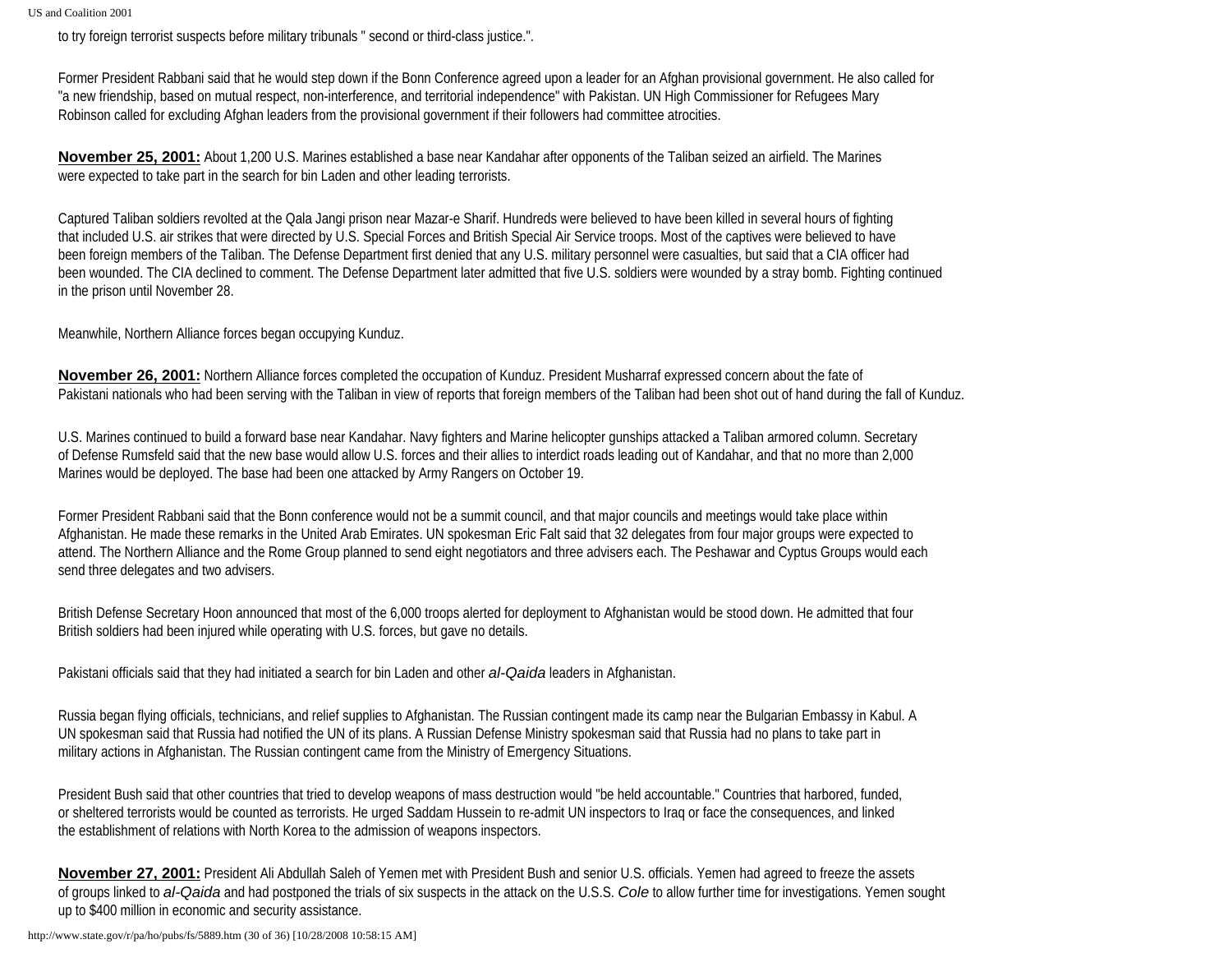Secretary of Defense Rumsfeld visited the headquarters of the U.S. Central Command in Tampa, Florida, and told reporters that widespread lawlessness in Afghanistan threatened U.S. forces as they searched for bin Laden and his followers. The search was likely to be long and difficult. Rumsfeld also noted that fighting continued between the Northern Alliance and hard-core Taliban members in the Qalai Janghi fortress outside Mazar-e Sharif. Gen. Franks told reporters that U.S. forces had identified over 40 sites where *al-Qaida* members may have done research in weapons of mass destruction, although no evidence had been found that they had succeeded in producing any. Franks said that the U.S. strategy in southern Afghanistan would be to isolate Kandahar and work with opposition forces to obtain the surrender of Taliban forces.

Representatives of four Afghan factions met near Bonn and said that they hoped to establish a broad-based government of national unity. They agreed that former King Zahir Shah might serve as a titular head of a temporary government. German Foreign Minister Joschka Fischer linked economic aid to Afghanistan to the delegates' success in forming a government that respected human rights and included women and all ethnic groups.

The World Bank and Asian Development Bank held a meeting in Islamabad to discuss reconstruction aid to Afghanistan.

White House Press Secretary Fleischer denied that President Bush was planning immediate military action against Iraq once the campaign in Afghanistan was over. He said that the President was merely restating U.S. policy when he called on Saddam Hussein to admit international inspectors to his country.

Iraq, meanwhile, refused to admit international inspectors unless economic sanctions dating back to the Gulf War were lifted. At the UN, the United States and Russia agreed to maintain the current oil-for-food program for another six months, after which a selected list of civilian goods could be imported by Iraq.

First Lady Laura Bush told reporters that she believed that womens' rights and education would be essential to the future stability of Afghanistan.

A Swedish TV cameraman became the eighth foreign journalist to die in Afghanistan when bandits robbed a group of foreign journalists in Taloqan.

**November 28, 2001:** The CIA admitted that Johnny Michael Spann, an employee of the Special Activities Division of the Directorate of Operations, had been killed during the Qalai Janghi prison revolt. Spann was the first American death in combat during the war in Afghanistan and the 79<sup>th</sup> CIA employee to be killed in the line of duty.

The Northern Alliance announced the end of the Qalai Janghi prison revolt. The death toll included at least 600 Taliban members and at least 40 from the Northern Alliance.

Pakistan initiated talks with Taliban officials and Pashtun tribal leaders in southeastern Afghanistan. Pakistani diplomats also met with former President Rabbani in Dubai in a first step toward establishing relations with the Northern Alliance.

In Bonn, Northern Alliance spokesman Younis Qanooni said during a press conference that there was no need for an international peacekeeping force in Afghanistan. He also downplayed a possible role for former King Zahir Shah as leader of an interim government.

The Defense Department announced that 100 soldiers from the 10<sup>th</sup> Mountain Division had been deployed to northern Afghanistan to support Special Forces and other units. Adm. Stufflebeem said that an air raid near Kandahar on November 26 had killed several Taliban and *al-Qaida* leaders. The Taliban said that Mullah Mohammed Omar was not among them. Mullah Omar, meanwhile, broadcast an appeal for his followers to fight to the death.

Spanish Prime Minister Jose Maria Aznar met with President Bush and offered to supply troops to the war on terrorism . He declined to criticize U.S. plans to establish military tribunals to try captured terrorists overseas. Extradition of terrorists (Spain held 14 suspected members of *al-Qaida*) would be done in accordance with U.S. and Spanish laws.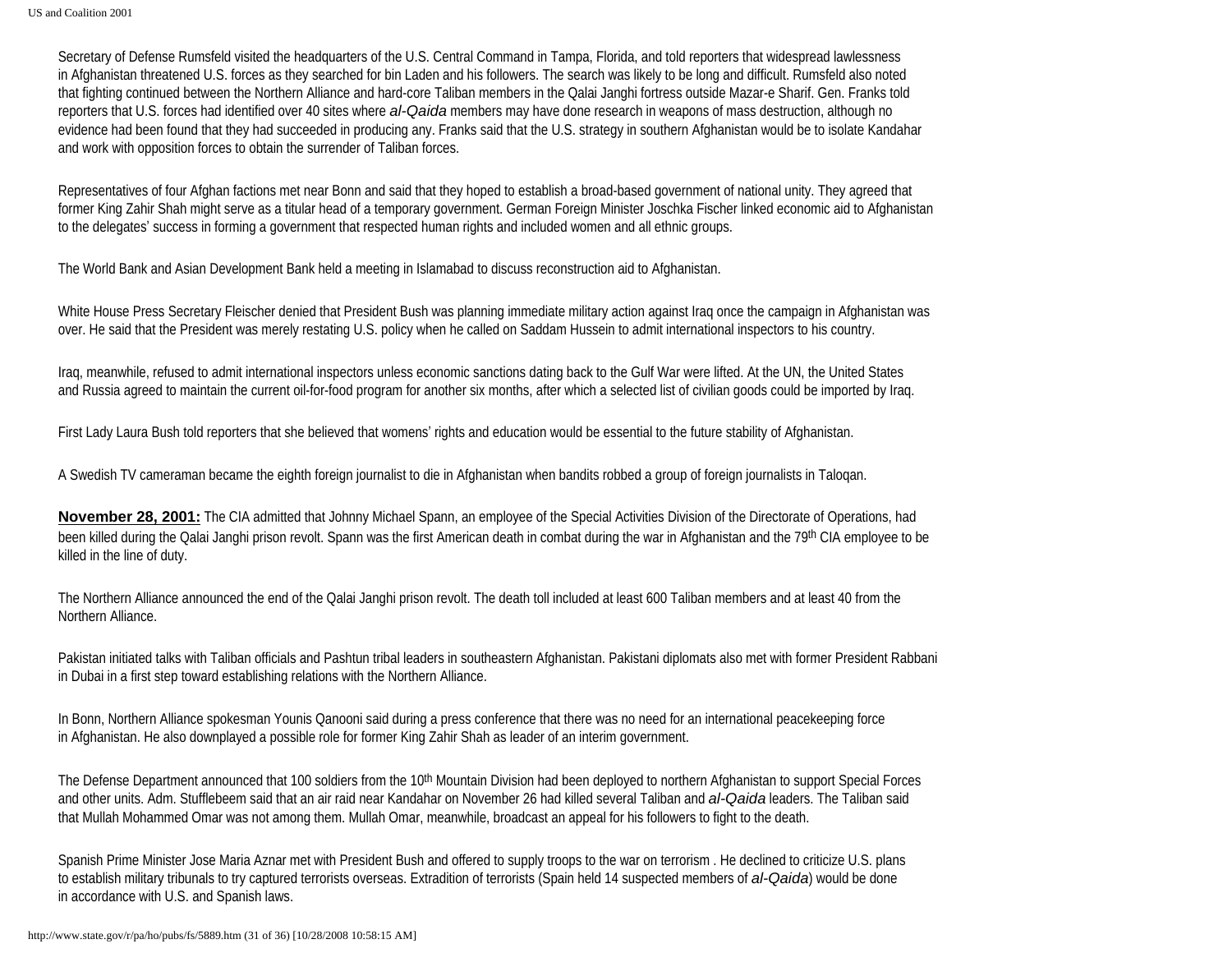President Bush also met with UN Secretary-General Annan to discuss humanitarian relief for Afghanistan.

**November 29, 2001:** In Bonn, the Northern Alliance agreed to admit international peacekeepers to Afghanistan as part of an overall political settlement. Gen. Franks, however, said that it would be premature to admit them while military operations were still in progress.

The Bonn conference appeared closer to an agreement on the makeup of a postwar Afghan government. Northern Alliance spokesman Qanooni said that his party would not insist that former president Rabbani would be the next head of state, and that his comments about former King Zahir Shah had been mistranslated. International peacekeepers should come from Islamic countries.

Attorney General Ashcroft announced a "Responsible Cooperators Program," in which foreign nationals who supplied "useful and reliable information" about terrorists would receive assistance in becoming legal residents or U.S. citizens.

Egyptian Foreign Minister Maher protested to Secretary of State Powell that his government had not been informed of the names of Egyptian nationals who had been arrested or detained in the United States, or of the charges against them. Powell said that information would be forthcoming and that Egyptian diplomats would have access to the detainees.

**November 30, 2001**: Following consultations in Washington between the United States and Uzbekistan on November 26-30, the two countries issued a joint statement reaffirming support for combating terrorism; eradicating the social, economic, and financial sources of extremism; maintaining peace and stability in Central Asia; and strengthening security in the region.

At a Pentagon Briefing, Secretary of Defense Rumsfeld said that the Taliban had lost the ability to conduct any serious degree of control over their troops, and could no longer conduct troop movements in Afghanistan.

December 1, 2001: December 1, 2001: Palestinian suicide bombings in Jerusalem and Haifa killed 25 Israelis over a 12-hour period, and wounded over 200. Israel retaliated, starting December 3, by attacking Palestinian targets in Gaza and the West Bank. The attacks occurred after the arrival of the U.S. special envoy to the Middle East, retired Marine General Anthony C. Zinni.

**December 2, 2001**: President Bush held an emergency meeting at the White House with Israeli Prime Minister Ariel Sharon following the terrorist attacks in Israel. The President condemned the attacks as "horrific acts of murder," and called on Chairman Yasser Arafat to do everything in his power to find those responsible.

**December 3, 2001**: Homeland Security Director Tom Ridge issued a general alert of possible terrorist attacks either in the United States or abroad, but said that he could not be more specific. Ridge's announcement marked the third time since the terrorist attacks of September 11 that the U.S. government issued such general warnings.

The United Nations announced that the World Food Program would employ more than 2,400 women in its emergency food distribution efforts in Kabul. The recruitment of women in the operation of the relief program would reverse the effect of the five-year-old Taliban policy barring women from the workplace.

**December 4, 2001**: The 55 member states of the Organization for Security and Cooperation in Europe (OSCE), following a two-day ministerial meeting at Bucharest, Romania, issued a declaration condemning terrorism and agreed to a plan of broad-ranging counterterrorism measures. Secretary of State Colin Powell addressed the OSCE ministerial council following its meeting.

The Bush administration froze the financial assets of three organizations linked to Hamas, the militant Palestinian organization that claimed responsibility for the deadly suicide attacks in Israel during the weekend of December 1-2. The freeze applied to the assets of the Holy Land Foundation for Relief and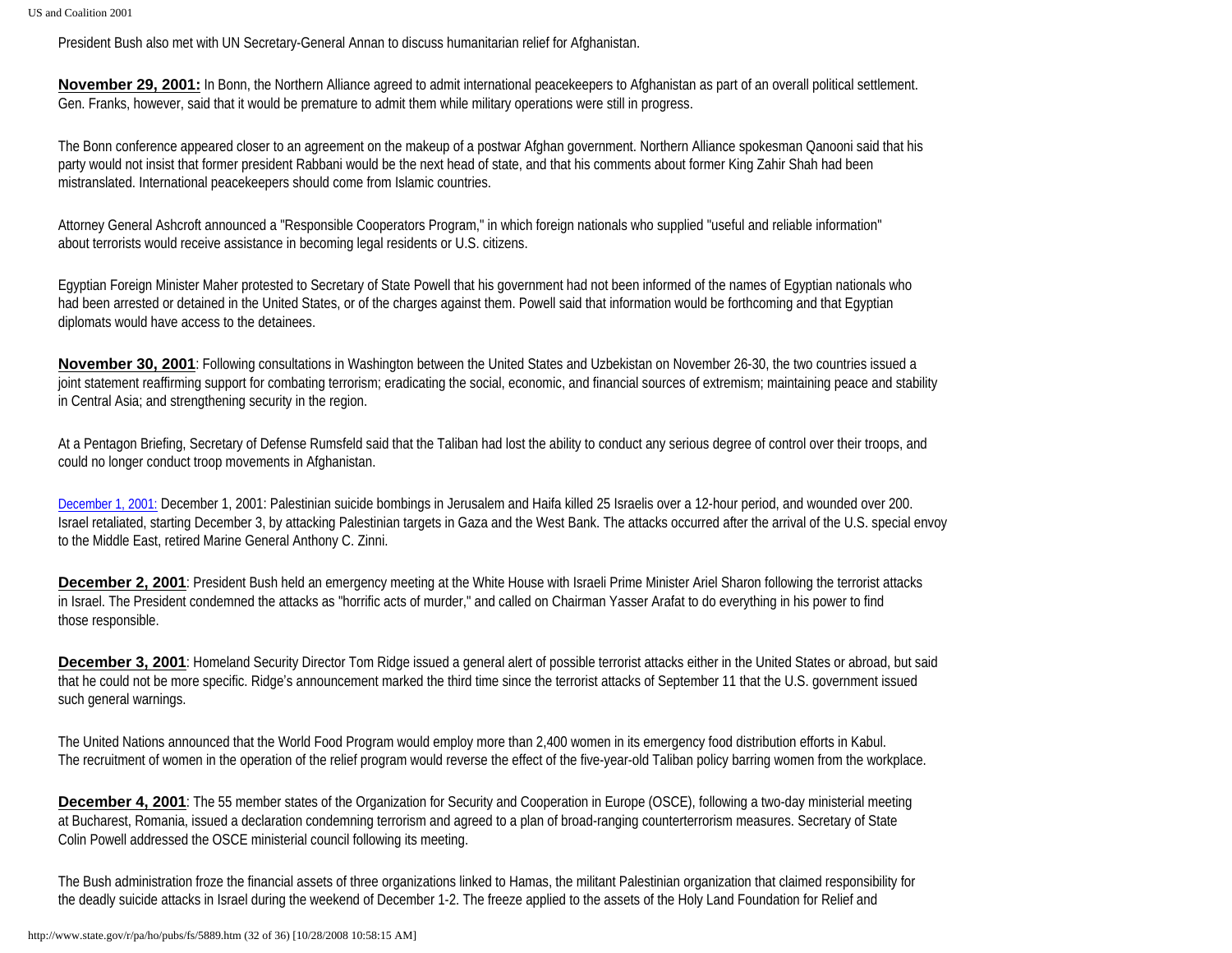Development, Beit Al-Mal Holdings and Al-Aqsa Islamic Bank.

Afghan representatives meeting in Bonn, Germany signed an interim agreement aimed at establishing a broad-based, multi-ethnic, stable, representative post-Taliban government in Afghanistan after 23 years of war. The interim administration in Afghanistan would be led by Hamid Karzai, a Pashtun leader from Kandahar.

**December 5, 2001**: White House Spokesman Ari Fleischer indicated that President Bush was "very pleased" with the Afghan agreement on interim government signed on December 4.

President Bush met with Norway's Prime Minister Kjell Magne Bondevik in the Oval Office to discuss the ongoing situation in the Middle East and Afghanistan. Bondevik indicated that Norway would play a key role as the chair of the Afghanistan support group beginning in January 2002.

Secretary of State Powell and Turkish Foreign Minister Ismail Cem met in Ankara and discussed Afghanistan, Cyprus, the Middle East, Central Asia, and bilateral economic relations. Secretary Powell expressed his thanks and appreciation to Turkey for its solid support in the campaign against terrorism and for reaffirming its commitment to contribute soldiers to a future peacekeeping force in Afghanistan.

**December 6, 2001**: Secretary of State Powell attended a meeting of the North Atlantic Council at NATO Headquarters in Brussels, which discussed terrorism, Afghanistan, Russia, and Middle East peace.

The Department of State issued a terrorist exclusion list that designated 39 groups, charities, and companies as "supporters of terrorism", and that would be subject to specific visa restrictions.

At the United Nations, the Security Council endorsed the agreement reached on interim arrangements for Afghanistan, pending the re-establishment of a permanent government, and declared that it was willing to support a request for a UN-mandated security force.

**December 7, 2001**: President Bush, speaking in Norfolk, Virginia during ceremonies aboard the U.S.S. Enterprise marking the 60<sup>th</sup> anniversary of the Japanese attack on Pearl Harbor, called the terrorists who attacked the United States on September 11 "the heirs to fascism," with "the same will to power, the same disdain for the individual, the same mad global ambitions." They cannot be appeased, he said, "they must be defeated."

Richard Haass, Director of the Policy Planning Staff and U.S. Coordinator for the Future of Afghanistan, and James Dobbins, U.S. Special Representative to the Afghan Opposition, gave a press briefing at the Department of State. Ambassador Dobbins announced that the United States was working to open a diplomatic mission in Kabul before December 22, the date the new interim authority was to assume power. Ambassador Haass indicated that he expected the United States to play a "leading role" in recovery and reconstruction efforts in Afghanistan. After the elimination of terrorism, he said, the elimination of drug trafficking in Afghanistan was the second greatest priority.

Taliban forces fled the southern Afghan city of Kandahar.

**December 8, 2001**: Secretary of State Powell met in Tashkent, Uzbekistan, with Uzbek President Islam Karimov. They discussed terrorism, democratization, and human rights. Karimov confirmed that the Friendship Bridge, which links Uzbekistan to Afghanistan, and which provides an important route for the distribution of humanitarian aid, would reopen on December 9. Powell brought a letter from President Bush thanking Karimov for his support in the campaign against terrorism and inviting him to visit the United States.

**December 9, 2001**: Continuing his 9-day trip to Europe and Eurasia, Secretary of State Powell gave an interview in Moscow to TV-6 television. He indicated that Russia had played a "very positive role" since the events of September 11. "We are very pleased at the immediate support President Putin gave to us," he said. "He was the first world leader to call [President] Bush, and that meant a lot to the American people." He said Russia has been working very closely with

http://www.state.gov/r/pa/ho/pubs/fs/5889.htm (33 of 36) [10/28/2008 10:58:15 AM]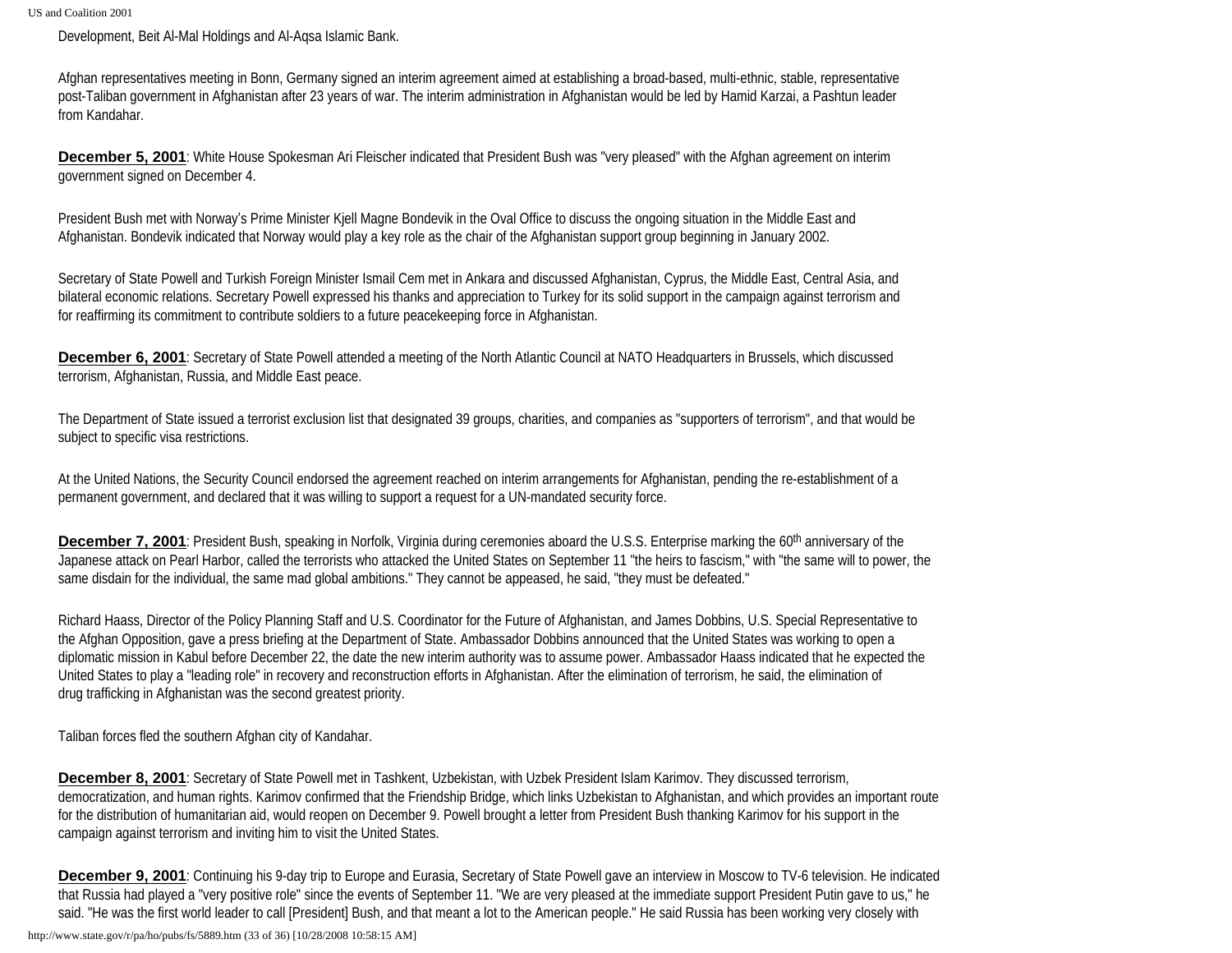the United States in the international coalition against terrorism.

In Washington, Vice President Cheney confirmed that the United States had obtained videotape showing Osama bin Laden giving a detailed description of the September 11 attacks.

The U.S. dropped one of its largest conventional weapons—a 15,000-pound "Daisy Cutter"—at the entrance of caves near Tora Bora, where bin Laden was believed to be hiding.

The five-year rule of the Taliban came to an official end as the last Afghan province slipped from their control.

**December 10, 2001**: Secretary of State Powell met in Moscow with Russian Foreign Minister Igor Ivanov. They discussed terrorism, Afghanistan, the 1972 Anti-Ballistic Missile (ABM) Treaty, and Chechnya. Powell said the improvement in U.S.-Russian relations "has been accelerated by the events of September 11th." The relationship "is strong and it will get stronger with each passing day."

Secretary Powell and President of Kazakhstan Nursultan Nazarbayev met in Astana, the new Kazakh capital. In a joint press conference, President Nazarbayev indicated that they had discussed relations between the two countries "in terms of economic, political, military, and technical cooperation—and of course, in the struggle against terrorism." Powell, in response, thanked the Kazakh government for its support.

Meeting with German Chancellor Schroeder in Berlin, Secretary Powell welcomed Germany's support of the U.S.-led anti-terrorism campaign since the September 11 attacks, particularly Germany's assistance with the law enforcement and intelligence and its role in hosting the recent conference of Afghan political groups.

The Department of Defense confirmed that Afghan opposition forces had captured several top Taliban officers. Among those arrested were the head of the Taliban's army and one of the regime's top intelligence officers.

In a briefing with reporters at the Pentagon, Deputy Secretary of Defense Paul Wolfowitz said that the hunt for Osama bin Laden, as well as Taliban leader Mullah Omar, could require American troops to remain in Afghanistan for many more months.

U.S. Marines established a staging area about 12 miles outside of Kandahar in an effort to capture fleeing Taliban members. The Marines were also building a detention center for prisoners picked up by U.S forces or turned over by Afghan troops.

**December 11, 2001:** Attorney General Ashcroft announced a detailed indictment against Zacarias Moussaoui, who was charged with conspiracy in the September 11 attacks on New York and Washington. Moussaoui, a French citizen of Moroccan ancestry, was charged with undergoing the same training and receiving the same funding as the 19 hijackers who carried out the attacks.

President Bush led ceremonies at the White House to commemorate those killed and inured in the September 11 attacks on the United States. Similar ceremonies took place at the Pentagon, in New York City, and in more than 80 countries around the world.

**December 12, 2001**: President Bush signed into law legislation to help provide health and educational assistance to the women and children of Afghanistan and in refugee camps in neighboring countries. "The women and children of Afghanistan have suffered enough," the President said. "We work for a new era of human rights and human dignity in that country."

**December 13, 2001**: The Defense Department released a videotape of Osama bin Laden discussing the September 11 terrorist attacks against the World Trade Center and the Pentagon during the a courtesy visit with an unidentified Shaykh that was believed to have taken place in the Southern Afghan city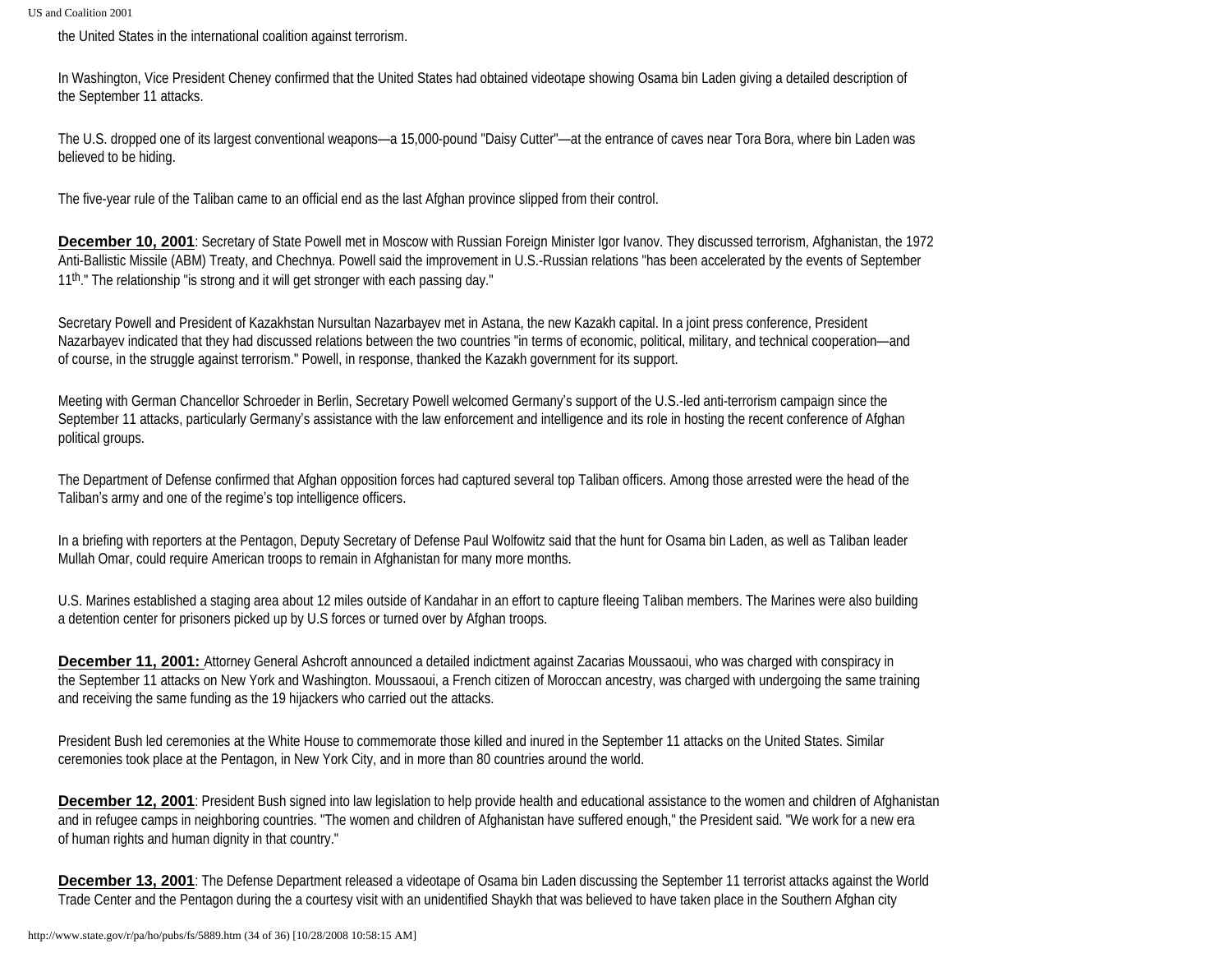of Kandahar in mid-November. The tape shows bin Laden as saying that the devastation caused by fuel-laden jetliners crashing into the twin towers of the trade center far exceeded his expectations.

**December 14, 2001**: President Bush met with Prime Minister Thaksin Shinawatra of Thailand to discuss the next phase of the war on terrorism and a new economic partnership between their countries. Bush said that Thaksin's visit was "further confirmation that our longtime friend will be a steady ally in the fight against terror."

During a picture-taking session with Prime Minister Thaksin, President Bush said it was "preposterous" to question the authenticity of the bin Laden videotape. He aid he wanted bin Laden captured "dead or alive."

In Berlin, Attorney General Ashcroft met with German Interior Minister Otto Schily to discuss cooperative efforts in the campaign against international terrorism. Ashcroft said the United States was grateful for the assistance provided by German authorities in the investigation of the terrorist attacks of September 11—especially access to information and the opportunity to conduct investigations in Germany—and also for German participation in European Union initiatives to disrupt terrorist funding and financing.

**December 15, 2001**: Italian Interior Minister Scajola announced that the U.S-Italy Bilateral Committee would be reactivated to "ensure an even more effective exchange of information between our two countries." His statements came after discussions with U.S. Attorney General Ashcroft, who was in Rome to promote the campaign against international terrorism.

In a joint press conference in Baku with Azerbaijan Minister of Defense Safar Abiyev, Secretary of Defense Rumsfeld thanked Azerbaijan for "the very forthcoming offers of assistance" in the war on terrorism and said they had also discussed strengthening cooperation between the two countries' armed forces.

Secretary Rumsfeld met in Yerevan with Armenian Defense Minister Serge Sorrgsyan to discuss Armenia's involvement in the campaign against terrorism. Rumsfeld then met in Tbilisi with Georgian President Eduard Shevardnadze to express his deep appreciation for Georgia's "splendid cooperation" in the war against terrorism.

**December 16, 2001**: Secretary Rumsfeld became the first senior U.S. official to visit Afghanistan since the fighting began in October. The Defense Secretary spoke to about 100 soldiers from the U.S. Army's 10<sup>th</sup> Mountain Division and thanked them for their efforts "on behalf of the President and the people of the United States." Rumsfeld also met the leadership of the new Afghan government that was to take office on December 22.

Department of State Spokesman Richard Boucher said that Palestinian Authority Chairman Yasser Arafat's call earlier the same day for an end to terrorism was "constructive," and that the Palestinian Authority must take steps "to bring to justice those responsible for terrorist attacks and to destroy the organization that would launch future attacks.

Secretary Powell said on NBC's "Meet the Press" that Osama bin Laden was believed to be still alive and at large.

**December 17, 2001**: Meeting the day before the NATO Defense Ministerial, Secretary of Defense Rumsfeld and Russian Minister of Defense Sergei Ivanov discussed the anti-terrorism operation in Afghanistan, Russia's future relationship with NATO, and President Bush's decision to withdraw from the Anti-Ballistic Missile (ABM) Treaty.

The U.S. diplomatic mission to Afghanistan reopened in Kabul. James Dobbins, U.S. Special Envoy to Afghanistan, said the reopening of the diplomatic mission signified that the United States had returned diplomatically, politically, and economically to the war-torn country.

**December 18, 2001**: Secretary Rumsfeld attended the semi-annual meeting of NATO Defense Ministers at Brussels to discuss the next phase on the war against terrorism.

http://www.state.gov/r/pa/ho/pubs/fs/5889.htm (35 of 36) [10/28/2008 10:58:15 AM]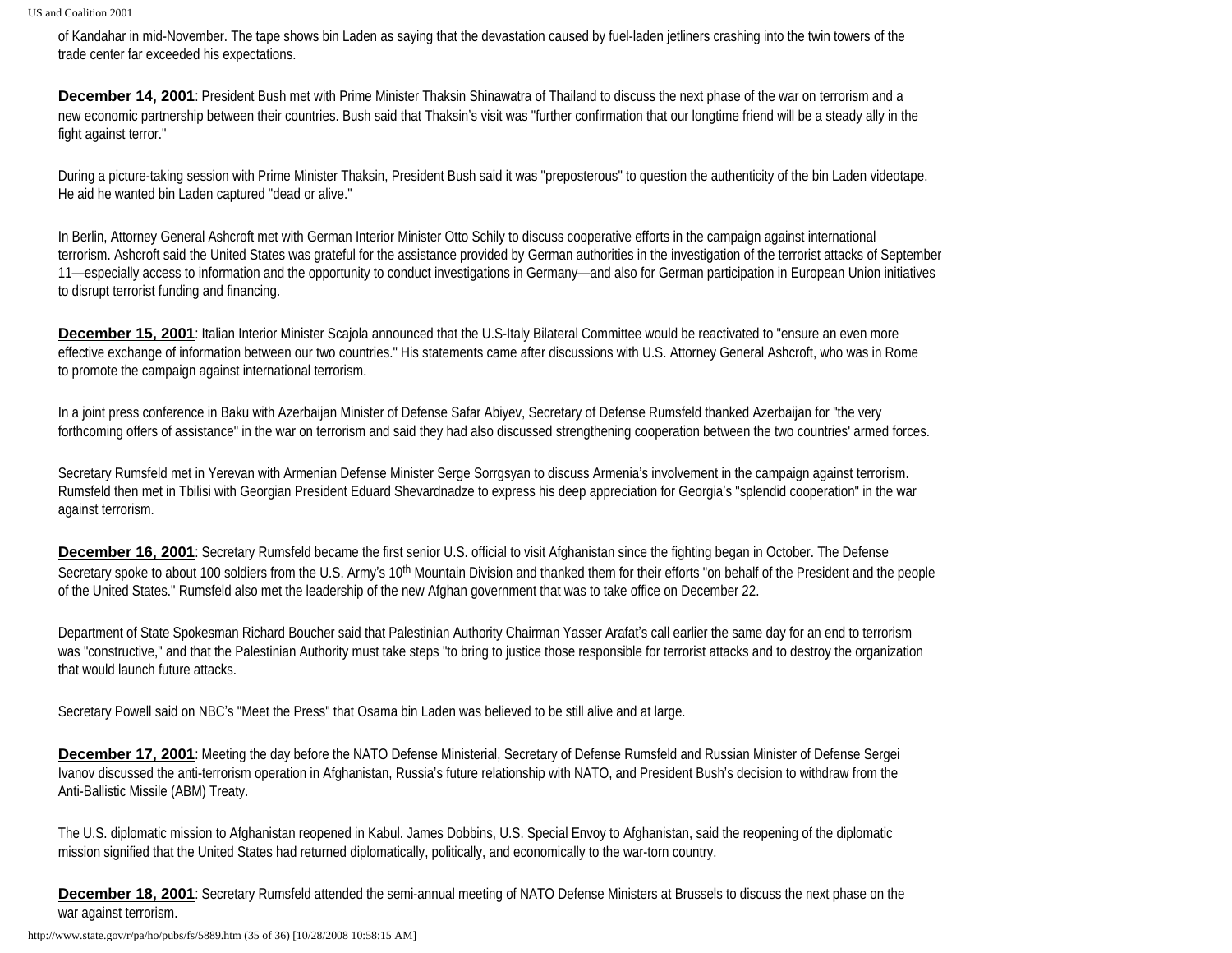**December 19, 2001**: Complying with a UN Security Council anti-terrorism resolution, the United States submitted a detailed report on its efforts to fight terrorism by cutting off financing to terrorist groups and their activities. The report was mandated by Resolution 1373, passed September 28, 2001. It requires nations, among other things, to criminalize terrorist activities, freeze the funds and financial assets of terrorists and their supporters, ban others from making funds available to terrorists, and deny safe haven to terrorists. Department of State Spokesman Richard Boucher said the report "shows a very broad effort that goes into legal, financial, military, [and] information in other areas. It shows a lot of the cooperation that we have established with countries around the world and…demonstrate[s] that we are making real advances on many fronts in the campaign against terrorism…."

Israeli and Palestinian security officers resumed high level talks to discuss the prevention of terrorist attacks.

**December 20, 2001**: President Bush added two organizations to the list of groups that support international terrorism and issued an Executive Order blocking their assets. The President identified Umnah E-nau (UTN) as a Pakistan-based group that has helped Osama bin Laden's terrorist network gain access to information about nuclear technology. He also ordered a freeze on the assets of Lashkar e-Tayyaba (LET), which he called a "stateless sponsor of terror" based in the disputed Kashmir region.

**2001 [2002](http://www.state.gov/r/pa/ho/pubs/fs/33354.htm) [2003](http://www.state.gov/r/pa/ho/pubs/fs/33355.htm)**

*This document, based entirely on public sources, was prepared or background information and reference purposes. It isintended neither as a complete or comprehensive account of the Global Coalition Against Terrorism, nor as an official expression of U.S. policy. Please email questions or comments to [History@state.gov](mailto:History@state.gov).*

**Office of the Historian Bureau of Public Affairs U.S. Department of State June 2004** 

**LE BACK TO TOP** 

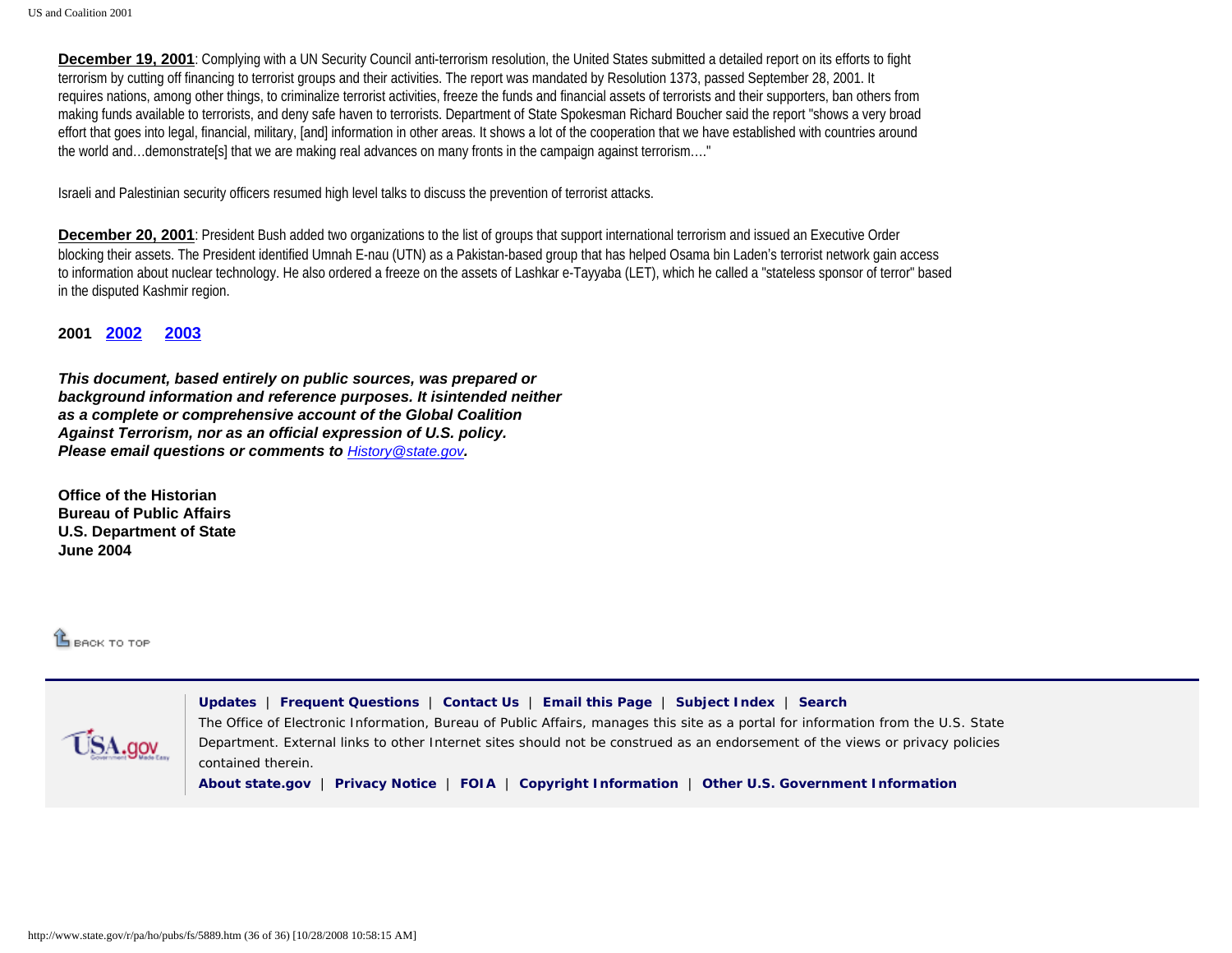## **[Secretary Rice Traveled to Mexico](http://www.state.gov/secretary/rm/2008/10/111205.htm) | [Daily Press Briefing](http://www.state.gov/r/pa/prs/dpb/2008/) | [What's New](http://www.state.gov/whats_new/)**

| <u>nit C</u>              | <b>CEADCH</b> |
|---------------------------|---------------|
| <b>Bookmark and Share</b> | Subject       |
|                           |               |
|                           |               |
|                           |               |
|                           |               |
|                           |               |
|                           |               |
|                           |               |
|                           |               |
|                           |               |
|                           |               |
|                           |               |
|                           |               |
|                           |               |
|                           |               |
|                           |               |
|                           |               |
|                           |               |
|                           |               |
|                           |               |
|                           |               |
|                           |               |
|                           |               |
|                           |               |
|                           |               |
|                           |               |
|                           |               |
|                           |               |
|                           |               |
|                           |               |
|                           |               |
|                           |               |
|                           |               |
|                           |               |
|                           |               |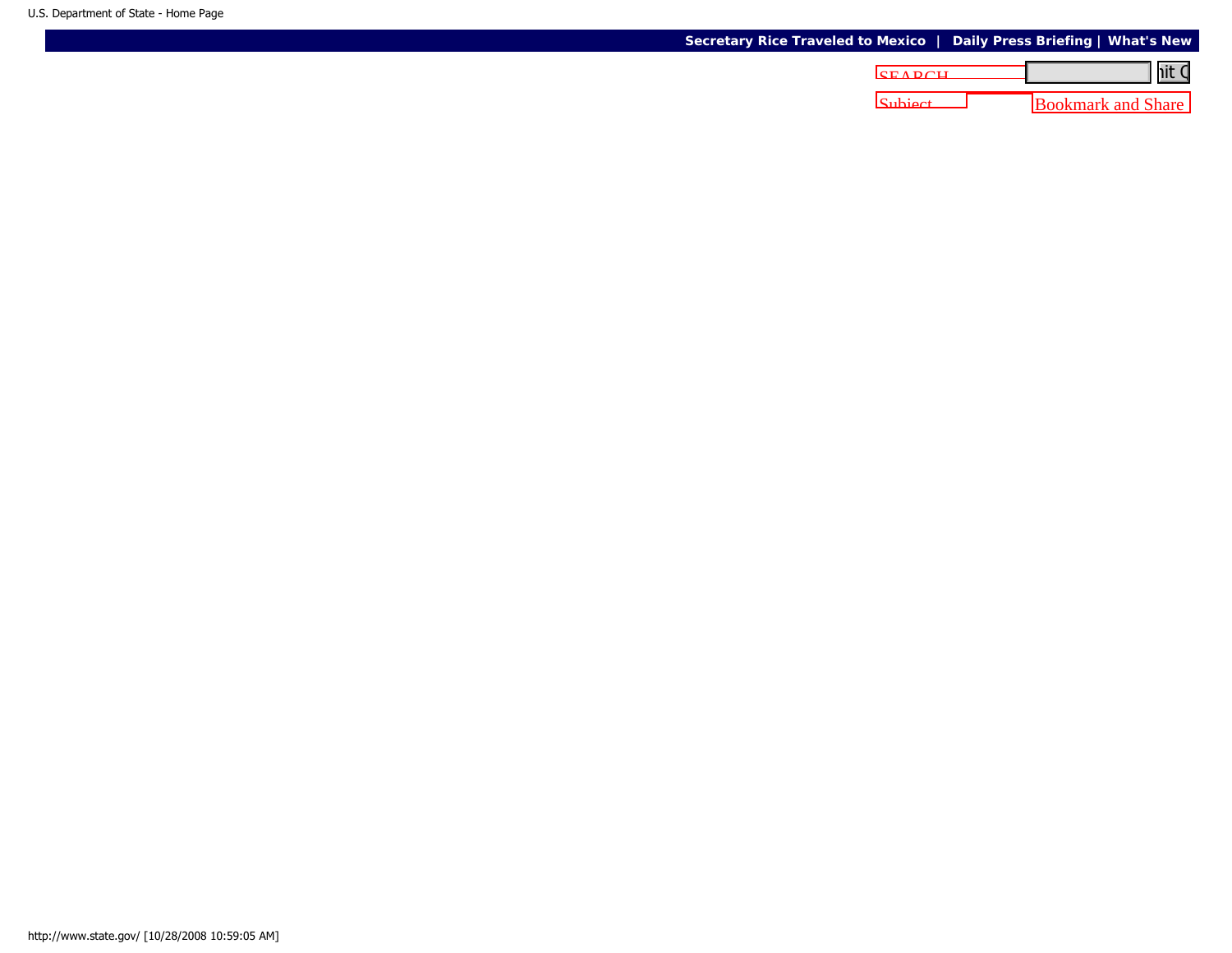

Historical Background Office of the Historian Washington, DC

## **THE UNITED STATES AND THE GLOBAL COALITION AGAINST TERRORISM, SEPTEMBER 2001-DECEMBER 2003**

## [2001](http://www.state.gov/r/pa/ho/pubs/fs/5889.htm) **2002** [2003](http://www.state.gov/r/pa/ho/pubs/fs/33355.htm)

**January 2, 2002:** State Department spokesman Richard Boucher said that Secretary of State Powell was working closely with Indian and Pakistani leaders, as well as with U.S. Ambassadors in the region, to try to defuse tensions between India and Pakistan.

Zacarias Moussaoui was arraigned at the federal courthouse in Alexandria, Virginia, on charges of involvement in the September 11 terrorist attacks.

**January 3, 2002:** A senior administration official confirmed that President Bush had invited Hamid Karzai, who chairs the interim government of Afghanistan, to visit with him at the White House.

The Chairman of the Joint Chiefs of Staff, General Richard Myers, said that on January 3 U.S. military forces had hit the same al-Qaida terrorist training camp in Afghanistan that U.S. cruise missiles struck in 1998. The 1998 attack came after the bombing of U.S. Embassies in Kenya and Tanzania.

Secretary of Defense Rumsfeld, at the same press briefing, said the United States would use facilities at the U.S. Naval Base at Guantanamo Bay, Cuba, to house some of the 248 persons detained in Afghanistan and currently in U.S. custody.

Bush administration officials said that the United States and leading NATO allies had increased military reconnaissance flights and other surveillance activities in Somalia to prevent the country from becoming a new base for the al-Qaida terrorist group.

**January 4, 2002:** A U.S. Army Special Forces soldier was killed by small-arms fire near Gardez in a rugged mountainous region of eastern Afghanistan near the border with Pakistan. Army Gen. Tommy Franks, who was responsible for military operations in Afghanistan, said that the serviceman was "working with and coordinating with tribal leaders in that area." The soldier was the first U.S. military member to be killed by hostile fire in the 3-month-old operation.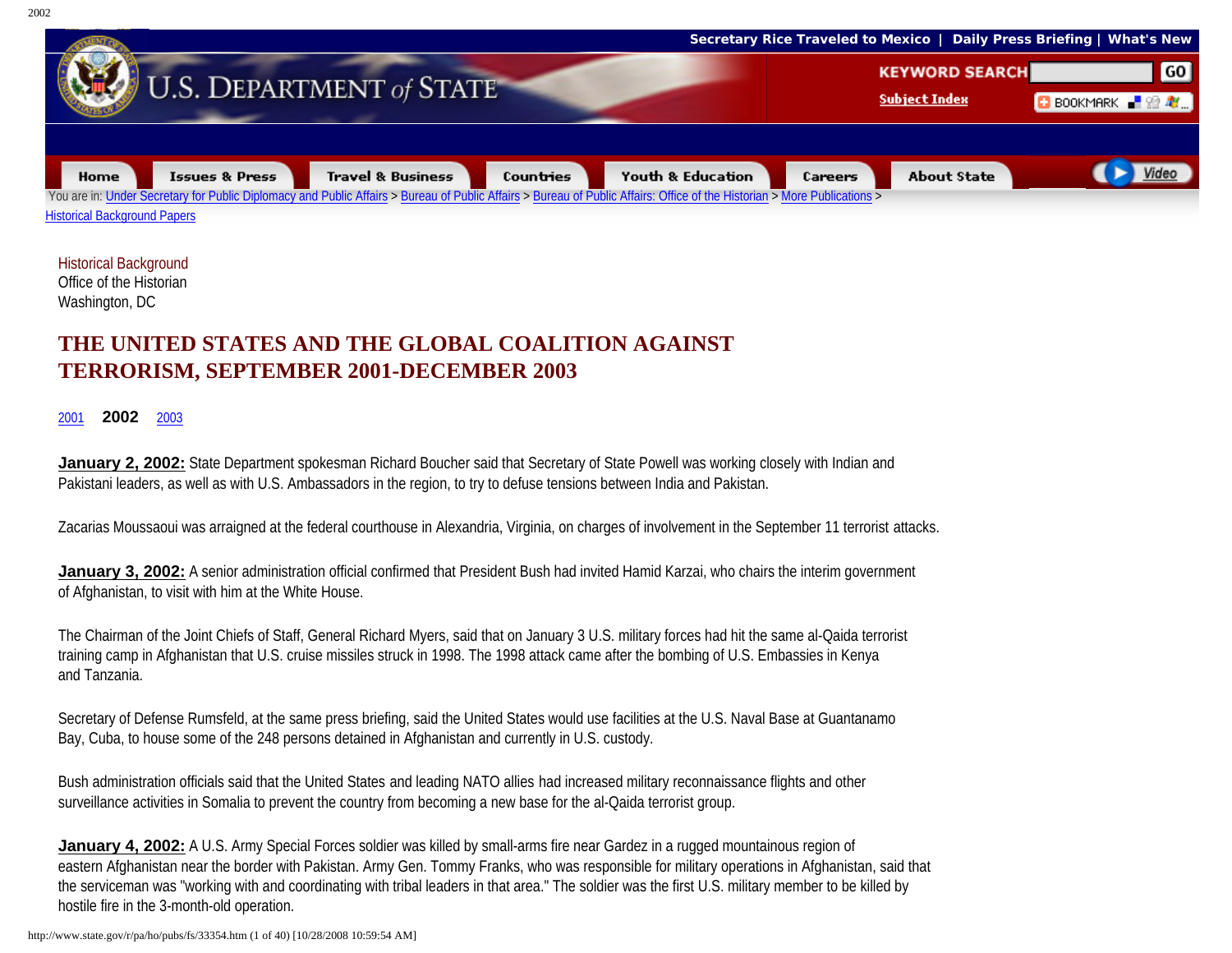Speaking on the British Broadcasting Corporation (BBC), Secretary of State Powell commended Pakistani President Musharraf and Indian Prime Minister Vajpayee for steps taken by each to avoid military confrontation in retaliation for the terrorist attack on the Indian Parliament on December 13. The Bush Administration, Powell said, had been in daily contact with Pakistani and Indian leaders since the December 13 terrorist attack on the Indian Parliament. Powell also said he believed India and Pakistan would eventually have to open a political dialogue over Kashmir, however, "right now we have to focus on the dangerous situation that is before us, and that is the mobilization of forces that are in close proximity to one another, with the possibility of some sparks setting that off."

In response to a question posed by journalists, the State Department released a statement that "Iran continues to provide Lebanese Hizballah and the Palestinian rejectionist groups-notably HAMAS, the Palestine Islamic Jihad, and Ahmad Jibril's PFLP-GC-with varying amounts of funding, safehaven, training, and weapons."

**January 5, 2002:** The United States took custody of Ibn al-Shaykh al-Libi, one of Osama bin Laden's top paramilitary trainers. Al-Libi was captured by Pakistani officials as he tried to flee from Afghanistan.

**January 6, 2002:** An article by Secretary of State Powell, "Hemispheric Solidarity in the War on Terrorism," was published in *Diario las Americas* on January 6, 2002. In the article Powell warned about terrorist fundraising activities and transit routes in Latin America. He also praised the Organization of American States (OAS) for being the first multilateral organization to condemn the September 11 attacks and commended the efforts of the OAS anti-terrorism arm-the Inter-American Committee Against Terrorism (CICTE).

A nine-member bipartisan U.S. Senate delegation led by Joseph Lieberman (Democrat-Connecticut) and John McCain (R-Arizona) held a press conference in Tashkent, Uzbekistan, after meeting with Uzbek President Islam Karimov and Uzbek Defense Minister Kodir Ghulomov. The delegation thanked Karimov and the people of Uzbekistan for the support they had given to the coalition against terrorism. Members of the delegation also discussed human rights and democratization with the Uzbek leaders. The other senators who accompanied Lieberman and McCain to Turkey, Uzbekistan, Tajikistan, Afghanistan and Pakistan were Fred Thompson (R-Tennessee), John Reed (D-Rhode Island), Chuck Hagel (R-Nebraska), Susan Collins (R-Maine), John Edwards (D-North Carolina), Bill Nelson (D-Florida), and Jean Carnahan (D-Missouri).

**January 7, 2002:** State Department Spokesman Richard Boucher said that Pakistani President Musharraf had made more arrests of militants over the weekend and that the United States understood "that President Musharraf intends to continue to speak out against extremism and terrorism and to try to set Pakistan on a course of moderation."

Deputy Secretary of Defense Paul Wolfowitz said in an interview with *The New York Times* that the U.S. could provide training, equipment, and possibly some backup support to countries that wanted to deal with terrorists but lacked the means to take on the problem. Wolfowitz noted that the United States was working with the Filipinos to help them govern their own territory better, particularly with regard to the Abu Sayyaf Group on Basilan Island which was connected to the al-Qaida network.

Foreign Ministers from China, Russia, and four Central Asian countries (allied as the Shanghai Cooperation Organization) said that the fall of the Taliban in Afghanistan did not end the terrorist threat. The ministers said in a joint statement that their governments would continue to work together against "terrorism, separatism and extremism" to promote regional stability.

**January 8, 2002:** Responding to a question on C-SPAN's "Washington Journal," Secretary of Defense Rumsfeld commented on three U. S. objectives in Afghanistan regarding the war against terrorism. The first objective, to remove the Taliban government, had been achieved. The second objective, to capture or kill the senior Taliban leadership, "has not yet been accomplished, although pieces of it have been." The third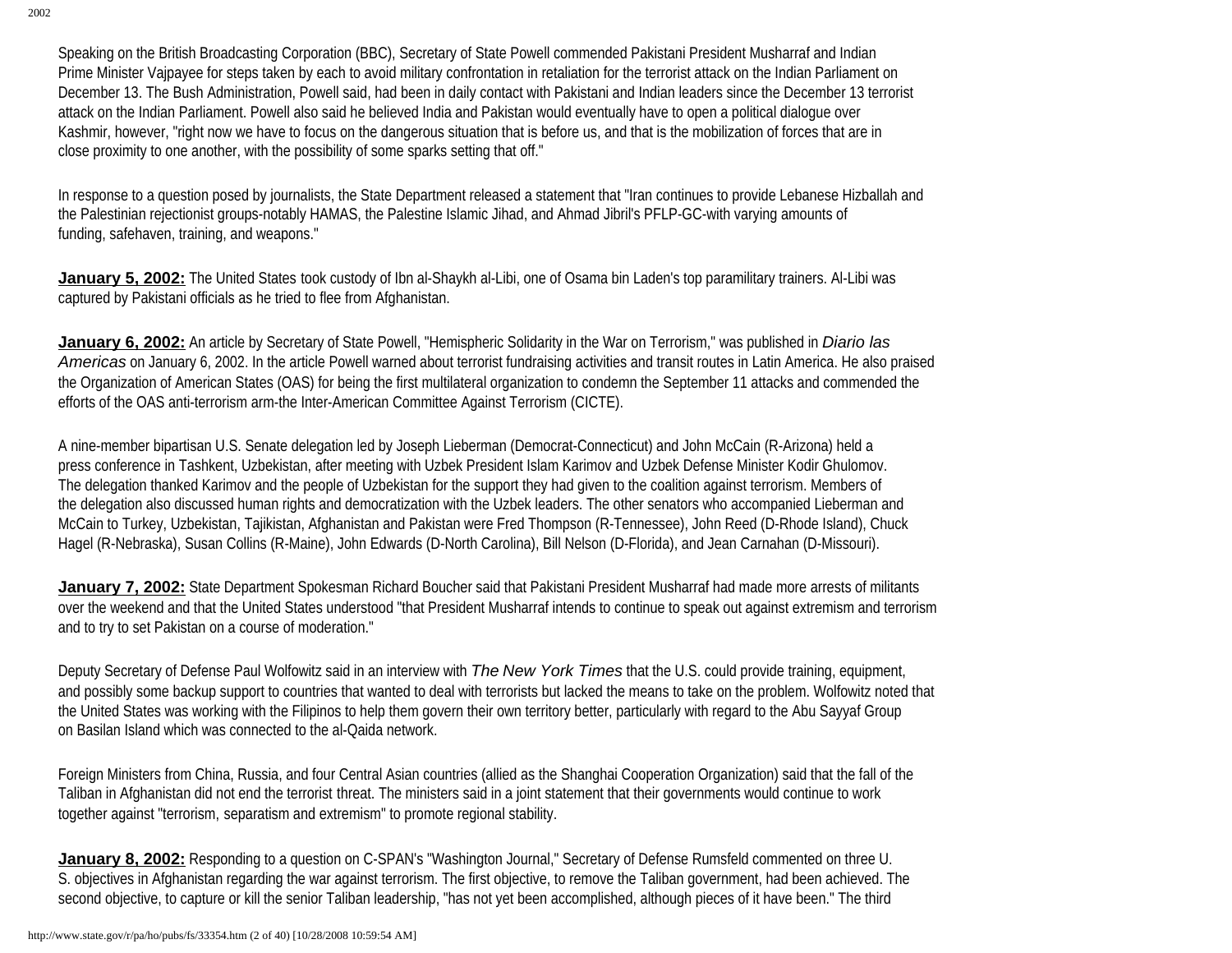objective, the capture or killing of al-Qaida members at all levels, remained unfinished. Globally, said Rumsfeld, "the task is to see that terrorist networks are rooted out," and that countries no longer continue to harbor terrorists.

Two senior al-Qaida fighters were captured in Afghanistan January 7 and sent to the U.S. detention facility at Kandahar. General Richard Myers, chairman of the Joint Chiefs of Staff, added that laptop computers, cellular telephones, training documents and small arms were also seized.

**January 9, 2002:** In an interview with the London-based Middle East Broadcasting Centre, Secretary of State Powell said that the United States had not yet determined the next phase in the war against terrorism after Afghanistan. Asked if Somalia and Iraq were the likely next targets, Powell downplayed the reference to Somalia and repeated the U.S. misgivings about Saddam Hussein's weapons of mass destruction program.

The Secretary also addressed Arab perceptions that U.S. policy and public statements on the Israeli-Palestinian conflict were biased towards Israel, saying that the Bush administration criticized and encouraged both sides in an even-handed manner. Powell also repeated the U.S. position that the campaign against terrorism was not aimed at any religion and praised Egypt and Saudi Arabia for their cooperation in the campaign against terrorism.

Treasury Secretary Paul O'Neill told reporters that the U.S. Government had blocked the financial assets of two additional organizations and two individuals suspected of financing terrorism. The order targeted the Afghan Support Committee (ASC) and the Revival of Islamic Heritage Society (RIHS).

Secretary of State Powell met with Indian Minister of Home Affairs Lal Krishna Advani. They discussed the relationship between the United States and India, tensions between India and Pakistan, and the Secretary's upcoming trip to the region.

The bipartisan delegation of nine U.S. Senators led by Senators Lieberman and McCain met with Pakistani President Pervez Musharraf. In a subsequent press conference, the senators expressed support for Musharraf's efforts to fight terrorism and quell tensions between Pakistan and India.

State Department spokesman Richard Boucher again called on the Palestinian Authority to provide a full explanation of the arms shipment that Israel had intercepted on January 3.

White House Press Secretary Ari Fleischer stated that President Bush "condemns the attack by the terrorist group Hamas that killed four Israeli soldiers today." Fleischer also said that the legal status of the prisoners who were being transferred to the U.S. base at Guantanamo was being reviewed on a case-by-case basis to determine their exact status and the treatment they would receive.

**January 10, 2002:** British Ambassador Jeremy Greenstock, chairman of the UN Security Council's Counter-terrorism Committee, announced that within 90 days the committee would review and respond to 117 reports the committee had received from member countries. The committee would recommend what each country should do to ensure terrorists could not operate within its territory.

President Bush said Iran must contribute to the war against terror and the United States would uphold the doctrine of "either you're with us or against us." He added that the United States hoped to work with Iran to help stabilize the Afghan interim government. The President said also he was beginning to suspect that the arms shipment aboard a cargo ship that Israelis captured on January 3 was intended to arm terrorists, but noted that it was important to reserve judgment until the evidence is definitive.

President Bush met with Greek Prime Minister Konstandinos Simitis at the White House.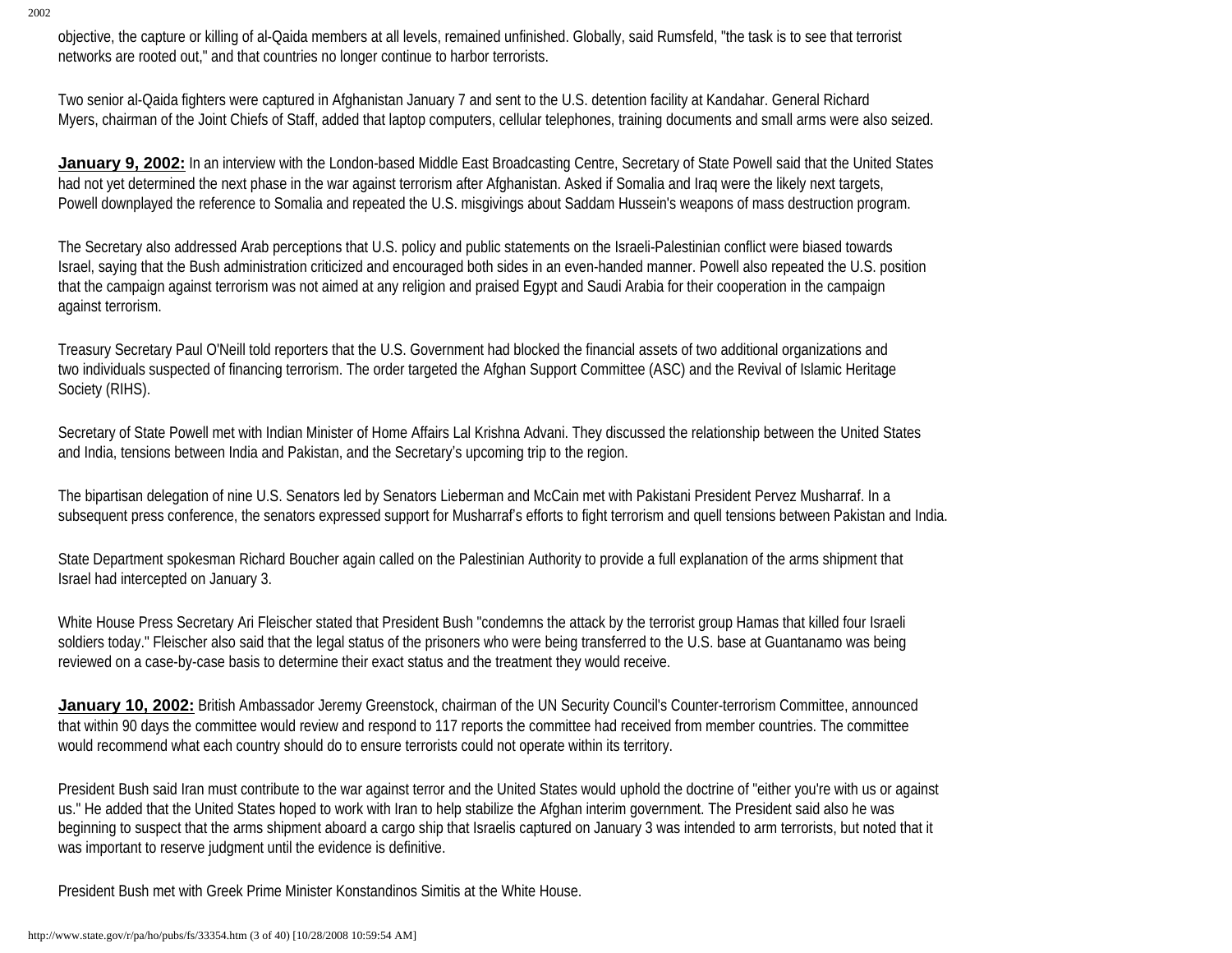President Bush telephoned Egyptian President Hosni Mubarak to discuss the situation in the Middle East and the campaign against terrorism. President Bush also dropped in on the meeting at the White House between National Security Advisor Condoleezza Rice and Indian Home Minister Lal Krishna Advani.

Secretary of Defense Rumsfeld praised Australia's support in the war against terrorism in remarks at the Pentagon with Australian Minister of Defense Robert Hill.

Rumsfeld met with the Prime Minister of Greece, Konstandino Simitis. The two discussed the war on terrorism and security ramifications for the upcoming Olympic Games in the United States (2002) and in Greece (2004).

Assistant Secretary of State for Near Eastern Affairs William Burns met with Libyan officials in London as a follow-up on earlier discussions regarding Libyan compliance with UN Security Council resolutions on Pan Am Flight 103.

**January 11, 2002:** Twenty Afghan militia and al-Qaida detainees arrived at the U.S. naval base at Guantanamo Bay, Cuba. The detainees were characterized as "unlawful combatants" rather than prisoners of war.

White House Spokesman Ari Fleischer told reporters that President Bush, concerned over the continuing threat of military confrontation between India and Pakistan, asked Secretary of State Powell to travel to the region next week.

Singapore authorities announced that a videotape found in a house in Afghanistan helped lead them to capture alleged members of a terrorist cell planning to blow up Western embassies, U.S. naval vessels, and a bus used to transport American military service members.

Sudanese President Omar al-Bashir, hosting a summit meeting of East African leaders in Khartoum, urged his colleagues to take united action against terrorists and to help "shed the image" that Africa was a breeding ground for terrorists**.**

**January 12, 2002:** President Bush and Secretary of State Powell both offered strong praise for Pakistani President Pervez Musharraf's speech against terrorism inside and outside Pakistan.

Assistant Secretary of State for Near Eastern Affairs William Burns traveled to Bahrain and Kuwait. In meetings with each nation's leaders, Burns expressed U.S. appreciation for their support after the September 11 attacks.

**January 13, 2002:** Thirty more Taliban and al-Qaida detainees arrived at the U.S. Navy base at Guantanamo Bay, Cuba, bringing to 50 the number sent there for interrogation and possible trial on terrorism charges.

**January 14, 2002:** Department of State spokesman Richard Boucher told reporters in Washington that Pakistani President Musharraf's January 12 speech was profoundly important not only because of its promise to remove violence from the Kashmir confrontation with India, but also for its implied call for Pakistani social transformation. Boucher called the arrest by the Palestinian Authority of individuals in connection with the weapons smuggling operation abroad the ship *Karine A*, as well as its statement that the smuggling operation was contrary to its policy, "steps in the right direction."

Secretary of State Powell said in an interview with CNN that Iraq was clearly a state sponsor of terrorism, but the Bush administration had made no decision about whether to change its policy toward Iraq.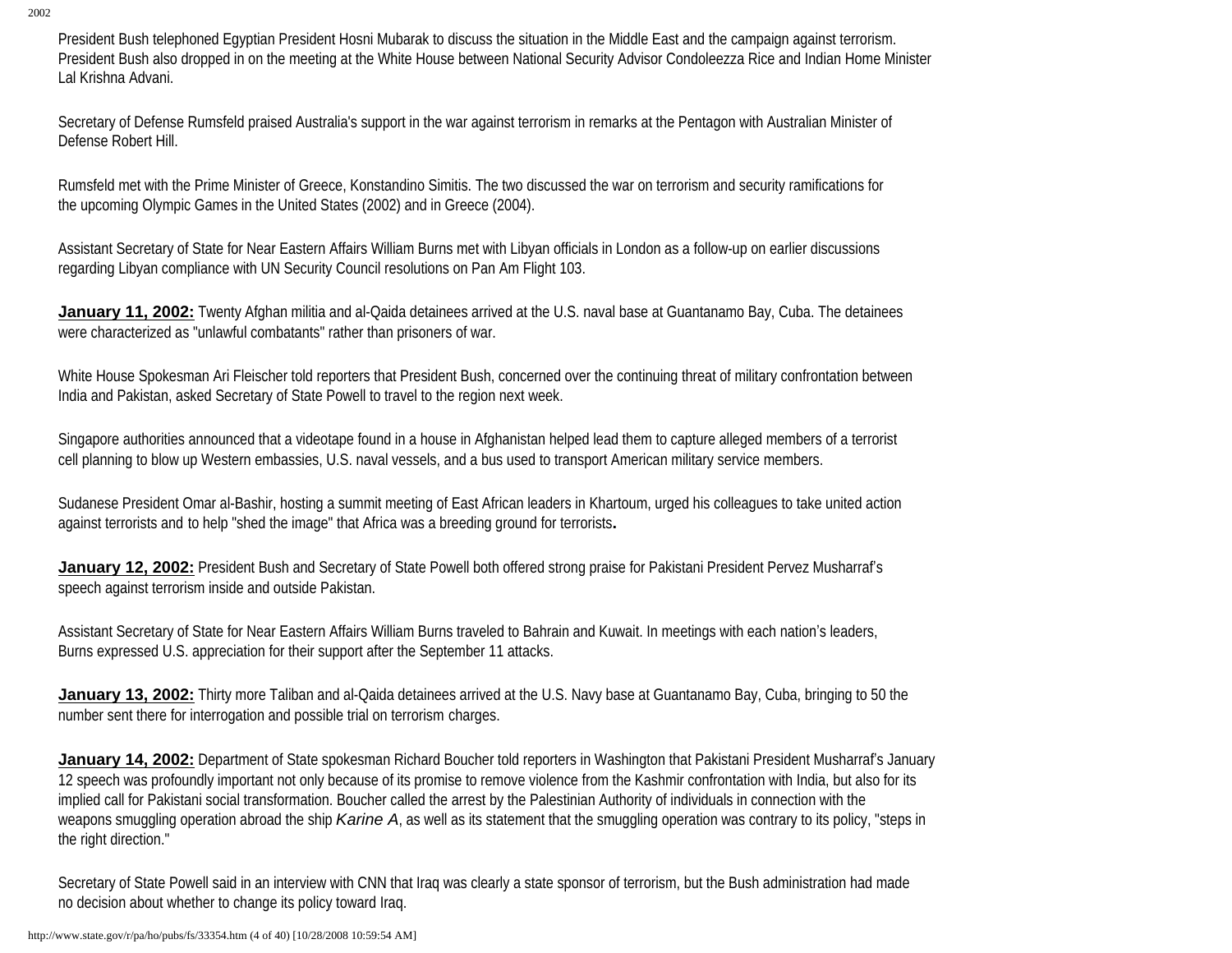**January 15, 2002:** Secretary of State Powell left the United States for a 6-day visit to South Asia and Japan to seek reduced tensions in South Asia and to participate in a conference on Afghan reconstruction.

Attorney General Ashcroft announced that U.S. citizen John Walker Lindh, who had trained with the al-Qaida terrorist organization and fought alongside Taliban forces in Afghanistan, would be brought back to the United States to stand trial in a U.S. federal court. Ashcroft stated that Walker was to be tried on four charges, including conspiracy to kill U.S. nationals abroad, which carried a possible life sentence.

Assistant Secretary of State for Political-Military Affairs, Lincoln P. Bloomfield, Jr., traveled to the Middle East for 2 weeks to "compare notes" with senior officials on the restoration of Afghanistan and support to other countries and also to discuss regional political developments. Bloomfield's itinerary included stops in the United Arab Emirates, Oman, Qatar, Saudi Arabia, Bahrain, Kuwait, Egypt, and Jordan.

**January 16, 2002:** President Bush met with Turkey's Prime Minister Bulent Ecevit in the Oval Office to discuss foreign and economic policy.

Secretary of State Powell met with Pakistani President Musharraf and Foreign Minister Abdul Sattar in Islamabad. In a press conference, Powell praised Musharraf's strong stand against terrorism and recent steps to deescalate tensions with India.

Secretary of Defense Rumsfeld said that several hundred more United States military personnel would be joining the approximately 250 already in the Philippines. The U.S. troops were sent to provide training and logistics support, in addition to participating in ongoing exercises with Philippine troops.

Rumsfeld also said that an investigation of over 50 facilities in Afghanistan found canisters that looked like chemical weapons containers. Their external markings made them "appear to be weapons of mass destruction."

Attorney General Ashcroft announced that a federal grand returned a nine-count indictment against alleged "shoe bomber" Richard Reid.

The United Nations Security Council unanimously adopted a resolution continuing sanctions against the Taliban, Osama bin Laden and bin Laden's al-Qaida terrorist organization.

**January 17, 2002:** The U.S. Department of Justice released photographs of five suspected members of Osama bin-Laden's al-Qaida terrorist group and video excerpts of three of them, in an effort to obtain help from the public in finding them.

Secretary of State Powell, the first U.S. Secretary of State to visit Afghanistan in 25 years, officially reopened the U.S. Embassy in Kabul.

Powell also met with Afghan Interim Authority Chairman Hamid Karzai in Kabul. Powell said his talks with the 3-week-old Afghan administration focused on the current and short-term fiscal needs of country and Karzai's efforts to ensure that Afghan warlords would not be allowed to divert international aid for their own use.

Powell announced that the U.S. Agency for International Development (AID) was reopening its mission in Pakistan to promote education, health, and human development.

Powell arrived in India and spoke to the press in New Delhi with Indian Foreign Minister Singh.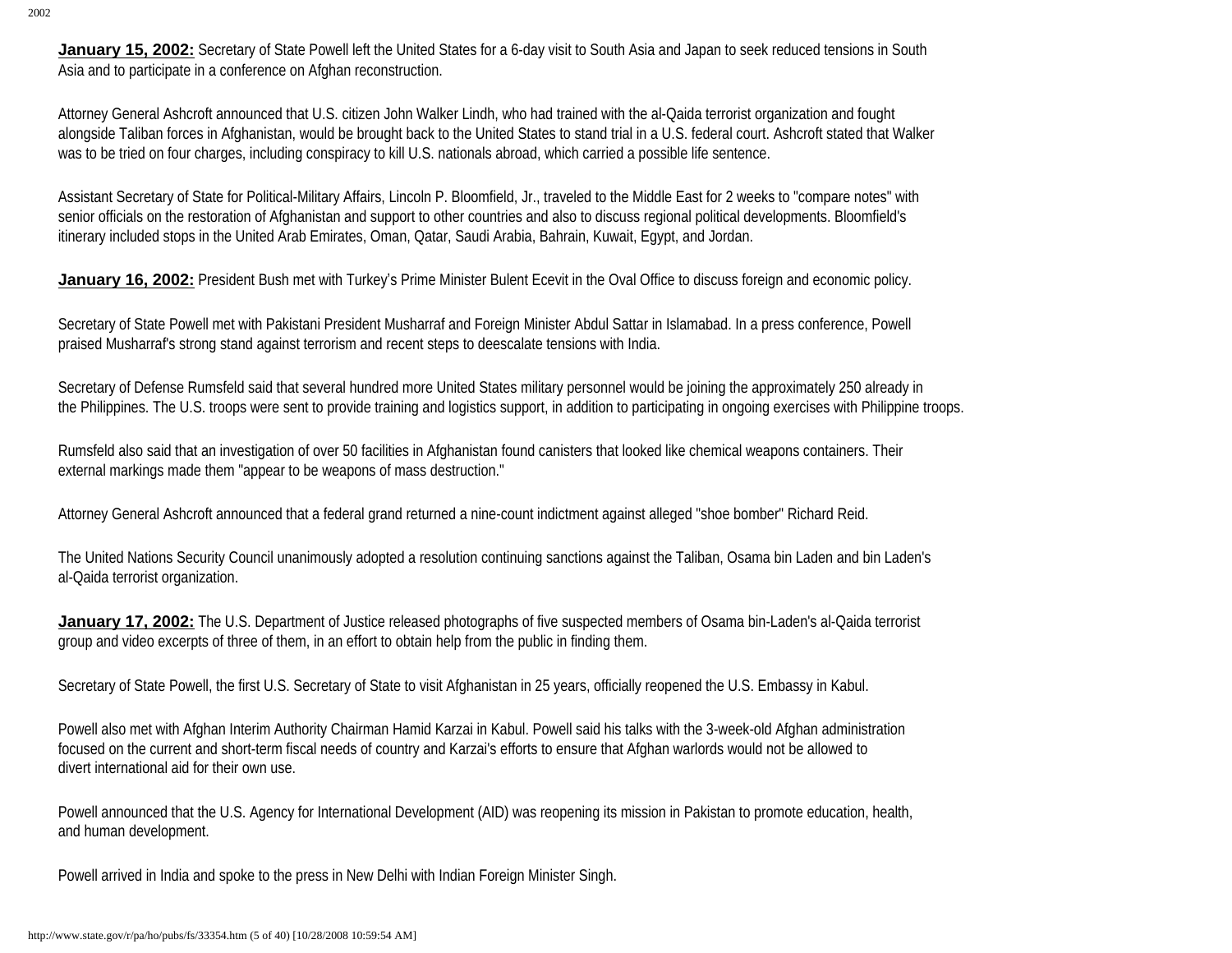Secretary of Defense Rumsfeld met with his Indian counterpart Minister of Defense George Fernandes at the Pentagon. Rumsfeld announced that he and Fernandes had signed a "U.S.-India Bilateral General Security of Military Information Agreement," paving the way for future cooperation in military technology between the United States and India.

President Bush spoke by phone with British Prime Minister Tony Blair. They discussed the war on terrorism, developments in South Asia, Blair's visit to the region during the previous week, and Powell's current meetings in India and Pakistan.

**January 18, 2002:** U.S. Ambassador James Cunningham addressed the UN Security Council in support of the work of the Counter-Terrorism Committee. The Council held a day-long open meeting to discuss the CTC's first 90 days of work.

At the end of a week-long visit to Central Asia, an U.S. Congressional delegation held a news conference in Tashkent, Uzbekistan, to express gratitude to countries in the region that had been helpful to the United States in the war against terrorism. The U.S. delegation was led by Senate Majority Leader Tom Daschle and included Senators Bob Smith (Republican-New Hampshire), Byron Dorgan (Democrat-North Dakota), Richard Durbin (Democrat-Illinois), and Mark Dayton (Democrat-Minnesota), and Representative Ellen Tauscher, (Democrat-California).

**January 19, 2002:** The Pentagon announced that Chairman of the Joint Chiefs of Staff Air Force General Richard Meyers would visit Egypt, United Arab Emirates, and Jordan January 19-24 to discuss security issues for the region.

**January 20, 2002:** In an interview in Japan, Secretary of State Powell thanked the Japanese Government for both political and diplomatic support that it had given the United States in fighting international terrorism. Powell also thanked Japan for hosting the International Conference on Reconstruction Aid for Afghanistan (ICRAA).

**January 21, 2002:** Secretary of State Powell announced at the Tokyo Conference for Reconstruction Assistance to Afghanistan that the United States would contribute \$296 million in assistance to Afghanistan in the current fiscal year. Powell said this was only the first contribution to what would be a multi-year effort. World Bank President James Wolfensohn said the EU had pledged \$500 million in Afghan aid for the next year and Japan \$500 million over 2-1/2 years. He said the Bank's pledge would be between \$550 million and \$570 million over 2-1/2 years. Overall, international donors at the conference pledged more than \$4.5 billion over 5 years for the rebuilding of Afghanistan. Iran pledged \$560 million, Saudi Arabia \$220 million, India and Pakistan \$100 million each, South Korea \$45 million, and Kuwait \$30 million, all over varied periods of time. Meeting with reporters after the conference, Powell said that the United States is helping to develop a program to buy back the hundreds of thousands of weapons in the hands of Afghan individuals as a means to stabilize the country and establish a national army.

Ambassador John D. Negroponte, U.S. Permanent Representative to the United Nations, told the press in Damascus, Syria, that he met with Syrian Foreign Ministry officials to discuss issues that were on the Security Council agenda, including terrorism and Afghanistan, Africa, and the Middle East.

**January 22, 2002:** Secretary of Defense Rumsfeld defended the treatment that al-Qaida and Taliban detainees at Guantanamo Bay were receiving, saying it "is proper, it's humane, it's appropriate and it's fully consistent with international conventions."

Department of State spokesman Richard Boucher said that the U.S. condemned that day's terrorist attack in Jerusalem, and called upon Chairman Arafat "to take immediate and effective steps to end attacks such as these and bring those responsible to justice."

In Calcutta, India, two men armed with an AK-47 automatic rifle sped up on a motorcycle to the American Center and killed 4 Calcutta police officers and wounded 19. All but two of those wounded were city constables and none were American. Secretary of State Powell phoned Indian Foreign

http://www.state.gov/r/pa/ho/pubs/fs/33354.htm (6 of 40) [10/28/2008 10:59:54 AM]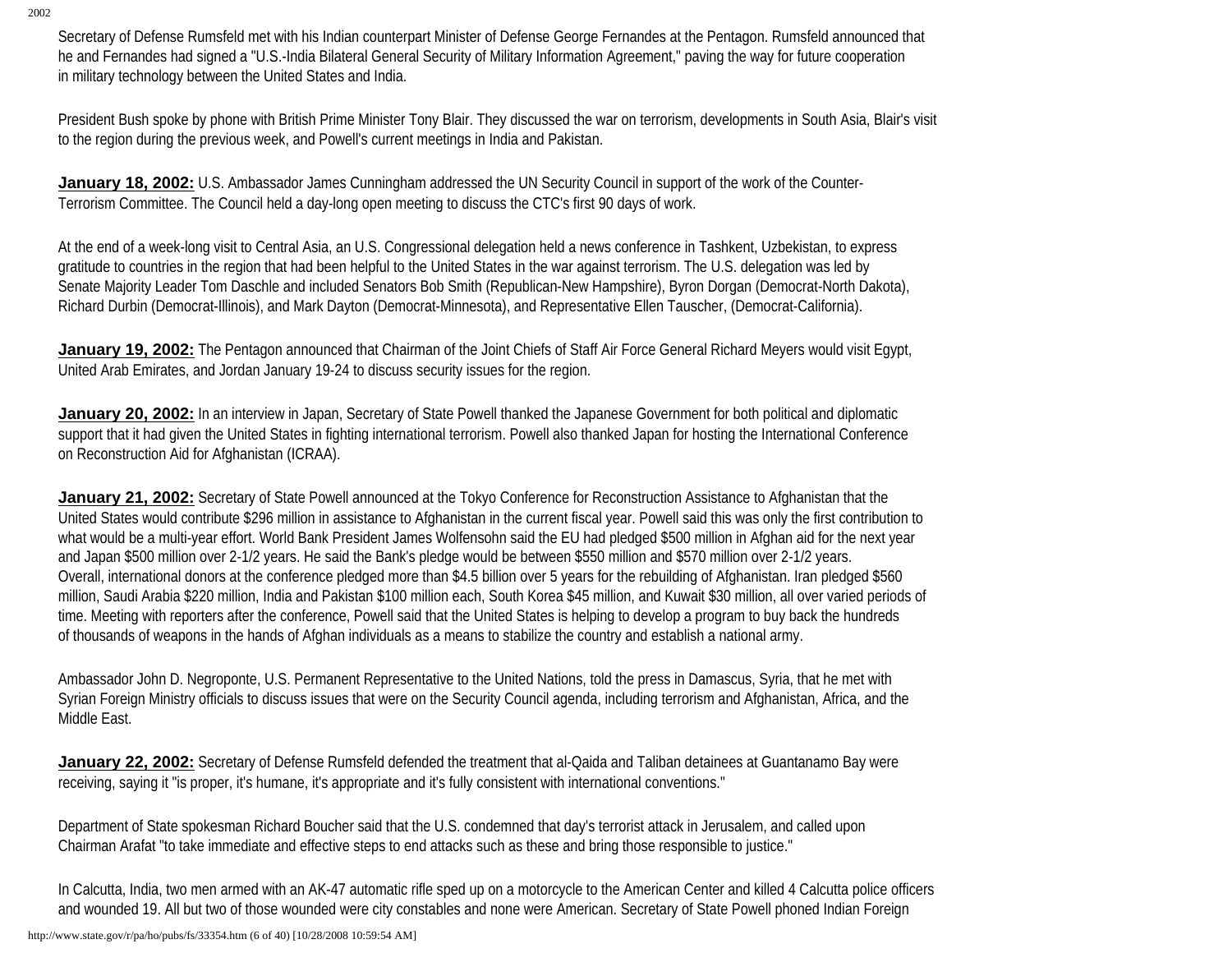Minister Jaswant Singh to express condolences to the families of those killed in the attack.

The India-U.S. Joint Working Group on Counter-terrorism met January 21-22 to discuss the progress of several joint counter-terrorism initiatives, as well as ways to strengthen intelligence and investigative cooperation.

**January 23, 2002:** State Department spokesman Boucher said that meetings between U.S. and British representatives and their Libyan counterparts did not represent a new initiative. Libya must comply with UN resolutions regarding the bombing of Pan Am flight 103 as a first step to getting its name removed from the list of state sponsors of terrorism.

Secretary of State Powell called Palestinian leader Yasser Arafat and urged him to provide a full accounting for the *Karine A* attempted weapons smuggling incident and rein in groups that perpetuate violence.

Gen. Tommy R. Franks, during a press conference in the Kyrgyz Republic, said that the war on terrorism would not move "from one nation to the next sequentially" but rather would approach the problem "globally, simultaneously." Franks also stated that the United States did not want permanent military bases in Central Asia.

**January 24, 2002:** On January 21, 23 and 24, U.S. and coalition aircraft attacked Iraqi anti-aircraft and surface-to-air missile sites while enforcing the southern no-fly over zone. Chairman of the Joint Chiefs of Staff Gen. Richard Myers said the three strikes occurred in response to Iraqi forces firing on coalition aircraft.

The United States released about \$193 million in gold and \$24 million in other Afghan Government assets frozen since 1999 under Executive Order 13224, which had frozen all assets associated with the Taliban regime in Afghanistan.

**January 25, 2002:** Treasury Secretary Paul O'Neill and Bahamian Finance Minister William Allen signed an agreement committing the United States and the Bahamas to sharing tax information in an effort to cut off funding to terrorist organizations. The United States had recently concluded similar tax-information exchange agreements with the Cayman Islands and Antigua and Barbuda.

Secretary of State Powell, in a luncheon meeting with Foreign Minister Abdullah of the Interim Authority of Afghanistan, affirmed that Afghanistan could count on continued U.S. support.

**January 27, 2002:** Vice President Cheney, during in an interview on Fox news, said Palestinian leader Yasser Arafat's letter to President Bush denying knowledge of the aborted attempt to smuggle weapons from Iran to terrorists in Middle East was "not credible." Cheney added that the incident "raises serious questions" about Arafat's interest in moving forward with the peace process.

Secretary of Defense Rumsfeld, visiting the detention facility at the U.S. naval base at Guantanamo Bay, Cuba, said that it would probably be expanded to accommodate hundreds, but not thousands, of people.

**January 28, 2002:** President Bush met with Afghan Interim Authority Chairman Hamid Karzai at the White House. Bush and Karzai issued a joint statement reaffirming their commitment to fight terrorism and ensure security, stability, and reconstruction in Afghanistan. After the meeting, Bush announced a U.S. commitment to help establish and train a national military for Afghanistan. In addition President Bush said the United States would support training programs for Afghan police officers, and he announced that the Overseas Private Investment Corporation (OPIC) would provide an additional \$50 million line of credit for Afghanistan to finance private sector projects.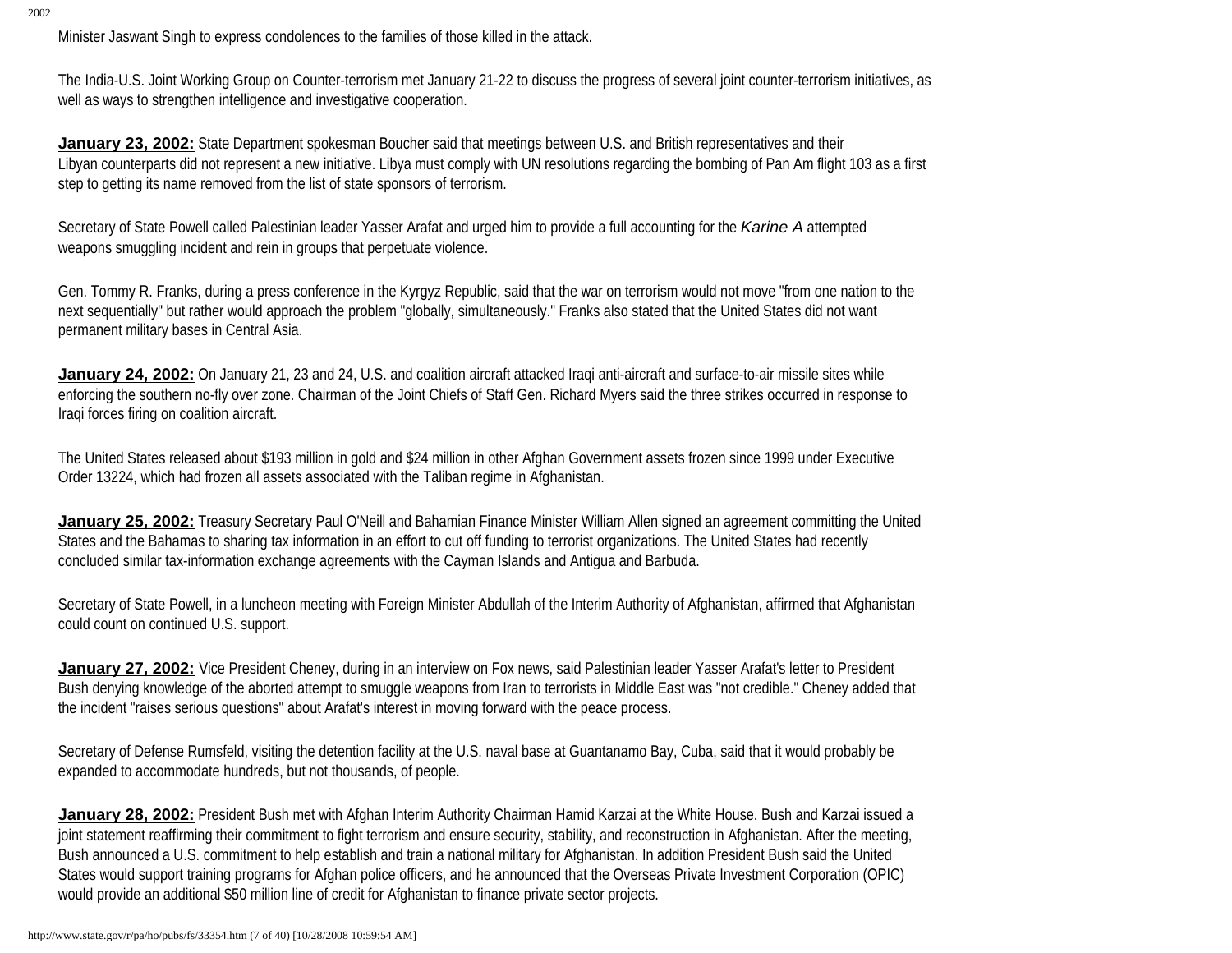Deputy Secretary of State Armitage joined with Chairman Karzai at a ceremony for the official reopening of the Afghan Embassy in Washington.

During a telephone conversation with Egyptian President Hosni Mubarak about the Middle East, President Bush told the Egyptian leader that Yasser Arafat must not only renounce terrorism, but also join the effort to arrest terrorists.

Attorney General Ashcroft spoke in Washington to the Inter-American Committee Against Terrorism of the Organization of American States. Ashcroft praised OAS cooperation, noting steps to tighten border controls, implementing more effective mechanisms to track and intercept terrorist financing, and participating in shared training and joint anti-terrorist exercises. Ashcroft called on the OAS committee to continue its efforts to develop a counter-terrorism database, to train staffs in counter-terrorism measures, and to sign and ratify the 12 UN counter-terrorism conventions.

Senior-level representatives of NATO and Russia met to evaluate their cooperative efforts and to reiterate their determination to intensify further their common struggle against the terrorist threat.

The commander-in-chief of U.S. forces in the Pacific praised counterterrorism efforts in Southeast Asia, citing Singapore's recent arrests of suspected terrorists and the presence of U.S. troops in the Philippines.

**January 29, 2002:** In his State of the Union address, President Bush named three countries that continued to sponsor terror: North Korea, Iran, and Iraq. He labeled them and their terrorist allies "an axis of evil" and said the price of indifference to them would be "catastrophic." Bush also warned that the United States could not afford to delay further responses to the terrorist threat. He noted U.S. anti-terrorist activity already under way in the Philippines, in Bosnia, and along the coast of Somalia. President Bush said that many nations were joining the United States to take forceful action against terrorists and he singled out Pakistani President Musharraf for praise. He said that if other nations were timid in the face of terror and did not act, "America will."

In Belgium for 2 days of meetings with EU and NATO officials, Ambassador Francis X. Taylor, U.S. Coordinator for Counter-terrorism, said that European Union efforts to combat terrorism since September 11 had been "superb." He also said that the United States and the European Union should build on the excellent cooperation already achieved by dealing with extradition matters and improving the exchange of intelligence and law enforcement information.

U.S. Ambassador to Japan Howard H. Baker spoke at the Foreign Correspondents' Club of Japan in Tokyo, praising the logistical support that the Japanese Government provided allied forces in refueling their ships in the region and the controls placed on sources of terrorist financing. Baker also commended Japan for hosting the International Conference of Reconstruction Assistance for Afghanistan (ICRAA) on January 21 and 22.

Saudi Arabia's Interior Minister Prince Najef ben Abdelaziz stated that some 100 of the 158 prisoners detained at the U.S. base in Cuba were Saudi citizens who should be turned over to Riyadh to stand trial. Saudi press reports said that finance officials, in accordance with UN and U. S. recommendations, had blocked 150 bank accounts of individuals suspected of terrorist ties.

**January 30, 2002:** On January 25, 2002, after Congress granted him the authority to do so, President Bush waived a ban on U.S. Government aid to Azerbaijan until that country relieved pressure on Armenia and the people of Nagorno-Karabakh. A White House statement said that lifting the restrictions cleared the way for more cooperation with both Azerbaijan and Armenia on a common anti-terrorist agenda.

**January 31, 2002:** President Bush met with German Chancellor Gerhard Schroeder at the White House to discuss the global economy and the war on terrorism.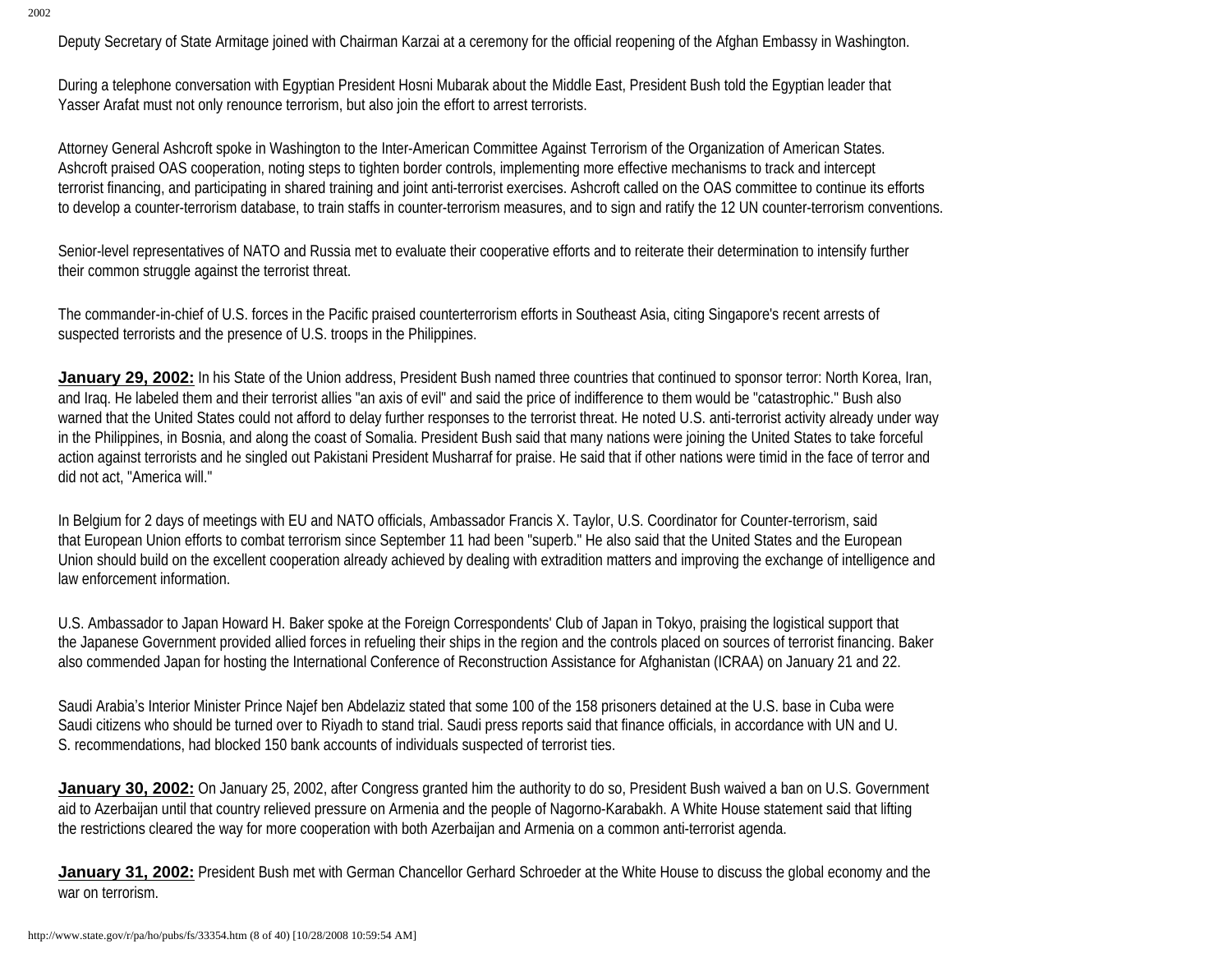Secretary of State Powell and Jordan's King Abdullah held discussions in Washington about the situation in the Middle East, attempts to secure a cease-fire and resume negotiations between Israelis and Palestinians, the campaign against terror, and Afghanistan. After the meeting, Powell told reporters that the United States was doing everything possible to rescue Daniel Pearl, a *Wall Street Journal* reporter who was kidnapped in Pakistan the week before. He said there would be no negotiations over his captors' demands for better treatment of the prisoners in Cuba and the return of any Pakistani nationals held there.

Powell said that retired General Anthony Zinni would return to the Middle East when the level of violence was lower to try to help the parties negotiate a cease-fire.

National Security Advisor Condoleezza Rice reinforced the President's warnings in his State of the Union address about the growing danger posed by such states as North Korea, Iran, and Iraq, saying that the United States would do everything in its power to deny them weapons of mass destruction. She emphasized that the United States was asking Russia to help promote change in the three states and ensure that Russian firms did not help Iran develop advanced weapons technology.

CNN broadcast an interview with Osama bin Laden that had been conducted by the Al-Jazeera Arabic network on October 21. In the interview, bin Laden said that the U.S. war on terrorism would bring down an "unbearable hell and choking life" on Americans and the West.

**February 1, 2002:** President Bush had a breakfast meeting at the White House with Jordan's King Abdullah. After the meeting Bush thanked the King for his strong support in rooting out terror. King Abdullah, in answer to a reporter's question, said, "I think the President has been very articulate from the beginning of the 11th of September that there is a new world, there's a new expectation of how countries are supposed to react. And those countries better make up their minds pretty quickly. And I endorse tremendously that view and that position."

Secretary of State Powell said at the World Economic Forum that the Bush administration was prepared to take its anti-terrorism campaign beyond Afghanistan to other nations that provide "aid, succor, and support" to terrorists and "states that proliferate weapons of mass destruction." Powell also stated the need to address global poverty, commenting that the multinational effort to rebuild Afghanistan is driven in part by the understanding that "terrorism really flourishes in areas of poverty, despair, and hopelessness."

The European Union said it would continue its policy of engagement and rapprochement with Iran despite the U.S. belief that it is a potential terrorist threat.

**February 2, 2002:** At a meeting in Hanoi, Admiral Dennis C. Blair, the commander-in-chief of U.S. forces in the Pacific, said that the United States and Vietnam were exploring further opportunities for Vietnamese participation in international anti-terrorism efforts. The admiral noted that Vietnam had assisted in checking on the financial dealings that supported terrorism and had granted weather-diverted overflight rights to some U. S. aircraft.

Philippine military officials said that Philippine troops had killed 16 Abu Sayyef Muslim guerrillas linked to the al-Qaida network in 3 days of fighting on the Island of Jolo.

**February 3, 2002:** Secretary of Defense Rumsfeld, Secretary of State Powell, and National Security Advisor Rice each appeared on Sunday morning network news talk shows and defended President Bush's strongly worded warning about North Korea, Iran, and Iraq in his State of the Union address. They stressed that Bush cited these nations because each was engaged in programs to develop weapons of mass destruction, and each had relationships with terrorist networks. Rumsfeld also stated that a number of reports showed that Iran had helped Taliban and al-Qaida fighters escape across Iran's border with Afghanistan.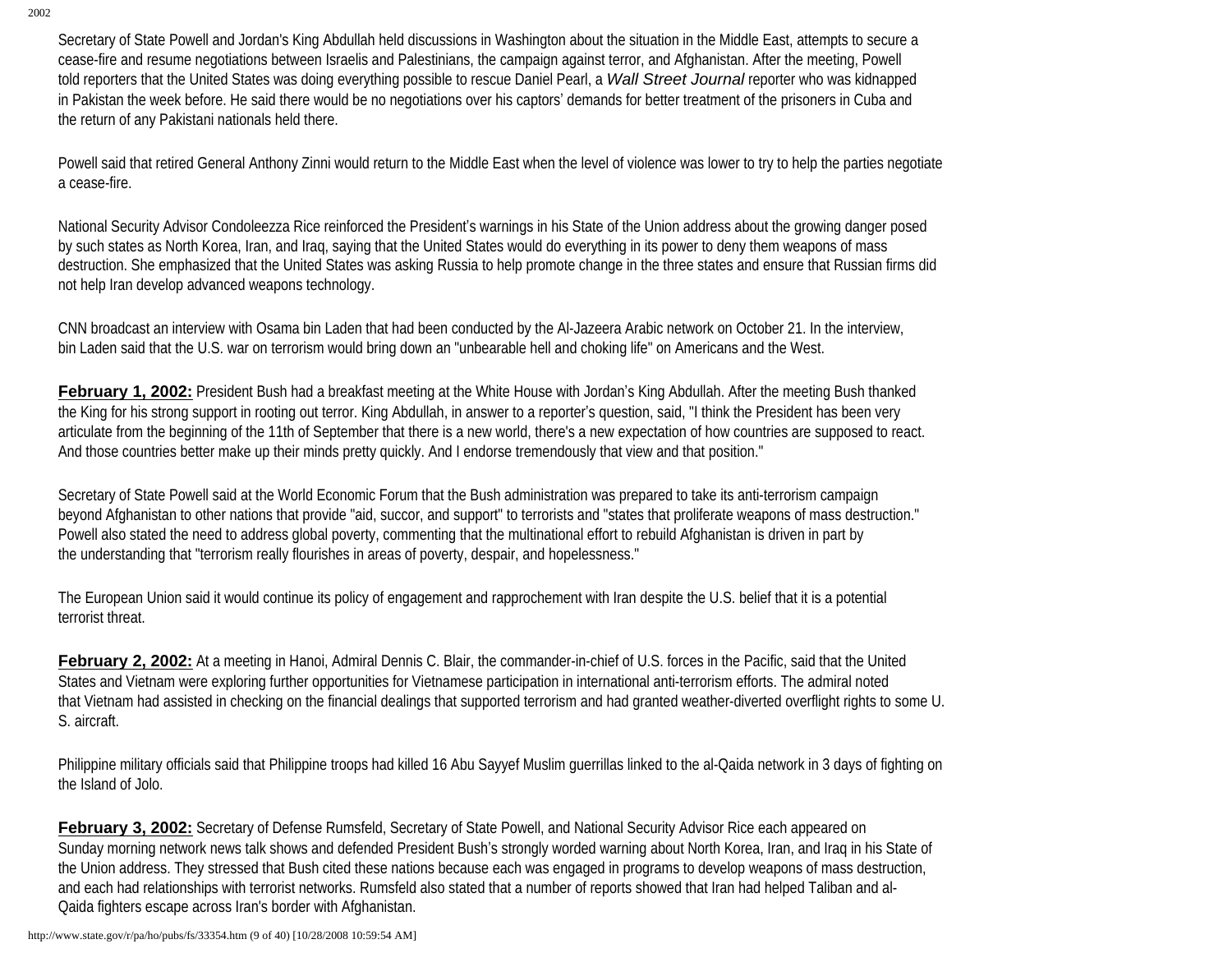Powell said he welcomed a statement from Palestinian Authority Chairman Yasser Arafat condemning terrorism published in that day's Sunday *New York Times,* but added that Arafat needed to do "a lot more" to bring Middle East violence under control.

The White House Office of National Drug Control Policy (ONDCP) launched a media campaign to educate the public about how the sale of illicit drugs finances acts of terror. The campaign premiered with the broadcast of television messages during the American national football championship, the "Super Bowl."

**February 4, 2002:** Speaking at the World Economic Forum, State Department Director of Policy Planning Richard Haass said that the United States was pursuing a foreign policy that went beyond the campaign against global terrorism, by promoting development, open markets, and reducing regional tensions wherever possible.

Secretary of State Powell met with Palestinian parliament Speaker Ahmed Queria to discuss moves toward a cease-fire in the Middle East.

**February 5, 2002:** The United Nations announced that Arab League Secretary General Ahmed Queria had delivered a message from Saddam Hussein in which Iraq offered a "dialogue" without preconditions with UN Secretary-General Kofi Annan.

Secretary of State Powell told the Senate Foreign Relations Committee that the war against terrorism required transnational efforts, especially on the part of countries where terrorists had operated in the past. He singled out Somalia as a country where terrorist cells might seek refuge, and he commended Yemeni leadership for its counter-terrorism efforts. Powell also noted that the United States had been working with Sudan and the Philippines to combat terrorist networks.

**February 6, 2002:** Secretary of State Powell, speaking before the House International Relations Committee, said that there was no doubt that Iraq was pursuing a nuclear weapons program. Powell said the United States would work with other countries to get weapons inspectors back into Iraq, however he insisted there must be a regime change in Iraq and the United States might have to act unilaterally to achieve its goals.

Jaime Gama, Chairman-in-Office of the Organization for Security and Cooperation in Europe (OSCE) and Portuguese Foreign Minister, met with UN Secretary-General Kofi Annan in New York on February 5 and with Secretary of State Powell in Washington on February 6 to discuss the OSCE role in the fight against terrorism.

The White House announced that Vice President Cheney would visit Great Britain and 10 Middle East countries in March for talks on terrorism and regional security.

**February 7, 2002:** President Bush met with Israeli Prime Minister Ariel Sharon at the White House. After the meeting Bush said he had assured Sharon that the United States would continue to pressure Yasser Arafat to take concrete steps to reduce terrorist activity. President Bush also said he has proposed \$300 million in the new budget to improve conditions for average Palestinians who wanted to realize a better life. Both Bush and Sharon said they foresaw the establishment of a Palestinian state at the end of the peace process.

White House spokesman Ari Fleischer announced President Bush's decision that the Geneva Convention applied to members of the Taliban militia, but not to members of the international al-Qaida terrorist network.

Director of Central Intelligence George Tenet told the Senate Intelligence Committee that 1,000 terrorist operatives had been detained in 60 countries, but warned that the al-Qaida network still posed a serious threat.

http://www.state.gov/r/pa/ho/pubs/fs/33354.htm (10 of 40) [10/28/2008 10:59:54 AM]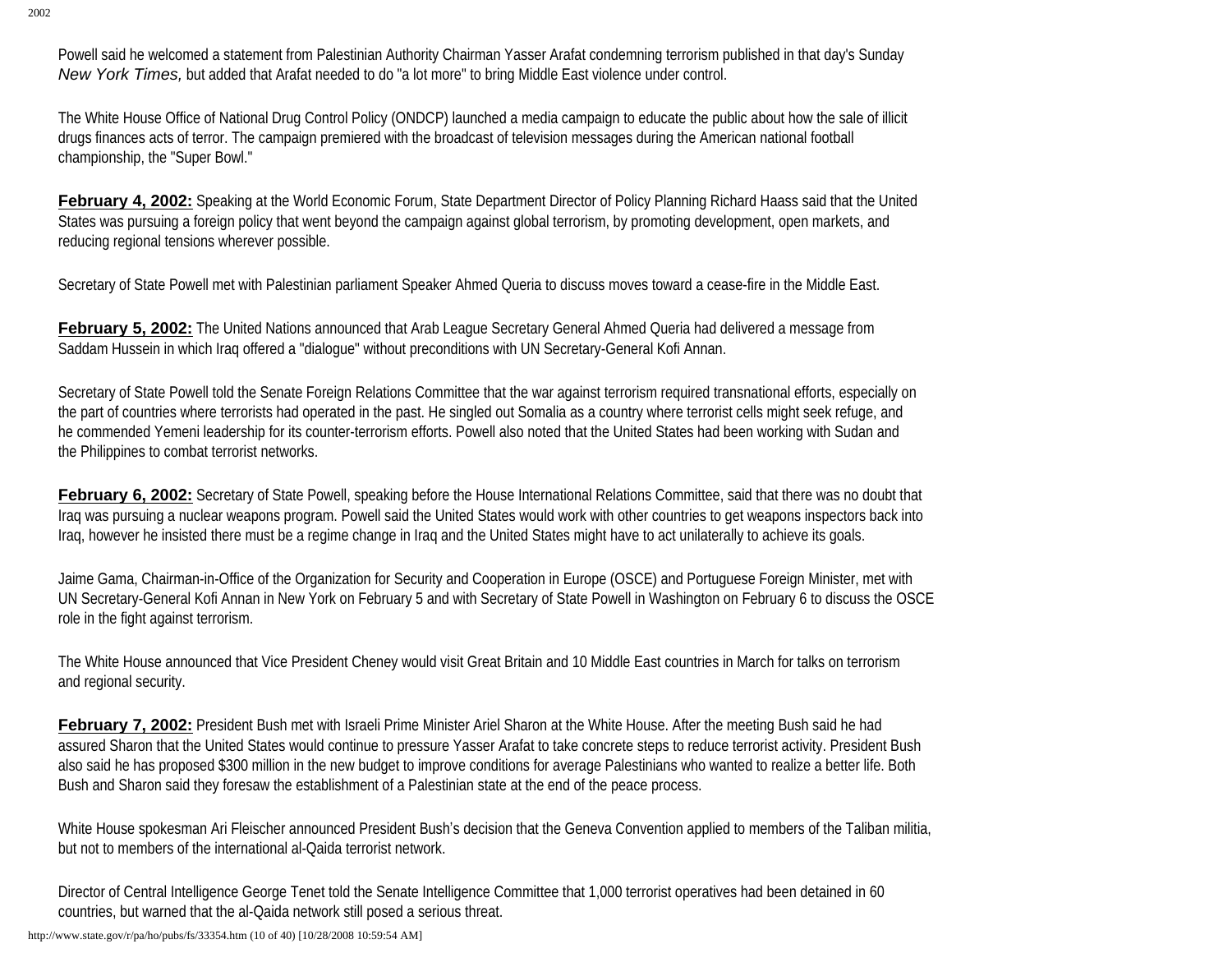Frank Spicka, head of Interpol's terrorism division, told the *Financial Times* that evidence suggested that many al-Qaida fighters had escaped from Afghanistan before the military offensive began. He said it was quite possible that Osama bin Laden and hundreds of other al-Qaida were in Yemen, Somalia, Pakistan, or Iran.

Admiral Dennis C. Blair, the commander-in-chief of U.S. forces in the Pacific, delivered a speech in Seoul lauding South Korea's cooperation in the war against terrorism. He especially noted Korea's willingness to send ships as far as Diego Garcia in the Indian Ocean and aircraft to support the United States in the Western Pacific.

**February 8, 2002:** Chairman of the Joint Chiefs of Staff General Richard Myers said a reconnaissance team had been sent to investigate the site of a February 4 U.S. military strike carried out by an unmanned surveillance aircraft on "some individuals" in Afghanistan. Some reports from the area claimed that the attack struck Afghans loyal to the interim government.

General Myers said 28 more detainees had arrived at Camp X-ray at the U.S. Navy base in Guantanamo Bay, Cuba on February 7 bringing the total number of detainees to 186. An additional 271 detainees remained in Afghanistan. Defense Secretary Rumsfeld said that as many as 105 of the detainees had been through a first round of interrogation in Cuba.

Officials from the United States and Russia held the sixth meeting of the U.S.-Russia Afghanistan working group in Washington. They discussed cooperation in implementing the Bonn agreement for the reconstruction of Afghanistan and fighting terrorism worldwide.

February 9, 2002: The G-7 countries issued a joint statement following their February 7-8 meeting in Ottawa, indicating that a major topic of the meeting was blocking terrorist financing, an effort initiated in October 2001.

**February 11, 2002:** Jimmy Gurule, Under Secretary of the Treasury for Enforcement, met with members of the UN Security Council's Afghan Sanctions Committee. He urged the United Nations to pass a resolution setting up an international list of individuals and groups involved in financing terrorist activities and requiring nations to block their assets and trade.

Assistant Secretary of State Elizabeth Jones said that the United States wanted to engage the countries of Central Asia over the long term, especially on economic reform, democratic reform, and human rights, but that the United States did not want bases in the region. She made her comments in a briefing about her recent trip to Kazakhstan, Tajikistan, Turkmenistan, Uzbekistan, and the Kyrgyz Republic.

The FBI issued a new security threat alert warning of the possibility of an attack as early as February 12 in the United States or Yemen. Information regarding the possible attack was obtained from U.S. military operations in Afghanistan and from interviews of detainees in Cuba.

February 12, 2002: Appearing before the Senate Budget Committee, Secretary of State Powell said that the Bush administration had no plan for conflict with Iran, Iraq, or North Korea, but that the administration was looking at a variety of options for regime change in Iraq. The Secretary said that the United States sought dialogue and peaceful solutions but would not ignore its responsibilities if diplomacy and political action were not successful.

White House Press Secretary Ari Fleischer reported that President Bush had called President Mubarak of Egypt as part of the two leaders' regular consultations about the situation in the Middle East.

**February 13, 2002:** President Bush met with Pakistani President Musharraf at the White House. At a joint appearance with reporters, Bush http://www.state.gov/r/pa/ho/pubs/fs/33354.htm (11 of 40) [10/28/2008 10:59:54 AM]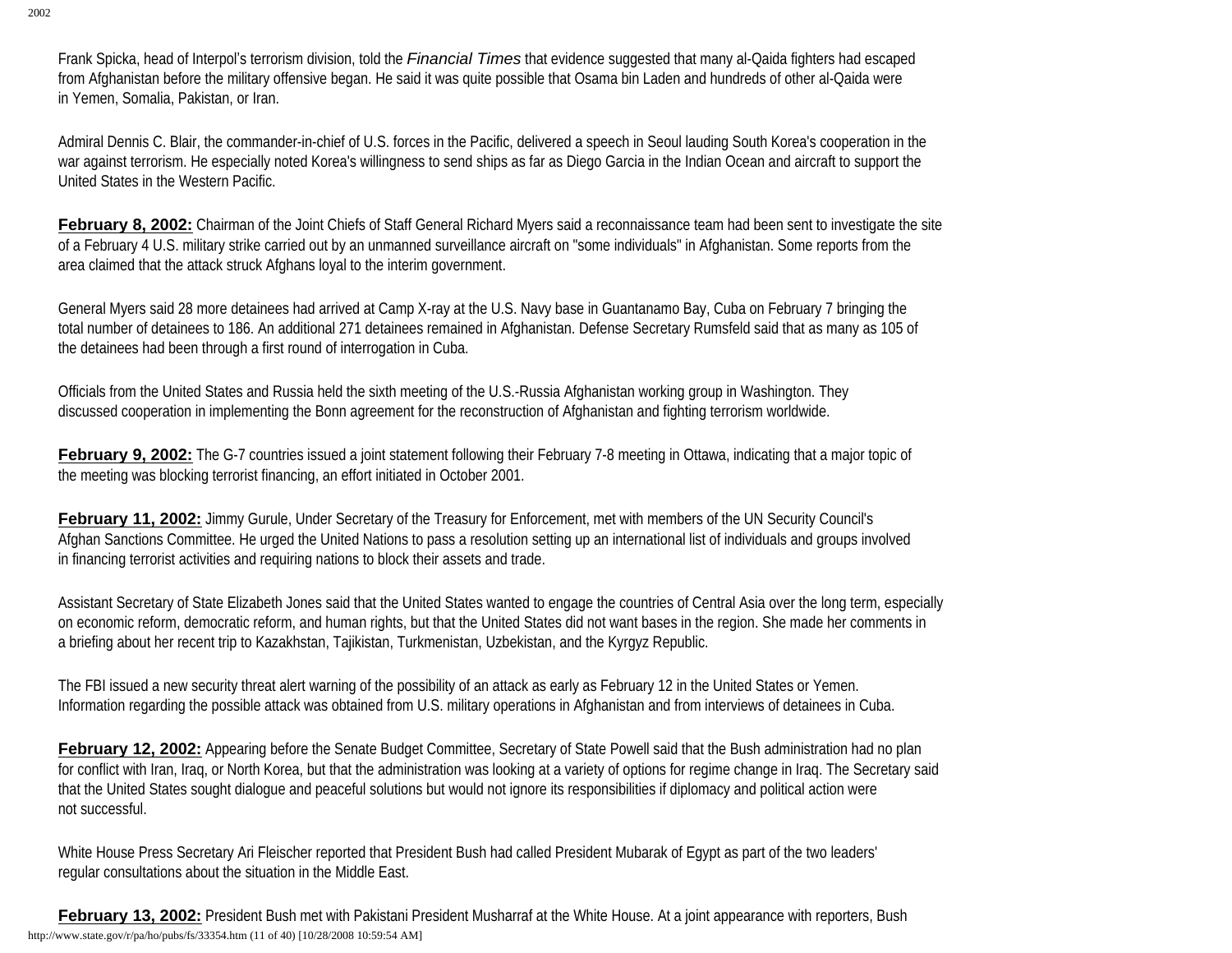praised Pakistan's role as a key partner in the global coalition against terror and Musharraf's commitment to lead his country toward peace with its neighbors. Bush said that the United States was committed to working in partnership with Pakistan to pursue those goals.

President Musharraf called for the full implementation of the Bonn accords on Afghanistan and said the reconstruction of the country would accelerate the return of millions of Afghan refugees in Pakistan to their homeland. Musharraf said he looked forward to hosting President Bush on a reciprocal visit to Pakistan.

Secretary of Defense Rumsfeld also met with Musharraf. After the meeting, Rumsfeld praised the Musharraf's "bold steps" to fight terrorism and said that the United States was discussing ways to restore military cooperation to the level that pre-dated the imposition of U.S. sanctions on Pakistan in the late 1990's.

**February 14, 2002:** Secretary of State Colin Powell met with Canadian Foreign Minister William Graham in Washington. Speaking after the meeting, Powell told reporters that the Bush administration hoped to see the UN Security Council adopt by May 2002 a more tightly defined list of prohibitions that would curb Iraq's access to goods that could be used to produce weapons, yet would permit greater flow of consumer goods to the Iraqi people. Powell also expressed confidence that Russia would work together with the United States to formulate revisions to the UNimposed sanctions. Powell reiterated that President Bush had made no decision with respect to military action against Iraq.

**February 15, 2002:** Vice President Cheney told the Council on Foreign Relations that the United States needed to focus on Iraq in the war against terrorism. Cheney said that Iraq had a robust program to develop weapons of mass destruction, had used them in the past, and had also dealt with terrorists such as Abu Nidal, who had an office in Baghdad. Cheney said he had been "deeply disappointed" by the conduct of the Iranian government in recent months. He said that Iran seemed committed to trying to destroy the peace process in the Middle East, and it continued to try to develop weapons of mass destruction.

February 16, 2002: President Bush said that during his trip to Asia he would remind the world that North Korea sought to "threaten freedom with weapons of mass destruction."

**February 17, 2002:** President Bush arrived in Tokyo to begin his 6-day trip to Japan, South Korea, and China.

Secretary of State Powell, speaking from Tokyo on the NBC news program "Meet the Press," renewed the U.S. demand that Iraq permit the United Nations to resume arms inspections without condition. Powell said that if inspections were not allowed, economic sanctions on Iraq would remain in place. Powell acknowledged that the United States had found no links between Iraq and the September 11 terrorist attacks. "At the same time," Powell said, the world needed to be concerned about Saddam Hussein "because we know that he continues to try to find the means to develop weapons of mass destruction-nuclear programs, chemical programs, biological programs."

On CNN's "Late Edition," Powell stated that the United States was not acting unilaterally with regard to Iran, Iraq, and North Korea. Powell said the Bush administration was examining all its options with regard to these three countries and would do so in consultations with U.S. allies.

**February 18, 2002:** President Bush met with Japanese Prime Minister Koizumi in Tokyo. Koizumi said that he and Bush had discussed the reconstruction of Afghanistan, the continuing global fight against terrorism, regional issues, Japan's economy, and the environment.

Gen. Richard B. Myers, chairman of the U.S. Joint Chiefs of Staff, commended and thanked the people of the Kyrgyz Republic for their courage as a partner in the international coalition against terrorism. Speaking to reporters in Bishkek, Myers predicted an increase in coalition forces at the Manas airbase in the Kyrgyz Republic, but he stressed that no troops would remain in the country permanently. Myers also would not rule out

http://www.state.gov/r/pa/ho/pubs/fs/33354.htm (12 of 40) [10/28/2008 10:59:54 AM]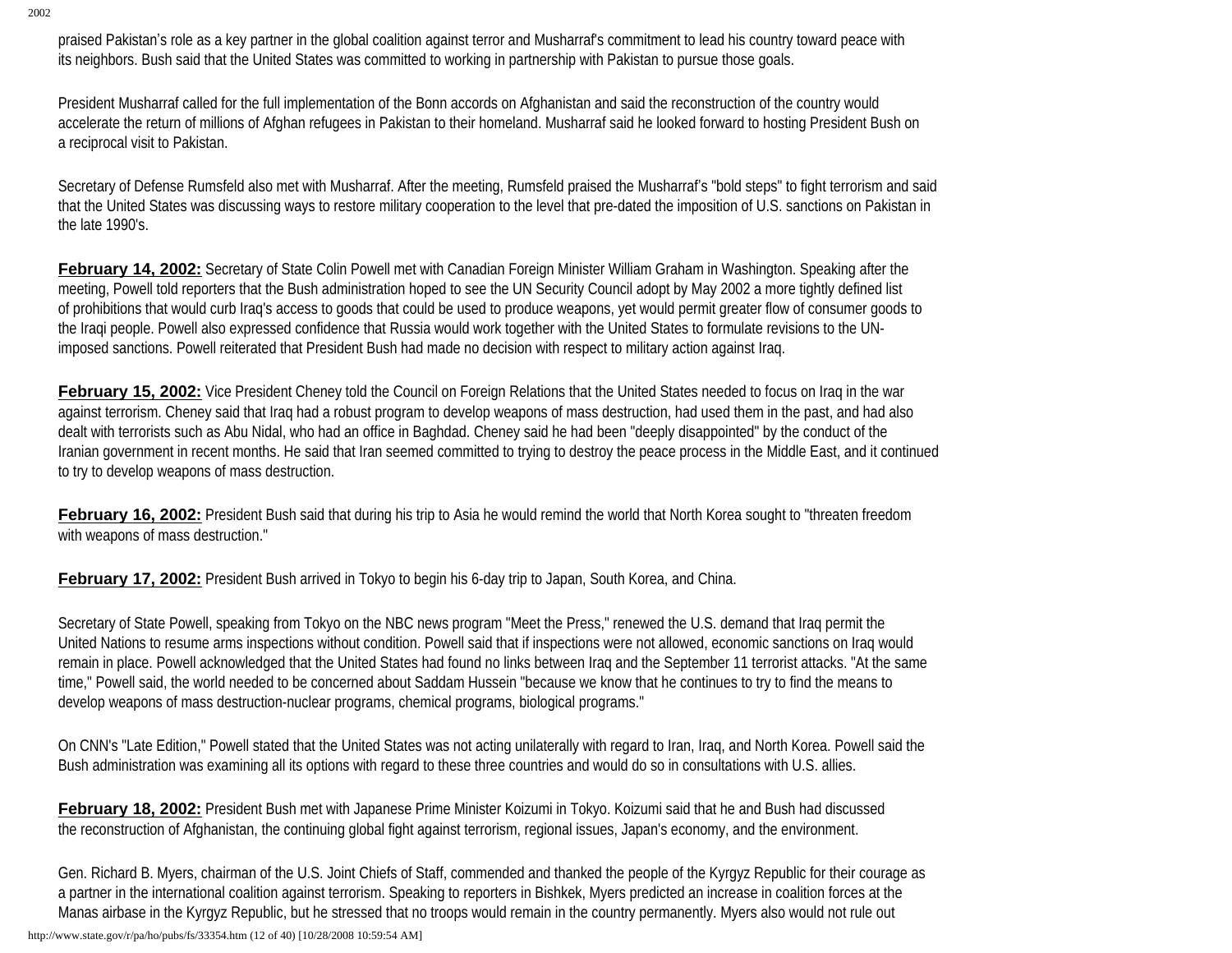the possibility that Russian troops might join as part of the coalition

**February 19, 2002:** In a Pentagon background briefing, a Department of Defense official said that the al-Qaida terrorist network had "lost its center of gravity," although it still posed a global threat. According to the official, the Central Intelligence Agency estimated that approximately 1,000 terrorist suspects in 60 countries had been arrested in the global campaign against terrorism.

**February 20, 2002:** President Bush, in remarks made near the demilitarized zone that divides South Korea from the North, voiced his hope for a reunited Korea and extended to North Korea the offer of dialogue. The President warned, however, that "we must not permit the world's most dangerous regimes to threaten us with the world's most dangerous weapons." Bush also noted that the United States and South Korea "are cooperating to fight against terror, proving that our alliance is both regional and global."

In a joint news conference with South Korean President Kim Dae-Jung in Seoul, President Bush reiterated his support for Kim's efforts to establish a dialogue with North Korea. Bush said the United States had not yet received a response from North Korea to his offer of unconditional talks. Bush also stressed that his comments about North Korea as part of an axis of evil were directed "toward a regime, toward a government-not toward the North Korean people." He noted that the United States provided more food to the North Korean people than any nation in the world, averaging nearly 300,000 tons of food a year.

Secretary of Defense Rumsfeld stated that the Defense Department's new Office of Strategic Influence had no plans to place false and deceptive information in the U.S. or foreign press to advance the war effort. But Rumsfeld made clear that the United States could use what he termed "tactical deception," designed to mislead the enemy as to particular military moves.

**February 21, 2002:** Presidents Bush and Chinese leader Jiang Zemin met in Beijing and discussed terrorism and North Korea. Speaking after the meeting, Bush reiterated the U.S. offer to meet with the North Korean regime and he asked for China's help in conveying that message to North Korean leader Kim Jong-il.

Secretary of Defense Rumsfeld said up to 15 Afghan civilians killed in a compound January 23 in the Hazar Qadam valley village of Khas Uruzgan were not al-Qaida or Taliban militia forces. Rumsfeld said an evaluation by U.S. Central Command officials indicated that U.S. military personnel were fired upon from inside the compound and they returned fire, in keeping with the rules of engagement used by U.S. forces in Afghanistan since operations began there October 7.

Department of State Spokesman Richard Boucher confirmed that the U.S. Embassy in Pakistan had received evidence that *Wall Street Journal* reporter Daniel Pearl was dead. Boucher said that both the United States and Pakistan were committed to identifying all perpetrators and bringing them to justice.

Adm. Dennis C. Blair, commander-in-chief of U.S. forces in the Pacific (CINCPAC), said that the U.S. Pacific Command had deployed personnel to embassies in the Philippines, Indonesia, Malaysia, and India "to better integrate our operations with interagency country teams."

February 22, 2002: Secretary of State Powell said that U.S. officials would contact North Korea's mission at the UN to try to renew talks on security. Commenting on President Bush's "axis of evil" remarks, Powell suggested that the strong words got North Korea's attention.

February 24, 2002: Speaking on CBS's "Face the Nation," Secretary of Defense Rumsfeld said that previous weapons inspections inside Iraq were often ineffective and relied upon defectors. He said that any new inspections program must be much stronger and more intrusive.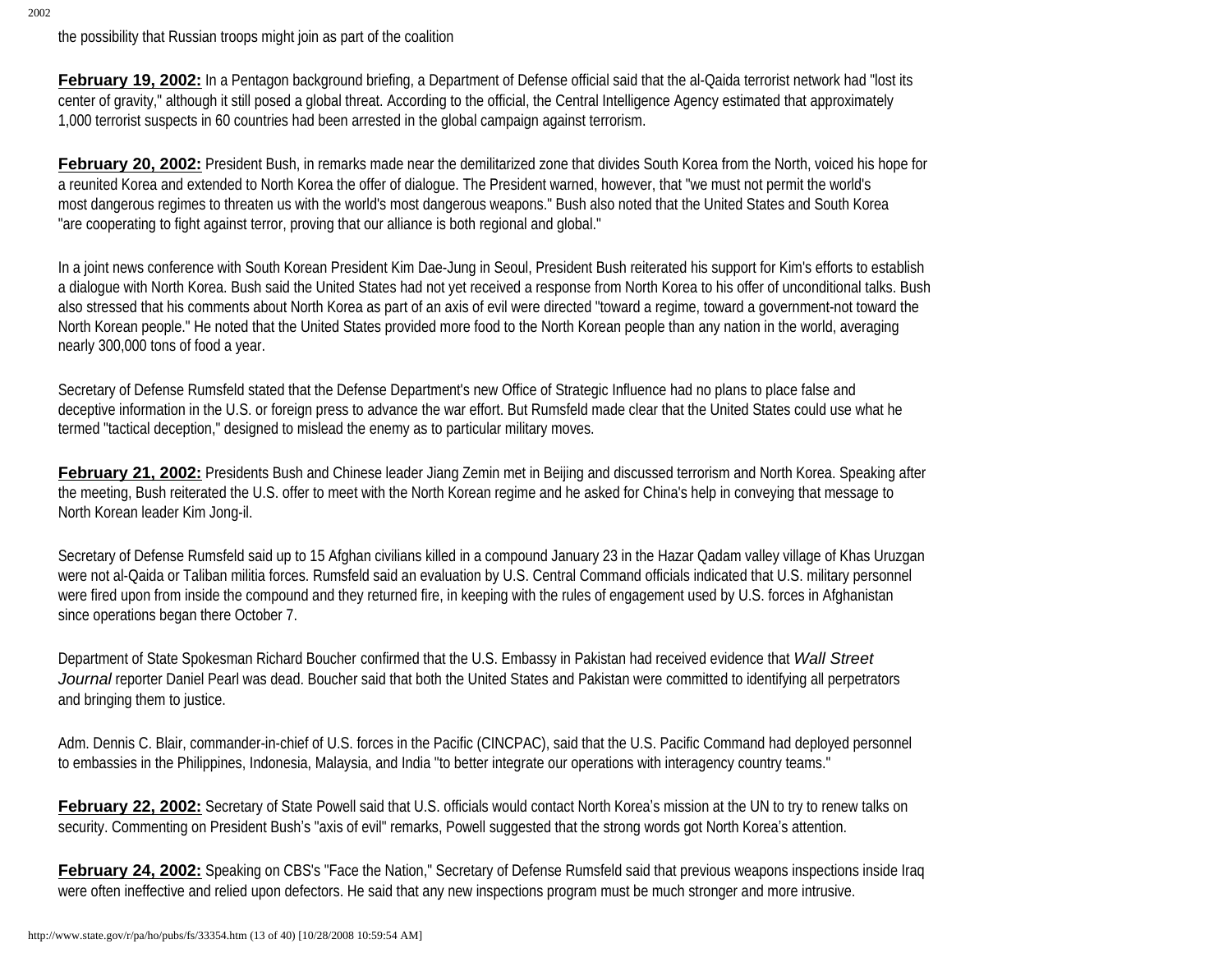Gen. Richard Myers, chairman of the Joint Chiefs of Staff, appeared on ABC's "This Week" and "Fox News Sunday." He said that although neither Osama bin Laden nor Mullah Omar has been located or apprehended yet, the coalition against terrorism was making progress against terrorist networks. Myers said that investigators were linking interrogations in Afghanistan and at Guantanamo with the efforts of civil law enforcement authorities in the United States and in other coalition countries. He noted that over the weekend there were several arrests in other countries where al Qaeda operates.

**February 25, 2002:** President Bush told reporters at the White House that he had spoken with Pakistani President Musharraf while flying back from China, and he was satisfied with the ongoing response of Musharraf and the Pakistani Government in the case of murdered journalist Daniel Pearl.

Secretary of State Powell, meeting with Spanish Foreign Minister Josep Pique, moved to calm European fears about U.S. intentions with regard to Iran, North Korea, and Iraq. Powell said that he had reinforced the fact that the United States did not have plans for military action against Iraq and remained willing to talk to Iran and North Korea.

Officials at the U.S. Embassy in Rome confirmed that the Department of State had sent two security experts from Washington to help investigate a possible planned terrorist attack on the Embassy. During the previous week Italian authorities had arrested four Moroccan men who possessed cyanide compound and maps of the Embassy and underground utility tunnels near the embassy.

The Department of State announced that a photo exhibit commemorating the September 11 terrorist attacks on the United States would be launched on March 5 in London and would also be shown in Manila, Abuja (Nigeria), Dar es Salaam, Rome, Islamabad, Rabat, Paris, Istanbul, Nairobi, Moscow, Damascus, Mexico City, and Kuwait.

**February 26, 2002:** Secretary of Defense Rumsfeld said that 68 nations were making material contributions to the anti-terrorism effort in Afghanistan. He said that the effort included 17,000 troops deployed by 17 governments to the Afghanistan region and he gave a partial account of individual countries' contributions. The Department of Defense also released a fact sheet describing contributions coalition partners had made to the war against terrorism.

Rumsfeld said he had talked on the morning of February 26 with Defense Under Secretary for Policy Doug Feith and that Feith had decided to close the Office of Strategic Information.

Secretary of the Treasury O'Neill announced that the U.S. Treasury Department had identified and frozen assets held by 21 people associated with the Spain-based Basque terrorist group known by the acronym ETA. O'Neill said the United States had cooperated with Spain and the European Union (EU) in compiling the list of people who had worked for or on behalf of ETA.

February 27, 2002: Speaking with reporters in North Carolina, President Bush acknowledged that he thought there was al Qaeda influence in Georgia, adding "so long as there's al Qaeda influence anywhere, we will help the host countries rout them out and bring them to justice." Bush told reporters that the United States provided Georgia with equipment and technical advice. The President cited the U.S. presence in the Philippines and in Yemen as additional examples of the U.S. commitment to help countries fighting al Qaeda-affiliated groups.

Department of State spokesman Richard Boucher stated that the United States was offering up to \$5 million for information leading to the arrest and conviction of people responsible for the kidnapping and murder of Daniel Pearl.

**March 1, 2002:** At a press briefing, Pentagon spokeswoman Victoria Clarke emphasized the Japanese contribution to the anti-terrorism effort. She noted that Japan had three destroyers and two supply ships in the Indian Ocean refueling U.S. and British warships. In addition, about half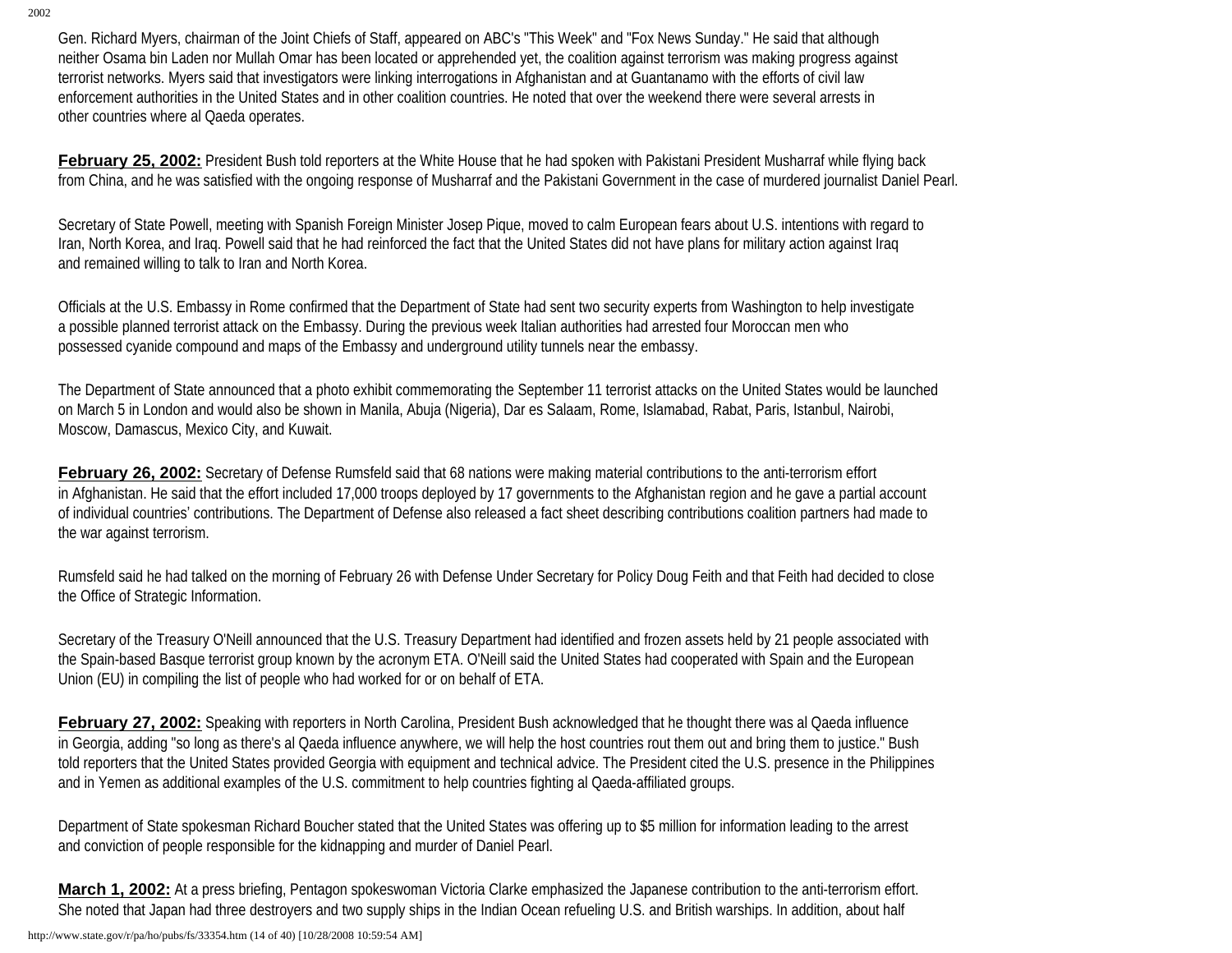of Japan's fleet of C-130 and U-4 aircraft were providing airlift support to the Afghanistan operation.

The U.S. Department of State issued the International Narcotics Control Strategy Report (INCSR) of 2001. The report noted that the September 11 terrorist attacks had spurred the world's international organizations to take prompt action against terrorist financing resulting from drug trafficking. The report cited as successes the United Nations Security Council action calling on member nations to combat terrorism and its financing, and U.S. and EU-backed programs to curtail money laundering and financial crime that formed the channels terrorist groups used to move illicit drug profits.

**March 2, 2002:** The U.S. Central Command (CENTCOM) headquarters in Tampa announced that U.S. and coalition forces had attacked al-Qaida and non-Afghan Taliban forces south of Gardez in eastern Afghanistan beginning in the evening of March 1. According to the statement, one American and three anti-Taliban Afghan soldiers had been killed in the offensive named Operation Anaconda.

**March 4, 2002:** Gen. Tommy Franks, commander-in-chief of the U.S. Central Command, announced that close to a thousand U.S. ground forces, were involved in the ongoing Operation Anaconda. General Franks said U.S. and coalition forces had killed roughly 100 to 200 enemy forces in the assault, while eight or nine U.S. troops had been killed.

In a joint statement made after they met in Washington, Treasury Secretary O'Neill and Bahrain Finance Minister Abdulla Hassan Saif outlined both nations' commitment and cooperation to combat the financing of terrorism. O'Neill praised the steps Bahrain had taken to combat money laundering and promote international accounting standards for Islamic institutions.

Governor Tom Ridge, the U.S. Director of Homeland Security met with Mexican leaders in Mexico City to discuss the need for more effective measures to safeguard the U.S.-Mexico border in the wake of the September 11 terrorist attacks. Ridge suggested that the existing border infrastructure and the current approach to border management were out-of-date and inadequate. Ridge stated that it was vital that both Mexico and the United States embrace technological advances to boost security along their shared border.

**March 5, 2002:** In Kuwait City U.S. Treasury Secretary O'Neill thanked Kuwait for its quick condemnation of the September 11 terrorist attacks and its cooperation in blocking the financial assets of terrorists and their supporters.

**March 6, 2002:** U.S. Treasury Secretary O'Neill spoke at a press conference in Jeddah, Saudi Arabia. O'Neill said that during his visit to the region, Saudi Arabia and other countries in the Gulf had given him a "strong degree of confidence" that those countries were working to block the flow of funds to terrorists. He also said that the Gulf countries were working to thwart money laundering associated with the drug trade and block charitable money from being channeled to terrorists.

**March 7, 2002:** A UN spokesman called talks between Iraqi Foreign Minister Naji Sabri and Secretary-General Kofi Annan on returning UN weapons inspectors to that country "frank and useful." The United Nations and Iraq said that a second round of talks would be held in mid-April "based on a well-defined agenda agreed in advance."

**March 8, 2002:** U.S. Homeland Security Director Tom Ridge and Canadian Deputy Prime Minister John Manley met to continue discussions on the 30-point Smart Border Action Plan.

U.S. Ambassador James Cunningham said that the United States was supporting UN Secretary-General Annan's talks with Iraq on restarting weapons inspections. Cunningham said that in his first encounter with the Iraqis on March 7, the Secretary-General "kept the focus where it should be properly, which is on implementation of (Security Council) resolutions and the need to implement the resolutions."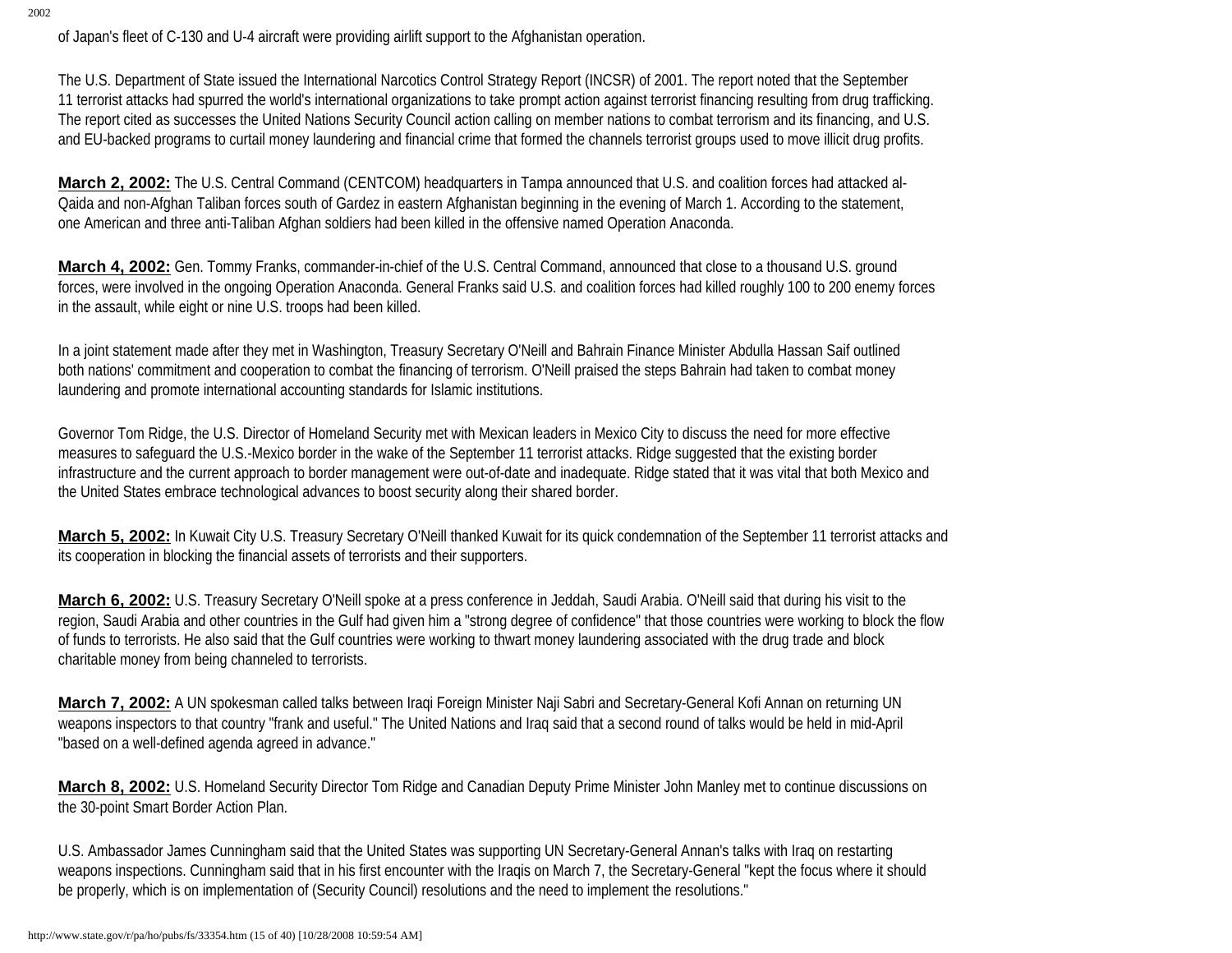A "senior defense official" told reporters at a Pentagon briefing that Somalia was "a favorable environment" and "a potential haven for some al Qaeda terrorist members, to include those currently trying to flee Afghanistan." "There are no central government security organs, and the country has a long, porous border," he said, specifically singling out the Somali Islamic Union, or al-Ittihaad al-Islamiya-AIAI-as a terrorist threat.

**March 11, 2002:** In a speech on the South Lawn of the White House, President Bush said, that since the Taliban government no longer governed Afghanistan and al Qaeda had lost its home base for terrorism, the second stage in the war on terrorism-"a sustained campaign to deny sanctuary to terrorists"-had begun.

The South Lawn of the White House was the venue for many ceremonies held on March 11 to honor both victims and heroes of the multiple terrorist attacks in the United States exactly 6 months earlier. Joining President Bush, cabinet secretaries and lawmakers, and relatives of many of the "9/11" victims were members of the Washington diplomatic corps.

Secretary of Defense Rumsfeld welcomed representatives from 29 nations that were part of the coalition against terrorism at a Pentagon ceremony honoring the victims of the September 11 terrorist attacks. At the ceremony, Rumsfeld said he hoped that all remaining al-Qaida and Taliban forces would be cleared that week from the 60-square-mile combat zone near Gardez, Afghanistan.

State Department spokesman Richard Boucher said 136 nations had offered some form of military assistance in the war on terrorism, and 17 of those nations had deployed more than 16,500 troops in the U.S. Central Command's area of responsibility. Boucher said that on the financial side, 142 countries had issued blocking orders on the financial assets of terrorists or their backers, resulting in the blocking of more than \$104.8 million. He said \$34.2 million had been blocked in the United States, and \$70.5 million overseas.

Vice President Cheney spoke in a press conference after meeting with British Prime Minister Tony Blair in London. Cheney said that the purpose of his visit to 11 Middle Eastern countries was to discuss both the current actions of the international anti-terror coalition and future threats from weapons of mass destruction, including "the important choices that await us in the days ahead." Cheney said, "In these matters America is not announcing decisions, I will be there to conduct frank discussions and to solicit the views of important friends and allies."

Treasury Secretary O'Neill told reporters that the United States and Saudi Arabia were acting jointly to block the assets of the Somalia and Bosnia-Herzegovina branches of a Saudi-based charitable foundation, the Al-Haramain Islamic Foundation.

The White House announced that President Bush would visit Germany, Russia, and France May 22-27 to advance the goal of combating terrorism, strengthening transatlantic ties, and advancing the new U.S. relationship with Russia.

National Security Advisor Condoleezza Rice said in an interview on the Public Broadcasting Service (PBS) "Newshour With Jim Lehrer" that the United States was consulting with its friends and allies about future policy towards Iraq, but it had made no decision on the use of force against the Saddam Hussein regime.

**March 12, 2002:** Department of Defense spokesperson Victoria Clarke said that the United States did not support allowing any al-Qaida or Taliban leadership inside the combat area near Gardez, Afghanistan, to escape capture or death. Clarke was responding to questions about reports that officials in the interim Afghan government were negotiating for the surrender of the remaining al-Qaida and Taliban fighters inside the 60-squaremile pocket near Gardez in the Shah-I-Kot valley.

Secretary of State Powell told a Senate panel that news reports suggesting a growing U.S. reliance on nuclear weapons had misinterpreted the Department of Defense's nuclear policy review. Powell said that the United States was not considering a preemptive strike against anyone and

http://www.state.gov/r/pa/ho/pubs/fs/33354.htm (16 of 40) [10/28/2008 10:59:54 AM]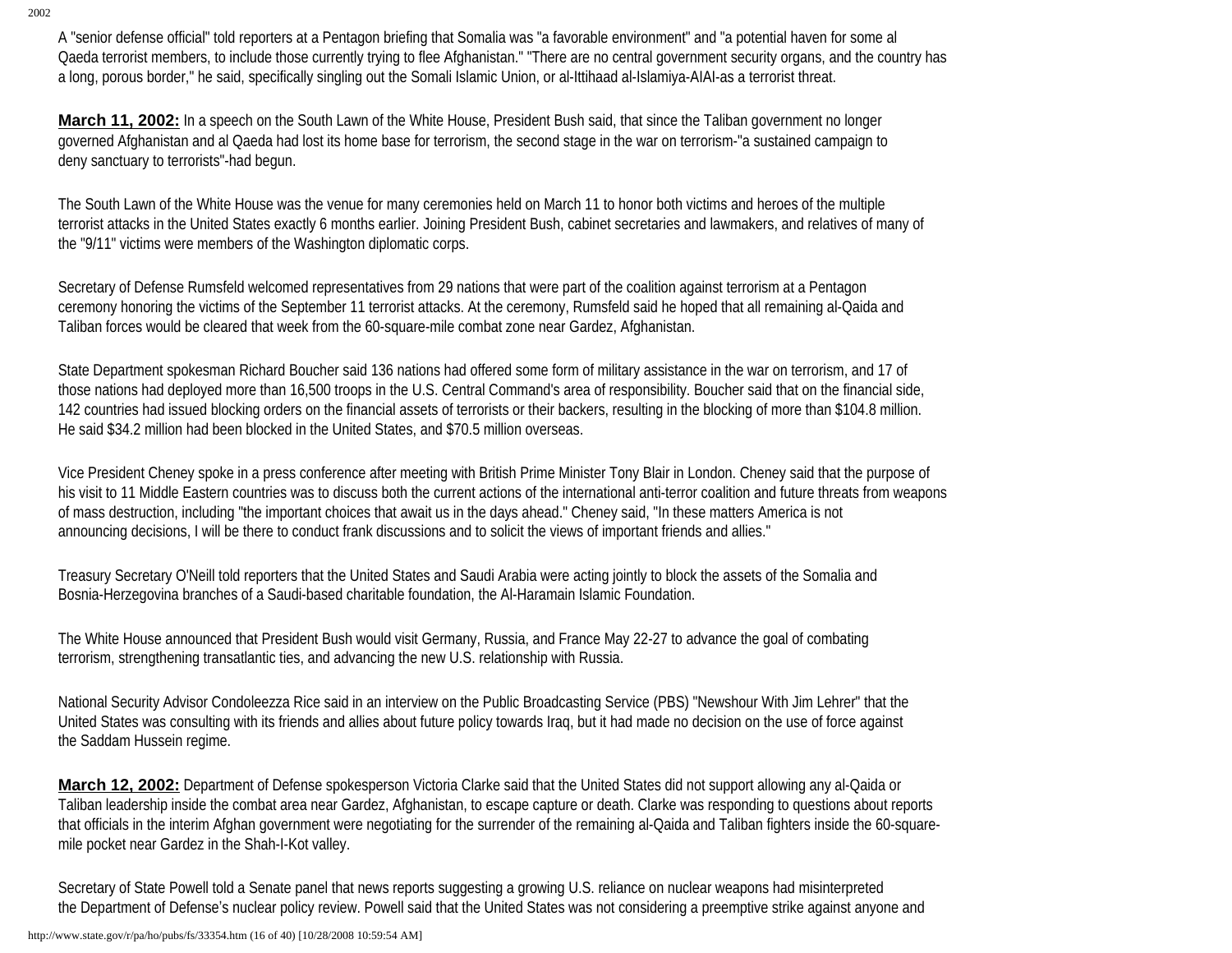had not lowered the nuclear threshold.

Homeland Security Director Ridge announced details of the new Homeland Security Advisory System (HSAS) his office put together to measure and evaluate terrorist threats and communicate them to the public in a timely manner.

**March 14, 2002:** Attorney General Ashcroft announced that a U.S. federal grand jury in New Jersey had handed up an indictment against Ahmed Omar Saeed Sheikh, the key suspect in the January kidnapping in Pakistan of *Wall Street Journal* reporter Daniel Pearl. Saeed, a British national, was being held in Pakistan.

The Department of State announced that Deputy Secretary of State Richard Armitage had met with the Defense Ministers of Estonia, Latvia, and Lithuania on March 13 in Washington. The ministers reported on plans to contribute Baltic troops to an international contingent, led by Denmark and scheduled to be deployed to the Kyrgyz Republic in April, as part of operation Enduring Freedom.

**March 16, 2002:** Speaking in a CNN television interview on March 16, Deputy Secretary Defense Paul Wolfowitz reiterated that no decision had been taken concerning military action against Iraq. He pointed out that Vice President Cheney was consulting with U.S. friends and allies in the region on a wide range of issues, including Iraq, the war on terrorism, and the Middle East situation. Wolfowitz denied that any specific linkage existed between Iraq and Middle East violence, but said that the United States was continuing to make every effort to end the violence and restart talks between Israel and the Palestinians. He also said Saudi Arabia's diplomatic initiative was important and worth pursuing.

**March 17, 2002:** An attack on the Protestant International Church in Islamabad killed five worshippers and injured dozens more. Included among those killed were American family members from the U.S. Embassy Barbara Green and her daughter Kristen Wormsley.

**March 18, 2002:** President Bush said, "we've got a lot more fighting to do in Afghanistan" because "there are more al Qaeda killers in Afghanistan, perhaps in Pakistan, willing to come back into Afghanistan."

Vice President Cheney met with Kuwait's first Deputy Prime Minister and Foreign Minister to discuss areas of cooperation, including the war on terrorism and the Middle East peace process. Cheney said that he told them that the United States would work closely with its friends in Kuwait and elsewhere throughout the region to resolve regional security issues.

Cheney later spoke in Jerusalem with Israeli Prime Minister Ariel Sharon and told Sharon that the U.S. had a clear goal "to end the terror and violence" plaguing Israelis and Palestinians. Cheney said both peoples had "suffered mightily," and that Special Envoy Anthony Zinni's return to the region demonstrated U.S. determination to help both sides achieve peace.

FBI Director Robert Mueller, traveling though the Asia-Pacific region to meet with his counterparts, spoke at a press conference in Manila. Mueller said "it is critically important that the FBI work with its law enforcement counterparts around the world to exchange information and work together to prevent another September 11th (from) happening, whether it be in the United States, or in the Philippines, or in Thailand, or in Singapore, or any other country."

Attorney General Ashcroft announced the indictment of three members of the Revolutionary Armed Forces of Colombia (FARC) for conspiracy to import cocaine into the United States. Ashcroft said that the indictment marked the convergence of two of the top priorities of the Department of Justice: the prevention of terrorism and the reduction of illegal drug use.

**March 19, 2002:** Appearing at a Senate Armed Services Committee hearing, CIA Director George Tenet stated that the al-Qaida terrorist network http://www.state.gov/r/pa/ho/pubs/fs/33354.htm (17 of 40) [10/28/2008 10:59:54 AM]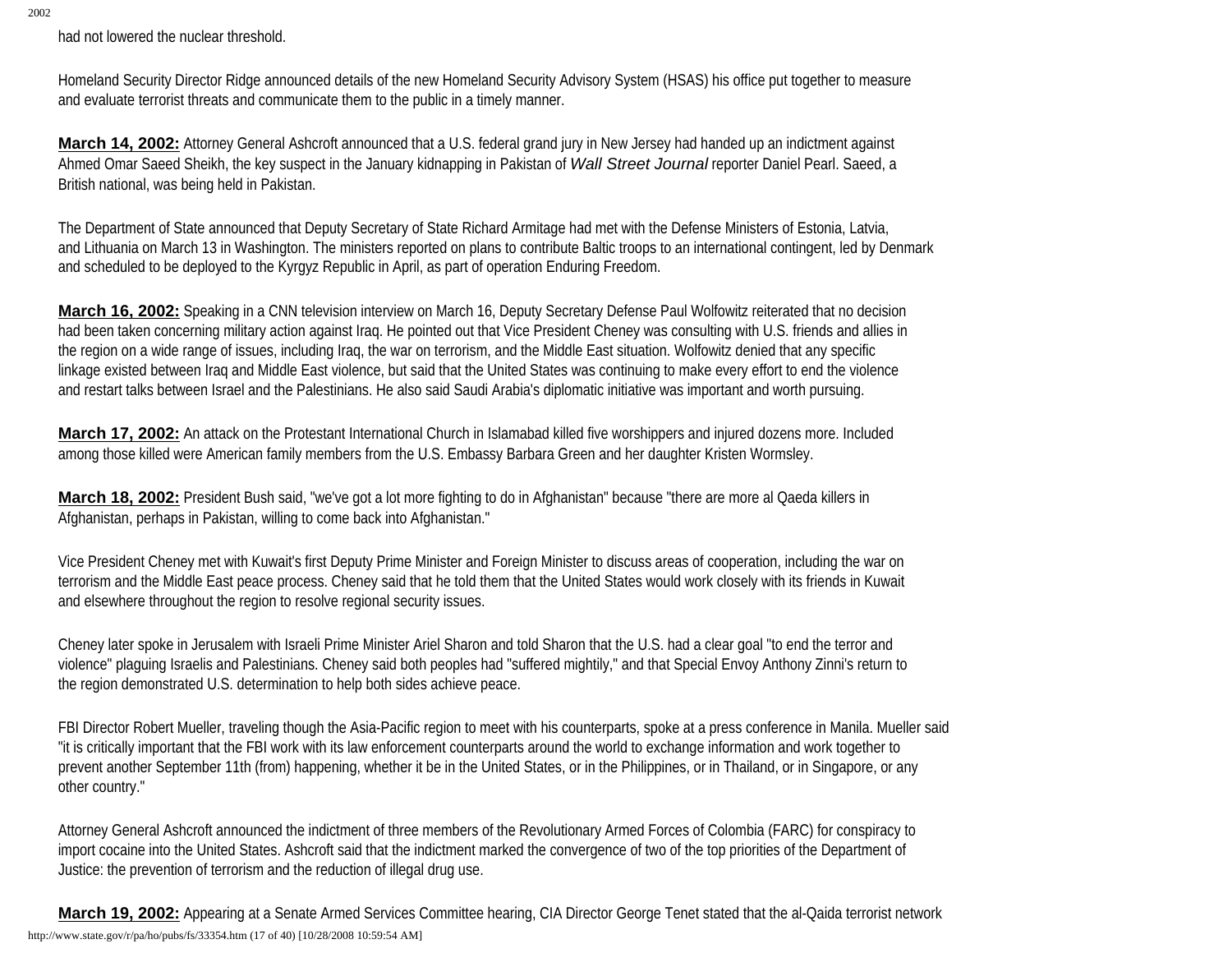led by Osama bin Laden was still the most immediate and serious threat faced by the United States despite considerable success from operations in Afghanistan and elsewhere. Tenet said that this threat persisted despite the counteroffensive against al-Qaida that had led to the arrest of over 1,300 extremists in more than 70 countries.

Under Secretary of State for Political Affairs Marc Grossman told the American Turkish Council that Turkey had been a steadfast partner in the war on terrorism. In addition to its role in the International Security Assistance Force (ISAF), Turkey had extended basing rights and overflights to coalition forces, provided trainers for the new Afghan police force, and supplied medical care for the people of Afghanistan.

**March 20, 2002:** Attorney General Ashcroft announced that U.S. law enforcement authorities would ask some 3,000 additional foreign nationals in the United States to undergo voluntary interviews to help the government identify and disrupt terrorist networks. He also released a report detailing the results of the first phase of the interview program. The second-phase interviews were to be completed within 60 days, and would be similar to some 5000 undertaken across the nation since early November by special U.S. Attorney-led task forces.

General Tommy Franks, commander of Operation Enduring Freedom and commander in chief of the U.S. Army's Central Command (CENTCOM), told journalists in Moscow that Russia had provided "a great deal in terms of support, equipment, and humanitarian aid to Afghanistan." Franks specifically praised the work of EmerCom, Russia's Ministry of Emergency Situations. He also cited a Russian-operated hospital in Kabul, tunnel-clearing operations north of Kabul, and clearance of "overflight for our necessary flights across Russia" as much appreciated and important contributions to coalition operations.

**March 21, 2002:** Secretary of Defense Rumsfeld announced that new procedures for military tribunals had been released by the Defense Department. Rumsfeld said that the procedures had been designed to produce "honest, fair and impartial" trials of suspected international terrorists

President Bush said that Vice President Cheney had briefed reporters about the results of Cheney's 10-day trip through the Middle East. Bush said that Cheney was prepared to return to the Middle East on short notice to meet with Palestinian leader Yasser Arafat if Arafat met U.S. conditions about stopping violence. Cheney said that at every stop on his trip, he had discussed the campaign in Afghanistan, the war on terror, the Israeli-Palestinian conflict, and Iraq's development of weapons of mass destruction. "I found at virtually every stop that the United States has great friends and allies in that part of the world," Cheney said. Cheney also said that the allies were uniformly concerned about Iraq's refusal to live up to the UN Security Council resolutions and continued development of weapons of mass destruction.

In an interview with Wolf Blitzer on CNN, Deputy Secretary of Defense Paul Wolfowitz said that Al-Qaida and Taliban fighters remaining in Afghanistan were regrouping to fight U.S. troops again. Asked whether U.S. forces would cross over into Pakistan in pursuit of terrorists fleeing Afghanistan, Wolfowitz replied, "In some limited circumstances, it's a possibility. I don't see that being anything large-scale."

In an interview with *The New York Times,* Wolfowitz said it was probable that Indonesia, with the world's largest Muslim population, was a target of recruitment by the al Qaeda terrorist organization. He expressed confidence, however, that the coalition against terrorism had "a great ally not only in the government of Indonesia but in most of the people of Indonesia."

**March 22, 2002:** Department of State Deputy Spokesman Philip Reeker described a list of 19 questions about weapons inspections given by the Iraqi delegation to UN Secretary-General Kofi Annan March 7 as an attempt to divert attention from its noncompliance with UN Security Council Resolutions 624 and 1284. Reeker also announced that the Department of State had implemented an ordered departure of all nonemergency personnel and all dependents from the U.S. Embassy and consulates in Pakistan. Reeker said that the action came after a review of the U. S. security posture in Pakistan in light of the March 17 terrorist attack on an Islamabad church, but that the action did not indicate "any lack of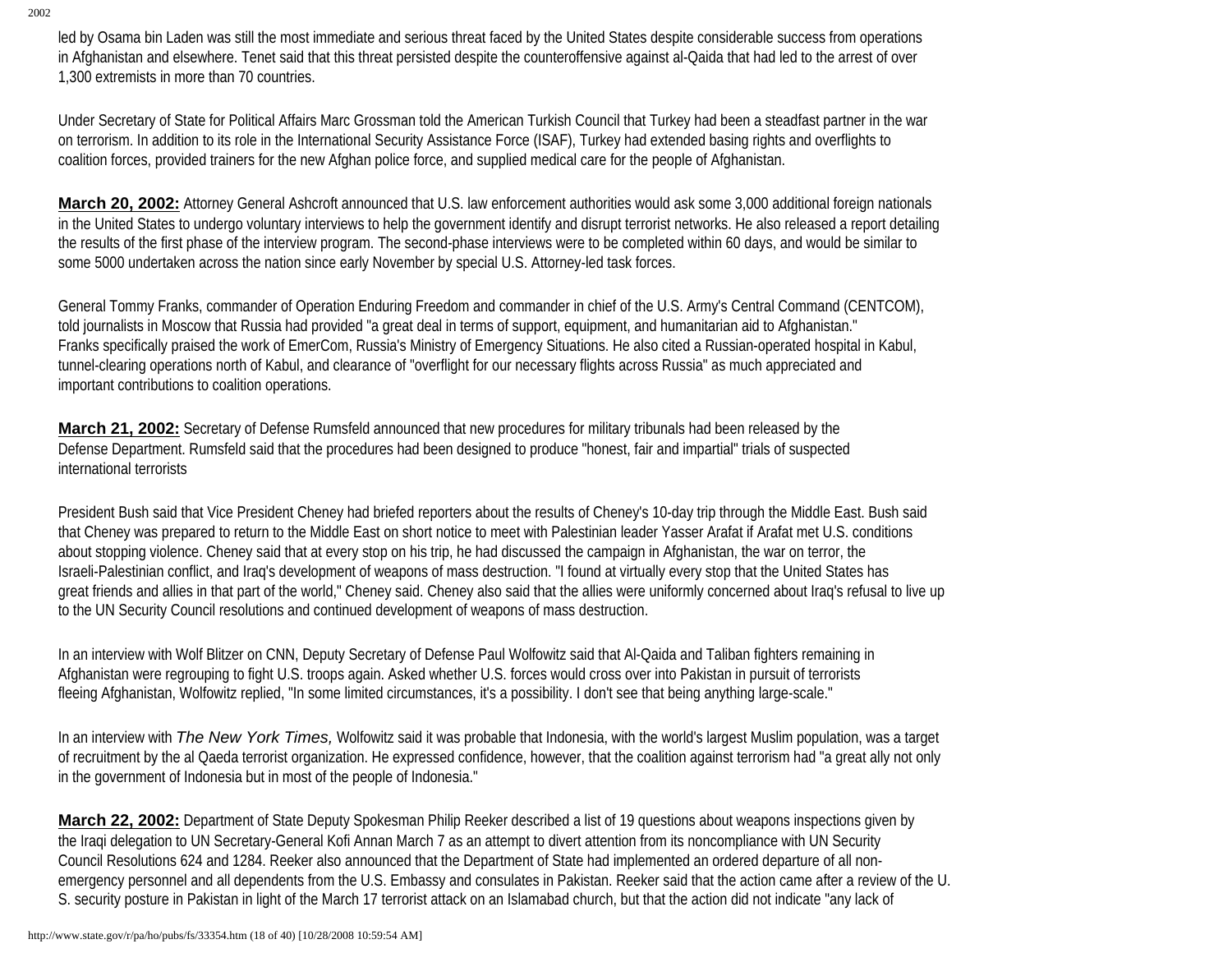confidence in Pakistan's ability to protect Americans."

**March 23, 2002:** President Bush met with Peru's President Alejandro Toledo in the Peruvian capital of Lima. Speaking at a joint press conference after their meeting, Bush expressed sympathy for the victims of the recent bombing near the U.S. Embassy in Lima that killed a number of people and injured many more. Bush also praised Peru for taking the lead in rallying the hemisphere to take strong action against terrorists.

**March 24, 2002:** President Bush met with El Salvador's President Francisco Flores Perez. At a press conference in San Salvador, Bush thanked Flores' government for ordering a freeze on suspected terrorist assets in El Salvador and for strengthening its border security in the wake of the September 11 terrorist attacks against New York and Washington. The U.S. President hailed El Salvador as a close friend and ally of the United States and noted that the country remained a steadfast member of the international coalition against terrorism.

**March 25, 2002:** Secretary of Defense Donald Rumsfeld announced plans for U.S. and coalition forces to begin training a national Afghan army. Rumsfeld said that although a training schedule was still being worked out, plans called for training cycles of approximately 10 weeks each to be held over a period of about 18 months for the first units.

**March 26, 2002:** Deputy Permanent U.S. Representative to the UN Ambassador James Cunningham said that the United States did not see the need to expand the International Security Assistance Force (ISAF) beyond Kabul and its immediate environs. He noted that the United States would support the renewal of ISAF's mandate until the end of the year, provide assistance to Turkey should it take over ISAF command, and help train a national army and contribute to training and equipping police.

Secretary of State Colin Powell met with New Zealand Prime Minister Helen Clark at the State Department. Powell noted that the United States and New Zealand had "excellent" bilateral relations, and he cited the support that New Zealand had provided the United States in the war on terrorism, including direct assistance in Afghanistan.

**March 27, 2002:** Secretary of State Colin Powell added three Middle Eastern terrorist groups to the official "Foreign Terrorist Organizations" list, including the Palestinian militia group al-Aqsa Martyrs Brigades. Powell said that an appeal made at the Arab League summit meeting in Beirut by Saudi Crown Prince Abdullah for support of the Saudi proposal for Middle East peace was "quite helpful to our efforts."

President Bush strongly condemned the March 27 Passover suicide bombing in Netanya, Israel, that killed at least 15 people. Bush said, "I call upon Mr. Arafat and the Palestinian Authority to do everything in their power to stop the terrorist killing because there are people in the Middle East who would rather kill than have peace.

**March 28, 2002:** White House spokesman Gordon Johndroe praised the Arab League's endorsement of the Saudi peace plan.

**March 30, 2002:** Secretary of Defense Rumsfeld said that the explosive situation between Israelis and Palestinians had not yet had an impact on Arab support for the U.S.-sponsored war on terrorism.

April 2, 2002: The White House announced that Pakistani authorities, supported by U.S. officers, had captured Abu Zubaydah, a key terrorist recruiter, operational planner, and member of Osama bin Laden's inner circle.

During an interview on MSNBC, Secretary of Defense Rumsfeld said that although terrorists and terrorist organizations wanted to acquire nuclear weapons, he was primarily concerned about their obtaining and using biological weapons.

http://www.state.gov/r/pa/ho/pubs/fs/33354.htm (19 of 40) [10/28/2008 10:59:54 AM]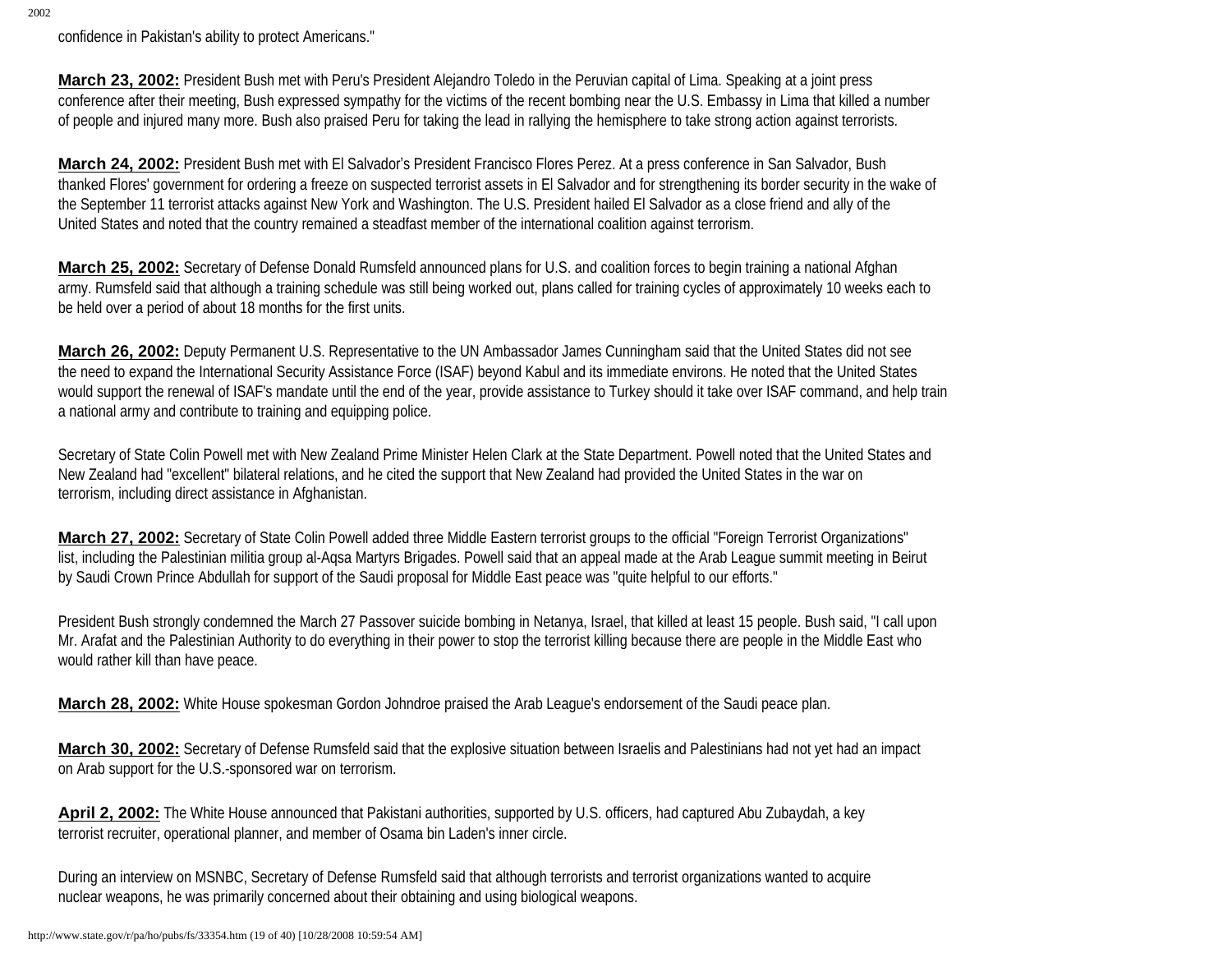Rumsfeld met at the Pentagon with Norwegian Minister of Defense Kristin Krohn Devold. Rumsfeld praised Norway for the "wonderful cooperation and support" it had provided to Operation Enduring Freedom in Afghanistan. Devold revealed that Norway had offered F-16 fighter jets for Operation Enduring Freedom, and it "plans to be able to go together with Denmark and Netherlands with a deployment of F-16s if we are needed later on this year."

**April 3, 2002:** At a meeting of potential donors at the United Nations in Geneva, Afghan Foreign Minister Abdullah Abdullah presented the Interim Authority's plans for Afghanistan's security needs. U.S. Ambassador James Dobbins, coordinator for Afghanistan, said that the United States had agreed to take the lead on military training.

Department of State Spokesman Philip Reeker said that the United States would contribute an additional \$22.5 million to international organizations for reconstruction efforts in Afghanistan.

Addressing news media speculation, Secretary of Defense Rumsfeld said that intelligence officers would question al-Qaida terrorist leader Abu Zubaydah, but at no time would he be tortured by anyone to extract information.

Treasury Secretary O'Neill joined British Ambassador Sir Christopher Meyer and British Virgin Islands Governor Frank Savage in signing a tax information exchange agreement with regard to the British Virgin Islands. O'Neill stated that the agreement was targeted at stopping funds associated with terrorism, money laundering, and tax evasion that often move almost effortlessly across national boundaries.

**April 4, 2002:** President Bush announced that he would send Secretary of State Colin Powell to the Middle East in an effort to end the escalating violence between Israelis and Palestinians and to lay a foundation for political talks.

Brigadier General John Rosa said at a Pentagon briefing that U.S. forces engaged in monitoring and surveillance efforts in eastern Afghanistan continued to see small pockets of Taliban or al-Qaida forces. Rosa said U.S. efforts were still focused in the Gardez-Khost area where Operation Anaconda took place.

Defense Department spokeswoman Victoria Clarke said that Yasser Esam Hamdi, one of the terrorist detainees being held at the U.S. Naval Base at Guantanamo Bay, Cuba, was likely an American citizen.

**April 6, 2002:** President Bush and British Prime Minister Tony Blair met in Crawford, Texas, and pledged their countries to seeking a just and lasting peace settlement in the Middle East. Both leaders agreed that Iraq's development of weapons of mass destruction constituted a clear and present danger that the world community could not ignore. President Bush also paid tribute to Britain's leadership in the war against terrorism.

**April 9, 2002:** A U.S. grand jury indicted four people for supporting and providing resources for convicted blind terrorist Sheik Omar Abdel Rahman and the organization known as the Islamic Group Attorney General John Ashcroft announced at an April 9 news conference in New York. "The Islamic Group is a global terrorist organization that has forged alliances with other terrorist groups, including al Qaeda," Ashcroft said, noting that it has an active membership in the United States, concentrated in the New York City metropolitan area. The four indicted include New York City attorney Lynne Stewart, one of Rahman's lawyers

Speaking to reporters after their White House meeting President Bush and NATO Secretary General Lord Robertson stressed the critical role NATO was playing in the war on terrorism and the need for NATO to continue developing the capabilities to meet the threats of the 21st century. "The United States is deeply, deeply grateful for this support," Bush said, citing NATO's invocation of Article 5 after the September 11 terrorist attacks, its contribution of forces in Afghanistan, deployment of NATO AWACs aircraft to enhance U.S. homeland security, and the use of airspace of http://www.state.gov/r/pa/ho/pubs/fs/33354.htm (20 of 40) [10/28/2008 10:59:54 AM]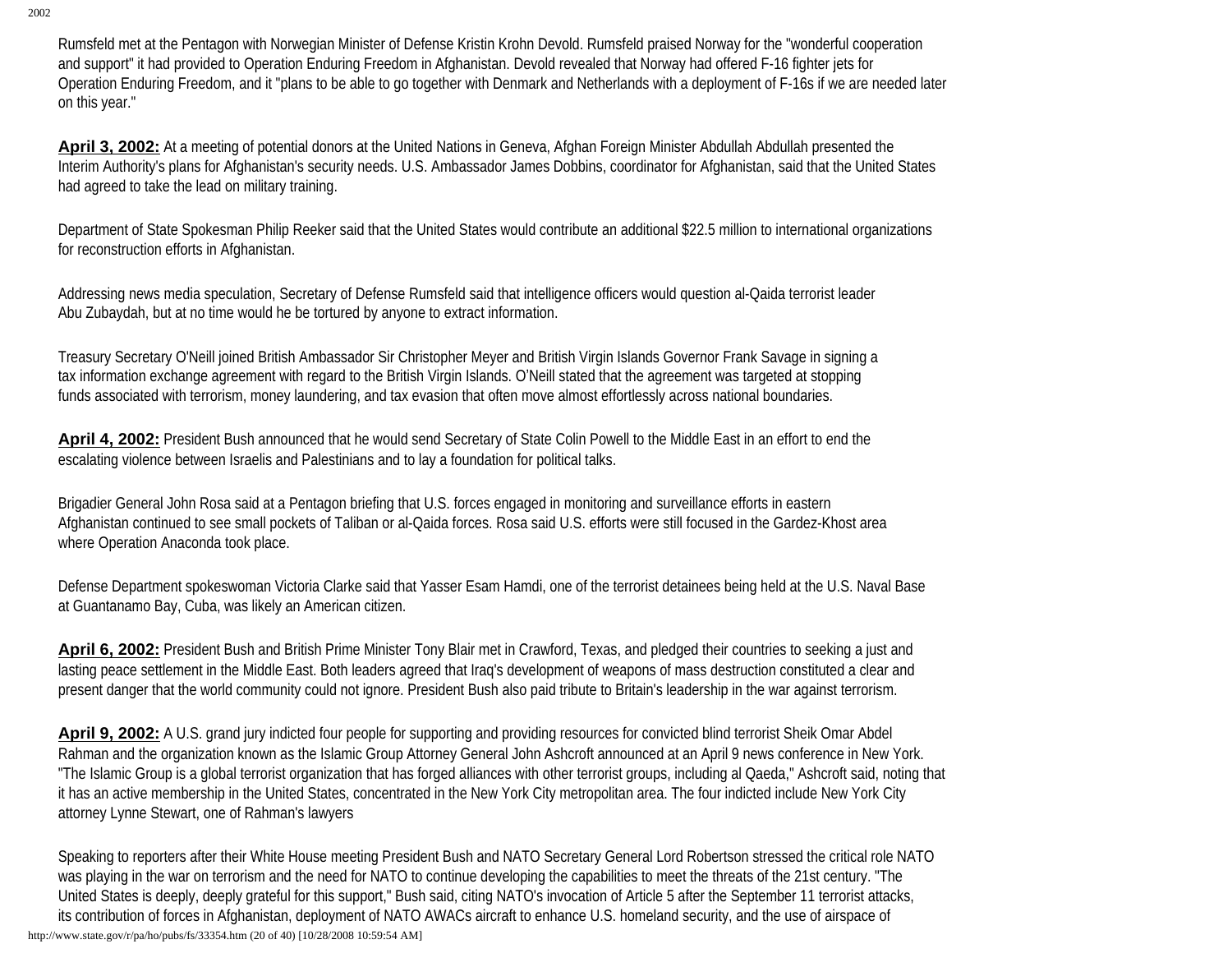NATO members for anti-terror coalition air operations.

April 10, 2002: Secretary of State Powell met with EU, UN, and Russian officials in Madrid. The leaders issued the "Quartet Communiqué," which stated that "there is no military solution to the conflict" between the Israelis and Palestinians. It continued: "Believing that there has been too much suffering and too much bloodshed, we call on the leaders of Israel and the Palestinian Authority to act in the interests of their own people, the region, and the international community and to immediately halt this senseless confrontation."

Peter Rodman, Assistant Secretary of Defense for International Security Affairs, said in testimony before Congress that expanded U.S. support for the Colombian Government's efforts to battle terrorism would give Colombian authorities the "wherewithal and incentive" to combat terrorist organizations operating inside their country. He stated President Bush had asked Congress for expanded U.S. support for a unified campaign in Colombia against terrorism as well as narcotics trafficking. Such assistance, said Rodman, would help Colombia fight the terrorist groups more effectively, not only in traditional coca-growing regions such as Putumayo and Caqueta departments, but throughout Colombia.

**April 11, 2002:** Gen. Tommy Franks, commander in chief of the U.S. Central Command, stated that 6 months after combat operations began in Afghanistan, the security situation in the country remained difficult. Franks, tasked with prosecuting military operations in Afghanistan, told reporters at the Washington Foreign Press Center April 11 that "there will continue to be risks to international forces." He also pointed out that "there will continue to be risk to the Afghans themselves inside Afghanistan. . . . [But] it is a heck of a lot more stable in Afghanistan right now than it was on the 11th of September last year." Asked to provide a broad view of the Afghan situation, Franks characterized it as murky. U.S. and coalition forces were aware of the tribal and ethnic "potential points of friction" that have existed for 2,000 years there, Franks said, and added that he expected them to continue. U.S. and ISAF forces in Kabul have paid attention to these relationships, he said, and provide a sense of stability with their presence.

U.S. Ambassador to the OSCE Stephan Minikes told the Permanent Council in Vienna that the rules and procedures governing U.S. military commissions for suspected international terrorists would afford impartial, full, and fair trials with appropriate due process safeguards The procedures announced by the U.S. Department of Defense March 21, "are consistent with fundamental international standards governing criminal trials, specifically consistent with the procedural safeguards found in the Geneva Conventions," said Minikes, and they are also consistent with the procedural safeguards found in the International Covenant on Civil and Political Rights. He added: "Consistent with the OSCE Vienna, Copenhagen, and Moscow human dimension commitments, the procedures include the presumption of innocence, the right to choose one's council, and the right to be informed of the charges in one's native language."

**April 12, 2002:** Secretary of State Colin Powell expressed "deep regrets" over the terrorist attack at a Jerusalem market that killed six people. Speaking in Safed, Israel, Powell said the incident "illustrates the exceptionally dangerous situation that exists here and the need for all of us, everyone, the international community, to exert every effort we can to find a solution." Secretary of State Colin Powell, on a peace mission in the Middle East, canceled a planned April 13 meeting with Palestinian Authority Chairman Yasser Arafat following this new Palestinian terrorist bombing attack. Powell said through a spokesman that he condemns the attack and "expects Arafat to do so as well."

During his daily briefing Department Spokesman Richard Boucher said Powell might meet Arafat later, "as circumstances permit." Asked whether they might meet on April 14, Boucher said "We'll see."

Secretary Powell also said that he had a "sobering briefing" on the situation at the Israeli-Lebanese border. He urged Syria and other countries with influence over Hezbollah to restrain the organization before its activities produce "consequences that are devastating to consider for the whole region."

**April 13, 2002:** Secretary of State Colin Powell welcomed Palestinian Authority Chairman Arafat's condemnation earlier that day of terrorist acts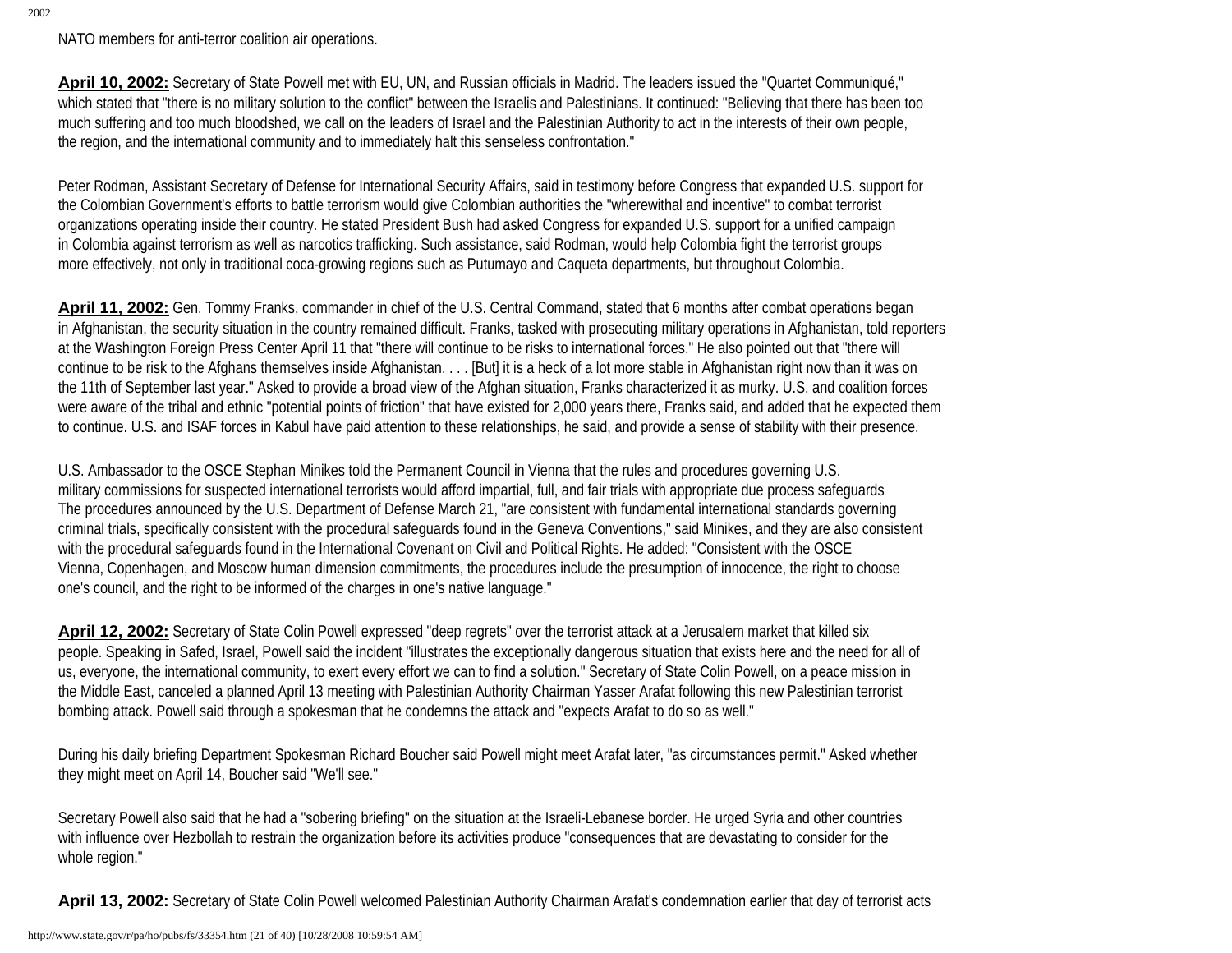and planned to meet with him on April 14 to discuss steps to end terror and resume the political process towards peace, State Department Spokesman Richard Boucher told reporters in Jerusalem.

**April 15, 2002:** More than 140 countries had reported to the United Nations on their approaches to countering terrorist activities on their territory, the chairman of the Security Council's Counter-Terrorism Committee (CTC) reported. British Ambassador Jeremy Greenstock said that "the overall determination of virtually all member states to do something about terrorism has definitely taken off since 11 September and since the passage of (Resolution) 1373." One of the most important developments, Greenstock told a public meeting of the Security Council, was that many nations now are passing legislation to counter terrorism, not just reviewing what legislation they have. "This amounts to more than intentions. It is actually happening now," he said.

U.S. Ambassador to Afghanistan Robert P. Finn, in his first press conference with the Afghan media, said he believed remnants of the al Qaeda and Taliban would continue to try to create instability in the cities as they had done in some parts of the countryside, but he did not believe they would be successful.

**April 16, 2002:** Brig. Gen. John Rosa, USAF, stated at a Pentagon briefing that British Royal Marine Commandos were joining other U.S. led coalition forces in continuing offensive military operations in eastern Afghanistan against remaining Taliban militia and al-Qaida forces. Members of the 41 Commando unit were participating in Operation Mountain Lion, an ongoing U.S. operation in eastern Afghanistan. The unit specialized in high-mountain and extreme cold weather warfare.

During a joint press conference with Finnish President Tarja Halonen, at the State Department Deputy Secretary of State Richard Armitage said the United States was grateful for Finland's efforts in Afghanistan and for its humanitarian work in such areas as the Middle East and North Korea. Halonen said she and Armitage had a "very, very good" discussion about Afghanistan, the Middle East, and the Korean Peninsula during their meeting.

April 17, 2002: Treasury Secretary Paul O'Neill said in Washington that the United States valued its close and cooperative relationship with the Netherlands Antilles on law enforcement matters "particularly now as we work to ensure that no safe haven exists anywhere in the world for the funds associated with illicit activities, including terrorism, money laundering, and tax evasion." O'Neill spoke after signing a new agreement with the Kingdom of the Netherlands that would allow for the exchange of information on tax matters between the United States and the Netherlands Antilles. He was joined by Netherlands Antilles Prime Minister Miguel Pourier.

Marc Grossman, Under Secretary of State for Political Affairs, said in Lisbon that the United States supported the OSCE's involvement in the war on terrorism and looked forward to the June 12 meeting aimed at coordinating OSCE efforts with those of other international organizations. Grossman, who made his comments during a joint press conference with Portugal's director-general for foreign policy Santana Carlos, was in Lisbon as part of a nine-country visit to Europe to discuss terrorism, U.S. support for NATO, and the agenda of the November NATO summit in Prague. "We want to be in support of Portugal's efforts to make the OSCE [Organization for Security and Cooperation in Europe] part of this global war on terrorism," Grossman said, noting that Portugal had chosen counterterrorism as a theme of its year-long OSCE presidency.

**April 18, 2002:** Deputy State Department Spokesman Philip Reeker said the United States welcomed the return of former Afghan King Mohammad Zaher Shah to Kabul and added: "We believe that there's a significant symbolic role for the former king in supporting the processes leading to a permanent broad- based government for Afghanistan."

April 15, 2002: Afghanistan began the process of choosing its next government as villages elected representatives to provincial assemblies. These in turn were to elect representatives to a 1,500-member consultative body known as the Loya Jirga (Grand Council).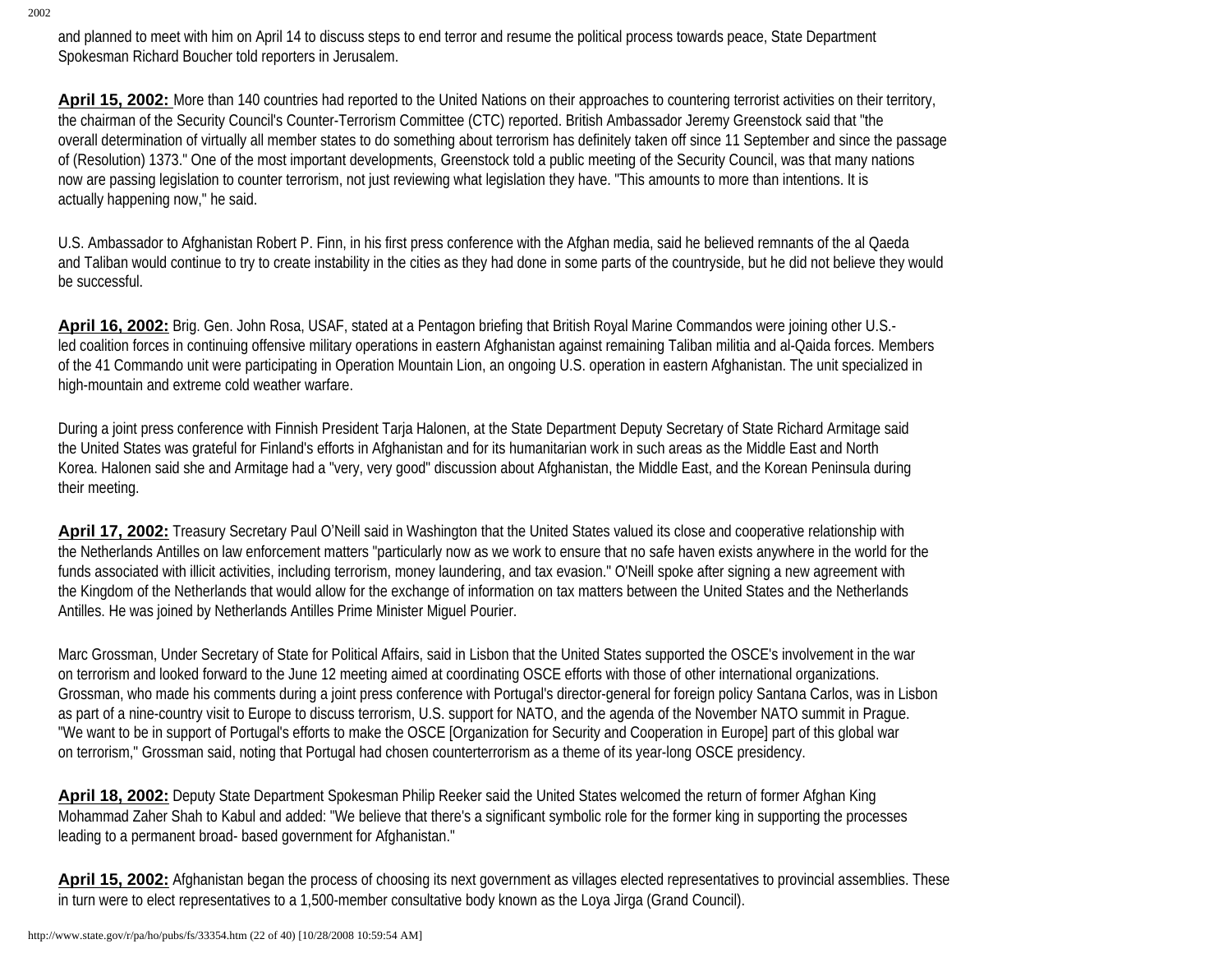**April 19, 2002:** The Treasury Department announced that it had blocked the assets of nine individuals and one organization that, it said, were linked to the terrorist activities of Osama bin Laden and the al Qaida network. The Department designated nine individuals and one organization, all linked to al Qaida and Osama bin Laden, under President Bush's Executive Order 13224 and took blocking action against them. This action would block all assets these entities had in the United States and prohibit any financial interaction between U.S. persons and these entities and individuals. Including this designation, the Department of Treasury had thus far blocked the assets of 202 entities and individuals. 161 countries had joined the United States in issuing blocking orders against these groups and individuals, and \$104 million had been frozen worldwide. \$34 million of that was blocked domestically in the United States with the remaining \$70 million blocked by its international partners.

Expressing concern over "the dire humanitarian situation of the Palestinian civilian population," the UN Security Council voted unanimously to send a fact-finding team to the Palestinian refugee camp in Jenin.

**April 20, 2002:** Treasury Secretary Paul O'Neill hailed a decision by the Group of Seven (G-7) major industrialized countries to jointly designate groups and individuals as financiers of terrorism. The move marked "an important step in our international efforts to increase information sharing and coordinate our counter-terrorist financing efforts," O'Neill said in a statement following the April 19-20 meetings in Washington of G-7 Finance Ministers and central bank governors.

O'Neill said the United States was committed to providing technical assistance to advance the goal of cutting off all terrorist financing sources, as well as to ensure that non-governmental organizations (NGOs), charities and informal "hawala" banking systems not be misused by terrorists and their supporters.

**April 22, 2002:** Air Force Gen. Richard Myers said at a Pentagon briefing that approximately 300 U.S. Navy Seabees and Marine Corps engineers had begun arriving in the southern Philippine province of Basilan for construction projects to bolster counterterrorism efforts in the region. They would offer training, assistance and advice to Philippine military personnel on construction projects that were primarily military in nature, but also provide some benefit to the civilian population.

**April 23, 2002:** President Bush and Morocco's King Mohammed VI spoke briefly with reporters after discussions at the White House April 23. The King was making an official visit to Washington on April 21-24. Calling Morocco "a great friend" and steadfast supporter of the war on terrorism, Bush announced that his administration was seeking a Free Trade Agreement with Morocco.

**April 24, 2002:** Secretary of State Colin Powell said that Iraq "remains a significant threat" to stability in the Middle East, and that the Bush administration was working with the United Nations to strengthen international controls on Iraq. Testifying before the Senate Appropriations Committee's subcommittee on foreign operations, export financing and related programs in Washington April 24, Powell said Russia has endorsed the Goods Review List (GRL) for Iraq, which he expected the UN Security Council to implement in May. The GRL identifies materials which UN Security Council members must approve for export to Iraq and ensures continued supervision and control of dual use goods, Powell said. The Secretary said the Bush administration still strongly believed in regime change in Iraq. "[W]e look forward to the day when a democratic, representative government at peace with its neighbors leads Iraq to rejoin the family of nations," Powell said.

Authorities in Colombia had determined that at least seven Irish nationals were in the South American country at various times in the last year working with members of the Revolutionary Armed Forces of Colombia (FARC), the terrorist group that has been leading an insurgent campaign against the government for 40 years. General Fernando Tapias, chairman of the Joint Chiefs of Staff, the Armed Forces of Colombia, testified before the House International Relations Committee on April 24 that three of the Irish citizens are in the custody of authorities, two were detained and released by authorities, and two left Colombia before they were interviewed.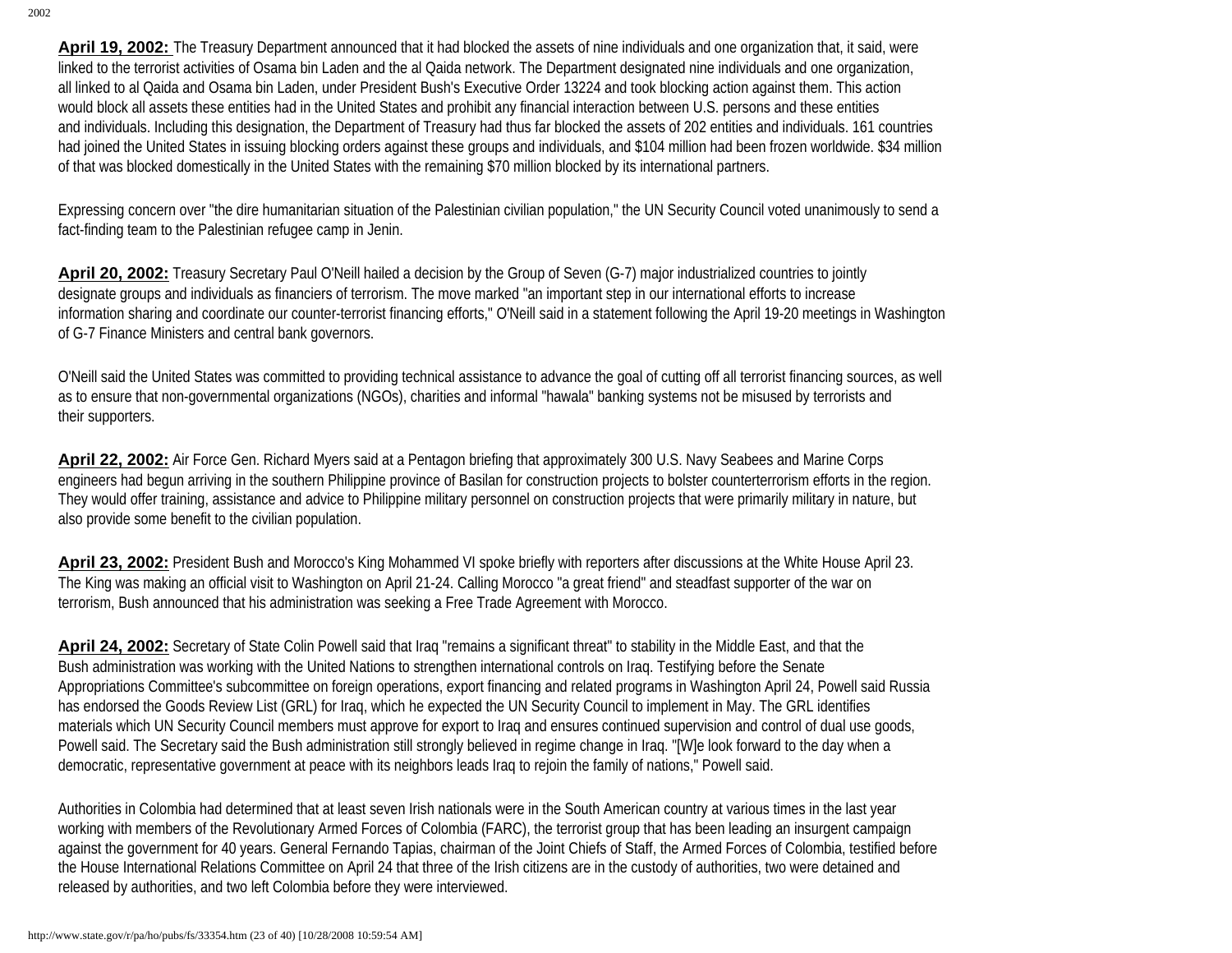Tapias said the two taken into custody last August are well known in the upper levels of the Provisional Irish Republican Army (IRA), according to information Colombia received from European officials. But Tapias could not say that the suspects had been sent on an official IRA mission to train FARC members with IRA sanction.

Before being apprehended, the Irish nationals were training the FARC in military tactics, the use of explosives and the manufacture of arms, the general told the U.S. committee, speaking through a translator. In doing so, he said, they "buttressed" the terrorist activities of the FARC, which have increased markedly since mid 2001.

**April 25, 2002:** President Bush, following his talks with Saudi Crown Prince Abdallah, said the two had a "cordial meeting" and had established a "strong personal bond." Speaking to reporters at his ranch in Crawford, Texas April 25, Bush said the United States was interested in the prince's advice and counsel. "We share a vision," he said. Bush called the Crown Prince's recent proposal for a Middle East settlement "a breakthrough moment." "He's a man with enormous influence in the Middle East. I respect that a lot. And I'm confident we can work together to achieve a peace," Bush said. Bush said he told the Saudi leader in "plain and straightforward terms" that Israel must finish its withdrawal from Palestinian areas, and the Palestinian Authority must "clamp down" on terror.

**April 26, 2002:** The United States and Russia reaffirmed their commitment "to continue close cooperation in combating terrorist threats, one objective of which is the complete elimination of the terrorist infrastructure in Afghanistan," according to a joint statement issued April 26 after a meeting in Moscow of the U.S.-Russia Working Group on Afghanistan. The two sides said they continued to support the interim government of Afghanistan and would support the follow-on transitional government to be decided by the Loya Jirga assembly in June. They emphasized a key coordinating role played by the United Nations in both the political settlement and post-conflict restoration in Afghanistan.

**April 27, 2002:** During a joint press conference Kyrgyz President Askar Akayev and U.S. Defense Secretary Donald Rumsfeld expressed satisfaction over the extensive cooperation between the two countries in economic, political, and humanitarian areas-as well as in the war against terrorism. The press conference took place in Bishkek, Kyrgyz Republic, during Secretary Rumsfeld's five-day trip to Central Asia. President Akayev said, "Undoubtedly, Secretary Rumsfeld's visit will provide new impetus to our bilateral relations, and I am certain that this relationship will continue to develop successfully and fruitfully in the years to come." Secretary Rumsfeld noted the U.S. cooperation with Kyrgyzstan goes back to the NATO Partnership for Peace program, and expressed America's gratitude for the use of the Manas air base as well as other assistance to defeat terrorism and help rebuild Afghanistan.

The United States has "absolutely no intention" of establishing a military base in the Philippines, General Richard Myers, the chairman of the U.S. Joint Chiefs of Staff, said in an April 27 press briefing in Manila.

"Our presence here in training with and advising the Philippine armed forces and the other exercises we do with the Philippine armed forces," Myers told reporters, "are either in the context of the global war on terrorism or on our broader military-to-military relationship in the exercises that we've been doing for years."

Myers added, however, that "the United States government would be very receptive to requests from the Philippine government for future training assistance and advisory roles for the U.S. armed forces, if that's what the Philippine government wants." Myers noted that there has been a 10-fold increase in some of the military assistance the United States has been providing the Philippine armed forces since last year's meeting between President Bush and Philippine President Arroyo-Macapagal.

Myers said that the United States has no plans at this time to have its soldiers participate in combat operations against the Abu Sayyaf terrorist organization in the Philippines that is holding two American missionaries captive.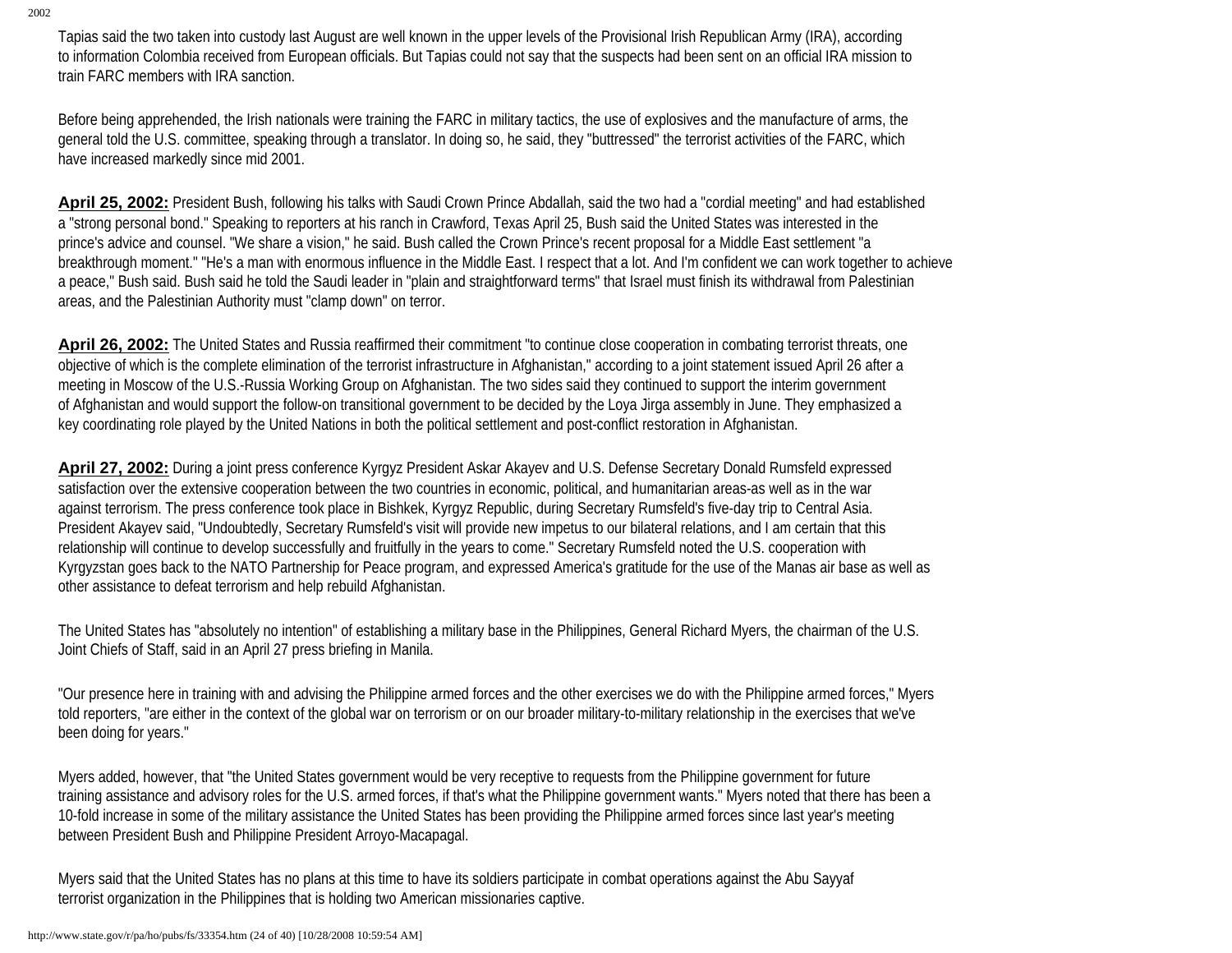Speaking to troops at Bagram Air Base in Afghanistan on April 27, Secretary of Defense Donald Rumsfeld said: "The world is determined to stop the tyranny of terrorism. And it isn't just one country that can do that; it's going to take the coalition of a great many countries working together as each of you are."

Secretary Rumsfeld also met with Chairman Hamid Karzai and other Afghan leaders during his visit, part of a five-day trip to Central Asia.

"This coalition stands on the front line between freedom and fear," Rumsfeld said to the assembled U.S. and coalition troops. "You stand against an evil that cannot be appeased, it must not be ignored, and it certainly must be defeated."

**April 28, 2002:** President Nazarbayev of Kazakhstan and Secretary of Defense Donald Rumsfeld pledged continued cooperation in the war against terrorism in a wide-ranging discussion that covered broad issues of security in the Caspian region. In addition, they addressed questions of humanitarian assistance to Afghanistan, emergency use of airports in Kazakhstan, and the assignment of several liaison officers to the U.S. Central Command headquarters in Florida.

Minister of Defense Mukhtar Altynbayev and Secretary Rumsfeld spoke at a joint press conference in Astana, Kazakhstan, on April 28, following the meeting with President Nazarbayev. Secretary of Defense Donald Rumsfeld thanked the president and people of Turkmenistan for their humanitarian assistance to Afghanistan. Rumsfeld spoke at a brief press conference at the Turkmenbashi Airport following a meeting with President Saparmurat Niyazov and other government leaders. "Their humanitarian efforts in Afghanistan will undoubtedly save lives of the Afghan people and have been a significant contribution," Rumsfeld said. He also noted that granting overflight rights was an important contribution in the global war against terrorism. In response to a question about the role of Iran in Afghanistan, Secretary Rumsfeld said: "Iran has its own interest and it has not been notably helpful with respect to Afghanistan. Sometimes I understate for emphasis."

President Bush commended Israel's decision to allow Palestinian Authority Chairman Yasser Arafat to travel freely, calling it a "helpful decision" toward resolving the situation in the West Bank.

A statement by the White House Press Secretary Ari Fleischer at the President's ranch in Crawford, Texas, also noted that Israel had also agreed "to accept international monitors with respect to six named prisoners now Chairman Arafat's custody, and to withdraw Israeli forces from Ramallah."

**April 29, 2002:** The Department of Defense announced that it had begun a "train and equip" program to enhance Georgia's counterterrorism capabilities and address the situation in the Pankisi Gorge. The program included organizational and accounting training for defense ministry command staff, border guards, and security officials; tactical training in radio operator procedures, land navigation, and human rights education at the platoon level; and the transfer of fuel, uniform items, small arms and ammunition, medical and communications equipment, and construction materiel. An April 29 DOD press release said the effort "will complement other counter-terrorism efforts around the globe and will increase stability in the Caucasus."

Department of State Spokesman Richard Boucher indicated U.S. appreciation of Turkey's decision to assume command of the International Security Assistance Force (ISAF) in Afghanistan for a period of 6 months. He indicated that the decision demonstrated Turkey's steadfast commitment and willingness to assume a leadership role in the war against terrorism and, in particular, to bring about peace and stability in Afghanistan. The United States was strongly committed to supporting Turkey's lead role in the ISAF, Boucher said, and was working closely with the Turkish Government, the Afghan Interim Authority and others to ensure a successful mission under Turkey's leadership

**April 30, 2002:** The Permanent Mission to the United Nations of the Democratic People's Republic of Korea (DPRK) informed the State Department that the DPRK was prepared to begin talks with the United States. The United States will work to determine the timing and other details http://www.state.gov/r/pa/ho/pubs/fs/33354.htm (25 of 40) [10/28/2008 10:59:54 AM]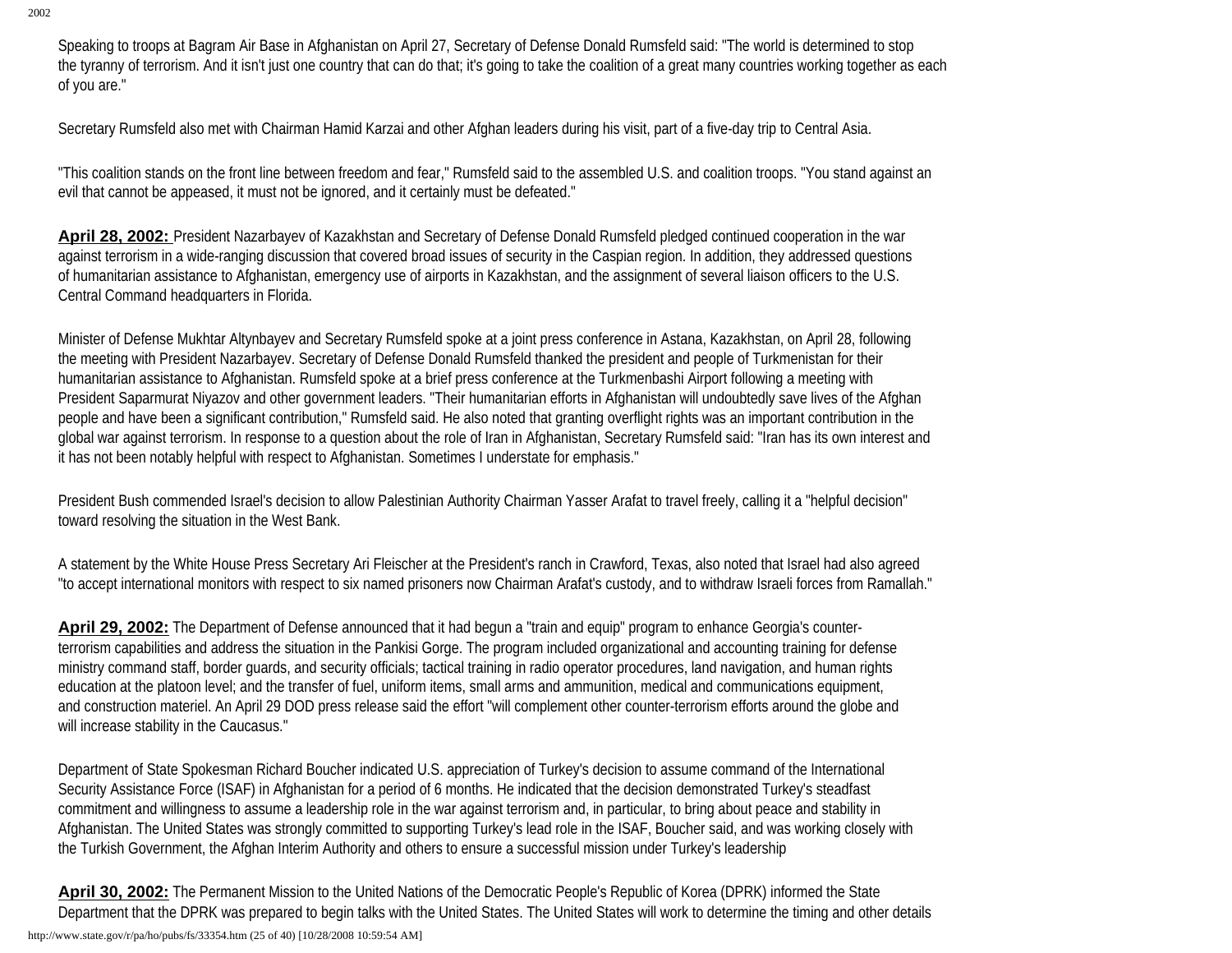in the coming days. In June 2001, the President proposed talks without preconditions to address a broad range of U.S. concerns with regard to North Korea's missile program and exports, implementation of the Agreed Framework, and conventional military posture, and other areas.

A Colombian rebel group and six of its members have been indicted by a U.S. federal grand jury in Washington on charges of killing three U.S. citizens in 1999, Attorney General John Ashcroft announced at a news conference.

The head of an international charitable organization in the Chicago area was arrested on charges of perjury "for allegedly lying in Federal Court documents about links to international terrorism," according to a statement from the office of the U.S. Attorney of the Northern District of Illinois April 30. Syrian-born naturalized U.S. citizen, Enaam M. Arnaout, the executive director of Benevolence International Foundation (BIF), an international charity organization based in Palos Hills, Illinois, was arrested on April 30 in his home in south suburban Justice, said the statement. U.S. Attorney Patrick Fitzgerald charged that Arnaout had ties with Osama bin Laden, and that BIF had provided logistical support to al Qaeda.

**May 1, 2002:** British forces in Afghanistan began a 2-week operation known as "Operation Snipe" in the Chumara Valley. Brig. Roger Lane reported that although there had been no contact with hostile forces, large quantities of weapons had been destroyed and further large-scale operations were unlikely. Later reports said that the weapons cache had been previously identified.

**May 3, 2002:** The EU froze the assets of 11 organizations and 7 persons designated as terrorists. The groups included Turkey's Kurdistan Workers' Party (PKK), Peru's Shining Path, Japan's Aum Shinrikyo, and the United Self Defense Forces of Colombia (AUC). The individuals were associated with the Basque ETA.

**May 7, 2002:** The Turkish Government notified the United Nations that it was willing to assume command of the International Security Assistance Force (ISAF) in Afghanistan as of June 20.

**May 8, 2002:** A car bomb exploded next to a Pakistani Navy shuttle bus at the Sheraton Hotel in Karachi, killing 12 persons and wounding 19. Eleven of the dead and 11 of the wounded were French nationals employed in building submarines for Pakistan's Navy. Al-Qaeda was suspected of the attack, although Pakistani authorities also suspected Jaish-e-Mohammed.

**May 9, 2002:** A remotely-controlled bomb exploded near a Victory Day parade in Kaspiisk,Dagestan, killing 42 persons and wounding 150. Fourteen of the dead and 50 of the wounded were Russian military personnel. Islamists linked to al-Qaeda were suspected. In Moscow, President Putin compared the war against terrorism to the war with Nazi Germany.

**May 12, 2002:** U.S. Special Forces raided a compound at Deh Rawud, north of Kandahar. Five suspected al-Qaeda members were killed and 322 others were detained. There were no U.S. casualties in the biggest U.S. military operation in Afghanistan since "Operation Anaconda" in March.

President Musharraf announced that the Pakistani Government would establish a new federal anti-terrorism task force.

**May 14, 2002:** The UN Security Council adopted Resolution 1409, which allowed Iraq to sell oil and to import all humanitarian items not specifically listed as having military uses. Syria's reluctant acceptance of the resolution made the vote unanimous. Iraqi Permanent Representative Mohammed al-Douri called for the complete listing of UN economic sanctions.

Malaysian Prime Minister Mahathir met with President Bush in Washington. They agreed to cooperate against terrorism in Southeast Asia.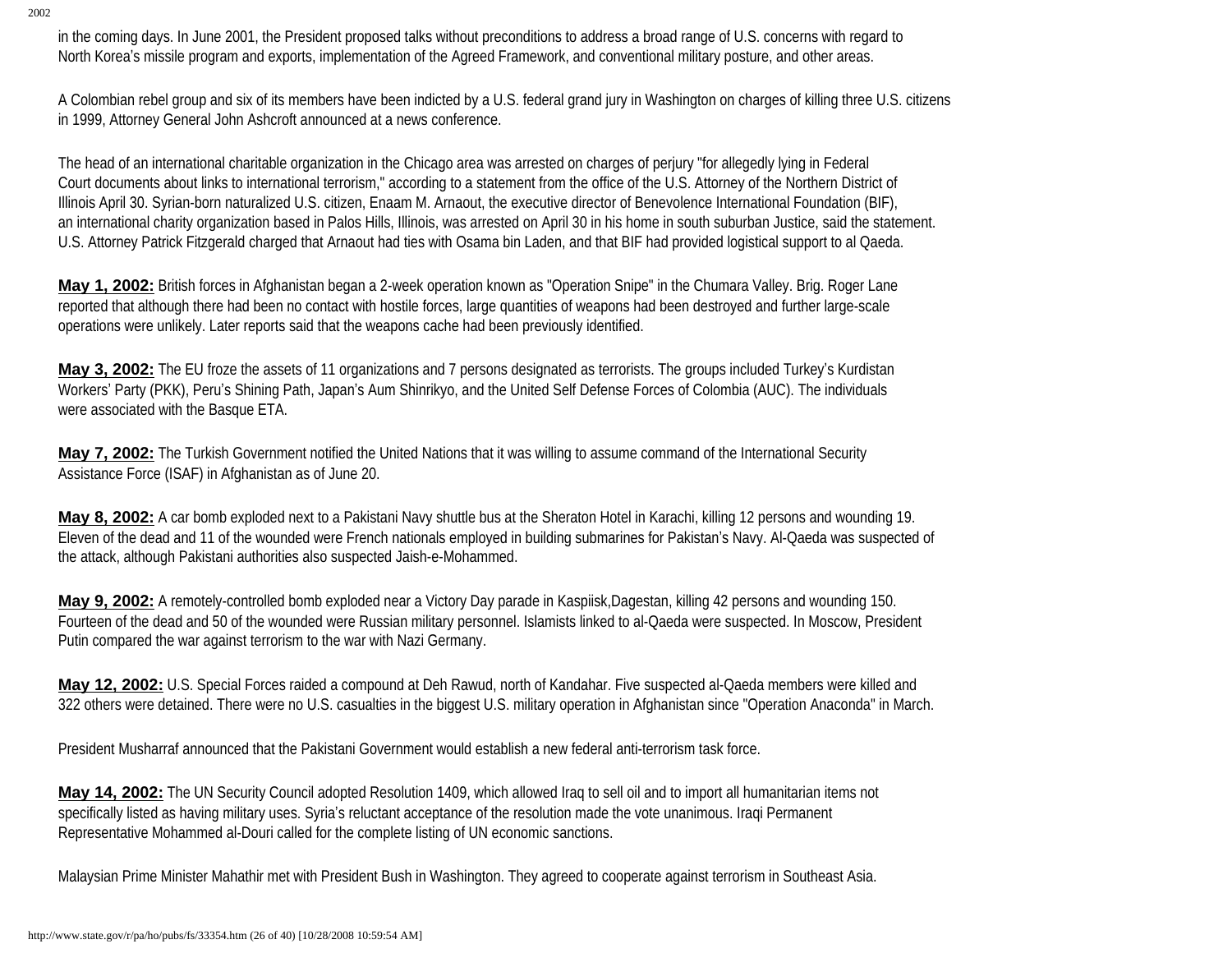**May 19, 2002:** Thirty-eight U.S. military advisers arrived in Tblisi, Georgia, to train Georgian troops to fight terrorists.

**May 21, 2002:** In its annual report on global terrorism, the State Department called Iran "the most active state sponsor of terrorism" in view of its support for Lebanese and Palestinian groups that attacked Israel. However, it also noted that Iran had cooperated with U.S. policy in Afghanistan and had reduced support for terrorist groups in Africa and Central Asia.

ASEAN Security Affairs Ministers concluded a 2-day meeting in Kuala Lumpur. They issued a communiqué agreeing to security cooperation. They also agreed that terrorism "must not be identified with any religion, race, culture, or nationality."

**May 23, 2002:** The UN Security Council adopted Resolution 1413, extending the mandate of ISAF in Afghanistan for six months, effective June 20. The resolution reaffirmed that responsibility for internal security outside Kabul belonged to the Afghan Interim Government.

While visiting Berlin, President Bush compared the war on terrorism to earlier struggles against Nazism and Communism. He said that he had "no invasion plans [against Iraq] on my desk," but warned that "we've got to use all means at our disposal to deal with Saddam Hussein."

**May 24, 2002:** President Bush visited Moscow for a summit meeting with Russian President Putin. Among the agreements that they signed was one that reaffirmed cooperation against terrorism and establishing a joint working group on counter-terrorism in Afghanistan.

At the Pentagon, Secretary of Defense Rumsfeld told reporters that he had no plans to invade Iraq and declined to speculate about future military operations.

**May 26-27, 2002:** President Bush met with French President Chirac in Paris. They agreed on the importance of the transatlantic alliance and cooperation in the war on terrorism, but had disagreements about trade policy, globalization, and environmental issues. President Bush also visited a U.S. military cemetery in Normandy and said, "today's struggle against terrorism will require the sacrifice of our forefathers."

**May 29, 2002:** FBI Director Robert Mueller announced that agency personnel assigned to counter-terrorism would be tripled. He admitted that the September 11 attacks might have been prevented if warnings from field offices in Arizona and Minnesota about Middle Eastern men taking pilot training courses had been taken more seriously. The next day, Attorney General Ashcroft announced that the FBI would analyze all intelligence information at its Washington headquarters, and that field offices could inaugurate investigations independently.

In Manila, U.S. Ambassador Frank Ricciardone told reporters that the United States was offering a \$5 million reward for information leading to the capture of five leaders of Abu Sayyaf.

June 1, 2002: In an address to the graduating class of the U.S. Military Academy at West Point, President Bush said that containment and mutually assured destruction were no longer adequate to deter "shadowy terrorist networks with no nation or citizens to defend." Pre-emptive attacks against such groups or against "unbalanced dictators" who might provide them with weapons of mass destruction might be necessary.

**June 2-4, 2002:** Secretary of State Powell attended the OAS General Assembly Meeting in Bridgetown, Barbados. Thirty member states signed an Inter-American Convention Against Terrorism.

**June 6, 2002:** President Bush called on Congress to establish a Cabinet-level Department of Homeland Security, which would incorporate 22 existing federal agencies, and would have a budget of \$37.5 million and a staff of 170,000.

http://www.state.gov/r/pa/ho/pubs/fs/33354.htm (27 of 40) [10/28/2008 10:59:54 AM]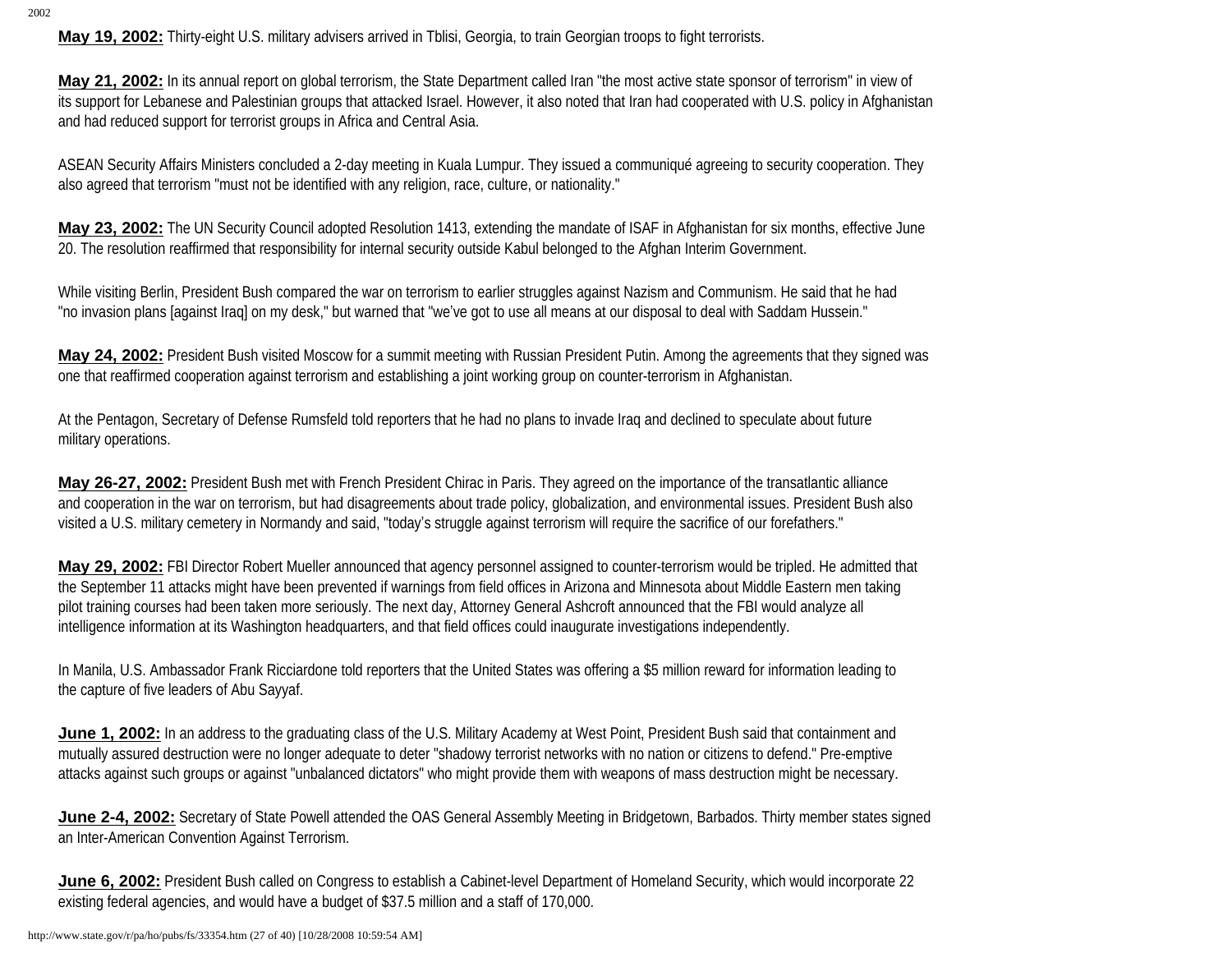At a meeting of NATO Defense Ministers in Brussels, Secretary of Defense Rumsfeld said that collective self-defense should be broadened to include pre-emptive attacks on terrorist networks or states with weapons of mass destruction. However, NATO Secretary-General Lord Robertson replied, "We do not go out looking for problems to solve."

The OECD issued a report, *Economic Consequences of Terrorism* that warned that tighter security would hamper international trade and economic growth.

**June 7, 2002:** Philippine Army soldiers attacked Abu Sayyaf querrillas on Mindanao Island in an attempt to rescue U.S. missionary Martin Burnham and his wife Gracia, who had been kidnapped more than a year ago. Burnham was killed, but his wife, though wounded, was freed. Filipino hostage Ediborah Yap was killed, as were four of the guerrillas. Seven soldiers were wounded.

**June 13, 2002:** Afghanistan's Loya Jirga elected Hamid Karzai as President of an Interim Government.

**June 14, 2002:** A car bomb exploded near the U.S. Consulate and the Marriott Hotel in Karachi, Pakistan. Eleven persons were killed and 51 were wounded, including one U.S. and one Japanese citizen. Al Qaeda and al-Qanin were suspected.

The U.S. Senate voted (83 to 1) to approve legislation implementing the International Conventions for the Suppression of Terrorist Bombings and for the Suppression of the Financing of Terrorism.

**June 16, 2002:** *The Washington Post* reported that President Bush had issued an intelligence order authorizing the CIA to use "all available tools" against Saddam Hussein.

**June 17, 2002:** U.S. Marines who were training Philippine soldiers on Basilan Island came under fire from Abu Sayyaf querrillas. One Philippine soldier was killed, but there were no U.S. casualties.

**June 18, 2002:** Saudi Arabia reported the arrest of 7 suspected al-Qaeda members.

The Moroccan Government announced the arrest of 7 al-Qaeda members who were plotting to attack U.S. and British warships in the Strait of Gibraltar.

**June 20, 2002:** Turkish General Akin Zorlu assumed command of the ISAF in Afghanistan. British Defense Minister Hoon announced that his country's troops would be withdrawn in July.

Secretary of Defense Rumsfeld authorized U.S. troops in the Philippines to go on patrol with the troops that they were training.

**June 27, 2002:** At the G-8 Economic Summit Meeting in Kananaskis, Canada, participants agreed that airliners from their countries should have armored cockpit doors by April 2003. They also agreed on improved security for shipping containers and sharing information on passenger lists and lost passports.

President Bush appointed former General John Gordon as Deputy National Security Advisor for Combating Terrorism after the resignation of former General Wayne Downing.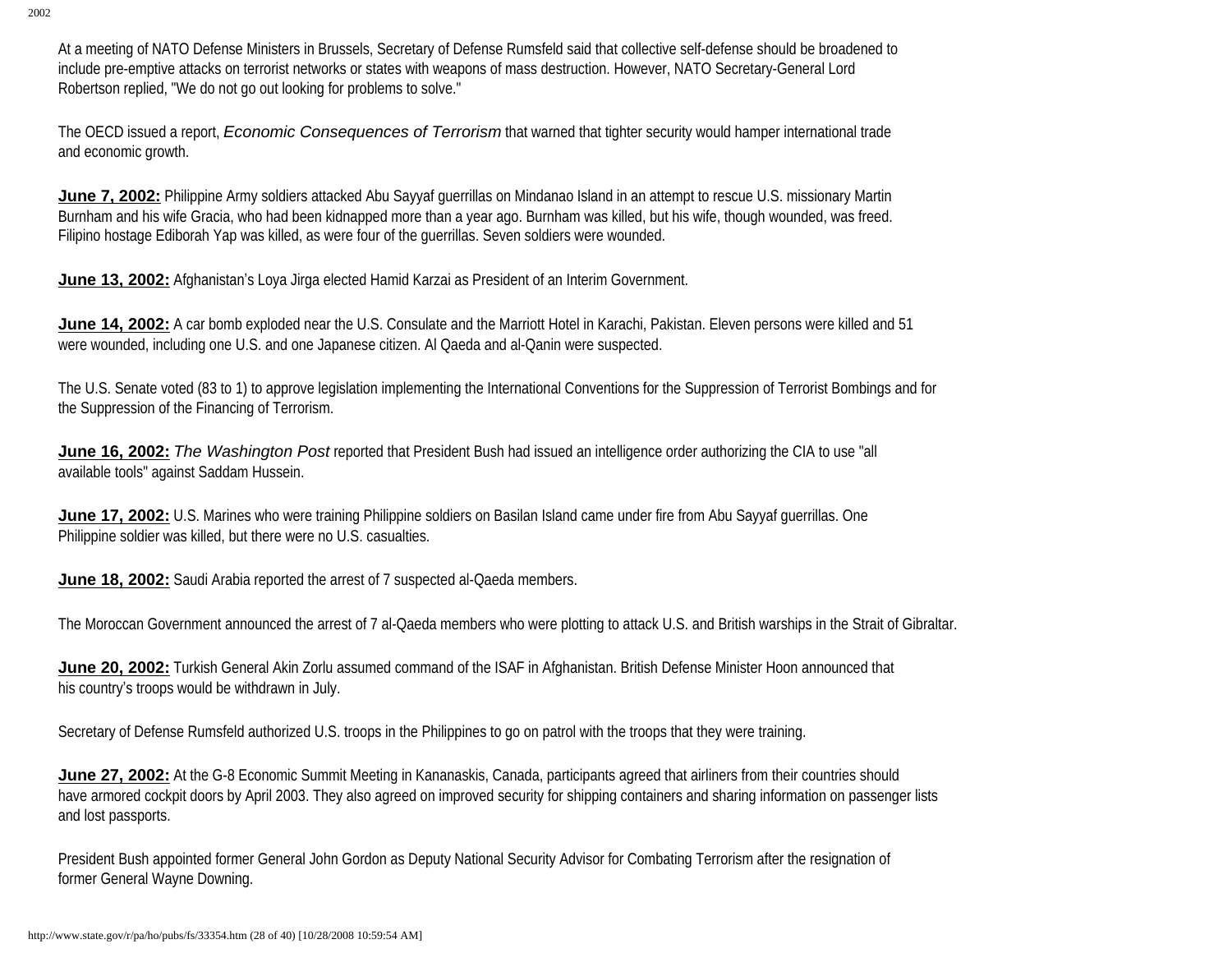**June 30, 2002:** *The Washington Post* claimed that, according to U.S. and European intelligence sources, Hezbollah had been "increasingly teaming up" with al-Qaeda for logistics and training. Hezbollah denied the charge the next day, and Sheikh Fadlallah later said that cooperation was unlikely since al-Qaeda did not consider Shi'ites to be real Muslims.

**July 4, 2002:** An Egyptian immigrant shot and killed two people at the El Al ticket counter at Los Angeles International Airport before being killed by an El Al security guard.

The Justice Department reported that all but 74 of 1,200 Middle Eastern and South Asian men who had been detained on immigration charges after September 11 had been either deported or released.

**July 5, 2002:** The New York Times published a purported U.S. war plan involving a three-pronged invasion of Iraq that would involve up to 250,000 ground troops.

**July 6, 2002:** Gunmen assassinated Afghan Vice President Haji Abdul Qadeer in his office in Kabul. Qadeer, who also held the title of Minister of National Reconstruction, was one of three Vice Presidents appointed at the end of the Loya Jirga meeting and represented Afghanistan's Pashtun community. ISAF later published a report stating that protection for senior Afghan officials was inadequate, security forces lacked the capability to investigate the crime, and that the perpetrators were unlikely to be found.

**July 9, 2002:** The paramilitary Pakistan Rangers announced the capture of two members of Harakat-ul-Mujaheddin al-Alami who admitted to having organized the June 14 truck bombing in Karachi. The detainees also said that the truck had been used earlier in an unsuccessful attempt to assassinate President Musharraf.

**July 10, 2002:** The United States and Kazakhstan signed a memorandum of understanding that allowed U.S. military aircraft to refuel or make emergency landings at Almaty. The agreement did not establish a U.S. military base.

**July 18, 2002:** A Pakistani court in Hyderabad convicted 4 suspects in the kidnap-murder of *Wall Street Journal* reporter Daniel Pearl. Ahmad Omar Saeed Sheikh was sentenced to death; his three co-defendants to life imprisonment.

**July 18, 2002:** President Bush appointed Admiral James Loy, Commandant of the Coast Guard, to succeed John Magaw as head of the Transportation Security Agency.

**July 23, 2002:** U.S. authorities in Afghanistan announced that U.S. Special Forces would provide security for Interim President Karzai.

The U.S. military advisory mission in the Philippines was reduced from 500 to about 100 in view of the apparent defeat of the Abu Sayyaf Group.

**July 31, 2002:** A bomb hidden in a bag in the Frank Sinatra International Student Center of Jerusalem's Hebrew University killed 9 persons and wounded 87. The dead included 5 U.S. citizens and 4 Israelis. The wounded included 4 U.S. citizens, 2 Japanese, and 3 South Koreans. The Islamic Resistance Movement (HAMAS) claimed responsibility.

**August 1, 2002:** Iraqi Foreign Minister Naji al-Hadithi wrote to Hans Blix and invited UNMOVIC to visit Iraq to discuss the resumption of weapons inspections.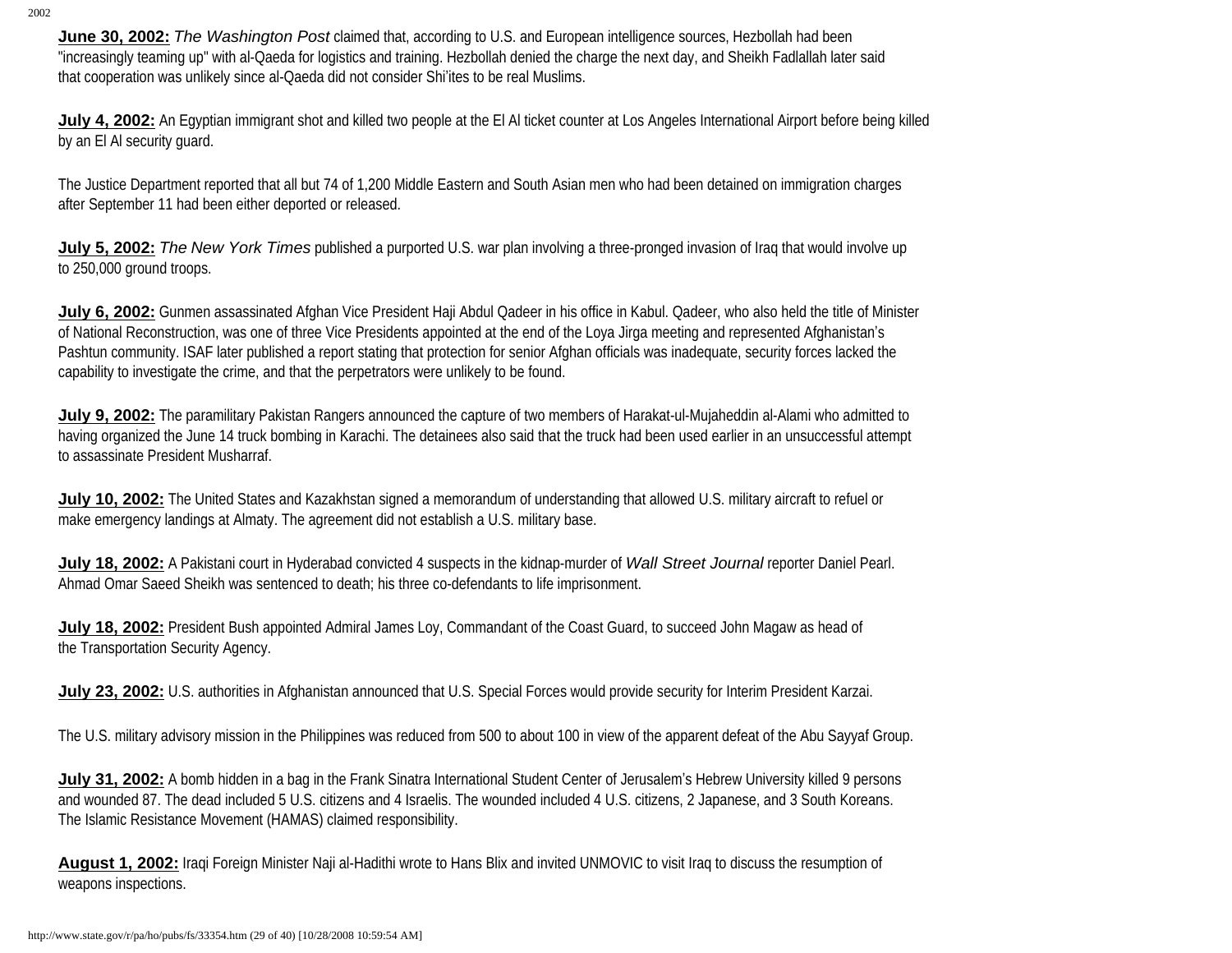**August 2, 2002:** President Bush signed a bill authorizing U.S. financial and military aid to Colombian counterinsurgency forces.

**August 5, 2002:** Gunmen attacked a Christian school in Murree, Pakistan that was attended by children of missionaries from around the world. Six persons (two security guards, a cook, a carpenter, a receptionist, and a private citizen) were killed and a Philippine citizen was wounded. A group called al-Intigami al-Pakistani claimed responsibility.

After conferring with the UN Security Council, Secretary-General Annan said that Iraq must accept the Security Council's terms for the return of weapons inspectors.

In Iraq, Speaker of the National Assembly Saadoun Hammadi invited members of Congress and chosen experts to visit Iraq and search for weapons of mass destruction. U.S. officials dismissed Hammadi's offer as a stalling tactic.

**August 6, 2002:** *The Washington Post* reported that, on July 10, the Rand Corporation's Laurent Murawiec briefed the Defense Policy Board and claimed that Saudi Arabia was involved in every level of al-Qaeda terrorism, and suggested that the United States demand that Saudi Arabia stop funding Islamic fundamentalism, anti-U.S. and anti-Israel propaganda; and prosecute persons responsible for aiding terrorism. If it failed to do so, the United States should "target" Saudi oil fields and overseas financial assets. Secretary of State Powell called Foreign Minister Prince Saud and assured him that U.S. relations were still firm. Defense Department Spokesman Victoria Clark denied that the briefing was official policy, and even the Rand Corporation said that Murawiec spoke only for himself.

**August 7, 2002:** Saudi Foreign Minister Prince Saud said that relations with the United States were still strong, but U.S. forces could not use Saudi bases for military operations against Iraq.

**August 11, 2002:** The Saudi Arabian Foreign Ministry announced that Iran had surrendered 16 suspected al-Qaeda members. Foreign Minister Prince Saud al-Faisal called Iranian cooperation "very important and very significant in fighting the terrorists."

**August 12, 2002:** Philippine President Macapagal-Arroyo said that she did not plan to allow U.S. forces to take part in operations against the Communist New People's Army, even though the group was on the U.S. list of international terrorist groups.

**August 13, 2002:** Defense Secretary Rumsfeld said that Iran was still allowing al-Qaeda members to operate in its territory.

**August 16, 2002:** Terrorist leader Abu Nidal (Sabri al-Banna) reportedly committed suicide in Baghdad when threatened with arrest for having entered the country illegally.

**August 25, 2002:** During a visit to Afghanistan, Gen. Tommy Franks said that he hoped that good relations with neighboring countries would facilitate conduct of the war on terrorism. He said that there was no deadline for withdrawing U.S. forces, and that operations would continue until terrorist cells had been eliminated from the region.

**August 26, 2002:** Vice President Cheney told a veterans' group in Nashville that "time is not on our side" in preventing Iraq from developing weapons of mass destruction.

**August 28, 2002:** German authorities charged Mounir Motassadeq with having been a member of the "Hamburg cell" of al-Qaeda members who had planned the September 11 attacks.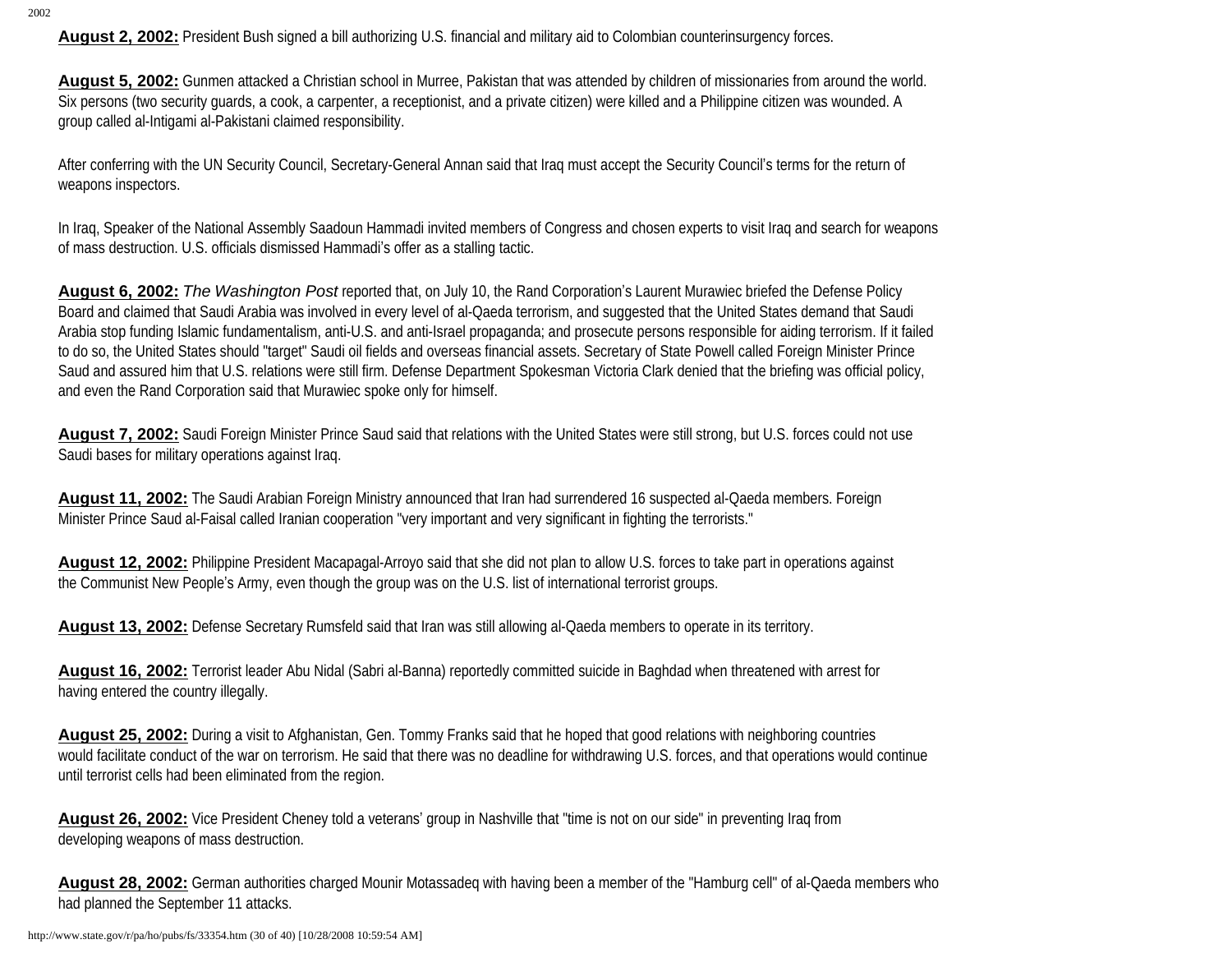**September 1, 2002:** German Justice Minister Herta Gaubler-Gmelin said that her government would not provide evidence against suspected hijacker Zacarias Moussaoui to the United States if he was likely to be executed if convicted.

**September 2, 2002:** Dutch authorities announced the arrest of 7 suspected al-Qaeda members.

**September 3, 2002:** Iraqi Deputy Prime Minister Tariq Aziz met with UN Secretary-General Annan during the World Summit on Sustainable Development in Johannesburg, South Africa. Aziz was willing to consider admitting UN weapons inspectors as part of a comprehensive arrangement to end UN sanctions.

**September 4, 2002:** President Bush met with Congressional leaders and said that he would seek Congressional approval and diplomatic support before taking military action against Iraq. He intended to "remind the UN that for 11 long years, Saddam Hussein has side-stepped, crawfished, wheedled out of any agreement he had made not to develop weapons of mass destruction."

**September 5, 2002:** Afghan Interim President Karzai escaped an assassination attempt in Kandahar. Karzai's bodyguards killed three attackers; six suspects were arrested later.

Arab League Foreign Ministers met in Cairo and issued a communiqué rejecting threats against Iraq, but also calling on Iraq to allow UN weapons inspectors to do their work as part of an "overall settlement" between Iraq and the UN.

**September 6, 2002:** President Bush telephoned the Presidents of Russia and France to seek their support against Iraq. President Putin had "serious doubts" about the legal basis and warned about political consequences in the Middle East. President Chirac insisted on a central role for the United Nations.

**September 7, 2002:** British Prime Minister Tony Blair met with President Bush and senior U.S. officials at Camp David and discussed cooperation against Iraq. French President Chirac and German Chancellor Schroeder met in Hanover, Germany. They opposed unilateral action against Iraq and called for the return of UN inspectors to Iraq without preconditions. Schroeder rejected any German military role, but Chirac sought to preserve French options.

September 8, 2002: Vice President Cheney warned that Iraq was "actively and aggressively seeking to acquire nuclear weapons." He claimed that evidence showed that Iraq had sought to acquire equipment for enriching uranium.

**September 11, 2002:** Pakistani authorities reported the arrest of Ramzi bin al-Shibh, an al-Qaeda leader from Yemen who was said to be familiar with the September 11 attacks. Eleven other suspects were arrested and two were killed. Al-Shibh and four other suspects were transferred to U.S. custody on September 16.

Gunmen killed Kashmir's Law Minister Mushtaq Ahmed Lone and six security guards in Tikipora. Lashkar e-Tayyiba, Jamiat ul-Mujahedin, and Hizb ul-Mujahedin all claimed responsibility. No group claimed responsibility for a grenade attack on the residence of Kashmir's Minister of Tourism that wounded 4 persons.

**September 12, 2002:** During his address to the UN General Assembly, President Bush said that he would seek authorization from the Security Council before taking military action against Iraq. If Iraq wanted peace, it must give up all weapons of mass destruction, stop supporting terrorism, stop suppressing its people, free Gulf War prisoners, and allow the UN to resume the "oil for food" program. Secretary-

http://www.state.gov/r/pa/ho/pubs/fs/33354.htm (31 of 40) [10/28/2008 10:59:54 AM]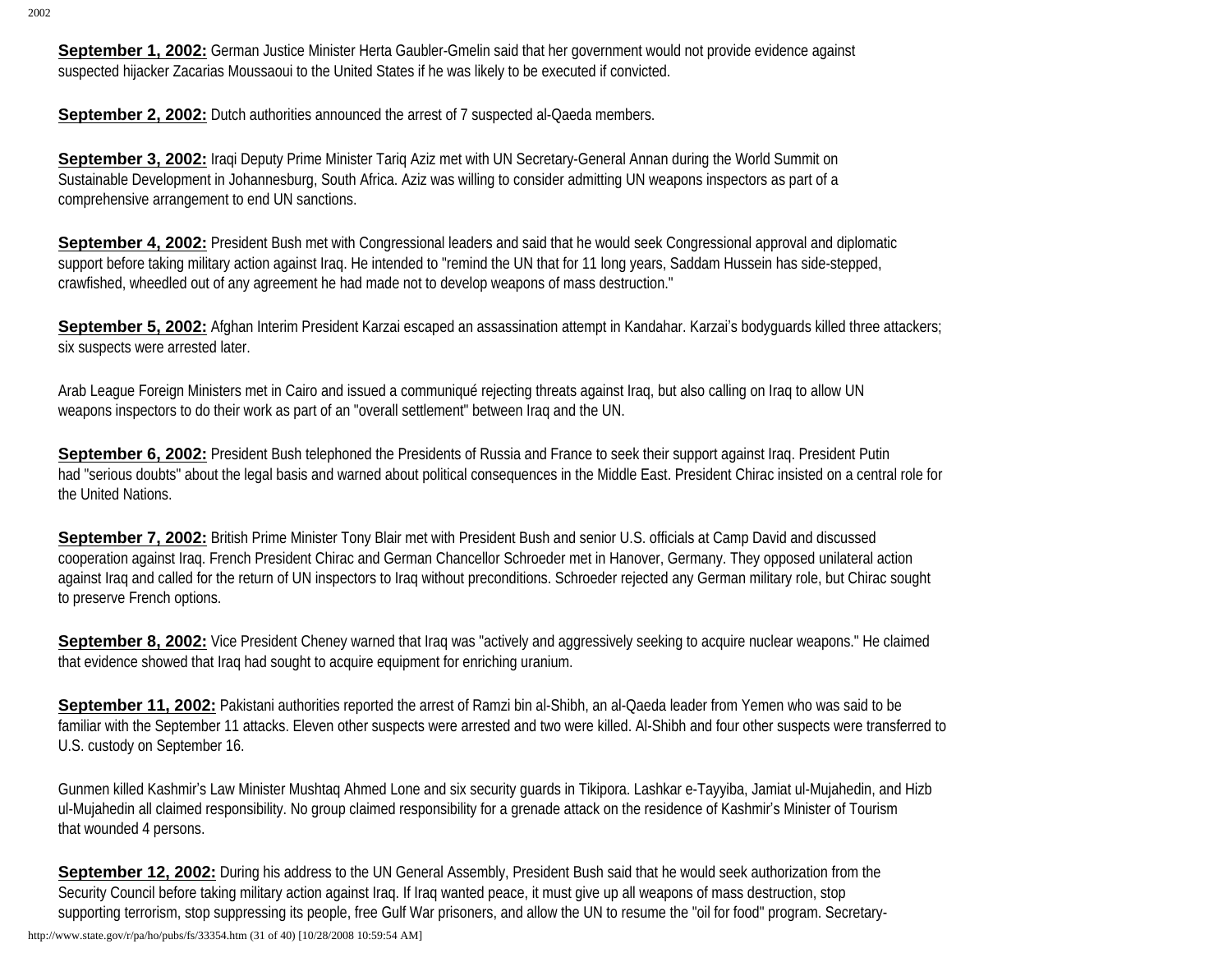General Annan insisted that only the UN could legitimize military operations against Iraq. Iraqi Permanent Representative Mohammed Aldouri called Bush's speech "the longest series of fabrications."

**September 15, 2003**: The United States began working for a new UN Security Council resolution regarding Iraq.

**September 16, 2003**: Secretary of State Powell said that he would urge UN member states not to vote for a resolution against Iraq unless the resolution included enforcement by military action. Secretary-General Annan announced that Iraq had agreed to the unconditional return of UNMOVIC's inspectors. Iraqi Foreign Minister Sabri also said that he hoped that compliance would lead to the lifting of UN sanctions.

The German Government declined to supply the United States with evidence against Ramzi bin al-Shib in the event that he faced the death penalty. German authorities also applied for al-Shib's extradition, since he was thought to have shared an apartment in Hamburg with lead hijacker Mohammed Atta.

**September 18, 2002:** President Bush met with Congressional leaders in the Oval Office. They agreed to pass a resolution before Congress adjourned for its mid-term elections that would authorize any appropriate means, including military action, to enforce UN resolutions concerning Iraq and its weapons of mass destruction.

**September 19, 2002:** President Bush requested Congress to authorize the possible use of force against Iraq and warned that he would take action even without UN support. He also urged the UN to pass a resolution specifying what Iraq had to do to comply with earlier resolutions.

President Saddam Hussein sent a letter to the UN denying that Iraq had any weapons of mass destruction and accusing President Bush of "the utmost distortions."

German Justice Minister Daubler-Gmelin told a reporter that she thought that President Bush sought war with Iraq to distract attention from his domestic problems in a manner similar to Hitler. Senior U.S. officials said that this remark "poisoned" U.S.-German relations. Daubler-Gmelin was not reappointed after Chancellor Gerhard Schroeder's Social Democratic Party won national elections on September 22.

**September 23, 2002:** In a speech to the Commonwealth Club in San Francisco, former Vice President AI Gore said that attacking Iraq would "severely damage" the coalition against terrorism and was a distraction from the war on terrorism.

**September 24, 2002:** The British Government published *Iraq's Weapons of Mass Destruction: The Assessment of the British Government.* It estimated that Iraq could deploy chemical and biological weapons at 45 minutes' notice and could develop nuclear weapons within 2 years if it could secure the necessary components. Iraqi presidential adviser Gen. Amir Hammoudi al-Saadi dismissed the British report as "a hodgepodge of half-truths and lies" and invited Prime Minister Blair to submit it to UNMOVIC or the IAEA.

**September 25, 2002:** Secretary of Defense Rumsfeld attended an informal meeting of NATO Defense Ministers in Warsaw. He said that NATO must become an organization capable of fighting terrorists and "rogue states." If it failed to modernize and adapt, it "would not have much to offer the world." He stated that there are documented links between al-Qaeda and Iraq.

**September 26, 2002:** Secretary of Defense Rumsfeld said that the United States had found "increasing contacts" between Iraq and al-Qaeda and that Iraq was training al-Qaeda members to use chemical and biological weapons.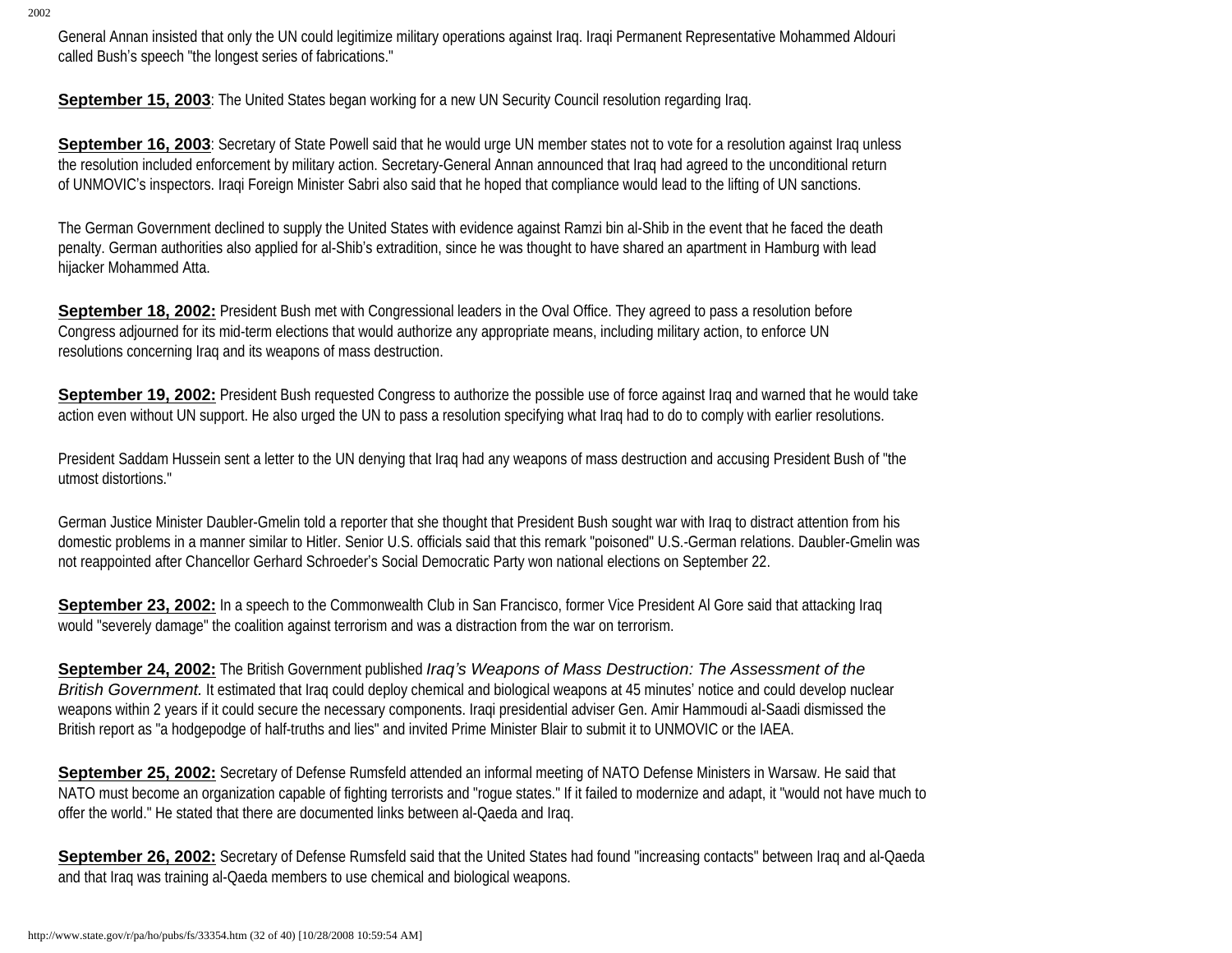**October 1, 2002:** Iraqi officials met with representatives of UNMOVIC in Vienna. Iraq agreed to end restrictions on dozens of sites, but would not grant access to eight presidential compounds. Meanwhile representatives of the permanent members of the Security Council began discussion of a new resolution to define the inspection regime.

White House Press Secretary Ari Fleischer said that although the Bush administration had no plans to lift a long-standing ban on authorizing assassinations, "a one-way ticket" or a "single bullet" would be means of achieving "regime change" in Iraq.

**October 2, 2002:** A bomb explosion outside a bar in Zamboanga on Mindanao Island killed 4 persons, including a U.S. soldier, and wounded 20. No group claimed responsibility, although the U.S. soldier was 1 of about 250 who were advising the Philippine Army in its campaign against Abu Sayyaf.

**October 3, 2002:** UNMOVIC chief Hans Blix announced that he would not send inspectors to Iraq until the UN Security Council had adopted a new resolution defining the new inspection regime.

**October 4, 2002:** Attorney General Ashcroft announced the arrest of six persons in Portland, Oregon, who were suspected of contributing services to al-Qaeda.

John Walker Lindh, the "American Taliban," was sentenced to 20 years' imprisonment after having pleaded guilty to having fought with an enemy of the United States. Lindh had agreed to cooperate with U.S. authorities on intelligence matters. In Boston, "shoe bomber" Richard Reid pleaded guilty to 8 counts involving his attempt to explode a bomb aboard an airliner bound for Miami.

**October 6, 2002:** An explosive-laden boat rammed the French oil tanker *Limburg*, which was anchored about 5 miles off al-Dhabbah, Yemen. One person was killed and four were wounded. Al-Qaeda was suspected.

**October 7, 2002:** In a speech in Cincinnati, President Bush said that military action against Iraq was not "imminent or unavoidable." However, he said that the United States could not "wait for the final proof-the smoking gun-that could come in the form of a mushroom cloud." He cited the British dossier on the Iraqi weapons program and hinted that Iraq might give weapons of mass destruction to terrorist groups.

**October 8, 2002:** Two Kuwaiti gunmen fired on U.S. Marines taking part in maneuvers on Kuwait's Falaika Island. One Marine was killed and another was wounded before their comrades shot both gunmen. The gunmen were said to have been trained in al-Qaeda camps in Afghanistan.

Al-Jazeera broadcast an audiotape from al-Qaeda's Ayman al-Zawahiri in which he appeared to claim responsibility not only for the synagogue bombing on Djerba Island in April, but also the suicide car bombing in May 11 in Karachi.

**October 10, 2002:** The U.S. House of Representatives approved a resolution authorizing President Bush to take military action to deprive Iraq of weapons of mass destruction if diplomatic efforts failed. The vote was 296 to 133. The resolution called on the President to notify Congress within 48 hours of starting military action, encouraged cooperation with the UN's inspection actions, but authorized unilateral action.

The Malaysian Government deported Ahmed Ibrahim Bilal to the United States after the U.S. Government had revoked his U.S. passport. Bilal was suspected of belonging to an al-Qaeda cell in Portland, Oregon.

**October 11, 2002:** The U.S. Senate approved the resolution authorizing military action against Iraq by a vote of 77 to 23.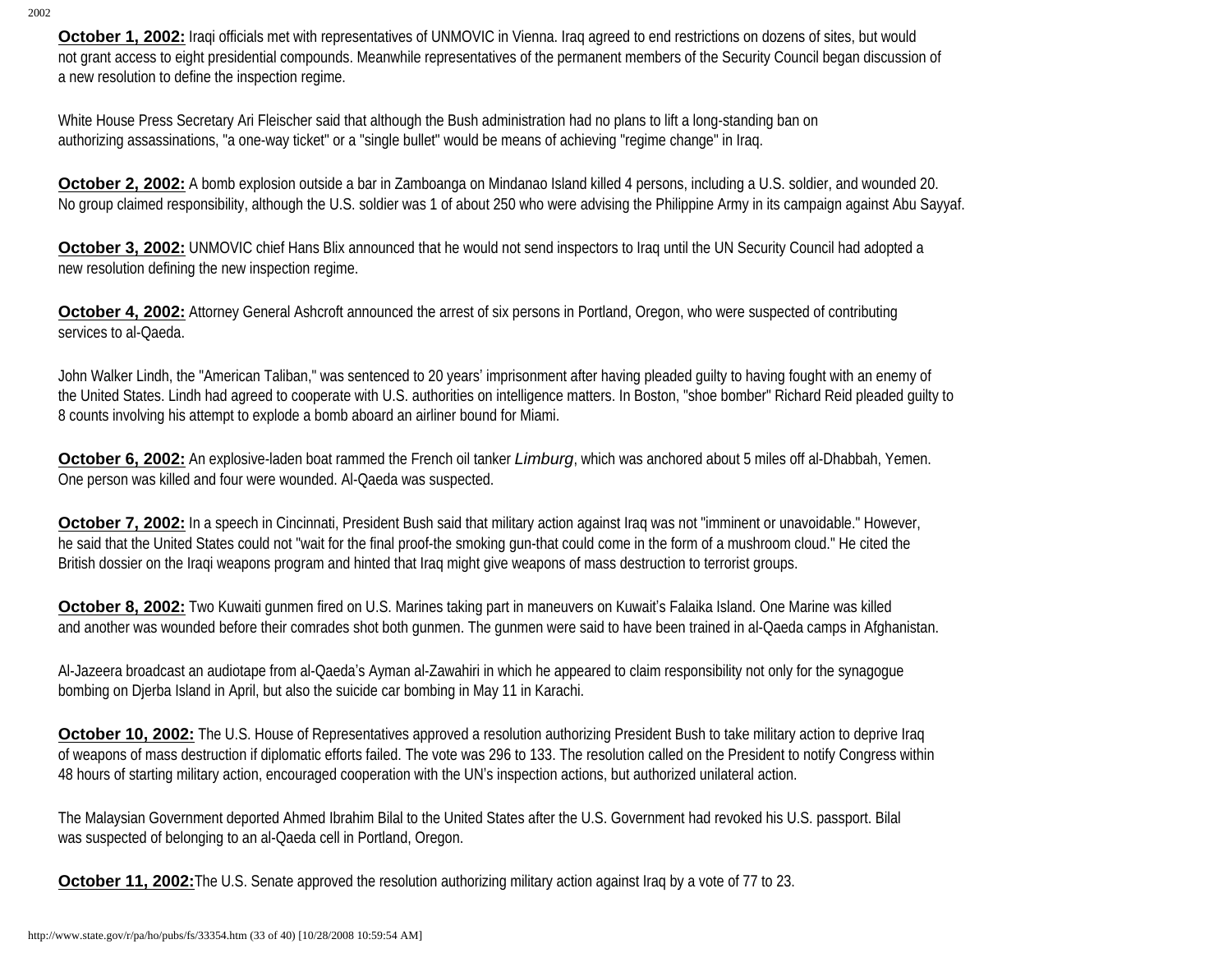After a visit by British Prime Minister Blair to Russia, President Putin agreed that a new Security Council resolution was needed to ensure that UN weapons inspectors would be allowed back into Iraq.

At the United Nations, Secretary-General Annan said that he believed that most member states favored a two-stage approach toward Iraq. If the first Security Council resolution authorizing the return of UN inspectors to Iraq failed, only then should a second resolution authorizing military action be sought.

**October 12, 2002:** A car bomb exploded outside the Sari Club Discotheque in Denpasar, Bali, Indonesia, killing 202 persons and wounding 300 more. Seven of the dead were U.S. citizens and 88 were Australians. Al-Qaeda claimed responsibility, but Indonesian authorities suspected the Islamist group Jemaah Islamiah which has links to al-Qaeda.

**October 16, 2002:** President Bush challenged Iraq to make "an accurate and full and complete accounting" of its weapons of mass destruction before UN inspectors returned. Non-compliance would be treated as "bad faith and aggressive intent." He also challenged European and Middle Eastern countries to prepare to protect themselves against a future Iraqi threat.

The UN Security Council began debating the Iraq situation. Secretary-General Annan opened the debate by calling for a new resolution concerning inspections and warning Saddam Hussein that it was his "last chance" to comply or else the Security Council "would have to face its responsibilities."

**October 17, 2002:** The United States proposed a draft resolution to the UN Security Council that would call for further consultations before taking military action against Iraq.

The U.S. Council on Foreign Relations published a report claiming that "individuals and charities based in Saudi Arabia have been the most important source of funds on al-Qaeda."

**October 18, 2002:** *The New York Times* reported that U.S. officials had said that Pakistan had supplied North Korea with equipment for producing weapons-grade enriched uranium in return for ballistic missile technology. Cooperation in missile development was thought to have begun in 1993. President Musharraf denied the claim.

**October 20, 2002:** Secretary of State Powell told NBC News that although he believed that the Iraqi people "would be a lot better off with a different leader," the UN resolution dealt primarily with weapons of mass destruction.

Czech President Vaclav Havel informed President Bush that he could not confirm a domestic intelligence report that lead hijacker Mohammed Atta had met with an Iraqi intelligence officer in Prague in April 2001.

**October 21, 2002:** The United States presented its newest draft resolution concerning Iraqi weapons of mass destruction to the other permanent members of the UN Security Council.

**October 23, 2002:** Fifty Chechen rebels led by Movsar Barayev seized the Palace of Culture Theater in Moscow, Russia, to demand an end to the war in Chechnya. They seized more than 800 hostages from 13 countries and threatened to blow up the theater. During a three-day siege, they killed a Russian policeman and five Russian hostages. On October 26, Russian Special Forces pumped an anesthetic gas through the ventilation system and then stormed the theater. All of the rebels were killed, but 94 hostages (including one American) also died, many from the effects of the gas. A group led by Chechen warlord Shamil Basayev claimed responsibility.

http://www.state.gov/r/pa/ho/pubs/fs/33354.htm (34 of 40) [10/28/2008 10:59:54 AM]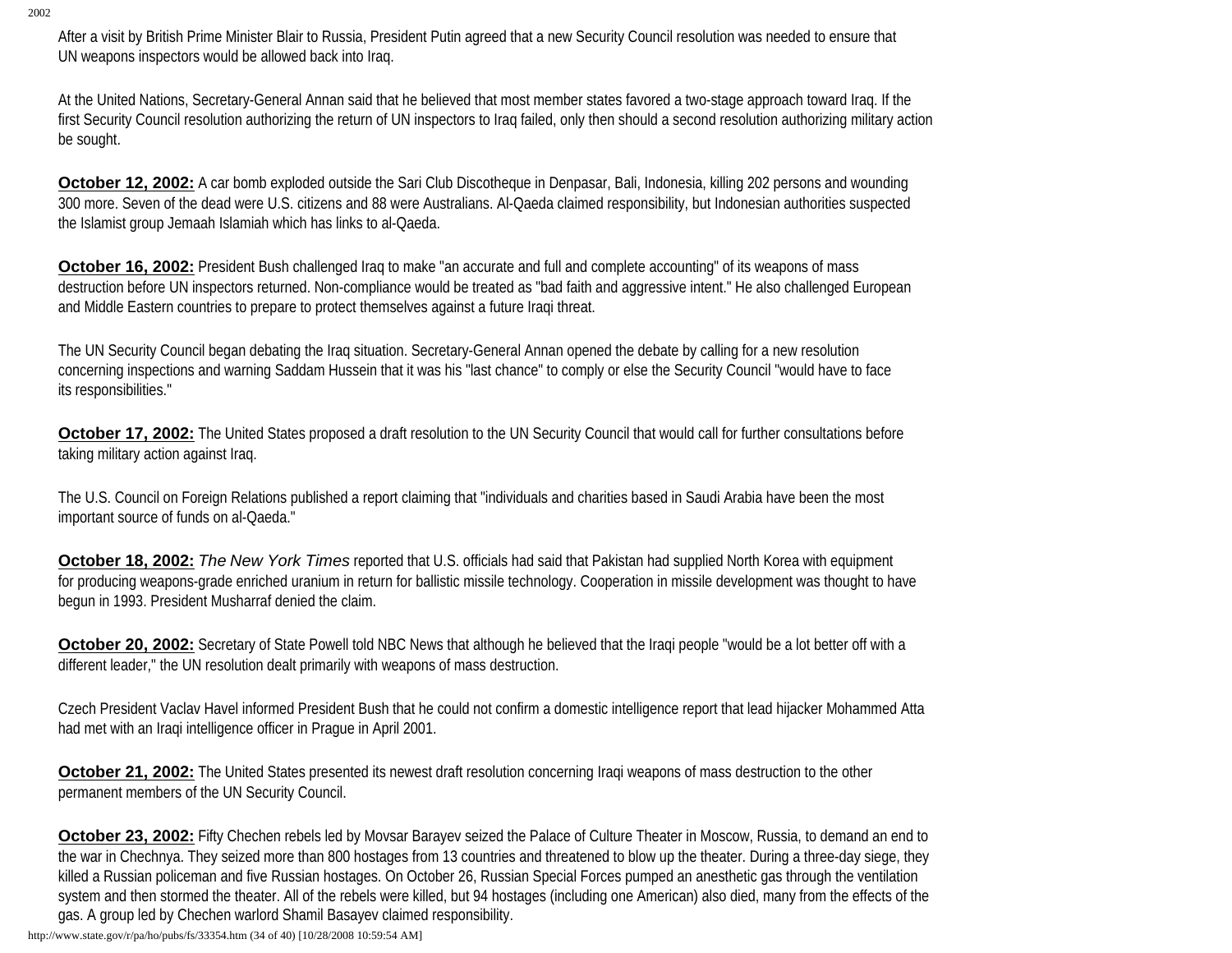The United States announced that it was designating the Southeast Asia-based Jemaah Islamiyah network as a foreign terrorist organization. It would seek to freeze the group's U.S. assets and seek UN sanctions against it.

The United States presented its draft resolution on Iraq to the UN Security Council.

**October 25, 2002:** Chinese President Jiang Zemin met with President Bush at his ranch in Crawford, Texas. During a joint press conference, they announced that they would cooperate against terrorism and the proliferation of weapons of mass destruction. This included working to persuade North Korea to end its nuclear weapons program.

**October 28, 2002:** Gunmen in Amman assassinated Laurence Foley, Executive Officer of the U.S. Agency for International Development Mission in Amman. The "Honest People of Jordan" claimed responsibility.

**November 3, 2002:** A CIA Predator drone fired a missile at a car carrying six al-Qaeda members in Yemen. All were killed, including Salim Sinan al-Harithi, a senior member of al-Qaeda who was suspected in the attack on the U.S.S. *Cole.*

**November 5, 2002:** Indonesian police arrested Amrozi, who later confessed to having organized the October 12 bombing in Bali.

**November 7, 2002:** Al-Qaeda released a message claiming responsibility for the October 12 bombing in Bali.

**November 8, 2002:** The UN Security Council unanimously approved Resolution 1441, which gave Iraq a last chance to comply with UNMOVIC weapons inspectors or face "serious consequences." Iraq had seven days in which to confirm that it would "comply fully" and cooperate with UNMOVIC. It had 30 days in which to declare its weapons of mass destruction programs and related materials. UN inspectors were to resume work within 45 days, and would report to the Security Council on Iraqi compliance in 60 days. The inspectors would also have unrestricted access to anyplace in Iraq and could interview Iraqi scientists and officials "at their discretion."

President Bush praised the UN for taking "a principled stand." He threatened Iraq with "the severest consequences" if it failed to comply.

Gen. Richard Myers, Chairman of the Joint Chiefs of Staff, conceded that Taliban fighters in Afghanistan had successfully adapted to U.S. tactics. He said that plans were being made that would allow U.S. forces to shift their efforts from pursuing Taliban and al-Qaeda remnants to reconstruction.

German Defense Minister Peter Struck met with Secretary of Defense Rumsfeld in Washington, and Rumsfeld said that relations with Germany were now "unpoisoned." Chancellor Schroeder telephoned President Bush during the visit. After the visit, Struck told reporters that Germany still opposed U.S. military action against Iraq and that a increased defense budget would not be practical.

**November 12, 2002:** Iraq's National Assembly voted to reject Resolution 1441, despite a letter from President Hussein's son Uday that recommended acceptance. The vote was non-binding.

Al-Jazeera broadcast an audiotape attributed to Osama bin-Laden.

Philippines police arrested Abdulmukim Edris of the Abu Sayyaf Group, near Manila. He was suspected of plotting a series of truck bomb attacks on various targets, including the U.S. Embassy.

http://www.state.gov/r/pa/ho/pubs/fs/33354.htm (35 of 40) [10/28/2008 10:59:54 AM]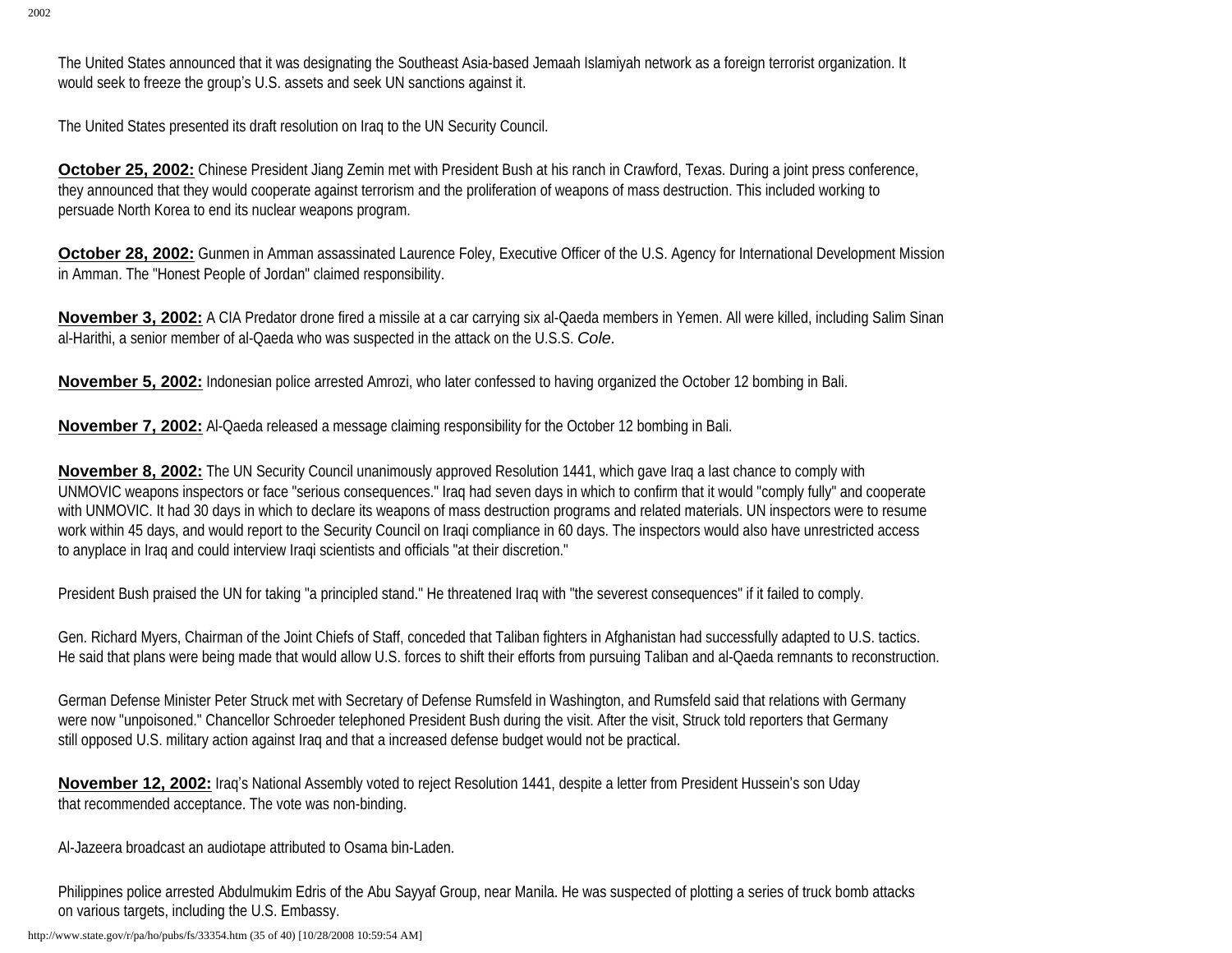**November 13, 2002:** The House of Representatives approved a bill to establish a Cabinet-level Department of Homeland Security by a vote of 299 to 121.

The United States granted permission for four citizens (three had survived the destruction of the World Trade Center) to attend the trial in Hamburg of Mounir Motassadeq, a Moroccan national who was charged as an accessory to the September 11 attacks.

Iraq's Revolutionary Command Council accepted Resolution 1441. Foreign Minister al-Hadithi continued to deny that Iraq had any hidden weapons of mass destruction or long-range missile programs.

**November 15, 2002:** The United States executed Pakistani citizen Mir Aimal Kasi for having killed two CIA employees outside the agency headquarters in Langley, Virginia in 1993. While there were widespread protests, violence against U.S. interests failed to occur.

The Justice Department informed the German Government that Zacarias Moussaoui and Ramzi bin al-Shib were "unavailable" to give evidence at the Hamburg trial of Mounir Motassadeq. Testimony could be taken from Ahmed Ressam, who had been convicted of terrorism in April 2001. Moussaoui allegedly supplied funds that allowed the al-Qaeda hijackers to attend U.S. flying schools, while defense lawyers believed that al-Shib could testify that Motassadeq was not aware of the planned September 11 attacks.

The German Parliament voted, 573 to 11, to authorize the continued deployment of German armed forces abroad, including in Afghanistan, for an additional year.

**November 17, 2002:** The Kuwaiti Government announced the arrest of a suspected al-Qaeda member who had financed the attack on the *Limburg* and had been planning an attack on a hotel housing U.S. military personnel in Yemen.

**November 18, 2002:** Hans Blix and Muhammad al-Baradei arrived in Baghdad to reopen UNMOVIC's offices and to discuss arrangements for the inspection program. Blix told reporters that the talks had been constructive and that Iraq was ready to comply with Resolution 1441.

British police arrested three suspected al-Qaeda members in London. Security officials denied press reports that the three had planned a poison gas attack on the London Underground.

**November 19, 2002:** The Senate approved a bill to establish the Department of Homeland Security by a vote of 90 to 1.

**November 20, 2002:** The Saudi Arabian Government announced that it had detained at least 100 suspected al-Qaeda members.

**November 21, 2002:** President Bush met with German Chancellor Schroeder at the NATO Summit Meeting in Prague. After the summit, Schroeder said that in the event of war with Iraq, Germany would not restrict the use of U.S. bases or German airspace.

At the end of the NATO Summit meeting, member states said that they were committed to taking "effective action" to ensure Iraqi compliance with Resolution 1441.

The United States and the Philippines signed a Mutual Logistics Support Agreement that allowed the United States to base communications equipment and other non-lethal supplies in the Philippines as part of the "war on terrorism."

http://www.state.gov/r/pa/ho/pubs/fs/33354.htm (36 of 40) [10/28/2008 10:59:54 AM]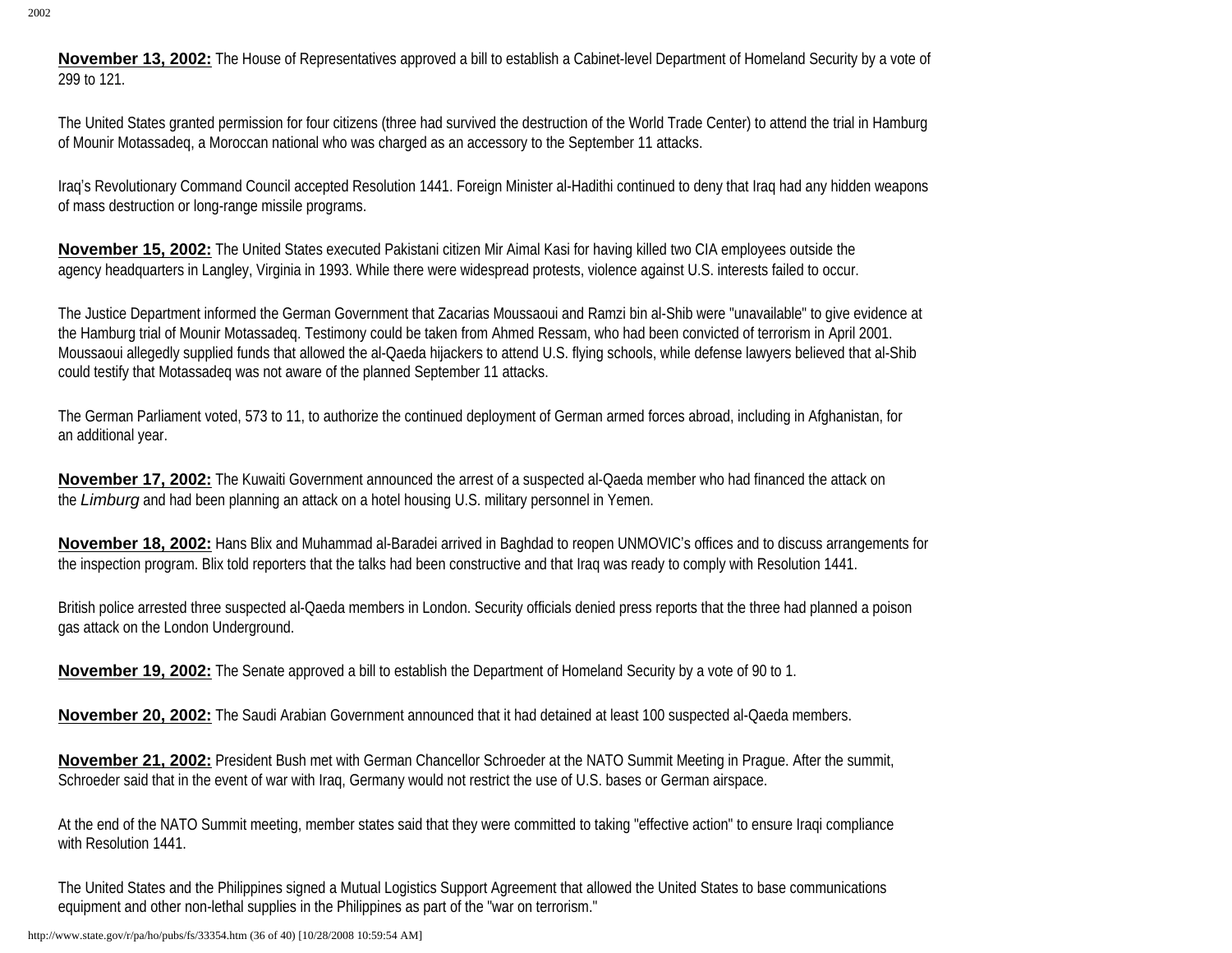A Kuwaiti policeman shot and wounded two U.S. soldiers near the Camp Doha military base. Kuwaiti officials first said that the policeman was mentally unbalanced; later press reports said that he hated Americans and Jews.

An unknown party shot and killed American nurse Bonnie Weatherall in Sidon, Lebanon. She worked at an evangelical Protestant church school and clinic.

**November 24-26, 2002:** French police arrested 19 suspected al-Qaeda members in the Paris area.

**November 25, 2002:** President Bush signed into a law a bill establishing the Department of Homeland Security and announced that Tom Ridge would be nominated as its Secretary.

The UN Security Council approved Resolution 1443, extending a revised version of the UN's "oil for food" program until December 4. The extension was for less than the usual 6 months since Russia and other Council members had opposed U.S. efforts to add GPS devices and antidotes to chemical or biological weapons to the list of prohibited imports.

A team of 17 UNMOVIC inspectors arrived in Baghdad.

In response to press reports that the wife of the Saudi Ambassador to the United States had provided money to friends of the September 11 hijackers, State Department Spokesman Boucher insisted that the Saudi Government had cooperated very closely with the United States in the war on terrorism.

**November 26, 2002:** White House Spokesman Ari Fleischer said that the Bush Administration was increasing pressure on Saudi Arabia to crack down on funding international terrorism. The next day, Saudi newspapers accused Fleischer of seeking to harm Saudi-U.S. relations.

**November 27, 2002:** The UNMOVIC inspectors made their first inspections in Iraq, visiting a factory site north of Baghdad and a graphite factory in Amariya. The next day, they investigated three "dual-use" sites.

The UN Security Council approved Resolution 1444, extending the mandate of the International Security Assistance Force (ISAF) in Afghanistan for 1 year, effective December 20.

UNMOVIC inspectors arrived in Iraq to begin their search for weapons of mass destruction.

The French and German Governments agreed to provide the United States with evidence about Zacarias Moussaoui on condition that it would not be used "toward the imposition of the death penalty." The Justice Department said that any evidence would be used to determine Moussaoui's innocence or guilt, but would not determine his punishment. French and German human rights groups expressed reservations.

**November 28, 2002:** A three-person suicide car bomb attack on the Paradise Hotel in Mombasa, Kenya, killed 15 persons and wounded 40. Three of the dead and 18 of the wounded were Israeli tourists; the others were Kenyans. Near Mombasa's airport, two SA-7 shoulder-fired missiles were fired at an Arkia Airlines Boeing 757 that was carrying 261 passengers back to Israel. Both missiles missed. Al-Qaeda, the Government of Universal Palestine in Exile, and the Army of Palestine claimed responsibility for both attacks. Al-Ittihad al-Islami was also suspected of involvement.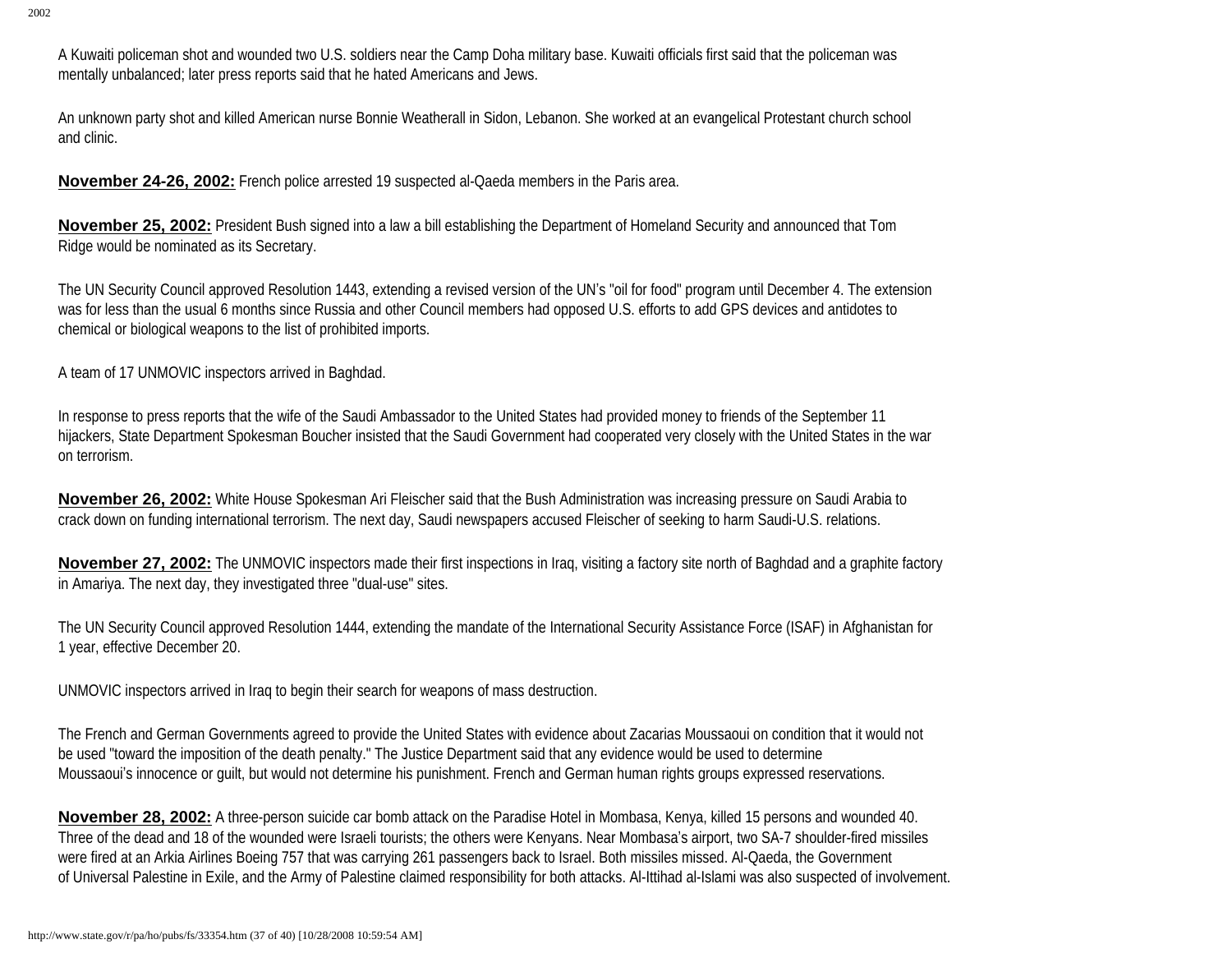**December 1, 2002:** Australian Prime Minister Howard said during a television interview that he would authorize military action in other countries if there was an imminent threat of terrorist attacks and if "there was no alternative." His statement was criticized in Malaysia, Indonesia, and the Philippines.

**December 2, 2002:** The British Foreign and Commonwealth Office released a dossier about torture, mass executions, and other human rights violations under Saddam Hussein's "regime of unique horror." Amnesty International called the release "opportunistic" since Iraq had 6 more days to report its compliance with Resolution 1441.

British police arrested Hassan Butt, a member of the al-Muhajiroun group who had urged British Muslims to join in a *jihad* against the West. Butt was said to be the first member of the group to be arrested under British anti-terrorism laws.

**December 3, 2002:** UNMOVIC inspectors put Iraqi compliance to the test when they made an unannounced visit to the al-Sojoud presidential palace compound. The next day, Iraq's Foreign Ministry accused the inspectors of spying for the United States and Israel and of trying to provoke a crisis.

**December 4, 2002:** UN Security Council Resolution 1447 extended the UN's "oil for food" program in Iraq for an additional 180 days. Adjustments to the list of restricted goods would be considered in 30 days. The vote was 13 to 0, with Russia and Syria abstaining.

**December 5, 2002:** Iraqi President Hussein said that he would give UNMOVIC a chance to prove his country's innocence, although what mattered most was to keep his people safe from "American tyranny."

**December 8, 2002:** In response to UN Security Resolution 1441, Iraq submitted a 12,000-page declaration to the UN in which it claimed to no longer have weapons of mass destruction. Initially, only the permanent members of the UN Security Council got to review the document.

**December 9, 2002:** The U.S. Central Command began a week of communications exercises at Qatar's al-Udeid airfield.

**December 10, 2002:** Two Spanish warships stopped a North Korean freighter in the Indian Ocean and found 15 Scud-type missiles aboard. The ship was allowed to proceed after the missiles were found to have been legitimately ordered by the government of Yemen.

**December 11, 2002:** Secretary of Defense Rumsfeld visited Qatar and signed an agreement to upgrade military bases for possible use in a war with Iraq.

**December 14, 2002:** Pakistani police arrested three suspected Harakat-e-Jihad members in Karachi and seized large quantities of explosives intended for a suicide bomb attack on U.S. diplomats.

Jordanian authorities announced the arrest of two al-Qaeda suspects in the assassination of Laurence Foley.

**December 16, 2002:** French police arrested three Algerians and a Moroccan in Paris. Other arrests of North Africans followed on December 21 and 24. The suspects were thought to be linked to al-Qaeda and to Chechen separatists and to having been plotting attacks on Russian targets in Paris.

The trial of 4 suspected Kuwaiti al-Qaeda members began in Kuwait City. All pleaded innocent and claimed that they had been tortured into confessing.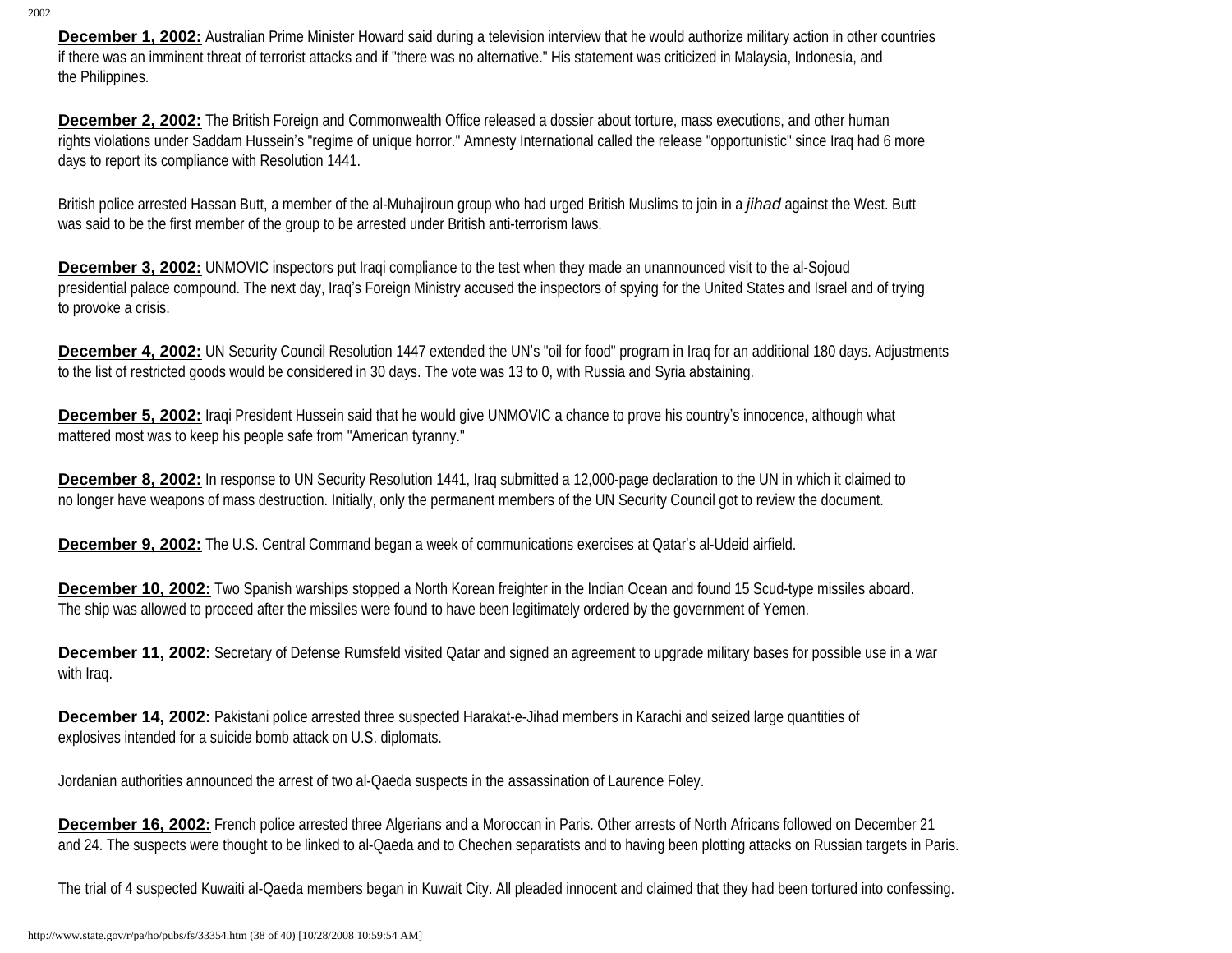**December 18, 2002:** A Dutch court acquitted four Muslims suspected of planning attacks on U.S. facilities in Belgium and France. Three of the suspects had been arrested on September 13, 2001. Evidence was insufficient to prove that the suspects were members of al-Qaeda.

**December 19, 2002:** After reviewing Iraq's declaration, Secretary of State Powell said that it "totally fails" to meet the UN's demand for a complete account of its weapons programs. Much of the report was a rehash of material that had been submitted to the UN years before and that the UN had already concluded was incomplete. The report did not account for stocks of anthrax and other biological weapons or the development of mobile chemical weapons production units. Earlier in the day, Hans Blix and IAEA Director Muhammad al-Baradei had summarized the declaration before the UN Security Council. Blix said the report said little about weapons, which suggested that Iraq might still have them.

**December 20, 2002:** The United States and the EU signed an agreement in Copenhagen that provided for the sharing of information in cases involving suspected terrorists. The EU reserved the right not to share information or to refuse extradition if capital punishment were a possible outcome.

**December 23, 2002:** UN officials said that inspectors had begun interviewing Iraqi scientists in Iraq.

United Arab Emirates officials reported the arrest in November of Abdul Rahim Nashiri, a reputed regional chief of al-Qaeda operations who was said to have helped plan the attack on the U.S.S. *Cole* and the 1998 bombing of the U.S. Embassy in Nairobi.

**December 27, 2002:** A suicide bomb attack involving two explosives-laden trucks destroyed the offices of the pro-Russian Chechen government in Grozny. The attack killed over 80 people and wounded 210. According to a Chechen website run by the Kavkaz Center, Chechen warlord Shamil Basayev claimed responsibility.

**December 29, 2002:** Senior U.S. military officers told *The New York Times* that the Saudi Government would allow U.S. aircraft to fly support missions from Saudi bases in the event of war with Iraq. U.S. forces would also be able to use the operations center at the Prince Sultan air base.

**December 30, 2002:** A member of Yemen's Islamic Jihad (not to be confused with the Palestine Islamic Jihad) entered a Baptist hospital in Jibla, Yemen, where he shot and killed 3 U.S. missionaries and wounded a fourth. The gunman claimed that he wanted to "cleanse his religion and get closer to God" by killing Christian missionaries.

**[2001](http://www.state.gov/r/pa/ho/pubs/fs/5889.htm) 2002 [2003](http://www.state.gov/r/pa/ho/pubs/fs/33355.htm)**

*This document, based entirely on public sources, was prepared or background information and reference purposes. It is intended neither as a complete or comprehensive account of the Global Coalition Against Terrorism, nor as an official expression of U.S. policy. Please email questions or comments to History@state.gov <mailto:History@state.gov>.*

**Office of the Historian Bureau of Public Affairs U.S. Department of State June 2004**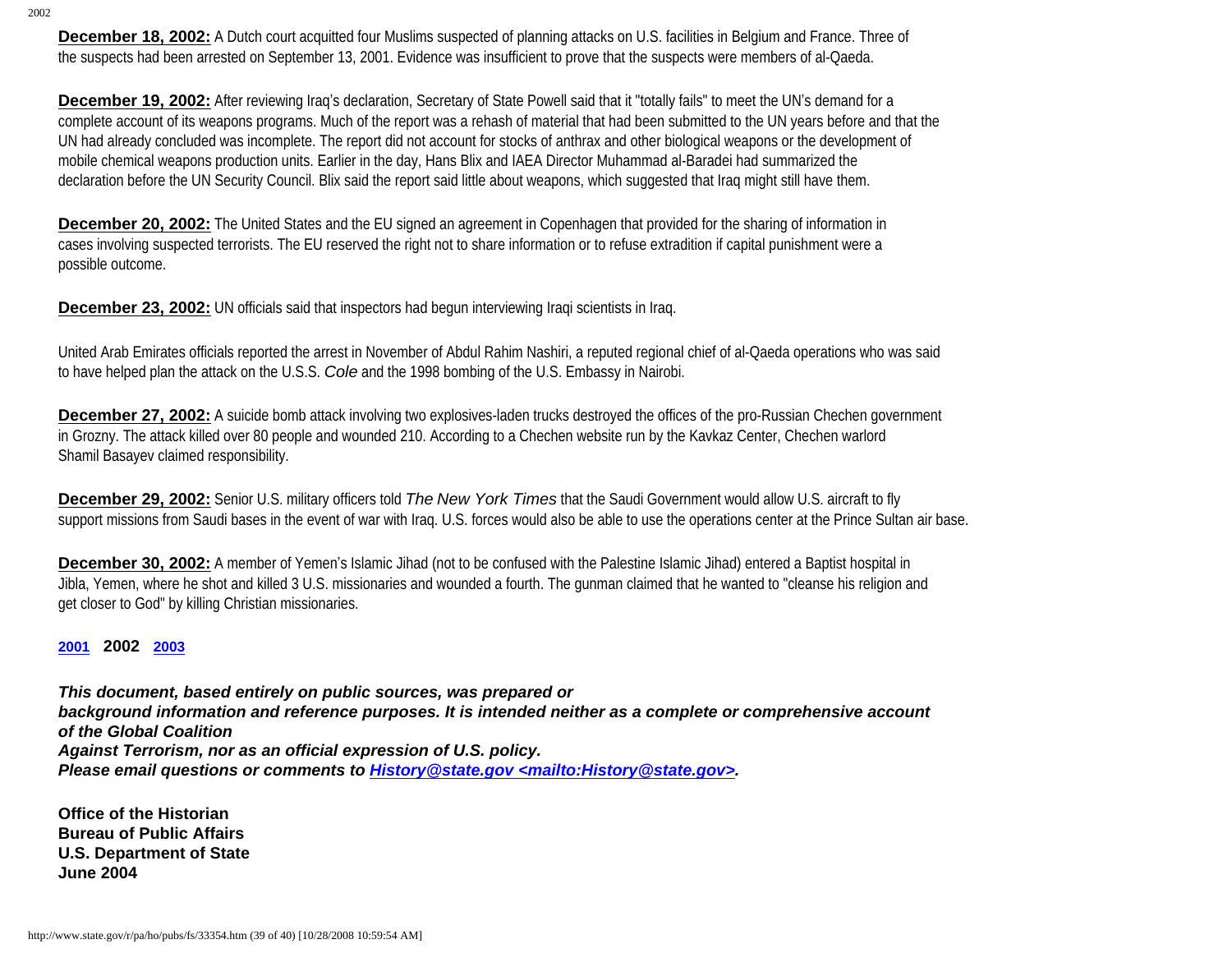## $<sup>1</sup>$  BACK TO TOP</sup>



**[Updates](http://www.state.gov/whats_new/)** | **[Frequent Questions](http://contact-us.state.gov/cgi-bin/state.cfg/php/enduser/std_alp.php)** | **[Contact Us](http://contact-us.state.gov/)** | **[Email this Page](mailto:?body=I thought you might be interested in the following information: http://www.state.gov/r/pa/ho/pubs/fs/&subject=Interesting Information from the U.S. State Department)** | **[Subject Index](http://www.state.gov/r/pa/ei/a2z/)** | **[Search](http://search.state.gov/search)** The Office of Electronic Information, Bureau of Public Affairs, manages this site as a portal for information from the U.S. State Department. External links to other Internet sites should not be construed as an endorsement of the views or privacy policies contained therein.

**[About state.gov](http://www.state.gov/misc/87529.htm)** | **[Privacy Notice](http://www.state.gov/misc/87529.htm#privacy)** | **[FOIA](http://foia.state.gov/)** | **[Copyright Information](http://www.state.gov/misc/87529.htm#copyright)** | **[Other U.S. Government Information](http://www.state.gov/misc/60289.htm)**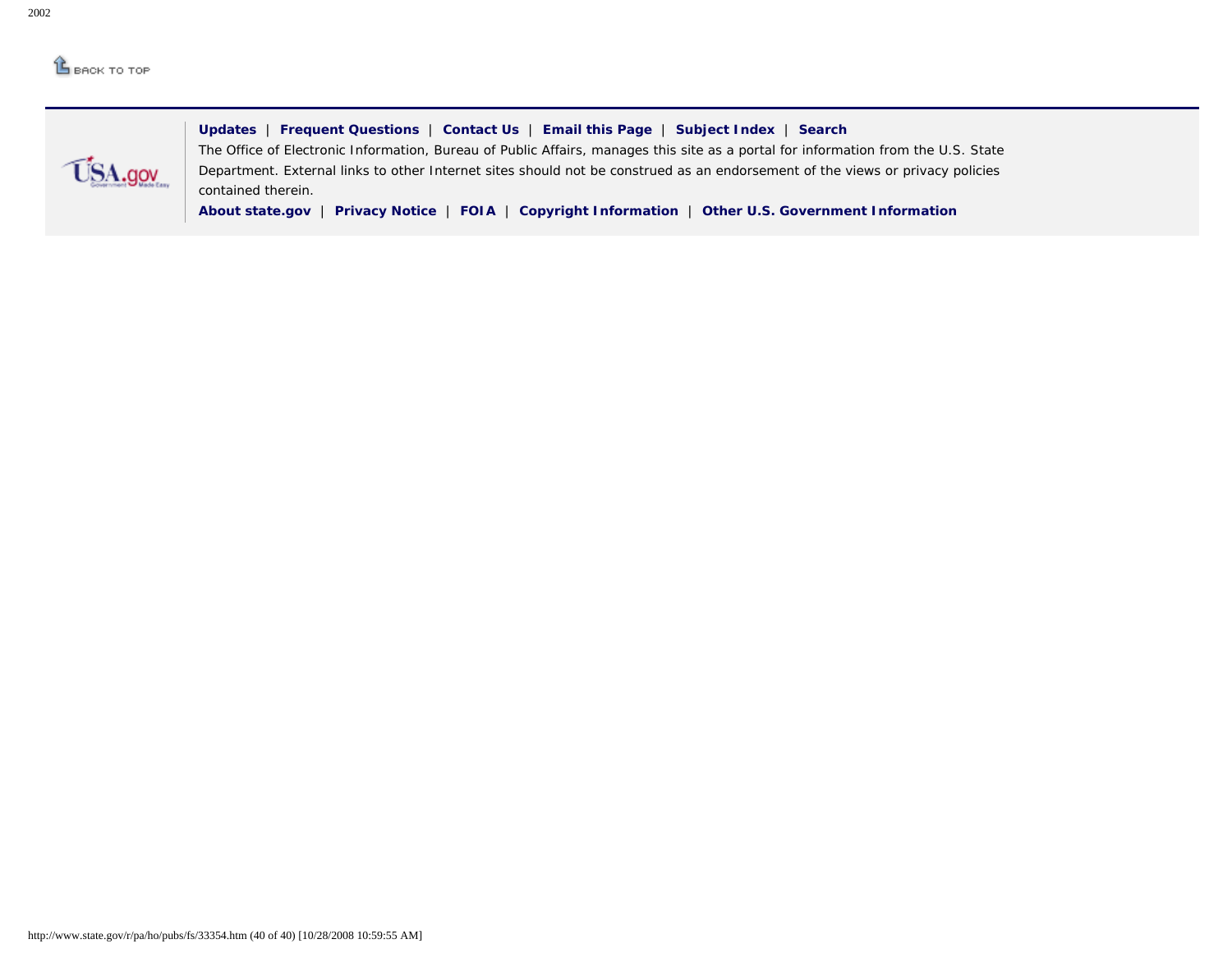## **[Secretary Rice Traveled to Mexico](http://www.state.gov/secretary/rm/2008/10/111205.htm) | [Daily Press Briefing](http://www.state.gov/r/pa/prs/dpb/2008/) | [What's New](http://www.state.gov/whats_new/)**

| <u>nit C</u><br><b>CEADCH</b> |  |         |
|-------------------------------|--|---------|
| <b>Bookmark and Share</b>     |  | Subject |
|                               |  |         |
|                               |  |         |
|                               |  |         |
|                               |  |         |
|                               |  |         |
|                               |  |         |
|                               |  |         |
|                               |  |         |
|                               |  |         |
|                               |  |         |
|                               |  |         |
|                               |  |         |
|                               |  |         |
|                               |  |         |
|                               |  |         |
|                               |  |         |
|                               |  |         |
|                               |  |         |
|                               |  |         |
|                               |  |         |
|                               |  |         |
|                               |  |         |
|                               |  |         |
|                               |  |         |
|                               |  |         |
|                               |  |         |
|                               |  |         |
|                               |  |         |
|                               |  |         |
|                               |  |         |
|                               |  |         |
|                               |  |         |
|                               |  |         |
|                               |  |         |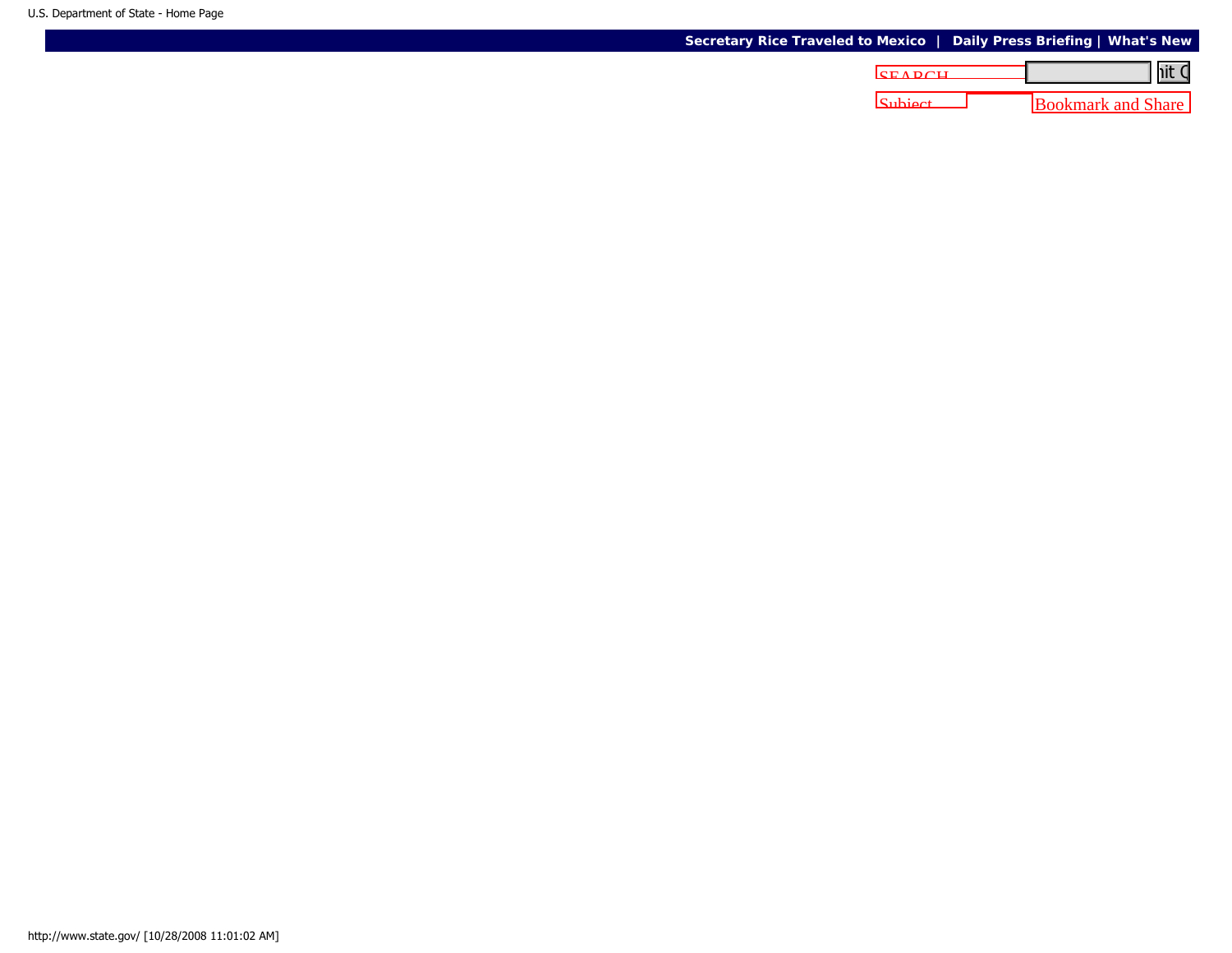

Historical Background Office of the Historian Washington, DC

## **THE UNITED STATES AND THE GLOBAL COALITION AGAINST TERRORISM, SEPTEMBER 2001-DECEMBER 2003**

[2001](http://www.state.gov/r/pa/ho/pubs/fs/5889.htm)[2002](http://www.state.gov/r/pa/ho/pubs/fs/33354.htm) **2003**

**January 4, 2003:** Philippine soldiers reported killing at least 5 Abu Sayyaf members in a 3-hour battle on Jolo Island. Two days earlier, Abu Sayyaf leader Merang Abante had been arrested near Zamboanga.

**January 5, 2003:** British police arrested 6 suspects in London. After a search of an apartment above a pharmacy found traces of ricin, four of the suspects, all of whom held Algerian passports, faced terrorism and chemical weapons charges.

**January 7, 2003:** Al-Qaeda leader Ayman al-Zawahiri posted an e-mail on the website of Egyptian lawyer Montasser al-Zayat, in which he urged al-Zayat not to discourage young Arabs from killing Americans. Al-Zayat had earlier urged al-Qaeda to end its campaign against the United States.

**January 10, 2003:** German police arrested two Yemeni al-Qaeda suspects in Frankfurt. One of them, Sheikh Muhammed Ali Hassan al-Mouyad, was said to be a major fund-raiser. The Justice Department said on January 15 that it would seek their extradition.

The Turkish Government announced that it would allow a U.S. military team to survey bases for possible use by U.S. forces in a war against Iraq.

**January 10-11, 2003:** Secretary of Defense Rumsfeld signed orders that would send 62,000 U.S. military personnel to the Persian Gulf to join the 60,000 already there.

**January 11, 2003:** Britain sent the aircraft carrier HMS *Ark Royal* to the Persian Gulf.

**January 12, 2002:** British Prime Minister Blair warned that if the UN inspectors found Iraqi non-compliance, "Saddam will be disarmed by force."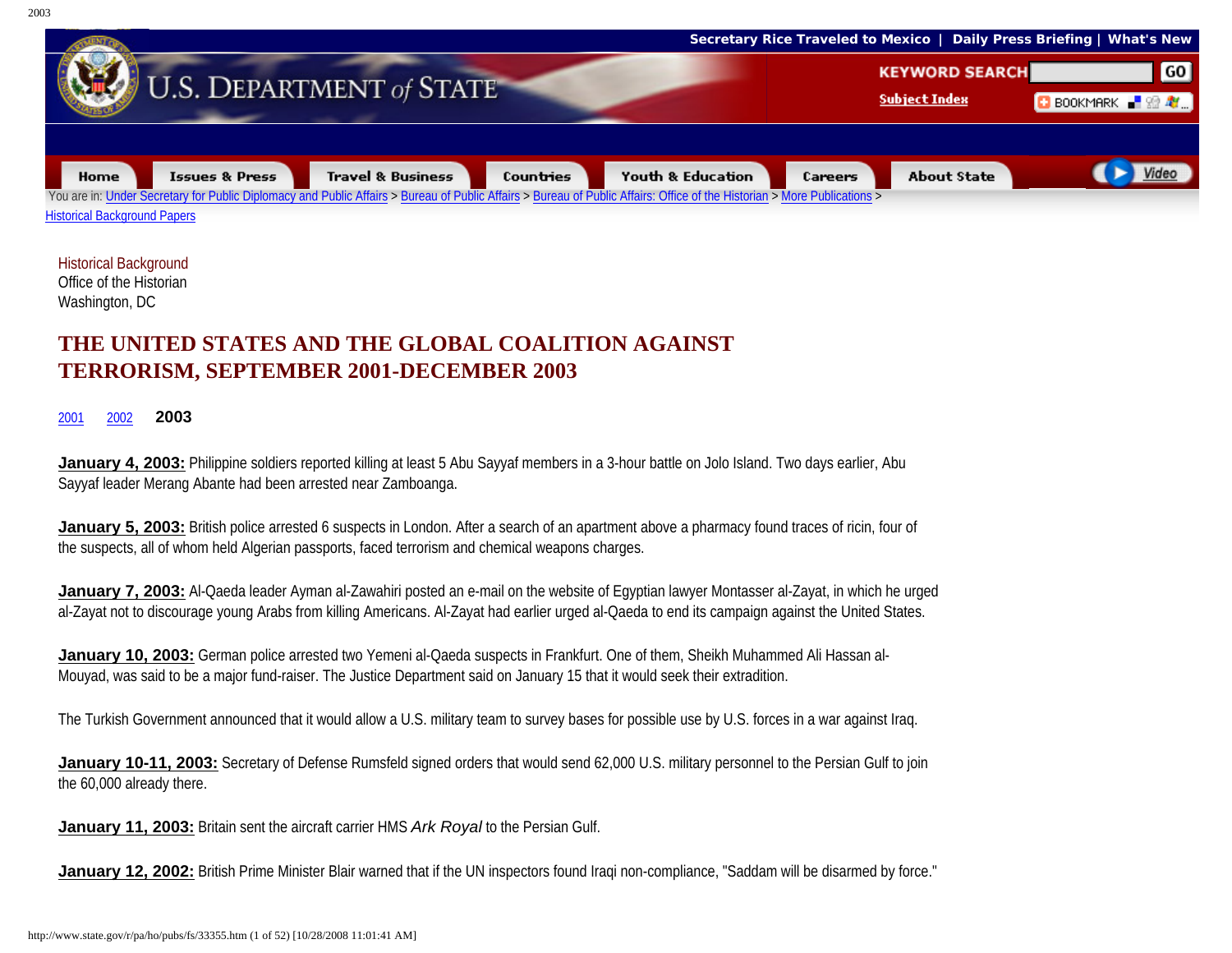**January 14, 2003:** National Security Advisor Rice met with Blix in New York and urged him not to schedule a follow-up report, in March, on Iraqi disarmament. Blix in turn told the UN Security Council that the 1999 resolution that created UNMOVIC required one. President Bush said: "Time is running out for Saddam Hussein … I'm sick and tired of games and deception, and that's my view of timetables." Secretary-General Annan said that he was still "hopeful and optimistic" about a diplomatic solution.

**January 15, 2003:** UN weapons inspectors visited a second presidential site, a palace complex in central Baghdad.

**January 16, 2003:** UN weapons inspectors found 12 warheads capable of containing chemical weapons in an ammunition depot about 100 miles south of Baghdad that might not have been listed in Iraq's December report to the United Nations. Lt. Gen. Hussam Mohammed Amin, head of Iraq's National Monitoring Directorate, said that he was surprised that empty warheads dating from the 1980s should be considered significant. The inspectors also visited the Baghdad homes of two Iraqi scientists.

At the United Nations, the United States was unable to prevent Blix from scheduling a follow-up report on Iraqi disarmament for late in March. His January 27 report would be an interim one.

In Stuttgart, Germany, Deputy Defense Secretary Paul Wolfowitz called for NATO military assistance against Iraq.

**January 17, 2003:** President Saddam Hussein commemorated the 12th anniversary of the Gulf War with a speech comparing the United States to the Mongols who had devastated Baghdad in 1258 and predicting that Iraq would defeat the U.S. invasion.

**January 18, 2003:** Anti-war demonstrations took place in many cities in the United States, Europe, the Middle East, and Japan. Those in Washington numbered between 100,000 and 500,000.

**January 19, 2003:** Secretary of State Powell, Secretary of Defense Rumsfeld, and National Security Advisor Rice all said that they would welcome Saddam's acceptance of exile as an alternative to war. Rumsfeld suggested that he might be offered immunity from war crimes charges.

The London-based Arabic newspaper *Asharq al-Awsat* published a lengthy statement from Osama bin Laden that urged Muslims to unite against a Western "crusader coalition."

**January 20, 2003:** At the United Nations, Foreign Ministers from 13 of the 15 members of the Security Council met to discuss international terrorism. French Foreign Minister de Villepin hinted that he would veto any U.S resolution calling for military action against Iraq. German Foreign Minister Fischer urged that the UN inspectors be given "all the time which is needed." Secretary of State Powell reminded his colleagues that Resolution 1441 was Iraq's "last chance" to disarm. British Foreign Secretary Straw said that, although "time was running out," he would prefer another resolution before force was used.

Blix and al-Baradei announced that they had reached a ten-point agreement with Iraq concerning cooperation with the UN inspectors. The only demand that Iraq rejected was for the use of a U.S. Air Force U-2 to assist the inspectors. Iraq agreed to establish its own inspection teams and to allow Iraqi scientists to be interviewed without Iraqi officials being present.

U.S. Gen. Richard Myers, Chairman of the Joint Chiefs of Staff, met with his Turkish counterpart and Defense Minister Vecdi Gonul in Ankara to discuss the possible deployment of U.S. forces to Turkey against Iraq. Foreign Minister Yasar Yakis said that Turkey had agreed to a smaller deployment than the 80,000 that the U.S. had sought.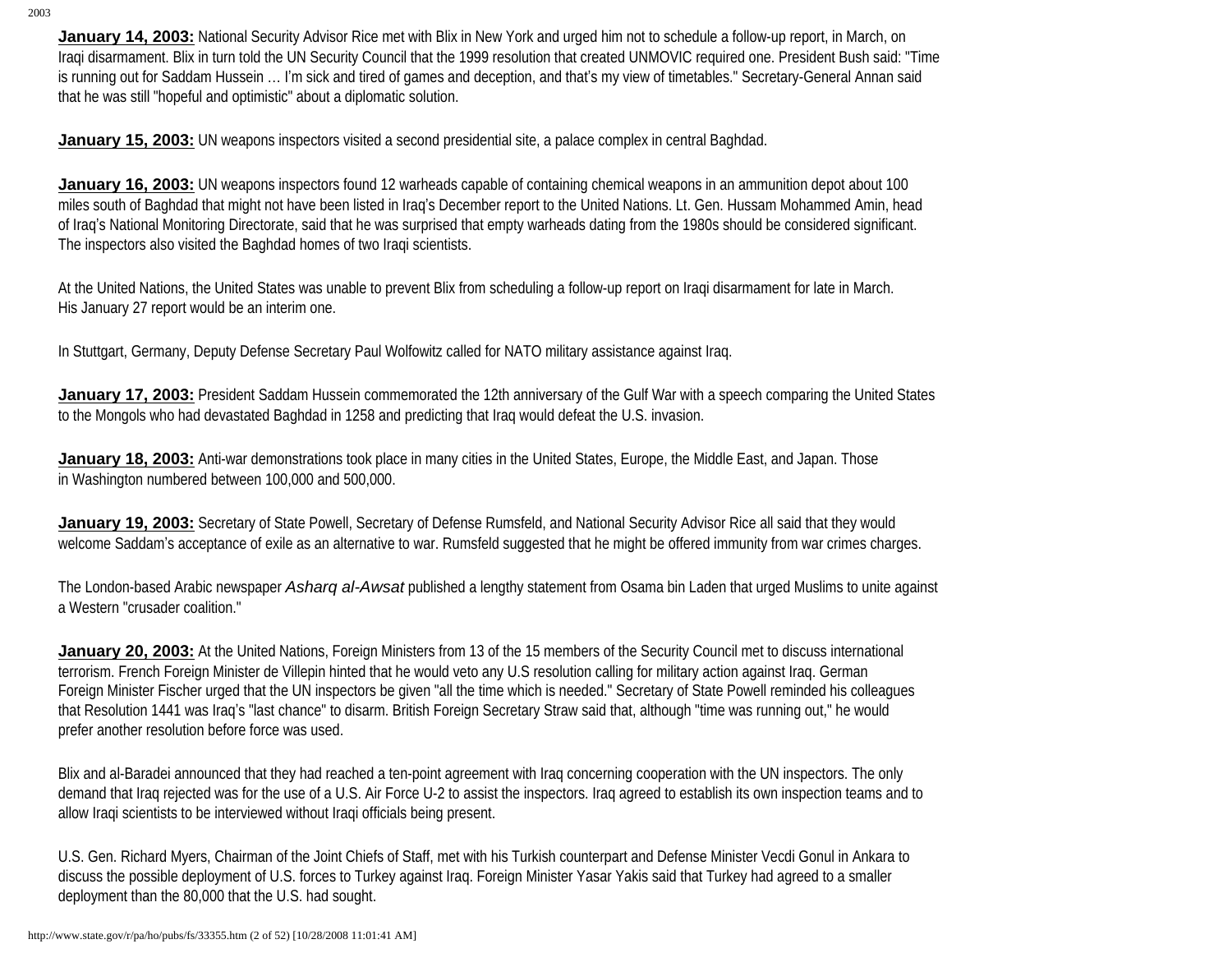The British Government announced that it would send 26,000 troops to the Persian Gulf to join the 5,000 already there.

**January 21, 2003:** French Foreign Minister de Villepin said in Brussels that his government would urge the European Union to oppose military action against Iraq at a forthcoming EU Foreign Ministers' meeting.

A Kuwaiti gunman fired on a car near Camp Doha, killing a U.S. civilian contract employee and wounding another. The suspect was later arrested while trying to cross into Saudi Arabia and reportedly confessed to being an al-Qaeda member.

**January 22, 2003:** French President Chirac and German Chancellor Schroeder met in Paris and commemorated the 40th anniversary of the 1963 Franco-German friendship treaty by issuing a joint statement opposing military action against Iraq without the approval of the UN Security Council. Both agreed to work for a peaceful solution to the Iraq crisis. France and Germany, supported by Belgium and Luxembourg, successfully opposed a U.S. request for NATO military assistance against Iraq.

Secretary of Defense Rumsfeld called French and German opposition a "problem," but dismissed France and Germany as "old Europe." NATO's center of gravity was shifting eastward, and newer members in Eastern Europe were more sympathetic to the U.S. position. He also announced that the Pentagon had begun broadcasting Arabic translations of its daily briefings to Iraq.

The Defense Department announced that over 20,000 more Reserve and National Guard personnel had been mobilized, bringing the total to 79,000.

The Senate voted, 94 to 0, to confirm Tom Ridge as Secretary for Homeland Security.

**January 23, 2003:** Secretary of State Powell said after a meeting with visiting British Foreign Secretary Straw that he was not worried about having to act unilaterally and he was sure that "many nations" would support the United States when necessary.

Deputy Secretary of Defense Wolfowitz told the Council of Foreign Relations that Iraq had coached its scientists on what to tell inspectors and had threatened to execute scientists (and their families) who were too cooperative with them.

The Foreign Ministers of Turkey, Iran, Egypt, Saudi Arabia, Syria, and Jordan met in Istanbul and issued a joint declaration urging Iraq "to demonstrate a more active approach" to cooperation with UN inspectors in order to avoid war.

**January 26, 2003:** Secretary of State Powell addressed the World Economic Forum in Davos, Switzerland, and said, "Multilateralism cannot become an excuse for inaction." The United States was prepared to act against Iraq either alone or "in a coalition of the willing."

Prime Minister Blair said that Britain would take part in an attack on Iraq without a Security Council resolution if the UN inspectors found Iraq to be "not cooperating" or "in breach of the resolution passed in November," and if another permanent member vetoed a new resolution.

**January 27, 2003:** Blix presented his report to the UN Security Council on Iraq's cooperation with the UNMOVIC inspectors. He said that Iraq had cooperated with the "process" by allowing access to specified sites, but had not cooperated with the "substance:" known stocks of prohibited weapons were still un-accounted for. IAEA chief al-Baradei also reported to the Security Council. His inspectors had found no evidence of a renewed Iraqi nuclear weapons program, but had not gotten "optimal cooperation" in Iraq. Iraq denied the charges.

Secretary of State Powell stressed Iraq's noncompliance and warned that time was running out. Representatives of other members of the

http://www.state.gov/r/pa/ho/pubs/fs/33355.htm (3 of 52) [10/28/2008 11:01:41 AM]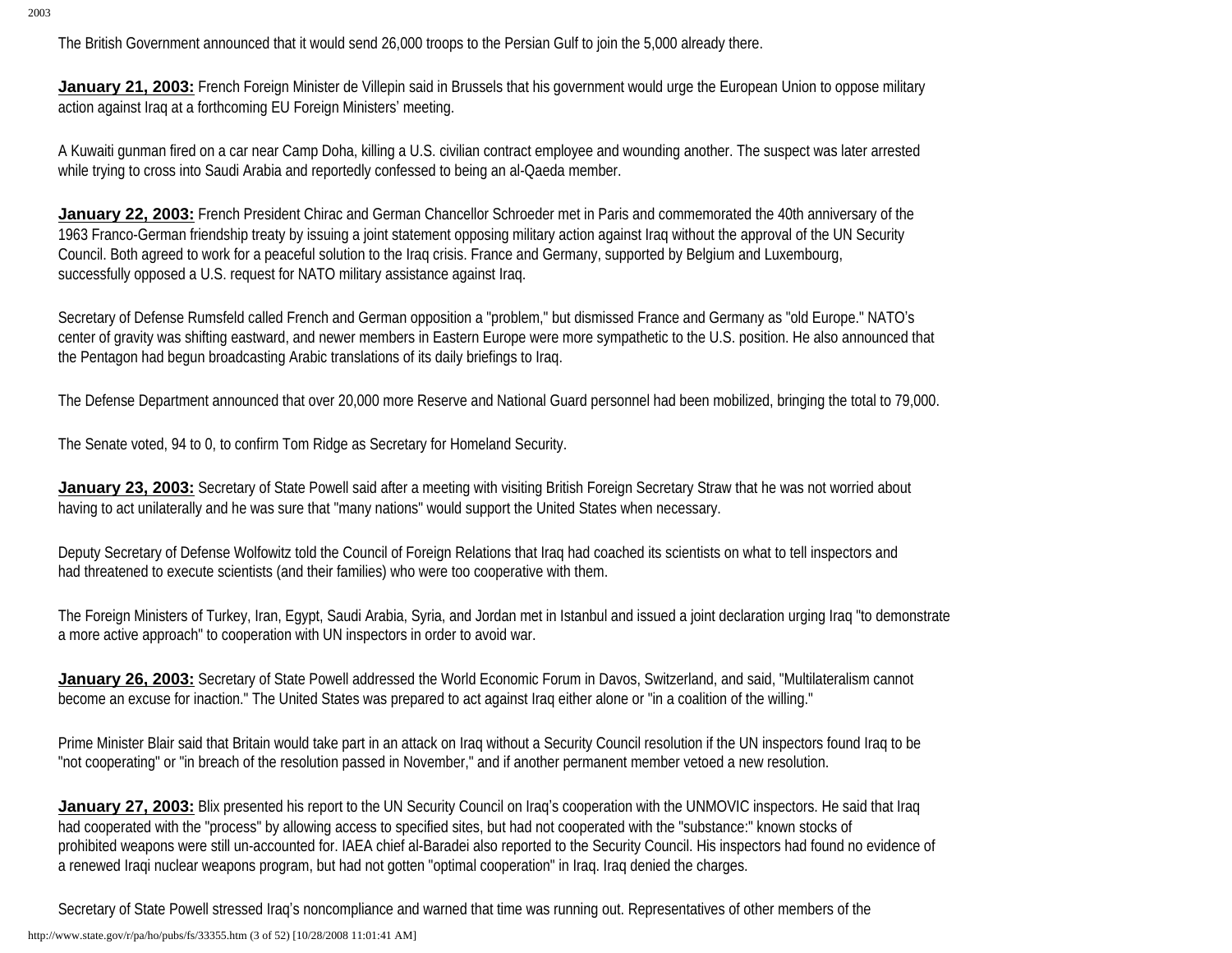Security Council favored giving the inspection program more time.

EU Foreign Ministers met in Brussels and issued a statement demanding that Iraq cooperate completely with UN inspectors. They could not agree on whether to set a deadline for the inspection process.

Representatives of Iraqi opposition groups led by Ahmed Chalabi of the Iraqi National Congress held a press conference in Tehran. Chalabi said the he intended to hold another meeting in February in a Kurdish zone of northern Iraq.

**January 28, 2003:** In his State of the Union address, President Bush said that he would ask the UN Security Council to hold a special session in which Secretary of State Powell could prevent evidence of Iraq's weapons of mass destruction programs and terrorist connections. He also warned U.S. military personnel to prepare for war. White House Press Secretary Fleischer said that another Security Council resolution was "desirable" but not "mandatory."

The State of the Union address also called for the establishment of a Terrorist Threat Integration Center that would include elements of the CIA, FBI, the Defense Department, and the Department of Homeland Security. CIA Director Tenet would be its director.

British Foreign Secretary Straw concluded that Iraq was in "material breach" of Resolution 1441. Russian President Putin said that he might support a "tougher" resolution if it were proved that Iraq had obstructed the inspections.

Saudi Foreign Minister Prince Saud met with President Chirac in Paris to discuss means of averting war.

**January 29, 2003:** British Prime Minister Blair met with Italian Prime Minister Belusconi in London; Berlusconi met with President Bush in Washington the next day. Prince Saud also met with Prime Minister Blair in London.

JCS Chairman Gen. Myers confirmed that some U.S. troops were already in northern Iraq. These were believed to be Special Operations units working with the Kurds. The Defense Department announced the mobilization of 16,000 more reservists, bringing the total to 95,000. The Coast Guard announced that it would send eight 110-foot cutters and 600 personnel to the Persian Gulf.

Senator Edward M. Kennedy introduced a resolution calling on President Bush to obtain Congressional approval before attacking Iraq. Senator Robert C. Byrd introduced another that called on the United States to seek another UN Security Council resolution as well.

The Turkish Government announced that it was assembling military supplies and equipment along its border with Iraq, but the deployment did not mean that either war was imminent or that Turkey would participate.

**January 30, 2003:** The leaders of eight European countries (Great Britain, Spain, Italy, Portugal, Denmark, Poland, Hungary, and the Czech Republic) signed a letter to the press supporting the U.S. position in the Iraq crisis.

Prince Saud met with President Bush and senior U.S. officials in Washington, apparently to discuss a proposal that would allow Saddam Hussein to go into exile.

Former South African President Nelson Mandela addressed the International Women's Forum in Johannesburg and said President Bush wanted to "plunge the world into a holocaust" by attacking Iraq. However, he said he would support intervention if it had UN support.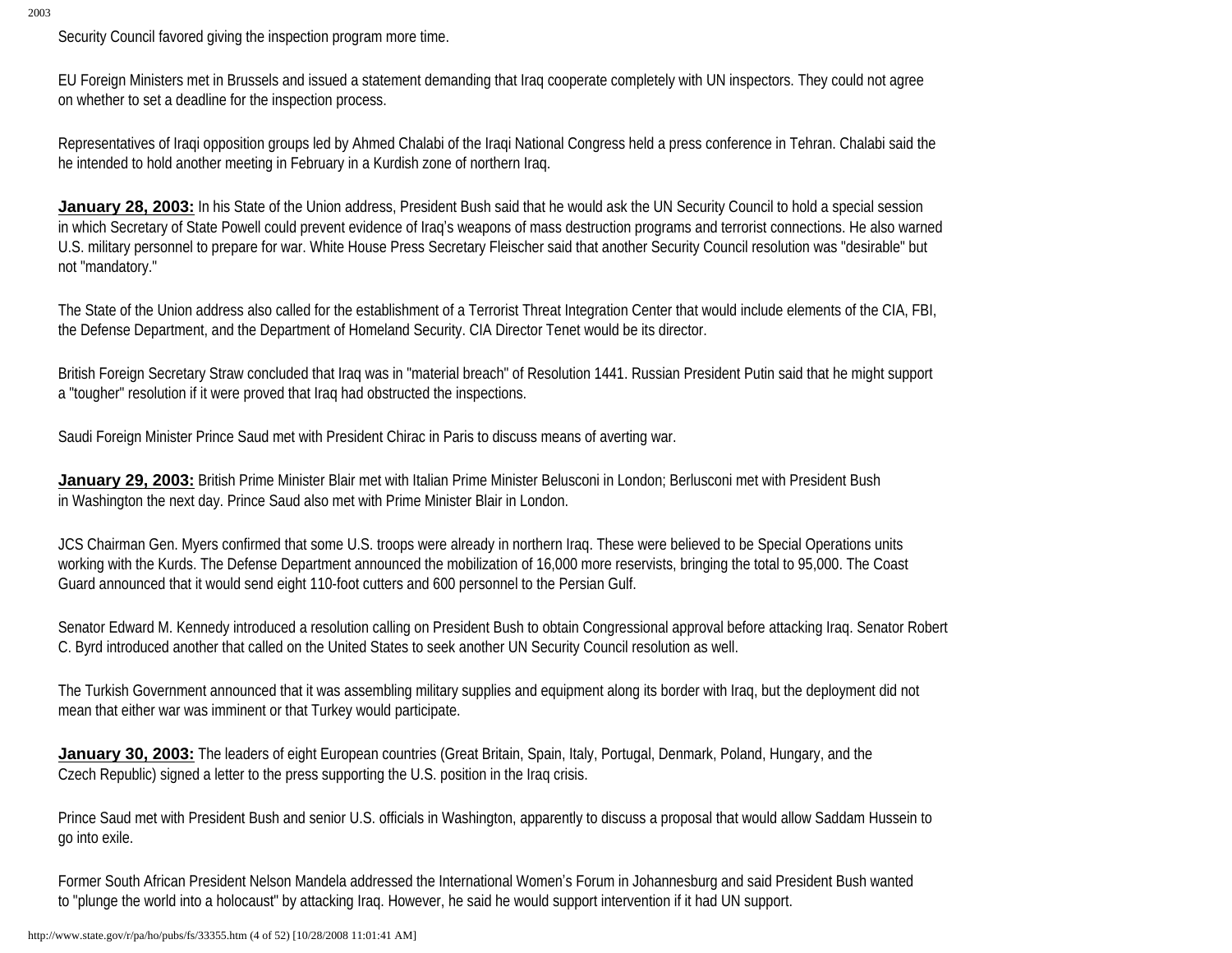The U.S. District Court in Boston sentenced an unrepentant Richard Reid to life imprisonment plus 110 years for his attempt to blow up an airliner with explosives hidden in his shoe.

**January 31, 2003:** British Prime Minister Blair met with President Bush to discuss the Iraq crisis. Bush said that although he would "welcome" a second UN resolution, he believed that Resolution 1441 gave sufficient authority for military action against Iraq. They agreed that Iraq had "weeks, not months," to show that it would comply with UN inspectors.

**February 3, 2003:** Prime Minister Blair told Britain's House of Commons that a second UN resolution should be sought if UNMOVIC found continued Iraqi non-compliance with its efforts.

A Kuwaiti court convicted four suspected al-Qaeda members of charges relating to national security and sentenced them to 5 years' imprisonment.

**February 4, 2003:** British Prime Minister Blair and French President Chirac met in Le Touquet, France. Although they agreed on the need to eliminate Iraqi weapons of mass destruction and on the need to work through the United Nations, they continued to disagree about whether military action was needed.

The Kuwaiti Government announced that it would close off the northern part of the country to make it available for military use.

**February 5, 2003:** Secretary of State Powell made an 80-minute presentation to the United Nations that used satellite photos, communications intercepts, and reports from defectors to demonstrate that Iraq was obstructing UN inspections, continuing to develop weapons of mass destruction, and working with terrorist groups. The representatives of France, China, and Spain said that the presentation showed the need for more inspections. Iraqi representative Mohammed al-Douri called Powell's presentation "utterly unrelated to the truth."

The Defense Department announced the mobilization of 17,000 more National Guard and reserve personnel, bringing the total to 112,000.

In Australia, Prime Minister Howard lost a vote of confidence in the Senate concerning the deployment of 2,000 troops to the Middle East for possible use in Iraq. The vote was 34 to 31 and was largely symbolic.

February 6, 2003: Britain's "Channel Four News" reported that part of the British case against Iraq was based not on "intelligence material," but had been taken almost completely from an article in the *Middle East Review of International Affairs* and from articles in *Jane's Intelligence Review.* British officials said that their dossier was still "solid" and accurate.

A group of 10 eastern European countries (Albania, Bulgaria, Croatia, Estonia, Latvia, Lithuania, Macedonia, Romania, Slovakia, and Slovenia) signed a declaration supporting U.S. policy in the Iraq crisis.

Turkey's Grand National Assembly voted (308-193) to allow certain ports and airfields to be upgraded by U.S. military personnel. Disagreements over levels of U.S. aid and over a possible Turkish role in the occupation of northern Iraq delayed the deployment of U.S. forces to Turkey.

France, Germany, and Belgium announced that they would not allow NATO to deploy military equipment to Turkey for its defense in the event of war with Iraq. Secretary-General Lord Robertson insisted that they state their objections by February 10.

Secretary of Defense Rumsfeld announced the deployment of the 101st Airborne Division and the aircraft carrier U.S.S. *Kitty Hawk* to the Persian Gulf. http://www.state.gov/r/pa/ho/pubs/fs/33355.htm (5 of 52) [10/28/2008 11:01:41 AM]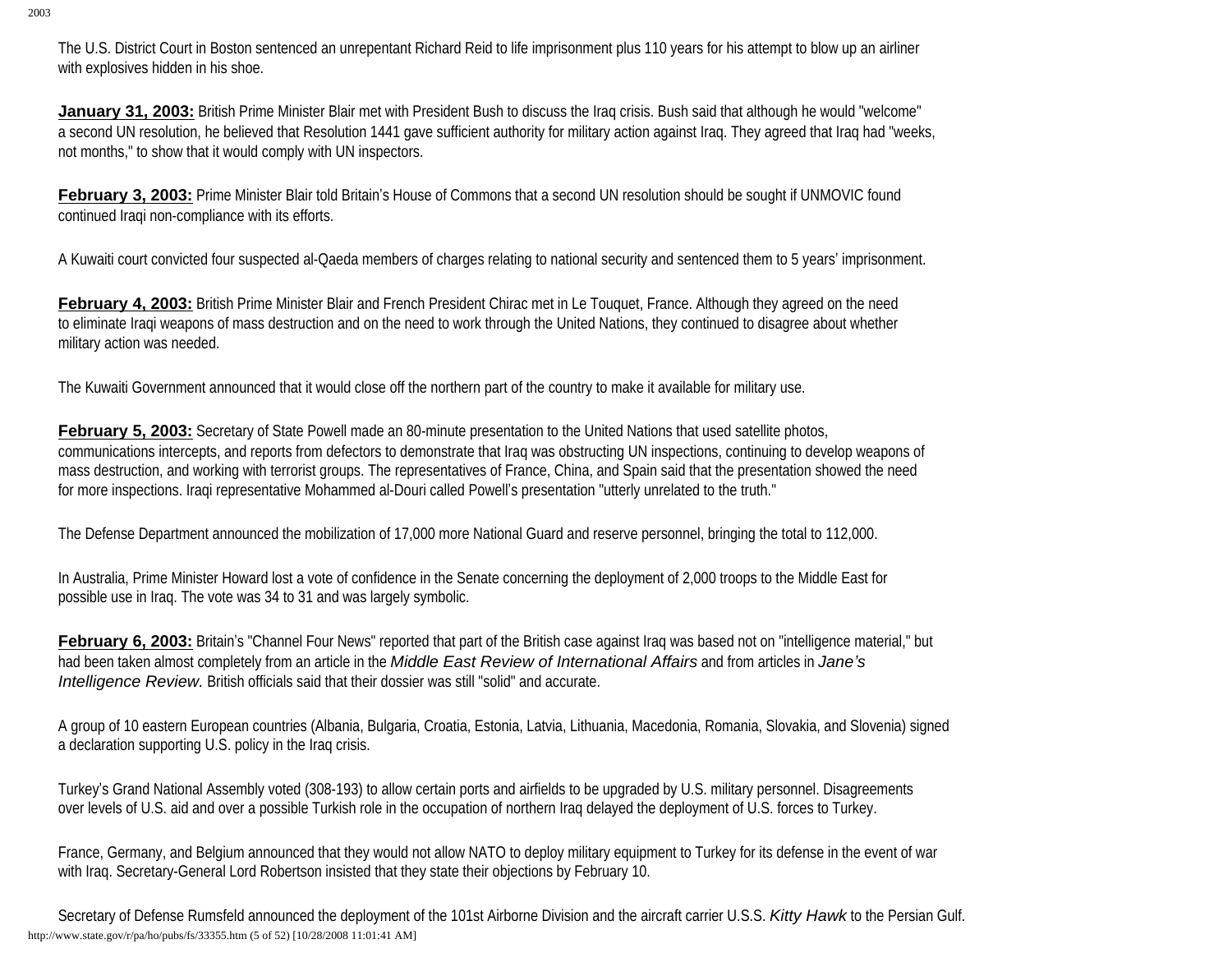**February 7, 2003:** White House Press Secretary Ari Fleischer said that the United States planned a 2-week diplomatic campaign to pass a second Security Council resolution calling for Iraqi disarmament.

A car bomb exploded outside a night club in Bogota, Colombia, killing 32 persons and wounding 160. No group claimed responsibility, but Colombian authorities suspected the Colombian Revolutionary Armed Forces (FARC) of committing the worst terrorist attack in the country in a decade.

HAMAS founder Sheikh Ahmed Yassin called on Muslims to attack "Western interests" if the United States attacked Iraq and also called for a boycott of products made by the United States and its allies.

**February 9, 2003:** National Security Advisor Rice said that the United States intended to stabilize Iraq and to promote democracy there even if Saddam Hussein went into exile.

Hans Blix of UNMOVIC and Muhammad al-Baradei of the IAEA concluded a 2-day visit to Baghdad and said that they hoped to see more cooperation from Iraq.

**February 10, 2003:** Russian President Putin made a state visit to France in an effort to seek a common position on the Iraq crisis.

France, Belgium, and Germany acted to prevent NATO from activating plans to defend Turkey against a possible attack by Iraq. Turkey responded by invoking Article IV of the North Atlantic Treaty and calling for consultations for its defense.

**February 11, 2003:** Al-Jazeera broadcast a videotape in which Osama bin Laden urged Muslims to resist any U.S. attack on Iraq even though, as far as he was concerned, Iraq was governed by "apostates." Secretary of State Powell later mentioned the broadcast as evidence of contacts between al-Qaeda and the Government of Iraq.

In Indonesia, Ali Imrom confessed to having assembled the bombs and parked the larger of the car bombs used in the October 2002 bombing in Bali. Imron said that he had been trained in Afghanistan, but denied that his group was linked to al-Qaeda or to any other foreign organization.

**February 12, 2003:** Missile experts consulted by UNMOVIC reported that Iraq had modified its al-Samoud missiles so that they could exceed the 150-kilometer range that was permitted under previous UN resolutions.

**February 14, 2003:** Blix reported to the UN Security Council on the progress of the UN inspectors in Iraq, in which he said that there was an "impression" of Iraqi cooperation. After more than 400 inspections at over 300 sites, only a few empty chemical weapons had been found. Blix did not rule out the possibility that proscribed weapons might still be found. UNMOVIC's role would be "open-ended until the Council decides otherwise."

Russia's Supreme Court designated 15 groups to be terrorist organizations. Most were Chechen groups, but al-Qaeda was included.

**February 15-16, 2003:** Large-scale demonstrations against a possible war with Iraq took place in major U.S. and European cities.

**February 17, 2003:** The European Council held an emergency meeting in Brussels in an unsuccessful attempt to devise a united position on the Iraq crisis. They agreed to support UN efforts to secure the disarmament of Iraq and to give UN inspectors more time to do their work. They urged Iraq to comply with UN efforts and said that force would only be a last resort.

http://www.state.gov/r/pa/ho/pubs/fs/33355.htm (6 of 52) [10/28/2008 11:01:41 AM]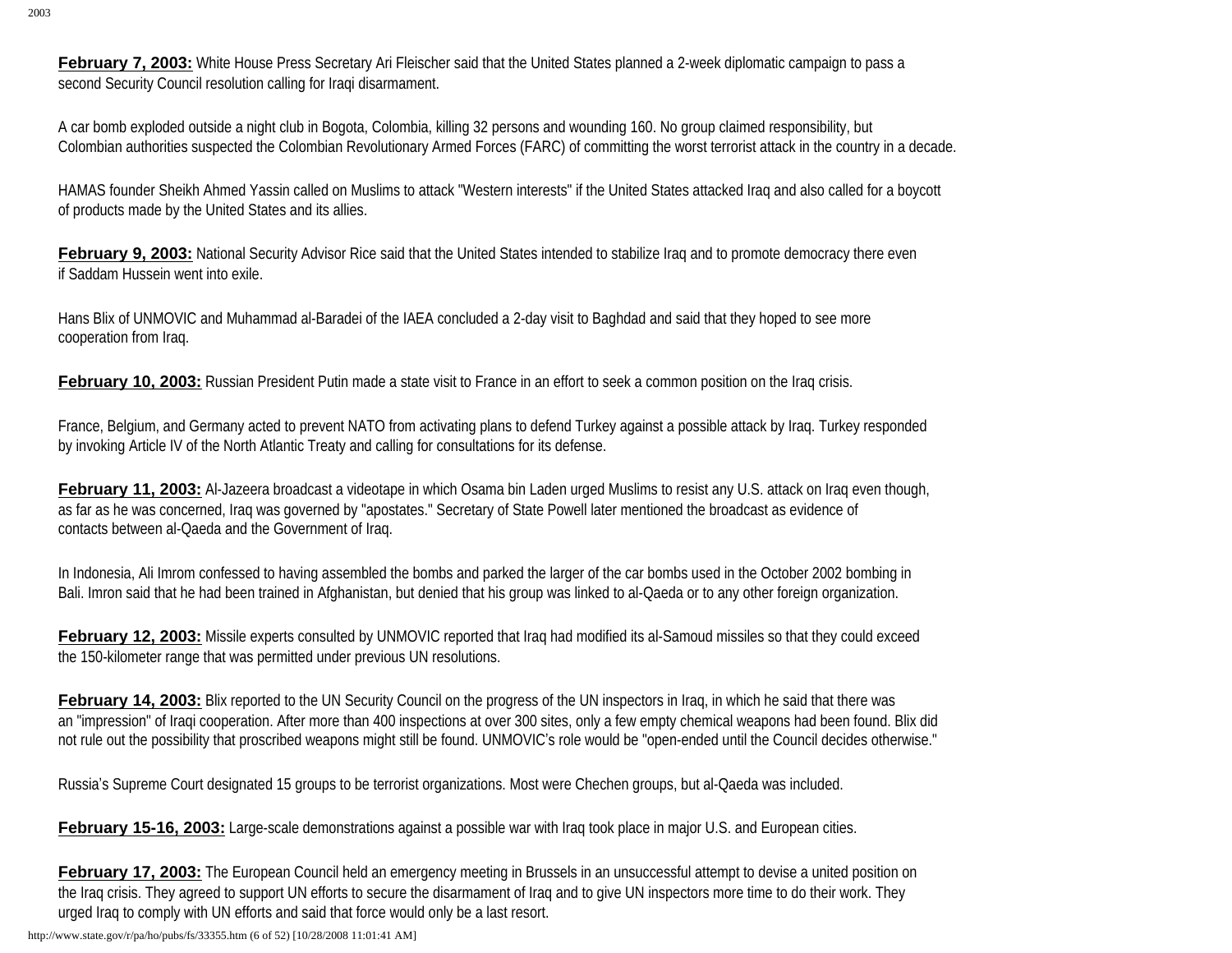In Pakistan, the Afghan Islamic Press reported that Taliban leader Mullah Omar had issued a message urging all Afghans to resist U.S. forces and the Karzai government.

**February 18, 2003:** During the EU Summit meeting, French President Chirac warned eastern European countries considering EU membership that support for the U.S. position in the Iraq crisis would jeopardize their admission.

Saudi Interior Minister Prince Nayef ibn Abdul Aziz announced that 90 Saudi al-Qaeda suspects would face trial; 150 had been released and 250 more were still being questioned.

**February 19, 2003:** A German court convicted Mounir Motassadeq of being an accessory to the September 11 attacks on the United States and of being a member of al-Qaeda. He was sentenced to 15 years' imprisonment.

NATO's Defense Planning Committee devised a compromise with France and Germany that would allow defensive weapons to be deployed in Turkey.

**February 20, 2003:** Professor Sami Amin al-Arian of the University of South Florida was arrested and charged with being the U.S. leader of the Palestinian Islamic Jihad.

The State Department announced that three Chechen groups (Riyad us-Saliheyn, the Congress of the Peoples of Chechnya and Dagestan, and the Supreme Military Majlis ul-Shura of the Mujaheddin) had been designated as terrorist organizations.

Ukraine's National Security and Defense Council announced that it would be willing to provide a battalion of anti-nuclear, biological, and chemical weapons specialists to assist the United States in the Persian Gulf.

**February 21, 2003:** U.S. military advisers arrived in the Philippines to take part in operations against Abu Sayyaf querrillas on Jolo Island. Although Defense Department spokesmen said that the troops would be involved in combat operations, Philippine spokesmen said their constitution prohibited a combat role and that U.S. forces would only be involved in training and surveillance.

**February 23, 2003:** Former Russian Prime Minister Yevgeny Primakov visited Iraq in an effort to persuade Saddam Hussein to comply with UN resolutions.

February 24, 2003: The United States, Great Britain, and Spain introduced a new UN Security Council draft resolution that contended that Iraq had failed to comply with Resolution 1441 and would "face serious consequences" if it continued to do so.

Russian presidential chief of staff Aleksandr Voloshin visited Washington to discuss the Iraq crisis.

**February 26, 2003:** After a visit to Moscow by German Chancellor Schroeder, President Putin said: "Russia is not ready to support any UN resolution that opens the way for the automatic use of military force against Iraq."

**February 28, 2003:** An Afghan gunman killed two policemen and wounded five other people outside the U.S. Consulate in Karachi. He was arrested afterwards. The attack followed a visit to Pakistan by Assistant Secretary of State Christina Rocca, who urged the Pakistani Government to support a UN Security Council resolution supporting military action against Iraq.

http://www.state.gov/r/pa/ho/pubs/fs/33355.htm (7 of 52) [10/28/2008 11:01:41 AM]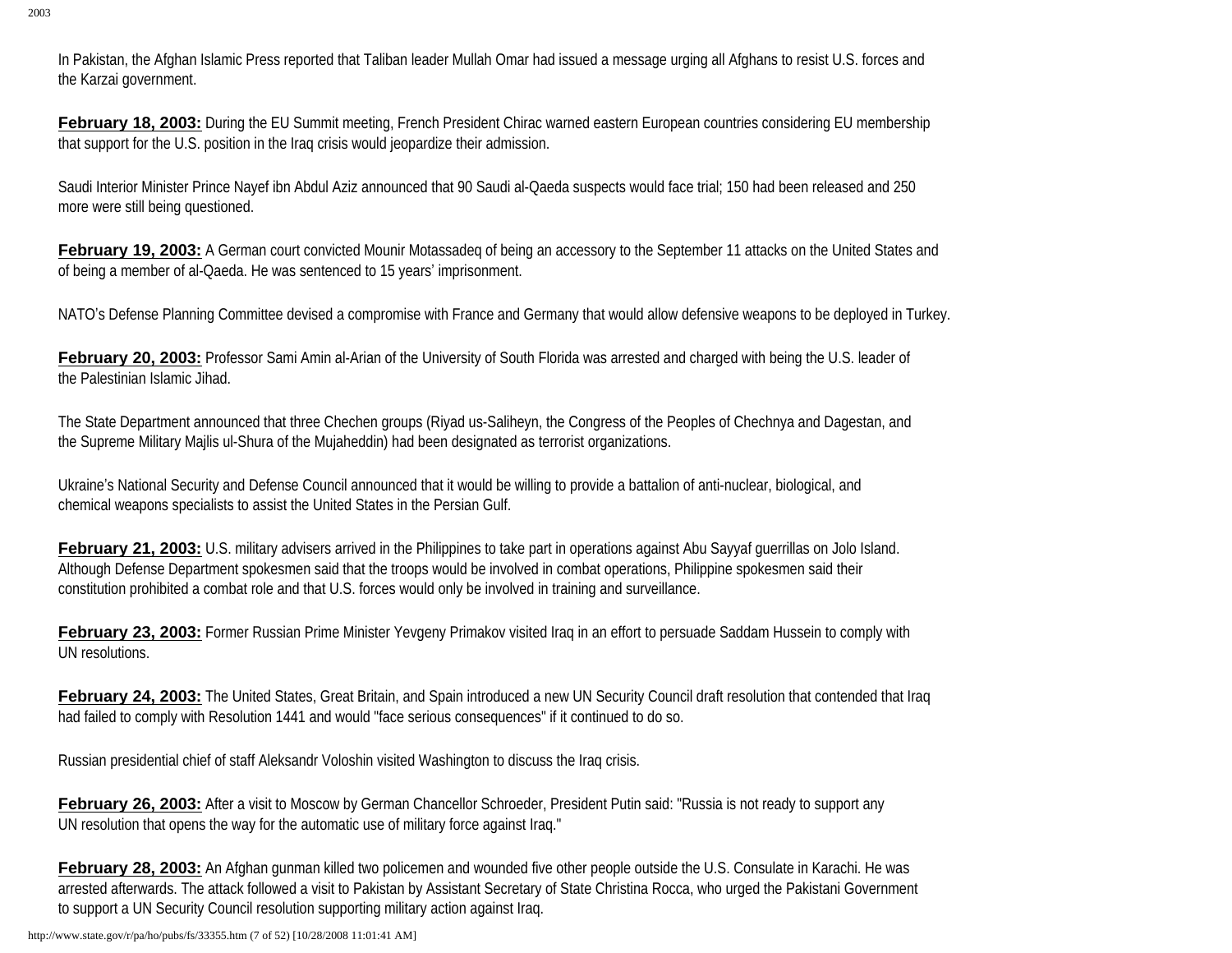**March 1, 2003:** Pakistani police arrested Khaled Sheikh Mohammed, the reputed al-Qaeda chief of operations, in Rawalpindi. It was later reported that U.S. electronic surveillance had made Mohammed's capture possible. According to Pakistan's Inter-Services Intelligence Agency (ISI), Mohammed had last seen bin Laden "in a mountainous region" in December.

The Turkish Grand National Assembly rejected, by three votes, a motion to permit the deployment of up to 62,000 U.S. troops, primarily the Fourth Infantry Division, in preparation for a war with Iraq.

Iraq began destroying its stocks of al-Samoud missiles.

**March 4, 2003:** During a visit to London, Russian Foreign Minister Ivanov said that his government would not support a war with Iraq and would veto any UN Security Council draft resolution on the subject. Secretary of State Powell said that the United States was prepared to go to war with or without a second UN resolution.

A bomb explosion at the Davao airport on Mindanao killed 23 persons, including a U.S. missionary, and wounded 147 others. Philippine authorities blamed the Moro Islamic Liberation Front, although the Abu Sayyaf Group claimed responsibility.

**March 5, 2003:** French Foreign Minister de Villepin said that France would oppose a second UN resolution authorizing the use of force against Iraq.

The Organization of the Islamic Conference held an emergency summit meeting in Doha, Qatar in an attempt to prevent a war with Iraq. Participants rejected an invasion of Iraq or threats to the security of other member states. Earlier in the meeting, the Iraqi and Kuwaiti representatives exchanged insults.

Philippine President Macapagal-Arroyo said that U.S. forces would not be involved in combat operations against the Abu Sayyaf Group. A presidential spokesman also announced that a joint military exercise on Sulu lsland would be postponed indefinitely.

**March 7, 2003:** Blix reported to the UN Security Council on the progress of UNMOVIC's inspection program. Although Iraqi compliance had not been "immediate," there had been cooperation, and Iraq's destruction of its al-Samoud missiles was "a substantial measure of disarmament." Iraq was also trying to account for biological weapons said to have been destroyed in 1991. IAEA Director al-Baradei said that U.S. and British reports that Iraq had tried to obtain uranium from Niger were "unfounded," while high-strength aluminum tubes were not suitable for use in uranium enrichment centrifuges. The Foreign Ministers of Security Council member states debated the reports in an attempt to win approval of a draft resolution calling on Iraq to demonstrate "full, unconditional, immediate, and active cooperation" with Resolution 1441 by March 17.

**March 10, 2003:** French President Chirac announced that his country would veto any UN resolution authorizing war with Iraq. UN Secretary-General Annan said that without such a resolution, the legitimacy of such a war would be "seriously impaired."

A German court in Frankfurt convicted four Algerian Islamists of plotting a terrorist attack in Strasbourg on New Year's Eve. They were sentenced to 10-12 years' imprisonment. A fifth Algerian had been acquitted.

**March 11, 2003:** A three-judge panel of the U.S. Court of Appeals for the District of Columbia ruled that 16 prisoners captured in Afghanistan and held at the Guantanamo Naval Base could not challenge their detention through the federal courts since the United States had no legal jurisdiction over the base.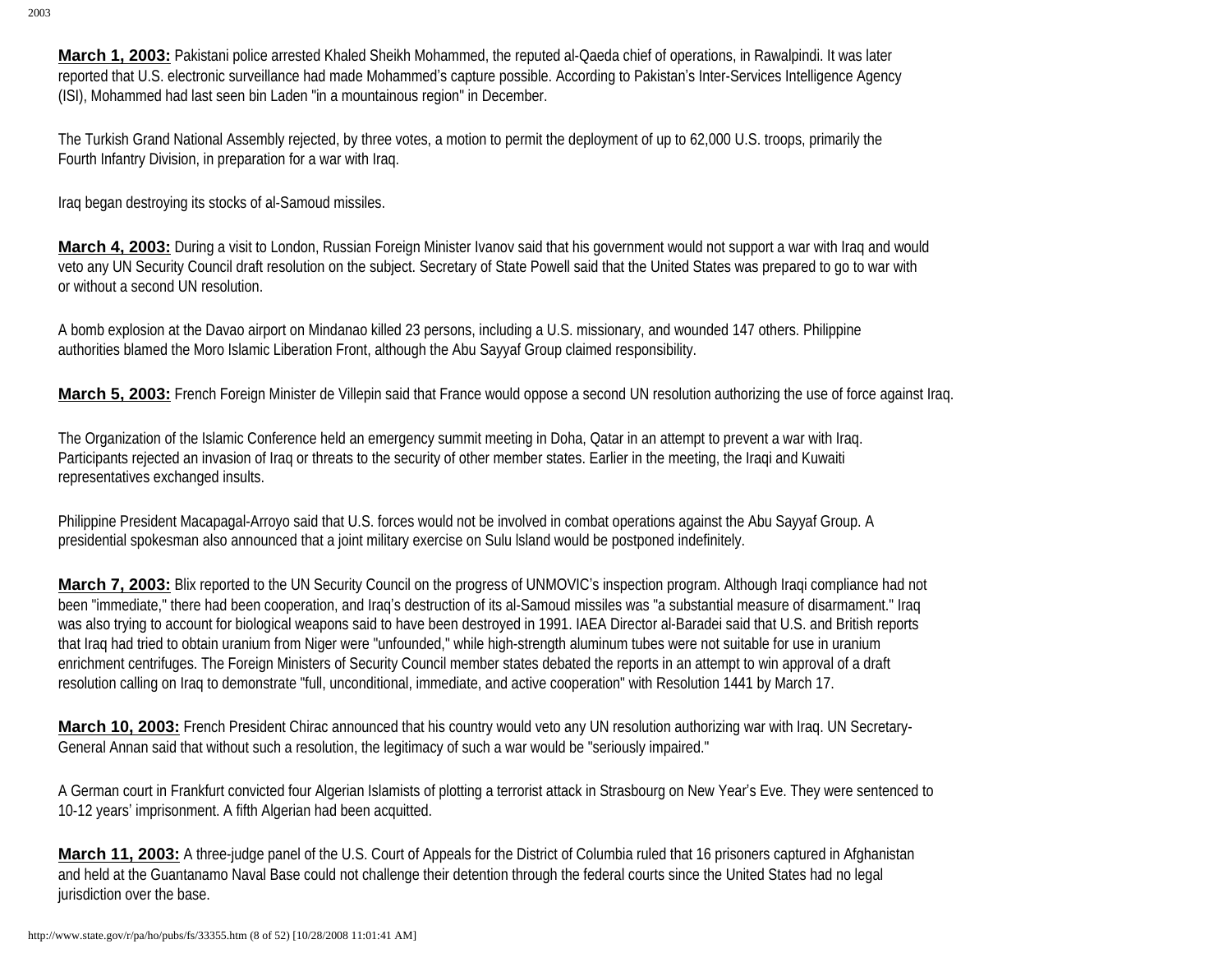**March 12, 2003:** At the United Nations, Great Britain circulated a draft statement in the Security Council that proposed six steps that Iraq could take to prove its willingness to disarm. France rejected the plan the next day.

**March 16, 2003:** President Bush, British Prime Minister Blair, and Spanish Prime Minister Aznar held a meeting at Lajes Field in the Azores Islands to discuss a last-minute UN initiative concerning Iraq. At the end of the meeting, they gave President Hussein and his two sons 48 hours to leave Iraq or be attacked.

**March 17, 2003:** At the UN, British Permanent Representative Sir Jeremy Greenstock said that a consensus on a draft resolution authorizing military action against Iraq "will not be possible" and hinted that France was determined to veto any such resolution. French Permanent Representative Jean-Marc de la Sablière denied Greenstock's charge. U.S. Permanent Representative Negroponte said that, except for the prospect of a veto, the vote would have been close. Secretary-General Annan deplored the inability of the Security Council to reach a consensus and announced the withdrawal of all UN personnel from Iraq.

Secretary of Homeland Security Ridge announced that persons from 33 countries (primarily in the Middle East and South Asia) who sought asylum in the United States would be detained until their applications could be processed. He also announced that the IFB would interview about 11,000 Iraqiborn citizens and Iraqi residents to obtain information about the activities of terrorist groups sponsored by the Government of Iraq.

**March 18, 2003:** The State Department announced that 30 countries had joined the United States in a "coalition of the willing" to disarm Iraq. Only Great Britain and Australia were providing direct military support, though others would provide access, basing, or overflight rights or expressed interest in helping with postwar reconstruction. Spokesman Boucher said that at least 15 other countries had expressed private support for the U.S. position.

French President Chirac denounced the U.S. and British decision to attack Iraq as having put "the use of force above the rule of law."

The British House of Commons voted to authorize "all means necessary" to disarm Iraq. The vote was 412 to 149, but 139 members of the ruling Labour Party voted for an amendment stating that the case for war was "not yet proven."

**March 19, 2003:** Kenyan authorities announced the arrest of a suspect in the November attack on a Mombasa hotel; Somali leaders were said to have cooperated.

**March 20, 2003:** The United States and its allies began military operations against Iraq.

U.S. forces in Afghanistan also launched Operation Valiant Strike against Taliban and al-Qaeda forces in the Sami Ghar Mountains east of Kandahar.

The United States withdrew an offer of \$6 billion in aid and \$24 billion in loans to Turkey in view of Turkey's refusal to permit the deployment of U. S. troops.

**March 23, 2003:** U.S. authorities announced the release of 19 Afghans who had been held at Guantanamo Bay.

**March 26, 2003:** Prime Minister Blair flew to the United States to meet with President Bush at Camp David. They discussed the progress of the war in Iraq and what role the United Nations should play in postwar reconstruction.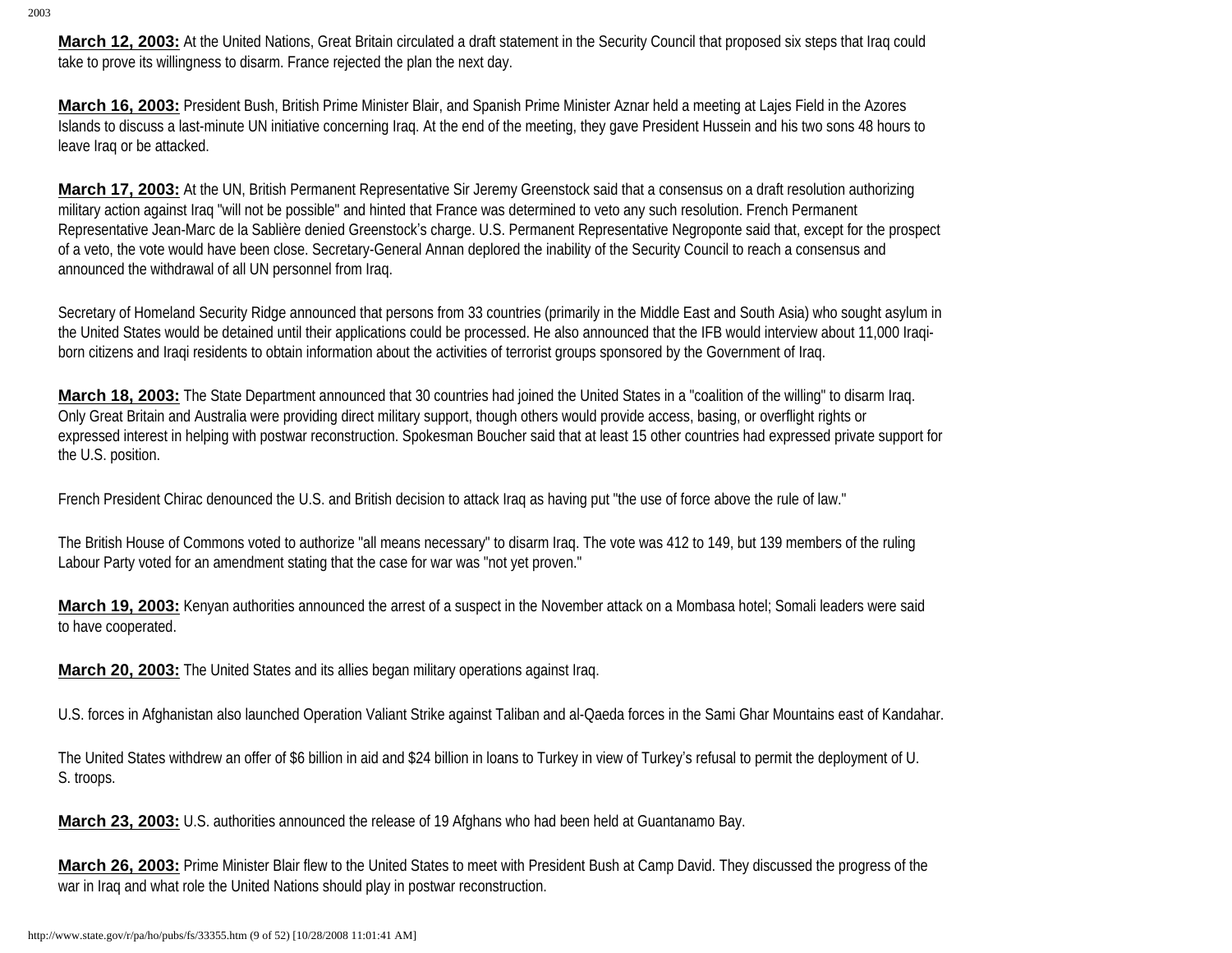**March 28, 2003:** The UN Security Council unanimously approved a resolution to resume Iraq's "oil for food" program. It also unanimously approved Resolution 1471, which extended the mandate of the UN Assistance Mission in Afghanistan (UNAMA) until March 2004.

Secretary of Defense Rumsfeld warned Syria not to supply Iraq with night-vision goggles and other military equipment. A Syrian Foreign Ministry spokesperson called his statement "unfounded and irresponsible."

**March 30, 2003:** A suicide bombing in a café in Netanya, Israel, wounded 38 persons. Only the bomber was killed. Islamic Jihad claimed responsibility and called the attack a "gift to the people of Iraq."

**April 1, 2003:** Secretary of State Powell began a 2-day visit to Turkey. He and Foreign Minister Abdullah Gul reached an agreement to allow supplies for U.S. troops in northern Iraq to pass through Turkey, and to allow damaged U.S. aircraft and wounded U.S. military personnel to enter Turkish territory. In turn, northern Iraq would be under Coalition rather than Kurdish control and that Turkey would be consulted in the reconstruction of the area.

British Home Secretary David Blunkett met with Homeland Security Secretary Ridge met in Washington to establish a joint working group on counter-terrorism.

**April 2, 2003:** U.S. forces launched a campaign against Taliban and al-Qaeda members in southern Afghanistan's Tor Ghar mountains.

South Korea's National Assembly approved a motion to send 700 non-combatant troops to Iraq by a vote of 179 to 68.

**April 3, 2003:** Secretary of State Powell met with NATO and EU Foreign Ministers in Brussels in an effort to mend U.S.-European relations. He said that the United States would still play the primary role in reconstructing Iraq, but did not rule out a future, unspecified, UN role.

**April 7-8, 2003:** President Bush met with Prime Minister Blair in Belfast. During a joint press conference on April 8, they outlined plans to establish a democratic government in Iraq and agreed to give the UN "a vital role." In Paris, French President Chirac responded that the reconstruction of Iraq was "a matter for the United Nations and it alone."

**April 7, 2003:** As the U.S. 3rd Infantry Division entered central Baghdad, a U.S. B-1 bomber attacked a building where President Hussein and his sons Udai and Qusai were thought to be meeting with senior officials. Hussein and his sons had left before the attack.

**April 8, 2003:** Osama bin Laden issued a message calling for suicide attacks on Coalition forces in Iraq.

**April 9, 2003:** U.S. soldiers helped pull down a large statue of Saddam Hussein in central Baghdad, symbolizing the end of his rule over Iraq. Secretary of Defense Rumsfeld said that Hussein had joined Hitler, Stalin, Lenin, and Ceausescu in "the pantheon of failed, brutal dictators," but warned that there would still be "difficult and dangerous" combat ahead.

**April 10, 2003:** Forces of the Patriotic Union of Kurdistan captured Kirkuk. The Turkish Government immediately expressed concern, and U. S. soldiers entered the city the next day.

President Bush said that the United States intended to "build a peaceful and representative government [in Iraq] that protects the rights of all citizens. And then our military forces will leave."

http://www.state.gov/r/pa/ho/pubs/fs/33355.htm (10 of 52) [10/28/2008 11:01:42 AM]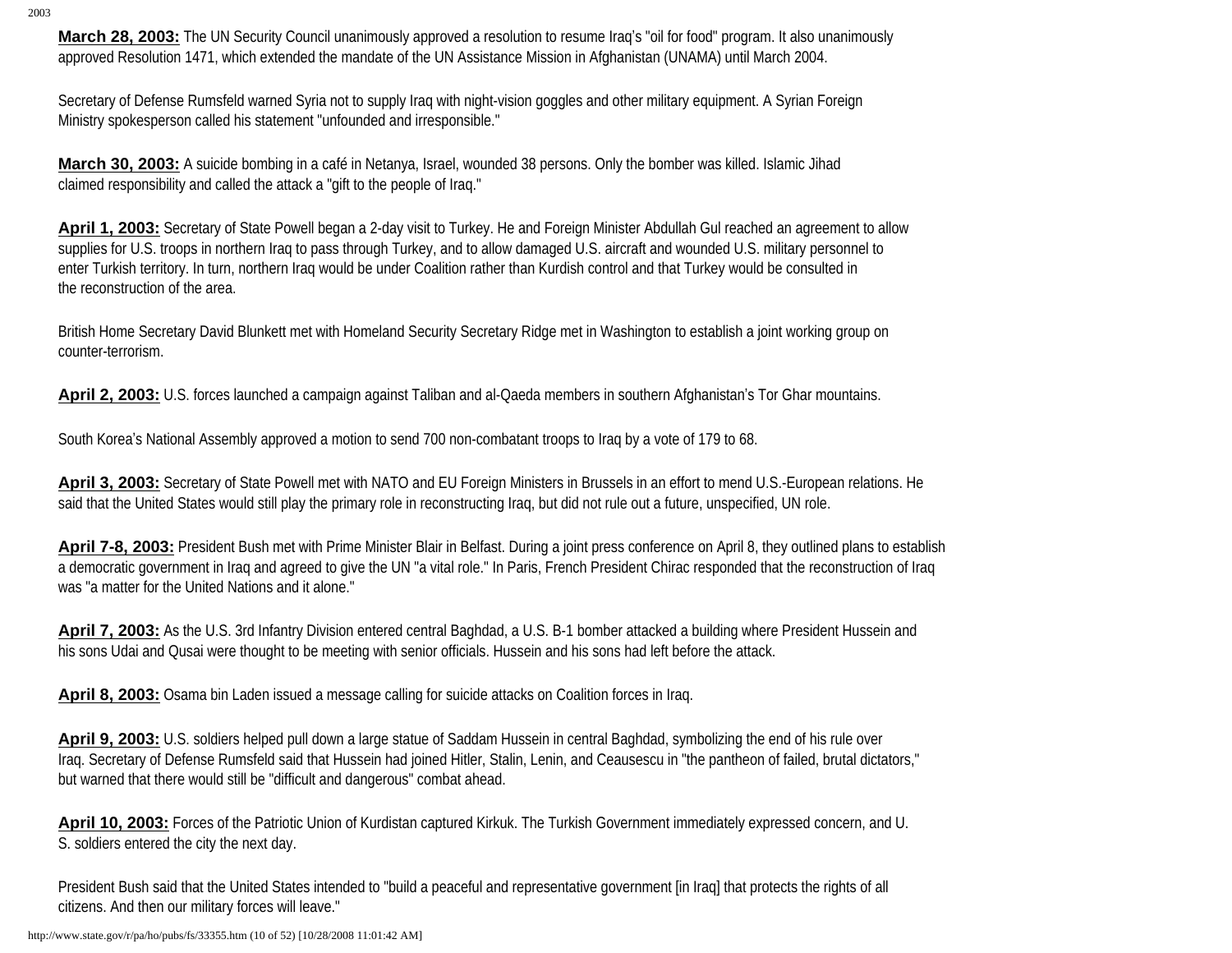**April 11, 2003:** The leaders of France, Germany, and Russia met in St. Petersburg to discuss the situation in Iraq. They agreed that the United Nations should coordinate relief and reconstruction, and said that they would consider writing off debts acquired by the Hussein government. They still questioned the need for military action, with Russian President Putin expressing surprise that, if Iraq had had weapons of mass destruction, it had not used them when *in extremis*.

Ten al-Qaeda suspects in the U.S.S. *Cole* bombing escaped from a prison in Aden.

April 13, 2003: Gen. Tommy Franks, commander of the U.S. Central Command, said that the occupation of Iraq might last at least a year. He told television reporters that many villages and towns had been bypassed, and that it might take a year to search up to 3,000 sites for weapons of mass destruction.

President Bush warned Syria not to interfere with U.S. military operations in Iraq. Secretary of State Powell also warned Syria against sheltering fugitive Iraqi officials, noting that the United States had long been concerned with Syrian support for terrorism.

**April 14, 2003:** U.S. Marines entered Saddam's home town of Tikrit. The Defense Department announced that major combat in Iraq had ended and that most naval forces would be withdrawn from the Persian Gulf. In London, Prime Minister Blair announced "victory" to the House of Commons and urged the international community to "make the peace worth the war."

White House Press Secretary Fleischer called Syria a "terrorist state" and a "rogue nation" and warned of possible diplomatic and economic sanctions in view of its weapons of mass destruction. In London, Prime Minister Blair told the House of Commons that "there are no plans to invade Syria" and that Britain sought "dialogue and partnership" instead.

An anti-terrorism court in Karachi convicted 4 members of Harakat-ul-Mujdaheddin al-Alami of planning the June 14, 2002 suicide bombing of the U. S. Consulate. Two were sentenced to death, two to life imprisonment, while a fifth was acquitted.

**April 15, 2003:** Retired General Jay Garner, head of the Defense Department's Office of Reconstruction and Humanitarian Assistance, convened a meeting of Iraqi notables in Nasiriyah as a first step toward forming a postwar government.

Philippine Defense Secretary Angelo Reyes announced that joint maneuvers with U.S. forces would be held in northern Luzon and southwestern Sulu. Reyes later said that U.S. forces would not be allowed to take part in combat patrols.

**April 16-17, 2003:** The EU Summit Meeting in Athens, despite continuing disagreement between supporters and opponents of the war in Iraq, issued a statement calling for a central role for the United Nations and a significant role for the European Union in Iraq's reconstruction.

April 22, 2003: President Bush issued a statement in which he said that he believed the Syrian Government's assurances that it wanted to cooperate with the United States.

**April 22, 2003:** At the United Nations, France proposed an immediate end to sanctions against Iraq and that UNMOVIC should join Coalition forces in verifying Iraq's disarmament.

**April 22-23, 2003:** Afghan Interim President Karzai made an official visit to Pakistan, and claimed that he and President Musharraf had agreed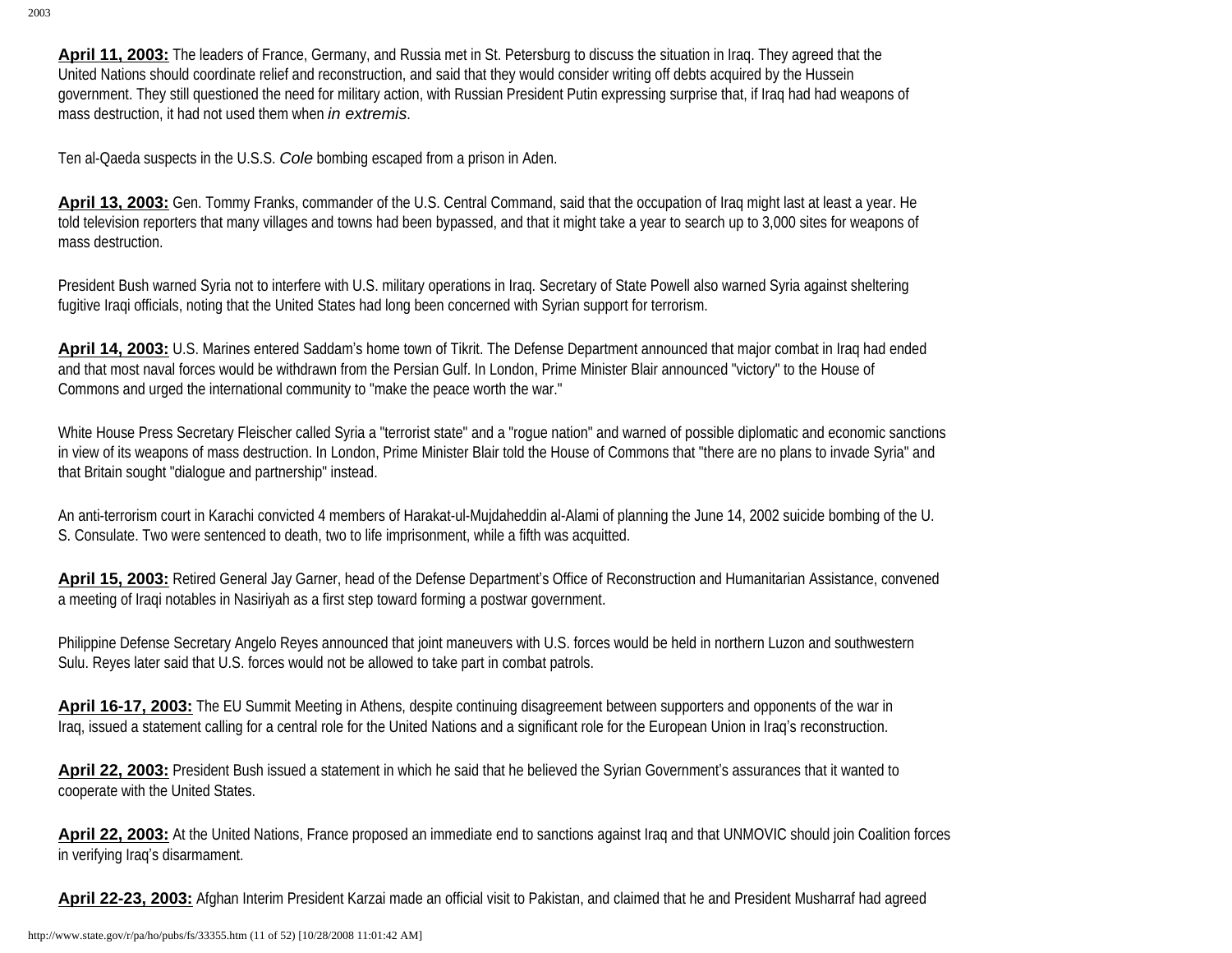to cooperate against cross-border attacks by Taliban and al-Qaeda forces.

**April 24, 2003:** The UN Security Council approved Resolution 1476, extending the "oil for food" program in Iraq until June 3.

**April 25, 2003:** Afghan Interim President Karzai announced the appointment of a 33-member commission that would help draft a new constitution.

**April 29, 2003:** During a visit to Saudi Arabia, Secretary of Defense Rumsfeld announced that the United States would withdraw its forces from the country, leaving only a small training mission. Air operations would be directed from the al-Udeid base in Qatar, which had been CENTCOM's headquarters during the war with Iraq.

British Prime Minister Blair met with Russian President Putin in Moscow. Putin said that UN sanctions against Iraq should remain in effect until it had been confirmed that Iraq no longer had weapons of mass destruction.

Pakistani police announced the arrest of six al-Qaeda suspects in Karachi, including Walid Mohammed bin-Attach, who was suspected of planning the U.S.S. *Cole* bombing.

**May 1, 2003:** President Bush flew to the aircraft carrier U.S.S. *Abraham Lincoln* as the ship returned from the Persian Gulf to San Diego, and announced that major combat operations in Iraq were over. He still warned that there was "difficult work to do in Iraq."

Secretary of Defense Rumsfeld also announced the end of major combat operations in Afghanistan during a visit to Kabul. Although "pockets of resistance" remained, "the bulk of the country" was secure and U.S. forces would shift their efforts to stabilization and reconstruction.

**May 2, 2003:** Coalition authorities in Baghdad asked former police officers to resume their duties in view of continuing lawlessness.

**May 3, 2003:** Secretary of State Powell visited Syria. After returning to Washington, Powell said that he had told President Bashar al-Assad that the United States would be observing and measuring Syria's performance concerning terrorism and Iraq. Powell also visited Lebanon and expressed concern about the continued activities of Hezbollah and other terrorist groups.

**May 5, 2003:** The Defense Department announced that it planned to release about 30 Taliban and al-Qaeda members who were being held at the Guantanamo Bay naval base.

The FARC killed 10 hostages when Colombian special forces tried to rescue them from a jungle hideout near Urrao, in Colombia's Antioquia State. The dead included Governor Guillermo Gavira and former Defense Minister Gilberto Echeverri Mejia, who had been kidnapped in April 2002.

**May 6, 2003:** President Bush announced the appointment of former Ambassador L. Paul Bremer as head of the Office of Reconstruction and Humanitarian Assistance in Iraq. Bremer assumed his duties on May 12.

**May 7-8, 2003:** Deputy Secretary of State Armitage and Assistant Secretary of State Christine Rocca visited Pakistan. Armitage expressed "deep appreciation" for Pakistan's contribution to the war on terrorism.

**May 7, 2003:** During a visit to Washington by Spanish Prime Minister Jose Maria Aznar, President Bush declared Batasuna, the political wing of the militant Basque separatist group ETA, to be a terrorist organization.

http://www.state.gov/r/pa/ho/pubs/fs/33355.htm (12 of 52) [10/28/2008 11:01:42 AM]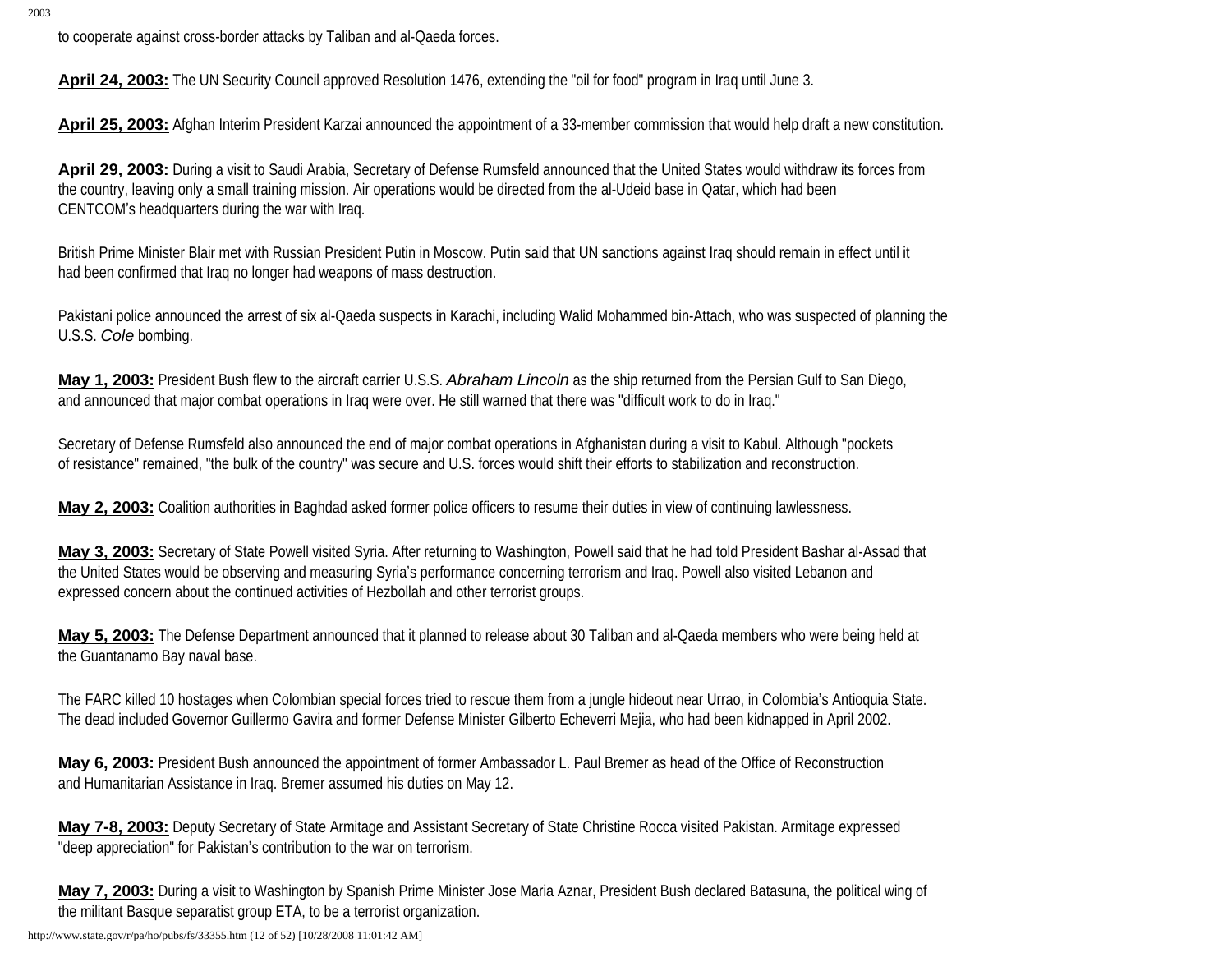The Defense Department announced the discovery of a mobile biological weapons laboratory in Iraq. This was the first item associated with weapons of mass destruction to have been found since the start of the war.

**May 10, 2003:** Gen. Franks announced the dissolution of the Baath Party. Party property and records were to be turned over to Coalition forces.

**May 11, 2003:** A major shakeup occurred within the Office of Reconstruction and Humanitarian Assistance (ORHA) in Iraq. State Department personnel who were replaced included Barbara Bodine, Margaret Tutwiler, and John Limbert.

**May 12, 2003:** Suicide bombers attacked three residential compounds for foreign workers in Riyadh, Saudi Arabia. The 34 dead included 9 attackers, 7 other Saudis, 9 U.S. citizens, and one citizen each from the United Kingdom, Ireland, and the Philippines. Another American died on June 1. It was the first major attack on U.S. targets in Saudi Arabia since the end of major combat operations in Iraq. After visiting the scene of the attack on May 13, Secretary of State Powell said that the attack had "all the fingerprints of an al-Qaeda operation." Saudi authorities arrested 11 al-Qaeda suspects on May 28.

A truck bomb explosion demolished a government compound in Znamenskoye, Chechnya, killing 54 persons. Russian authorities blamed followers of a Saudi-born Islamist named Abu Walid. President Vladimir Putin said that he suspected an al-Qaeda connection. Also in Chechnya, two female suicide bombers attacked Administrator Mufti Akhmed Kadyrov during a religious festival in Iliskhan Yurt. Kadyrov escaped injury, but 14 persons were killed and 43 were wounded. Chechen rebel leader Shamil Basayev claimed responsibility.

The trial of Amrozi, the first of 33 suspects in the Bali bombing, began in Denpasar. Amrozi was charged with buying chemicals for the bomb and the van used to transport it.

In Buffalo's U.S. District Court, Yasein Taher, one of the so-called "Lackawana Six," pleaded guilty to supporting al-Qaeda. He admitted to having attended al-Qaeda's al-Farooq training camp in Afghanistan and to having heard a speech by Osama bin Ladin.

**May 13, 2003:** *The Independent* reported that there had been high-level meetings between U.S. and Iranian officials in Geneva; the chief U. S. representative was Zalmay Khalilzad, the special envoy for Iraq and Afghanistan. National Security Advisor Rice said that the contacts were about "practical issues" concerning these countries and not about normalization of relations.

**May 15, 2003:** Attorney-General Ashcroft announced the indictments of Yemeni citizens Fahd Mohammed Ahmed al-Qasaa and Jamal Mohammen Badawi for involvement in the *Cole* bombing. Both had escaped from a prison in Aden in April.

In Washington, French Ambassador Jean-David Levitte wrote a letter to the President, Congress, and the media asserting that stories that France had provided diplomatic and military aid to Iraq before the war, and had helped Iraqi officials escape to Europe afterwards were "a disinformation campaign aimed as sullying France's image."

**May 16, 2003:** A team of 12 suicide bombers attacked five targets in Casablanca, Morocco, killing 43 persons and wounding 100. The targets were a Spanish restaurant, a Jewish community, a Jewish cemetery, a hotel, and the Belgian Consulate. The Moroccan Government blamed the Islamist al-Assirat al-Moustaquim (The Righteous Path), but foreign commentators suspected an al-Qaeda connection.

The Coalition announced that holders of the four highest ranks in the Baath Party would be excluded from holding office in Iraq. Officials in the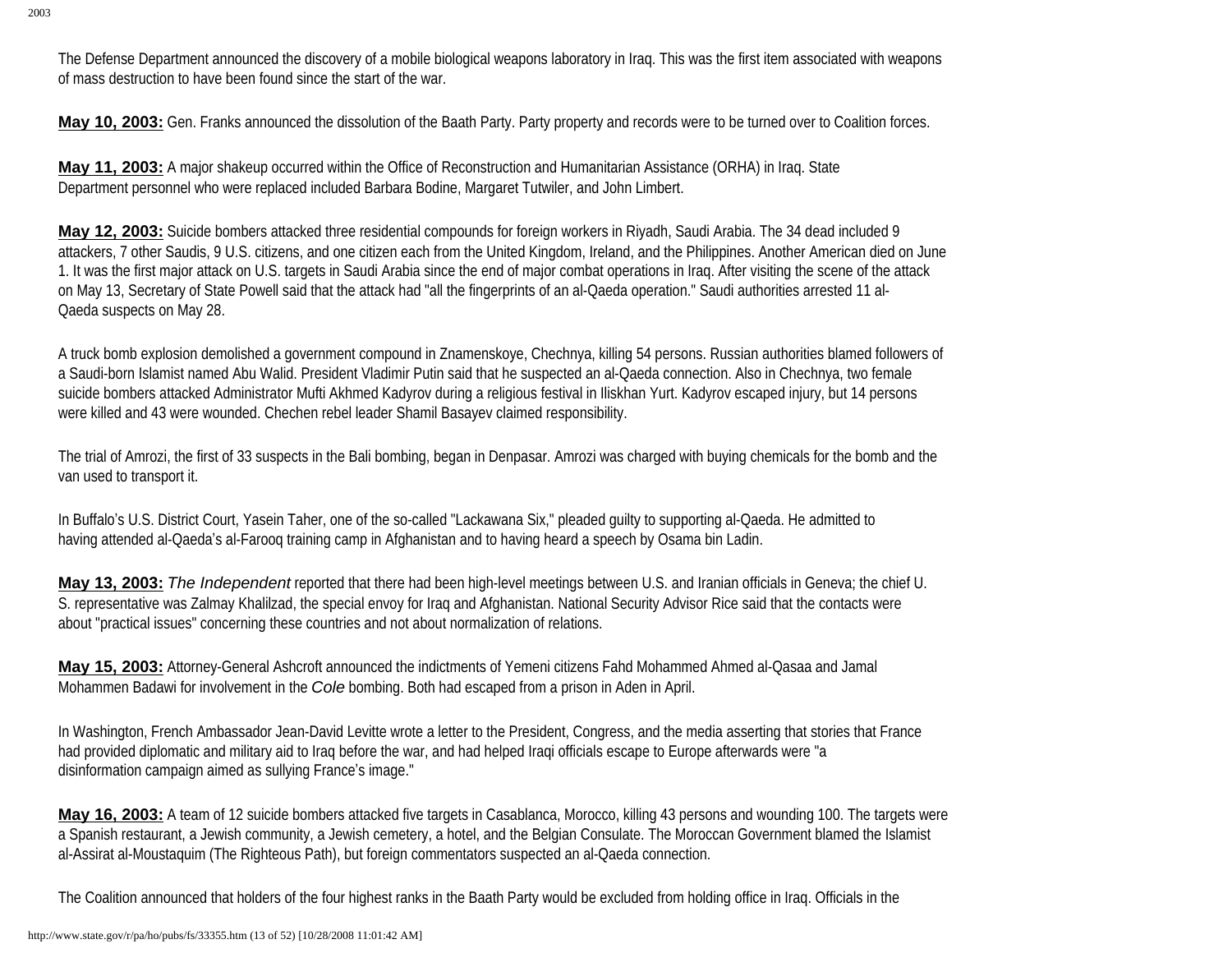three highest levels of government would be screened for Party membership.

**May 19, 2003:** During a state visit to Washington by President Macapagal-Arroyo, President Bush announced that he was designating the Philippines as a "major non-NATO ally." An unspecified number of U.S. troops would support Philippine operations against the Abu Sayyaf Group, and the Philippines would receive 20 military helicopters and \$65 million for anti-terrorism training.

Under Secretary for Homeland Security Asa Hutchinson announced that, starting in January 2004, foreign visitors requiring visas would be photographed and fingerprinted when they entered the United States so that they could be compared with lists of designated terrorists.

Senator Sam Brownback introduced the Iran Democracy Act, which would provide \$50 million to opposition groups in Iran and would support a referendum concerning the establishment of a secular democracy there.

In Buffalo's U.S. District Court, Mukhtar al-Bakri, the last of the so-called "Lackawanna Six," pleaded guilty to having supported al-Qaeda. In addition to having attended a training camp in Afghanistan, he said that he had even had an audience with Osama bin Laden.

**May 20, 2003:** The United States, Britain, Germany, and Italy closed their diplomatic and consular missions in Saudi Arabia in view of warnings of terrorist attacks. The United States reopened its missions the next day; the other countries did so on May 24.

**May 21, 2003:** U.S. forces were placed on maximum alert and the Department of Homeland Security declared the second-highest level of domestic alert after *al-Jazeera* broadcast an audiotape from al-Qaeda leader Ayman al-Zawahiri, who called for attacks on U.S., British, Australian, and Norwegian Embassies, companies, and employees in response to the U.S. war with Iraq. Norwegians were puzzled to be on al-Qaeda's target list; although Norway had taken part in the campaign in Afghanistan, it had not been involved in the war with Iraq.

Secretary of Defense Rumsfeld said that al-Qaeda leaders were active in Iran. Since the Riyadh bombings were attributed to al-Qaeda members operating from Iran, future meetings with Iranian officials in Geneva were postponed.

**May 22, 2003:** The UN Security Council (except Syria) adopted Resolution 1483, recognizing the United States and Great Britain as the occupying powers in Iraq, supporting the establishment of an Interim Iraqi Administration, providing for an end to sanctions and the establishment of a development fund based on oil sales. The "oil for food" program would continue for 6 more months, after which funds remaining in the account would be transferred to a development fund in the central bank. The United Nations was urged to assume an unspecified role in Iraq.

During a G-8 Foreign Ministers' meeting in Paris, Secretary of State Powell praised France for voting for Resolution 1483, but warned that "disagreements of the past" had not been forgotten. He also denied that Defense Department decisions not to invite France to military exercises and to limit U.S. participation in the Paris Air Show were not part of "overall administration policy."

**May 23, 2003:** U.S. authorities announced the dissolution of the Iraqi Army, the Republican Guard, and the Defense Ministry.

**May 24, 2003:** Secretary-General Annan announced the appointment of Brazilian diplomat Sergio Vieira de Mello as the UN Special Representative in Iraq.

**May 26, 2003:** Chairman of the JCS Gen. Myers said on NBC-TV's "Today" show that al-Qaeda had been in Iran "off and on for some time, particularly after our actions in Afghanistan." Iran's official radio station announced that several al-Qaeda members had been arrested, but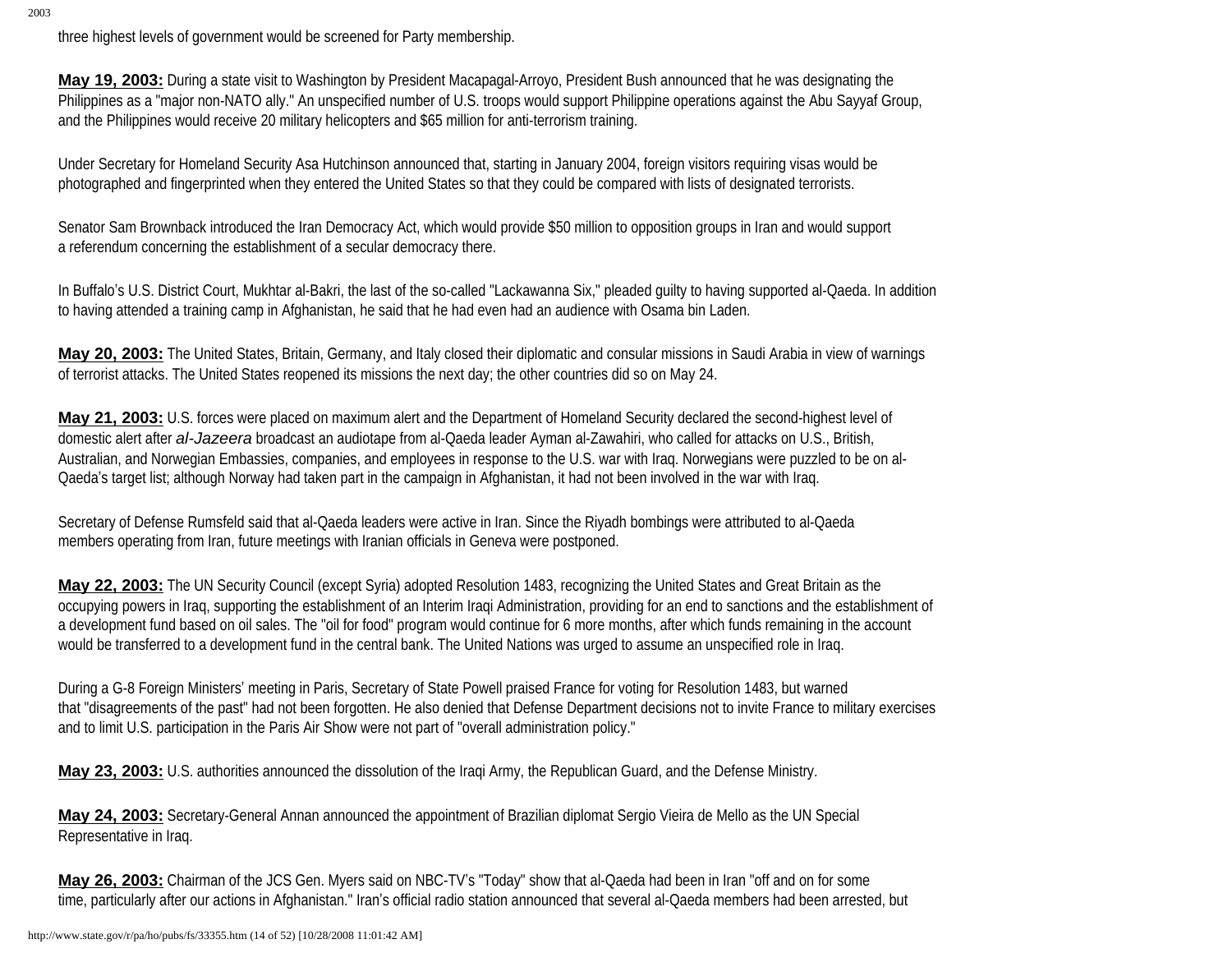none were senior members.

**May 27, 2003:** Secretary of State Powell denied that the United States sought "regime change" in Iran; "Our policies with respect to Iran have not changed." White House Press Secretary Fleischer called Iran's measures against al-Qaeda "insufficient." Secretary of Defense Rumsfeld warned Iran not to interfere with U.S. efforts to reconstruct Iraq during a speech to the Council on Foreign Relations in New York.

**May 28, 2003:** Moroccan officials announced that the death in prison of the "general coordinator" of the May 16 bombings in Casablanca.

Saudi Interior Minister Prince Nayef announced the arrest of 11 al-Qaeda members in Medina who were suspects in the May 12 bombings in Riyadh.

**May 29, 2003:** British Prime Minister Blair visited Iraq, met with British and U.S. officials, and addressed British soldiers in Basra. Meanwhile the BBC claimed that Blair had pressured British officials to "transform" and "sex up" the September 2002 report on Iraqi weapons of mass destruction. Blair denied the allegation the next day.

In Baghdad, Lt. Gen. David McKiernan, commander of U.S. ground forces in Iraq, declared that "the war has not ended." Attacks on U.S. forces "are not criminal activities, they are combat activities." He added, "We're still in the process of removing the regime."

**May 30, 2003:** Homeland Security Secretary Ridge announced that the U.S. terror alert level would be lowered from "orange" (high risk) to "yellow" (elevated risk) after 10 days of heightened alert.

The Defense Department announced that it would send an Iraq Survey Group comprising 1,300-1,400 personnel to search for weapons of mass destruction. The Group replaced the 200-member 75th Exploitation Force.

Secretary of State Powell and CIA Director Tenet both defended the intelligence on which U.S. actions against Iraq had been based.

At the end of a meeting of Organization of the Islamic Conference Foreign Ministers in Tehran, Iranian Foreign Minister Kamal Kharrazi denied U. S. charges that his country was harboring al-Qaeda fugitives, developing nuclear weapons, or aiding the anti-U.S. resistance in Iraq.

**May 31, 2003:** During a visit to Krakow, Poland, President Bush proposed a Proliferation Security Initiative, according to which the United States and its allies could search and seize ships or aircraft carrying materials usable in weapons of mass destruction.

**June 1, 2003:** The United States and Britain announced the appointment of an Iraqi advisory council to advise the Coalition.

**June 2, 2003:** Blix reported once more to the UN Security Council and said that UNMOVIC had been unable to prove or disprove that Iraq had weapons of mass destruction. While no evidence had been found of "continuation or resumption" of weapons programs, a "long list of proscribed items" were still un-accounted for. He urged the Security Council to keep his inspection team in being for future use.

During the G-8 Economic Summit in Evian, France, British Prime Minister Blair insisted he was "100% behind the evidence" of Iraqi weapons of mass destruction and denied that he and President Bush had made a secret agreement in September to attack Iraq. President Bush attempted to mend relations with French President Chirac, who still said that he believed the war with Iraq was "illegitimate and illegal" in the absence of UN approval. The Summit issued a communiqué describing the combination of terrorism and weapons of mass destruction as "the pre-eminent threat to international security" and warning Iran and North Korea to end their nuclear weapons program or face "if necessary, other measures in

http://www.state.gov/r/pa/ho/pubs/fs/33355.htm (15 of 52) [10/28/2008 11:01:42 AM]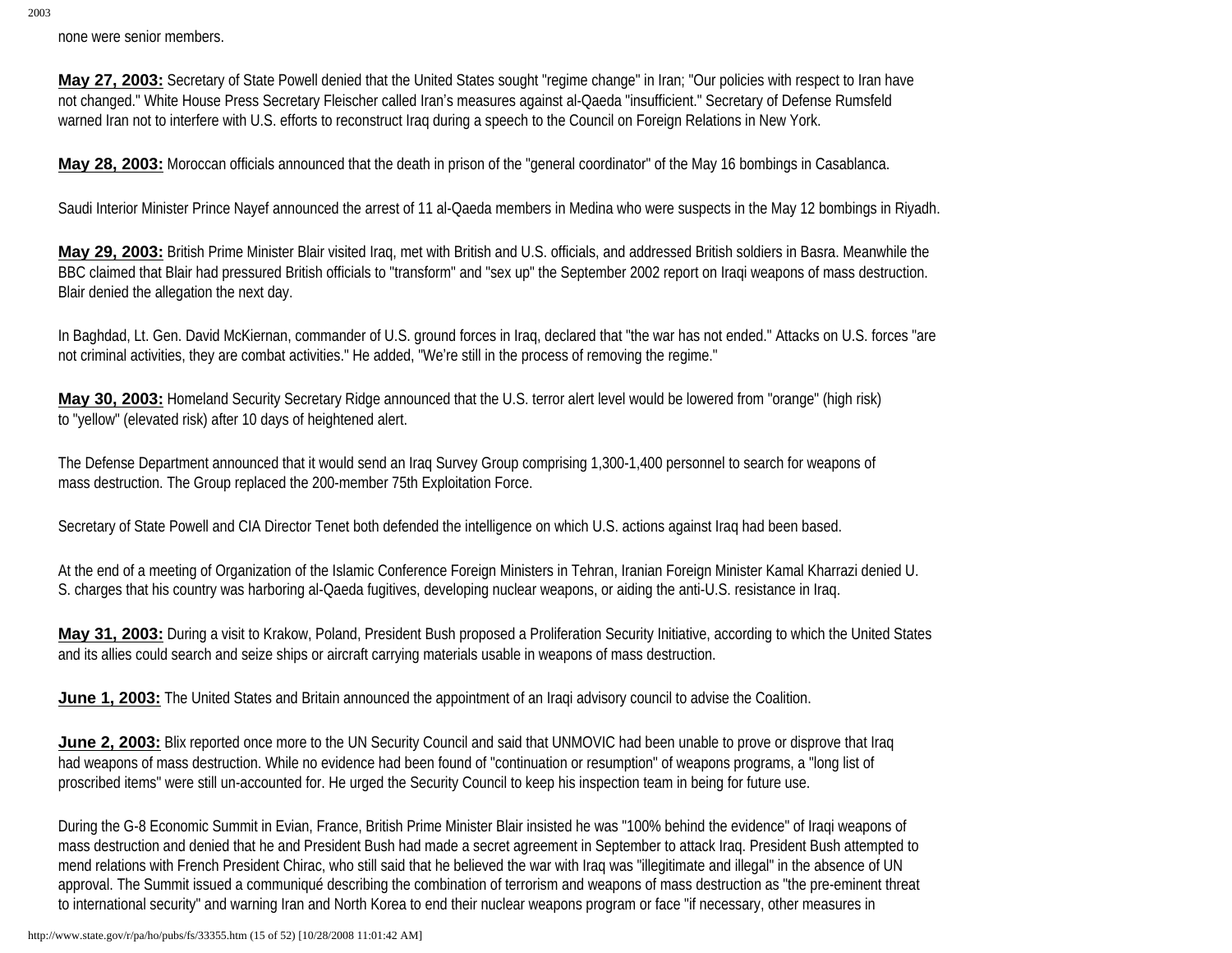accordance with international law." President Chirac denied that the communiqué implied any threat of force. The communiqué also did not include a proposal by Bush that ships and aircraft suspected of carrying prohibited weapons materials could be searched or seized in international waters or airspace.

In Rome, Secretary of State Powell again insisted that Iraq had weapons of mass destruction. Meanwhile, Senator John Warner (R-Virginia) announced that the Senate Armed Services Committee would hold hearings on the failure to them. The next day, Senator Pat Roberts announced that the Senate Select Committee on Intelligence would also investigate U.S. prewar intelligence.

As Iraqi political groups held an emergency meeting to discuss U.S. plans to establish an advisory council, Administrator Bremer said that the plan was in accord with Resolution 1483, which guaranteed U.S. and British authority in Iraq pending the election of a new government.

**June 3, 2003:** The Select Committee on Foreign Affairs of Britain's House of Commons began investigating the intelligence behind the war with Iraq, with special interest in reports about alleged weapons of mass destruction.

**June 5, 2003:** A female Chechen suicide bomber blew up a bus near Mozdok, killing 17 persons. Twelve of the dead were Russian military personnel.

**June 6, 2003:** The Defense Department released a declassified version of a September 2002 DIA study that noted the lack of "reliable information" about the state of Iraq's chemical weapons programs. Hans Blix, meanwhile, told the BBC that inspections initiated on the basis of U.S. and British intelligence had failed to find anything.

**June 7, 2003:** *The New York Times* reported that 13,000 out of 82,000 Arab and Muslim men who had registered with immigration authorities could be deported for violation of immigration regulations. Only 11 were suspected of terrorist connections.

A car bomb explosion in Kabul killed four German peacekeeping troops and one Afghan. German Defense Minister Struck suspected that it was a suicide bombing; Afghan officials suspected an al-Qaeda connection.

**June 9, 2003:** U.S. and British forensic experts concluded that a mass grave found near Salman Pak contained at least 100 Iraqi political prisoners and deserters who apparently had been executed shortly before the war.

Russia's Federal Security Service announced the arrest in Moscow of 55 members of a radical Islamic group named Hizb ut-Tahrir (Party of Liberation). Most were said to be from Kyrgyzstan, Tajikistan, or Uzbekistan, and they were suspected of planning attacks in Moscow and Chechnya.

**June 10, 2003:** Secretary-General Annan announced that Demitrius Perricos would replace Hans Blix as head of UNMOVIC; Perricos was the deputy executive chairman.

**June 11, 2003:** A suicide bombing aboard a bus in Jerusalem killed 16 persons and wounded at least 70, one of whom died later. HAMAS claimed that the attack was revenge for an Israeli helicopter attack on HAMAS leader Abdelaziz al-Rantisi in Gaza City the day before.

**June 12, 2003:** NATO Defense Ministers met in Brussels. They agreed that NATO would assume charge of peacekeeping forces in Afghanistan in August, as well as providing technical support for a Polish-led multinational force in Iraq. Countries announcing that they would provide troops for service in Iraq included Spain (1,200), Ukraine (1,700), Bulgaria (500), and Poland (2,300).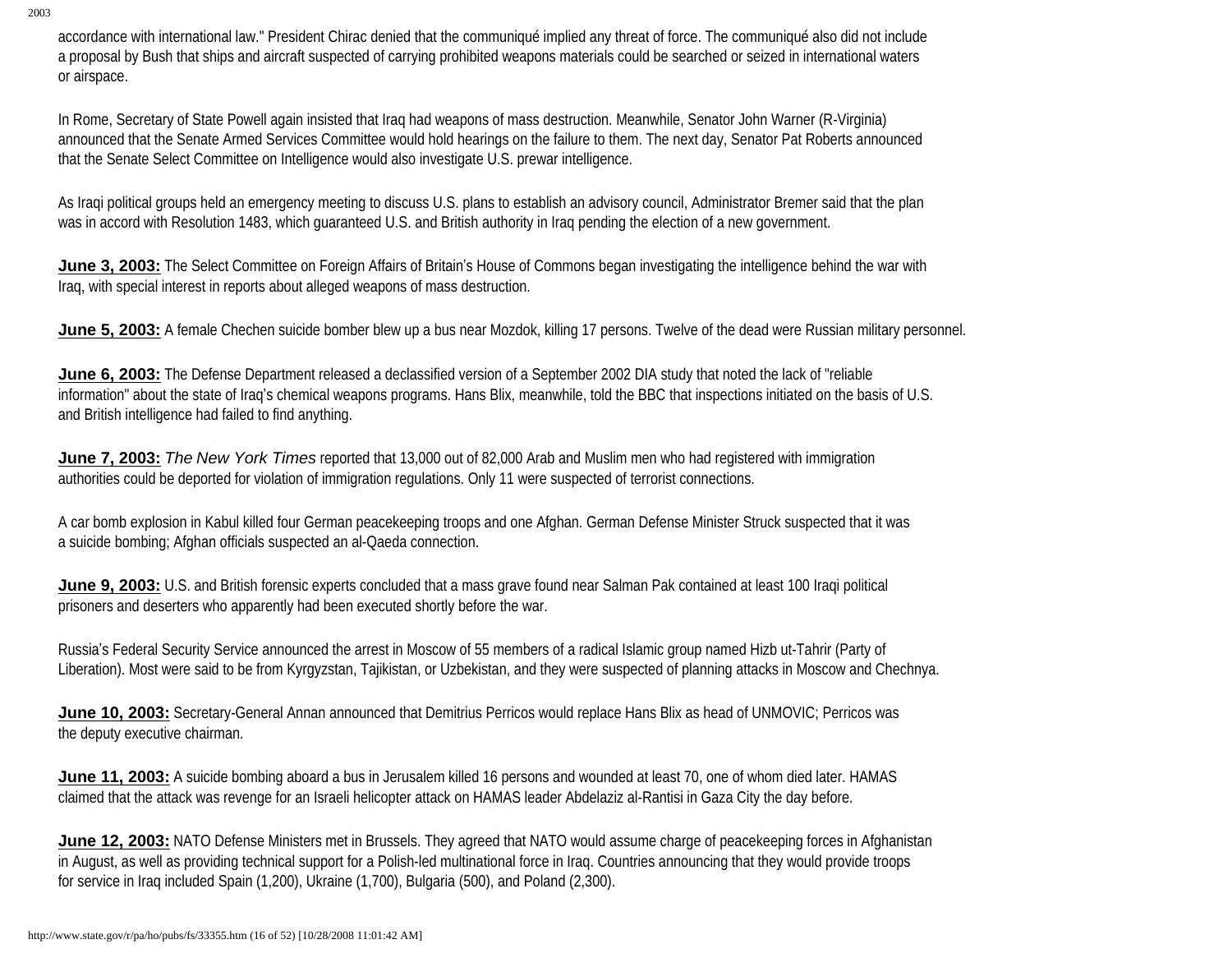June 13, 2003: Thai police arrested Narong Penanam for having 66 pounds of radioactive material intended for use in a "dirty bomb." Narong was said to have obtained cesium-137 from Russia by way of Laos.

**June 14, 2003:** Thai Premier Thaksin Shinawatra announced that police had thwarted a plot by Jemaah Islamiah to bomb embassies in Bangkok during the October APEC Forum meeting. Three suspects had been arrested and the bomb-maker was being sought. Their trials began September 2.

**June 16, 2003:** Britain appointed UN Ambassador Greenstock as its special envoy to Iraq.

**June 17, 2003:** Senior U.S., Afghan, and Pakistani officials met in Islamabad to form a new commission on terrorism and border security. They agreed to hold regular meetings.

**June 18, 2003:** U.S. forces in Iraq arrested 50 members of Saddam Hussein's security services near Tikrit and seized more that \$8.5 million in cash and over \$1 million in jewels. In Baghdad, U.S. soldiers fired on a crowd of discharged Iraqi soldiers demanding back pay and pensions, killing two. Deputy Secretary of Defense Wolfowitz said that a "guerrilla war" was taking place in Iraq, but "we can win it."

U.S. aircraft attacked a three-vehicle convoy with missiles near the Iraq-Syrian border. One vehicle was apparently destroyed on the Syrian side of the border; 5 Syrian border guards were wounded and were held by U.S. forces until June 29. U.S. forces were unable to prove that senior Iraqi officials were in the convoy; it was thought that Saddam Hussein might have been there.

Vice Chairman of the Joint Chiefs of Staff Gen. Peter Pace told the House Armed Services Committee that 20,000 troops from at least 12 nations would begin relieving some U.S. forces in Iraq within 2 to 3 months. Britain and Poland would lead two multinational divisions that would include contingents from Italy, Spain, Ukraine, Honduras, Denmark, the Netherlands, and El Salvador.

During a visit to London, Pakistani President Musharraf said that although he agreed "in principle" about sending peacekeeping forces to Iraq, his country could not afford it and it would be politically impossible to be the only Muslim country to do so or to do it without UN approval. He said that peacekeeping forces in Afghanistan should be expanded from 14,000 to 40 to 50,000 so that the new government could exert authority in the provinces.

**June 19, 2003:** Attorney General Ashcroft announced the arrest of Iyman Faris, a Kashmiri-born U.S. citizen, on charges of plotting with al-Qaeda to destroy the Brooklyn Bridge. Faris pleaded guilty.

**June 20, 2003:** Secretary of State Powell said that Syrian measures to control terrorist groups were "totally inadequate."

During the EU Summit meeting in Porto Carras, Greece, the European Union announced a new security paper. Although it agreed with the United States about the threats of terrorism and weapons of mass destruction, it said that the European Union should use armed force only with UN approval and after diplomatic and economic measures had failed. It urged HAMAS to give up violence and warned that restrictions on its fundraising might follow.

The United States closed its embassy in Nairobi for 5 days, citing possible terrorist threats. When the embassy reopened, a spokesman said that business hours would be varied.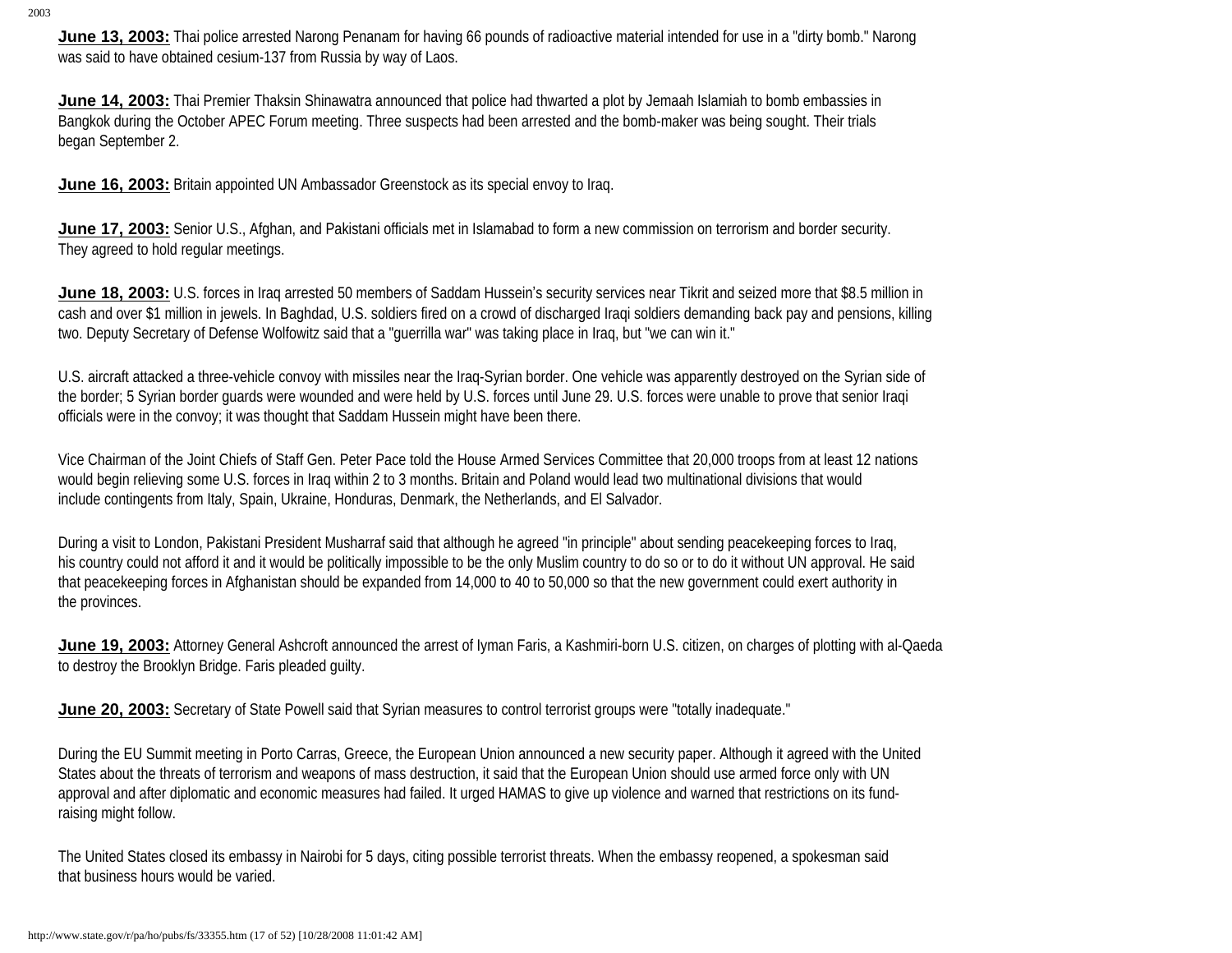June 21, 2003: In his weekly radio address, President Bush said that "dangerous pockets of the old regime" and "their terrorist allies" were responsible for continuing attacks on U.S. forces in Iraq. He said that the search for weapons of mass destruction would continue "no matter how long it takes."

On the eve of the resumption of Iraq's oil exports, an explosion damaged an oil pipeline in Hit. Sabotage was suspected.

**June 22, 2003:** Iraq resumed oil exports with the sale of a million barrels to Turkey. A second explosion damaged an oil pipeline near the Syrian border; sabotage was again suspected.

**June 23, 2003:** Walter Slocombe of the Coalition Provisional Authority said that a new Iragi army of 40,000 would be organized within 3 years, 12,000 within the first year. An additional 200-250,000 former soldiers would receive monthly stipends ranging from \$50 to \$150 if they renounced participation in the Baath Party.

Malawi announced the arrest of 5 al-Qaeda suspects in Blantyre.. One each came from Sudan, Saudi Arabia, and Kenya; the other two were Turks. The CIA apparently provided assistance.

**June 24, 2003:** Iraqi insurgents killed six British soldiers in the southern Iraqi town of Majar al-Kabir. Defense Secretary Hoon said that attacks on Coalition forces were not a sign of increasing instability.

Kenya arrested four suspects in the November 2002 attack on an Israeli hotel in Mombasa.

Pakistani President Musharraf met with President Bush at Camp David, and was offered \$3 billion in economic and military aid. He agreed to take steps toward democracy, suspend weapons technology exchanges with North Korea, and to fight terrorist groups more effectively.

**June 25, 2003:** The annual U.S.-EU Summit in Washington issued a joint statement in which they agreed to "strengthen identification, control, and interdiction" of illegal weapons shipment and to increase funding for the IAEA. They also signed an agreement for the extradition of terrorist suspects as long as they did not face capital punishment in the United States. President Bush was unable to persuade the EU to end funding of the political wing of HAMAS.

In response to sabotage of Baghdad's electrical system, Administrator Bremer announced the establishment of a security force of former Iraqi soldiers that would protect utilities and oil facilities.

Iraqi scientist Mahdi Obeidi turned over to U.S. forces blueprints and equipment for enriching uranium that had been buried in his rose garden since 1991. The IAEA said that the finding showed that the prospect of UN inspections had halted Iraq's nuclear program; the United States said that the finding showed that the program had only been suspended.

**June 26, 2003:** *The New York Times* reported that the State Department's Bureau of Intelligence and Research disputed the CIA's conclusion that two Iraqi trailers were mobile biological weapons laboratories.

**June 29, 2003:** As attacks on U.S. forces in Iraq continued, they responded with a campaign in central Iraq known as "Operation Sidewinder."

July 2, 2003: Polish Defense Minister Jerzy Szmajdzinski announced that his country would send 9,200 troops to central Iraq by September.

http://www.state.gov/r/pa/ho/pubs/fs/33355.htm (18 of 52) [10/28/2008 11:01:42 AM]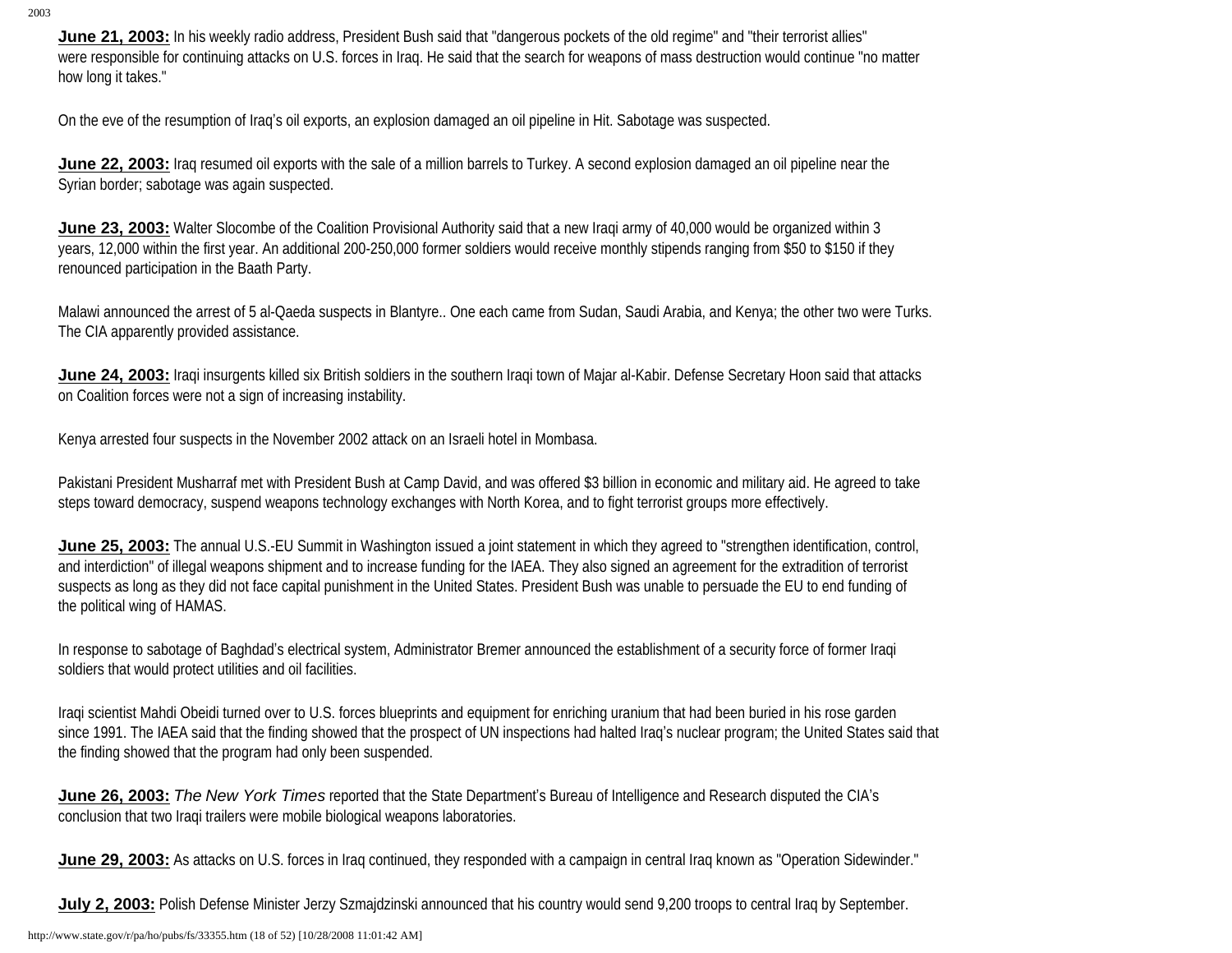**July 3, 2003:** President Bush announced that six foreign nationals being held at Guantanamo Bay would be suitable for trial by a military tribunal. The six were al-Qaeda members.

The UN Security Council unanimously adopted Resolution 1490, ending the mandate of the UN Iraq-Kuwait Observer Mission (UNIKOM) and terminating the Iraq-Kuwait demilitarized zone, effective October 6.

**July 5, 2003:** Two female suicide bombers attacked a rock festival outside Moscow, killing 13 other persons. The bombers were believed to be Chechen rebels. President Putin later claimed that there was a connection with international terrorist groups.

**July 6, 2003:** *The New York Times* published an article in which former Ambassador Joseph C. Wilson described his mission to Niger, in which he had been unable to find evidence that Iraq had attempted to purchase uranium there. The next day, the White House conceded that President Bush had relied on "incomplete and possibly inaccurate information" when he mentioned in his State of the Union address that, according to the British Government, Iraq had tried to obtain uranium in Africa.

**July 7, 2003:** Civil Administrator Bremer announced that new banknotes would be printed to replace the "Saddam dinar" on a one-for-one basis, starting in mid-October. Bremer also announced the inauguration of an elected 37-member city council in Baghdad.

**July 13, 2003:** The Iraqi Governing Council held its first meeting in Baghdad. The Council had been formed by Civil Administrator Bremer and a seven-member "leadership council." Its 25 members comprised 13 Shi'ites, 5 Sunnis, 5 Kurds, 1 Christian, and 1 Turkmen. Two members were women. The Council's first decision was to abolish holidays associated with Saddam Hussein's rule and to declare April 9 a national holiday.

**July 14, 2003:** German Foreign Minister Joschka Fischer began a 4-day official visit to Washington in an attempt to mend relations with the United States. In the course of the visit, Fischer said that German troops would only go to Iraq at the invitation of a "legitimate" Iraqi provisional government and under a UN Security Council mandate.

Indian External Affairs Minister Yashwant Singh announced that his government would not send troops to Iraq without a UN mandate.

**July 16, 2003:** Gen. John Abizaid, who had succeeded Gen. Franks as chief of CENTCOM, held a press conference in Qatar and admitted that U. S. forces faced "a classical guerrilla-type campaign" in Iraq.

Britain assumed charge of a multinational force in southeast Iraq, with its headquarters in Basra.

**July 17, 2003:** British Prime Minister Blair visited Washington, met with President Bush, and addressed a joint session of Congress. He said that he still expected Iraqi weapons of mass destruction to be found, and even if they were not, the United States and Great Britain had been justified in removing "a threat that is at its least responsible for human carnage and suffering."

Eleven al-Qaeda detainees at Guantanamo Bay were returned to Pakistan.

**July 18, 2003:** The White House announced that two al-Qaeda members who were British subjects and were held at Guantanamo Bay would not be tried by a military tribunal and would not be subject to the death penalty.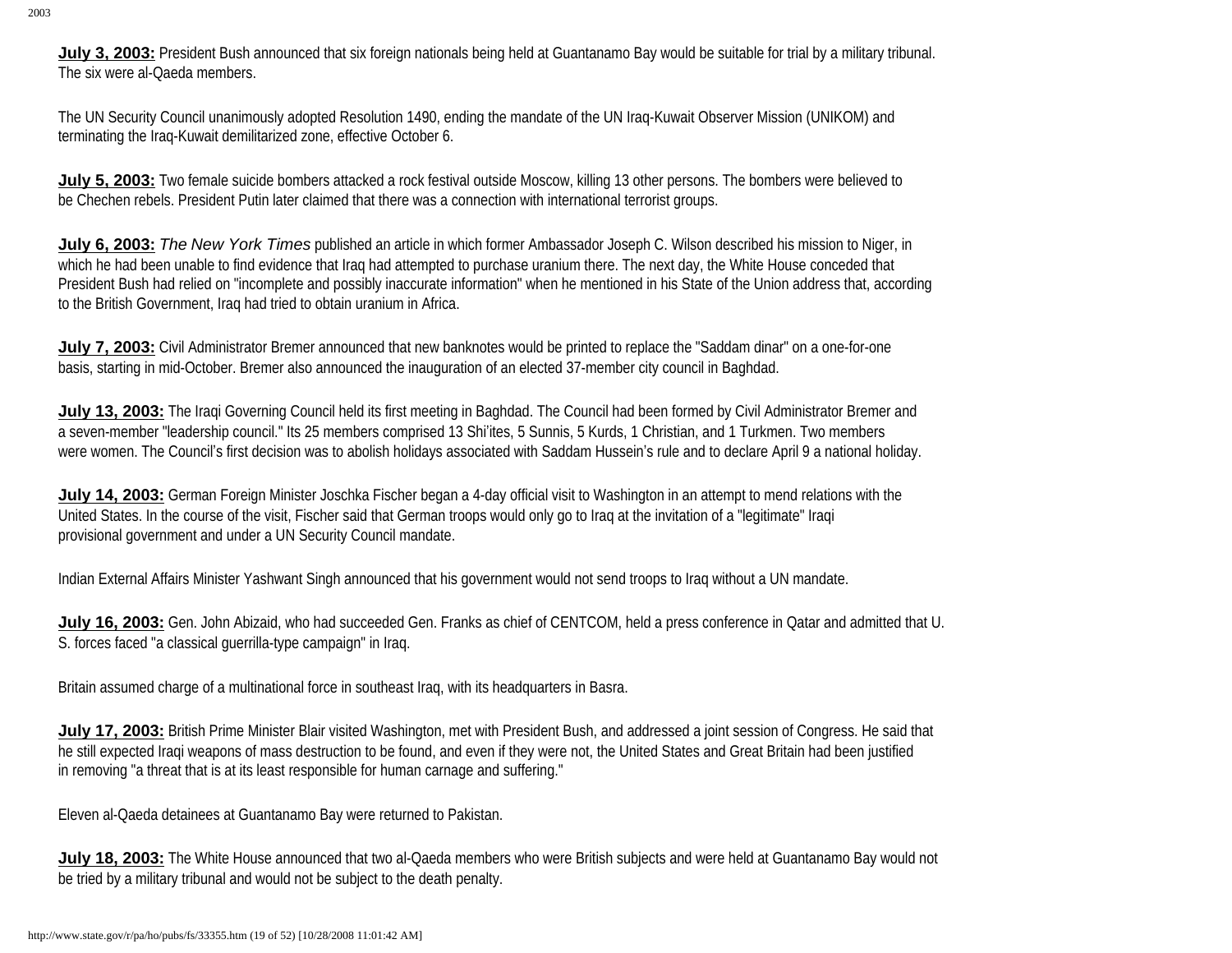UN Secretary-General Annan called on the occupying powers in Iraq to establish "a clear timetable leading to the full restoration of sovereignty."

**July 21, 2003:** A German court approved the extradition to the United States of two Yemeni nationals who were al-Qaeda suspects on condition that they would not be tried by a military tribunal and would not face the death penalty.

**July 22, 2003:** Soldiers of the 101st Airborne Division killed Saddam Hussein's sons Udai and Qusai in a 5-hour gun battle in Mosul. A son of Qusai and an Iraqi bodyguard were also killed; five other Iraqis and four U.S. soldiers were wounded.

**July 23, 2003:** After a 5-day visit to Iraq, Deputy Secretary of Defense Wolfowitz said that although many worst-case scenarios had not taken place in Iraq, the United States had not expected that there would be continued resistance by Baath Party loyalists.

President Bush announced that Civil Administrator Bremer had devised a "comprehensive strategy" to measure progress toward establishing a new government in Iraq.

**July 24, 2003:** Congress released a declassified version of a report by a joint panel of the House and Senate Intelligence Committees about the intelligence background of the September 11 attacks. Twenty-eight pages dealing with the possible involvement of foreign governments were heavily censored, leading to speculation about whether they described the funding of al-Qaeda terrorists by Saudi nationals. Saudi Ambassador Prince Bandar bin Sultan called the claims "outrageous."

**July 26, 2003:** The House of Councillors of Japan's Diet voted (136 to 102) to send Japanese Self-Defense Force personnel to Iraq to take part in humanitarian and logistical operations in "safe areas."

**July 29, 2003:** President Bush declined a request by the Saudi Government for declassification of the censored parts of the September 11 report, saying that it would hamper further investigations.

The al-Arabiya television network broadcast an audiotape by Saddam Hussein in which he described his dead sons as "the honor of this nation" and predicted that "America will be defeated."

**July 30, 2003:** President Bush said during a news conference that he was ultimately responsible for the inclusion in his State of the Union address of an erroneous report about Iraqi attempts to purchase nuclear materials. He said that close examination of "miles of documents" captured in Iraq ultimately would verify Iraq's weapons of mass destruction programs.

The Iraqi Governing Council agreed on who would be its presiding officers. Eight of its 25 members would serve rotating, month-long terms as chairman. Ibrahim Jaaferi, leader of the Shi'ite Da'wa Party, was the Council's first chairman.

**August 1, 2003:** A suicide truck bomb exploded outside a Russian military hospital in Mozdok, killing 50 persons and wounding 70. The bomber was thought to be a Chechen rebel affiliated with Shamil Basayev. Basayev later denied responsibility.

**August 5, 2003:** A car bomb exploded outside the Marriott Hotel in Jakarta, Indonesia, killing 10 persons and wounding 150. One of the dead was a Dutch citizen. The wounded included an American, a Canadian, an Australian, and two Chinese. Indonesian authorities suspected the Jemaah Islamiah, which had carried out the October 12, 2002, bombing in Bali.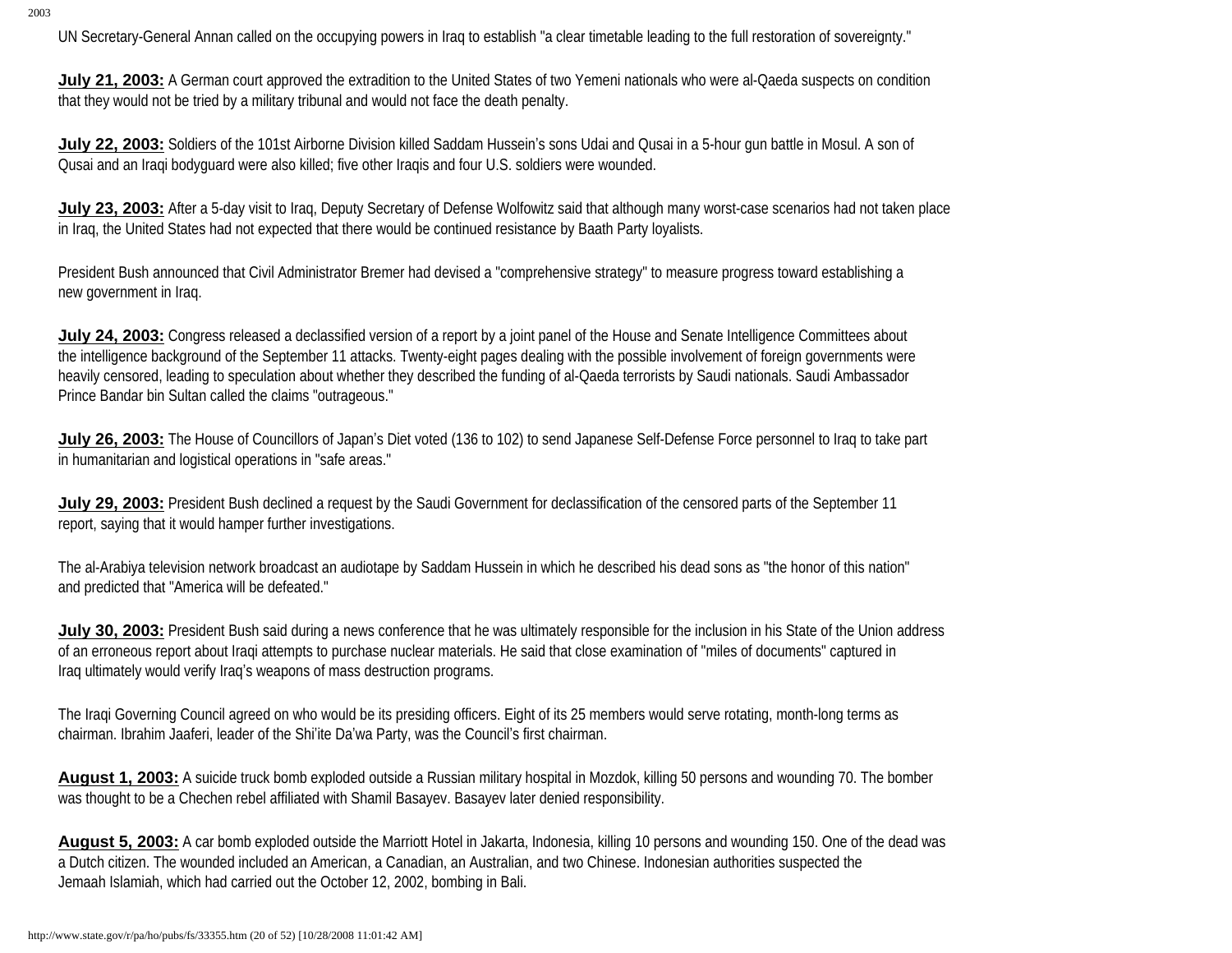The first death of a U.S. contract employee in Iraq occurred when a truck carrying an employee of the Halliburton Company hit a land mine north of Tikrit.

**August 7, 2003:** A car bomb exploded outside the Jordanian Embassy in Baghdad, Iraq, killing 19 persons and wounding 65. Most of the victims were apparently Iraqis, including 5 police officers. No group claimed responsibility.

Gen. Abizaid, chief of CENTCOM, met with Kurdish leaders in Mosul and made an unsuccessful attempt to persuade them to allow Turkish troops to enter Iraq for peacekeeping operations.

An Indonesian court in Denpasar, Bali, convicted Amrozi of involvement in the Bali bombing and sentenced him to death. Amrozi had admitted to buying the explosives, but denied taking part in the planning; his lawyers planned to appeal.

**August 10, 2003:** Administrator Bremer told *The New York Times* that the Ansar al-Islam group, which was thought to have connections with al-Qaeda and Saddam Hussein, may have been involved in the bombing of the Jordanian Embassy.

**August 11, 2003:** NATO assumed control of the ISAF in Afghanistan.

**August 12, 2003:** The first suicide bombings since the June 29 Israeli-Palestinian truce took place. The first, in a supermarket at Rosh Haayin, Israel, killed 1 person and wounded 14. The second, at a bus stop near the Ariel settlement in the West Bank, killed 1 person and wounded 3. The al-Aqsa Martyrs' Brigades claimed responsibility for the first; HAMAS claimed responsibility for the second.

Hemant Lakhani, a British international arms dealer, was arrested near the Newark Airport for attempting to smuggle a Russian-made surface-toair missile into the United States for sale to Islamist terrorists. The arrest followed 18 months of cooperation between U.S., British, and Russian intelligence services. Lakhani was not known to have al-Qaeda connections.

**August 13, 2003:** The Iraqi Governing Council announced the formation of a 25-member committee to discuss plans for a new constitution.

**August 14, 2003:** Thai police assisted by CIA agents arrested Ridaun Isamuddin, better known as Hanbali, in Ayutthaya. Hanbali, former operations chief of Jemaah Islamiah, was suspected of organizing bombings in Indonesia and the Philippines and was said to be the most senior non-Arab member of al-Qaeda.

In Hamburg, Abdelghani Mzoudi went on trial for having aided the September 11 terrorists as part of al-Qaeda's "Hamburg cell."

The UN Security Council adopted Resolution 1500, establishing a UN Assistance Mission for Iraq (UNAMI), with a staff of 300 and an initial mandate of 12 months. The resolution also welcomed the establishment of the Iraqi Governing Council as a first step toward establishment of a new government. The vote was 14 to 0, with Syria abstaining.

**August 18, 2003:** The al-Arabiya television network broadcast a purported statement by al-Qaeda that claimed that Osama bin Laden and Mullah Omar were still alive and that foreign Islamist jihadis were involved in recent attacks on U.S. forces in Iraq.

**August 19, 2003:** A truck loaded with surplus Iraqi ordnance exploded outside the UN Headquarters in Baghdad's Canal Hotel. A hospital across the street was also heavily damaged. The 23 dead included UN Special Representative Sergio Viera de Mello. More than 100 persons were wounded. It was not clear whether the bomber was a Baath Party loyalist or a foreign Islamic militant.

http://www.state.gov/r/pa/ho/pubs/fs/33355.htm (21 of 52) [10/28/2008 11:01:42 AM]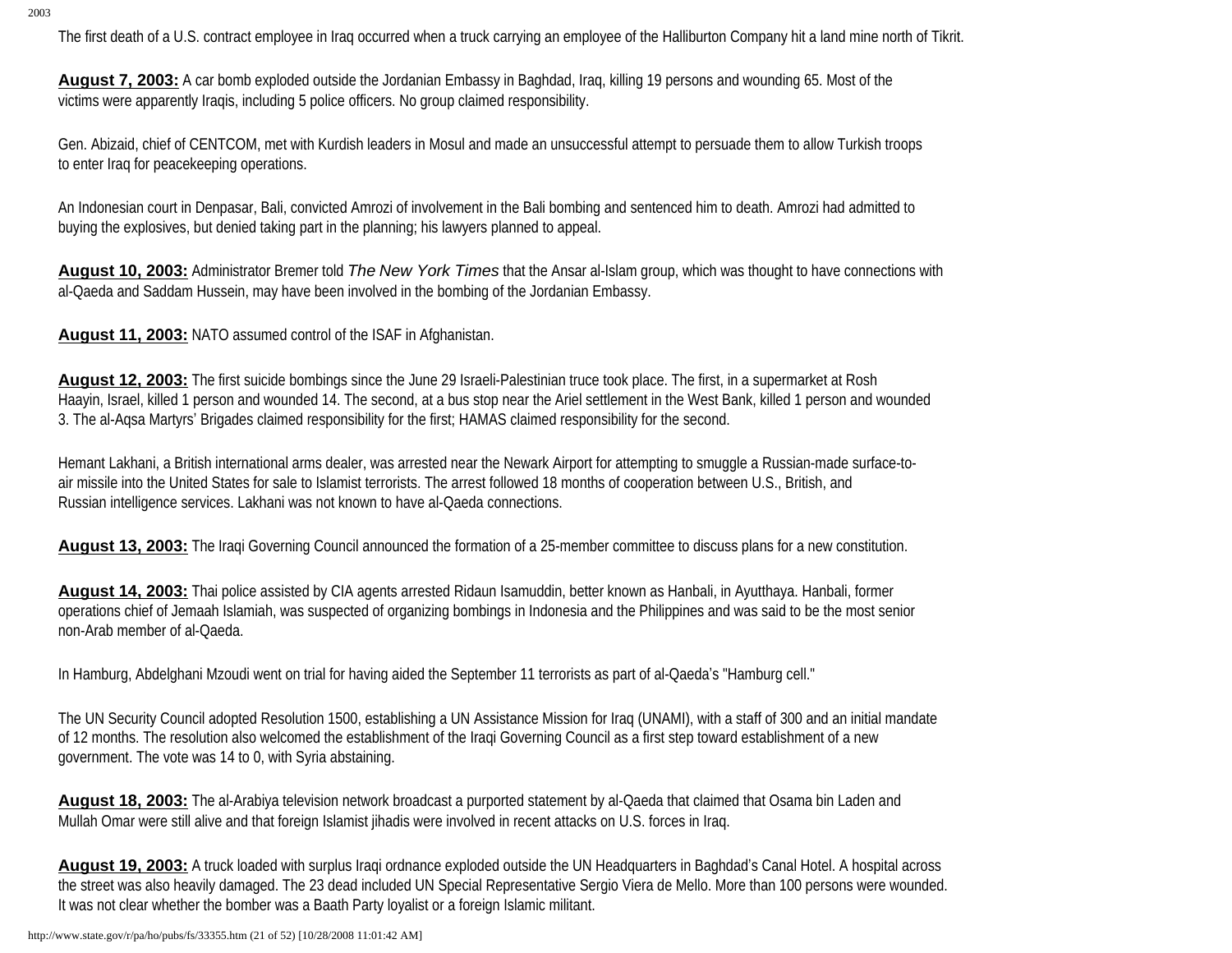A suicide bombing aboard a bus in Jerusalem killed 20 persons and injured at least 100, one of whom died later. Five of the dead were American citizens. HAMAS and Islamic Jihad claimed responsibility, although HAMAS leader al-Rantisi said that his organization remained committed to the Israeli-Palestinian truce while reserving the right to respond to Israeli military actions.

**August 21, 2003:** U.S. forces in Iraq announced the capture of Gen. Ali Hassan al-Majid, a cousin of Saddam Hussein who was known as "Chemical Ali" for his use of poison gas against Kurdish rebels and civilians in the 1980s.

**August 26, 2003:** A roadside bomb explosion in Iraq killed a U.S. soldier, bringing the U.S. postwar death toll in Iraq to 139 and exceeding the number of combat deaths during the war.

The Treasury Department announced that an agreement with Saudi Arabia would allow 15 FBI and IRS agents to be stationed in the country to track the financial connections of terrorist groups.

**August 29, 2003:** A car bomb explosion outside the Shrine of the Imam Ali in Najaf, Iraq, killed at least 81 persons and wounded at least 140. The dead included the Ayatollah Mohammed Bakir al-Hakim, one of four leading Shi'ite clerics in Iraq. Al-Hakim had been the leader of the Supreme Council for the Islamic Revolution in Iraq (SCIRI) since its establishment in 1982, and SCIRI had recently agreed to work with the U. S.-sponsored Iraqi Governing Council. It was not known whether the perpetrators were Baath Party loyalists, rival Shi'ites, or foreign Islamists.

**September 1, 2003:** The Iraqi Governing Council announced the formation of a new Cabinet. The 25-member body included 13 Shi'ites, 5 Sunni Muslims, 5 Kurds, a Turkoman, and an Assyrian Christian. The one female member was Public Works Minister Nesreen Berwari, a Kurd. The Cabinet assumed office September 3.

British troops captured Haji Qalam at his home in Kabul; Qalam was believed to have planned the June suicide bombing of a German army bus.

**September 2, 2003:** An Indonesian court convicted Abu Bakar Bashir, alleged spiritual leader of Jemaah Islamiah (JI), of subversion and sentenced him to 4 years' imprisonment. Bashir was acquitted of treason; judges claimed there was insufficient evidence that he was head of JI. The judges also found evidence linking him to specific terrorist attacks to be insufficient.

**September 3, 2003:** Secretary of Defense Rumsfeld visited Baghdad and said that his highest priority would be to recruit, train, and deploy Iraqi security forces. He had said earlier that all former military personnel up to the rank of lieutenant-colonel were potentially eligible.

An international division under Polish command assumed responsibility for south-central Iraq.

International financial experts met in Brussels to plan for a conference to be held in Madrid to discuss the economic reconstruction of Iraq.

**September 4, 2003:** *Vanity Fair* magazine published an article in which former White House adviser Richard Clarke confirmed that, after the September 11 attacks, senior officials had allowed a number of prominent Saudis, including relatives of Osama bin Laden, to leave the country. Dale Watson, formerly of the FBI, said that none had been interviewed by law enforcement agencies.

**September 6, 2003:** EU Foreign Ministers placed the political wing of HAMAS on its list of organizations supporting terrorism.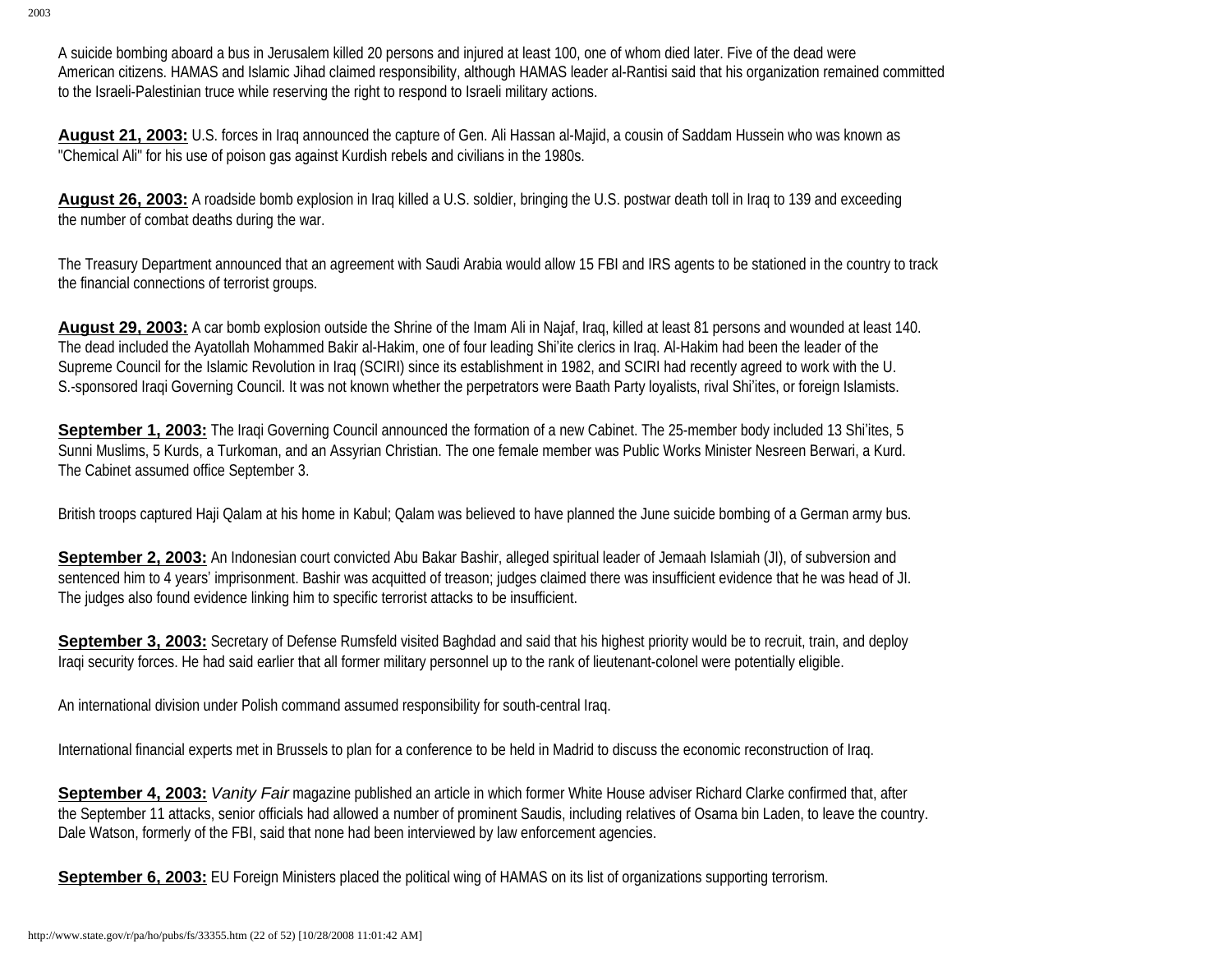**September 7, 2003:** President Bush delivered an address to the nation in which he called Iraq the "central front" of the war on terrorism. He announced a request for a supplemental appropriation of \$87 billion: \$66 billion for military operations in Iraq and Afghanistan, \$20 billion for reconstruction in Iraq, and \$800 million for reconstruction in Afghanistan. He said that he expected other countries to contribute to the reconstruction of Iraq, and urged them to consider sending peacekeeping forces there.

**September 8, 2003:** The British Government announced that it would send 1,200 more troops to Iraq. Up to 1,000 more might follow after a review of the situation.

**September 9, 2003:** Two suicide bombings took place in Israel. The first, at a bus stop near the Tsrifin army base southeast of Tel Aviv, killed 7 soldiers and wounded 14 soldiers and a civilian. The second, at a café in Jerusalem's German Colony neighborhood, killed 6 persons and wounded 40. HAMAS claimed responsibility the next day.

Iraq sent a delegation headed by Foreign Minister Hoshyar Zebari to an Arab League Foreign Ministers' meeting in Cairo. Zebari announced that Iraq would "adopt a new foreign policy" based on peaceful relations with neighboring countries.

**September 10, 2003:** In a speech at the FBI training academy at Quantico, Virginia, President Bush said that he might ask Congress to pass another Patriot Act that would expand the use of capital punishment in terrorist cases, restrict bail for suspected terrorists, and make it easier for law enforcement to seize documents.

James Yee, a Muslim chaplain in the U.S. Army at Guantanamo Bay, was arrested for unauthorized possession of classified materials, leading to suspicions that there was an al-Qaeda spy ring on the base. Two other arrests followed: Airman Ahmad al-Halabi and civilian translator Ahmed Mehalba.

An Indonesian court on Bali convicted Imam Samudra of plotting the October 12, 2002 bombings and sentenced him to death. Samudra denied belonging to Jemaah Islamiah but was otherwise unrepentant.

**September 11, 2003:** Spanish police arrested Syrian-born *al-Jazeera* reporter Tayseer Alouni and charged him with supplying money and information to al-Qaeda Alouni denied the charges.

**September 13, 2003:** Secretary of State Powell attended a meeting in Geneva of Foreign Ministers of the other permanent members of the UN Security Council and found them cool to the U.S. plan for the political reconstruction of Iraq.

**September 14, 2003:** Secretary of State Powell visited Baghdad and warned that a too-rapid transfer of power in Iraq would fail.

September 16, 2003: Under Secretary of State for Arms Control John Bolton told the House International Relations Committee that Syria was still developing weapons of mass destruction, supporting terrorist groups, and had failed to prevent Islamic militants from crossing into Iraq. Syrian Foreign Minister al-Sharaa denied the charges.

September 17, 2003: President Bush said that although no evidence had yet been found, "there's no question that Saddam Hussein had al-Qaeda ties."

Spanish judge Baltasar Garzon issued an international arrest order for Osama bin Laden and other al-Qaeda members on the grounds that

http://www.state.gov/r/pa/ho/pubs/fs/33355.htm (23 of 52) [10/28/2008 11:01:42 AM]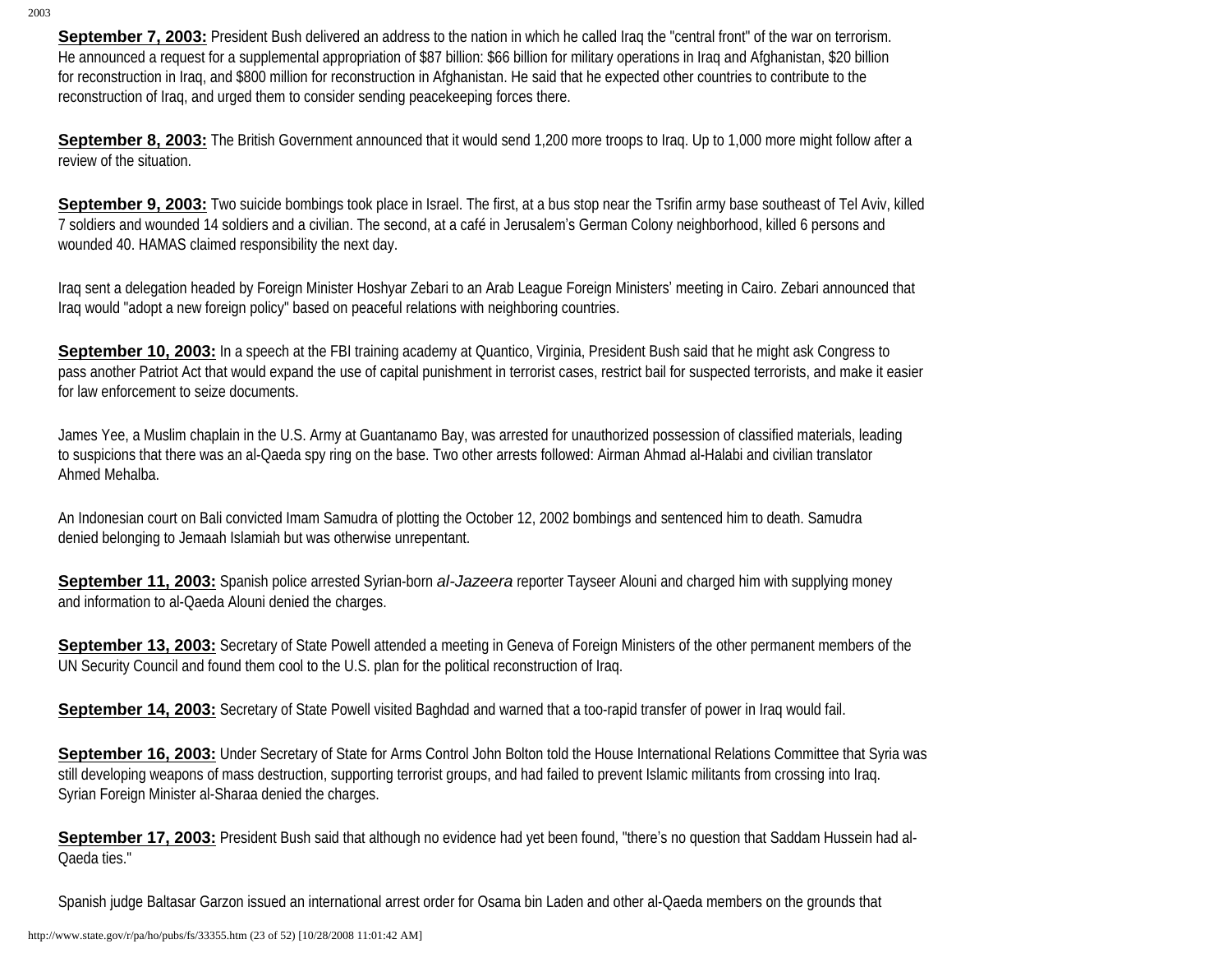the September 11 attacks had been "planned partially in Spain."

The al-Arabiya television network broadcast an audiotape in which Saddam Hussein urged U.S. forces to leave Iraq or face the consequences.

**September 18, 2003:** An Indonesian court on Bali convicted Ali Imron of participating in the October 2002 bombings. Since he had cooperated with authorities and shown remorse, he was sentenced to life imprisonment.

French Interior Minister Nicolas Sarkozy threatened to close mosques where "extremist Islam" was being preached and to expel foreign-born imams who preached fundamentalist sermons.

**September 20, 2003:** Gunmen shot and seriously wounded Akila Hashimi, one of three female members of the Iraqi Governing Council, near her home in Baghdad. She died September 25.

The leaders of Germany, France, and the United Kingdom met in Berlin, but were unable to agree on a common position regarding a UN Security Council draft resolution on Iraq. The next day, French President Chirac proposed an immediate transfer of sovereignty to the Iraqi Governing Council, with a gradual transfer of power taking place over 6 to 9 months.

**September 22, 2003:** A second suicide bomb attack on the UN Headquarters in Baghdad killed the bomber and an Iraqi security quard and wounded 19 other persons. Secretary-General Annan then considered withdrawing all UN personnel from Iraq.

**September 23, 2003:** President Bush addressed the UN General Assembly and defended the U.S. war on terrorism. He also called on the UN Security Council to adopt a resolution to criminalize the proliferation of weapons of mass destruction. He faced much criticism of U.S. unilateral action, notably from Secretary-General Annan and French President Chirac. His efforts to persuade other countries to contribute troops or funds for the reconstruction of Iraq were unsuccessful.

A brigade comprising Spanish and Central American soldiers assumed responsibility for the city of Najaf.

September 24, 2003: Saudi Arabian officials announced that suspected al-Qaeda member Zubayr Rimi had been killed in a gun battle with security forces in Jizan. Rimi was suspected of involvement in the May 12 bombings in Riyadh. Saudi Arabia also transferred nine suspects to Yemen. Some were suspected of involvement in the bombing of the French tanker *Limburg*.

**September 25, 2003:** Secretary-General Annan announced that most of the UN's 86 relief workers in Iraq would be "temporarily" withdrawn to Jordan

Philippines President Macapagal-Arroyo expressed willingness to send troops and aid to Iraq if a UN role could be defined.

**September 26, 2003:** Secretary of State Powell announced that the United States would give the Iraqi Governing Council six months to draft a new constitution.

Administrator L. Paul Bremer told a Pentagon news conference that U.S. forces in Iraq held 248 non-Iraqis, including 19 suspected al-Qaeda members.

**September 27, 2003:** After meeting with President Bush at Camp David, Russian President Putin said during a joint news conference that

http://www.state.gov/r/pa/ho/pubs/fs/33355.htm (24 of 52) [10/28/2008 11:01:42 AM]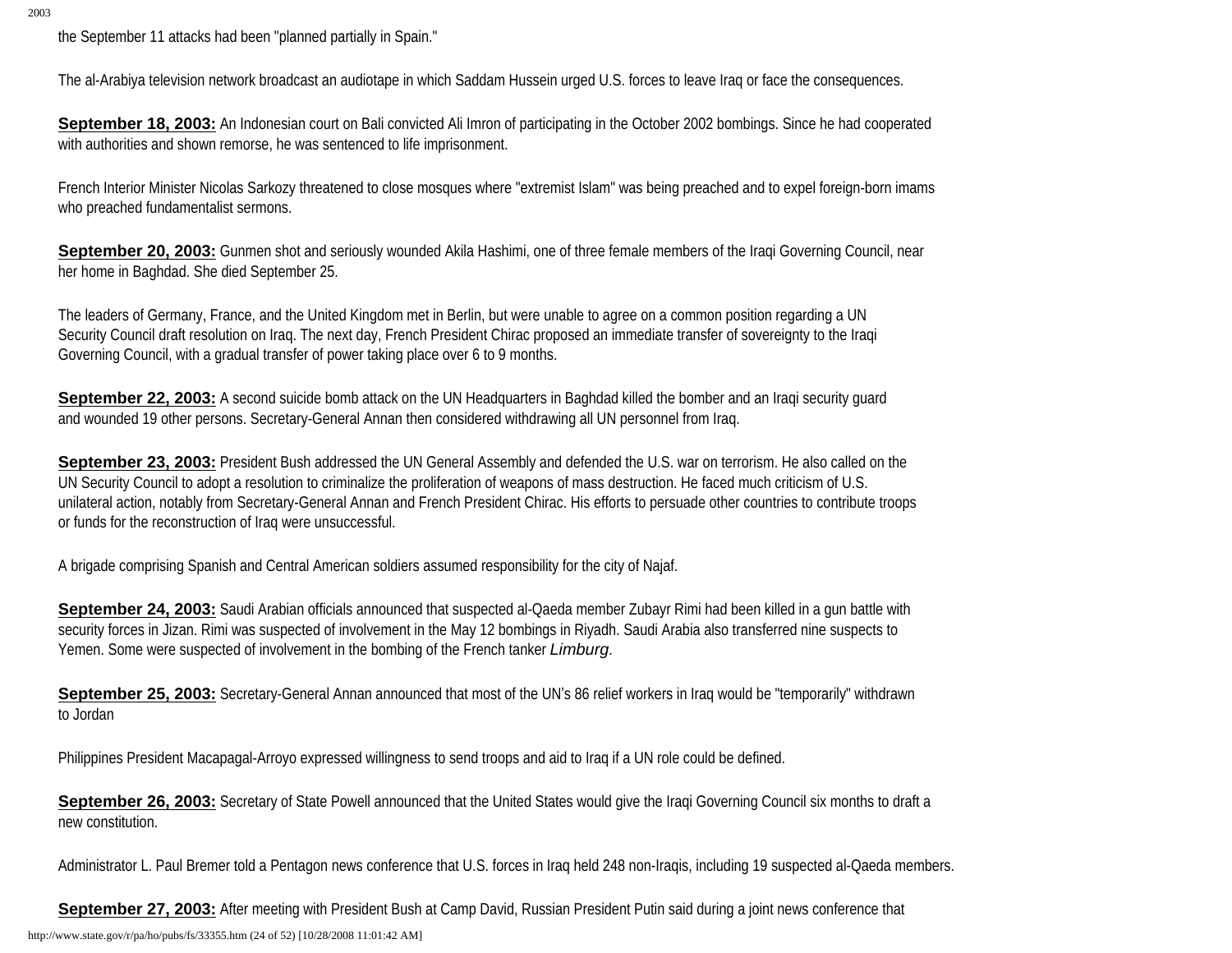their friendship had enabled him to prevent Russia from opposing the U.S. war with the Taliban. He said that Russian participation in the reconstruction of Iraq would depend on passage of a UN resolution. He also denied that Russia was helping Iran to develop nuclear weapons.

**September 28, 2003:** The al-Jazeera and al-Arabiya networks played an audiotape from al-Qaeda's Ayman Zawahiri in which he called for the overthrow of Pakistan's President Musharraf and urged Muslims to fight the "Christian-Zionist crusade."

**September 30, 2003:** A Belgian court convicted two Tunisian members of al-Qaeda. Nizar Trabelsi was sentenced to 10 years' imprisonment for plotting an attack on a U.S. military base, and Tarek Maroufi got 6 years for being an al-Qaeda recruiter. Sixteen other North Africans were convicted of lesser charges.

**October 2, 2003:** David Kay, head of the Iraq Survey Group, gave closed briefings to the House and Senate Intelligence Committees. His group concluded that Iraq's nuclear weapons program was in "the very most rudimentary state." While no chemical or biological weapons had been found, "significant amounts of equipment " and "dozens of WMD-related program activities" had been found. The investigation had been hampered by looting of Iraqi laboratories and records areas and the apparent destruction of documents. Kay estimated that 6 to 9 more months would be needed for further investigations. Only 10 out of 130 Iraqi weapons depots had been thoroughly inspected.

Federal Judge Leonie M. Brinkema forbade the prosecution to present evidence that suspected hijacker Zacarias Moussaoui had been involved in the September 11 attacks and ruled that Moussaoui would not be eligible for the death penalty if he were convicted of being part of an al-Qaeda conspiracy.

Pakistani authorities reported the killing of 8 suspected al-Qaeda members and the capture of 18 and the seizure of ordnance and surveillance equipment in the South Waziristan tribal area.

An Indonesian court sentenced Islamic religious teacher Ali Gufron, known as Mukhlas, to death for his role in organizing the Bali bombing.

**October 4, 2003:** A female Palestinian suicide bomber attacked a restaurant in Haifa, killing 19 Israelis and wounding at least 55. Islamic Jihad claimed responsibility. Israel responded by bombing a terrorist training camp in Syria the next day.

**October 6, 2003:** President Bush announced the formation of an Iraq Stabilization Group that would be headed by National Security Advisor Condoleezza Rice. The Group would coordinate the efforts of government agencies involved in the reconstruction of Iraq.

**October 7, 2003:** U.S. Special Envoy Zalmay Khalilzad warned that the Taliban and al-Qaeda might be planning "more spectacular attacks" to disrupt the reconstruction of Afghanistan.

After an informal meeting of NATO Defense Ministers in Colorado Springs, NATO agreed in principle to authorize the International Security Assistance Force to operate outside Kabul.

The Turkish Parliament voted (358 to 183) to send peacekeeping troops to Iraq. The Iraqi Governing Council, particularly its Kurdish members, was hostile to the idea.

The House International Relations Committee voted (33 to 2) to impose economic sanctions on Syria until the President had certified that it had ended its support for terrorist groups, its occupation of Lebanon, its missile and weapons of mass destruction programs, and its support for insurgents in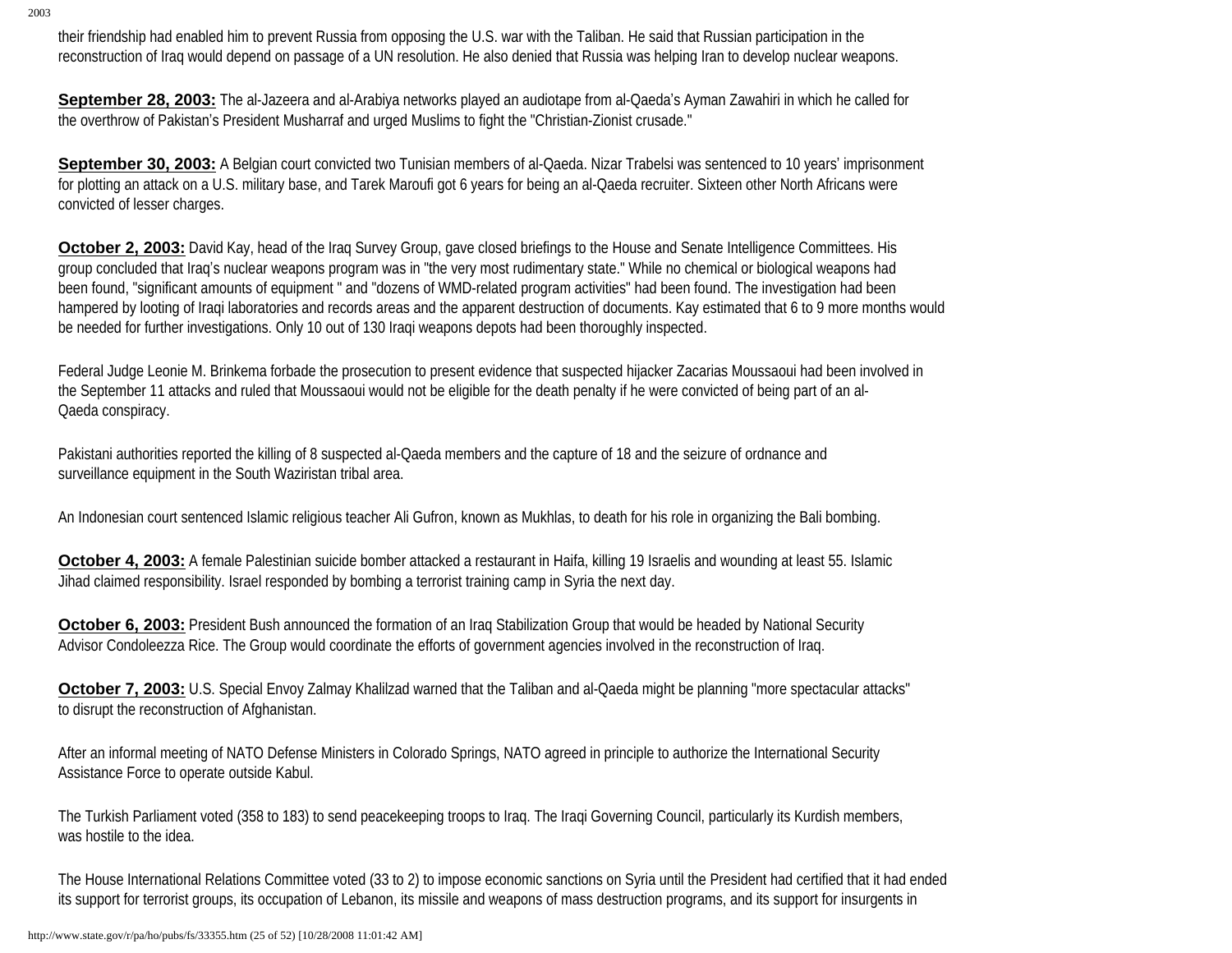Iraq. The sanctions could be waived except for those preventing the dale of "dual use" technology.

**October 9, 2003:** Three terrorist incidents in Baghdad caused 12 deaths. Gunmen assassinated a Spanish military attaché. An ambush in Sadr City killed two U.S. soldiers and wounded four; an ambush in the town of Baqubah killed another soldier. A suicide car bomb attack on a Baghdad police station killed 8 Iraqis and wounded 40 as they were about to be paid.

During the NATO Defense Ministers' meeting in Colorado Springs, Russian Defense Minister Ivanov said that he expected U.S. forces to withdraw from bases in Uzbekistan and Kyrgyzstan after Afghanistan had been stabilized. He also said that Russia reserved the right to intervene in former Soviet republics if the rights of their ethnic Russian communities were threatened.

**October 11, 2003:** Organization of the Islamic Conference representatives met in Putrajaya, Malaysia and called for the prompt withdrawal of foreign forces from Iraq and UN administration of the reconstruction process. Iraqi Governing Council spokesman Riyadh al-Fadhli opposed the deployment of peacekeeping forces from Turkey or from other neighboring countries.

Secretary of State Powell said that he was seeking support for a new Security Council resolution concerning Iraq, and hoped to reach a decision by October 13.

**October 12, 2003:** Two suicide car bombs exploded outside the Baghdad Hotel, killing 8 persons and wounding 32. The hotel was said to house U.S. officials; 3 of whom were slightly wounded. Iraqi and U.S. guards apparently kept the vehicles from actually reaching the hotel.

Philippine police on Mindanao Island shot and killed Fathur Rahman al-Ghozi, a leader of Jemaah Islamiah, who had escaped from prison in Manila on July 14. Al-Ghozi had been arrested in Manila in January and had been convicted of plotting to bomb the U.S. Embassy and other Western targets in Singapore. He was suspected of bombing the home of the Philippine ambassador to Indonesia in August 2000, and of a series of bombings in December 2000 that killed 22 people in Manila.

In a speech to the Heritage Foundation, Vice President Cheney defended U.S. policy in Iraq and said that the United States did not need "unanimous international assent" to act against security threats.

**October 13, 2003:** The United States outlined a draft resolution for the UN Security Council that would define the terms of its role in Iraq. The draft set a December 15 deadline for the Iraqi Governing Council to produce a timetable for drafting a constitution and holding elections, and spoke of a wider UN role in the reconstruction of Iraq "as circumstances permit."

The UN Security Council unanimously approved a resolution that would authorize peacekeeping forces in Afghanistan to operate outside Kabul.

Participants in the OIC meeting in Malaysia sought to decide what role Islamic countries should play in the reconstruction of Iraq. The consensus appeared to be that no active role was likely until the United Nations authorized such a role.

**October 14, 2003:** At the United Nations, a U.S.-sponsored draft resolution concerning Iraq gained ground as Russia, France, and Germany agreed to amendments that conceded U.S. control over the transfer of power to a future Iraqi government. They still favored a stronger Security Council role in monitoring the transition process. Secretary-General Annan was also said to be displeased with the U.S. draft resolution. Ambassador Negroponte said that he intended to seek a vote on October 15.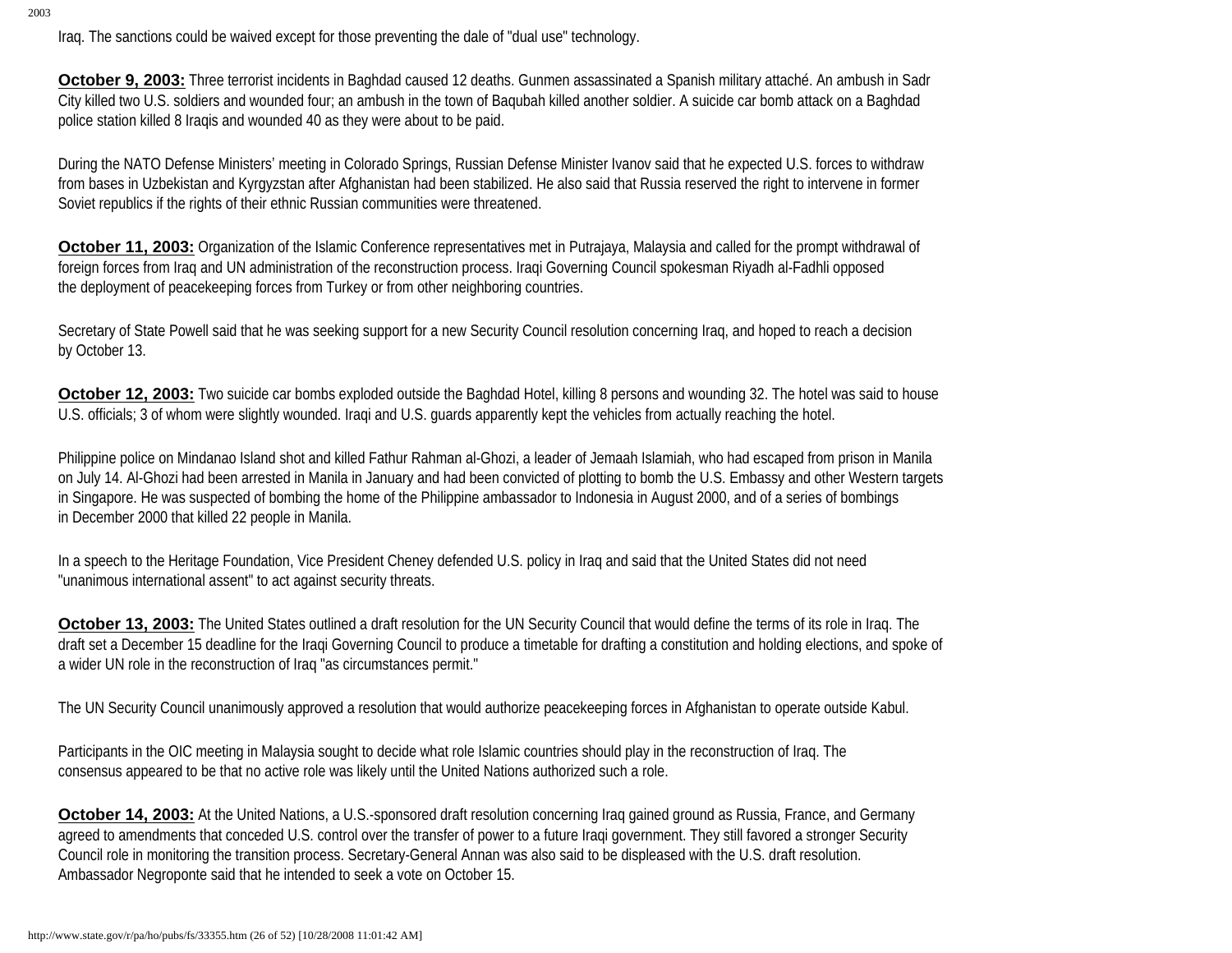As President Bush prepared for a trip to Asia, National Security Advisor Rice said that he intended to seek more assistance for the war on terrorism and for the reconstruction of Iraq. She called Southeast Asia "an area of great concern on the terrorism front" and said that Bush would offer support to countries of the region in their campaigns against terrorism.

The U.S. Treasury Department declared Pakistan's Al Akhtar Trust International to be a sponsor of terrorist activity in Afghanistan, Pakistan, and Iraq.

A car bomb exploded outside the Turkish Embassy in Baghdad, killing the bomber and in Iraqi bystander. A Foreign Ministry spokesman said that the attack would not change Turkey's plans to send peacekeeping troops to Iraq.

The United States and Germany signed an agreement to allow the sharing of evidence in major international criminal cases. In a bow to German objections to capital punishment, the agreement allowed either side to deny information "if essential interests" of either side would be harmed.

**October 15, 2003:** Ambassador Negroponte reported that an agreement had been reached with Russia, China, and Pakistan on a UN Security Council resolution concerning Iraq. Under the latest version of the resolution, U.S. forces would be part of a UN-mandated force whose mandate would expire when a new Iraqi government took office. After meeting with his French and German counterparts, Russian Permanent Representative Sergei Lavrov asked that the vote be delayed for a day so that he could consult with his government, and so that President Putin could consult with the leaders of France and Germany.

The House of Representatives approved by a vote of 398 to 4 a resolution calling on the President to impose economic sanctions on Syria if it continued to support terrorist groups, to occupy Lebanon, and to seek weapons of mass destruction.

A remote-controlled bomb destroyed a car in a U.S. diplomatic convoy in the northern Gaza Strip. Three security guards were killed and a fourth was wounded. President Arafat and Prime Minister Qurei condemned the attack, while the major Palestinian militant groups denied responsibility. The next day, Palestinian security forces arrested several suspects, some of whom belonged to the Popular Resistance Committees.

**October 16, 2003:** The UN Security Council unanimously approved Resolution 1511, which authorized a multinational force under U.S. command in Iraq and set a December 15 deadline for the Iraqi Governing Council to draft a timetable to draft a constitution and hold elections for a new government. Both the timetable and the role of the multinational force would be subject to review, and the force's mandate would expire when the new government took office. The resolution also provided for a broader UN role in the reconstruction of Iraq, condemned recent terrorist attacks there, and called on member states to prevent terrorists from going to Iraq and urged them to contribute to the reconstruction.

After the vote, France, Russia, Germany, and Pakistan announced that they did not plan to make any new contributions to reconstructing Iraq and regretted that the resolution did not provide more authority to the UN. Secretary of State Powell called the resolution "a great achievement," but did not expect immediate results in terms of contributions.

During a stop in California while en route to Asia, President Bush said: "America is following a new strategy. We are not waiting for further attacks. We are striking our enemies before they can strike us again." He also said that he would discuss the importance of bringing Islamic militants to justice when he visited Indonesia. In an interview with Indonesian television, Bush said that he was ready to resume military-to-military cooperation with Indonesia.

In Portland, Oregon, the last two members of a reputed terrorist cell pleaded guilty to having attempted to travel to Afghanistan to join the Taliban. The plot had failed when Pakistani officials refused to give them visas. Four members of the "Portland Seven" had already pleaded guilty; another, a Jordanian, remained at large. Attorney-General Ashcroft told reporters that the Patriot Act had been instrumental in securing the pleas.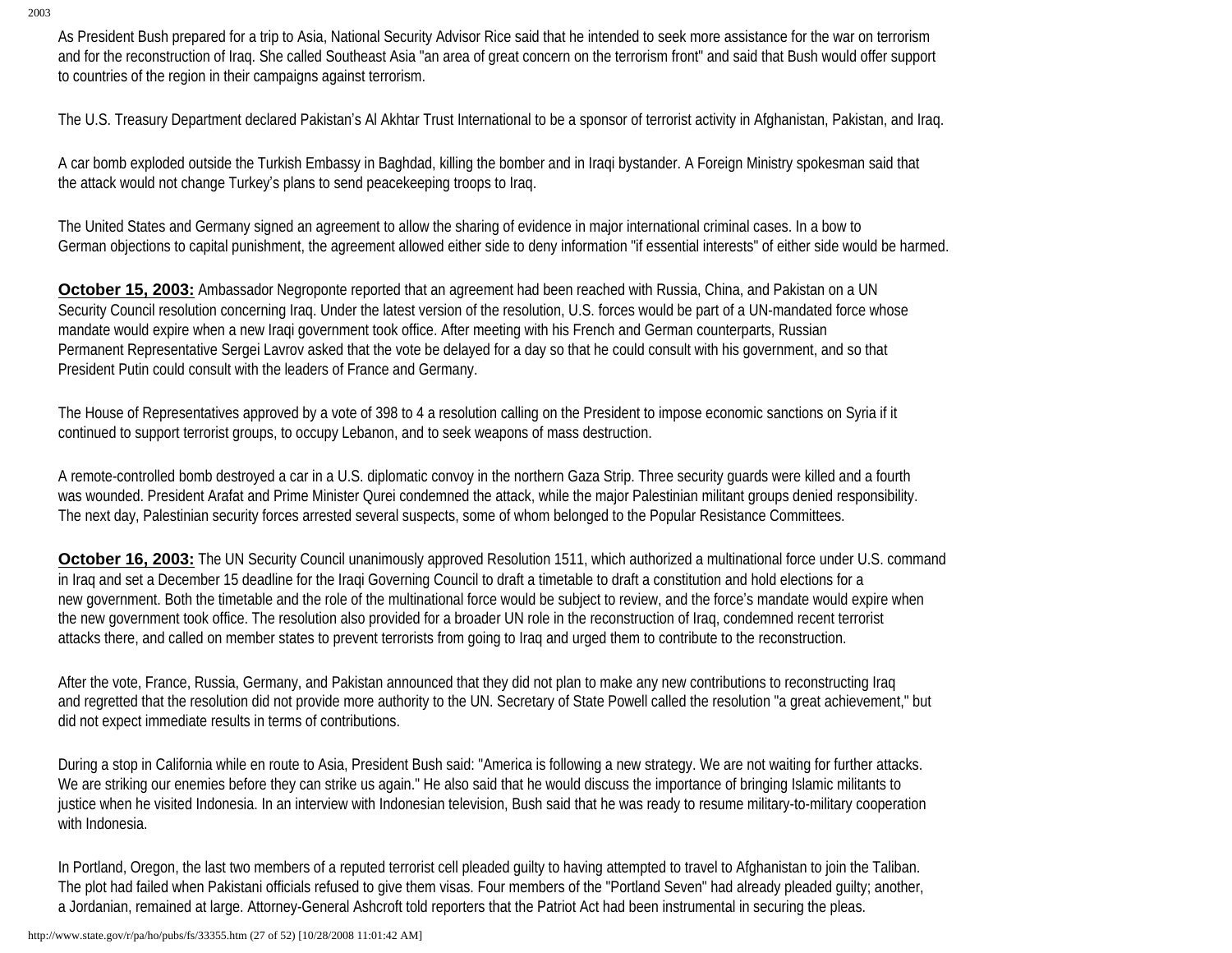**October 17, 2003:** During a visit to Japan, President Bush thanked Prime Minister Junichiro Koizumi for pledging \$1.5 billion in reconstruction aid and peacekeeping troops for Iraq.

Saudi authorities said that they had disrupted an al-Qaeda cell during the summer. One of the seven to ten suspects was said to be a Saudiborn American citizen.

**October 18, 2002**: President Bush visited Manila and addressed a joint session of the Philippine Congress. He called terrorists the latest totalitarian threat to civilization, warned that nations not taking part in the war on terrorism endangered others, and specifically mentioned Jamaah Islamiya and Abu Sayyaf as regional threats. He promised a 5-year program to upgrade the Philippine armed forces.

Al-Jazeera broadcast an audiotape in which Osama bin Laden urged Iraqis to resist the U.S. occupation and youths from neighboring countries to join a jihad against it. He also promised more "martyrdom operations inside and outside the United States."

**October 20, 2003:** The *Federal Register* announced the freezing of the U.S. assets of the Algerian-based Dhamat Houmet Daawa Salafia, which was said to have terrorist connections.

The Saudi Arabian Interior Ministry announced the arrest of a large number of terrorist subjects and the seizure of a large quantity of weapons and ammunition.

**October 21, 2003:** The APEC Economic Cooperation Summit, which President Bush attended, issued a communiqué in which it called the proliferation of weapons of mass destruction a challenge to promoting free and prosperous economies. It also promised to ensure the security of its peoples. Participants were working on an agreement to control the production, storage, and export of shoulder-fired surface-to-air missiles.

After leaving the APEC Summit, President Bush flew from Bangkok to Singapore for a meeting with Prime Minister Goh Chok Tong. Singapore subsequently sent one transport plane and one warship to Iraq.

The *Wall Street Journal* reported that U.S. officials now believed that captured al-Qaeda leader Khalid Sheikh Mohammed may have killed reporter Daniel Pearl.

**October 22, 2003:** President Bush met with Indonesian President Sukarnoputri on Bali and offered \$157 million to assist the Indonesian educational system. He also met with religious leaders and assured them that the war on terrorism was not a war on Islam.

The United Nations released a report that was highly critical of its failure to provide security for its office in Baghdad, which was destroyed by a truck bomb on August 19.

In a memorandum to senior Defense Department officials, dated October 16, Secretary of Defense Rumsfeld suggested that the Defense Department was ill-suited to conducting a war on terrorism and that a new organization might be needed for the purpose. He predicted that there would be a "long, hard slog" before victory was reached in Afghanistan and Iraq.

**October 23, 2003:** President Bush addressed the Australian Parliament in Canberra and warned against terrorists who hoped to gain chemical, biological, or nuclear weapons and praised Prime Minister Howard for his country's military support in Afghanistan and Iraq.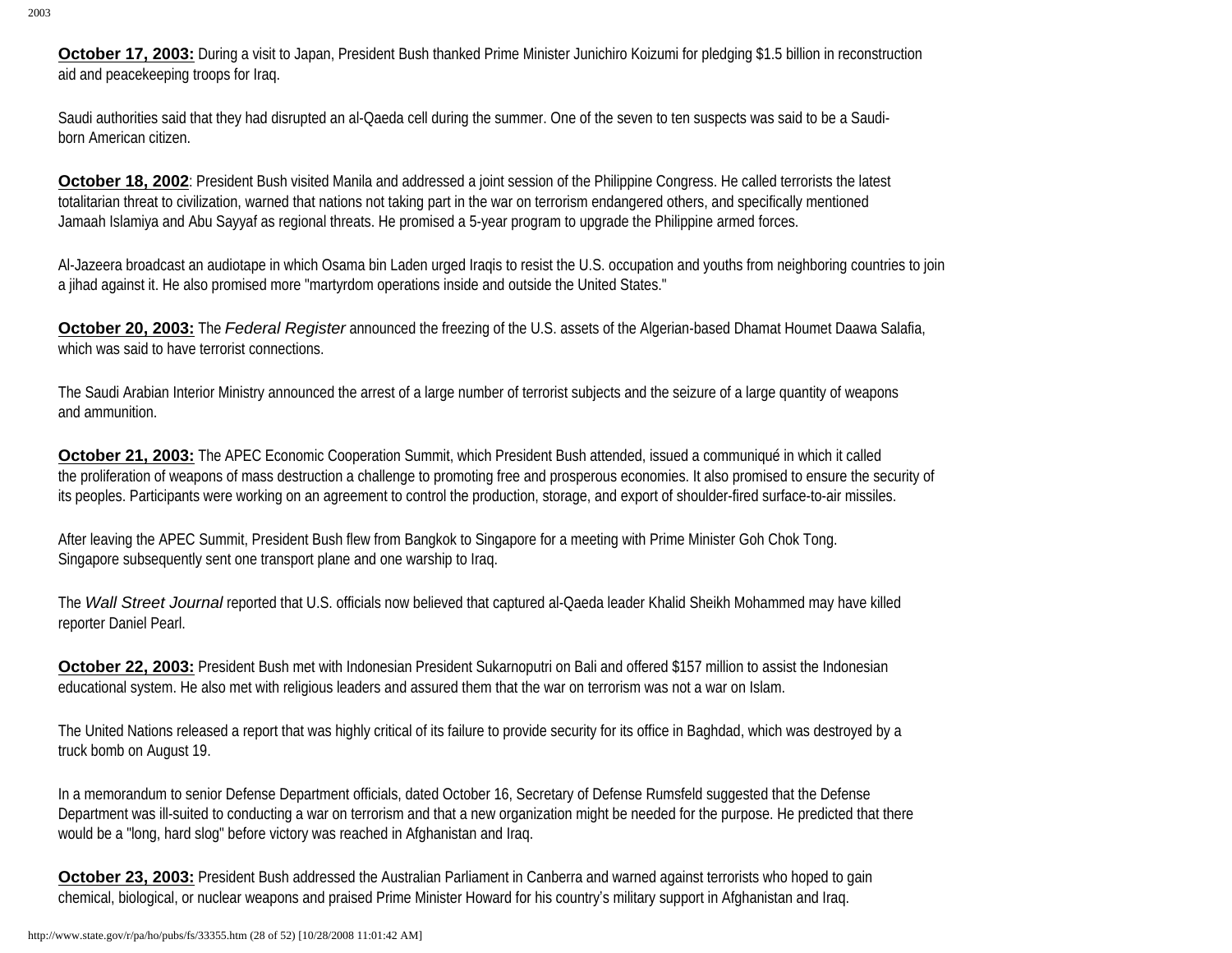**October 24, 2003:** The International Conference for the Reconstruction of Iraq ended in Madrid with a total of \$9 billion in loans and \$4 billion in grants having been pledged. These sums, plus the \$20 billion pledged by the United States, were well short of the \$56 billion that the United Nations and the World Bank had said would be needed within 5 years. Secretary of State Powell said that the sum was still larger than expected, and Treasury Secretary Snow called the conference "an enormous success."

The British Government warned of possible terrorist attacks in Saudi Arabia and repeated that its warning against unnecessary travel there remained in effect.

**October 25, 2003:** A convoy of civilian contract employees was attacked near Habbaniya with a roadside bomb, rocket-propelled grenades, and small arms fire. Three employees of the British-based firm European Landmines Solutions were killed and two were wounded.

Opponents of the war in Iraq demonstrated in major U.S. and European cities.

**October 26, 2003:** Iraqis using an improvised rocket launcher bombarded the al-Rashid Hotel in Baghdad, killing 1 U.S. Army officer and wounding 17 persons. The wounded included 4 U.S. military personnel and 7 American civilians. Deputy Secretary of Defense Paul D. Wolfowitz, who was staying at the hotel, was not injured. After visiting the wounded, he said of the perpetrators, "They're not going to scare us away; we're not giving up on this job."

**October 27, 2003:** A series of suicide car bombings in Baghdad killed 35 persons and wounded at least 230. One U.S. soldier was killed and 8 were wounded. Four attacks were directed at Iraqi police stations, the fifth and most destructive was directed at the International Committee of the Red Cross headquarters, where at least 12 persons were killed. A sixth attack failed when a car bomb failed to explode and the bomber was wounded and captured by Iraqi police. U.S. and Iraqi officials suspected that foreign terrorists were involved; the unsuccessful bomber said he was a Syrian national and carried a Syrian passport. After a meeting with Administrator Bremer, President Bush said, "The more successful we are on the ground, the more these killers will react."

Secretary of State Powell said that while he expected international organizations to reassess their security needs, he hoped that they would be able to stay in Iraq: "Their work is needed. And if they are driven out, the terrorists win."

**October 28, 2003:** U.S. officials announced that Faris Abdul Razaq al-Assam, one of three deputy mayors of Baghdad, had been assassinated by two gunmen on October 26. President Bush, meanwhile, said during a press conference that although Baath Party loyalists and "foreign terrorists" made Iraq "dangerous," no additional U.S. troops would be needed there.

Deputy Secretary of State Armitage told the Senate Foreign Relations Committee that although Iran's nuclear program and its sheltering of al-Qaeda and Ansar al-Islam members were still matters of concern, the United States was "prepared to engage in limited discussions . . . about areas of mutual interest, as appropriate." Normalizing relations was not being considered, but, in a reply to Senator Chuck Hagel, Armitage said that the United States was not seeking "regime change" in Iran.

CIA operatives William Carlson and Christopher Mueller were killed in an ambush in southeastern Afghanistan. Both were members of the Directorate of Operations and were veterans of the Army and Navy Special Operations forces, respectively. The Agency did not say whether Carlson and Mueller had taken part in a battle in Paktika Province in which 18 Taliban rebels were killed and 6 Afghan militiamen were wounded.

**October 29, 2003:** International organization responded to the latest bombings in Iraq by announcing the withdrawal of most of their personnel.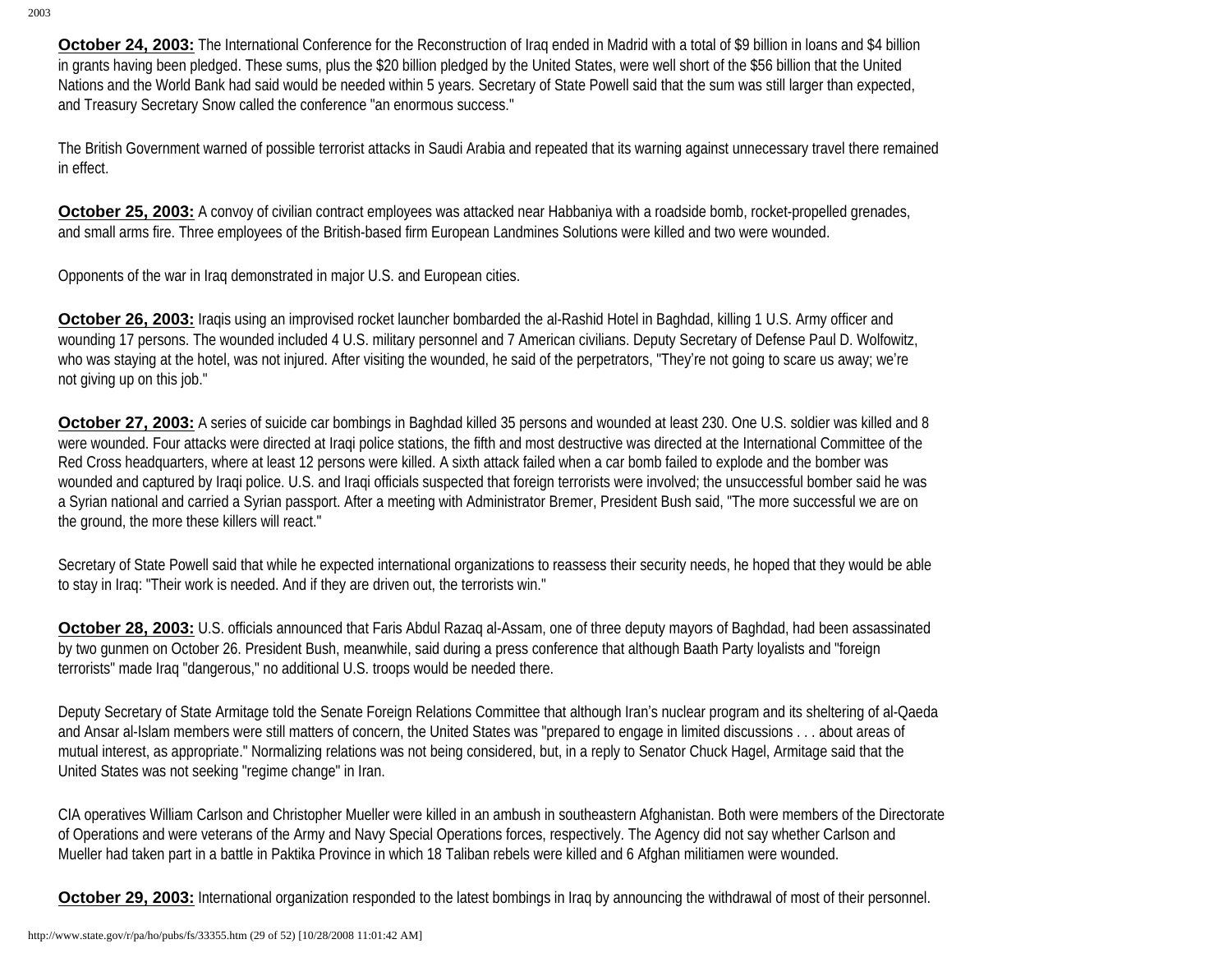The United Nations intended to withdraw its last 17 staff from Baghdad to either Cyprus or Jordan, ostensibly for consultation and pending review of security arrangements. Forty-three personnel would remain in Irbil. The International Committee of the Red Cross announced that it would withdraw some of its personnel from Iraq, while Doctors Without Borders said that all 7 non-Iraqi personnel would move to Jordan.

Iranian spokesman Abdullah Ramezanzadeh responded to Armitage's pronouncements by saying that his government would not share information about terrorists, turn over suspects, or resume dialogue until the United States ended sanctions and undertook other confidence-building measures.

**October 30, 2003:** An explosion of undetermined origin set fire to several buildings near Baghdad's bazaar. One person was killed and several others injured.

Secretary of Defense Rumsfeld said during a news conference that videotapes shown on Fox News in which Iraqi militiamen tortured, maimed, and killed prisoners "portray a regime that was about a vicious as any regime could conceivably be."

Former President Clinton met with UN Secretary-General Annan in New York and praised the creation of a fund that would allow donations for Iraqi reconstruction to be made outside the control of the Coalition Provisional Authority.

**October 31, 2003:** The U.S. Army reported that a Special Forces soldier had been fatally wounded in a battle with the Taliban in southern Afghanistan.

UN Under Secretary-General for Peacekeeping Jean-Marie Guehenno told the Security Council that the Taliban controlled three districts in Afghanistan that adjoined Pakistan. The United Nations had suspended operations in four southern provinces and in much of Kandahar province.

Secretary of State Powell told ABC "Nightline" that he was skeptical about reports that either Saddam Hussein or Izzat Ibrahim was coordinating attacks in Iraq.

The *Federal Register* announced the designation of the Communist Party of Nepal (Maoist) as a terrorist organization under Executive Order 13224, thereby blocking its assets in the United States and barring most transactions with it.

**November 1, 2003:** Taliban rebels kidnapped Turkish engineer Hasan Onal and his Afghan driver as they worked on reconstruction of the Kabul-Kandahar highway in eastern Afghanistan. They demanded the release of six Taliban prisoners. Onal was released "without conditions" November 29 after negotiations between his captors and tribal authorities.

In Baghdad, leaflets warning of a "day of resistance" reduced daily commerce and led most students to stay away from school. During a news conference, Bremer spoke of the need to include members of Iraq's former army in the country's new army. The goal was to expand Iraq's new army to 200,000 by September 2004.

In his weekly radio address, President Bush said, "Leaving Iraq prematurely would only embolden the terrorists and increase the danger to America."

**November 2, 2003:** Iraqi insurgents shot down a U.S. Army CH-47 Chinook helicopter near Fallujah, apparently with an SA-7 shoulder-fired missile. Fifteen soldiers were killed and 25 wounded. Another soldier died November 6.

Foreign Ministers of Turkey, Iran, and Arab countries bordering Iraq concluded a 2-day meeting in Damascus. They condemned terrorist attacks in

http://www.state.gov/r/pa/ho/pubs/fs/33355.htm (30 of 52) [10/28/2008 11:01:42 AM]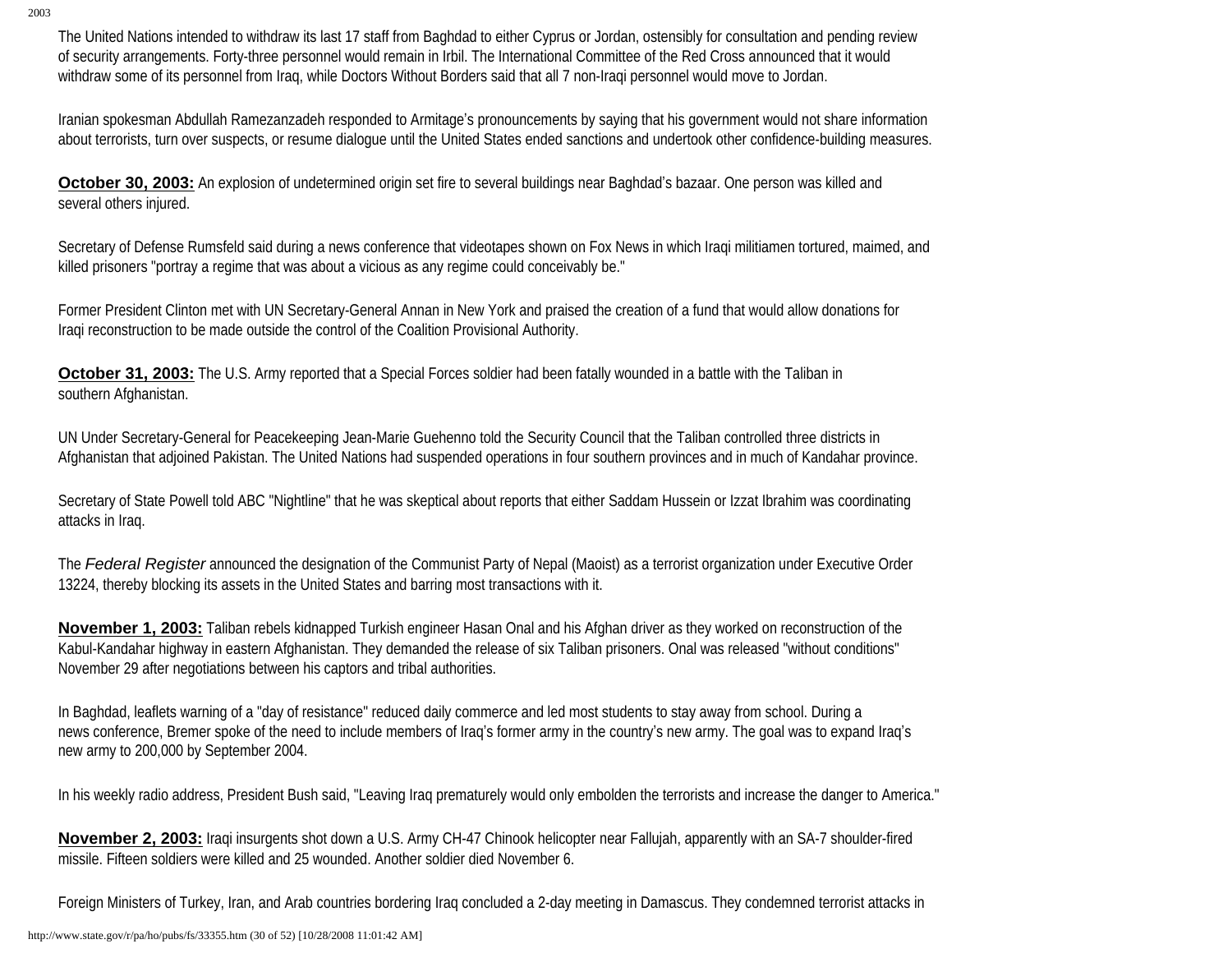Iraq and called for cooperation to control their borders with Iraq. Hoshayr Zebari, Foreign Minister of the Iraqi Governing Council, had declined a last-minute invitation to the conference and said that the Council would not be bound by its decisions.

**November 3, 2003:** The Afghan Government released a new constitution drafted by a 35-member commission. The document proposed an elected president and vice president who would serve 5-year terms, a bicameral legislature, an independent judiciary, a central bank, and a human rights commission. The president's nominations to his cabinet and the supreme court would be approved by the legislature. The president would appoint a third of the legislature's upper house, and a third of the appointees were to be women. Each province was to elect a woman to the lower house. While not mandating Islamic law and providing for freedom of religion, the constitution said that no law could be contrary to Islam and declared Afghanistan to be an Islamic Republic. Approval would follow a December meeting of a 500-member loya jirga, or national assembly. Presidential elections would be held 6 months after the constitution's approval, with legislative elections to follow a year later.

**November 4, 2003:** Administrator Bremer said that he was more favorably disposed to a proposal by the Iraqi Governing Council to organize a paramilitary security force that would include a domestic intelligence capability. Meanwhile four persons were wounded in an apparent mortar or rocket attack on the U.S. headquarters compound in Baghdad.

In Washington, Turkish Ambassador Osman Faruk Logoglu said that his government was still willing to send troops to Iraq, but only if the Iraqi Governing Council formally invited them.

Spanish Foreign Minister Ana Palacio announced that all but four or five embassy personnel would be withdrawn from Baghdad to Amman, and that the remaining staff would move to a more secure location. The Polish Government announced that it was considering moving its embassy staff to southern Iraq, where Polish troops had been deployed.

**November 5, 2003:** In a luncheon address to the Council on Foreign Relations, Senator John McCain said that more U.S. troops should be sent to Iraq and more needed to be done to establish Iraqi authority.

Jalal Talabani, interim head of the Iraqi Governing Council, said, "The question of sending Turkish troops is closed." He also said that if an Iraqi counterterrorism force was organized, he hoped to end attacks on U.S. forces within a year.

U.S. authorities released former Taliban Foreign Minister Wakil Ahmed Muttawakil after 18 months' imprisonment in Kabul. The release was said to have been part of President Karzai's efforts to win over some Taliban members.

**November 6, 2003:** President Bush addressed the National Endowment for Democracy and said, "The establishment of a free Iraq at the heart of the Middle East will be a watershed event in the global democratic revolution." He also signed into law a bill providing \$87.5 billion for operations in Iraq, including nearly \$20 billion for reconstruction.

Secretary of Defense Rumsfeld announced plans to restructure U.S. forces in Iraq. Army units presently in Iraq would be replaced by elements of the 1st Infantry and Cavalry Divisions, the 2nd and 25th Infantry Divisions, and the 1st Marine Division. Overall troop strength would fall from 132,000 to 105,000. The National Guard and Reserves would provide 43,000 personnel (37,000 Army and 6,000 Marines), mainly for support units. Iraqi security forces, presently 118,000 strong, were expected to reach 221,000 a year later. *The New York Times* reported that the Defense Department had recently organized a new Special Operations unit, Task Force 121, to hunt for Saddam Hussein, Osama bin Laden, and other leading terrorists.

Administrator Bremer announced that he planned to organize a project management office to oversee use of the newly-authorized \$20 billion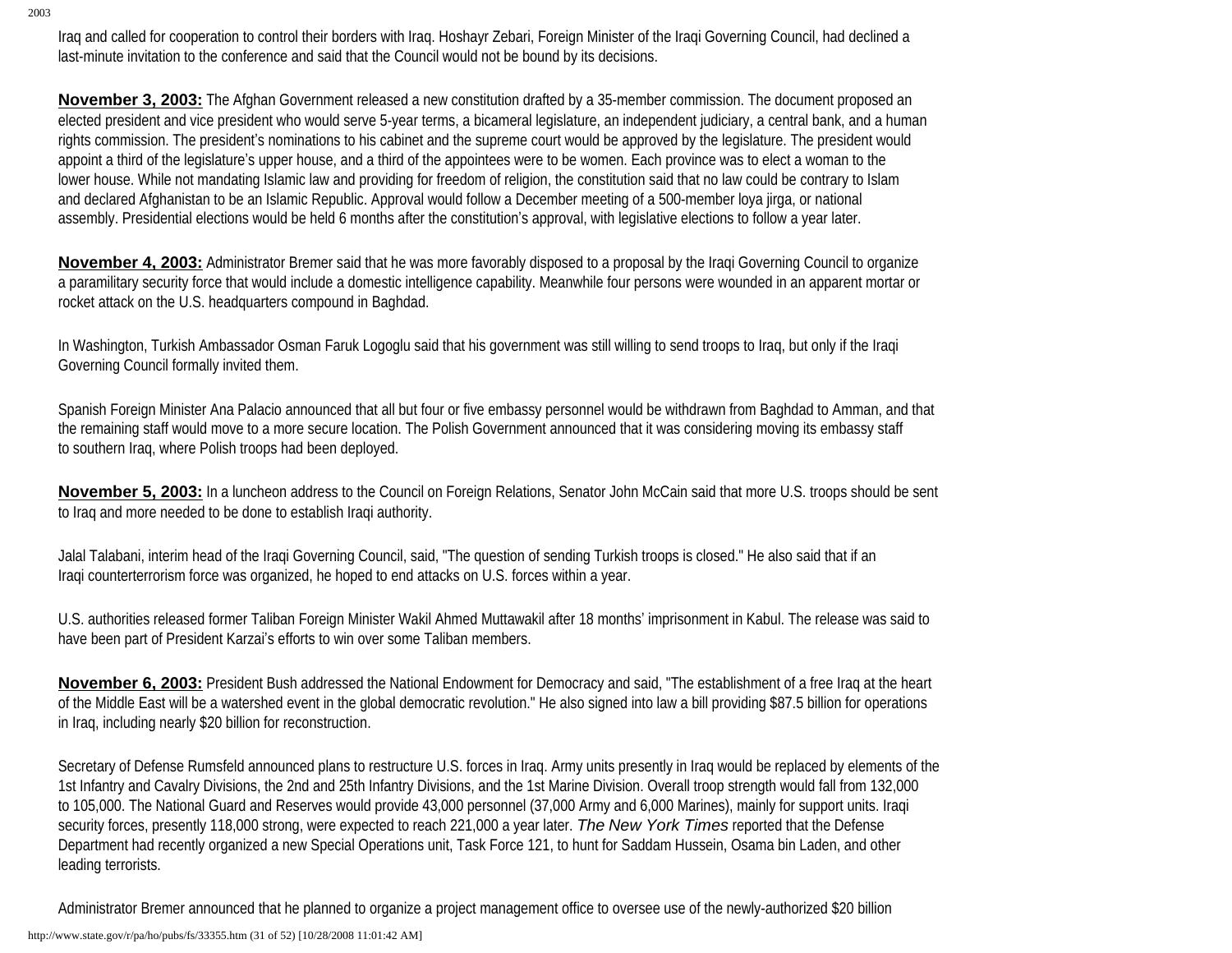in reconstruction aid. He also announced the appointment of Ambassador Richard H. Jones as his senior policy officer and retired Gen. Joseph K. Kellogg, Jr. as chief operations officer.

Polish peacekeeping forces in Iraq had their first combat death when Maj. Hieronim Kupczyk was killed in an ambush near al-Mussaib.

The Saudi Interior Ministry announced that two suspected terrorists had blown themselves up when surrounded by security forces in Mecca.

The State Department updated its travel warning for the Middle East to include terrorist threats to "commercial aircraft and maritime interests."

**November 7, 2003:** A U.S. Army Black Hawk helicopter was shot down near Tikrit while on a flight from Mosul to the 4th Infantry Division's headquarters. Six soldiers were killed. Iraqi insurgents were thought to have used a rocket-propelled grenade.

The State Department closed its Embassy in Jeddah and closed two consulates in Saudi Arabia, citing "highly credible and specific information" about possible terrorist attacks. The U.S. Embassy in Kabul warned journalists that the Taliban might try to kidnap them to seek the release of prisoners. The FBI and the Department of Homeland Security warned that al-Qaeda might try to hijack cargo planes and crash them into infrastructure targets.

**November 8, 2003:** During a visit to Baghdad, Deputy Secretary of State Armitage told a press conference, "We are involved in an insurgency, and that's pretty close to war." U.S. planes bombed targets in Tikrit in the first air strikes in Iraq since the official end of major combat on May 1. The International Committee of the Red Cross announced that it was closing its offices in Baghdad and Basra, citing security concerns.

In Riyadh, a suicide car bombing took place in the Muhaya residential compound, which was occupied mainly by nationals of other Arab countries. Seventeen persons were killed and 122 were wounded. The latter included four Americans. The next day, Deputy Secretary of State Armitage said al-Qaeda was probably responsible.

U.S. and Iraqi investigators said that since the end of hostilities, 263 mass graves containing up to 300,000 bodies had been found in Iraq. Most of the dead were believed to be Kurdish and Shi'ite rebels.

Turkey withdrew its offer to send peacekeeping troops to Iraq. The announcement followed a telephone conversation between Foreign Minister Gul and Secretary of State Powell.

**November 9, 2003:** After a meeting with visiting Spanish Foreign Minister Palacios, Iraqi Interim Foreign Minister Hoshayr Zubari said that security problems might delay meeting UN timetables for drafting a constitution and scheduling elections.

U.S. soldiers arrested 35 Iraqis suspected in the October 26 missile attack on Baghdad's al-Rashid Hotel.

**November 10, 2003:** U.S. forces in Afghanistan announced the start of Operation Mountain Resolve on November 7 in Nurestan and Konar Provinces. Elements of the 10th Mountain Division and Afghan militia were pursuing Taliban and al-Qaeda members and followers of former Prime Minister Gulbuddin Hekmatyar. Hekmatyar, meanwhile, issued a statement saying that he would fight until the coalition and its "puppet government" left Afghanistan.

In Saudi Arabia, King Fahd made a rare public statement and vowed to use "an iron fist" against al-Qaeda terrorists in response to the November

http://www.state.gov/r/pa/ho/pubs/fs/33355.htm (32 of 52) [10/28/2008 11:01:42 AM]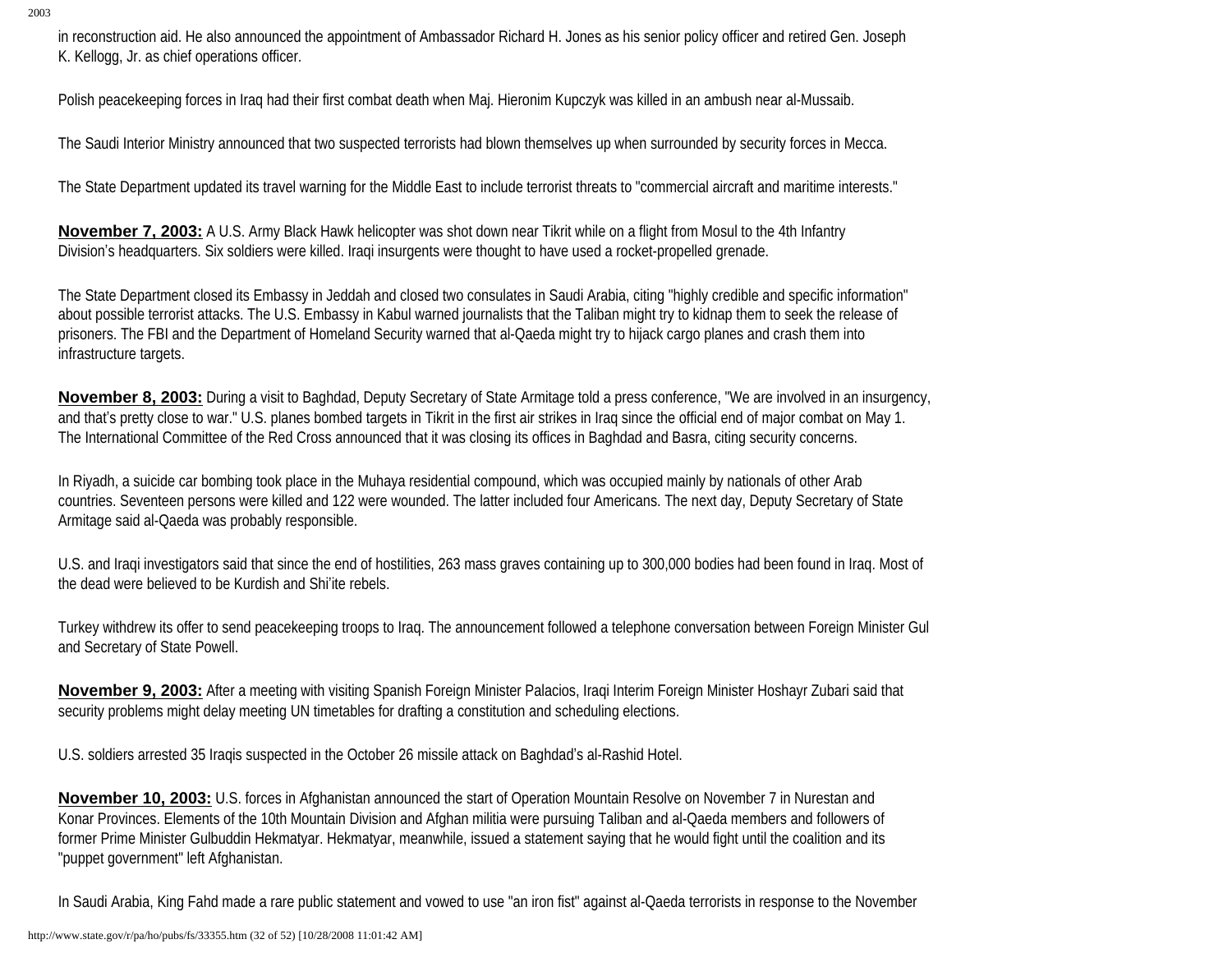8 bombing. There was widespread shock in the Middle East that al-Qaeda should have targeted fellow Arabs and Muslims.

Secretary of Defense Rumsfeld told reporters that U.S. plans for troop rotation in Iraq were not an exit strategy. Instead, "Our exit strategy in Iraq is success."

The Supreme Court agreed to decide whether prisoners at Guantanamo Bay could have access to federal courts in order to challenge their detention.

**November 11, 2003:** Administrator Bremer returned to Washington to discuss the situation in Iraq with senior officials. They planned to discuss how to expedite the formation of a provisional government in Iraq. President Bush, meanwhile, gave a Veterans' Day speech and addressed the Heritage Foundation and said, "The United States has made an unbreakable commitment to the success of freedom in Afghanistan and Iraq."

In Baghdad, Gen. Ricardo Sanchez said that U.S. forces would intensify their campaign against "former regime loyalists, criminals and foreign terrorists," and that a "turning point" in the "war" was near.

In London, Prime Minister Blair told American journalists that an increasingly skeptical British public needed to give him and President Bush a chance to explain their policies on Iraq.

**November 12, 2003:** A suicide truck bomb destroyed the headquarters of the Italian military police in Nasiriyah, Iraq, killing 18 Italians and 11 Iraqis and wounding at least 100 persons. Twenty of the wounded were Italians. The deaths of 2 Iraqis later raised the toll to 31. Prime Minister Berlusconi told the Italian Senate that "no intimidation must deter us from the will to help this country to lift itself up."

Administrator Bremer concluded 2 days of talks in Washington and returned to Iraq to discuss political options with the Iraqi Governing Council. Secretary of State Powell told reporters, "We are looking at all sorts of ideas, and we do want to accelerate the pace of reform. We want to accelerate our work with respect to putting a legal basis under the new Iraqi government." The Bush Administration was said to be considering forming a provisional government before writing a constitution, as well as holding elections early in 2004. The Iraqi Governing Council favored such a scenario.

The *Philadelphia Inquirer* published a classified CIA report from Baghdad that warned that the continuing insurgency in Iraq was reducing the Iraqi public's confidence in U.S. forces and the Iraqi Governing Council.

National Security Advisor Rice told *Washington Post* reporters that the United States still considered the Iraq-based Iranian Mujaheddin-e Khalq (MEK) to be a terrorist group. Her interview followed an earlier article stating that U.S. forces in Iraq had been lenient about disarming or restricting MEK forces.

Retired General and Democratic Presidential candidate Wesley K. Clark said at Dartmouth College that the United States should form a joint commando team with Saudi Arabia that would hunt for Osama bin Laden and other al-Qaeda leaders along the Afghan-Pakistan border.

**November 13, 2003:** The Italian Government announced that it would send 50 more Carabinieri to Iraq to replace its losses from the November 12 bombing. However, Cabinet Secretary Yasuo Fukuda said that Japan might delay sending Self-Defense Force personnel to Iraq until the security situation improved, while President Roh Moo-Hyun said that South Korea did not plan to send more than 3,000 peacekeeping troops there.

Afghan Foreign Minister Abdullah Abdullah claimed that the Pakistani Government was allowing Taliban leaders to move freely in Quetta and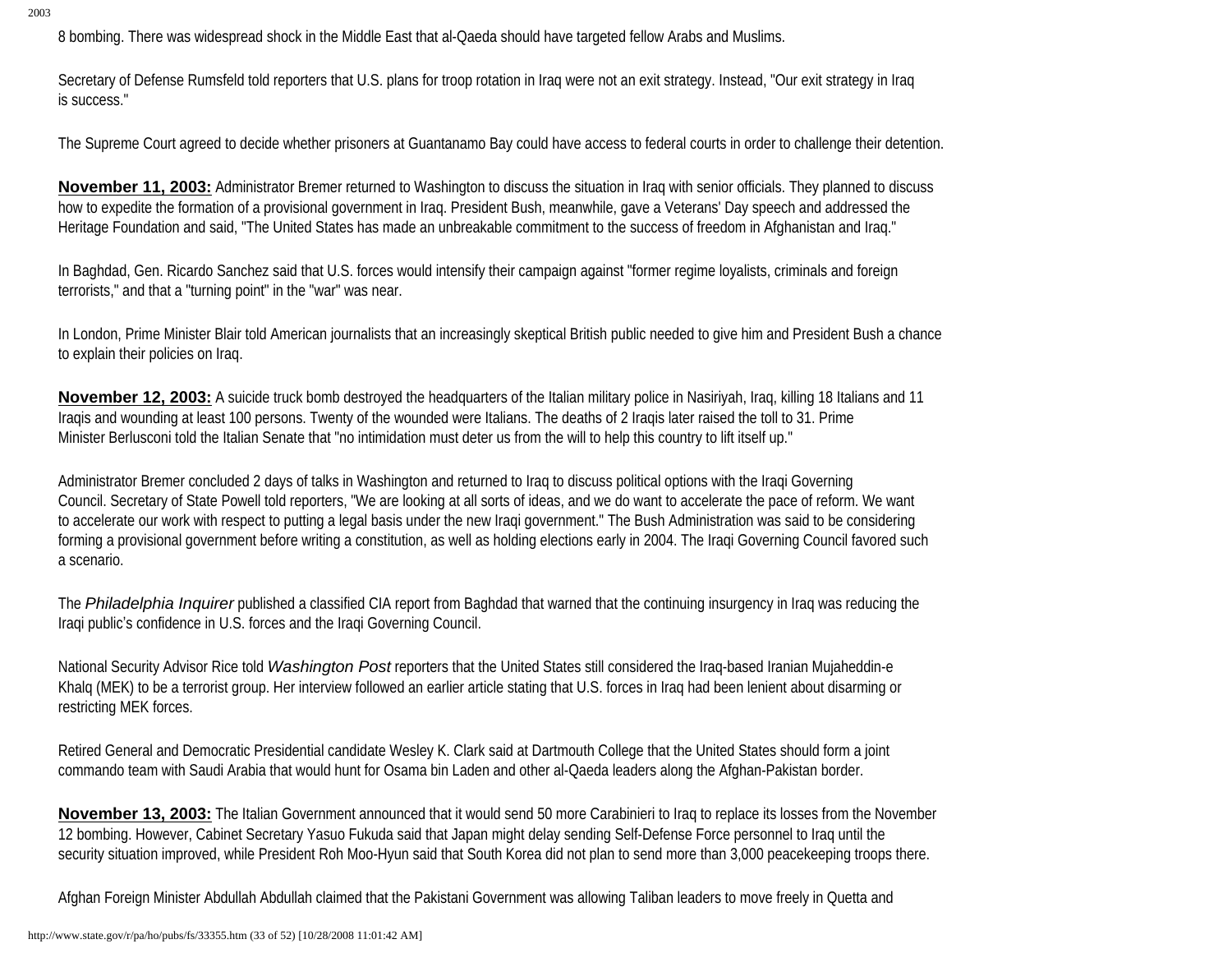other cities. The Pakistani Government denied it. Abdullah also denied reports that Muttawakil, his Taliban predecessor, had been released; he was merely no longer in U.S. custody.

President Bush announced that Bremer was returning to Iraq to work out a plan for an interim government in Iraq.

Germany's Constitutional Court agreed to the extradition of Yemeni Sheikh Muhammad Al Hassan al-Mouyad to the United States on condition that he would not be tried by a military tribunal or executed. Al-Mouyad had been arrested January 10 on charges of financing al-Qaeda through a mosque in Brooklyn and claimed to have been Osama bin Laden's spiritual adviser. .

Gen. Abizaid said that the United States probably faced no more than 5,000 insurgents in Iraq, most of whom were Baath Party loyalists. They were well-organized and well-supplied with weapons and cash. He doubted that Saddam had organized a resistance movement before the war. The next day, he said that operations in Afghanistan were "every bit as difficult as those that go on in Iraq." The Coalition intended to "continue to close with and destroy the enemy while reconstruction takes place."

**November 14, 2003:** Bremer returned to Iraq to discuss the formation of a provisional government with the Iraqi Governing Council. President Bush said that the new government did not represent a U.S. exit strategy and that the United States would keep working for "a free and peaceful" Iraq. UN Secretary-General Annan praised the new plan.

The State Department announced the reopening of diplomatic and consular posts in Saudi Arabia.

Iraqi insurgents wounded a Portuguese journalist near the Kuwait border and kidnapped another. Carlos Ruleiras was released unharmed near Basra 36 hours later.

**November 15, 2003:** Two suicide truck bombs exploded outside the Neve Shalom and Beth Israel synagogues in Istanbul, killing 25 persons and wounding at least 300 more. The initial claim of responsibility came from a Turkish militant group, the Great Eastern Islamic Raiders' Front, but Turkish authorities suspected an al-Qaeda connection.

The Iraqi Governing Council announced a timetable for the formation of a new government. Starting in February 2004, a set of basic laws would serve as a provisional constitution. Rules for local elections of delegates to a transitional assembly would be drafted in May. The transitional assembly would elect a provisional government in June; the provisional government would supersede the Iraqi Governing Council at the end of the month. A permanent constitution and an elected government would follow in 2005. President Bush praised the plan and said the United States was ready to help Iraq to enact it. In Japan, Secretary of Defense Rumsfeld said that June 2004 was not a deadline for the withdrawal of U.S. forces, which would remain in Iraq until the new government was ready for their departure.

In an interview with David Frost, President Bush said that although most of the insurgents in Iraq were Saddam loyalists, there were also "mujahedin types or al-Qaeda" who wanted to "install a Taliban-type government, or they want to seek revenge for getting whipped in Afghanistan."

Two Black Hawk helicopters belonging to the 101st Airborne Division collided and crashed in Mosul, killing 17 U.S. soldiers and injuring 5. It was not clear whether either was the victim of hostile fire.

Canadian Prime Minister-designate Paul Martin said that he hoped to mend relations with the United States, but did not intend to try to coordinate the two countries' immigration policies.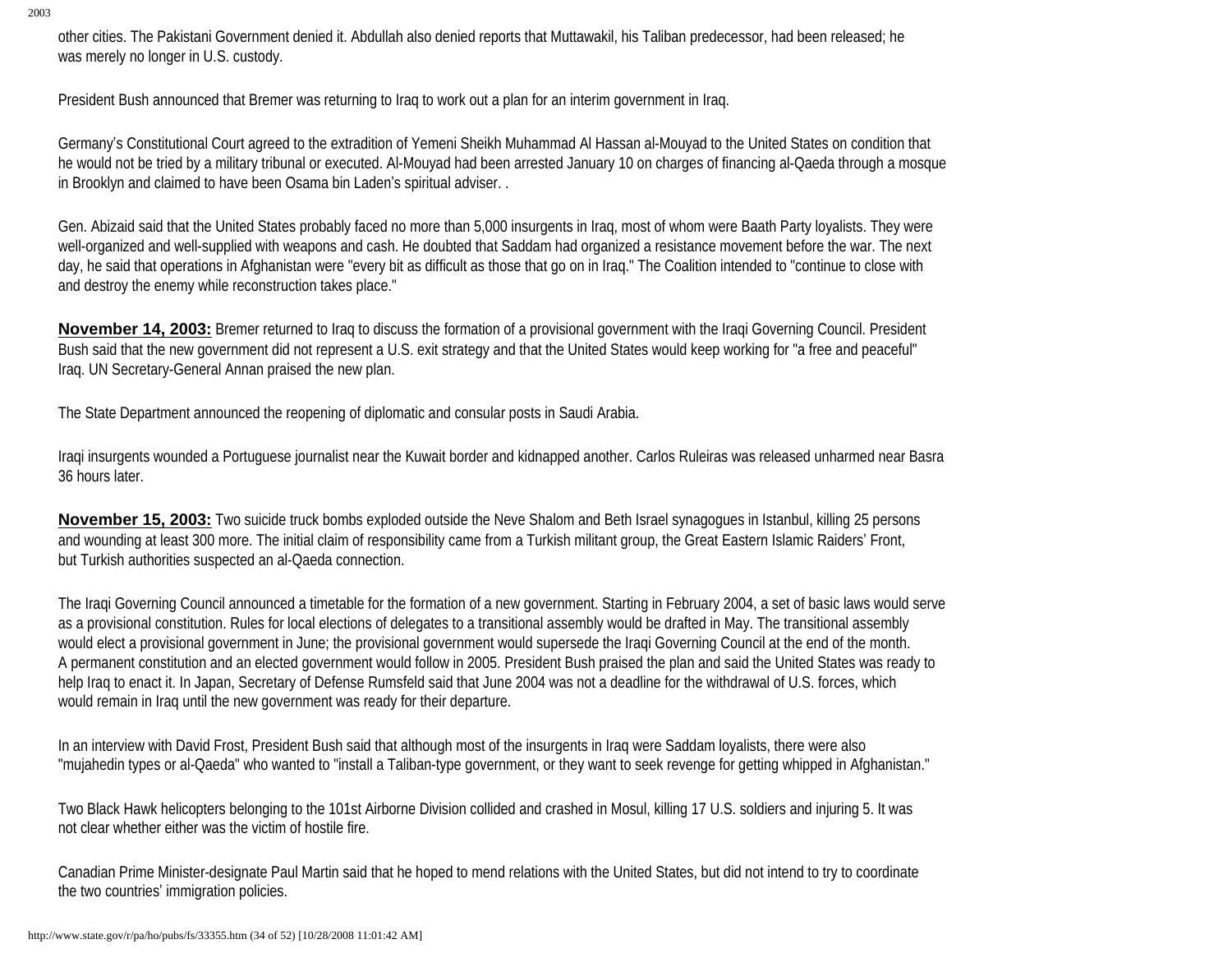Pakistani President Musharraf announced the banning of three new Islamic militant groups: Kudam-ul Islam (formerly Jaish e-Mohammed), Sipahe-Sahaba Pakistan and Tehrik-e-Jafrria Pakistan. Dozens of activists were arrested the next day.

Grenade attacks on two bars frequented by Americans in Bogota killed 1 person and wounded 72, including 4 Americans. Colombian authorities suspected FARC (the Revolutionary Armed Forces of Colombia). The U.S. Embassy suspected that the attacks had targeted Americans and warned against visiting commercial centers and places of entertainment.

**November 16, 2003:** The al-Arabiya network aired an audiotape in which Saddam Hussein urged more attacks on U.S. forces and "agents brought by foreign armies," and said that only he and the Baath Party could restore order. President Bush dismissed the broadcast as "propaganda." He was undaunted by what he called "a sad day" and "a tough week." Administrator Bremer told "Fox News Sunday" that he believed that Saddam might have organized the resistance movement before the war.

The London-based newspaper *al-Quds al-Arabi* received an e-mail in which an al-Qaeda branch called the Brigades of the Martyr Abu Hafz al-Masri claimed responsibility for the Istanbul synagogue bombings. Israeli Foreign Minister Shalom flew to Istanbul to meet with his Turkish counterpart and to visit the scenes.

French UN aid worker Bettina Goislard was shot and killed by two gunmen on a motorcycle in Ghazni. She was the first UN worker to be killed in Afghanistan since the fall of the Taliban government. Both assailants were captured, and President Karzai had to insist that local officials protect them from being lynched by an outraged public. The United Nations suspended relief activities in southern Afghanistan 2 days later, and other relief agencies were considering whether to follow suit. Ms. Goislard was buried in Afghanistan, as she had requested.

**November 17, 2003:** President Bush told visiting members of the Iraqi Governing Council that the new plan for a provisional government was not a U.S. exit strategy and assured them that the United States would continue to work for a free and democratic Iraq.

Secretary-General Annan said that he hoped that the United Nations could play an important role in Iraq, but a return of UN personnel would depend on the security situation. Secretary of State Powell, who had met with Annan, said that the United States was amenable to a UN role and a new Security Council resolution.

In Washington, German Foreign Minister Fischer met with Powell and called the new U.S. timetable for a provisional government in Iraq "a very important step forward." In Paris, however, French Foreign Minister de Villepin told *La Croix* that the transfer of power wasn't fast enough. More members should be added to the Iraqi Governing Council, which could then form an assembly that could choose a cabinet by the end of the year.

Sheikh Moddamed Ali Hassan Mouyad and his assistant Mohammed Mohsen Yahya Zayed were extradited from Germany to Brooklyn.

The *Weekly Standard* magazine published a classified memorandum from Under Secretary of Defense Douglas J. Feith to the Senate Select Committee on Intelligence alleging that raw intelligence reports showed that, as early as 1990, al-Qaeda had received training and logistical support from Iraq. Stephen F. Hayes' article "Case Closed" appeared in the November 24 issue.

**November 18, 2003:** Secretary of State Powell met with EU Foreign Ministers in Brussels before joining President Bush's state visit to London. He briefed them on the situation in Iraq and said that he was urging Secretary-General Annan to appoint a new UN special envoy to replace the late Sergio Vieria de Mello.

Zalmay Khalilzad, the new U.S. Ambassador to Afghanistan, told reporters that Pakistan was not doing enough to prevent Taliban attacks on U. http://www.state.gov/r/pa/ho/pubs/fs/33355.htm (35 of 52) [10/28/2008 11:01:42 AM]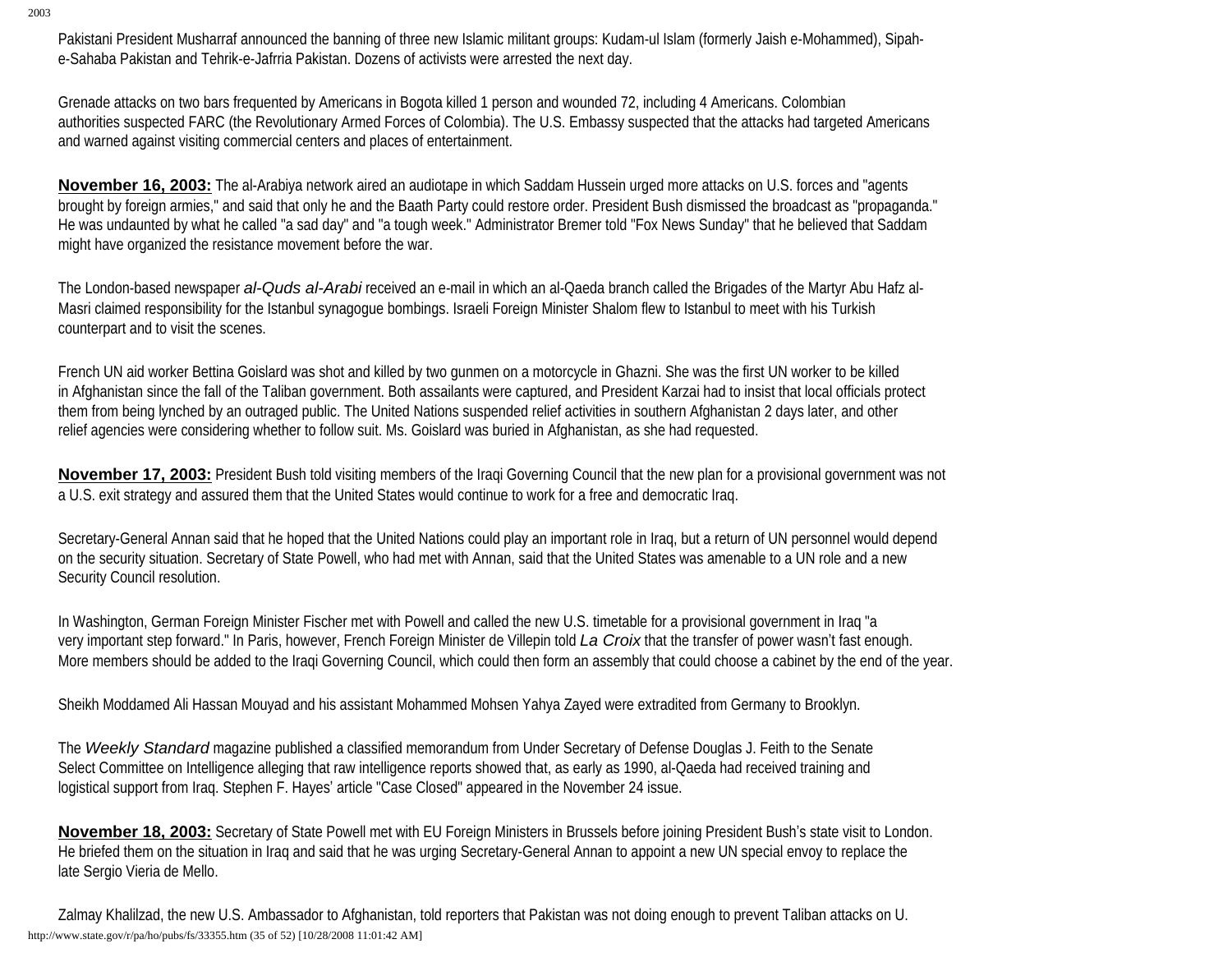S. personnel and warned that continued Taliban and al-Qaeda activity, crime, and drug trafficking threatened the stability of the new Afghan Government.

Michael Young, Chairman of the State Department's Commission on International Religious Freedom, said during a hearing that Saudi Arabia still funded and exported Wahabi Islam and was thus a "strategic threat" to the United States.

Turkish authorities concluded that the Istanbul suicide bombers were Turkish militants with possible al-Qaeda connections.

In its annual report, the Treasury Department announced plans to focus on combating strategies that terrorist groups used to raise or transfer money.

**November 19, 2003:** *The Washington Post* reported that the United States planned to seek a new UN resolution that would define the UN's role in the reconstruction of Iraq and ensure international recognition of a postwar Iraqi government.

During a state visit to London, President Bush addressed foreign policy experts in Whitehall. He emphasized the "special relationship" between Britain and the United States and identified three pillars of international security: working with "other responsible governments," "the willingness of free nations, when the last resort arrives, to restrain aggression and evil with force," and "our commitment to the global expansion of democracy." Peace and security in the Middle East depended on shaking off "decades of failed policy" that often tolerated "oppression for the sake of stability" and pursuing "a forward strategy of freedom in the Middle East."

Secretary of Defense Rumsfeld announced the mobilization of 15,000 more National Guard and Reserve personnel for possible duty in Iraq, raising the total to 58,000 as part of a plan for troop rotations.

U.S. forces in Iraq offered \$10 million for information leading to the death or capture of Gen. Izzat Ibrahim, a top aide to Saddam Hussein who was thought to be directing the insurgency in Iraq.

**November 20, 2003:** Two more suicide truck bombings devastated the British HSBC Bank and the British Consulate General in Istanbul, killing 27 persons and wounding at least 450. Four of the dead were British, including Consul General Roger Short. U.S., British, and Turkish officials suspected that al-Qaeda had struck again. The U.S. Consulate in Istanbul was closed, and the Embassy in Ankara advised American citizens in Istanbul to stay home. Britain urged its nationals to avoid non-essential travel to Turkey. Al-Qaeda and the Great Eastern Islamic Raiders' Front claimed responsibility in an anonymous call to the Anatolia News Service.

A suicide car bombing in Kirkuk killed 5 persons and wounded 30. The target appeared to be the headquarters of the Patriotic Union of Kurdistan. PUK officials suspected the Ansar al-Islam group, which was said to have sheltered fugitive Taliban and al-Qaeda members after the U.S. campaign in Afghanistan.

President Bush and Prime Minister Blair held a joint press conference in London, in which they pledged to continue the war on terrorism and denied that the U.S.-British alliance in Iraq had provoked terrorist attacks. Bush hinted that reductions in U.S. forces in Iraq would depend on the security situation there. No agreement was reached on how British nationals being held at Guantanamo Bay would be tried. At least 70,000 persons demonstrated in London against the war.

**November 21, 2003:** During the last day of his state visit to Britain, President Bush said that Turkey had become a new front in the war on terrorism and offered to share U.S. and British intelligence information with the Turkish Government. In Turkey, Foreign Minister Gul said that suspects had been arrested in the latest Istanbul bombings; the newspaper *Hurriyet* spoke of seven.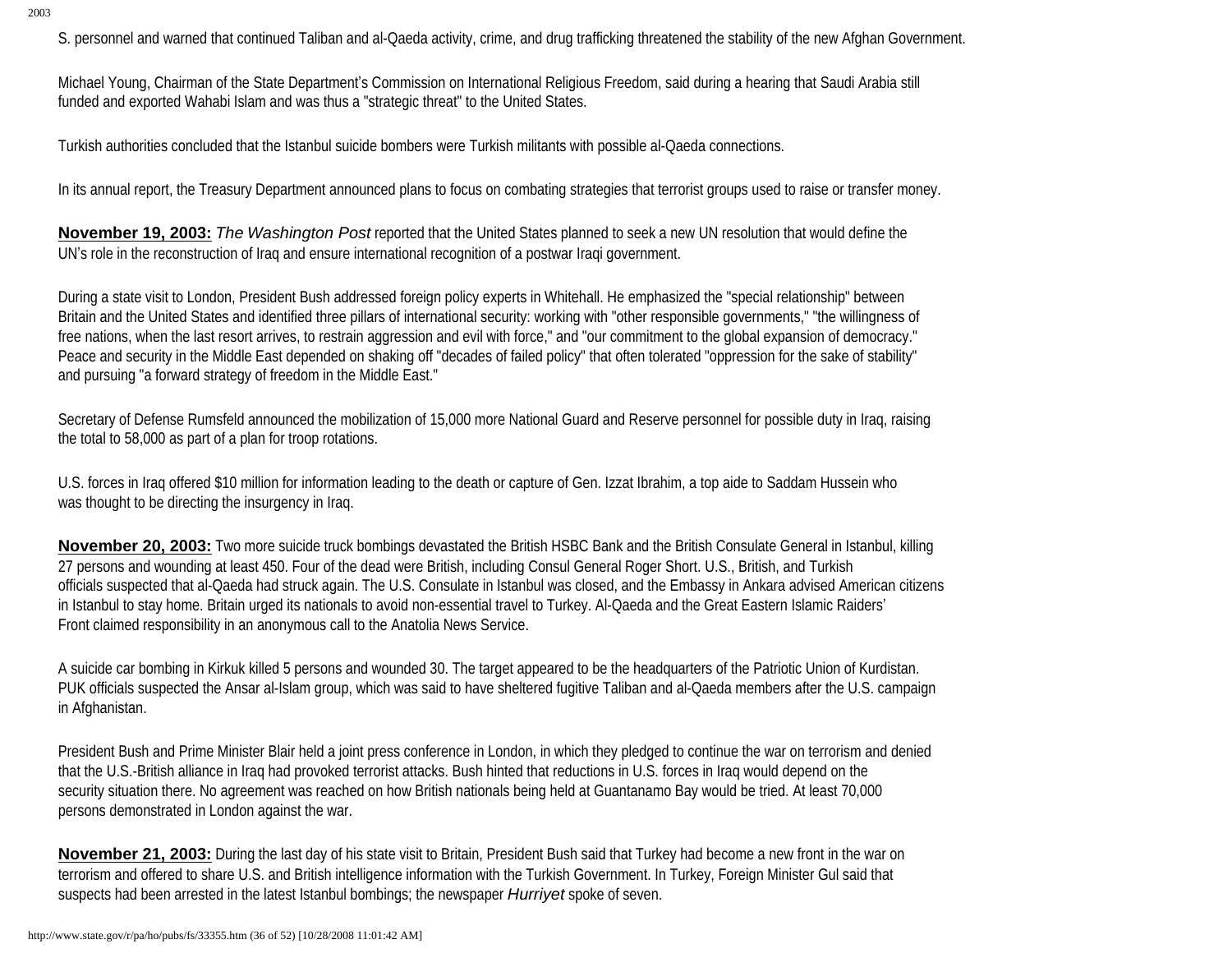JSC Vice Chairman Gen. Pace visited Kabul and said that he was pleased with progress in reconstructing Afghanistan. He said that recent attacks by the Taliban and al-Qaeda were signs of desperation.

Iraqi insurgents used rocket launchers hidden in donkey carts to attack Iraq's Oil Ministry and the Palestine and Sheraton Hotels in Baghdad. Two persons were wounded, one of them a U.S. employee of Kellogg, Brown & Root who was staying at the Palestine Hotel. Other, unused, launchers were found near the Italian and Turkish Embassies and near the Baghdad law faculty.

At the United Nations, representatives of France, Germany, and Russia suggested to the Security Council that an international conference should be held to determine the political future of Iraq. Such a body would provide a wide role for the United Nations and all Iraqi political groups. U. S. Ambassador Negroponte said the proposal would be studied; British Ambassador Emyr Jones Perry urged the Security Council to wait for the Iraqi Governing Council's December 15 report.

**November 22, 2003:** Two surface-to-air missiles damaged a DHL A-300 cargo plane after it left Baghdad International Airport. It returned to the airport and landed safely. DHL and Royal Jordanian Airlines, the only airlines serving Baghdad, suspended operations for 1 and 3 days, respectively. U.S. authorities suspended civilian flights into Baghdad the next day. This was the first attack on a civilian aircraft in Iraq. The French magazine *Paris Match* later published photographs of the missile launchings.

Suicide car bombers attacked police stations at Khan Bani Saad and Baquba, killing 16 Iraqis and wounding at least 50

*The Washington Post* reported that the FBI had subpoenaed a number of bank accounts of the Saudi Arabian Embassy to investigate whether Saudi funds had gone to terrorists.

**November 23, 2003:** A crowd in Mosul shot two soldiers from the 101st Airborne Division. The crowd also looted the car and tried to burn it. The Defense Department later denied initial reports that the dead soldiers had been stoned, beaten, or knifed.

**November 24, 2003:** *The Washington Post* reported that the Defense Department was considering organizing special Army units that would be composed mainly of engineers, military police, civil affairs units, and other specialists for use in peacekeeping and postwar reconstruction operations.

The Iraqi Governing Council, with U.S. approval, closed the Baghdad offices of the al-Arabiya television network in response to its November 16 broadcast of an audiotape in which Saddam Hussein urged resistance to the U.S. occupation. Both Interim President Talabani and State Department Spokesman Boucher said that the broadcast had incited violence.

Turkey's State Security Court charged nine persons with belonging to or aiding an illegal organization in connection with the Istanbul bombings. Three other suspects were released.

Jalal Talabani, acting President of the Iraqi Governing Council, urged the UN Security Council to adopt a resolution endorsing the U.S. plan to establish a provisional government in Iraq by June 2004. Ambassador Negroponte said that the United States would have to study Talabani's letter; Russian Ambassador Sergei Lavrov was disappointed that the letter did not say more about the UN's role in Iraq.

Talabani also said that groups represented in the Iraqi Governing Council planned to organize a "security committee" and an "anti-terror front" to promote domestic security.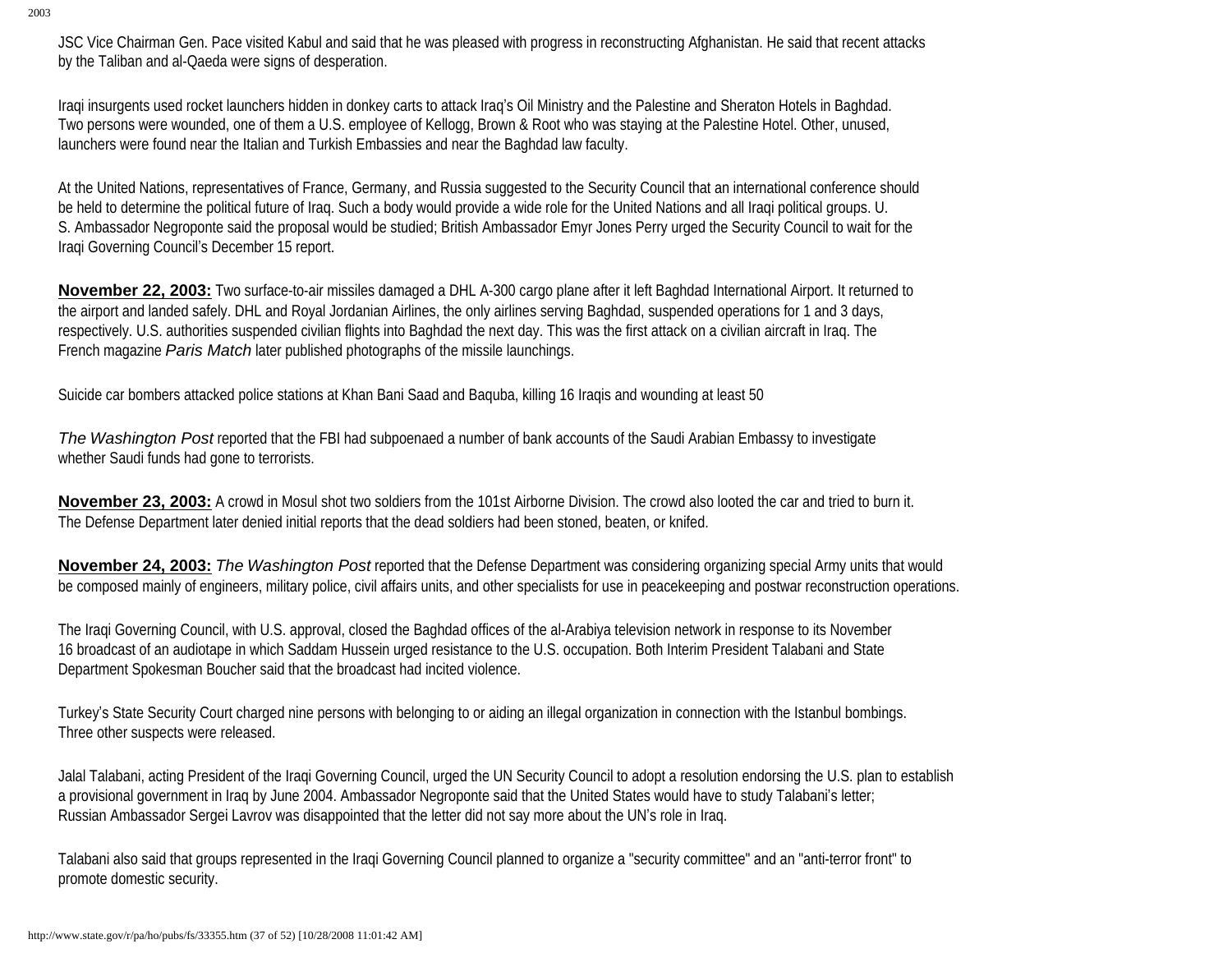President Bush addressed military personnel at Fort Carson, Colorado and told them that their comrades had risked and sacrificed their lives to preserve "democracy, tolerance, and the rights and dignity of every people."

The Defense Department announced the release of 20 prisoners held at Guantanamo Bay. More were scheduled for release if their countries' governments would agree to continue legal proceedings against them.

**November 25, 2003:** During a joint press conference in Baghdad, Gen. Abizaid said that there had been fewer attacks on U.S. forces. Administrator Bremer discerned a shift to attacks on Iraqis working with the coalition.

In Washington, Senators Carl M. Levin and Richard G. Lugar sent a letter to President Bush that urged him to hasten the creation of a new Iraqi army and to reconstitute some disbanded units.

Yemen announced the capture in Sanaa of al-Qaeda leader Mohammed Hamdi Ahdal, who had been sought for nearly two years for organizing the attacks on the *Cole* and the *Limburg.* Saudi security forces thwarted a car bombing in Riyadh, killing two suspects. The Saudis later announced that they had found 2.6 tons of explosives, more than had been used in the November 8 bombing.

The British Foreign Office warned against non-essential travel to Turkey in view of intelligence reports warning of terrorist attacks in Ankara and Istanbul.

The Army announced the release of Capt. James Yee, the Muslim chaplain suspected of espionage while serving at Guantanamo Bay. Yee remained under investigation for unrelated charges.

**November 26, 2003:** Abdul Aziz al-Hakim, a spokesman for the Ayatollah Ali al-Sistani, Iraq's leading Shi'ite cleric, called for direct elections for a provisional government and a more explicit recognition of Iraq's Islamic character in the new constitution.

Secretary of Defense Rumsfeld announced the deployment of 3 Marine battalions to Iraq and the mobilization of another 7,900 National Guard and Reserve personnel.

A German court convicted Jordanian al-Qaeda member Shahdi Abdellah of plotting attacks on Jewish targets in Duesseldorf and Berlin and sentenced him to 4 years' imprisonment.

**November 27, 2003:** President Bush paid a surprise visit to Baghdad, where he had Thanksgiving dinner with U.S. soldiers and met with four members of the Iraqi Governing Council.

Senators Hillary Clinton and Jack Reed visited Afghanistan, meeting with President Karzai and having Thanksgiving dinner with U.S. soldiers. Both called for more U.S. or NATO troops to be sent there to increase security, and Senator Clinton said the Taliban "are fighting a losing battle."

British police arrested two suspected terrorists in Gloucester and Manchester; other suspects were being sought in Blackburn.

**November 28, 2003:** Hundreds of Iraqis, some of them relatives of policemen killed in suicide bombings, rallied in Baghdad's Firdus Square to call for "democracy and reconstruction." They chanted, "yes to Iraq, no to terrorism."

Senators Clinton and Reed visited Baghdad and called for a greater effort to internationalize the reconstruction of Iraq. They visited Kirkuk the next day.

http://www.state.gov/r/pa/ho/pubs/fs/33355.htm (38 of 52) [10/28/2008 11:01:42 AM]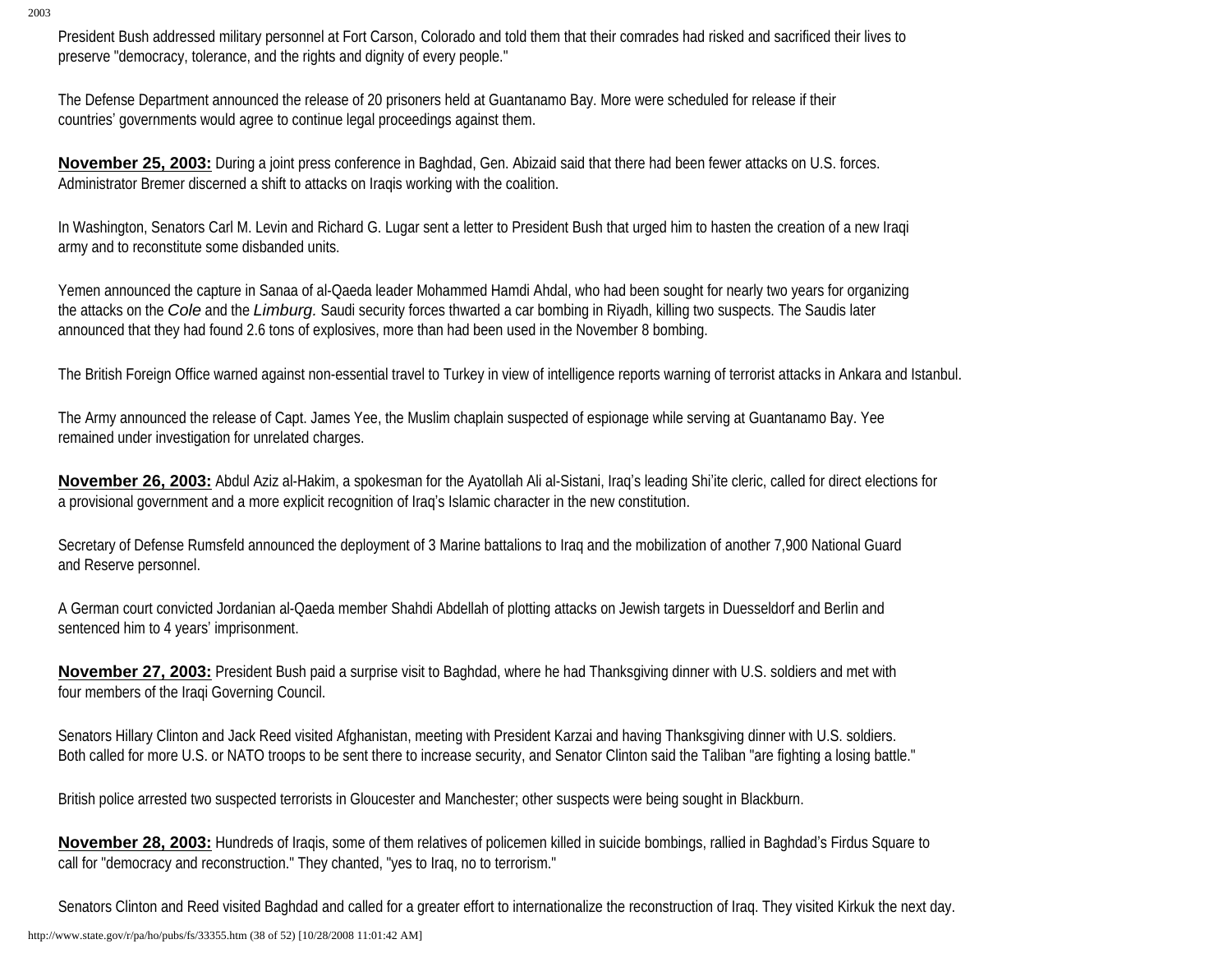A Korean Defense Ministry spokesman said that his government was considering sending special forces to Iraq. The Japanese Government announced that it planned to send 550 Self-Defense Forces personnel to Iraq during February and March. They were expected to undertake construction work near Samawah. Air Self-Defense Force cargo planes might start operating from Kuwait in January.

**November 29, 2003:** Iraqi insurgents stepped up attacks on other members of the Coalition. An ambush in Mahmudiyah, killed seven out of a party of eight Spanish intelligence officers. Iraqi insurgents also killed two Japanese diplomats near Tikrit. The Prime Ministers of Spain and Japan said they were undaunted by the attacks. In Baghdad, Gen. Sanchez told a press conference that screening of Iraqi recruits had not always prevented insurgents from joining the new security forces and attacking Coalition forces.

The Turkish Government announced the arrest of an unnamed figure in the Istanbul synagogue bombings as he attempted to cross from Turkey into Iran. The suspect, later identified as Yusef Polat, was charged with trying to overthrow Turkey's constitutional order, a charge equivalent to treason.

Gen. Abizaid met with President Karzai in Kabul. They discussed cooperation against Taliban and al-Qaeda members operating across the Afghanistan-Pakistan border.

**November 30, 2003:** Iraqi insurgents ambushed two U.S. convoys carrying cash to banks in Samarra. U.S. forces claimed that 54 insurgents were killed, 18 were wounded, and 8 were captured in the ensuing battle. Many were found to be wearing uniforms of the Saddam's Fedayeen militia. Five U.S. soldiers were wounded. Iraqis claimed that there were only 8 Iraqi fatalities, most of them civilians. Attacks on other Coalition personnel continued when another ambush near Tikrit killed two South Korean electrical workers and wounded two more. A Colombian employee of Kellogg Brown & Root was killed and two were wounded in an ambush near Balad.

The Iraqi Governing Council unanimously agreed to hold elections in June, but also formed a committee to report on the "political and technical difficulties." They also agreed to remain in office after formation of the new interim government. They were still said to be at odds with Grand Ayatollah Ali al-Sistani about direct elections for a provisional government.

*Time* Magazine reported that the United States planned to release 140 out of 660 prisoners at Guantanamo Bay; they were described as "the easiest 20 percent."

The Syrian Government announced the arrest of 22 suspects in the Istanbul suicide bombings and extradited them to Turkey.

**December 1, 2003:** State Department Spokesman Boucher said that Secretary of State Powell had expressed his condolences to the Foreign Ministers of Japan and South Korea, and had found that the deaths of their nationals in Iraq had not shaken their resolve.

Secretary of Defense Rumsfeld and Gen. Pace attended a NATO Defense Ministers' meeting in Brussels. Rumsfeld noted the "contradiction" between resistance by "a limited number of people" and the ongoing reconstruction of Iraq. Gen. Pace summarized the battle in Samarra as follows: "They attacked and they were killed. So I think it will be instructive to them." Participants discussed NATO's role in Afghanistan and in supporting a multinational division in southern Iraq, but reached no agreements.

A UN committee reported that 108 nations had not filed reports on their actions in the war on terrorism. Secretary-General Annan, meanwhile, called on a 17-nation advisory group to report on a future UN role in the reconstruction of Iraq.

Under Secretary for Homeland Security Asa Hutchinson announced that the National Security Entry-Exit Registration System (NSEERS), which http://www.state.gov/r/pa/ho/pubs/fs/33355.htm (39 of 52) [10/28/2008 11:01:42 AM]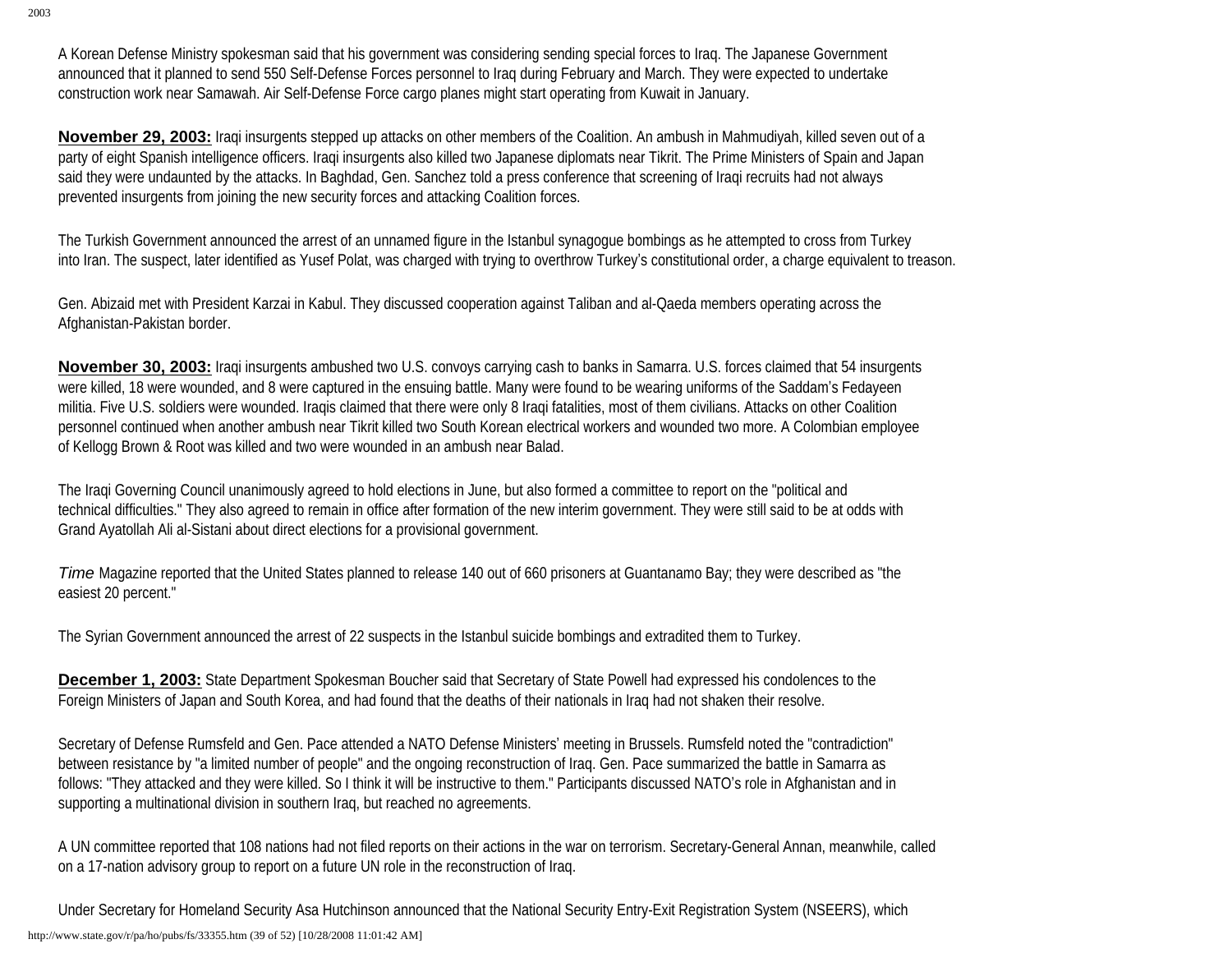had been criticized for focusing on men from 25 Muslim and Arab countries, would be terminated. It was to be replaced by biometric identification system called US-VISIT, which would begin in January.

An Indonesian court of appeals reversed the conviction for treason of Abu Bakar Bashir, who had been arrested after the 2002 Bali bombings. His sentence was reduced from 4 years to 3.

**December 2, 2003:** U.S. and Iraqi officials agreed to organize a counterterrorism battalion in the Iraqi Civil Defense Corps that would be composed of members drawn equally from militias affiliated with Iraq's 5 largest political parties.

In Northern Iraq, soldiers of the 173rd Airborne Brigade raided Hawija. Although they arrested 27 suspected insurgents, a report by a Kurdish official that Baath Party leader Izzat Ibrahim had been captured proved to be false.

In Afghanistan, warlords Abdurrashid Dostum and Attah Mohammad agreed to turn over their tanks and heavy artillery to the Afghan National Army.

The U.S. Embassy in Saudi Arabia warned against visits to housing compounds in Riyadh.

**December 3, 2003:** Secretary of Defense Rumsfeld visited Azerbaijan and met with President Ilham Aliyev. They discussed possible access by U. S. forces to military bases, and Rumsfeld offered aid for securing Azerbaijan's Caspian Sea territorial waters.

British police announced the arrest of Sajid Badat, an alleged accomplice of convicted "shoe bomber" Richard Reid. The Saudi Government announced the arrest of a suspect in the Riyadh bombings, along with the capture of a large quantity of weapons, including a surface-to-air missile.

*The New York Times* reported that Iraq's census bureau had devised a plan to conduct a census between June 30 and September 1, 2004 that would serve as a basis for voter registration for national elections. U.S. officials reportedly turned down the plan, and some members of the Iraqi Governing Council said that they had never heard about it.

The Defense Department announced that David Hicks, an Australian Muslim convert who had been captured while fighting with the Taliban in Afghanistan, was the first Guantanamo Bay detainee to be assigned a lawyer. Whether Hicks would face a military tribunal or would seek a plea bargain remained uncertain. In Buffalo, Mukhtar al-Bakri, the youngest of the "Lackawanna Six," was sentenced to 10 years' imprisonment for supporting al-Qaeda. A second suspect, Yasein Taher, was sentenced to 8 years the next day.

In Rome, Italian Prime Minister Berlusconi, current President of the EU, said that the "community of democracies" should be prepared not only to export freedom but to use force to defend it, which "might well require a change in international law."

**December 4, 2003:** At a NATO Foreign Ministers' Meeting in Brussels, Secretary of State Powell urged NATO to take on a greater role in the reconstruction of Iraq. Secretary-General Robertson replied that NATO was more focused on Afghanistan. Powell also called for more UN involvement.

The chief of the Bavarian police announced the arrest of an Iraqi man in Munich. The suspect was believed to belong to Ansar al-Islam and to be involved with recruiting Islamic militants in Germany for service in Iraq.

Secretary of Defense Rumsfeld met with President Karzai in Kabul and said he was skeptical about the Taliban's ability to disrupt elections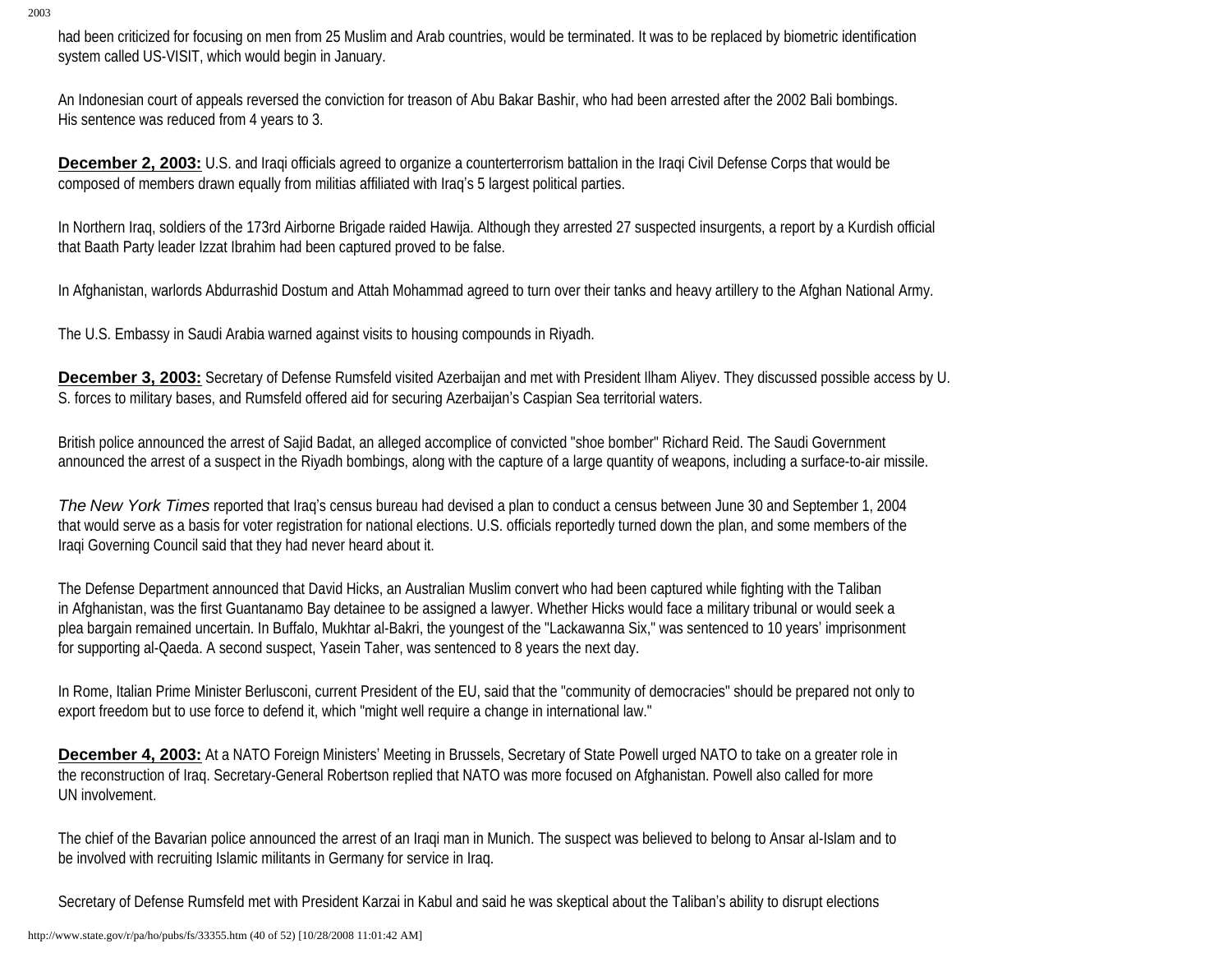in Afghanistan. Earlier in the day, he net with warlords Abdul Rashid Dostum and Atta Mohammad in Mazar-I-Sharif. Shortly after Rumsfeld left Kabul, a rocket exploded near the U.S. Embassy, causing no damage. Taliban members also ambushed a convoy of Afghan census workers in the southwest, killing one and wounding 11.

**December 5, 2003:** A suicide bomb attack killed 44 persons and wounded 150 aboard a Russian commuter train in the south Russian town of Yessentuki. Russian officials suspected Chechen rebels; President Putin said the attack was meant to disrupt legislative elections. Chechen rebel leader Aslan Maskhadov denied any involvement.

President Bush appointed former Secretary of State James A. Baker III as his Special Envoy in charge of seeking a restructuring of Iraq's foreign debt.

French police announced the arrest of ETA leader Ibon Fernandez Iradi in Mont-de-Marsan. Iradi was suspected of involvement in 4 assassinations and 14 terrorist attacks in Spain.

As Bremer warned of escalating terrorist attacks in Iraq during the transition, about 1,000 Iraqis demonstrated in Baghdad against terrorism.

**December 6, 2003:** Secretary of Defense Rumsfeld visited Kirkuk and Baghdad, defended U.S. strategy in Iraq, and said that he planned to hasten the expansion of Iraqi security forces.

Former Iraqi Lt. Col al-Dabbagh told the London *Sunday Telegraph* that the Iraqi Army had weapons of mass destruction that were intended for use by the Saddam Fedayeen and the Special Republican Guard at "a critical stage" in the war. "The secret weapon," which was not described, went unused since Saddam Hussein never ordered its use and much of the Iraqi Army refused to fight. It remained hidden at secret locations in Iraq. Lt. Col al-Dabbagh had spied for the London-based Iraqi National Accord and was currently an adviser to the Iraqi Governing Council. He believed that his reports were the basis for the British claim that Iraq could have used weapons of mass destruction within 45 minutes.

In Afghanistan, U.S. planes attacked the village of Atala in Ghazni Province, killing a suspected Taliban leader and 9 children. Villagers said the suspect may have escaped, and President Karzai said he was "profoundly shocked" at the civilian casualties. A bomb explosion in a Kandahar market wounded 20 persons; President Karzai called it an attempt by the Taliban to disrupt elections. A Taliban spokesman denied responsibility, but said persons taking part in loya jirga elections deserved to die. Taliban members also kidnapped two Indian highway workers in Zabol Province. The Indians were released unharmed on December 23.

Heads of state and government from 10 Mediterranean countries (Portugal, Spain, France, Italy, Malta, Algeria, Tunisia, Morocco, Libya, and Mauritania) met in Tunis to reiterate their strong condemnation of terrorism and all of its forms, and of organized crime (notably drug trafficking), arms dealing, and money laundering. They issued the "Tunis Declaration" on December 8.

**December 7, 2003:** Gen. Sanchez told reporters in Baghdad that he expected Iraqi insurgents to escalate their attacks in the hope of disrupting the transfer of power to a provisional government. He also urged the Iraqi public to help find Saddam Hussein. South Korean engineers and technicians working for the Washington Group International Inc. responded to the deaths of two of their colleagues and apparent neglect of security by their managers by deciding to leave Iraq,

Philippine Army spokesmen announced the wounding and capture of Galib Andang, an Abu Sayyaf Group leader suspected of involvement in the kidnapping of Western tourists in April 2000, and of Americans and Filipinos in 2002.

**December 8, 2003:** A special court in Athens convicted 15 members of the Greek "November 17" terrorist group. November 17 was responsible http://www.state.gov/r/pa/ho/pubs/fs/33355.htm (41 of 52) [10/28/2008 11:01:42 AM]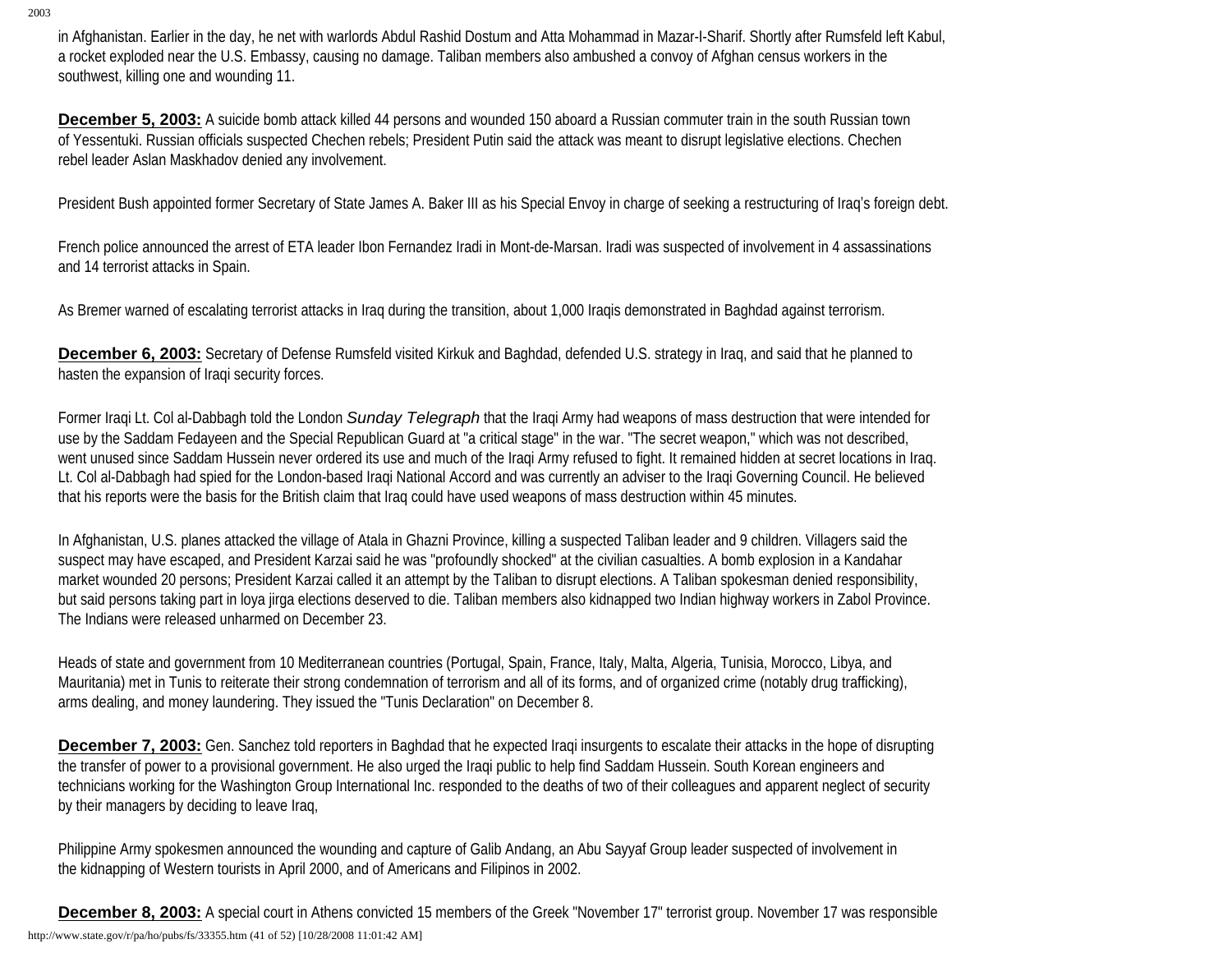for 23 assassinations since 1975; 3 were of U.S. officials. Four suspects were acquitted.

In Jakarta, Indonesian Foreign Minister Noer Hassan Wirajuda called U.S. policy in Iraq "an utter failure" likely to result in the disintegration of the country along ethnic and sectarian lines.

Saudi security forces killed Ibrahim Mohammed Abdullah Rayes, one of the country's most-wanted terrorist suspects, at a gas station in Riyadh. A second suspect was also killed.

The Afghan Government announced that the loya jirga constitutional convention would be postponed until December 13, to allow delegates more time to travel to Kabul and to allow President Karzai more time to persuade them to support a draft constitution.

U.S. forces in Afghanistan launched a new offensive, "Operation Avalanche," against Taliban and al-Qaeda forces in the south and east. It involved 2.000 U.S. soldiers as well as Afghan government forces. At the end of December, 10 suspects had been killed and 100 detained; 2 Afghan soldiers had been killed and 2 U.S. and 2 Afghan soldiers had been wounded.

Dutch police arrested an unnamed Iraqi at Amsterdam's Schiphol Airport. He was suspected of recruiting Islamic militants for combat in Iraq, and German authorities were seeking his extradition.

**December 9, 2003:** The Iraqi Governing Council agreed to form a special tribunal to try members of Saddam Hussein's government for crimes against humanity during the Baath Party's rule over Iraq. The court's personnel were to be Iraqis, although U.S. officials persuaded the Council to add an amendment authorizing the appointment of international judges.

The Iraqi Governing Council also agreed to expel the Iranian People's Mujaheddin from the country and to seize its assets and weapons.

Deputy Defense Secretary Wolfowitz announced that the United States would only allow companies from "coalition partners" to bid for 26 reconstruction contracts in Iraq. France, Germany, and Russia, which opposed the war and had extensive commercial ties with Saddam Hussein's government, were not on the list.

An Iraqi suicide car bomber attacked a U.S. Army base in Tall Afar, near Mosul. Sixty-one soldiers were wounded; base defenses apparently prevented a greater toll.

A female suicide bomber killed 5 other persons and wounded 14 outside Moscow's National Hotel. She was said to be looking for the State Duma.

As 2,000 Afghan militiamen turned their weapons in Kabul, U.S. Ambassador Zalmay Khalilzad warned of attempts to disrupt the loya jirga.

The Japanese Cabinet approved the deployment of 600 Self-Defense Force personnel to Iraq. They would be involved in reconstruction near Samawah but would be fully armed.

French police announced the arrest of Gorka Palacios Alday and three other members of ETA near Pau. Alday was wanted for a series of bombings in Spain.

**December 10, 2003:** Foreign reaction to the Defense Department's announcement that only Coalition countries could bid on major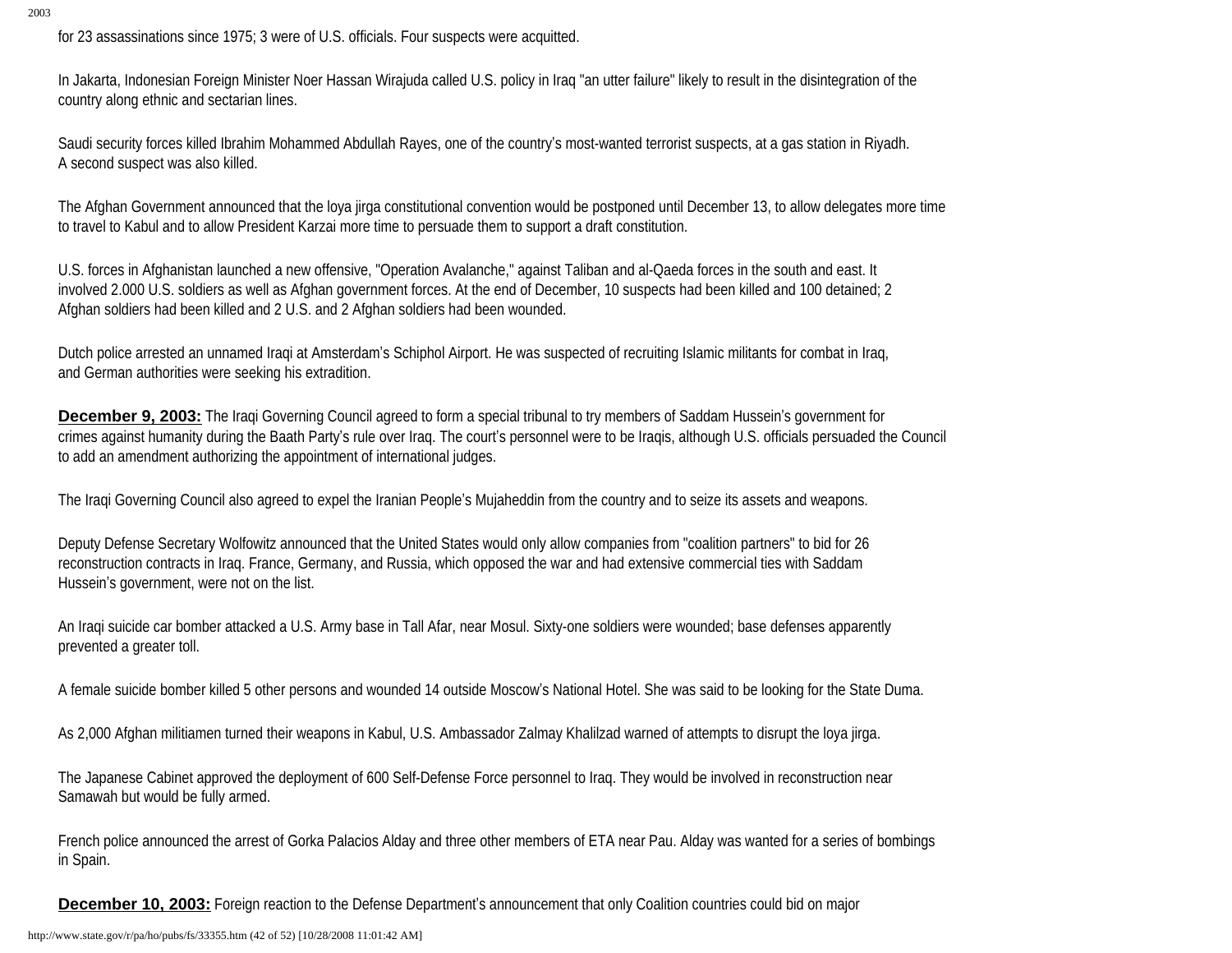reconstruction contracts in Iraq was hostile. Russian Defense Minister Ivanov said his country would not agree to write off Iraq's debts. Canadian Deputy Prime Minister John Manley said that the decision made it "difficult" to agree to provide more reconstruction aid. French and EU spokesmen said that they would study whether such restrictions were compatible with international law. State Department Spokesman Boucher said that the restrictions would not apply to subcontractors and that the World Bank and the IMF had their own regulations for contracts.

In Afghanistan, a U.S. military spokesman admitted that another air strike against a suspected Taliban leader had resulted in civilian casualties: six of the eight dead were children. The attack had taken place near Gardez on December 5, and the bodies were not found until after U.S. Special Forces searched the compound and found them under a collapsed wall. Residents of Narai Kalai denied that Mullah Akhtar Mahad Jalani, who apparently escaped, was a member of the Taliban. Army spokesman Lt. Col. Bryan Hilferty said that the raid had met with heavy resistance and that large quantities of weapons had been found.

Secretary-General Annan issued a report to the Security Council stating that Iraq was still too dangerous for UN personnel to return to. The headquarters for UN operations would be in Nicosia, with an annex in Amman. Humanitarian operations across the border would continue, and Ross Mountain of New Zealand was appointed to oversee UN activities. He called for an effective security force to safeguard UN workers and for countries that had not yet provided reconstruction aid to reconsider.

Lebanese officials announced that a possible attack on the U.S. Embassy in Beirut had been thwarted when two men, one of whom carried explosives, were arrested nearby.

The United States authorized the Iraqi Governing Council to organize a domestic intelligence service that would be trained by the CIA and Jordan and responsible to Iraq's Interior Ministry. However, the Defense Department announced that 250 of the first 750 soldiers in the new Iraqi army had resigned. Inadequate pay was cited. The Iraqi Governing Council removed Iskander Witwit as Governor of Hilla Province, claiming that he was too closely linked to the Baath Party. Witwit denied the charge, replying that 17 members of his family had been killed and others tortured under the Baath regime. Many residents of Hilla demanded that Witwit's successor be elected rather than appointed.

Representatives Frank Wolf and Christopher Shays reported on a recent visit to Baghdad and southern Iraq. They urged the Bush Administration to be more willing to admit mistakes, to accept international aid, and to agree to outside monitoring of the situation in Iraq.

**December 11, 2003:** President Bush defended his decision to restrict reconstruction contracts in Iraq to Coalition members, telling reporters: "Friendly coalition folks risked their lives, and therefore the contracting is going to reflect that, and that's what the U.S. taxpayers expect." However, White House Press Secretary McClellan suggested that countries that forgave Iraqi debts might thereby become eligible to compete. Prime Minister Chretien said that Bush had told him that he would remove Canada from the list.

A German court freed Abdelhani Mzoudi, a Moroccan charged with helping the September 11 terrorists, after police disclosed information, apparently derived from U.S. sources, that Mzoudi had no advance knowledge of the attacks. The ruling called into question the case against Mounir al-Motassadeq, who had been convicted of aiding an al-Qaeda cell in Hamburg.

Human Rights Watch published a report entitled "Off Target: The Conduct of the War and Civilian Casualties in Iraq," that claimed that excessive use of cluster munitions had caused excessive civilian casualties, and that "decapitation strikes" had killed at least 100 Iraqi civilians while failing to kill Iraqi leaders. The report also criticized the Iraqi army for using human shields, abusing medical emblems, and placing military equipment in mosques, hospitals, and schools.

In Baghdad, Administrator Bremer warned that there would be more violence in Iraq during the next 6 months, but expressed confidence that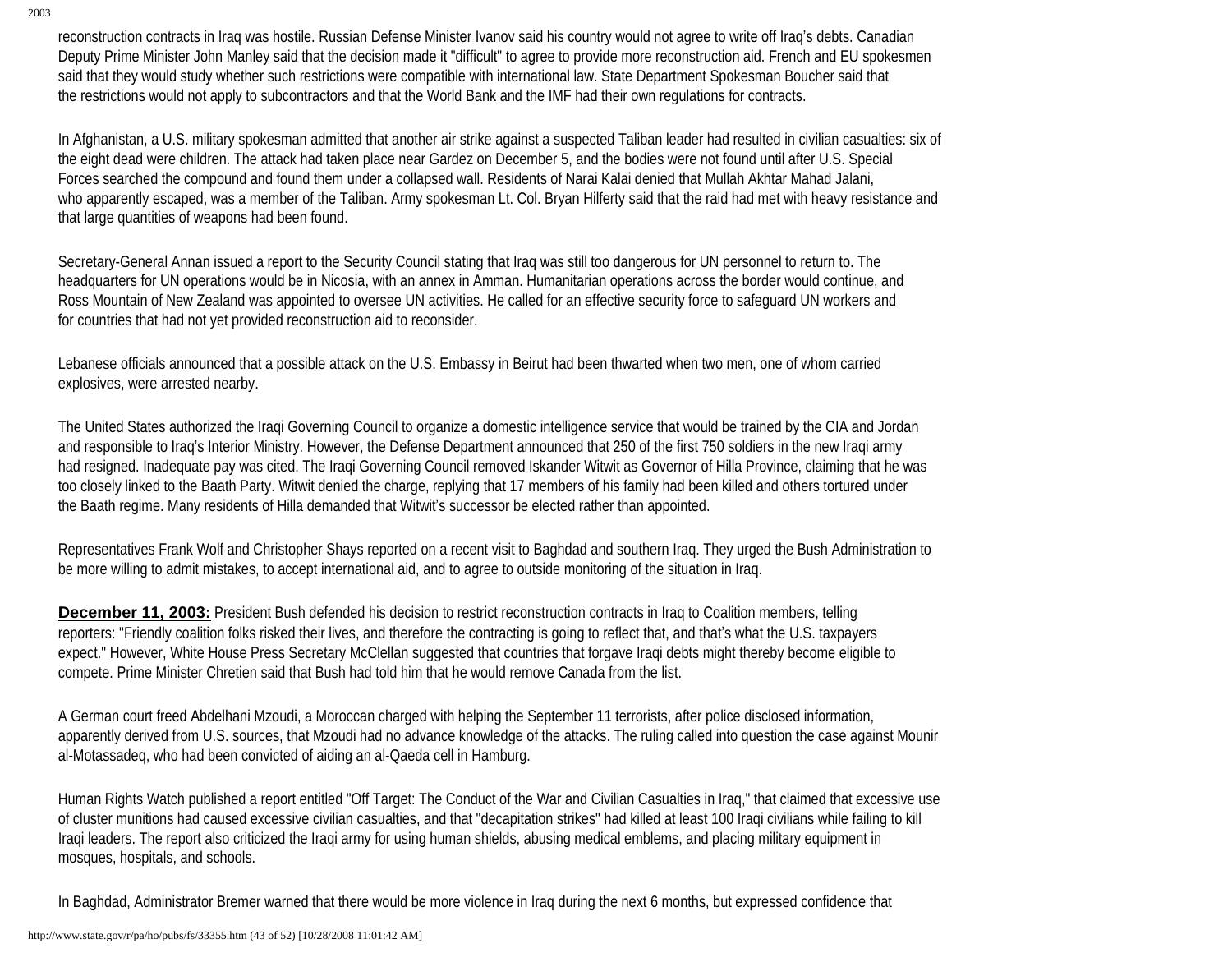a democratic government could be established there. In Tikrit, 4th Infantry Division commander Maj. Gen. Raymond T. Odierno said that his soldiers had recently captured several insurgent financiers and had seized \$2 million in cash in Samarra.

The General Accounting Office reported that federal agencies were still having difficulty staying abreast of methods that international terrorists used to finance their operations. Inter-agency cooperation also still left much to be desired.

**December 12, 2003:** Special Envoy Lakhdar Brahimi warned that increasing violence might force the United Nations to abandon reconstruction efforts in Afghanistan. White House Press Secretary McClellan hoped that the UN would continue to operate there. The opening of the loya jirga was postponed for a day, ostensibly to give delegates from more remote areas time to arrive. President Karzai told reporters that the Taliban insurgency in the south and east was alienating the people and would fail. He had no interest in running for president if the loya jirga adopted a parliamentary system. He also urged the U.S. to reconsider airstrikes against Taliban leaders in view of civilian casualties.

Members of the Iraqi Governing Council, including interim President Abdelaziz al-Hakim, traveled to Spain as the first stage of a series of visits to European countries. The Council was also said to be considering seeking U.S. military assistance to expel the Mujahedeen e-Khalq from Iraq.

Pakistan extradited six suspected terrorists to Indonesia. They included Rusman Gunawan, younger brother of Jemaah Islamiya leader Hambali.

**December 13, 2003:** In Baghdad, Gen. Sanchez said that recruiting of an Iraqi army of 40,000 would continue; pay scales would be revised after large-scale desertions from the first battalion. He admitted that U.S. forces in Iraq held nearly 10,000 detainees, including 3,800 members of the Mujahedeen e-Khalq. In reply to reports that Israeli officials were advising U.S. forces about counter-terrorism, he said that circumstances in Iraq were different from those faced by Israel. He declined to speculate about how long it would take to capture Saddam Hussein.

Soldiers of the 1st Brigade of the 4th Infantry Division and the Special Operations Task Force 121 captured Saddam Hussein in a hole in a compound in the village of Dawr, near his hometown of Tikrit. Two other Iraqis were also captured, and \$750,000 in cash was seized. Gen. Odierno, commander of the Division, said: "He was in the bottom of a hole, so there was no way he could fight back. So he was just caught like a rat." When captured, Hussein said: "I am Saddam Hussein, President of Iraq, and I am willing to negotiate." His captors replied: "President Bush sends his regards." Since Hussein had let his hair and beard grow while he was a fugitive, he was identified by former colleagues and by DNA testing and was photographed while undergoing a medical examination.

In Kabul, President Karzai predicted that the loya jirga would devise a constitution for Afghanistan after intense debate.

In Mecca, King Fahd urged an assembly of Muslim scholars in Saudi Arabia to counter religious extremism and to rebut "aberrant individual fatwas" that justified violence and suicide attacks. He also denounced Islamic militants who proclaimed Muslims who disagreed with them to be heretics.

As special envoy James A. Baker prepared to leave for Europe, German Cooperation and Development Minister Heidemarie Weczorek-Zeul warned him not to expect forgiveness of Iraq's debts if Germany remained ineligible to compete for reconstruction contracts.

**December 14, 2003:** After the capture of Saddam Hussein had been confirmed, President Bush proclaimed, "A hopeful day has arrived. All Iraqis can now come together and reject violence and build a new Iraq." He also warned that terrorists in Iraq would continue to fight, but would be defeated. As if to prove the point, a suicide bomb attack on a police station in Khaldiya killed 17 persons and wounded 33.

Iraqi Governing Council member Adnan Pachachi said that the Council expected to put Hussein on trial for war crimes, genocide, and crimes against humanity. There was widespread rejoicing in Iraq.

http://www.state.gov/r/pa/ho/pubs/fs/33355.htm (44 of 52) [10/28/2008 11:01:42 AM]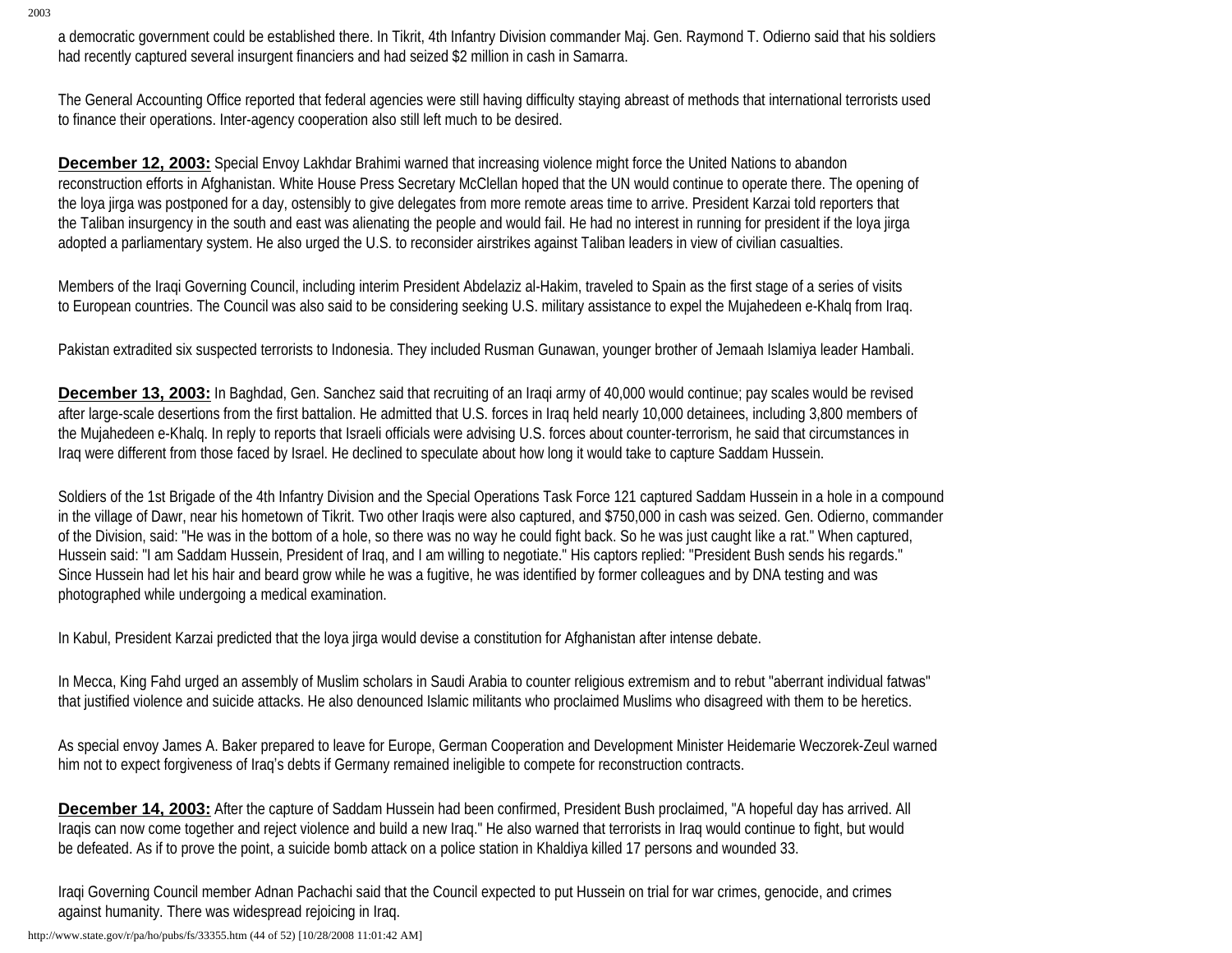The loya jirga held its first meeting in Kabul. Former King Mohammed Zahir Shar urged delegates to "think of the benefit of Afghanistan." President Karzai called for a strong presidential government and implied that he wanted to lead it. Delegates chose former president Sebqatallah Mojadedi as chairman of the assembly.

Pakistani President Musharraf escaped an assassination attempt when a bomb destroyed a bridge that his motorcade had just crossed during a visit to Rawalpindi. He blamed "extremist religious forces." No one was hurt and no group claimed responsibility.

**December 15, 2003:** President Bush said during a news conference that Saddam Hussein should be tried in an Iraqi court rather than by an international tribunal and that the Iraqi people should determine his fate. The United States would help ensure that the trial "will stand international scrutiny." IGC spokesman Salem Chalabi said that a court could be ready soon. Bush said of Hussein, "Good riddance. The world is better off without you, Mr. Saddam Hussein. And I find it very interesting that when the heat got on, you dug yourself a hole and you crawled in it." Since Hussein had denied involvement in the postwar insurgency or having any weapons of mass destruction, Bush was skeptical that interrogations of a known liar would provide any useful information. Although there were still "holdovers of Saddam" and "foreign terrorists" to be fought, U.S. intelligence was improving.

In Iraq, much useful information had been collected from documents found in Saddam Hussein's hideout. U.S. forces had captured unnamed Baath Party officials, including three former Iraqi generals. The same day there were two suicide car bomb attacks on Iraqi police stations. One at Husainiyah killed 8 persons and wounded 20. The other, at Ameriyah, wounded 7 Iraqi police. Guards repelled a second vehicle. In Samarra, a patrol from the 4th Infantry Division's Stryker Battalion defeated a series of attacks, killing 11 insurgents without loss to themselves. Demonstrations in favor of Hussein occurred elsewhere in Iraq.

Iraqi Grand Ayatollah Sistani accepted a U.S. plan for a combination of elections and caucuses to select a provisional government, but wanted the UN to supervise the process and certify the results.

French Foreign Minister de Villepin announced after a meeting with members of the Iraqi Governing Council that he was willing to work with the Paris Club toward an agreement to forgive part of Iraq's foreign debts. No agreement could be reached until an Iraqi government was in office. President Bush said during his news conference that while "the American taxpayers understand" why reconstruction contracts should be restricted to Coalition members, there were other ways in which states like France, Russia, and Germany could participate in the reconstruction of Iraq.

China listed the Eastern Turkistan Islamic Movement as a terrorist organization; the United States had already listed it as one.

At the Afghan loya jirga, Chairman Segahatullah Mojadeddi announced there would be three deputy chairmen. None of three female candidates was selected, and women delegates were further disappointed when Mojadeddi told then, "Even God has not given you equal rights." Mojadeddi relented and agreed to appoint a fourth, female deputy after a Pashtun woman reminded him that among her people, it was customary to respect a woman's request in a council.

**December 16, 2003:** Secretary of Defense Rumsfeld said that the CIA would be in charge of questioning Saddam Hussein. In Baghdad, Brig. Gen. Martin E. Dempsey of the 1st Armored Division said that documents captured in Saddam Hussein's hideout had revealed links between several insurgent networks. Thus far, Saddam's role in the insurgency seemed to be more symbolic than active. During an interview with Diane Sawyer on ABC News "Primetime," President Bush said that Hussein deserved "the ultimate penalty," but that his fate was for the Iraqi people to decide. Iraqi judge Dara Mooraldin said that it would take months to organize the court, and that the future provisional government would determine Hussein's fate. During an interview on the al-Arabiya television network, Hussein's daughter Raghad said that he should be tried by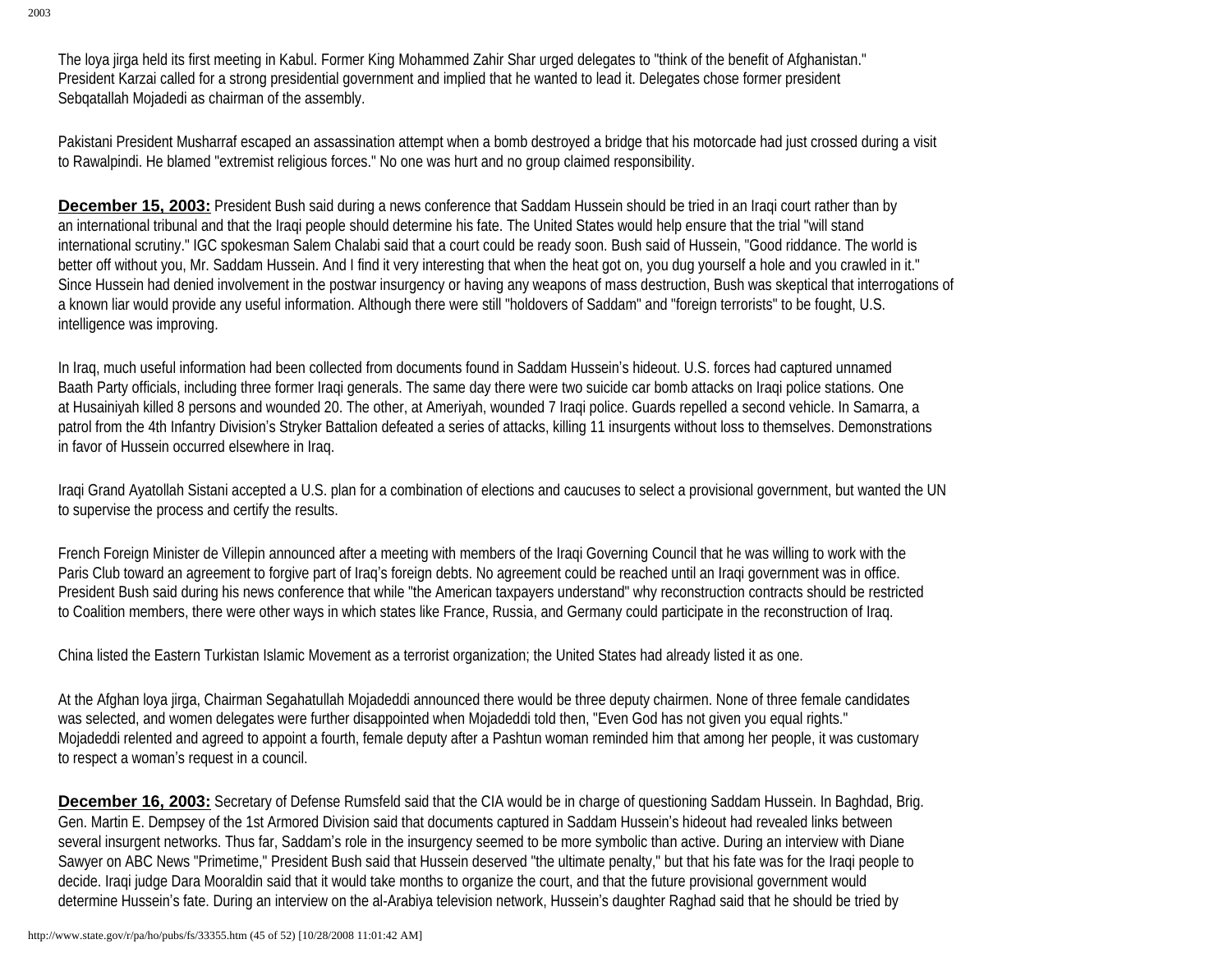an international court. UN Secretary-General Annan said that he would oppose the death penalty for Hussein, and the British Government said that it would not take part in a trial that might impose it. Cardinal Renato Martino, head of the Vatican Council for Justice and Peace, criticized the United States for treating Hussein like "a cow" by releasing photos of his medical exam. Rumsfeld replied to such criticisms by saying, "It's terribly important that he be seen by the public for what he is-a captive, without question."

Soldiers of the 4th Infantry Division captured at least 72 suspected insurgents in a series of raids in Samarra. The captives included Qais Hattam, who was described as a "high-value target" for his role in financing attacks on U.S. forces. During a press conference in Baghdad, Gen. Sanchez and JCS Chairman Gen. Myers said that they expected "the violence to continue at some level for some time." Demonstrations in favor of Hussein continued in the "Sunni Triangle."

U.S. envoy Baker met with French President Chirac in Paris and with German Chanceller Schroeder in Berlin and gained an agreement to reduce Iraq's foreign debt. Details remained to be worked out; French Foreign Minister de Villepin repeating that Iraq would need to have a fully sovereign government before its debts could be reduced. While in Paris, Baker met with Iraqi Interim Finance Minister Kamel Peylani and Central Bank Governor Sinan Shabibi.

Iraqi Interim Foreign Minister Hoshyar Zubari addressed the UN Security Council and criticized the United Nations for failing to save Iraq from 35 years of tyranny and for its reluctance to return to Iraq. Although Secretary-General Annan repeated that Iraq was still too dangerous to return to and its role needed to be more clearly defined, he spoke favorably of a U.S.-Iraqi proposal to form regional caucuses to elect a provisional government.

In an interview with Armstrong Williams, Vice President Cheney predicted that the war on terrorism "is going to go on for a long time," and that his greatest fear was that terrorists could use a biological or nuclear weapon in a major U.S. city.

Afghan President Karzai took time off from the loya jirga to officially reopen the highway between Kabul and Kandahar. Foreign dignitaries present included U.S. Ambassador Khalilzad and AID Director Natsios.

**December 17, 2003:** An explosion in Baghdad that killed 13 persons was apparently not a terrorist attack but the result of a collision between a fuel tank truck and a bus. A 4th Infantry Division spokesman reported the arrest of 24 suspected insurgents in Samarra. Iraqi Governing Council member Mowaffak al-Rubaie denied reports that Saddam Hussein was being held outside Iraq; Hussein would remain in Baghdad pending his trial. In Paris, IGC member Jalal Talabani said that months of questioning should precede the trial, and that Hussein should be imprisoned for life rather than executed. Baath Party loyalists were suspected in the assassination of Muhammad Hakim, a member of the Shi'ite Supreme Council for the Islamic Revolution in Iraq. Hakim was chief of security at the Education Ministry and a cousin of interim IGC President Abdul Aziz Hakim.

David Kay announced that he planned to resign as chairman of the Iraq Survey Group by February 2004, possibly before the Group's next interim report on the search for Iraqi weapons of mass destruction.

After a meeting in Rome between Baker and Prime Minister Berlusconi, Italy agreed to work for reduction of Iraq's foreign debt. Italian officials suggested that negotiations should also include Middle Eastern states that lent money to Saddam Hussein's government.

In Brussels, outgoing Secretary-General Robertson said that NATO should consider an active role in Iraq, but that stabilizing Afghanistan was still the first priority.

In Kabul, woman delegate Malalai Joya created a furor when she denounced some of the warlord delegates to the loya jirga as "criminals" who had ruined the country. The United Nations granted her protection the next day. Other delegates threatened to walk out over the question of

http://www.state.gov/r/pa/ho/pubs/fs/33355.htm (46 of 52) [10/28/2008 11:01:42 AM]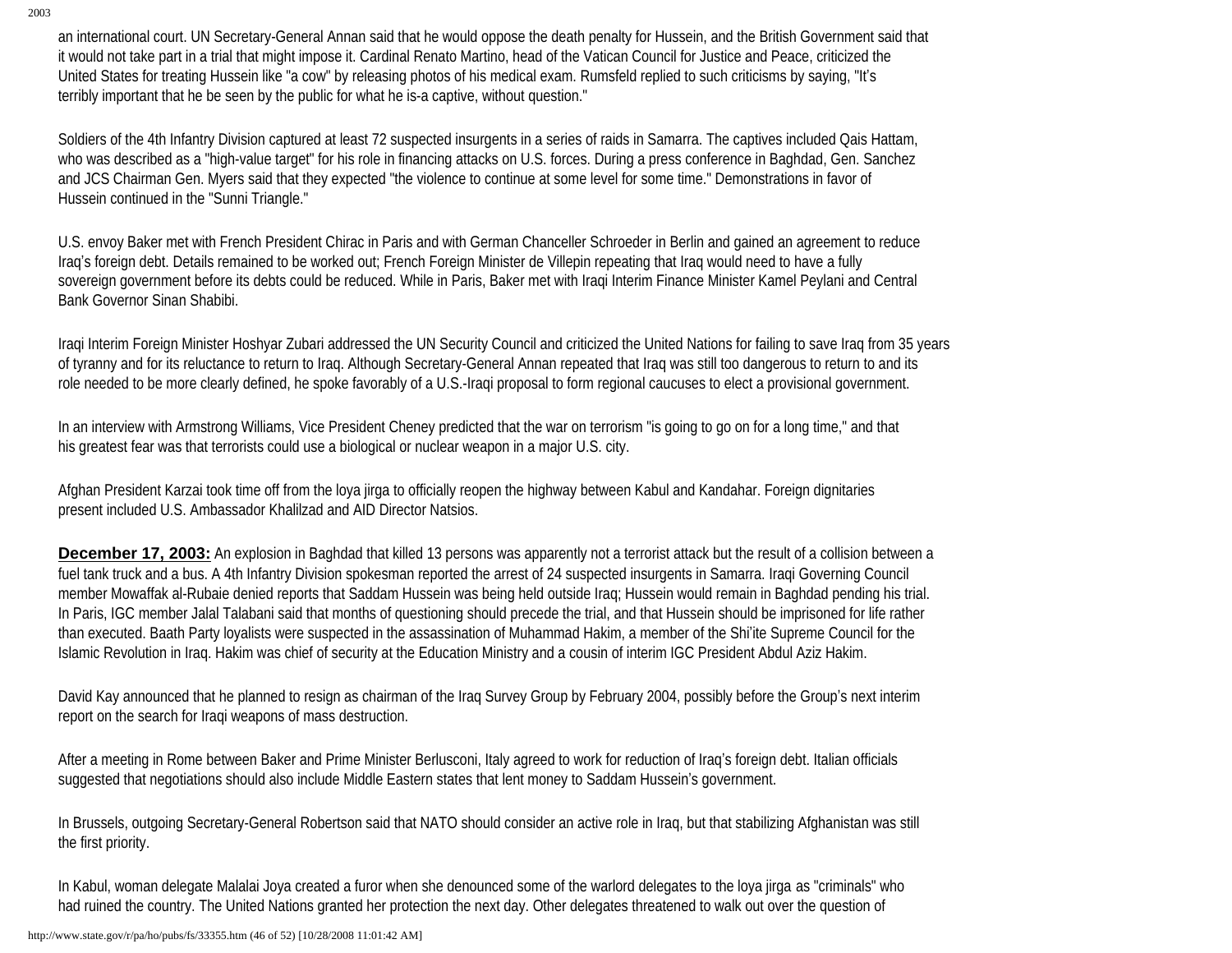presidential versus parliamentary government.

The State Department issued a terrorism warning for Saudi Arabia, advising against travel there and suggesting that nonessential personnel and private citizens consider leaving the country.

A special court in Athens sentenced 6 members of the November 17 terrorist group to multiple life sentences. Leader Alexandros Giotopoulos received 21 terms plus 25 years, and chief hit man Dimitris Koufodinas received 13 terms plus 25 years.

**December 18, 2003:** U.S. forces in Iraq had their first combat fatality since the capture of Saddam Hussein when a patrol from the 1st Armored Division was fired on in Baghdad. One soldier was killed, another soldier and an Iraqi interpreter were wounded. The Defense Department ordered the 1st Brigade of the 82nd Airborne Division to go to Iraq in January, while its 3rd Brigade would stay in Central Iraq until April, so that its replacement, the Washington National Guard's 81st Armored Brigade, would have more time to train.

Special Envoy James A. Baker continued his mission to persuade other countries to consider debt relief for Iraq. He met with British Prime Minister Blair in London and then with Russian President Putin in Moscow. Putin said that Russia was prepared to discuss debt relief within the framework of the Paris Club. However, during a televised question-and-answer session, he said he still disapproved of the U.S. war in Iraq.

State Department Spokesman Boucher announced a plan to hire Iraqi scientists and technicians who were formerly involved in weapons of mass destruction for reconstruction projects. The plan was similar to U.S. payments to Russian scientists under the Nunn-Lugar Cooperative Threat Reduction program. The plan would cost \$22 million over two years. An office would open in 2 months and would spend 6 months and \$2 million identifying major projects.

Two suspected Islamic militants were arrested in Singapore. They, along with four who were held in Indonesia and five who were held in Malaysia, were suspected of being the leaders of a new branch of Jemaah Islamiah called al-Ghuraba and of having been trained in Afghanistan and Pakistan.

At his annual year-end news conference, Secretary-General Annan observed that the United Nations had not been mentioned in U.S. plans for a provisional government in Iraq, and invited the United States, its allies, and Iraqi leaders to a January 15 conference that would discuss the UN's role in Iraq. U.S. Ambassador Negroponte said that he had not been told of the plan, but that he would welcome the return of UN personnel to Iraq whenever possible. Annan also urged member states to send more peacekeeping forces to Afghanistan.

Two members of a three-judge panel of the 2nd U.S. Circuit Court of Appeals ruled that the President did not have the power to declare a U.S. citizen arrested in the United States to be an "enemy combatant" who could be held indefinitely in military custody. Jose Padilla, who had been held in South Carolina for 19 months for plotting to explode a "dirty bomb," must be charged with a crime, declared a material witness, or freed within 30 days. White House Press Secretary McClellan said that the Bush Administration would seek a stay and might appeal the decision. In a related ruling, Judge Stephen Reinhardt of the 9th Circuit Court decided that Falen Gherebi, a Libyan who was being held at Guantanamo Bay, should have a court hearing in the United States concerning his detention. The Defense Department, meanwhile, appointed a military lawyer to represent Yemeni detainee Salim Ahmed Hamdan.

Prime Minister Koizumi approved a plan to send up to 1,000 Japanese Self-Defense Force personnel to Iraq.

**December 19, 2003:** The U.S. Navy announced that the U.S.S *Decatur* had captured a sailing vessel in the Strait of Hormuz on December 15 that carried nearly 2 tons of hashish and 4 suspected al-Qaeda members. This was said to be the first evidence that al-Qaeda was seeking to raise money from drug trafficking.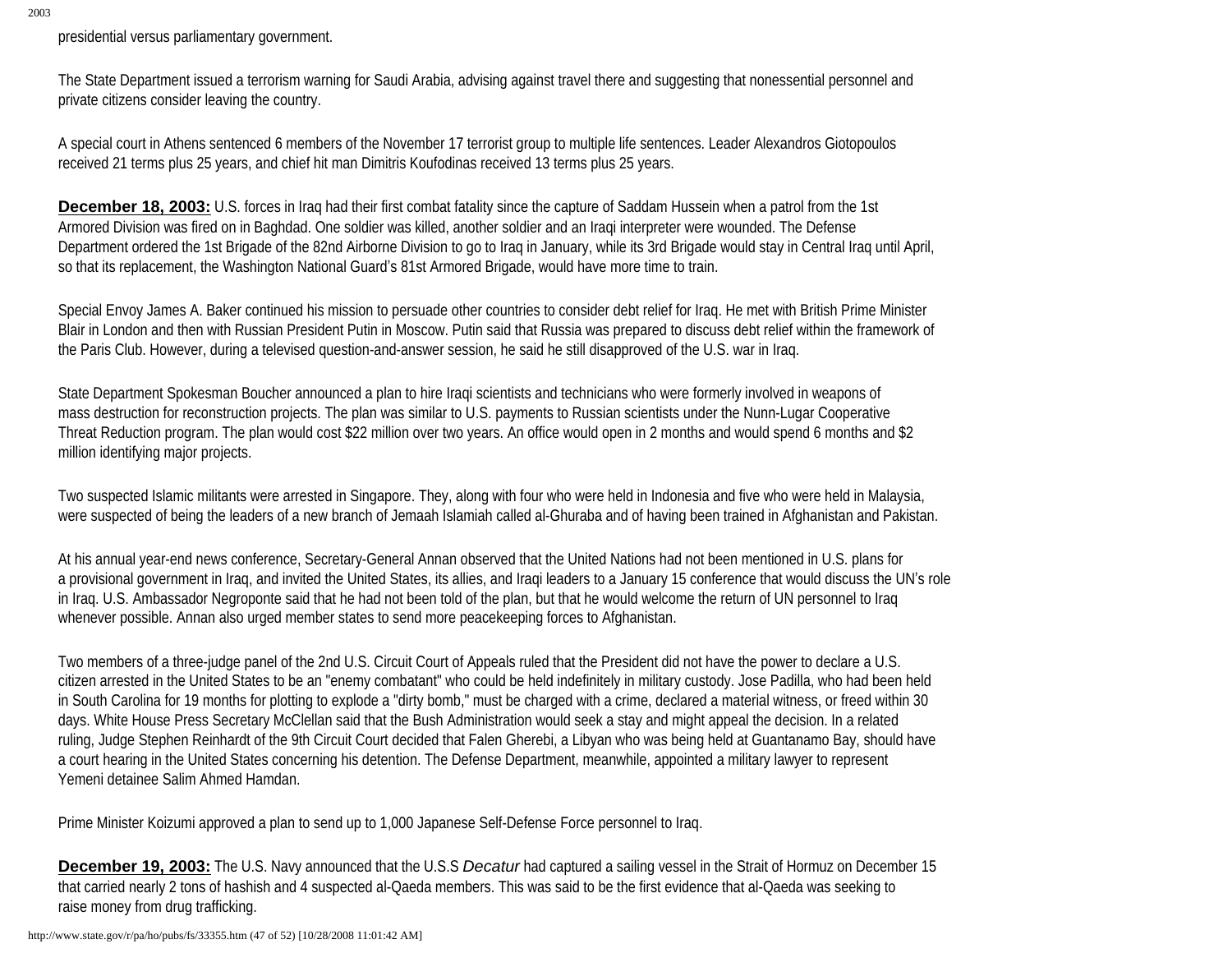President Bush and Prime Minister Blair announced that Libya had agreed to dismantle its weapons of mass destruction programs and to accept international inspection as proof of good faith. Bush and Blair said that the agreement followed 9 months of secret diplomacy that began when Libya approached the United States and Britain on the eve of the invasion of Iraq. Bush said that U.S. diplomatic and military efforts against Iraq had warned other leaders that seeking weapons of mass destruction "bring isolation and otherwise unwelcome consequences," while abandoning their development offered improved relations with the United States. Blair said: "This courageous decision by Col. Qadhafi is an historic one." Libya's Foreign Ministry said the decision to eliminate their weapons of mass destruction had been made freely.

Al-Jazeera aired an audiotape in which al-Qaeda second-in-command Ayman Zawahiri claimed victory in Afghanistan and promised that Americans would be hunted everywhere.

In Iraq, U.S. forces announced the start of "Operation Iron Justice," a crackdown on financiers who financed insurgents through counterfeiting, drug trafficking, and black market sales of gasoline. Administrator Bremer admitted that he had escaped an assassination attempt on December 6, when a convoy that he was traveling in was ambushed. Coalition spokesman Dan Senor said that he did not believe Bremer had been targeted. A bomb destroyed the Baghdad office of the Supreme Council of the Islamic Revolution in Iraq, killing a woman and wounding at least seven other persons.

Special Envoy Baker returned to Washington after his mission to Europe to seek reduction in Iraq's debts. White House Press Secretary McClellan said that Baker planned to visit other countries later. In Russia, Deputy Foreign Minister Yuri Fedotov said that debt relief and access to reconstruction contracts might be linked. Russian oil contracts with Saddam Hussein's government had been suspended.

A U.S. official announced that Syria had arrested six to eight suspected al-Qaeda couriers who were carrying \$23.5 million in cash.

**December 20, 2003:** The head of Libya's National Board of Scientific Research met with IAEA Director El Baradei in Vienna to discuss the dismantling of Libyan weapons of mass destruction. U.S. officials announced that U.S. and British intelligence personnel had visited Libya in October and December, and had confirmed that Libya had centrifuges capable of enriching uranium, a large stock of mustard gas and bombs capable of distributing it, and North Korean-made Scud-C missiles with a range of 500 miles. Libya had also experimented with nerve gases. Lifting of sanctions would depend on whether Libya kept its promises.

In Kabul, Lt. Gen. David Barno, commander of U.S. forces in Afghanistan, said that more U.S. forces would be deployed in the south and east to provide security for reconstruction. He said that the three major regions of Afghanistan needed different strategies. U.S. troops would continue to pursue al-Qaeda and Taliban members along the southern border with Pakistan, followers of Gulbuddin Hekmatyar would be pursued in the north, but in the southeast, attempts would be made to win over lower-level Taliban members. Gen. Barno said that moving his headquarters from Bagram to Kabul showed a new emphasis on stabilizing the country before elections. Four "provincial reconstruction teams" were operating and 8 more were to be organized; four would operate in the southeast.

Al-Arabiya broadcast an audiotape in which Osama bin Laden called the war in Iraq part of a new Crusade. The CIA suspected that the tape was a re-run; Zawahiri's al-Jazeera tape sounded more authentic.

In Iraq, Spanish Prime Minister Aznar made a 4-hour visit to his country's troops in Diwaniyah. Iraqi insurgents set fire to gasoline storage tanks in southern Baghdad and damaged an oil pipeline 15 miles to the north. In Sleiman Beg, U.S. soldiers mistook Iraqi policemen for bandits and fired on them, killing three and wounding two.

**December 21, 2003:** The U.S. Department of Homeland Security announced a Code Orange terrorism alert. Secretary Ridge said the danger of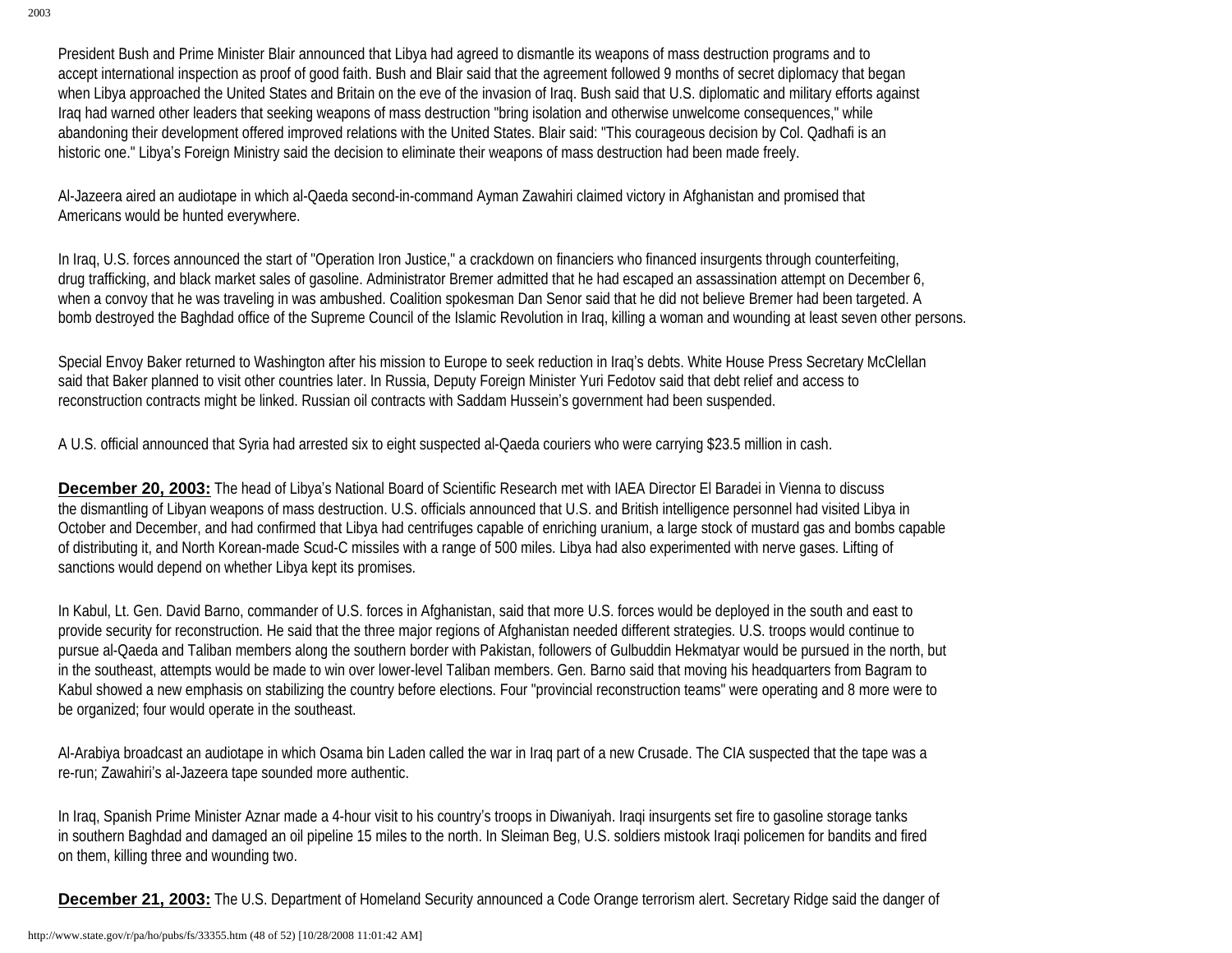a "near term" attack was "perhaps greater now than at any point since September 11, 2002." Flights from overseas were thought to be vulnerable to hijacking.

U.S. forces in Iraq were alerted against a possible new wave of attacks intended partly to take advantage of Christmas and partly to avenge the capture of Saddam Hussein. Meanwhile they continued to hunt for insurgent leaders in the "Sunni Triangle" in "Operation Santa Claws." Sixty suspects had been captured and two Iraqis killed.

IGC President Abdul Aziz al-Hakim met with President Assad in Damascus in an attempt to reach an agreement with Syria on controlling their common border. Another IGC delegation visited Moscow to discuss debt relief and reconstruction contracts.

**December 22, 2003:** President Bush and Homeland Security Secretary Ridge advised the American public to continue with holiday plans despite the Code Orange alert.

Administrator Bremer visited Washington, and reported that he was making slow but steady progress with Iraqi political leaders toward devising a system for electing a provisional government.

The White House announced that Special Envoy Baker would visit Japan, China, and South Korea, starting on December 27, to discuss debt relief for Iraq. IGC members discussed debt relief in Moscow, and found Russia willing to forgive 65 percent of Iraq's \$8 billion debt in return for favorable oil contracts. President Hakim said that debt relief would make Russian businesses welcome in Iraq, and Jalal Talabani said that granting favorable oil contracts to Russia might lead to a complete write-off of Russia's debts.

In Iraq, U.S. forces announced the capture in Baquba of former Maj. Gen. Mumtaz Taji, who was suspected of recruiting former soldiers and organizing attacks. Meanwhile, a bomb explosion near Baghdad killed two U.S. soldiers and an Iraqi interpreter and wounded two other soldiers. Polish President Aleksander Kwasniewski and Defense Minister Jerzy Szmajdzinski visited Polish troops in Hilla. In Kirkuk, Kurds demonstrated to demand that the city be transferred to their authority.

Libya agreed to allow IAEA experts to inspect its nuclear facilities; Director El Baradei said that he planned to go to Libya next week to arrange the inspections. Chief of State Qadhafi told CNN that he wanted to improve relations with the United States and the resumption of U.S. and British investments. He hoped that his example would lead other Arab countries to follow, after which Israel would be forced to disclose its weapons of mass destruction. U.S. officials repeated that sanctions would continue until international observers had confirmed Libya's disarmament.

The United States and Saudi Arabia added two organizations and one person to the UN's list of terrorist sponsors. The Bosnian charity Vazir was found to be a branch of the Saudi-based al-Haramain, which had been designated a terrorism sponsor in March 2002. Director Safet Durguti was placed on the list. Hochburg AG, based in Liechtenstein, was also added since a designated terrorism sponsor held a controlling interest in it.

Gulf Cooperation Council states concluded a 2-day summit meeting in Kuwait City in which they signed an anti-terrorism pact and praised the United States for its plan to establish an interim government in Iraq. After the meeting, Saudi Foreign Minister Prince Saud linked Iraqi debt relief to the formation of a fully sovereign Iraqi government.

In Kabul, loya jirga delegates voted overwhelmingly in favor of a presidential system of government in 10 working groups. Delegate Abdul Hakim Nurzai said that many of his colleagues feared that a parliamentary system would lead to "a parliament of warlords."

**December 23, 2003:** Secretary of Defense Rumsfeld and Gen. Myers said during a press conference at the Pentagon that the capture of

http://www.state.gov/r/pa/ho/pubs/fs/33355.htm (49 of 52) [10/28/2008 11:01:42 AM]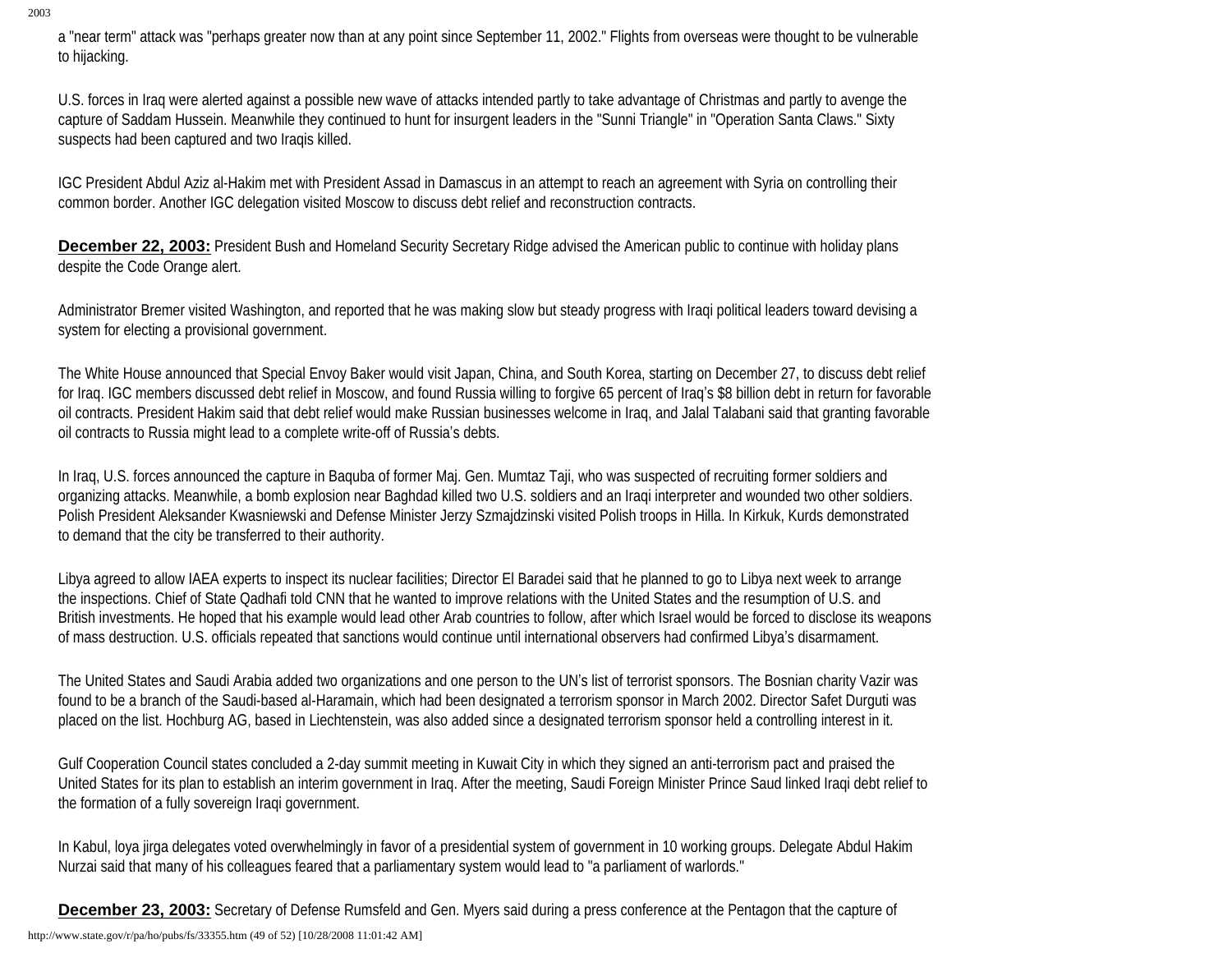Saddam Hussein was still providing useful information to U.S. forces in Iraq, and that more Iraqi informants had volunteered information about the insurgency. Rumsfeld also said that it was now much harder for al-Qaeda to raise money, cross borders, communicate, or assemble. They also said that the Code Orange terrorist alert was to be taken seriously. Homeland Security spokesmen said that intercepted "chatter" between al-Qaeda members had led to the alert, and that there were concerns that passenger or cargo planes might be hijacked overseas and used against U. S. targets.

South Korea's Cabinet announced that it would provide up to 3,000 soldiers to Iraq, subject to approval by the National Assembly. The troops might include commandos and marines, and would be stationed around Kirkuk. There were demonstrations against the plan outside the National Assembly.

Chechen warlord Shamil Basayev issued a statement in which his "martyrs' fighting brigade" claimed responsibility for recent suicide bombings in Yessentuki and Moscow.

**December 24, 2003:** Six Air France flights between Paris and Los Angeles were cancelled in view of terrorist threats. French police questioned 13 passengers and released them. Other suspects were thought to have missed the flights in view of premature disclosure of security measures.

Iraqi insurgents fired a mortar shell at Baghdad's Ishtar Sheraton Hotel, but caused no casualties. A roadside bomb killed three soldiers near Samarra. A suicide car bomb attack on the Kurdish Interior Ministry in Irbil killed 5 persons and wounded 101.

Pakistani President Musharraf announced that he would relinquish his post as army chief of staff at the end of the year, give up his powers to remove prime ministers or to dissolve parliament by decree, and to seek a vote of confidence within a month. These measures were intended to conciliate Islamic opposition parties.

**December 25, 2003:** Pakistani President Musharraf escaped another assassination attempt. Two suicide truck bombers killed 14 persons as a presidential motorcade passed through Rawalpindi. Pakistani officials suspected Afghan and Kashmiri militants.

In Baghdad, Iraqi insurgents fired rockets and mortars at two hotels, the Iranian and Turkish Embassies, an apartment near the German Embassy, and the Interior Ministry. There was little damage and two Iraqis were wounded. However, a mortar attack on an Army camp near Baquba killed 2 U. S. soldiers and wounded 4.

Iraq's Sunni Muslim community announced the formation of a national council, or shura, to ensure that its interests would be heard under a new government. The Shura held its first meeting at Baghdad's Umm al-Qura (formerly Mother of Battles) Mosque.

**December 26, 2003:** Air France resumed service between Paris and Los Angeles.

In Iraq, an ambush of a U.S. convoy near Duluiya killed one soldier and wounded another. Another soldier was killed while disposing of a roadside bomb near Baquba. In Mosul, a Kurdish tribal leader and his son were assassinated.

**December 27, 2003:** Iraqi insurgents launched a series of suicide attacks on Coalition forces in Karbala, killing 15 persons and wounding 172. The dead included 5 Bulgarian and 2 Thai soldiers; the wounded included 37 Coalition military personnel, including 5 Americans.

The Coalition Provisional Authority offered \$1 million rewards for the capture of each of the 12 remaining members on its list of 55 most-wanted Iraqis.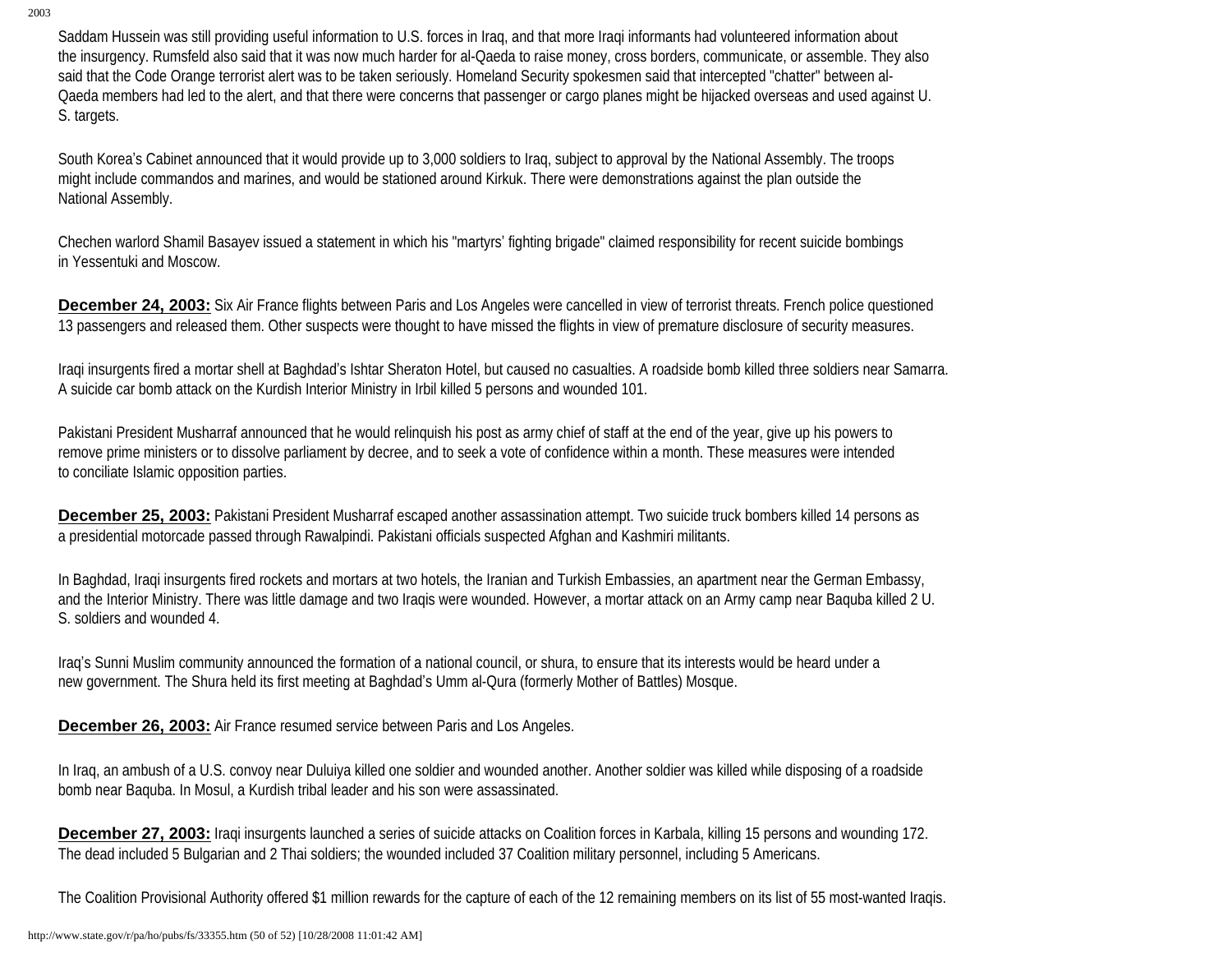In Afghanistan, suspected al-Qaeda members ambushed Afghan security forces in eastern Khost Province. An Afghan intelligence officer and 6 of the attackers were killed; another Afghan official was wounded.

Libyan Foreign Minister Chalgam announced that his country would sign a UN protocol that would authorize short-notice inspections of its nuclear facilities and urged Israel to end its nuclear weapons programs. While en route to Tripoli, IAEA Director-General El Baradei told reporters that he did not believe that Libya had enriched uranium, but inspections would settle the question.

**December 28, 2003:** After a meeting between James A. Baker and Prime Minister Koizumi, the Japanese Foreign Ministry announced its willingness to forgive "the vast majority" or Iraq's debits if other Paris Club members did so.

Dr. El Baradei's IAEA mission visited four previously secret nuclear research facilities in Tripoli.

The British Government issued a warning against travel to Saudi Arabia and announced that armed sky marshals would be assigned to some international flights. Saudi officials denied British press reports that terrorist pilots planned to crash light planes into a British Airways flight in the country.

In Kabul, four Afghan intelligence officers and their driver were killed when a suspect blew himself up after being detained near the international airport. The Taliban later claimed responsibility for the attack.

During an interview with Britain's ITV network, Administrator Bremer was skeptical about reports cited earlier by Prime Minister Blair that the Iraq Survey Group had found "massive evidence of a huge system of clandestine laboratories" capable of producing weapons of mass destruction.

**December 29, 2003:** Homeland Security Secretary Ridge announced that the United States would require foreign airlines to place armed security personnel aboard certain flights to, from, and across the United States. The British Air Line Pilots Association objected to the requirement as increasing safety risks.

Baker visited China, and Prime Minister Wen Jiabao said that China would consider reducing Iraq's debts "out of humanitarian concern."

At the conclusion of his mission to Libya, IAEA Director El Baradei described Libya's nuclear program as being in its early stages and "years away from [producing] a nuclear weapon." The equipment found had apparently come from "a sophisticated network" that operated in several countries, though not necessarily with official knowledge.

**December 30, 2003:** The Defense Department announced the establishment of a four-member review panel to oversee the decisions of U. S. military tribunals. The four included former Attorney General Griffin B. Bell, former Transportation Secretary William T. Coleman, Jr., Rhode Island Chief Justice Frank J. Williams, and former Representative Edward G. Biester, Jr. The members of the review panel would hold the rank of major general during their 2-year term of office.

Saudi Arabian authorities announced the arrest of al-Qaeda suspect Mansour bin Muhammad Ahmad Faqih.

Philippines authorities announced that James and Michael Ray Stubbs, two American brothers who were Muslim converts, would be deported to the United States as "undesirable aliens" for having met with members of the Abu Sayyaf Group and the Moro Islamic Liberation Front. The brothers denied the charges and claimed to have been raising funds for Muslim charities in the Philippines.

http://www.state.gov/r/pa/ho/pubs/fs/33355.htm (51 of 52) [10/28/2008 11:01:42 AM]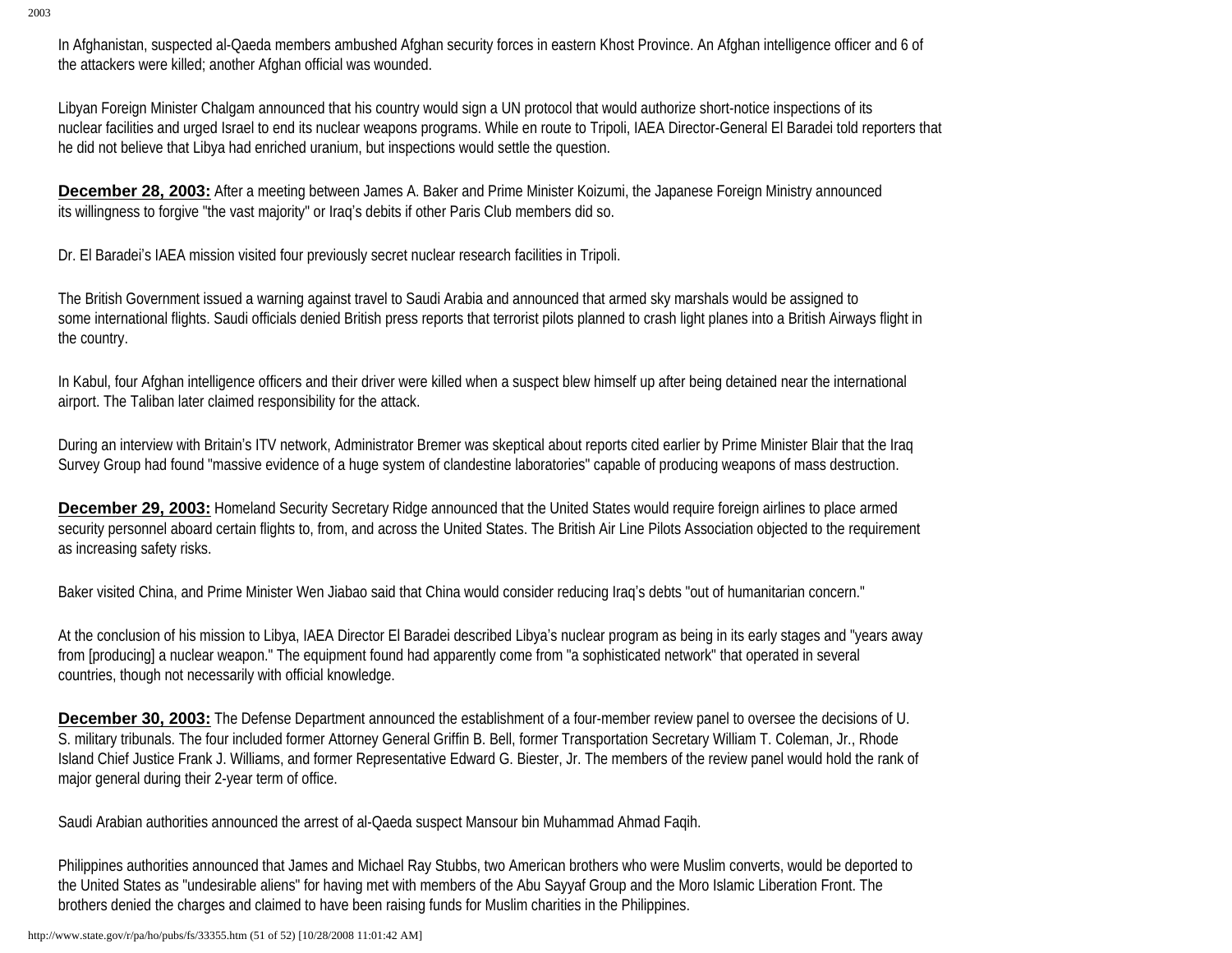**December 31, 2003:** An Aero Mexico flight from Mexico City to Los Angeles was forced to turn back for security reasons.

A car bomb explosion outside Baghdad's Nabil Restaurant killed 8 persons and wounded 35. The wounded included 3 *Los Angeles Times* reporters and 3 local employees.

Treasury Secretary Snow announced that U.S. firms had 90 days in which to donate funds to private organizations engaged in humanitarian aid to Iran after an earthquake on December 26 that destroyed the city of Bam and killed at least 25,000 persons.

The White House and the State Department confirmed a *Wall Street Journal* article that said that a shipload of parts of uranium enrichment centrifuges bound for Libya had been intercepted in October. The shipment left a Persian Gulf port aboard a German freighter; when the ship's owner was notified of the shipment, it was diverted to an Italian port.

[2001](http://www.state.gov/r/pa/ho/pubs/fs/5889.htm)[2002](http://www.state.gov/r/pa/ho/pubs/fs/33354.htm) **2003** 

*This document, based entirely on public sources, was prepared or background information and reference purposes. It is intended neither as a complete or comprehensive account of the Global Coalition Against Terrorism, nor as an official expression of U.S. policy. Please email questions or comments to [History@state.gov](mailto:History@state.gov).*

**Office of the Historian Bureau of Public Affairs U.S. Department of State June 2004** 

**LE BACK TO TOP** 



**[Updates](http://www.state.gov/whats_new/)** | **[Frequent Questions](http://contact-us.state.gov/cgi-bin/state.cfg/php/enduser/std_alp.php)** | **[Contact Us](http://contact-us.state.gov/)** | **[Email this Page](mailto:?body=I thought you might be interested in the following information: http://www.state.gov/r/pa/ho/pubs/fs/&subject=Interesting Information from the U.S. State Department)** | **[Subject Index](http://www.state.gov/r/pa/ei/a2z/)** | **[Search](http://search.state.gov/search)** The Office of Electronic Information, Bureau of Public Affairs, manages this site as a portal for information from the U.S. State Department. External links to other Internet sites should not be construed as an endorsement of the views or privacy policies contained therein.

**[About state.gov](http://www.state.gov/misc/87529.htm)** | **[Privacy Notice](http://www.state.gov/misc/87529.htm#privacy)** | **[FOIA](http://foia.state.gov/)** | **[Copyright Information](http://www.state.gov/misc/87529.htm#copyright)** | **[Other U.S. Government Information](http://www.state.gov/misc/60289.htm)**